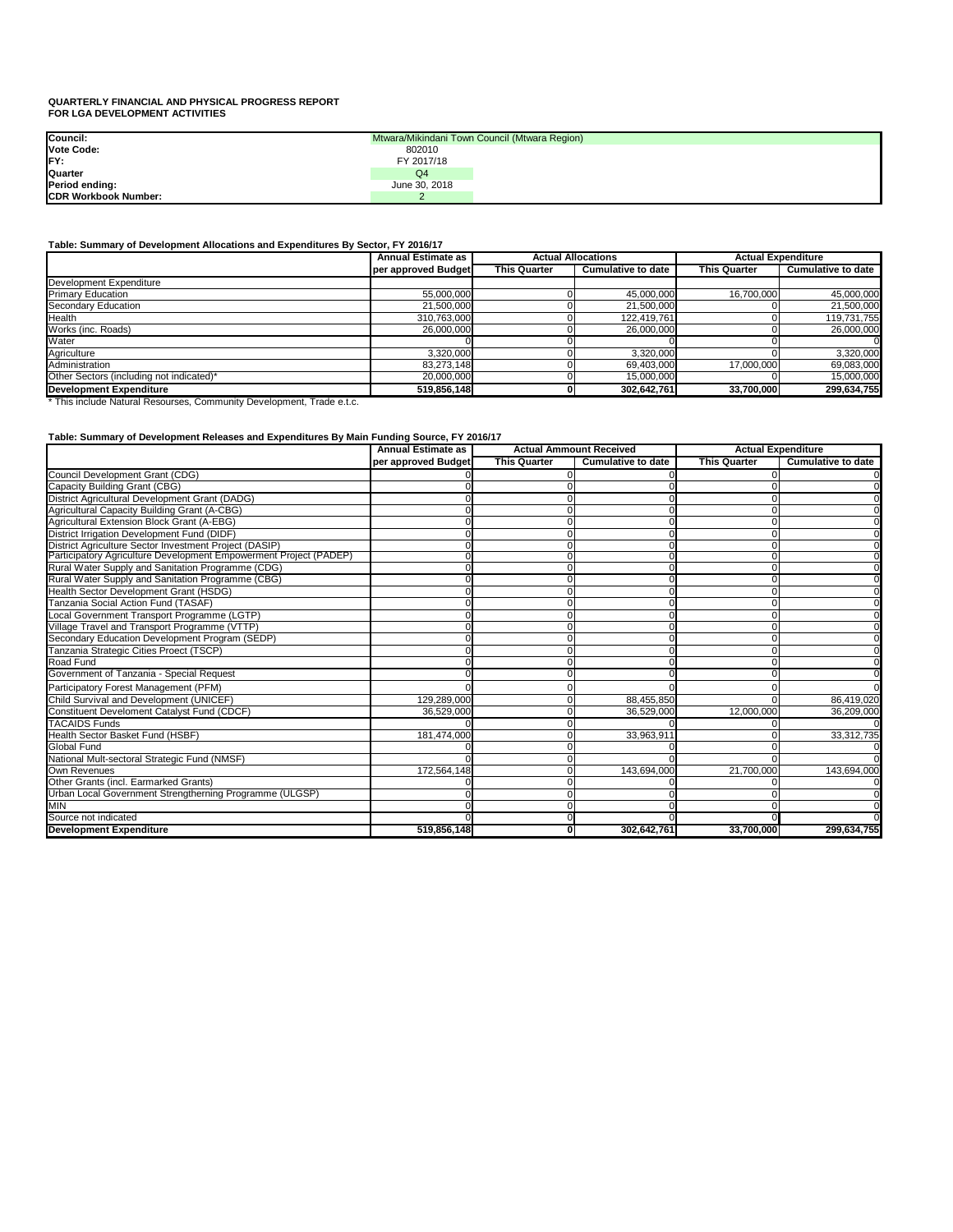### **QUARTERLY FINANCIAL AND PHYSICAL PROGRESS REPORT FOR LGA DEVELOPMENT ACTIVITIES**

**Council: 802010** Mtwara/Mikindani Town Council (Mtwara Region) **Accouncil (Mtwara Region) Pear: PY 2017/18 Propiled a Souncil (Mtwara Region) Propiled a Souncil example of the Council (Mtwara Region) Propiled** 

|                              |                                      |                                |                         |                          | <b>Approved</b>          |                               | <b>Total</b>                     | <b>Budgeted</b>                         | <b>Other Off</b>                | <b>Total Budget</b><br>(incl Com. | Amount                        | Amount                       | <b>Amount</b>             | Amount                   |                             |                           |
|------------------------------|--------------------------------------|--------------------------------|-------------------------|--------------------------|--------------------------|-------------------------------|----------------------------------|-----------------------------------------|---------------------------------|-----------------------------------|-------------------------------|------------------------------|---------------------------|--------------------------|-----------------------------|---------------------------|
| S/N.                         | Funding<br>Source:                   | Sector:                        | <b>Type</b>             | HLG /<br>LLG:            | Council<br><b>Budget</b> | Suplimentary<br><b>Budget</b> | <b>Approved</b><br><b>Budget</b> | <b>Community</b><br><b>Contribution</b> | <b>Budget</b><br><b>Funding</b> | Contr. & Off<br><b>Budget</b> )   | <b>Allocated</b><br>(Quarter) | <b>Allocated</b><br>(Cumul.) | <b>Spent</b><br>(Quarter) | <b>Spent</b><br>(Cumul.) | Perform.<br>Ratio (%)       | <b>Balance</b><br>(TShs.) |
| <b>DP101</b>                 | <b>UNICEF</b>                        | <b>HEALTH</b>                  | PP/I                    | <b>HLG</b>               | 14,787,000               |                               | 14,787,000                       |                                         |                                 | 14,787,000                        |                               |                              |                           |                          |                             | 14,787,000                |
| <b>DP102</b>                 | <b>UNICEF</b>                        | <b>HEALTH</b>                  | PP/I                    | <b>HLG</b>               | 13,080,000               |                               | 13,080,000                       |                                         |                                 | 13,080,000                        |                               | 12,600,000                   |                           | 12,600,000               | 96I                         | 480,000                   |
| DP103                        | <b>UNICEF</b>                        | <b>HEALTH</b>                  | СB                      | <b>HLG</b>               | 2,700,000                |                               | 2,700,000                        |                                         |                                 | 2,700,000                         |                               | 125,000                      |                           | 124,00                   |                             | 2,576,000                 |
| DP104                        | <b>UNICEF</b>                        | <b>HEALTH</b>                  | CB                      | <b>HLG</b>               | 7,380,000                |                               | 7,380,000                        |                                         |                                 | 7,380,000                         |                               | 6,160,000                    |                           | 6,160,000                | 83I                         | 1,220,000                 |
| DP105                        | <b>UNICEF</b><br><b>UNICEF</b>       | <b>HEALTH</b>                  | CB                      | <b>HLG</b>               | 1,520,000                |                               | 1,520,000                        |                                         |                                 | 1,520,000                         |                               | 340,000                      |                           | 340,000                  | 22                          | 1,180,000                 |
| <b>DP106</b><br><b>DP107</b> | <b>UNICEF</b>                        | <b>HEALTH</b><br><b>HEALTH</b> | CB<br>CB                | <b>HLG</b><br><b>HLG</b> | 2,750,000<br>3,635,000   |                               | 2,750,000<br>3,635,000           |                                         |                                 | 2,750,000<br>3,635,000            |                               | 110,000                      |                           |                          |                             | 2,750,000<br>3,635,000    |
| DP108                        | <b>UNICEF</b>                        | <b>HEALTH</b>                  | PP/I                    | <b>HLG</b>               | 9,350,000                |                               | 9,350,000                        |                                         |                                 | 9,350,000                         |                               | 6,195,000                    |                           | 6,194,000                | 66                          | 3,156,000                 |
| DP109                        | <b>UNICEF</b>                        | <b>HEALTH</b>                  | CB                      | <b>HLG</b>               | 4,980,000                |                               | 4,980,000                        |                                         |                                 | 4,980,000                         |                               | 2,200,000                    |                           | 2,200,000                | 44                          | 2,780,000                 |
| DP110                        | <b>UNICEF</b>                        | <b>HEALTH</b>                  | CB                      | <b>HLG</b>               | 7,310,000                |                               | 7,310,000                        |                                         |                                 | 7,310,000                         |                               | 5,540,000                    |                           | 5,540,000                | 76I                         | 1,770,000                 |
| DP111                        | <b>UNICEF</b>                        | <b>HEALTH</b>                  | CB                      | <b>HLG</b>               | 2,600,000                |                               | 2,600,000                        |                                         |                                 | 2,600,000                         |                               | 2,200,000                    |                           | 2,200,000                | 85                          | 400,000                   |
| DP112                        | <b>UNICEF</b>                        | <b>HEALTH</b>                  | CB                      | <b>HLG</b>               | 3,000,000                |                               | 3,000,000                        |                                         |                                 | 3,000,000                         |                               | 2,696,850                    |                           | 896,850                  | 30 <sup>l</sup>             | 2,103,150                 |
| DP113                        | <b>UNICEF</b>                        | <b>HEALTH</b>                  | СB                      | <b>HLG</b>               | 2,160,000                |                               | 2,160,000                        |                                         |                                 | 2,160,00                          |                               | 375,000                      |                           | 375,00                   | 17 <sup>1</sup>             | 1,785,000                 |
| <b>DP114</b>                 | <b>UNICEF</b>                        | <b>HEALTH</b>                  | CB                      | <b>HLG</b>               | 16,473,000               |                               | 16,473,000                       |                                         |                                 | 16,473,000                        |                               | 16,080,000                   |                           | 15,955,170               | 97                          | 517,830                   |
| <b>DP115</b>                 | <b>UNICEF</b>                        | <b>HEALTH</b>                  | CB                      | <b>HLG</b>               | 10,870,000               |                               | 10,870,000                       |                                         |                                 | 10,870,000                        |                               | 7,670,000                    |                           | 7,670,000                | <b>71</b>                   | 3,200,000                 |
| DP116<br><b>DP117</b>        | <b>UNICEF</b><br><b>UNICEF</b>       | <b>HEALTH</b><br><b>HEALTH</b> | CB<br>CB                | HLG<br><b>HLG</b>        | 4,464,000<br>22,230,000  |                               | 4,464,000<br>22,230,000          |                                         |                                 | 4,464,000<br>22,230,000           |                               | 3,934,000<br>22,230,000      |                           | 3,934,00<br>22,230,00    | 88<br>100                   | 530,000                   |
| DP118                        | <b>CDCF</b>                          | <b>ADMIN</b>                   | CI - New                | <b>LLG</b>               | 36,529,00                |                               | 36,529,000                       |                                         |                                 | 36,529,000                        |                               | 36,529,000                   | 12,000,000                | 36,209,00                | 99                          | 320,000                   |
| DP119                        | <b>HSBF</b>                          | <b>HEALTH</b>                  | CB                      | <b>HLG</b>               | 700,000                  |                               | 700,000                          |                                         |                                 | 700,000                           |                               |                              |                           |                          |                             | 700,000                   |
| DP120                        | <b>HSBF</b>                          | <b>HEALTH</b>                  | PP/                     | <b>HLG</b>               | 9,501,905                |                               | 9,501,905                        |                                         |                                 | 9,501,905                         |                               | 5,250,000                    |                           | 4,766,324                | 50 <sup>1</sup>             | 4,735,581                 |
| <b>DP121</b>                 | <b>HSBF</b>                          | <b>HEALTH</b>                  | CB                      | <b>HLG</b>               | 3,842,800                |                               | 3,842,800                        |                                         |                                 | 3,842,800                         |                               | 1,760,000                    |                           | 1,710,00                 | 44                          | 2,132,800                 |
| <b>DP122</b>                 | <b>HSBF</b>                          | <b>HEALTH</b>                  | PP/                     | <b>HLG</b>               | 2,840,000                |                               | 2,840,000                        |                                         |                                 | 2,840,000                         |                               | 1,310,000                    |                           | 1,192,50                 | 42 <sup>1</sup>             | 1,647,500                 |
| <b>DP123</b>                 | <b>HSBF</b>                          | <b>HEALTH</b>                  | CB                      | <b>HLG</b>               | 12,275,000               |                               | 12,275,000                       |                                         |                                 | 12,275,000                        |                               |                              |                           |                          |                             | 12,275,000                |
| <b>DP124</b>                 | <b>HSBF</b>                          | <b>HEALTH</b>                  | CB                      | <b>HLG</b>               | 5,280,000                |                               | 5,280,000                        |                                         |                                 | 5,280,000                         |                               | 1,800,000                    |                           | 1,800,00                 | 34                          | 3,480,000                 |
| <b>DP125</b>                 | <b>HSBF</b>                          | <b>HEALTH</b>                  | PP/                     | <b>HLG</b>               | 9,000,01                 |                               | 9,000,019                        |                                         |                                 | 9,000,01                          |                               |                              |                           |                          |                             | 9,000,019                 |
| <b>DP126</b>                 | <b>HSBF</b>                          | <b>HEALTH</b><br><b>HEALTH</b> | CB                      | <b>HLG</b>               | 1,600,000                |                               | 1,600,000                        |                                         |                                 | 1,600,000                         |                               |                              |                           |                          |                             | 1,600,000                 |
| <b>DP127</b><br>DP128        | <b>HSBF</b><br><b>HSBF</b>           | <b>HEALTH</b>                  | CB<br>CB                | <b>HLG</b><br><b>HLG</b> | 6,800,000<br>1,775,000   |                               | 6,800,000<br>1,775,000           |                                         |                                 | 6,800,000<br>1,775,000            |                               |                              |                           |                          |                             | 6,800,000<br>1,775,000    |
| DP129                        | <b>HSBF</b>                          | <b>HEALTH</b>                  | CB                      | <b>HLG</b>               | 1,840,000                |                               | 1,840,000                        |                                         |                                 | 1,840,000                         |                               |                              |                           |                          |                             | 1,840,000                 |
| DP130                        | <b>HSBF</b>                          | <b>HEALTH</b>                  | CB                      | <b>HLG</b>               | 1,920,000                |                               | 1,920,000                        |                                         |                                 | 1,920,000                         |                               |                              |                           |                          |                             | 1,920,000                 |
| <b>DP131</b>                 | <b>HSBF</b>                          | <b>HEALTH</b>                  | CB                      | <b>HLG</b>               | 1,979,999                |                               | 1,979,999                        |                                         |                                 | 1,979,999                         |                               |                              |                           |                          |                             | 1,979,999                 |
| DP132                        | <b>HSBF</b>                          | <b>HEALTH</b>                  | CB                      | <b>HLG</b>               | 600,000                  |                               | 600,000                          |                                         |                                 | 600,000                           |                               |                              |                           |                          |                             | 600,000                   |
| DP133                        | <b>HSBF</b>                          | <b>HEALTH</b>                  | PP/                     | <b>HLG</b>               | 6,357,000                |                               | 6,357,000                        |                                         |                                 | 6,357,000                         |                               | 2,010,000                    |                           | 2,010,00                 | 32 <sup>l</sup>             | 4,347,000                 |
| <b>DP134</b>                 | <b>HSBF</b>                          | <b>HEALTH</b>                  | СB                      | <b>HLG</b>               | 800,000                  |                               | 800,000                          |                                         |                                 | 800,000                           |                               |                              |                           |                          |                             | 800,000                   |
| DP135                        | <b>HSBF</b>                          | <b>HEALTH</b>                  | CB                      | <b>HLG</b>               | 1,000,000                |                               | 1,000,000                        |                                         |                                 | 1,000,000                         |                               |                              |                           |                          |                             | 1,000,000                 |
| <b>DP136</b>                 | <b>HSBF</b>                          | <b>HEALTH</b>                  | PP/                     | <b>HLG</b>               | 1,000,000                |                               | 1,000,000                        |                                         |                                 | 1,000,000                         |                               | 1,000,000                    |                           | 1,000,000                | 100                         |                           |
| <b>DP137</b><br><b>DP138</b> | <b>HSBF</b><br><b>HSBF</b>           | <b>HEALTH</b><br><b>HEALTH</b> | CВ                      | <b>HLG</b><br><b>HLG</b> | 1,700,000<br>14,000,000  | $\Omega$                      | 1,700,000<br>14,000,000          |                                         |                                 | 1,700,000<br>14,000,000           |                               | 1,340,000                    |                           | 1,340,000                | $\Omega$<br>10 <sup>1</sup> | 1,700,000<br>12,660,000   |
| DP139                        | <b>HSBF</b>                          | <b>HEALTH</b>                  | CB<br>СB                | <b>HLG</b>               | 20,663,950               |                               | 20,663,950                       |                                         |                                 | 20,663,950                        |                               | 5,555,511                    |                           | 5,555,511                | 27                          | 15,108,439                |
| DP140                        | <b>HSBF</b>                          | <b>HEALTH</b>                  | СB                      | <b>HLG</b>               | 2,200,000                |                               | 2,200,000                        |                                         |                                 | 2,200,000                         |                               |                              |                           |                          |                             | 2,200,000                 |
| <b>DP141</b>                 | <b>HSBF</b>                          | <b>HEALTH</b>                  | CB                      | <b>HLG</b>               | 3,000,000                |                               | 3,000,000                        |                                         |                                 | 3,000,000                         |                               | 245,000                      |                           | 245,000                  |                             | 2,755,000                 |
| DP142                        | <b>HSBF</b>                          | <b>HEALTH</b>                  |                         | <b>HLG</b>               | 2,000,000                |                               | 2,000,000                        |                                         |                                 | 2,000,000                         |                               |                              |                           |                          | $\Omega$                    | 2,000,000                 |
| DP143                        | <b>HSBF</b>                          | <b>HEALTH</b>                  | СB                      | <b>HLG</b>               | 2,300,000                |                               | 2,300,000                        |                                         |                                 | 2,300,000                         |                               |                              |                           |                          |                             | 2,300,000                 |
| DP144                        | <b>HSBF</b>                          | <b>HEALTH</b>                  | СB                      | <b>HLG</b>               | 3,200,000                |                               | 3,200,000                        |                                         |                                 | 3,200,000                         |                               | 1,200,000                    |                           | 1,200,000                | 38                          | 2,000,000                 |
| DP145                        | <b>HSBF</b>                          | <b>HEALTH</b>                  | СB                      | <b>HLG</b>               | 2,260,000                |                               | 2,260,000                        |                                         |                                 | 2,260,000                         |                               |                              |                           |                          |                             | 2,260,000                 |
| <b>DP146</b>                 | <b>HSBF</b>                          | <b>HEALTH</b>                  | СB                      | <b>HLG</b>               | 3,625,000                |                               | 3,625,000                        |                                         |                                 | 3,625,000                         |                               | 1,455,000                    |                           | 1,455,000                | 40 <sup>1</sup>             | 2,170,000                 |
| <b>DP147</b>                 | <b>HSBF</b>                          | <b>HEALTH</b><br><b>HEALTH</b> | PP/I                    | <b>HLG</b>               | 2,000,000                |                               | 2,000,000                        |                                         |                                 | 2,000,000                         |                               |                              |                           |                          |                             | 2,000,000                 |
| DP148<br>DP149               | <b>HSBF</b><br><b>HSBF</b>           | <b>HEALTH</b>                  | СB<br>СB                | <b>HLG</b><br><b>HLG</b> | 3,781,272<br>2,500,000   |                               | 3,781,272<br>2,500,000           |                                         |                                 | 3,781,272<br>2,500,000            |                               |                              |                           |                          |                             | 3,781,272<br>2,500,000    |
| DP150                        | <b>HSBF</b>                          | <b>HEALTH</b>                  | CB                      | <b>HLG</b>               | 955,292                  |                               | 955,292                          |                                         |                                 | 955,292                           |                               |                              |                           |                          |                             | 955,292                   |
| DP151                        | <b>HSBF</b>                          | <b>HEALTH</b>                  | СB                      | <b>HLG</b>               | 4,300,000                |                               | 4,300,000                        |                                         |                                 | 4,300,000                         |                               | 858,000                      |                           | 858,000                  | 20 <sup>1</sup>             | 3,442,000                 |
| <b>DP152</b>                 | <b>HSBF</b>                          | <b>HEALTH</b>                  | СB                      | <b>HLG</b>               | 717,600                  |                               | 717,600                          |                                         |                                 | 717,600                           |                               |                              |                           |                          |                             | 717,600                   |
| DP153                        | <b>HSBF</b>                          | <b>HEALTH</b>                  | СB                      | <b>HLG</b>               | 2,370,000                |                               | 2,370,000                        |                                         |                                 | 2,370,000                         |                               |                              |                           |                          |                             | 2,370,000                 |
| DP154                        | <b>HSBF</b>                          | <b>HEALTH</b>                  | PP/I                    | <b>HLG</b>               | 2,810,000                |                               | 2,810,000                        |                                         |                                 | 2,810,000                         |                               | 1,200,000                    |                           | 1,200,000                | 43 <sup>l</sup>             | 1,610,000                 |
| <b>DP155</b>                 | <b>HSBF</b>                          | <b>HEALTH</b>                  | СB                      | <b>HLG</b>               | 1,810,000                |                               | 1,810,000                        |                                         |                                 | 1,810,000                         |                               |                              |                           |                          | . OI                        | 1,810,000                 |
| DP156                        | <b>HSBF</b>                          | <b>HEALTH</b>                  | СB                      | <b>HLG</b>               | 2,359,994                |                               | 2,359,994                        |                                         |                                 | 2,359,994                         |                               |                              |                           |                          |                             | 2,359,994                 |
| <b>DP157</b>                 | <b>HSBF</b>                          | <b>HEALTH</b>                  | СB                      | <b>HLG</b>               | 33,809,169               |                               | 33,809,169                       |                                         |                                 | 33,809,169                        |                               | 8,980,400                    |                           | 8,980,400                | 27                          | 24,828,769                |
| DP158                        | Own Revenues                         | <b>ADMIN</b>                   | CI - Rehab.             | <b>LLG</b>               | 24,500,000               |                               | 24,500,000                       |                                         |                                 | 24,500,000                        |                               | 24,500,000                   |                           | 24,500,000               | 100                         |                           |
| DP159                        | Own Revenues                         | <b>ADMIN</b>                   | CI - Rehab.             | <b>LLG</b><br><b>HLG</b> | 5,000,000<br>17,244,148  |                               | 5,000,000<br>17,244,148          |                                         |                                 | 5,000,000<br>17,244,148           |                               | 5,000,000                    | 5,000,000                 | 5,000,000<br>3,374,000   | 100                         | 13,870,148                |
| DP160<br>DP161               | Own Revenues<br>Own Revenues PRIM ED | <b>ADMIN</b>                   | CI - Rehab.<br>CI - New | LLG                      | 25,000,000               |                               | 25,000,000                       |                                         |                                 | 25,000,000                        |                               | 3,374,000<br>25,000,000      | 15,000,000                | 25,000,000               | 20<br>100                   |                           |
|                              |                                      |                                |                         |                          |                          |                               |                                  |                                         |                                 |                                   |                               |                              |                           |                          |                             |                           |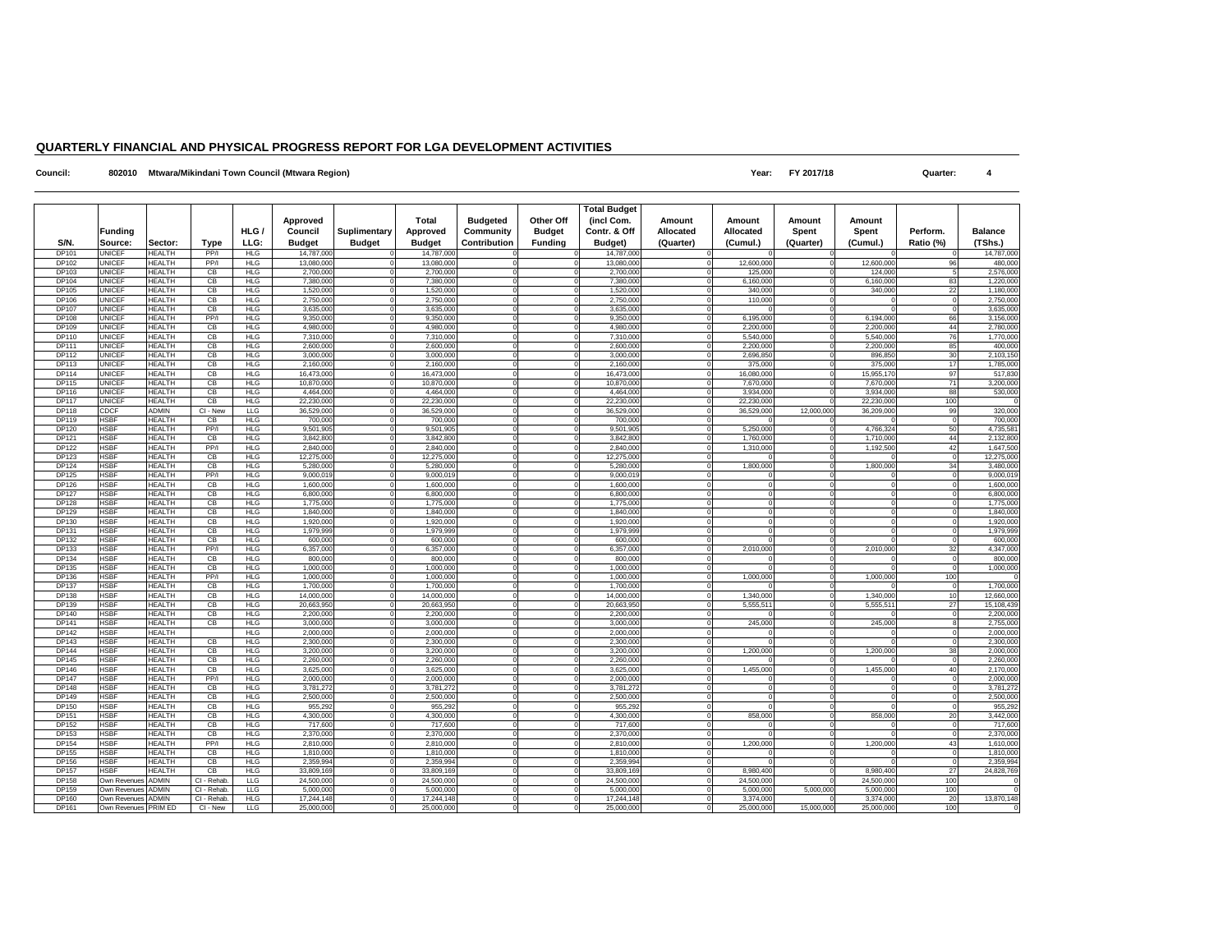| DP162        | Own Revenues PRIM ED |        | CI - New    | <b>LLG</b> | 15,000,000  | 15,000,000        |           |    | 15,000,000        |                | 15,000,000  | 1,700,000  | 15,000,000  | 100              |               |
|--------------|----------------------|--------|-------------|------------|-------------|-------------------|-----------|----|-------------------|----------------|-------------|------------|-------------|------------------|---------------|
| DP163        | Own Revenues PRIM ED |        | CI - Rehab. | LLG        | 5,000,000   | 5,000,000         |           |    | 5,000,000         |                | 5,000,000   |            | 5,000,000   | 100              |               |
| <b>DP164</b> | Own Revenues PRIM ED |        | CI - New    | <b>LLG</b> | 10,000,000  | 10,000,000        |           |    | 10,000,000        |                |             |            |             | $\Omega$         | 10,000,000    |
| <b>DP165</b> | Own Revenues SEC ED  |        | CI - Rehab. | <b>LLG</b> | 15,000,000  | 15,000,000        |           |    | 15,000,000        |                | 15,000,000  |            | 15,000,000  | 100              |               |
| <b>DP166</b> | Own Revenues SEC ED  |        | CI - New    | <b>LLG</b> | 6,500,000   |                   | 6,500,000 |    | 6,500,000         |                | 6,500,000   |            | 6,500,00    | $\overline{100}$ |               |
| <b>DP167</b> | Own Revenues TRADE   |        | CI - Rehab. | HLG        | 5,000,000   | 5,000,000         |           |    | 5,000,000         |                |             |            |             | 0                | 5,000,000     |
| <b>DP168</b> | Own Revenues TRADE   |        | CI - New    | <b>LLG</b> | 15,000,000  | 15,000,000        |           |    | 15,000,000        |                | 15,000,000  |            | 15,000,000  | 100              |               |
| DP169        | Own Revenues WORKS   |        | CI - New    | <b>HLG</b> | 15,000,000  | 15,000,000        |           |    | 15,000,000        |                | 15,000,000  |            | 15,000,000  | 100              |               |
| <b>DP170</b> | Own Revenues WORKS   |        | CI - New    | <b>LLG</b> | 11,000,000  | 11,000,000        |           |    | 11,000,000        |                | 11,000,000  |            | 11,000,00   | 100              |               |
| <b>DP171</b> | Own Revenues AGRIC   |        | CI - New    | HLG        | 3,320,000   |                   | 3,320,000 |    | 3,320,000         |                | 3,320,000   |            | 3,320,00    | 100              |               |
| <b>DP172</b> | Select               | Select | Select      | Select     |             |                   |           |    |                   |                |             |            |             |                  |               |
| <b>DP173</b> | Select               | Select | Select      | Select     |             |                   |           |    |                   |                |             |            |             |                  |               |
| <b>DP174</b> | Select               | Select | Select      | Select     | $\Omega$    |                   |           |    | $\Omega$          |                |             |            |             |                  |               |
| <b>DP175</b> | Select               | Select | Select      | Select     |             |                   |           |    |                   |                |             |            |             |                  |               |
| <b>DP176</b> | Select               | Select | Select      | Select     |             |                   |           |    |                   |                |             |            |             |                  |               |
| <b>DP177</b> | Select               | Select | Select      | Select     |             |                   |           |    |                   |                |             |            |             |                  |               |
| <b>DP178</b> | Select               | Select | Select      | Select     |             |                   |           |    |                   |                |             |            |             |                  |               |
| <b>DP179</b> | Select               | Select | Select      | Select     |             |                   |           |    |                   |                |             |            |             |                  |               |
| <b>DP180</b> | Select               | Select | Select      | Select     |             |                   |           |    |                   |                |             |            |             |                  |               |
| <b>DP181</b> | Select               | Select | Select      | Select     |             |                   |           |    |                   |                |             |            |             |                  |               |
| <b>DP182</b> | Select               | Select | Select      | Select     |             |                   |           |    |                   |                |             |            |             |                  |               |
| DP183        | Select               | Select | Select      | Select     |             |                   |           |    |                   |                |             |            |             |                  |               |
| <b>DP184</b> | Select               | Select | Select      | Select     |             |                   |           |    | $\Omega$          |                |             |            |             |                  |               |
| DP185        | Select               | Select | Select      | Select     |             |                   |           |    |                   |                |             |            |             |                  |               |
| DP186        | Select               | Select | Select      | Select     |             |                   |           |    |                   |                |             |            |             |                  |               |
| <b>DP187</b> | Select               | Select | Select      | Select     |             |                   |           |    |                   |                |             |            |             |                  |               |
| <b>DP188</b> | Select               | Select | Select      | Select     |             |                   |           |    |                   |                |             |            |             |                  |               |
| <b>DP189</b> | Select               | Select | Select      | Select     |             |                   |           |    |                   |                |             |            |             |                  |               |
| <b>DP190</b> | Select               | Select | Select      | Select     |             |                   |           |    | $\Omega$          |                |             |            |             |                  |               |
| DP191        | Select               | Select | Select      | Select     |             |                   |           |    |                   |                |             |            |             |                  |               |
| DP192        | Select               | Select | Select      | Select     |             |                   |           |    |                   |                |             |            |             |                  |               |
| <b>DP193</b> | Select               | Select | Select      | Select     |             |                   |           |    |                   |                |             |            |             |                  |               |
| <b>DP194</b> | Select               | Select | Select      | Select     |             |                   |           |    | $\Omega$          |                |             |            |             |                  |               |
| <b>DP195</b> | Select               | Select | Select      | Select     |             |                   |           |    |                   |                |             |            |             |                  |               |
| <b>DP196</b> | Select               | Select | Select      | Select     |             |                   |           |    |                   |                |             |            |             |                  |               |
| <b>DP197</b> | Select               | Select | Select      | Select     |             |                   |           |    |                   |                |             |            |             |                  |               |
| <b>DP198</b> | Select               | Select | Select      | Select     |             |                   |           |    |                   |                |             |            |             |                  |               |
| <b>DP199</b> | Select               | Select | Select      | Select     |             |                   |           |    |                   |                |             |            |             |                  |               |
| <b>DP200</b> | Select               | Select | Select      | Select     | $\Omega$    |                   |           |    | $\Omega$          |                | ſ           |            |             |                  |               |
|              |                      |        |             |            |             |                   |           |    |                   |                |             |            |             |                  |               |
|              |                      |        |             |            | 519,856,148 | 519,856,148<br> 0 |           | 01 | 519,856,148<br> 0 | $\overline{0}$ | 302,642,761 | 33,700,000 | 299,634,755 |                  | 220, 221, 393 |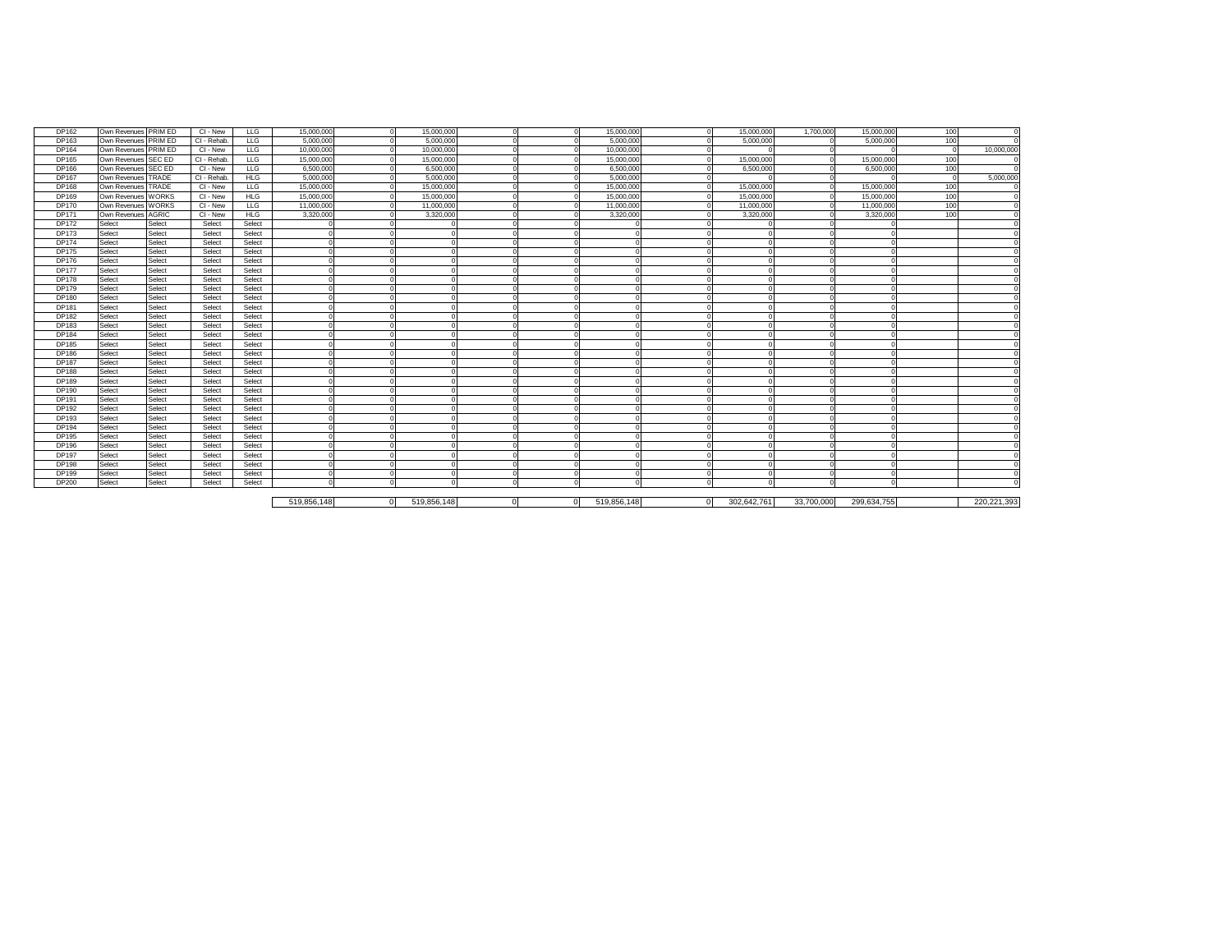|                          |                                   |                                 | <b>DP101</b>           |
|--------------------------|-----------------------------------|---------------------------------|------------------------|
|                          |                                   | <b>Current FY (New project)</b> |                        |
|                          |                                   |                                 |                        |
|                          | <b>Contract Details</b>           |                                 |                        |
|                          | <b>Type of Procurement</b>        |                                 | <b>Non Consultancy</b> |
|                          | <b>Procurement Method</b>         |                                 | Others                 |
|                          | Contractor/Consultant/Serv. Prov. |                                 |                        |
|                          | <b>Contract Sum</b>               |                                 |                        |
|                          | Start Date (Planned)              |                                 | $1$ -Jul-17            |
|                          | Completion Date (Planned)         |                                 | 30-Jun-18              |
|                          |                                   |                                 |                        |
|                          |                                   | <b>Main Project Outputs:</b>    |                        |
| $\overline{\mathrm{)}8}$ |                                   | <b>Number</b>                   | Unit                   |
| th                       |                                   | 20                              | ther )No of People     |
| G                        |                                   |                                 | <b>Select</b>          |
| ΛÓ                       |                                   |                                 | <b>Select</b>          |
| $\cap$                   |                                   |                                 | tممام                  |

| <b>Project Type:</b> | <b>Project Planning / Implementation</b>                                                       | <b>Project Initiated:</b> | Current FY (New project)          |                        |
|----------------------|------------------------------------------------------------------------------------------------|---------------------------|-----------------------------------|------------------------|
|                      |                                                                                                |                           |                                   |                        |
|                      | Name of Project: UNICEF Support to Health                                                      |                           | <b>Contract Details</b>           |                        |
| Council:             | Mtwara/Mikindani Town Council (Mtwara Region)                                                  |                           | <b>Type of Procurement</b>        | <b>Non Consultancy</b> |
| Location:            | Mtwara/Mikindani Town Council (Mtwara Region)                                                  |                           | <b>Procurement Method</b>         | Others                 |
| Description:         | To conduct 2 days workshop on developing Council annual plan to 20 district steering committee |                           | Contractor/Consultant/Serv. Prov. |                        |
|                      |                                                                                                |                           | Contract Sum                      |                        |

### **Financial Progress Report: Actual Allocations and Expenditures**

| <b>Project Budget:</b>                                            |                            |                 | <b>Project Details:</b>                    |                                | <b>Main Project Outputs:</b> |               |                    |               |
|-------------------------------------------------------------------|----------------------------|-----------------|--------------------------------------------|--------------------------------|------------------------------|---------------|--------------------|---------------|
| Approved Council Budget:                                          | 14,787,000                 |                 | <b>Project (Activity) Code:</b>            |                                |                              | <b>C08S08</b> | Number             | Unit          |
| Supplimentary Council Budget                                      |                            | Sector / Dept.: |                                            | <b>Health</b>                  |                              | <b>20</b>     | ther )No of People |               |
| <b>Total Approved Council Budget</b>                              | 14,787,000                 |                 | <b>HLG/LLG:</b>                            |                                | <b>HLG</b>                   |               |                    | <b>Select</b> |
| Community Contribution:                                           |                            |                 | Mkukuta:                                   |                                | <b>No</b>                    |               |                    | <b>Select</b> |
| Other Off Budget Funding:                                         |                            |                 | Objective:                                 |                                |                              |               |                    | <b>Select</b> |
| <b>Total Budget (incl Comm. Contr.</b><br>and Off Budget Funding) | 14,787,000                 |                 | Target:<br><b>Expenditure</b><br>Category: | Infrastructure/Invest<br>ments |                              |               |                    | <b>Select</b> |
| Main Funding Source:<br>Co-Funding From Other Source:             | <b>UNICEF</b><br><b>No</b> |                 |                                            |                                |                              |               |                    |               |

### **Physical Progress Report**

| <b>Project Details:</b>  |                       |               |  | <b>Main Project Outputs:</b> |                    |
|--------------------------|-----------------------|---------------|--|------------------------------|--------------------|
| Project (Activity) Code: |                       | <b>C08S08</b> |  | <b>Number</b>                | Unit               |
| Sector / Dept.:          |                       | <b>Health</b> |  | <b>20</b>                    | ther )No of People |
| HLG / LLG:               |                       | <b>HLG</b>    |  |                              | <b>Select</b>      |
| Mkukuta:                 |                       | No            |  |                              | <b>Select</b>      |
| Objective:               |                       | $\mathsf C$   |  |                              | <b>Select</b>      |
| Target:                  |                       | 8             |  |                              | <b>Select</b>      |
| Expenditure              | Infrastructure/Invest |               |  |                              |                    |
| Category:                | ments                 |               |  |                              |                    |
|                          |                       |               |  |                              |                    |
|                          |                       |               |  |                              |                    |

|         | I Mancial FTOGLESS REPORT. ACLUAI ANOCALIONS ANU LADENUILUI ES |                   |                    |                    |                          |                                                             |
|---------|----------------------------------------------------------------|-------------------|--------------------|--------------------|--------------------------|-------------------------------------------------------------|
|         | <b>Actual</b>                                                  |                   | <b>Actual</b>      |                    |                          |                                                             |
|         | <b>Allocation</b>                                              | Cumulative        | <b>Expenditure</b> | <b>Cumulative</b>  | <b>Performance Ratio</b> |                                                             |
| Quarter | (Quarter)                                                      | <b>Allocation</b> | (Quarter)          | <b>Expenditure</b> | $(\%)$                   | <b>Balance (TShs.) Remarks Regarding Financial Progress</b> |
|         |                                                                |                   |                    |                    |                          | 14,787,000 Fund not yet released                            |
|         |                                                                |                   |                    |                    |                          | 14,787,000 Fund not yet released                            |
|         |                                                                |                   |                    |                    |                          | 14,787,000 Fund not yet released                            |
|         |                                                                |                   |                    |                    |                          | 14,787,000 Fund not yet released                            |

| <b>Quarter</b> | <b>Planned Activity</b>                                               | <b>Actual Implementation</b> | <b>Cumulative</b><br>Implementation<br>$(0-100\%)$ | <b>Remarks on Ph</b>       |
|----------------|-----------------------------------------------------------------------|------------------------------|----------------------------------------------------|----------------------------|
|                | To conduct 2 days workshop on<br>developing Council annual plan to 20 | Not done                     | $\Omega$                                           | <b>Project not started</b> |
| $\mathcal{P}$  | To conduct 2 days workshop on<br>developing Council annual plan to 20 | Not done                     | $\overline{0}$                                     | <b>Project not started</b> |
| 3              | To conduct 2 days workshop on<br>developing Council annual plan to 20 | Not done                     | $\Omega$                                           | <b>Project not started</b> |
| 4              |                                                                       |                              |                                                    |                            |

# **Planned Activity Remarks on Physical Progress**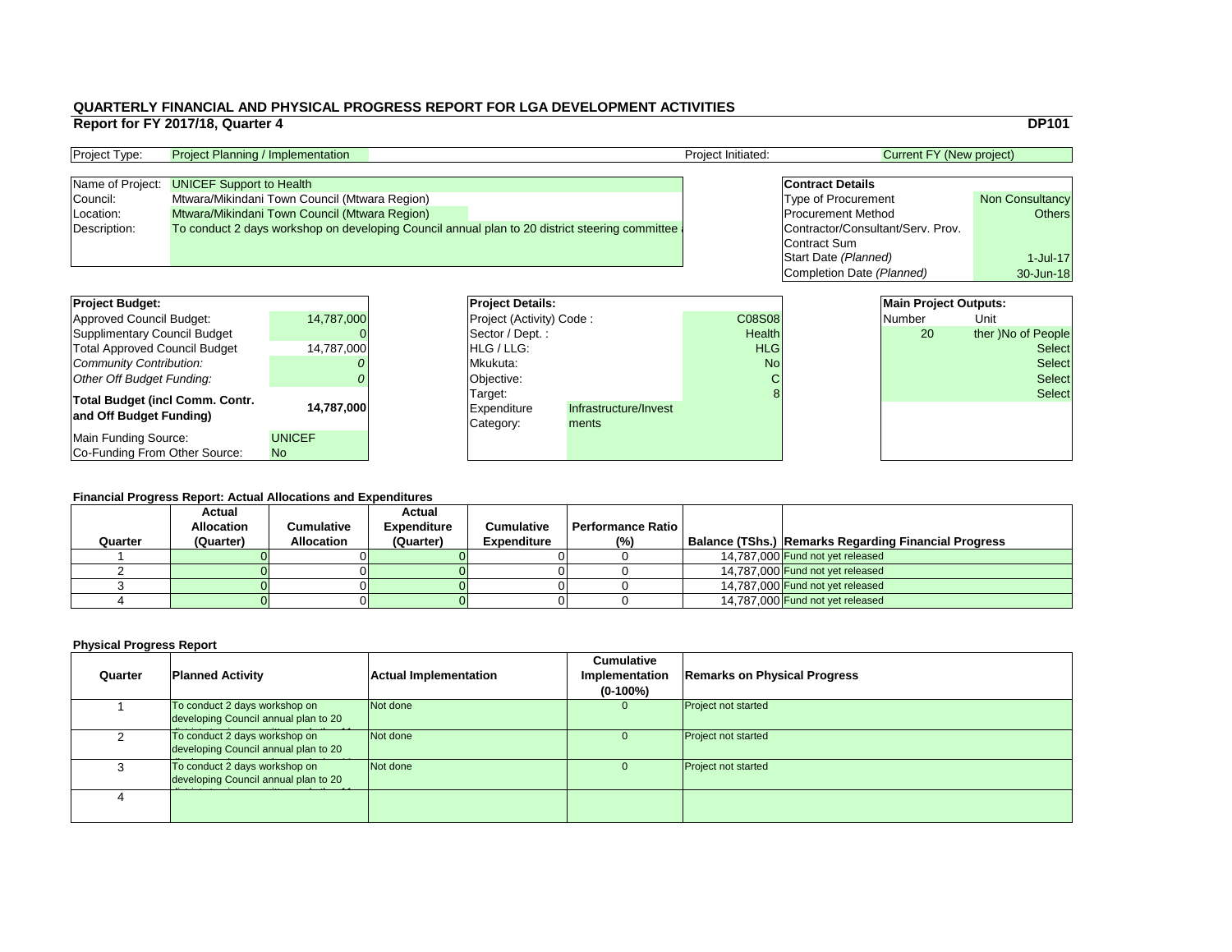|                                   | <b>DP102</b>           |
|-----------------------------------|------------------------|
| <b>Current FY (New project)</b>   |                        |
|                                   |                        |
| <b>Contract Details</b>           |                        |
| <b>Type of Procurement</b>        | <b>Non Consultancy</b> |
| <b>Procurement Method</b>         | <b>Others</b>          |
| Contractor/Consultant/Serv. Prov. |                        |
| <b>Contract Sum</b>               |                        |
| Start Date (Planned)              | $1$ -Jul-17            |
| Completion Date (Planned)         | 30-Jun-18              |
|                                   |                        |
| <b>Main Project Outputs:</b>      |                        |
|                                   |                        |

### **Financial Progress Report: Actual Allocations and Expenditures**

| <b>Project Budget:</b>                 |               |  | <b>Project Details:</b>         |                       |               | <b>Main Project Outputs:</b> |        |      |               |
|----------------------------------------|---------------|--|---------------------------------|-----------------------|---------------|------------------------------|--------|------|---------------|
| <b>Approved Council Budget:</b>        | 13,080,000    |  | <b>Project (Activity) Code:</b> |                       | C01C01        |                              | Number | Unit |               |
| <b>Supplimentary Council Budget</b>    |               |  | Sector / Dept.:                 |                       | <b>Health</b> |                              |        |      | <b>Others</b> |
| <b>Total Approved Council Budget</b>   | 13,080,000    |  | <b>HLG</b> / LLG:               |                       | <b>HLG</b>    |                              |        |      | <b>Select</b> |
| <b>Community Contribution:</b>         |               |  | Mkukuta:                        |                       | <b>No</b>     |                              |        |      | Select        |
| <b>Other Off Budget Funding:</b>       |               |  | Objective:                      |                       |               |                              |        |      | <b>Select</b> |
| <b>Total Budget (incl Comm. Contr.</b> |               |  | Target:                         |                       |               |                              |        |      | Select        |
| and Off Budget Funding)                | 13,080,000    |  | <b>Expenditure</b>              | Infrastructure/Invest |               |                              |        |      |               |
|                                        |               |  | Category:                       | ments                 |               |                              |        |      |               |
| <b>Main Funding Source:</b>            | <b>UNICEF</b> |  |                                 |                       |               |                              |        |      |               |
| Co-Funding From Other Source:          | <b>No</b>     |  |                                 |                       |               |                              |        |      |               |

| <b>Project Type:</b> | <b>Project Planning / Implementation</b>                                                       | <b>Project Initiated:</b> | Current FY (New project)          |                        |
|----------------------|------------------------------------------------------------------------------------------------|---------------------------|-----------------------------------|------------------------|
|                      |                                                                                                |                           |                                   |                        |
| Name of Project:     | <b>UNICEF Support to Health</b>                                                                |                           | <b>Contract Details</b>           |                        |
| Council:             | Mtwara/Mikindani Town Council (Mtwara Region)                                                  |                           | <b>Type of Procurement</b>        | <b>Non Consultancy</b> |
| Location:            | Mtwara/Mikindani Town Council (Mtwara Region)                                                  |                           | <b>Procurement Method</b>         | Others                 |
| Description:         | To conduct 7 days supportive supervision on Quarterly basis to 53 day care centre by June 2018 |                           | Contractor/Consultant/Serv. Prov. |                        |
|                      |                                                                                                |                           | Contract Sum                      |                        |

| <b>Project Budget:</b>                                     |               | <b>Project Deta</b>                 |
|------------------------------------------------------------|---------------|-------------------------------------|
| <b>Approved Council Budget:</b>                            | 13,080,000    | <b>Project (Activ</b>               |
| <b>Supplimentary Council Budget</b>                        |               | Sector / Dep                        |
| <b>Total Approved Council Budget</b>                       | 13,080,000    | HLG / LLG:                          |
| <b>Community Contribution:</b>                             |               | Mkukuta:                            |
| <b>Other Off Budget Funding:</b>                           |               | Objective:                          |
| Total Budget (incl Comm. Contr.<br>and Off Budget Funding) | 13,080,000    | Target:<br>Expenditure<br>Category: |
| <b>Main Funding Source:</b>                                | <b>UNICEF</b> |                                     |
| Co-Funding From Other Source:                              | <b>No</b>     |                                     |

|         | <b>Actual</b>     |                   | <b>Actual</b>      |                    |                   |                                                             |
|---------|-------------------|-------------------|--------------------|--------------------|-------------------|-------------------------------------------------------------|
|         | <b>Allocation</b> | Cumulative        | <b>Expenditure</b> | <b>Cumulative</b>  | Performance Ratio |                                                             |
| Quarter | (Quarter)         | <b>Allocation</b> | (Quarter)          | <b>Expenditure</b> | $(\%)$            | <b>Balance (TShs.) Remarks Regarding Financial Progress</b> |
|         | 12,600,000        | 12,600,000        | 12,600,000         | 12,600,000         | 96                | 480,000 Fund released                                       |
|         |                   | 12,600,000        |                    | 12,600,000         | 96                | 480,000 Fund not released                                   |
|         |                   | 12,600,000        |                    | 12,600,000         | 96                | 480,000 Fund not released                                   |
|         |                   | 12,600,000        |                    | 12,600,000         | 96                | 480,000 Fund not released                                   |

| Quarter | <b>Planned Activity</b>                                                 | <b>Actual Implementation</b> | <b>Cumulative</b><br>Implementation<br>$(0-100\%)$ | <b>Remarks on Physical Progress</b> |
|---------|-------------------------------------------------------------------------|------------------------------|----------------------------------------------------|-------------------------------------|
|         | To conduct 7 days supportive supervision $\frac{1}{2}$ Supervision done |                              | 90                                                 | <b>Project on pregress</b>          |
|         | To conduct 7 days supportive supervision $\frac{1}{2}$ Supervision done |                              | 90                                                 | <b>Project on pregress</b>          |
|         | To conduct 7 days supportive supervision (Supervision done              |                              | 90                                                 | <b>Project on pregress</b>          |
|         | To conduct 7 days supportive supervision dSupervision done              |                              | 90                                                 | <b>Project on pregress</b>          |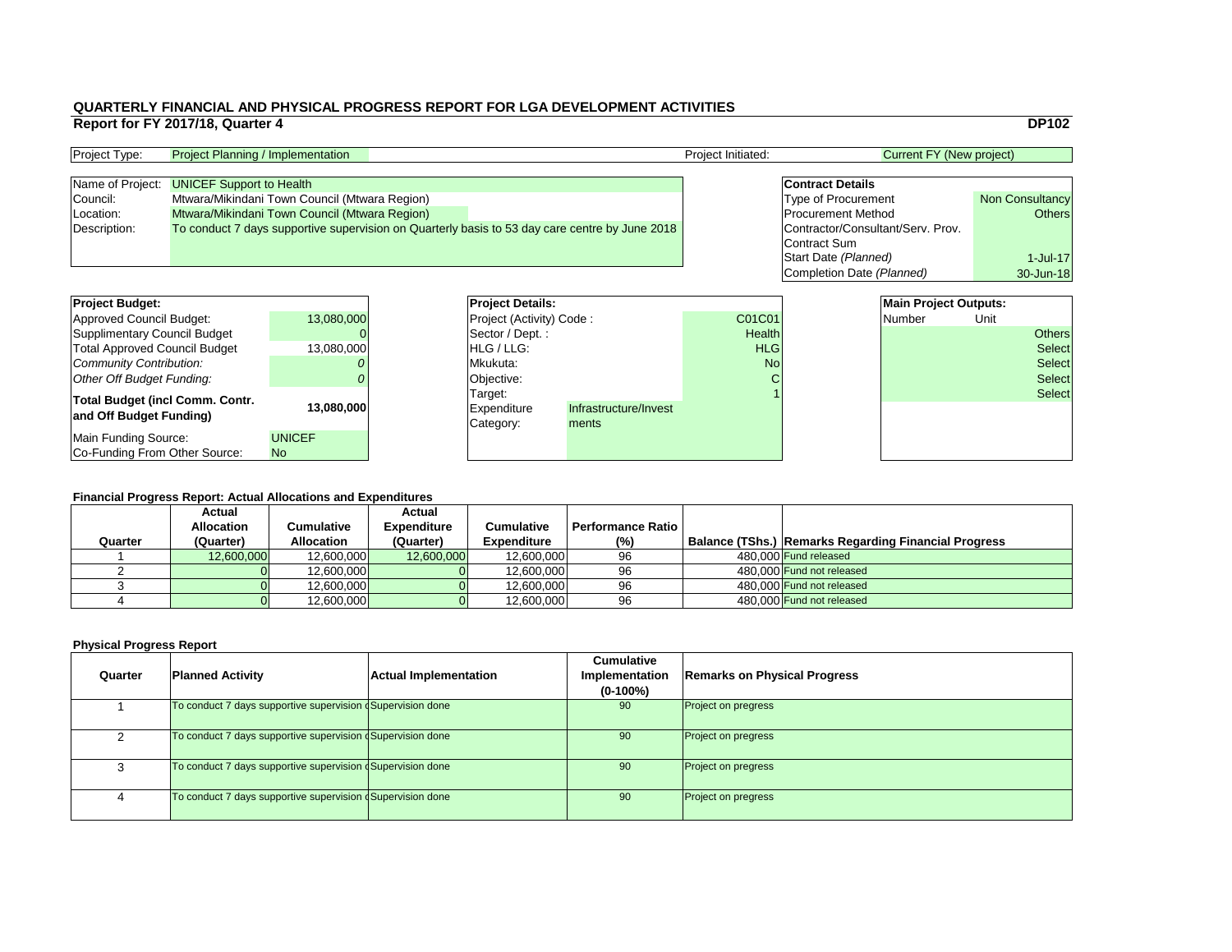|                                   | <b>DP103</b>           |  |  |  |  |  |  |
|-----------------------------------|------------------------|--|--|--|--|--|--|
| <b>Current FY (New project)</b>   |                        |  |  |  |  |  |  |
|                                   |                        |  |  |  |  |  |  |
| <b>Contract Details</b>           |                        |  |  |  |  |  |  |
| <b>Type of Procurement</b>        | <b>Non Consultancy</b> |  |  |  |  |  |  |
| <b>Procurement Method</b>         | <b>Others</b>          |  |  |  |  |  |  |
| Contractor/Consultant/Serv. Prov. |                        |  |  |  |  |  |  |
| <b>Contract Sum</b>               |                        |  |  |  |  |  |  |
| Start Date (Planned)              | $1$ -Jul-17            |  |  |  |  |  |  |
| Completion Date (Planned)         | 30-Jun-18              |  |  |  |  |  |  |
|                                   |                        |  |  |  |  |  |  |
| <b>Main Project Outputs:</b>      |                        |  |  |  |  |  |  |

### **Financial Progress Report: Actual Allocations and Expenditures**

| <b>Project Budget:</b>                 |               |                                 | <b>Project Details:</b> |               |               | <b>Main Project Outputs:</b> |      |                    |
|----------------------------------------|---------------|---------------------------------|-------------------------|---------------|---------------|------------------------------|------|--------------------|
| <b>Approved Council Budget:</b>        | 2,700,000     | <b>Project (Activity) Code:</b> |                         | <b>C01C02</b> |               | <b>Number</b>                | Unit |                    |
| <b>Supplimentary Council Budget</b>    |               |                                 | Sector / Dept.:         |               | <b>Health</b> |                              | 25   | ther )No of People |
| <b>Total Approved Council Budget</b>   | 2,700,000     |                                 | <b>HLG/LLG:</b>         |               | <b>HLG</b>    |                              |      | <b>Select</b>      |
| <b>Community Contribution:</b>         |               | Mkukuta:                        |                         | <b>No</b>     |               | <b>Select</b>                |      |                    |
| <b>Other Off Budget Funding:</b>       |               |                                 | Objective:              |               |               |                              |      | <b>Select</b>      |
| <b>Total Budget (incl Comm. Contr.</b> |               |                                 | Target:                 |               |               |                              |      | <b>Select</b>      |
| and Off Budget Funding)                | 2,700,000     |                                 | Expenditure             | <b>Others</b> |               |                              |      |                    |
| <b>Main Funding Source:</b>            | <b>UNICEF</b> |                                 | Category:               |               |               |                              |      |                    |
| Co-Funding From Other Source:          | No            |                                 |                         |               |               |                              |      |                    |

| <b>Project Type:</b> | <b>Capacity Building</b>                                                                          | <b>Project Initiated:</b> | Current FY (New project)          |                        |
|----------------------|---------------------------------------------------------------------------------------------------|---------------------------|-----------------------------------|------------------------|
|                      |                                                                                                   |                           |                                   |                        |
|                      | Name of Project: UNICEF Support to Health                                                         |                           | <b>Contract Details</b>           |                        |
| Council:             | Mtwara/Mikindani Town Council (Mtwara Region)                                                     |                           | <b>Type of Procurement</b>        | <b>Non Consultancy</b> |
| Location:            | Mtwara/Mikindani Town Council (Mtwara Region)                                                     |                           | <b>Procurement Method</b>         | Others                 |
| Description:         | To conduct 1 day sensitization meeting to 25 Municipal Councilors on child protection by June 201 |                           | Contractor/Consultant/Serv. Prov. |                        |
|                      |                                                                                                   |                           | Contract Sum                      |                        |

| <b>Project Budget:</b>                 |               | <b>Project Deta</b>   |  |
|----------------------------------------|---------------|-----------------------|--|
| <b>Approved Council Budget:</b>        | 2,700,000     | <b>Project (Activ</b> |  |
| <b>Supplimentary Council Budget</b>    |               | Sector / Dep          |  |
| <b>Total Approved Council Budget</b>   | 2,700,000     | HLG / LLG:            |  |
| Community Contribution:                |               | Mkukuta:              |  |
| Other Off Budget Funding:              |               | Objective:            |  |
| <b>Total Budget (incl Comm. Contr.</b> | 2,700,000     | Target:               |  |
| and Off Budget Funding)                |               | <b>Expenditure</b>    |  |
| Main Funding Source:                   | <b>UNICEF</b> | Category:             |  |
| Co-Funding From Other Source:          | <b>No</b>     |                       |  |

| Quarter | <b>Actual</b><br><b>Allocation</b><br>(Quarter) | Cumulative<br><b>Allocation</b> | <b>Actual</b><br><b>Expenditure</b><br>(Quarter) | <b>Cumulative</b><br><b>Expenditure</b> | <b>Performance Ratio</b><br>(%) | <b>Balance (TShs.) Remarks Regarding Financial Progress</b> |
|---------|-------------------------------------------------|---------------------------------|--------------------------------------------------|-----------------------------------------|---------------------------------|-------------------------------------------------------------|
|         | 125,000                                         | 125,000                         | 124,000                                          | 124,000                                 |                                 | 2,576,000 Fund released                                     |
|         |                                                 | 125,000                         |                                                  | 124,000                                 |                                 | 2,576,000 Fund not released                                 |
|         |                                                 | 125,000                         |                                                  | 124,000                                 |                                 | 2,576,000 Fund not released                                 |
|         |                                                 | 125,000                         |                                                  | 124,000                                 |                                 | 2,576,000 Fund released                                     |

| Quarter | <b>Planned Activity</b>                                       | <b>Actual Implementation</b> | <b>Cumulative</b><br>Implementation<br>$(0-100\%)$ | <b>Remarks on Physical Progress</b> |
|---------|---------------------------------------------------------------|------------------------------|----------------------------------------------------|-------------------------------------|
|         | To conduct 1 day sensitization meeting to 1 Meeting conducted |                              | 25                                                 | <b>Project on progress</b>          |
|         | To conduct 1 day sensitization meeting to 4Not done           |                              | 25                                                 | <b>Project on progress</b>          |
|         | To conduct 1 day sensitization meeting to 2Not done           |                              | 25                                                 | <b>Project on progress</b>          |
|         | To conduct 1 day sensitization meeting to 1done               |                              | 25                                                 | <b>Project on progress</b>          |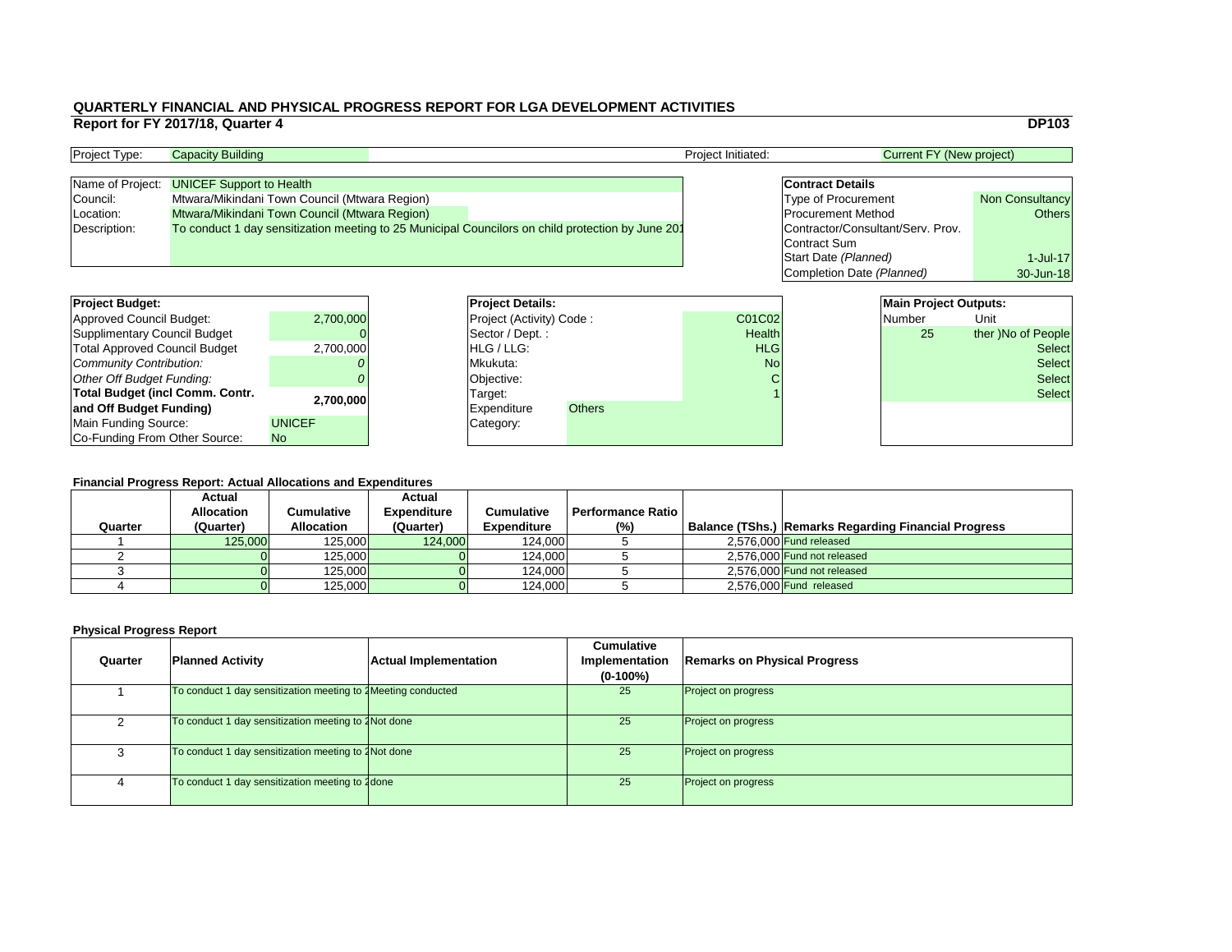|                                             | <b>DP104</b>           |
|---------------------------------------------|------------------------|
| <b>Current FY (New project)</b>             |                        |
| <b>Contract Details</b>                     |                        |
| <b>Type of Procurement</b>                  | <b>Non Consultancy</b> |
| <b>Procurement Method</b>                   | <b>Others</b>          |
| Contractor/Consultant/Serv. Prov.           |                        |
| <b>Contract Sum</b><br>Start Date (Planned) | $1$ -Jul-17            |
| Completion Date (Planned)                   | 30-Jun-18              |
|                                             |                        |

### **Financial Progress Report: Actual Allocations and Expenditures**

| <b>Project Type:</b> | <b>Capacity Building</b>                        |  |  | <b>Project Initiated:</b> | Current FY (New project)          |                        |
|----------------------|-------------------------------------------------|--|--|---------------------------|-----------------------------------|------------------------|
|                      |                                                 |  |  |                           |                                   |                        |
| Name of Project:     |                                                 |  |  |                           | <b>Contract Details</b>           |                        |
| Council:             | Mtwara/Mikindani Town Council (Mtwara Region)   |  |  |                           | <b>Type of Procurement</b>        | <b>Non Consultancy</b> |
| Location:            | Mtwara/Mikindani Town Council (Mtwara Region)   |  |  |                           | <b>Procurement Method</b>         | Others                 |
| Description:         | To conduct Quarterly DCPT meetings by June 2018 |  |  |                           | Contractor/Consultant/Serv. Prov. |                        |
|                      |                                                 |  |  |                           | Contract Sum                      |                        |

| <b>Project Budget:</b>                 |               | <b>Project Details:</b>         |                                       |               | <b>Main Project Outputs:</b> |  |        |               |               |
|----------------------------------------|---------------|---------------------------------|---------------------------------------|---------------|------------------------------|--|--------|---------------|---------------|
| <b>Approved Council Budget:</b>        | 7,380,000     | <b>Project (Activity) Code:</b> |                                       |               | <b>C01C03</b>                |  | Number | Unit          |               |
| <b>Supplimentary Council Budget</b>    |               |                                 | $\sqrt{\text{Sector}/\text{Depth}}$ : |               | <b>Health</b>                |  |        |               | <b>Others</b> |
| <b>Total Approved Council Budget</b>   | 7.380.000     | <b>HLG/LLG:</b>                 |                                       |               | <b>HLG</b>                   |  |        |               | <b>Select</b> |
| <b>Community Contribution:</b>         |               | Mkukuta:                        |                                       | <b>No</b>     |                              |  |        | <b>Select</b> |               |
| <b>Other Off Budget Funding:</b>       |               |                                 | Objective:                            |               |                              |  |        |               | <b>Select</b> |
| <b>Total Budget (incl Comm. Contr.</b> |               |                                 | Target:                               |               |                              |  |        |               | <b>Select</b> |
| and Off Budget Funding)                | 7,380,000     |                                 | <b>Expenditure</b>                    | <b>Others</b> |                              |  |        |               |               |
| <b>Main Funding Source:</b>            | <b>UNICEF</b> |                                 | Category:                             |               |                              |  |        |               |               |
| Co-Funding From Other Source:          | <b>No</b>     |                                 |                                       |               |                              |  |        |               |               |

| <b>Project Budget:</b>                 |               | <b>Project Deta</b>   |
|----------------------------------------|---------------|-----------------------|
| <b>Approved Council Budget:</b>        | 7,380,000     | <b>Project (Activ</b> |
| <b>Supplimentary Council Budget</b>    |               | Sector / Dep          |
| <b>Total Approved Council Budget</b>   | 7,380,000     | HLG / LLG:            |
| <b>Community Contribution:</b>         |               | Mkukuta:              |
| Other Off Budget Funding:              |               | Objective:            |
| <b>Total Budget (incl Comm. Contr.</b> | 7,380,000     | Target:               |
| and Off Budget Funding)                |               | <b>Expenditure</b>    |
| Main Funding Source:                   | <b>UNICEF</b> | Category:             |
| Co-Funding From Other Source:          | <b>No</b>     |                       |

| Quarter | <b>Actual</b><br><b>Allocation</b><br>(Quarter) | Cumulative<br><b>Allocation</b> | <b>Actual</b><br><b>Expenditure</b><br>(Quarter) | <b>Cumulative</b><br><b>Expenditure</b> | <b>Performance Ratio</b> I<br>$(\% )$ | <b>Balance (TShs.) Remarks Regarding Financial Progress</b> |
|---------|-------------------------------------------------|---------------------------------|--------------------------------------------------|-----------------------------------------|---------------------------------------|-------------------------------------------------------------|
|         | 6,160,000                                       | 6,160,000                       | 6,160,000                                        | 6,160,000                               | 83                                    | 1.220.000 Fund released                                     |
|         |                                                 | 6,160,000                       |                                                  | 6,160,000                               | 83                                    | 1,220,000 Fund not released                                 |
|         |                                                 | 6,160,000                       |                                                  | 6,160,000                               | 83                                    | 1.220.000 Fund released                                     |
|         |                                                 | 6,160,000                       |                                                  | 6,160,000                               | 83                                    | 1,220,000 <b>Fund released</b>                              |

| Quarter | <b>Planned Activity</b>            | <b>Actual Implementation</b> | <b>Cumulative</b><br><b>Implementation</b><br>$(0-100\%)$ | <b>Remarks on Physical Progress</b>     |
|---------|------------------------------------|------------------------------|-----------------------------------------------------------|-----------------------------------------|
|         | To conduct Quarterly DCPT meetings | Meeting done                 | 80                                                        | <b>Project on progress</b>              |
|         | To conduct Quarterly DCPT meetings | Not done                     | 80                                                        | Activity to be implemented next quarter |
|         | To conduct Quarterly DCPT meetings | Not done                     | 80                                                        | Activity to be implemented next quarter |
|         | To conduct Quarterly DCPT meetings | done                         | 90                                                        | Activity implemented                    |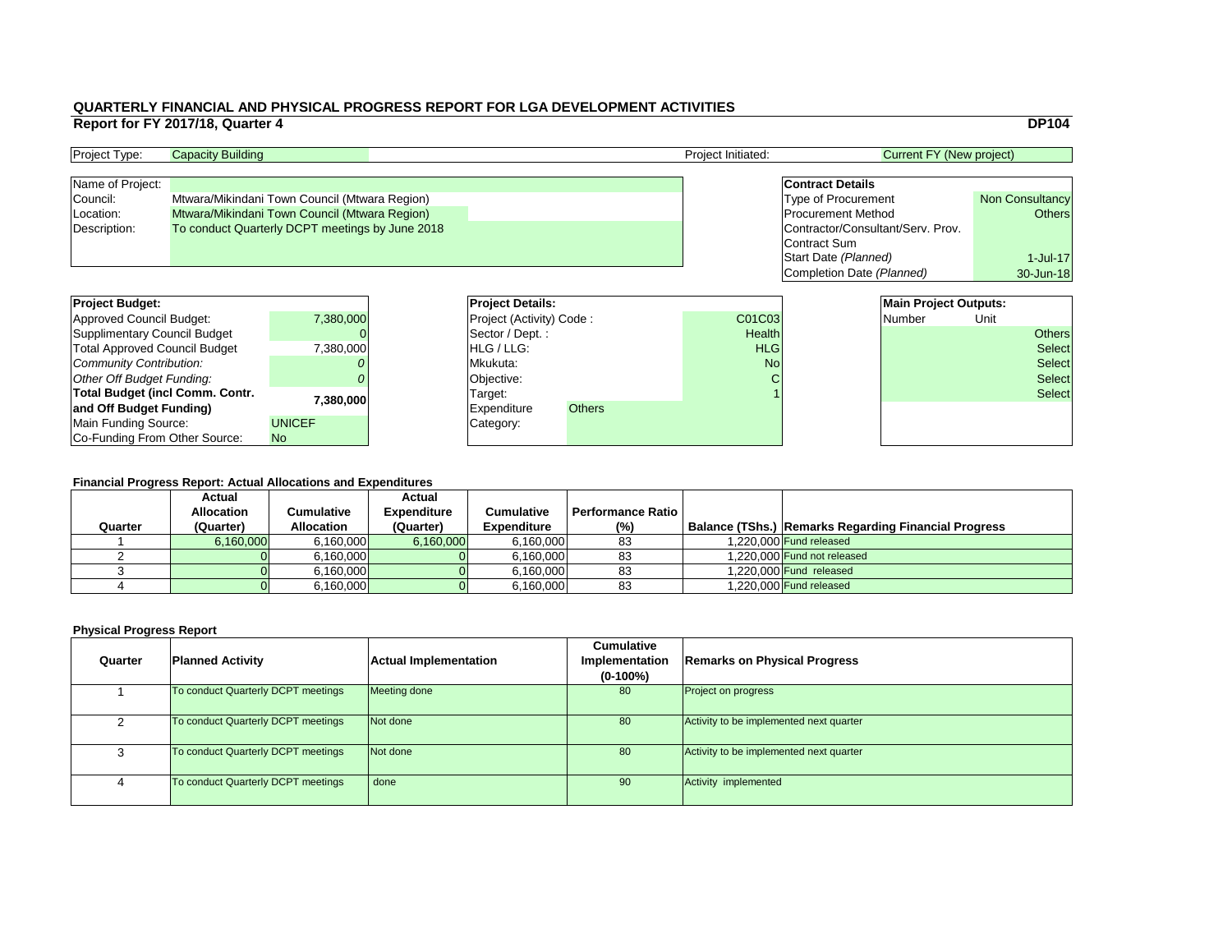|                                   | <b>DP105</b>           |
|-----------------------------------|------------------------|
| <b>Current FY (New project)</b>   |                        |
|                                   |                        |
| <b>Contract Details</b>           |                        |
| <b>Type of Procurement</b>        | <b>Non Consultancy</b> |
| <b>Procurement Method</b>         | <b>Others</b>          |
| Contractor/Consultant/Serv. Prov. |                        |
| <b>Contract Sum</b>               |                        |
| Start Date (Planned)              | $1$ -Jul-17            |
| Completion Date (Planned)         | 30-Jun-18              |
|                                   |                        |
| <b>Main Project Outputs:</b>      |                        |
| <b>Number</b>                     | Unit                   |

### **Financial Progress Report: Actual Allocations and Expenditures**

| <b>Project Budget:</b>                 |               | <b>Project Details:</b> |                                 |               | <b>Main Project Outputs:</b> |  |               |                    |
|----------------------------------------|---------------|-------------------------|---------------------------------|---------------|------------------------------|--|---------------|--------------------|
| <b>Approved Council Budget:</b>        | 1,520,000     |                         | <b>Project (Activity) Code:</b> |               | <b>C01C04</b>                |  | <b>Number</b> | Unit               |
| <b>Supplimentary Council Budget</b>    |               |                         | Sector / Dept.:                 |               | <b>Health</b>                |  | 60            | ther )No of People |
| <b>Total Approved Council Budget</b>   | 1,520,000     |                         | <b>HLG</b> / LLG:               |               | <b>HLG</b>                   |  |               | <b>Select</b>      |
| <b>Community Contribution:</b>         |               | Mkukuta:                |                                 | <b>No</b>     |                              |  | <b>Select</b> |                    |
| <b>Other Off Budget Funding:</b>       |               |                         | Objective:                      |               | C                            |  |               | <b>Select</b>      |
| <b>Total Budget (incl Comm. Contr.</b> |               |                         | Target:                         |               |                              |  |               | <b>Select</b>      |
| and Off Budget Funding)                | 1,520,000     |                         | <b>Expenditure</b>              | <b>Others</b> |                              |  |               |                    |
| <b>Main Funding Source:</b>            | <b>UNICEF</b> |                         | Category:                       |               |                              |  |               |                    |
| Co-Funding From Other Source:          | No            |                         |                                 |               |                              |  |               |                    |

| <b>Project Type:</b> | <b>Capacity Building</b>                                                  |  | Project Initiated: | <b>Current FY (New project)</b>   |                        |
|----------------------|---------------------------------------------------------------------------|--|--------------------|-----------------------------------|------------------------|
|                      |                                                                           |  |                    |                                   |                        |
|                      | Name of Project: UNICEF Support to Health                                 |  |                    | <b>Contract Details</b>           |                        |
| Council:             | Mtwara/Mikindani Town Council (Mtwara Region)                             |  |                    | <b>Type of Procurement</b>        | <b>Non Consultancy</b> |
| Location:            | Mtwara/Mikindani Town Council (Mtwara Region)                             |  |                    | <b>Procurement Method</b>         | Others                 |
| Description:         | To conduct 1 day meeting with 60 owners of Day Care Centre's by June 2018 |  |                    | Contractor/Consultant/Serv. Prov. |                        |
|                      |                                                                           |  |                    | Contract Sum                      |                        |

| <b>Project Budget:</b>                 |               | <b>Project Deta</b>   |
|----------------------------------------|---------------|-----------------------|
| <b>Approved Council Budget:</b>        | 1,520,000     | <b>Project (Activ</b> |
| <b>Supplimentary Council Budget</b>    |               | Sector / Dep          |
| <b>Total Approved Council Budget</b>   | 1,520,000     | HLG / LLG:            |
| <b>Community Contribution:</b>         |               | Mkukuta:              |
| Other Off Budget Funding:              |               | Objective:            |
| <b>Total Budget (incl Comm. Contr.</b> | 1,520,000     | Target:               |
| and Off Budget Funding)                |               | <b>Expenditure</b>    |
| <b>Main Funding Source:</b>            | <b>UNICEF</b> | Category:             |
| Co-Funding From Other Source:          | <b>No</b>     |                       |

| Quarter | <b>Actual</b><br><b>Allocation</b><br>(Quarter) | Cumulative<br><b>Allocation</b> | <b>Actual</b><br><b>Expenditure</b><br>(Quarter) | <b>Cumulative</b><br><b>Expenditure</b> | <b>Performance Ratio</b><br>$(\%)$ | <b>Balance (TShs.) Remarks Regarding Financial Progress</b> |
|---------|-------------------------------------------------|---------------------------------|--------------------------------------------------|-----------------------------------------|------------------------------------|-------------------------------------------------------------|
|         | 340,000                                         | 340,000                         | 340,000                                          | 340,000                                 | 22                                 | 1.180.000 Fund released                                     |
|         |                                                 | 340,000                         |                                                  | 340,000                                 | 22                                 | 1.180.000 Fund not released                                 |
|         |                                                 | 340,000                         |                                                  | 340,000                                 | 22                                 | 1.180.000 Fund released                                     |
|         |                                                 | 340,000                         |                                                  | 340,000                                 | 22                                 | 1,180,000 Fund released                                     |

| Quarter | <b>Planned Activity</b>                           | <b>Actual Implementation</b> | <b>Cumulative</b><br><b>Implementation</b><br>$(0-100\%)$ | <b>Remarks on Physical Progress</b> |
|---------|---------------------------------------------------|------------------------------|-----------------------------------------------------------|-------------------------------------|
|         | To conduct 1 day meeting with 60 owners dDone     |                              | 25                                                        | <b>Project on progress</b>          |
|         | To conduct 1 day meeting with 60 owners dNot done |                              | 25                                                        | To be implemented next quarter      |
|         | To conduct 1 day meeting with 60 owners dNot done |                              | 25                                                        | To be implemented next quarter      |
|         | To conduct 1 day meeting with 60 owners ddone     |                              | 40                                                        | implemented                         |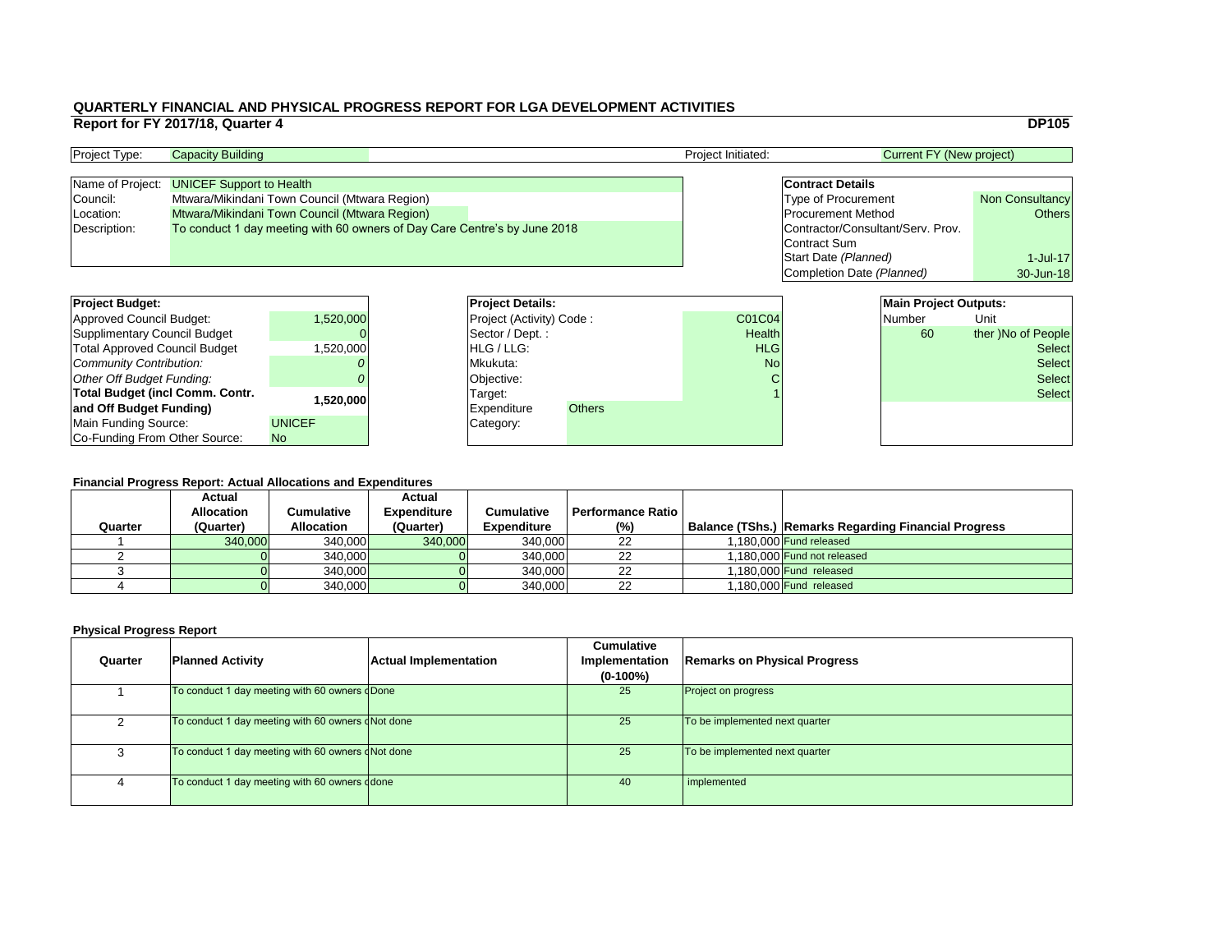|   |                                   | <b>DP106</b>           |
|---|-----------------------------------|------------------------|
|   | <b>Current FY (New project)</b>   |                        |
|   |                                   |                        |
|   | <b>Contract Details</b>           |                        |
|   | <b>Type of Procurement</b>        | <b>Non Consultancy</b> |
|   | <b>Procurement Method</b>         | <b>Others</b>          |
|   | Contractor/Consultant/Serv. Prov. |                        |
|   | <b>Contract Sum</b>               |                        |
|   | Start Date (Planned)              | $1$ -Jul-17            |
|   | Completion Date (Planned)         | 30-Jun-18              |
|   |                                   |                        |
|   | <b>Main Project Outputs:</b>      |                        |
| 5 | Number                            | Jnit                   |

### **Financial Progress Report: Actual Allocations and Expenditures**

| <b>Project Budget:</b>                 |               |          | <b>Project Details:</b>         |               |               | <b>Main Project Outputs:</b> |               |                    |
|----------------------------------------|---------------|----------|---------------------------------|---------------|---------------|------------------------------|---------------|--------------------|
| <b>Approved Council Budget:</b>        | 2,750,000     |          | <b>Project (Activity) Code:</b> |               | <b>C01C05</b> |                              | <b>Number</b> | Unit               |
| <b>Supplimentary Council Budget</b>    |               |          | Sector / Dept.:                 |               | <b>Health</b> |                              | 60            | ther )No of People |
| <b>Total Approved Council Budget</b>   | 2,750,000     |          | <b>HLG/LLG:</b>                 |               | <b>HLG</b>    |                              |               | <b>Select</b>      |
| <b>Community Contribution:</b>         |               | Mkukuta: |                                 | <b>No</b>     |               |                              | <b>Select</b> |                    |
| <b>Other Off Budget Funding:</b>       |               |          | Objective:                      |               |               |                              |               | <b>Select</b>      |
| <b>Total Budget (incl Comm. Contr.</b> |               |          | Target:                         |               |               |                              |               | <b>Select</b>      |
| and Off Budget Funding)                | 2,750,000     |          | <b>IExpenditure</b>             | <b>Others</b> |               |                              |               |                    |
| <b>Main Funding Source:</b>            | <b>UNICEF</b> |          | Category:                       |               |               |                              |               |                    |
| Co-Funding From Other Source:          | <b>Select</b> |          |                                 |               |               |                              |               |                    |

| <b>Project Type:</b> | <b>Capacity Building</b>                                                                          | <b>Project Initiated:</b> | Current FY (New project)          |                        |
|----------------------|---------------------------------------------------------------------------------------------------|---------------------------|-----------------------------------|------------------------|
|                      |                                                                                                   |                           |                                   |                        |
|                      | Name of Project: UNICEF Support to Health                                                         |                           | <b>Contract Details</b>           |                        |
| Council:             | Mtwara/Mikindani Town Council (Mtwara Region)                                                     |                           | <b>Type of Procurement</b>        | <b>Non Consultancy</b> |
| Location:            | Mtwara/Mikindani Town Council (Mtwara Region)                                                     |                           | <b>Procurement Method</b>         | Others                 |
| Description:         | To conduct 2 days sensitization meeting to 60 children care givers on how to care children by Jun |                           | Contractor/Consultant/Serv. Prov. |                        |
|                      |                                                                                                   |                           | Contract Sum                      |                        |

| Quarter | <b>Planned Activity</b>                                 | <b>Actual Implementation</b> | <b>Cumulative</b><br>Implementation<br>$(0-100\%)$ | <b>Remarks on Physical Progress</b> |
|---------|---------------------------------------------------------|------------------------------|----------------------------------------------------|-------------------------------------|
|         | To conduct 2 days sensitization meeting to Not done     |                              | Ü                                                  | Project not yet started             |
|         | To conduct 2 days sensitization meeting to Meeting done |                              | 25                                                 | <b>Project started</b>              |
|         | To conduct 2 days sensitization meeting to Meeting done |                              | 30                                                 | <b>Project started</b>              |
|         | To conduct 2 days sensitization meeting to Meeting done |                              | 45                                                 | <b>Project started</b>              |

| <b>Project Budget:</b>                 |               | <b>Project Deta</b>   |
|----------------------------------------|---------------|-----------------------|
| <b>Approved Council Budget:</b>        | 2,750,000     | <b>Project (Activ</b> |
| <b>Supplimentary Council Budget</b>    |               | Sector / Dep          |
| <b>Total Approved Council Budget</b>   | 2,750,000     | HLG / LLG:            |
| Community Contribution:                |               | Mkukuta:              |
| Other Off Budget Funding:              |               | Objective:            |
| <b>Total Budget (incl Comm. Contr.</b> | 2,750,000     | Target:               |
| and Off Budget Funding)                |               | <b>Expenditure</b>    |
| Main Funding Source:                   | <b>UNICEF</b> | Category:             |
| Co-Funding From Other Source:          | <b>Select</b> |                       |

| Quarter | <b>Actual</b><br><b>Allocation</b><br>(Quarter) | Cumulative<br><b>Allocation</b> | <b>Actual</b><br><b>Expenditure</b><br>(Quarter) | <b>Cumulative</b><br><b>Expenditure</b> | <b>Performance Ratio</b><br>$(\% )$ | Balance (TShs.) Remarks Regarding Financial Progress |
|---------|-------------------------------------------------|---------------------------------|--------------------------------------------------|-----------------------------------------|-------------------------------------|------------------------------------------------------|
|         | 110,000                                         | 110,000                         |                                                  |                                         |                                     | $2,750,000$ Fund released                            |
|         |                                                 | 110,000                         |                                                  |                                         |                                     | 2,750,000 Fund not released                          |
|         |                                                 | 110,000                         |                                                  |                                         |                                     | $2,750,000$ Fund released                            |
|         |                                                 | 110,000                         |                                                  |                                         |                                     | 2,750,000 Fund released                              |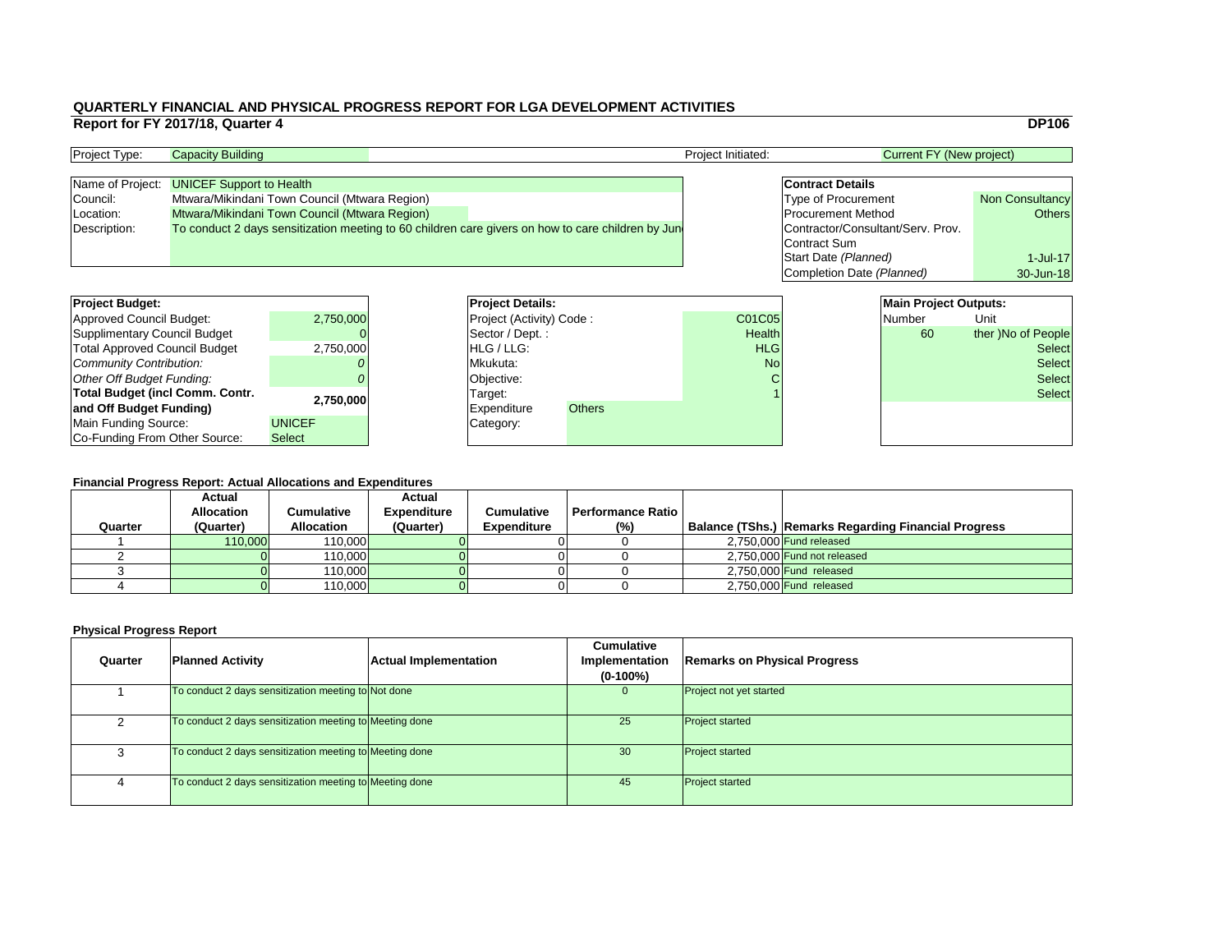|                                                                                                                     | <b>DP107</b>                            |
|---------------------------------------------------------------------------------------------------------------------|-----------------------------------------|
| <b>Current FY (New project)</b>                                                                                     |                                         |
| <b>Contract Details</b>                                                                                             |                                         |
| <b>Type of Procurement</b><br><b>Procurement Method</b><br>Contractor/Consultant/Serv. Prov.<br><b>Contract Sum</b> | <b>Non Consultancy</b><br><b>Others</b> |
| Start Date (Planned)<br>Completion Date (Planned)                                                                   | $1$ -Jul-17<br>30-Jun-18                |
| <b>Main Project Outputs:</b>                                                                                        |                                         |

### **Financial Progress Report: Actual Allocations and Expenditures**

| <b>Project Budget:</b>                 |               |          | <b>Project Details:</b>         |               |               | <b>Main Project Outputs:</b> |      |               |
|----------------------------------------|---------------|----------|---------------------------------|---------------|---------------|------------------------------|------|---------------|
| <b>Approved Council Budget:</b>        | 3,635,000     |          | <b>Project (Activity) Code:</b> |               | <b>C01C06</b> | Number                       | Unit |               |
| <b>Supplimentary Council Budget</b>    |               |          | Sector / Dept.:                 |               | <b>Health</b> |                              |      | <b>Others</b> |
| <b>Total Approved Council Budget</b>   | 3,635,000     |          | <b>HLG/LLG:</b>                 |               | <b>HLG</b>    |                              |      | <b>Select</b> |
| <b>Community Contribution:</b>         |               | Mkukuta: |                                 |               | Yes           |                              |      | <b>Select</b> |
| <b>Other Off Budget Funding:</b>       |               |          | Objective:                      |               |               |                              |      | <b>Select</b> |
| <b>Total Budget (incl Comm. Contr.</b> |               |          | Target:                         |               |               |                              |      | <b>Select</b> |
| and Off Budget Funding)                | 3.635,000     |          | <b>Expenditure</b>              | <b>Others</b> |               |                              |      |               |
| <b>Main Funding Source:</b>            | <b>UNICEF</b> |          | Category:                       |               |               |                              |      |               |
| Co-Funding From Other Source:          | <b>No</b>     |          |                                 |               |               |                              |      |               |

| <b>Project Type:</b> | <b>Capacity Building</b>                                                 |  | <b>Project Initiated:</b> | Current FY (New project)          |                        |
|----------------------|--------------------------------------------------------------------------|--|---------------------------|-----------------------------------|------------------------|
|                      |                                                                          |  |                           |                                   |                        |
|                      | Name of Project: UNICEF Support to Health                                |  |                           | <b>Contract Details</b>           |                        |
| Council:             | Mtwara/Mikindani Town Council (Mtwara Region)                            |  |                           | <b>Type of Procurement</b>        | <b>Non Consultancy</b> |
| Location:            | Mtwara/Mikindani Town Council (Mtwara Region)                            |  |                           | <b>Procurement Method</b>         | <b>Others</b>          |
| Description:         | To conduct annual strategic meeting with parasocial workers by June 2018 |  |                           | Contractor/Consultant/Serv. Prov. |                        |
|                      |                                                                          |  |                           | Contract Sum                      |                        |

| <b>Project Budget:</b>                 |               | <b>Project Deta</b>   |  |
|----------------------------------------|---------------|-----------------------|--|
| <b>Approved Council Budget:</b>        | 3,635,000     | <b>Project (Activ</b> |  |
| <b>Supplimentary Council Budget</b>    |               | Sector / Dep          |  |
| <b>Total Approved Council Budget</b>   | 3,635,000     | HLG / LLG:            |  |
| Community Contribution:                |               | Mkukuta:              |  |
| Other Off Budget Funding:              |               | Objective:            |  |
| <b>Total Budget (incl Comm. Contr.</b> | 3,635,000     | Target:               |  |
| and Off Budget Funding)                |               | <b>Expenditure</b>    |  |
| Main Funding Source:                   | <b>UNICEF</b> | Category:             |  |
| Co-Funding From Other Source:          | <b>No</b>     |                       |  |

| Quarter | <b>Actual</b><br><b>Allocation</b><br>(Quarter) | Cumulative<br><b>Allocation</b> | <b>Actual</b><br><b>Expenditure</b><br>(Quarter) | <b>Cumulative</b><br><b>Expenditure</b> | <b>Performance Ratio</b><br>$(\%)$ | <b>Balance (TShs.) Remarks Regarding Financial Progress</b> |
|---------|-------------------------------------------------|---------------------------------|--------------------------------------------------|-----------------------------------------|------------------------------------|-------------------------------------------------------------|
|         |                                                 |                                 |                                                  |                                         |                                    | 3,635,000 Fund not released                                 |
|         |                                                 |                                 |                                                  |                                         |                                    | 3.635,000 Fund not released                                 |
|         |                                                 |                                 |                                                  |                                         |                                    | 3,635,000 Fund not released                                 |
|         |                                                 |                                 |                                                  |                                         |                                    | 3.635,000 Fund not released                                 |

| Quarter | <b>Planned Activity</b>                                         | <b>Actual Implementation</b> | <b>Cumulative</b><br><b>Implementation</b><br>$(0-100\%)$ | <b>Remarks on Physical Progress</b> |
|---------|-----------------------------------------------------------------|------------------------------|-----------------------------------------------------------|-------------------------------------|
|         | To conduct annual strategic meeting with pNot done              |                              | $\overline{0}$                                            | <b>Project not started</b>          |
|         | To conduct annual strategic meeting with pNot done              |                              |                                                           | <b>Project not started</b>          |
|         | $\sqrt{10}$ conduct annual strategic meeting with p $\sqrt{10}$ |                              | 0                                                         | <b>Project not started</b>          |
|         | To conduct annual strategic meeting with pNot done              |                              | $\cup$                                                    | <b>Project not started</b>          |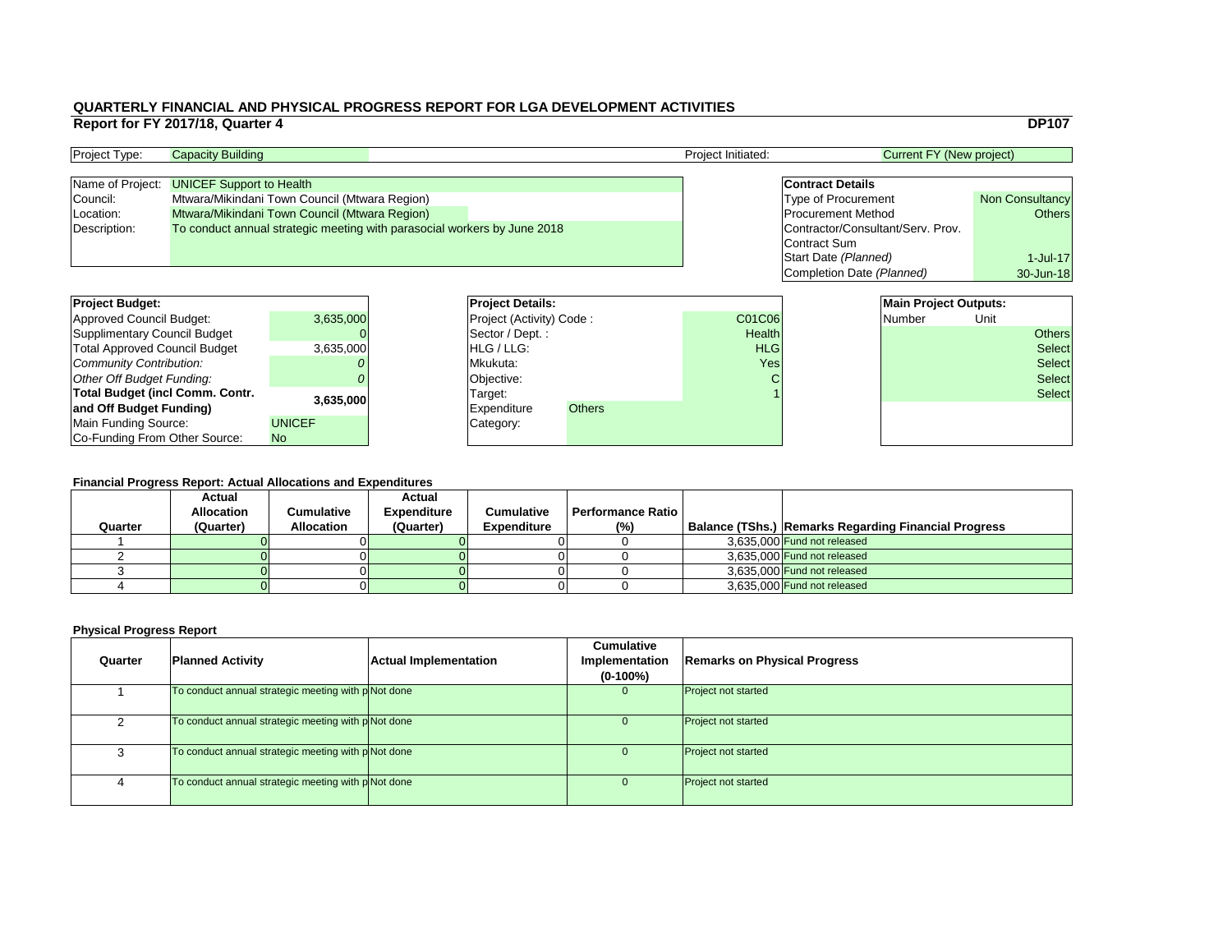|                                   | <b>DP108</b>           |
|-----------------------------------|------------------------|
| <b>Current FY (New project)</b>   |                        |
|                                   |                        |
| <b>Contract Details</b>           |                        |
| <b>Type of Procurement</b>        | <b>Non Consultancy</b> |
| <b>Procurement Method</b>         | <b>Others</b>          |
| Contractor/Consultant/Serv. Prov. |                        |
| <b>Contract Sum</b>               |                        |
| Start Date (Planned)              | $1$ -Jul-17            |
| Completion Date (Planned)         | 30-Jun-18              |
|                                   |                        |
| <b>Main Project Outputs:</b>      |                        |

### **Financial Progress Report: Actual Allocations and Expenditures**

| <b>Project Budget:</b>                                            |                                | <b>Project Details:</b>             |                                |               | <b>Main Project Outputs:</b> |        |      |               |
|-------------------------------------------------------------------|--------------------------------|-------------------------------------|--------------------------------|---------------|------------------------------|--------|------|---------------|
| Approved Council Budget:                                          | 9,350,000                      | <b>Project (Activity) Code:</b>     |                                | <b>C01C07</b> |                              | Number | Unit |               |
| Supplimentary Council Budget                                      |                                | Sector / Dept.:                     |                                | <b>Health</b> |                              |        |      | <b>Others</b> |
| <b>Total Approved Council Budget</b>                              | 9,350,000                      | <b>IHLG/LLG:</b>                    |                                | <b>HLG</b>    |                              |        |      | Select        |
| Community Contribution:                                           |                                | Mkukuta:                            |                                | <b>No</b>     |                              |        |      | <b>Select</b> |
| Other Off Budget Funding:                                         |                                | Objective:                          |                                |               |                              |        |      | Select        |
| <b>Total Budget (incl Comm. Contr.</b><br>and Off Budget Funding) | 9,350,000                      | Target:<br>Expenditure<br>Category: | Infrastructure/Invest<br>ments |               |                              |        |      | Select        |
| Main Funding Source:<br>Co-Funding From Other Source:             | <b>UNICEF</b><br><b>Select</b> |                                     |                                |               |                              |        |      |               |

| <b>Project Type:</b> | <b>Project Planning / Implementation</b>         | <b>Project Initiated:</b> | Current FY (New project)          |                        |
|----------------------|--------------------------------------------------|---------------------------|-----------------------------------|------------------------|
|                      |                                                  |                           |                                   |                        |
|                      | Name of Project: <b>UNICEF Support to Health</b> |                           | <b>Contract Details</b>           |                        |
| Council:             | Mtwara/Mikindani Town Council (Mtwara Region)    |                           | <b>Type of Procurement</b>        | <b>Non Consultancy</b> |
| Location:            | Mtwara/Mikindani Town Council (Mtwara Region)    |                           | <b>Procurement Method</b>         | Others                 |
| Description:         | To update MVCs database in 18 wards by June 2018 |                           | Contractor/Consultant/Serv. Prov. |                        |
|                      |                                                  |                           | Contract Sum                      |                        |

|         | <b>Actual</b><br><b>Allocation</b> | <b>Cumulative</b> | <b>Actual</b><br><b>Expenditure</b> | <b>Cumulative</b>  | <b>Performance Ratio</b> |                                                       |
|---------|------------------------------------|-------------------|-------------------------------------|--------------------|--------------------------|-------------------------------------------------------|
| Quarter | (Quarter)                          | <b>Allocation</b> | (Quarter)                           | <b>Expenditure</b> | $(\%)$                   | Balance (TShs.)  Remarks Regarding Financial Progress |
|         |                                    |                   |                                     |                    |                          |                                                       |
|         | 6,195,000                          | 6,195,000         | 6,194,000                           | 6,194,000          | 66                       | 3,156,000 Fund released                               |
|         |                                    | 6,195,000         |                                     | 6,194,000          | 66                       | 3,156,000 Fund not released                           |
|         |                                    | 6,195,000         |                                     | 6,194,000          | 66                       | $3,156,000$ Fund released                             |
|         |                                    | 6,195,000         |                                     | 6,194,000          | 66                       | 3,156,000 Fund released                               |

| Quarter | <b>Planned Activity</b>             | <b>Actual Implementation</b> | <b>Cumulative</b><br>Implementation<br>$(0-100\%)$ | <b>Remarks on Physical Progress</b> |
|---------|-------------------------------------|------------------------------|----------------------------------------------------|-------------------------------------|
|         | To update MVCs database in 18 wards | Done                         | 70                                                 | <b>Project on progress</b>          |
| റ       | To update MVCs database in 18 wards | Done                         | 80                                                 | <b>Project on progress</b>          |
| 3       | To update MVCs database in 18 wards | Not done                     | 80                                                 | To be implemented next quarter      |
| 4       | To update MVCs database in 18 wards | done                         | 90                                                 | implemented                         |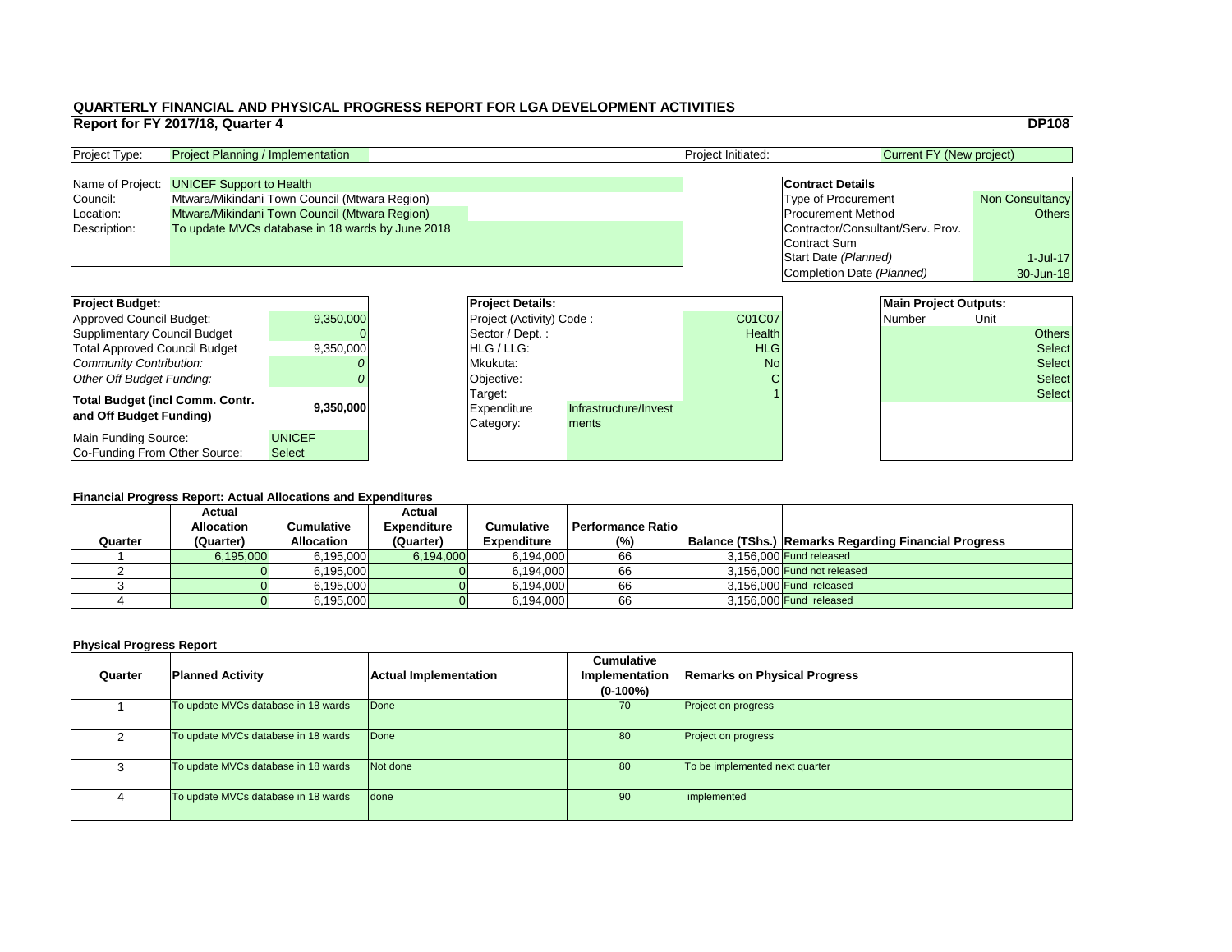### **Financial Progress Report: Actual Allocations and Expenditures**

|                                                                                               | Report for FY 2017/18, Quarter 4 |                                               |  |                          |                       |                                   |                                                      |                                 | <b>DP109</b>                    |
|-----------------------------------------------------------------------------------------------|----------------------------------|-----------------------------------------------|--|--------------------------|-----------------------|-----------------------------------|------------------------------------------------------|---------------------------------|---------------------------------|
| Project Type:                                                                                 | <b>Capacity Building</b>         |                                               |  |                          |                       | Project Initiated:                |                                                      | <b>Current FY (New project)</b> |                                 |
| Name of Project:                                                                              | <b>UNICEF Support to Health</b>  |                                               |  |                          |                       |                                   | <b>Contract Details</b>                              |                                 |                                 |
| Council:                                                                                      |                                  | Mtwara/Mikindani Town Council (Mtwara Region) |  |                          |                       |                                   | <b>Non Consultancy</b><br><b>Type of Procurement</b> |                                 |                                 |
| Location:                                                                                     |                                  | Mtwara/Mikindani Town Council (Mtwara Region) |  |                          |                       |                                   | <b>Procurement Method</b><br><b>Others</b>           |                                 |                                 |
| Conducting biannual strategic meeting with children stakeholders by June 2018<br>Description: |                                  |                                               |  |                          |                       | Contractor/Consultant/Serv. Prov. |                                                      |                                 |                                 |
|                                                                                               |                                  |                                               |  |                          |                       |                                   | Contract Sum                                         |                                 |                                 |
|                                                                                               |                                  |                                               |  |                          |                       |                                   | Start Date (Planned)                                 |                                 | 1-Jul-17                        |
|                                                                                               |                                  |                                               |  |                          |                       |                                   | Completion Date (Planned)                            |                                 | 30-Jun-18                       |
|                                                                                               |                                  |                                               |  |                          |                       |                                   |                                                      |                                 |                                 |
| <b>Project Budget:</b>                                                                        |                                  |                                               |  | <b>Project Details:</b>  |                       |                                   |                                                      | <b>Main Project Outputs:</b>    |                                 |
| <b>Approved Council Budget:</b>                                                               |                                  | 4,980,000                                     |  | Project (Activity) Code: |                       | C02C01                            |                                                      | <b>Number</b>                   | Unit                            |
| <b>Supplimentary Council Budget</b>                                                           |                                  |                                               |  | Sector / Dept.:          |                       | Health                            |                                                      |                                 | Trainining (other )No of People |
| <b>Total Approved Council Budget</b>                                                          |                                  | 4,980,000                                     |  | HLG / LLG:               |                       | <b>HLG</b>                        |                                                      |                                 | <b>Select</b>                   |
| <b>Community Contribution:</b>                                                                |                                  |                                               |  | Mkukuta:                 |                       | <b>No</b>                         |                                                      |                                 | <b>Select</b>                   |
| <b>Other Off Budget Funding:</b>                                                              |                                  |                                               |  | <b>Objective:</b>        |                       |                                   |                                                      |                                 | <b>Select</b>                   |
| <b>Total Budget (incl Comm. Contr.</b>                                                        |                                  |                                               |  | Target:                  |                       |                                   |                                                      |                                 | <b>Select</b>                   |
| and Off Budget Funding)                                                                       |                                  | 4,980,000                                     |  | Expenditure              | Infrastructure/Invest |                                   |                                                      |                                 |                                 |
|                                                                                               |                                  |                                               |  | Category:                | ments                 |                                   |                                                      |                                 |                                 |
| <b>Main Funding Source:</b>                                                                   |                                  | <b>UNICEF</b>                                 |  |                          |                       |                                   |                                                      |                                 |                                 |
| Co-Funding From Other Source:                                                                 |                                  | <b>No</b>                                     |  |                          |                       |                                   |                                                      |                                 |                                 |

| <b>Project Type:</b> | <b>Capacity Building</b>                                                      |  | <b>Project Initiated:</b> | Current FY (New project)          |                        |
|----------------------|-------------------------------------------------------------------------------|--|---------------------------|-----------------------------------|------------------------|
|                      |                                                                               |  |                           |                                   |                        |
|                      | Name of Project: UNICEF Support to Health                                     |  |                           | <b>Contract Details</b>           |                        |
| Council:             | Mtwara/Mikindani Town Council (Mtwara Region)                                 |  |                           | <b>Type of Procurement</b>        | <b>Non Consultancy</b> |
| Location:            | <b>Mtwara/Mikindani Town Council (Mtwara Region)</b>                          |  |                           | <b>Procurement Method</b>         | Others                 |
| Description:         | Conducting biannual strategic meeting with children stakeholders by June 2018 |  |                           | Contractor/Consultant/Serv. Prov. |                        |
|                      |                                                                               |  |                           | Contract Sum                      |                        |

### **Physical Progress Report**

| <b>Project Budget:</b>                                            |               | <b>Project Deta</b>                        |
|-------------------------------------------------------------------|---------------|--------------------------------------------|
| <b>Approved Council Budget:</b>                                   | 4,980,000     | <b>Project (Activ</b>                      |
| <b>Supplimentary Council Budget</b>                               |               | Sector / Dep                               |
| <b>Total Approved Council Budget</b>                              | 4,980,000     | HLG / LLG:                                 |
| <b>Community Contribution:</b>                                    |               | Mkukuta:                                   |
| <b>Other Off Budget Funding:</b>                                  |               | Objective:                                 |
| <b>Total Budget (incl Comm. Contr.</b><br>and Off Budget Funding) | 4,980,000     | Target:<br><b>Expenditure</b><br>Category: |
| <b>Main Funding Source:</b>                                       | <b>UNICEF</b> |                                            |
| Co-Funding From Other Source:                                     | <b>No</b>     |                                            |

|         | <b>Actual</b><br><b>Allocation</b> | Cumulative        | <b>Actual</b><br><b>Expenditure</b> | <b>Cumulative</b>  | <b>Performance Ratio</b> |                                                      |
|---------|------------------------------------|-------------------|-------------------------------------|--------------------|--------------------------|------------------------------------------------------|
| Quarter | (Quarter)                          | <b>Allocation</b> | (Quarter)                           | <b>Expenditure</b> | (%)                      | Balance (TShs.) Remarks Regarding Financial Progress |
|         |                                    |                   |                                     |                    |                          | 4,980,000 Fund not yet released                      |
|         | 2,200,000                          | 2,200,000         | 2,200,000                           | 2,200,000          | 44                       | $2,780,000$ Fund released                            |
|         |                                    | 2,200,000         |                                     | 2,200,000          | 44                       | 2,780,000 Fund released                              |
|         |                                    | 2,200,000         |                                     | 2,200,000          | 44                       | 2,780,000 Fund released                              |

| Quarter | <b>Planned Activity</b>                                             | <b>Actual Implementation</b> | <b>Cumulative</b><br>Implementation<br>$(0-100\%)$ | <b>Remarks on Ph</b>   |
|---------|---------------------------------------------------------------------|------------------------------|----------------------------------------------------|------------------------|
|         | Conducting biannual strategic meeting<br>with children stakeholders | <b>Not done</b>              | $\overline{0}$                                     | Project not started    |
|         | Conducting biannual strategic meeting<br>with children stakeholders | Meeting done                 | 50                                                 | <b>Project started</b> |
| 3       | Conducting biannual strategic meeting<br>with children stakeholders | Not done                     | 50                                                 | <b>Project started</b> |
| 4       | Conducting biannual strategic meeting<br>with children stakeholders | done                         | 60                                                 | <b>Completed</b>       |

### **Planned Activity Remarks on Physical Progress**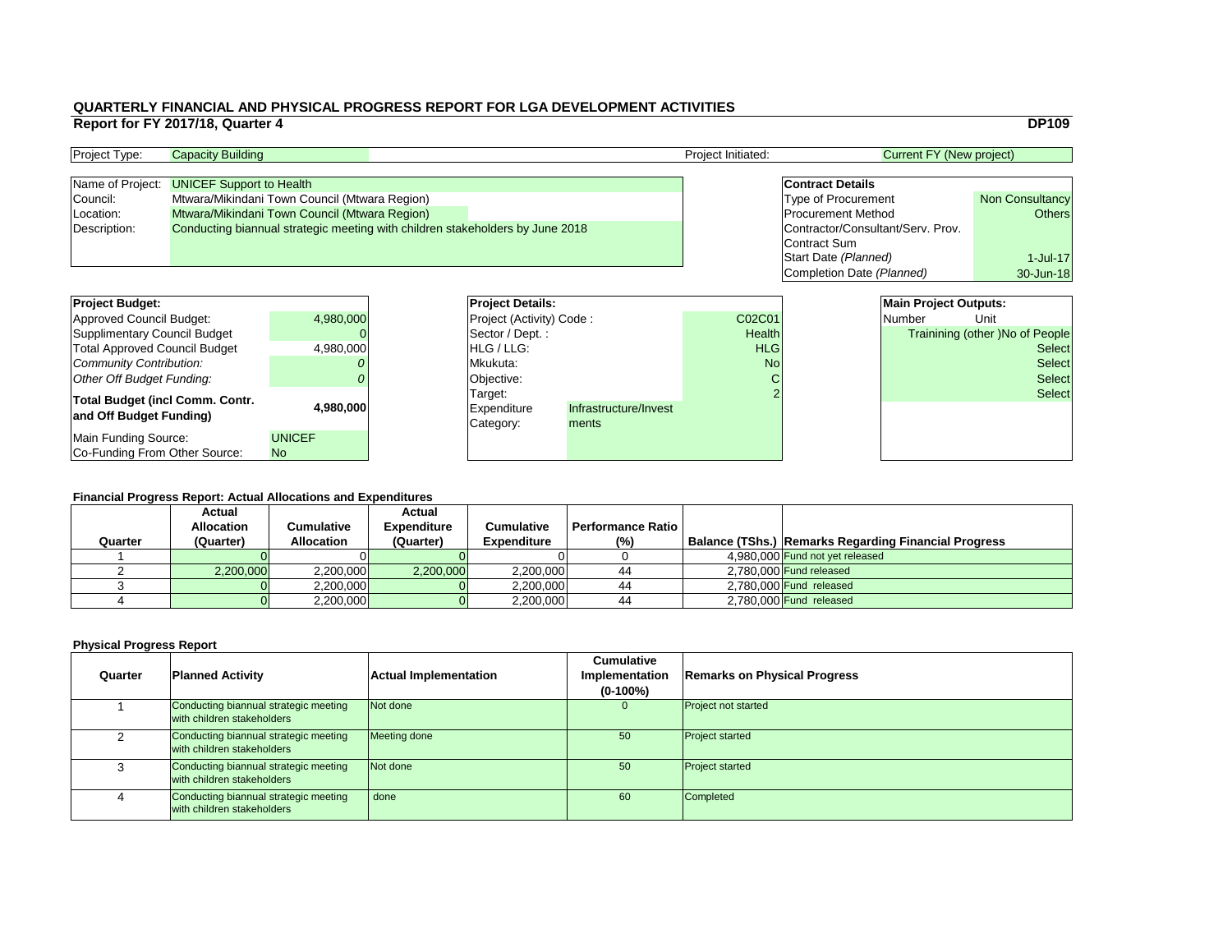|                                   | <b>DP110</b>           |  |  |
|-----------------------------------|------------------------|--|--|
| <b>Current FY (New project)</b>   |                        |  |  |
| <b>Contract Details</b>           |                        |  |  |
| Type of Procurement               | <b>Non Consultancy</b> |  |  |
| <b>Procurement Method</b>         | <b>Others</b>          |  |  |
| Contractor/Consultant/Serv. Prov. |                        |  |  |
| <b>Contract Sum</b>               |                        |  |  |
| Start Date (Planned)              | $1$ -Jul-17            |  |  |
| Completion Date (Planned)         | 30-Jun-18              |  |  |

| <b>Project Budget:</b>                 |                | <b>Project Details:</b> |                                 |               | <b>Main Project Outputs:</b> |  |               |      |               |
|----------------------------------------|----------------|-------------------------|---------------------------------|---------------|------------------------------|--|---------------|------|---------------|
| <b>Approved Council Budget:</b>        | 7,310,000      |                         | <b>Project (Activity) Code:</b> |               | C02C02                       |  | <b>Number</b> | Unit |               |
| <b>Supplimentary Council Budget</b>    |                |                         | Sector / Dept.:                 |               | <b>Health</b>                |  |               |      | <b>Others</b> |
| <b>Total Approved Council Budget</b>   | 7,310,000      |                         | <b>HLG/LLG:</b>                 |               | <b>HLG</b>                   |  |               |      | <b>Select</b> |
| <b>Community Contribution:</b>         |                |                         | Mkukuta:                        |               | <b>No</b>                    |  |               |      | <b>Select</b> |
| <b>Other Off Budget Funding:</b>       |                |                         | Objective:                      |               |                              |  |               |      | <b>Select</b> |
| <b>Total Budget (incl Comm. Contr.</b> | 7,310,000      |                         | Target:                         |               |                              |  |               |      | <b>Select</b> |
| and Off Budget Funding)                |                |                         | <b>Expenditure</b>              | <b>Others</b> |                              |  |               |      |               |
| <b>Main Funding Source:</b>            | <b>UNICEF</b>  |                         | Category:                       |               |                              |  |               |      |               |
| Co-Funding From Other Source:          | N <sub>o</sub> |                         |                                 |               |                              |  |               |      |               |

### **QUARTERLY FINANCIAL AND PHYSICAL PROGRESS REPORT FOR LGA DEVELOPMENT ACTIVITIES Report for FY 2017/18, Quarter 4** DP110

| <b>Project Type:</b> | <b>Capacity Building</b>                                                             |  | Project Initiated: | <b>Current FY (New project)</b>   |                        |
|----------------------|--------------------------------------------------------------------------------------|--|--------------------|-----------------------------------|------------------------|
|                      |                                                                                      |  |                    |                                   |                        |
|                      | Name of Project: UNICEF Support to Health                                            |  |                    | <b>Contract Details</b>           |                        |
| Council:             | Mtwara/Mikindani Town Council (Mtwara Region)                                        |  |                    | <b>Type of Procurement</b>        | <b>Non Consultancy</b> |
| Location:            | Mtwara/Mikindani Town Council (Mtwara Region)                                        |  |                    | <b>Procurement Method</b>         | Others                 |
| Description:         | To conduct one orientation session to WEOs and MEOs on child protection by June 2018 |  |                    | Contractor/Consultant/Serv. Prov. |                        |
|                      |                                                                                      |  |                    | Contract Sum                      |                        |

| <b>Project Budget:</b>                 |               | <b>Project Deta</b>   |
|----------------------------------------|---------------|-----------------------|
| <b>Approved Council Budget:</b>        | 7,310,000     | <b>Project (Activ</b> |
| <b>Supplimentary Council Budget</b>    |               | Sector / Dep          |
| <b>Total Approved Council Budget</b>   | 7,310,000     | HLG / LLG:            |
| Community Contribution:                |               | Mkukuta:              |
| Other Off Budget Funding:              |               | Objective:            |
| <b>Total Budget (incl Comm. Contr.</b> | 7,310,000     | Target:               |
| and Off Budget Funding)                |               | Expenditure           |
| <b>Main Funding Source:</b>            | <b>UNICEF</b> | Category:             |
| Co-Funding From Other Source:          | <b>No</b>     |                       |

|         | <b>Actual</b>     |                   | <b>Actual</b>      |                    |                            |                                                             |
|---------|-------------------|-------------------|--------------------|--------------------|----------------------------|-------------------------------------------------------------|
|         | <b>Allocation</b> | Cumulative        | <b>Expenditure</b> | <b>Cumulative</b>  | <b>Performance Ratio</b> I |                                                             |
| Quarter | (Quarter)         | <b>Allocation</b> | (Quarter)          | <b>Expenditure</b> | $(\%)$                     | <b>Balance (TShs.) Remarks Regarding Financial Progress</b> |
|         | 5,540,000         | 5,540,000         | 5,540,000          | 5,540,000          | 76                         | 1,770,000 Fund released                                     |
|         |                   | 5,540,000         |                    | 5,540,000          | 76                         | 1,770,000 Fund not released                                 |
|         |                   | 5,540,000         |                    | 5,540,000          | 76                         | 1,770,000 Fund released                                     |
|         |                   | 5,540,000         |                    | 5,540,000          | 76                         | 1,770,000 Fund released                                     |

| Quarter | <b>Planned Activity</b>                                                           | <b>Actual Implementation</b> | <b>Cumulative</b><br><b>Implementation</b><br>$(0-100\%)$ | <b>Remarks on Physical Progress</b> |
|---------|-----------------------------------------------------------------------------------|------------------------------|-----------------------------------------------------------|-------------------------------------|
|         | To conduct one orientation session to<br><b>WEOs and MEOs on child protection</b> | Done                         | 80                                                        | <b>Project on progress</b>          |
|         | To conduct one orientation session to<br><b>WEOs and MEOs on child protection</b> | Not done                     | 80                                                        | To be done next quarter             |
|         | To conduct one orientation session to<br><b>WEOs and MEOs on child protection</b> | Not done                     | 80                                                        | To be done next quarter             |
|         | To conduct one orientation session to<br><b>WEOs and MEOs on child protection</b> | Not done                     | 90                                                        | Completed                           |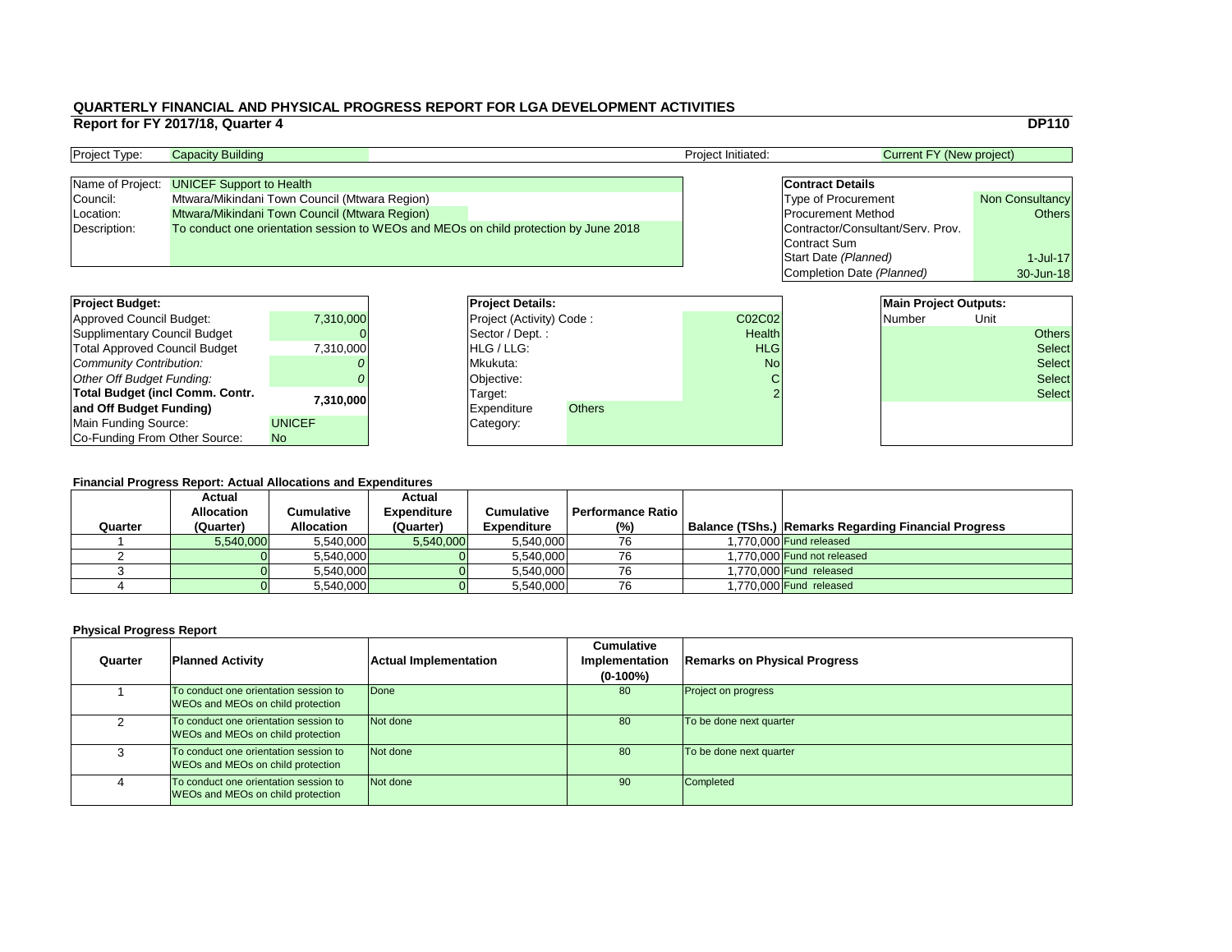|                                   | <b>DP111</b>           |
|-----------------------------------|------------------------|
| <b>Current FY (New project)</b>   |                        |
|                                   |                        |
| <b>Contract Details</b>           |                        |
| <b>Type of Procurement</b>        | <b>Non Consultancy</b> |
| <b>Procurement Method</b>         | <b>Others</b>          |
| Contractor/Consultant/Serv. Prov. |                        |
| <b>Contract Sum</b>               |                        |
| Start Date (Planned)              | $1$ -Jul-17            |
| Completion Date (Planned)         | 30-Jun-18              |
|                                   |                        |
| <b>Main Project Outputs:</b>      |                        |
| الأحرا المستحمل والممرار          |                        |

| <b>Project Budget:</b>                 |               | <b>Project Details:</b>         |               |               | <b>Main Project Outputs:</b> |        |      |               |
|----------------------------------------|---------------|---------------------------------|---------------|---------------|------------------------------|--------|------|---------------|
| <b>Approved Council Budget:</b>        | 2,600,000     | <b>Project (Activity) Code:</b> |               | C02C03        |                              | Number | Unit |               |
| <b>Supplimentary Council Budget</b>    |               | Sector / Dept.:                 |               | <b>Health</b> |                              |        |      | <b>Others</b> |
| <b>Total Approved Council Budget</b>   | 2,600,000     | <b>HLG/LLG:</b>                 |               | <b>HLG</b>    |                              |        |      | <b>Select</b> |
| <b>Community Contribution:</b>         |               | Mkukuta:                        |               | <b>No</b>     |                              |        |      | <b>Select</b> |
| <b>Other Off Budget Funding:</b>       |               | Objective:                      |               |               |                              |        |      | <b>Select</b> |
| <b>Total Budget (incl Comm. Contr.</b> | 2,600,000     | Target:                         |               |               |                              |        |      | <b>Select</b> |
| and Off Budget Funding)                |               | <b>Expenditure</b>              | <b>Others</b> |               |                              |        |      |               |
| <b>Main Funding Source:</b>            | <b>UNICEF</b> | Category:                       |               |               |                              |        |      |               |
| Co-Funding From Other Source:          | No            |                                 |               |               |                              |        |      |               |

### **QUARTERLY FINANCIAL AND PHYSICAL PROGRESS REPORT FOR LGA DEVELOPMENT ACTIVITIES Report for FY 2017/18, Quarter 4** DP111

| <b>Project Type:</b> | <b>Capacity Building</b>                                                                         |  | <b>Project Initiated:</b> |                                   | Current FY (New project) |  |
|----------------------|--------------------------------------------------------------------------------------------------|--|---------------------------|-----------------------------------|--------------------------|--|
|                      |                                                                                                  |  |                           |                                   |                          |  |
|                      | Name of Project: UNICEF Support to Health                                                        |  |                           | <b>Contract Details</b>           |                          |  |
| Council:             | Mtwara/Mikindani Town Council (Mtwara Region)                                                    |  |                           | <b>Type of Procurement</b>        | <b>Non Consultancy</b>   |  |
| Location:            | Mtwara/Mikindani Town Council (Mtwara Region)                                                    |  |                           | <b>Procurement Method</b>         | Others                   |  |
| Description:         | To conduct quarterly outreach session to secondary and Primary schools on child protection by Ju |  |                           | Contractor/Consultant/Serv. Prov. |                          |  |
|                      |                                                                                                  |  |                           | Contract Sum                      |                          |  |

| <b>Project Budget:</b>                 |               | <b>Project Deta</b>   |  |
|----------------------------------------|---------------|-----------------------|--|
| <b>Approved Council Budget:</b>        | 2,600,000     | <b>Project (Activ</b> |  |
| <b>Supplimentary Council Budget</b>    |               | Sector / Dep          |  |
| Total Approved Council Budget          | 2,600,000     | HLG / LLG:            |  |
| Community Contribution:                |               | Mkukuta:              |  |
| Other Off Budget Funding:              |               | Objective:            |  |
| <b>Total Budget (incl Comm. Contr.</b> | 2,600,000     | Target:               |  |
| and Off Budget Funding)                |               | <b>Expenditure</b>    |  |
| Main Funding Source:                   | <b>UNICEF</b> | Category:             |  |
| Co-Funding From Other Source:          | <b>No</b>     |                       |  |

| Quarter | <b>Actual</b><br><b>Allocation</b><br>(Quarter) | Cumulative<br><b>Allocation</b> | <b>Actual</b><br><b>Expenditure</b><br>(Quarter) | <b>Cumulative</b><br><b>Expenditure</b> | <b>Performance Ratio</b><br>$(\%)$ | <b>Balance (TShs.) Remarks Regarding Financial Progress</b> |
|---------|-------------------------------------------------|---------------------------------|--------------------------------------------------|-----------------------------------------|------------------------------------|-------------------------------------------------------------|
|         |                                                 |                                 |                                                  |                                         |                                    | 2,600,000 Fund not yet released                             |
|         | 2,200,000                                       | 2,200,000                       | 2,200,000                                        | 2,200,000                               | 85                                 | 400.000 Fund released                                       |
|         |                                                 | 2,200,000                       |                                                  | 2,200,000                               | 85                                 | 400.000 fund released                                       |
|         |                                                 | 2,200,000                       |                                                  | 2,200,000                               | 85                                 | 400,000 fund released                                       |

| Quarter | <b>Planned Activity</b>                                                                  | <b>Actual Implementation</b> | <b>Cumulative</b><br><b>Implementation</b><br>$(0-100\%)$ | <b>Remarks on Physical Progress</b> |
|---------|------------------------------------------------------------------------------------------|------------------------------|-----------------------------------------------------------|-------------------------------------|
|         | To conduct quarterly outreach session to<br>secondary and Primary schools on child       | Not done                     | 0                                                         | <b>Project not started</b>          |
|         | To conduct quarterly outreach session to  Done<br>secondary and Primary schools on child |                              | 25                                                        | <b>Project started</b>              |
|         | To conduct quarterly outreach session to Done<br>secondary and Primary schools on child  |                              | 25                                                        | <b>Project started</b>              |
|         | To conduct quarterly outreach session to Done<br>secondary and Primary schools on child  |                              | 30                                                        | <b>Completed</b>                    |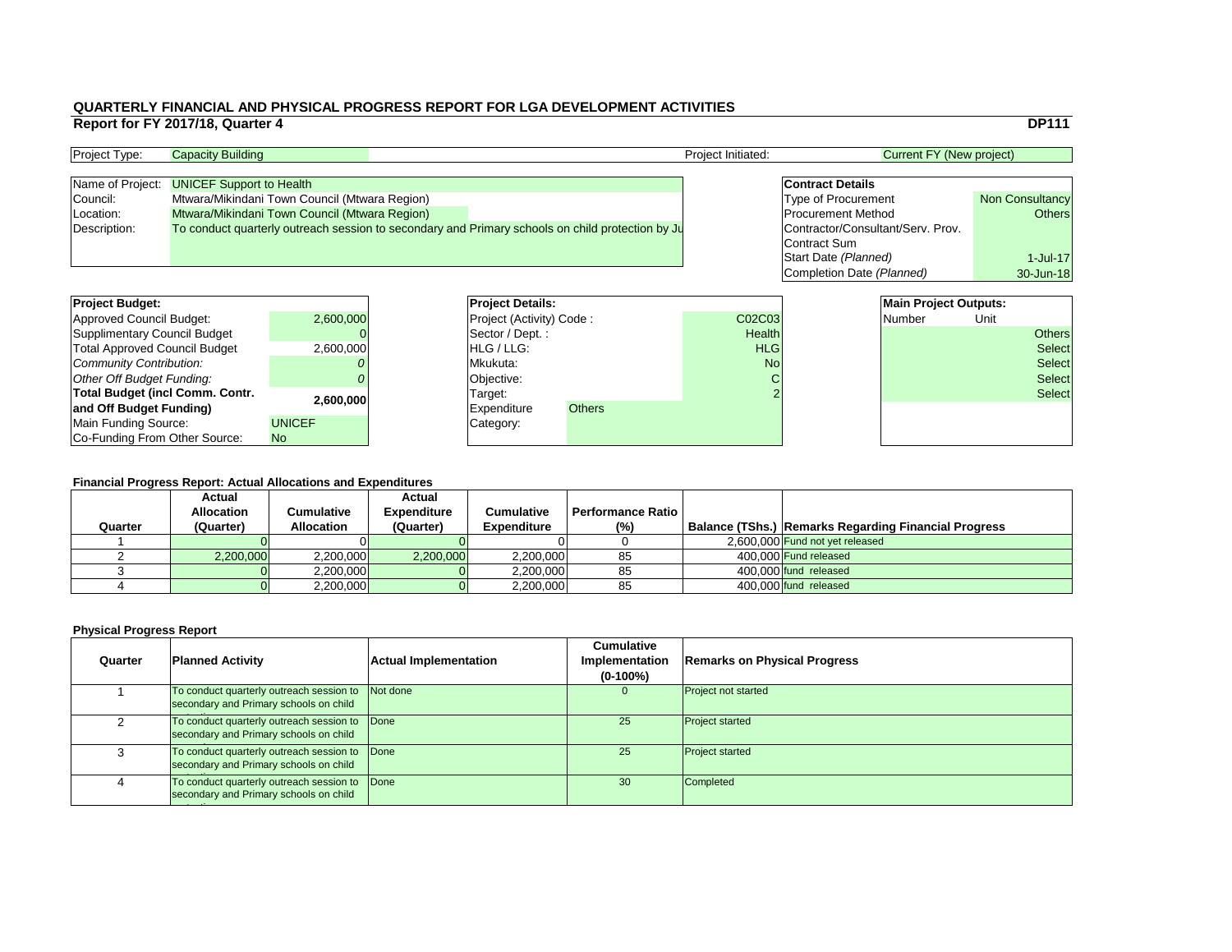|   |                                   |                              | <b>DP112</b>           |  |  |  |  |  |  |  |  |
|---|-----------------------------------|------------------------------|------------------------|--|--|--|--|--|--|--|--|
|   |                                   |                              |                        |  |  |  |  |  |  |  |  |
|   | <b>Current FY (New project)</b>   |                              |                        |  |  |  |  |  |  |  |  |
|   | <b>Contract Details</b>           |                              |                        |  |  |  |  |  |  |  |  |
|   | <b>Type of Procurement</b>        |                              | <b>Non Consultancy</b> |  |  |  |  |  |  |  |  |
|   | <b>Procurement Method</b>         |                              | <b>Others</b>          |  |  |  |  |  |  |  |  |
|   | Contractor/Consultant/Serv. Prov. |                              |                        |  |  |  |  |  |  |  |  |
|   | <b>Contract Sum</b>               |                              |                        |  |  |  |  |  |  |  |  |
|   | Start Date (Planned)              |                              | $1$ -Jul-17            |  |  |  |  |  |  |  |  |
|   | Completion Date (Planned)         | 30-Jun-18                    |                        |  |  |  |  |  |  |  |  |
|   |                                   |                              |                        |  |  |  |  |  |  |  |  |
|   |                                   | <b>Main Project Outputs:</b> |                        |  |  |  |  |  |  |  |  |
| 4 |                                   | <b>Number</b>                | Unit                   |  |  |  |  |  |  |  |  |
|   |                                   |                              |                        |  |  |  |  |  |  |  |  |

### **Financial Progress Report: Actual Allocations and Expenditures**

| <b>Project Budget:</b>                 |               | <b>Project Details:</b>         |                       |               | <b>Main Project Outputs:</b> |               |      |               |
|----------------------------------------|---------------|---------------------------------|-----------------------|---------------|------------------------------|---------------|------|---------------|
| <b>Approved Council Budget:</b>        | 3,000,000     | <b>Project (Activity) Code:</b> |                       | C02C04        |                              | <b>Number</b> | Unit |               |
| <b>Supplimentary Council Budget</b>    |               | Sector / Dept.:                 |                       | <b>Health</b> |                              |               |      | <b>Others</b> |
| <b>Total Approved Council Budget</b>   | 3,000,000     | <b>HLG</b> / LLG:               |                       | <b>HLG</b>    |                              |               |      | <b>Select</b> |
| <b>Community Contribution:</b>         |               | Mkukuta:                        |                       | <b>No</b>     |                              |               |      | <b>Select</b> |
| <b>Other Off Budget Funding:</b>       |               | Objective:                      |                       |               |                              |               |      | <b>Select</b> |
| <b>Total Budget (incl Comm. Contr.</b> |               | Target:                         |                       |               |                              |               |      | <b>Select</b> |
|                                        | 3,000,000     | <b>Expenditure</b>              | Infrastructure/Invest |               |                              |               |      |               |
| and Off Budget Funding)                |               | Category:                       | ments                 |               |                              |               |      |               |
| <b>Main Funding Source:</b>            | <b>UNICEF</b> |                                 |                       |               |                              |               |      |               |
| Co-Funding From Other Source:          | <b>No</b>     |                                 |                       |               |                              |               |      |               |

| <b>Project Type:</b> | <b>Capacity Building</b>                      |                                                                                                  | <b>Project Initiated:</b> | Current FY (New project)          |                        |
|----------------------|-----------------------------------------------|--------------------------------------------------------------------------------------------------|---------------------------|-----------------------------------|------------------------|
|                      |                                               |                                                                                                  |                           |                                   |                        |
|                      | Name of Project: UNICEF Support to Health     |                                                                                                  |                           | <b>Contract Details</b>           |                        |
| Council:             | Mtwara/Mikindani Town Council (Mtwara Region) |                                                                                                  |                           | <b>Type of Procurement</b>        | <b>Non Consultancy</b> |
| Location:            | Mtwara/Mikindani Town Council (Mtwara Region) |                                                                                                  |                           | <b>Procurement Method</b>         | Others                 |
| Description:         |                                               | To conduct Monthly identification and follow up of child abuse Victims in Households by June 201 |                           | Contractor/Consultant/Serv. Prov. |                        |
|                      |                                               |                                                                                                  |                           | Contract Sum                      |                        |

| <b>Project Budget:</b>                                            |               | <b>Project Deta</b>                 |
|-------------------------------------------------------------------|---------------|-------------------------------------|
| <b>Approved Council Budget:</b>                                   | 3,000,000     | <b>Project (Activ</b>               |
| <b>Supplimentary Council Budget</b>                               |               | Sector / Dep                        |
| <b>Total Approved Council Budget</b>                              | 3,000,000     | HLG / LLG:                          |
| Community Contribution:                                           |               | Mkukuta:                            |
| <b>Other Off Budget Funding:</b>                                  |               | Objective:                          |
| <b>Total Budget (incl Comm. Contr.</b><br>and Off Budget Funding) | 3,000,000     | Target:<br>Expenditure<br>Category: |
| Main Funding Source:                                              | <b>UNICEF</b> |                                     |
| Co-Funding From Other Source:                                     | <b>No</b>     |                                     |

|         | <b>Actual</b><br><b>Allocation</b> | Cumulative        | <b>Actual</b><br><b>Expenditure</b> | <b>Cumulative</b>  | <b>Performance Ratio</b> I |                                                             |
|---------|------------------------------------|-------------------|-------------------------------------|--------------------|----------------------------|-------------------------------------------------------------|
| Quarter | (Quarter)                          | <b>Allocation</b> | (Quarter)                           | <b>Expenditure</b> | (% )                       | <b>Balance (TShs.) Remarks Regarding Financial Progress</b> |
|         | 896,850                            | 896,850           |                                     |                    |                            | $3,000,000$ Fund released                                   |
|         | 1,800,000                          | 2,696,850         |                                     |                    |                            | 3,000,000 Fund released                                     |
|         |                                    | 2,696,850L        | 896,850                             | 896,850            | 30                         | 2,103,150 Fund released                                     |
|         |                                    | 2,696,850         |                                     | 896,850            | 30                         | $2,103,150$ Fund released                                   |

| Quarter | <b>Planned Activity</b>                                                      | <b>Actual Implementation</b> | <b>Cumulative</b><br>Implementation<br>$(0-100\%)$ | <b>Remarks on Physical Progress</b> |
|---------|------------------------------------------------------------------------------|------------------------------|----------------------------------------------------|-------------------------------------|
|         | To conduct Monthly identification and<br>follow up of child abuse Victims in | Not done                     | $\overline{0}$                                     | <b>Project not yet started</b>      |
|         | To conduct Monthly identification and<br>follow up of child abuse Victims in | Follw up done                | 50                                                 | <b>Project started</b>              |
|         | To conduct Monthly identification and<br>follow up of child abuse Victims in | Follw up done                | 75                                                 | <b>Project started</b>              |
|         | To conduct Monthly identification and<br>follow up of child abuse Victims in | Follw up done                | 80                                                 | Completed                           |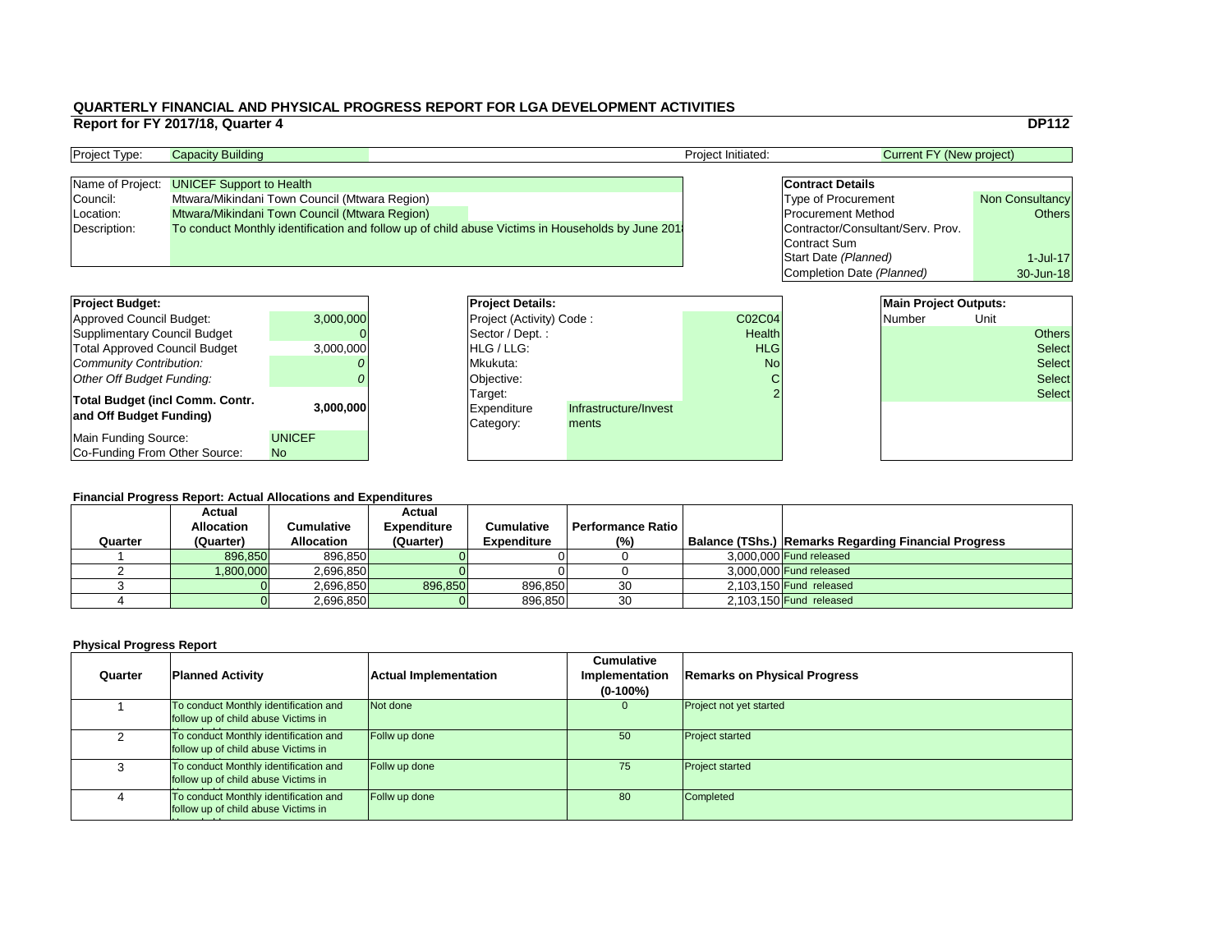|                                                                                              | <b>DP113</b>                            |
|----------------------------------------------------------------------------------------------|-----------------------------------------|
| <b>Current FY (New project)</b>                                                              |                                         |
| <b>Contract Details</b>                                                                      |                                         |
| <b>Type of Procurement</b><br><b>Procurement Method</b><br>Contractor/Consultant/Serv. Prov. | <b>Non Consultancy</b><br><b>Others</b> |
| <b>Contract Sum</b><br>Start Date (Planned)<br>Completion Date (Planned)                     | $1$ -Jul-17<br>30-Jun-18                |

### **Physical Progress Report**

| <b>Project Budget:</b>                 |               | <b>Project Details:</b> |                                 |               | <b>Main Project Outputs:</b> |  |        |      |               |
|----------------------------------------|---------------|-------------------------|---------------------------------|---------------|------------------------------|--|--------|------|---------------|
| <b>Approved Council Budget:</b>        | 2,160,000     |                         | <b>Project (Activity) Code:</b> |               | <b>C02C05</b>                |  | Number | Unit |               |
| <b>Supplimentary Council Budget</b>    |               |                         | Sector / Dept.:                 |               | <b>Health</b>                |  |        |      | <b>Others</b> |
| <b>Total Approved Council Budget</b>   | 2,160,000     |                         | <b>HLG</b> / LLG:               |               | <b>HLG</b>                   |  |        |      | <b>Select</b> |
| <b>Community Contribution:</b>         |               | Mkukuta:                |                                 |               | <b>No</b>                    |  |        |      | <b>Select</b> |
| <b>Other Off Budget Funding:</b>       |               |                         | Objective:                      |               |                              |  |        |      | <b>Select</b> |
| <b>Total Budget (incl Comm. Contr.</b> | 2,160,000     |                         | Target:                         |               |                              |  |        |      | <b>Select</b> |
| and Off Budget Funding)                |               |                         | <b>Expenditure</b>              | <b>Others</b> |                              |  |        |      |               |
| <b>Main Funding Source:</b>            | <b>UNICEF</b> |                         | Category:                       |               |                              |  |        |      |               |
| Co-Funding From Other Source:          | <b>No</b>     |                         |                                 |               |                              |  |        |      |               |

### **QUARTERLY FINANCIAL AND PHYSICAL PROGRESS REPORT FOR LGA DEVELOPMENT ACTIVITIES Report for FY 2017/18, Quarter 4** DP113

| <b>Project Type:</b> | <b>Capacity Building</b>                                                                                | <b>Project Initiated:</b> | <b>Current FY (New project)</b>   |                        |
|----------------------|---------------------------------------------------------------------------------------------------------|---------------------------|-----------------------------------|------------------------|
|                      |                                                                                                         |                           |                                   |                        |
|                      | Name of Project: <b>UNICEF Support to Health</b>                                                        |                           | <b>Contract Details</b>           |                        |
| Council:             | Mtwara/Mikindani Town Council (Mtwara Region)                                                           |                           | <b>Type of Procurement</b>        | <b>Non Consultancy</b> |
| Location:            | Mtwara/Mikindani Town Council (Mtwara Region)                                                           |                           | <b>Procurement Method</b>         | Others                 |
| Description:         | To conduct quarterly Identification and reunification of street children and child labor victims with f |                           | Contractor/Consultant/Serv. Prov. |                        |
|                      |                                                                                                         |                           | Contract Sum                      |                        |

| <b>Project Budget:</b>                 |               | <b>Project Deta</b>   |  |
|----------------------------------------|---------------|-----------------------|--|
| <b>Approved Council Budget:</b>        | 2,160,000     | <b>Project (Activ</b> |  |
| <b>Supplimentary Council Budget</b>    |               | Sector / Dep          |  |
| <b>Total Approved Council Budget</b>   | 2,160,000     | HLG / LLG:            |  |
| Community Contribution:                |               | Mkukuta:              |  |
| Other Off Budget Funding:              |               | Objective:            |  |
| <b>Total Budget (incl Comm. Contr.</b> | 2,160,000     | Target:               |  |
| and Off Budget Funding)                |               | Expenditure           |  |
| <b>Main Funding Source:</b>            | <b>UNICEF</b> | Category:             |  |
| Co-Funding From Other Source:          | <b>No</b>     |                       |  |

|         | <b>Actual</b>     |                   | <b>Actual</b>      |                    |                          |                                                             |
|---------|-------------------|-------------------|--------------------|--------------------|--------------------------|-------------------------------------------------------------|
|         | <b>Allocation</b> | Cumulative        | <b>Expenditure</b> | <b>Cumulative</b>  | <b>Performance Ratio</b> |                                                             |
| Quarter | (Quarter)         | <b>Allocation</b> | (Quarter)          | <b>Expenditure</b> | $(\%)$                   | <b>Balance (TShs.) Remarks Regarding Financial Progress</b> |
|         | 375,000           | 375,000           | 375,000            | 375,000            |                          | 1.785.000 Fund released                                     |
|         |                   | 375,000           |                    | 375,000            |                          | 1.785.000 Fund not released                                 |
|         |                   | 375,000           |                    | 375,000            |                          | 1.785.000 Fund released                                     |
|         |                   | 375,000           |                    | 375,000            |                          | 1,785,000 Fund released                                     |

| Quarter | <b>Planned Activity</b>                                                               | <b>Actual Implementation</b> | <b>Cumulative</b><br><b>Implementation</b><br>$(0-100\%)$ | <b>Remarks on Physical Progress</b> |
|---------|---------------------------------------------------------------------------------------|------------------------------|-----------------------------------------------------------|-------------------------------------|
|         | To conduct quarterly Identification and<br>reunification of street children and child | Done                         | 25                                                        | <b>Project on progress</b>          |
|         | To conduct quarterly Identification and<br>reunification of street children and child | Not done                     | 25                                                        | To be implemented next quarter      |
|         | To conduct quarterly Identification and<br>reunification of street children and child | Not done                     | 25                                                        | To be implemented next quarter      |
|         | To conduct quarterly Identification and<br>reunification of street children and child | done                         | 40                                                        | implemented                         |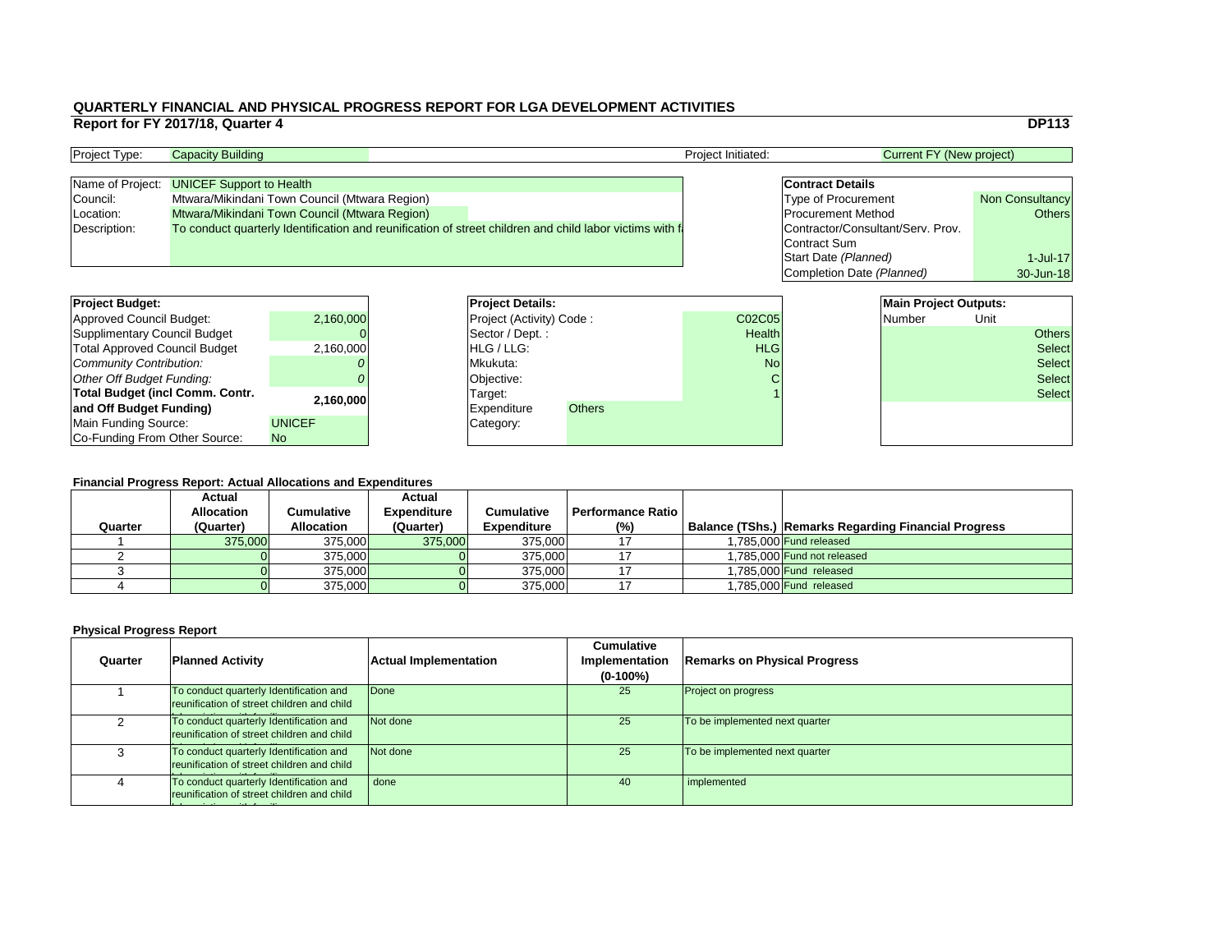|                                   | <b>DP114</b>           |
|-----------------------------------|------------------------|
| <b>Current FY (New project)</b>   |                        |
|                                   |                        |
| <b>Contract Details</b>           |                        |
| <b>Type of Procurement</b>        | <b>Non Consultancy</b> |
| <b>Procurement Method</b>         | <b>Others</b>          |
| Contractor/Consultant/Serv. Prov. |                        |
| <b>Contract Sum</b>               |                        |
| Start Date (Planned)              | $1$ -Jul-17            |
| <b>Completion Date (Planned)</b>  | 30-Jun-18              |
|                                   |                        |
| <b>Main Project Outputs:</b>      |                        |
|                                   |                        |

| <b>Project Budget:</b>                 |               | <b>Project Details:</b> |                                 |               | <b>Main Project Outputs:</b> |  |        |                    |
|----------------------------------------|---------------|-------------------------|---------------------------------|---------------|------------------------------|--|--------|--------------------|
| <b>Approved Council Budget:</b>        | 16,473,000    |                         | <b>Project (Activity) Code:</b> |               | <b>C02C06</b>                |  | Number | Unit               |
| <b>Supplimentary Council Budget</b>    |               |                         | Sector / Dept.:                 |               | <b>Health</b>                |  | 108    | ther )No of People |
| <b>Total Approved Council Budget</b>   | 16,473,000    | <b>HLG</b> / LLG:       |                                 |               | <b>HLG</b>                   |  |        | <b>Select</b>      |
| <b>Community Contribution:</b>         |               | Mkukuta:                |                                 |               | <b>No</b>                    |  |        | <b>Select</b>      |
| <b>Other Off Budget Funding:</b>       |               | Objective:              |                                 |               |                              |  |        | <b>Select</b>      |
| <b>Total Budget (incl Comm. Contr.</b> | 16,473,000    | Target:                 |                                 |               |                              |  |        | <b>Select</b>      |
| and Off Budget Funding)                |               | <b>Expenditure</b>      |                                 | <b>Others</b> |                              |  |        |                    |
| <b>Main Funding Source:</b>            | <b>UNICEF</b> | Category:               |                                 |               |                              |  |        |                    |
| Co-Funding From Other Source:          | <b>No</b>     |                         |                                 |               |                              |  |        |                    |

### **QUARTERLY FINANCIAL AND PHYSICAL PROGRESS REPORT FOR LGA DEVELOPMENT ACTIVITIES Report for FY 2017/18, Quarter 4** DP114

| <b>Project Type:</b> | <b>Capacity Building</b>                                                                         |  | <b>Project Initiated:</b> | Current FY (New project)          |                        |  |
|----------------------|--------------------------------------------------------------------------------------------------|--|---------------------------|-----------------------------------|------------------------|--|
|                      |                                                                                                  |  |                           |                                   |                        |  |
|                      | Name of Project: UNICEF Support to Health                                                        |  |                           | <b>Contract Details</b>           |                        |  |
| Council:             | Mtwara/Mikindani Town Council (Mtwara Region)                                                    |  |                           | <b>Type of Procurement</b>        | <b>Non Consultancy</b> |  |
| Location:            | Mtwara/Mikindani Town Council (Mtwara Region)                                                    |  |                           | <b>Procurement Method</b>         | Others                 |  |
| Description:         | To conduct 2 days training in 3 phases on Child Protection to 108 ward Child Protection teams by |  |                           | Contractor/Consultant/Serv. Prov. |                        |  |
|                      |                                                                                                  |  |                           | Contract Sum                      |                        |  |

| <b>Project Budget:</b>                 |               | <b>Project Deta</b>   |
|----------------------------------------|---------------|-----------------------|
| <b>Approved Council Budget:</b>        | 16,473,000    | <b>Project (Activ</b> |
| <b>Supplimentary Council Budget</b>    |               | Sector / Dep          |
| <b>Total Approved Council Budget</b>   | 16,473,000    | HLG / LLG:            |
| Community Contribution:                |               | Mkukuta:              |
| Other Off Budget Funding:              |               | Objective:            |
| <b>Total Budget (incl Comm. Contr.</b> | 16,473,000    | Target:               |
| and Off Budget Funding)                |               | <b>Expenditure</b>    |
| <b>Main Funding Source:</b>            | <b>UNICEF</b> | Category:             |
| Co-Funding From Other Source:          | <b>No</b>     |                       |

|         | <b>Actual</b>     |                   | <b>Actual</b>      |                    |                          |                                                      |
|---------|-------------------|-------------------|--------------------|--------------------|--------------------------|------------------------------------------------------|
|         | <b>Allocation</b> | Cumulative        | <b>Expenditure</b> | <b>Cumulative</b>  | <b>Performance Ratio</b> |                                                      |
| Quarter | (Quarter)         | <b>Allocation</b> | (Quarter)          | <b>Expenditure</b> | $(\%)$                   | Balance (TShs.) Remarks Regarding Financial Progress |
|         | 11,301,000        | 11,301,000        | 11,301,000         | 11,301,000         | 69                       | $5.172.000$ Fund released                            |
|         | 4,779,000         | 16,080,000        | 4,654,170          | 15,955,170         | 97                       | 517,830 Fund released                                |
|         |                   | 16,080,000        |                    | 15,955,170         | 97                       | 517.830 Fund released                                |
|         |                   | 16,080,000        |                    | 15,955,170         | 97                       | 517,830 Fund released                                |

| Quarter | <b>Planned Activity</b>                                                                     | <b>Actual Implementation</b> | <b>Cumulative</b><br><b>Implementation</b><br>$(0-100\%)$ | <b>Remarks on Physical Progress</b> |
|---------|---------------------------------------------------------------------------------------------|------------------------------|-----------------------------------------------------------|-------------------------------------|
|         | To conduct 2 days training in 3 phases on Done<br>Child Protection to 108 ward Child        |                              | 65                                                        | <b>Project on progress</b>          |
|         | To conduct 2 days training in 3 phases on Done<br><b>Child Protection to 108 ward Child</b> |                              | 75                                                        | <b>Project on progress</b>          |
|         | To conduct 2 days training in 3 phases on done<br>Child Protection to 108 ward Child        |                              | 75                                                        | <b>Project on progress</b>          |
|         | To conduct 2 days training in 3 phases on Done<br>Child Protection to 108 ward Child        |                              | 80                                                        | <b>Project on progress</b>          |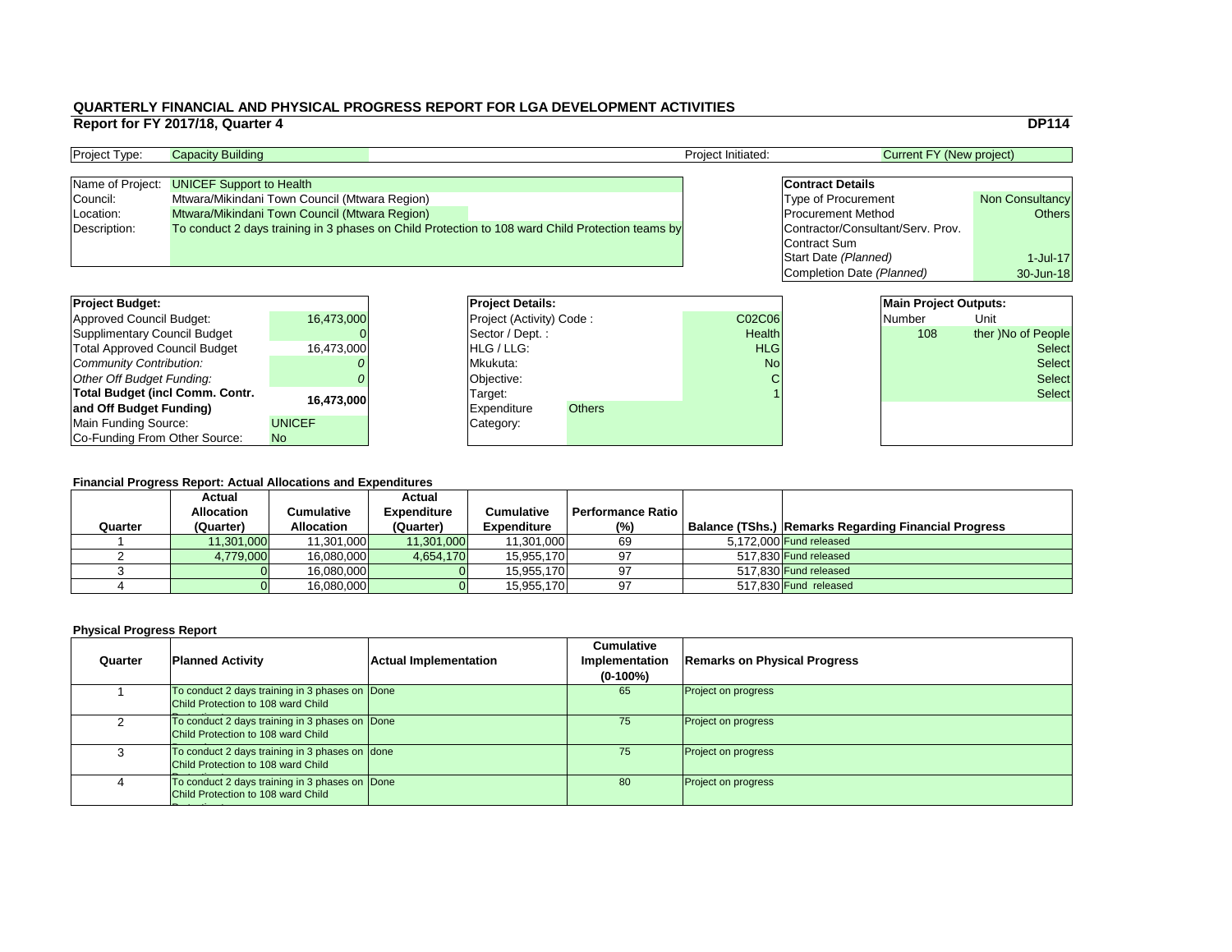|                         |                                   |                              | <b>DP115</b>           |  |  |  |  |  |  |  |
|-------------------------|-----------------------------------|------------------------------|------------------------|--|--|--|--|--|--|--|
|                         | <b>Current FY (New project)</b>   |                              |                        |  |  |  |  |  |  |  |
|                         |                                   |                              |                        |  |  |  |  |  |  |  |
|                         | <b>Contract Details</b>           |                              |                        |  |  |  |  |  |  |  |
|                         | <b>Type of Procurement</b>        |                              | <b>Non Consultancy</b> |  |  |  |  |  |  |  |
|                         | <b>Procurement Method</b>         |                              | <b>Others</b>          |  |  |  |  |  |  |  |
|                         | Contractor/Consultant/Serv. Prov. |                              |                        |  |  |  |  |  |  |  |
|                         | <b>Contract Sum</b>               |                              |                        |  |  |  |  |  |  |  |
|                         | Start Date (Planned)              |                              | $1$ -Jul-17            |  |  |  |  |  |  |  |
|                         | Completion Date (Planned)         | 30-Jun-18                    |                        |  |  |  |  |  |  |  |
|                         |                                   |                              |                        |  |  |  |  |  |  |  |
|                         |                                   | <b>Main Project Outputs:</b> |                        |  |  |  |  |  |  |  |
| $\overline{\mathbf{1}}$ |                                   | <b>Number</b>                | Unit                   |  |  |  |  |  |  |  |
| ۰h                      |                                   | 10761                        | thor Mo of Dooplo      |  |  |  |  |  |  |  |

### **Financial Progress Report: Actual Allocations and Expenditures**

| <b>Project Budget:</b>                 |               | <b>Project Details:</b>         |               |               | <b>Main Project Outputs:</b> |                    |
|----------------------------------------|---------------|---------------------------------|---------------|---------------|------------------------------|--------------------|
| Approved Council Budget:               | 10,870,000    | <b>Project (Activity) Code:</b> |               | C03C01        | <b>Number</b>                | Unit               |
| Supplimentary Council Budget           |               | Sector / Dept.:                 |               | <b>Health</b> | 10764                        | ther )No of People |
| <b>Total Approved Council Budget</b>   | 10,870,000    | <b>HLG</b> / LLG:               |               | <b>HLG</b>    |                              | <b>Select</b>      |
| Community Contribution:                |               | Mkukuta:                        |               | <b>No</b>     | <b>Select</b>                |                    |
| Other Off Budget Funding:              |               | Objective:                      |               |               |                              | <b>Select</b>      |
| <b>Total Budget (incl Comm. Contr.</b> |               | Target:                         |               |               |                              | <b>Select</b>      |
| and Off Budget Funding)                | 10,870,000    | <b>Expenditure</b>              | <b>Others</b> |               |                              |                    |
| Main Funding Source:                   | <b>UNICEF</b> | Category:                       |               |               |                              |                    |
| Co-Funding From Other Source:          | No            |                                 |               |               |                              |                    |
|                                        |               |                                 |               |               |                              |                    |
|                                        |               |                                 |               |               |                              |                    |

| <b>Project Type:</b> | <b>Capacity Building</b>                           | Project Initiated:                                                                    |  |                                   | Current FY (New project) |  |
|----------------------|----------------------------------------------------|---------------------------------------------------------------------------------------|--|-----------------------------------|--------------------------|--|
|                      | Name of Project: <b>UNICEF Support to Health</b>   |                                                                                       |  | <b>Contract Details</b>           |                          |  |
| Council:             | Mtwara/Mikindani Town Council (Mtwara Region)      |                                                                                       |  | <b>Type of Procurement</b>        | Non Consultancy          |  |
| Location:            | Mtwara/Mikindani Town Council (Mtwara Region)      |                                                                                       |  | <b>Procurement Method</b>         | Others                   |  |
| Description:         |                                                    | To carry out biannual Immunization Campaigns to 10764 children aged 6 to 59 months on |  | Contractor/Consultant/Serv. Prov. |                          |  |
|                      | provision of vitamin A, Deworming and screening of |                                                                                       |  | Contract Sum                      |                          |  |
|                      | <b>Acute Malnutrition by June 2018</b>             |                                                                                       |  | Start Date (Planned)              | 1-Jul-17                 |  |

| Quarter | <b>Actual</b><br><b>Allocation</b><br>(Quarter) | Cumulative<br><b>Allocation</b> | <b>Actual</b><br><b>Expenditure</b><br>(Quarter) | <b>Cumulative</b><br><b>Expenditure</b> | <b>Performance Ratio</b> I<br>(%) | <b>Balance (TShs.) Remarks Regarding Financial Progress</b> |
|---------|-------------------------------------------------|---------------------------------|--------------------------------------------------|-----------------------------------------|-----------------------------------|-------------------------------------------------------------|
|         | 7,670,000                                       | 7,670,000                       | 7,670,000                                        | 7,670,000                               |                                   | $3.200.000$ Fund released                                   |
|         |                                                 | 7.670.000                       |                                                  | 7,670,000                               |                                   | $3.200.000$ Fund released                                   |
|         |                                                 | 7,670,000                       |                                                  | 7,670,000                               |                                   | $3,200,000$ Fund released                                   |
|         |                                                 | 7,670,000                       |                                                  | 7,670,000                               |                                   | $3,200,000$ Fund released                                   |

| Quarter | <b>Planned Activity</b>                                                        | <b>Actual Implementation</b> | <b>Cumulative</b><br>Implementation<br>$(0-100\%)$ | <b>Remarks on Physical Progress</b> |
|---------|--------------------------------------------------------------------------------|------------------------------|----------------------------------------------------|-------------------------------------|
|         | To carry out biannual Immunization<br>Campaigns to 10764 children aged 6 to 59 | <b>Done</b>                  | 20                                                 | <b>Project on progress</b>          |
|         | To carry out biannual Immunization<br>Campaigns to 10764 children aged 6 to 59 | Done                         | 50                                                 | <b>Project on progress</b>          |
|         | To carry out biannual Immunization<br>Campaigns to 10764 children aged 6 to 59 | Done                         | 70                                                 | <b>Project on progress</b>          |
|         | To carry out biannual Immunization<br>Campaigns to 10764 children aged 6 to 59 | Done                         | 80                                                 | <b>Completed</b>                    |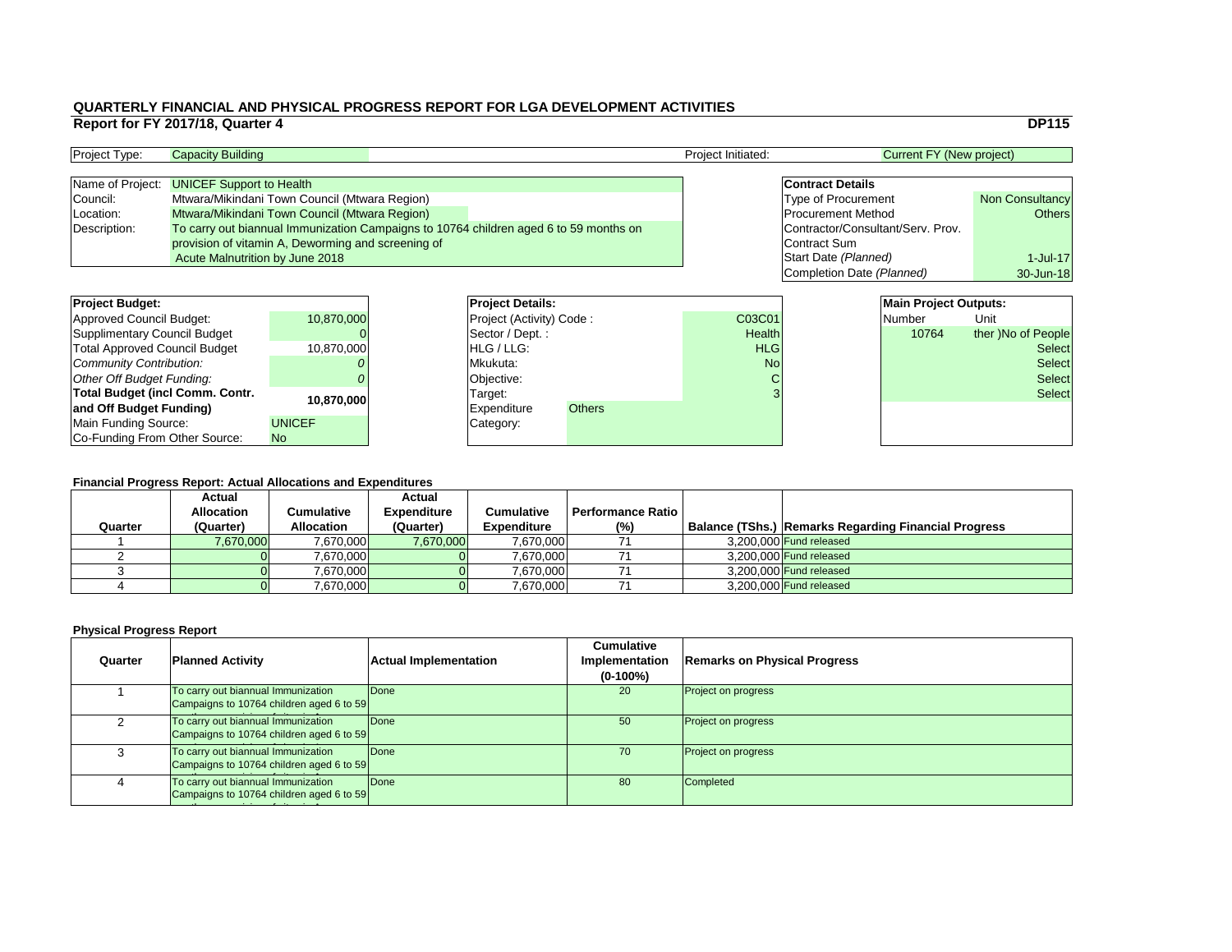|                            |                                   | <b>DP116</b>           |
|----------------------------|-----------------------------------|------------------------|
|                            |                                   |                        |
|                            | <b>Current FY (New project)</b>   |                        |
|                            |                                   |                        |
| <b>Contract Details</b>    |                                   |                        |
| <b>Type of Procurement</b> |                                   | <b>Non Consultancy</b> |
| <b>Procurement Method</b>  |                                   | <b>Others</b>          |
|                            | Contractor/Consultant/Serv. Prov. |                        |
| <b>Contract Sum</b>        |                                   |                        |
| Start Date (Planned)       |                                   | $1$ -Jul-17            |
|                            | Completion Date (Planned)         | 30-Jun-18              |
|                            |                                   |                        |
|                            | <b>Main Project Outputs:</b>      |                        |
|                            | Numbor                            |                        |

### **Financial Progress Report: Actual Allocations and Expenditures**

| <b>Project Budget:</b>                 |               | <b>Project Details:</b> |                                         |            |               | <b>Main Project Outputs:</b> |        |               |               |
|----------------------------------------|---------------|-------------------------|-----------------------------------------|------------|---------------|------------------------------|--------|---------------|---------------|
| <b>Approved Council Budget:</b>        | 4,464,000     |                         | <b>Project (Activity) Code:</b>         |            | C03C02        |                              | Number | Unit          |               |
| <b>Supplimentary Council Budget</b>    |               |                         | Sector / Dept.:                         |            | <b>Health</b> |                              |        |               | <b>Others</b> |
| <b>Total Approved Council Budget</b>   | 4,464,000     |                         | <b>HLG/LLG:</b>                         |            | <b>HLG</b>    |                              |        |               | <b>Select</b> |
| <b>Community Contribution:</b>         |               | Mkukuta:                |                                         | <b>No</b>  |               |                              |        | <b>Select</b> |               |
| <b>Other Off Budget Funding:</b>       |               | Objective:              |                                         | U          |               |                              |        | <b>Select</b> |               |
| <b>Total Budget (incl Comm. Contr.</b> |               |                         | Target:                                 |            |               |                              |        |               | <b>Select</b> |
| and Off Budget Funding)                | 4,464,000     |                         | <b>Monitoring &amp;</b><br> Expenditure |            |               |                              |        |               |               |
|                                        |               |                         | Category:                               | Evaluation |               |                              |        |               |               |
| <b>Main Funding Source:</b>            | <b>UNICEF</b> |                         |                                         |            |               |                              |        |               |               |
| Co-Funding From Other Source:          | <b>No</b>     |                         |                                         |            |               |                              |        |               |               |

| <b>Project Type:</b> | <b>Capacity Building</b>                                                                           |  | <b>Project Initiated:</b>         | Current FY (New project)   |                        |
|----------------------|----------------------------------------------------------------------------------------------------|--|-----------------------------------|----------------------------|------------------------|
|                      |                                                                                                    |  |                                   |                            |                        |
| Name of Project:     | <b>UNICEF Support to Health</b>                                                                    |  |                                   | <b>Contract Details</b>    |                        |
| Council:             | Mtwara/Mikindani Town Council (Mtwara Region)                                                      |  |                                   | <b>Type of Procurement</b> | <b>Non Consultancy</b> |
| Location:            | Mtwara/Mikindani Town Council (Mtwara Region)                                                      |  |                                   | <b>Procurement Method</b>  | <b>Others</b>          |
| Description:         | To conduct quarterly Focus Supportive supervision to all immunizing health facilities by June 2018 |  | Contractor/Consultant/Serv. Prov. |                            |                        |
|                      |                                                                                                    |  |                                   | <b>Contract Sum</b>        |                        |

| <b>Project Budget:</b>                                            |               | <b>Project Deta</b>                 |
|-------------------------------------------------------------------|---------------|-------------------------------------|
| <b>Approved Council Budget:</b>                                   | 4,464,000     | <b>Project (Activ</b>               |
| <b>Supplimentary Council Budget</b>                               |               | Sector / Dep                        |
| <b>Total Approved Council Budget</b>                              | 4,464,000     | HLG / LLG:                          |
| <b>Community Contribution:</b>                                    |               | Mkukuta:                            |
| <b>Other Off Budget Funding:</b>                                  |               | Objective:                          |
| <b>Total Budget (incl Comm. Contr.</b><br>and Off Budget Funding) | 4,464,000     | Target:<br>Expenditure<br>Category: |
| Main Funding Source:                                              | <b>UNICEF</b> |                                     |
| Co-Funding From Other Source:                                     | <b>No</b>     |                                     |

|         | <b>Actual</b>     |                   | <b>Actual</b>      |                    |                          |                                                             |
|---------|-------------------|-------------------|--------------------|--------------------|--------------------------|-------------------------------------------------------------|
|         | <b>Allocation</b> | Cumulative        | <b>Expenditure</b> | <b>Cumulative</b>  | <b>Performance Ratio</b> |                                                             |
| Quarter | (Quarter)         | <b>Allocation</b> | (Quarter)          | <b>Expenditure</b> | (%)                      | <b>Balance (TShs.) Remarks Regarding Financial Progress</b> |
|         | 1,470,000         | ,470,000          | 1,470,000          | 1,470,000          | 33                       | $2,994,000$ Fund released                                   |
|         | 2,464,000         | 3,934,000         | 2,464,000          | 3,934,000          | 88                       | 530,000 Fund released                                       |
|         |                   | 3,934,000         |                    | 3,934,000          | 88                       | 530,000 Fund released                                       |
|         |                   | 3,934,000         |                    | 3,934,000          | 88                       | 530,000 Fund released                                       |

| Quarter | <b>Planned Activity</b>                                                       | <b>Actual Implementation</b> | <b>Cumulative</b><br>Implementation<br>$(0-100\%)$ | <b>Remarks on Physical Progress</b> |
|---------|-------------------------------------------------------------------------------|------------------------------|----------------------------------------------------|-------------------------------------|
|         | To conduct quarterly Focus Supportive<br>supervision to all immunizing health | Done                         | 25                                                 | <b>Project on progress</b>          |
|         | To conduct quarterly Focus Supportive<br>supervision to all immunizing health | Done                         | 50                                                 | <b>Project on progress</b>          |
|         | To conduct quarterly Focus Supportive<br>supervision to all immunizing health | Done                         | 60                                                 | Project on progress                 |
|         | To conduct quarterly Focus Supportive<br>supervision to all immunizing health | Done                         | 70                                                 | Completed                           |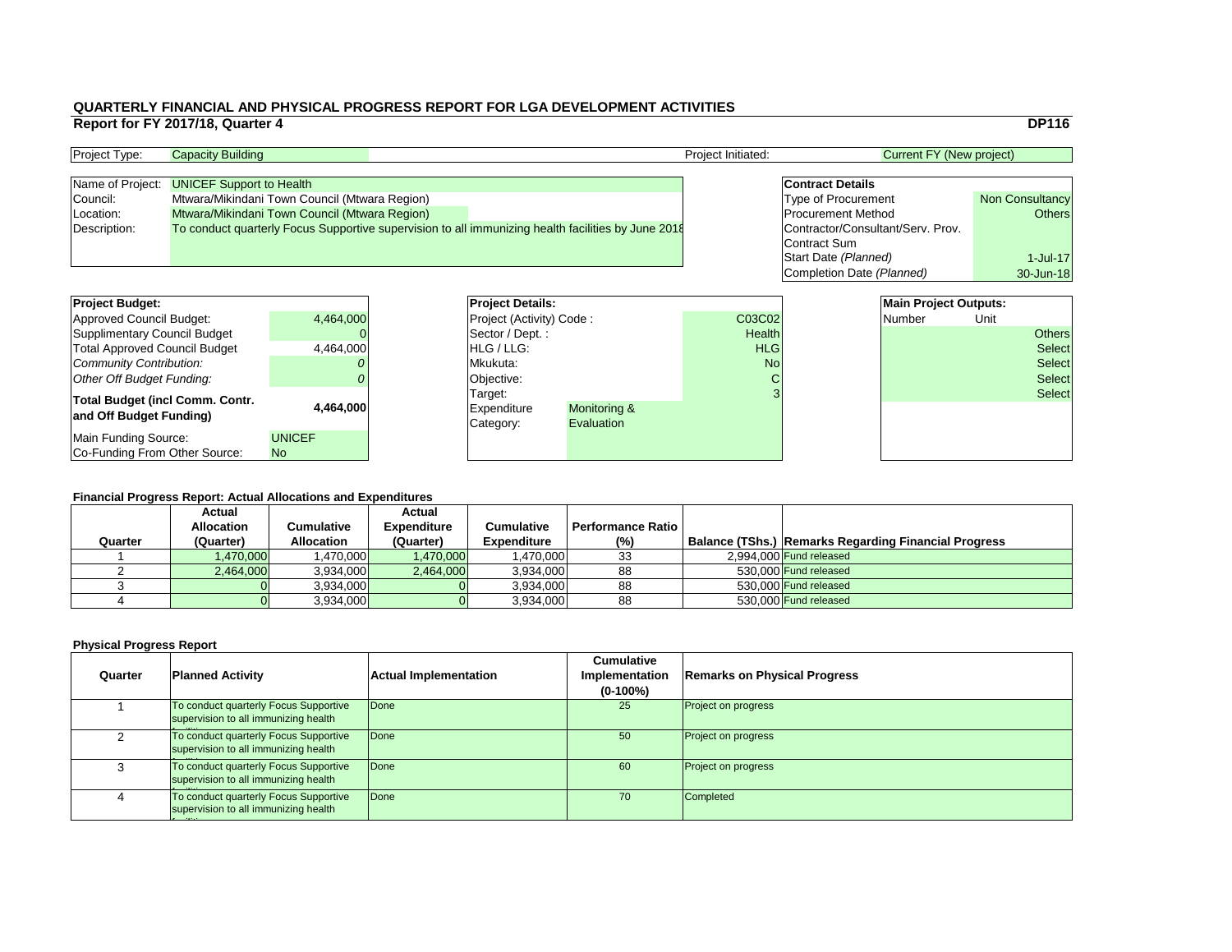|    |                                   | <b>DP117</b>         |
|----|-----------------------------------|----------------------|
|    | <b>Current FY (New project)</b>   |                      |
|    |                                   |                      |
|    | <b>Contract Details</b>           |                      |
|    | <b>Type of Procurement</b>        | Goods                |
|    | <b>Procurement Method</b>         | <b>Single Source</b> |
|    | Contractor/Consultant/Serv. Prov. |                      |
|    | Contract Sum                      |                      |
|    | Start Date (Planned)              | $1$ -Jul-17          |
|    | Completion Date (Planned)         | 30-Jun-18            |
|    |                                   |                      |
|    | <b>Main Project Outputs:</b>      |                      |
| )3 | <b>Number</b>                     | Unit                 |
| th |                                   | thers                |
|    |                                   |                      |

|   | J Damarka Degarding Eineneigl Drearces |
|---|----------------------------------------|
|   |                                        |
|   |                                        |
| 3 | <b>Select</b>                          |

### **Financial Progress Report: Actual Allocations and Expenditures**

| <b>Project Budget:</b>                                            |                            | <b>Project Details:</b>         |                                                |               | <b>Main Project Outputs:</b> |        |      |               |
|-------------------------------------------------------------------|----------------------------|---------------------------------|------------------------------------------------|---------------|------------------------------|--------|------|---------------|
| Approved Council Budget:                                          | 22,230,000                 | <b>Project (Activity) Code:</b> |                                                | C03C03        |                              | Number | Unit |               |
| Supplimentary Council Budget                                      |                            | Sector / Dept. :                |                                                | <b>Health</b> |                              |        |      | <b>Others</b> |
| <b>Total Approved Council Budget</b>                              | 22,230,000                 | <b>HLG/LLG:</b>                 |                                                | <b>HLG</b>    |                              |        |      | <b>Select</b> |
| Community Contribution:                                           |                            | Mkukuta:                        |                                                | <b>No</b>     |                              |        |      | <b>Select</b> |
| Other Off Budget Funding:                                         |                            | Objective:                      |                                                |               |                              |        |      | <b>Select</b> |
| <b>Total Budget (incl Comm. Contr.</b><br>and Off Budget Funding) | 22,230,000                 | Target:<br>Category:            | <b>Office Management</b><br><b>Expenditure</b> |               |                              |        |      | <b>Select</b> |
| Main Funding Source:<br>Co-Funding From Other Source:             | <b>UNICEF</b><br><b>No</b> |                                 |                                                |               |                              |        |      |               |

| <b>Project Type:</b> | <b>Capacity Building</b>                                                 |  | <b>Project Initiated:</b>         | Current FY (New project)   |                      |
|----------------------|--------------------------------------------------------------------------|--|-----------------------------------|----------------------------|----------------------|
|                      |                                                                          |  |                                   |                            |                      |
|                      | Name of Project: <b>UNICEF Support to Health</b>                         |  |                                   | <b>Contract Details</b>    |                      |
| Council:             | Mtwara/Mikindani Town Council (Mtwara Region)                            |  |                                   | <b>Type of Procurement</b> | Goods                |
| Location:            | Mtwara/Mikindani Town Council (Mtwara Region)                            |  |                                   | <b>Procurement Method</b>  | <b>Single Source</b> |
| Description:         | To ensure availability of office equipments & working gears by June 2018 |  | Contractor/Consultant/Serv. Prov. |                            |                      |
|                      |                                                                          |  |                                   | Contract Sum               |                      |

|         | <b>Actual</b>     |                   | <b>Actual</b>      |                    |                   |                                                             |
|---------|-------------------|-------------------|--------------------|--------------------|-------------------|-------------------------------------------------------------|
|         | <b>Allocation</b> | <b>Cumulative</b> | <b>Expenditure</b> | Cumulative         | Performance Ratio |                                                             |
| Quarter | (Quarter)         | <b>Allocation</b> | (Quarter)          | <b>Expenditure</b> | (% )              | <b>Balance (TShs.) Remarks Regarding Financial Progress</b> |
|         | 1,097,000         | 097,000           | 1,097,000          | 1,097,000          |                   | 21,133,000 Fund released                                    |
|         | 21,133,000        | 22,230,000        | 21,133,000         | 22,230,000         | 100               | 0 Fund released                                             |
|         |                   | 22,230,000        |                    | 22,230,000         | 100               | 0 Fund released                                             |
|         |                   | 22,230,000        |                    | 22,230,000         | 100               |                                                             |

| Quarter | <b>Planned Activity</b>                                                            | <b>Actual Implementation</b> | <b>Cumulative</b><br>Implementation<br>$(0-100\%)$ | <b>Remarks on Physical Progress</b> |
|---------|------------------------------------------------------------------------------------|------------------------------|----------------------------------------------------|-------------------------------------|
|         | To ensure availability of office equipments Equipments procured<br>& working gears |                              | 10 <sup>°</sup>                                    | <b>Project on progress</b>          |
|         | To ensure availability of office equipments Computers procured<br>& working gears  |                              | 90                                                 | <b>Project complited</b>            |
|         | To ensure availability of office equipments done<br>& working gears                |                              | 95                                                 | <b>Project complited</b>            |
|         | To ensure availability of office equipments done<br>& working gears                |                              | 100                                                | <b>Project complited</b>            |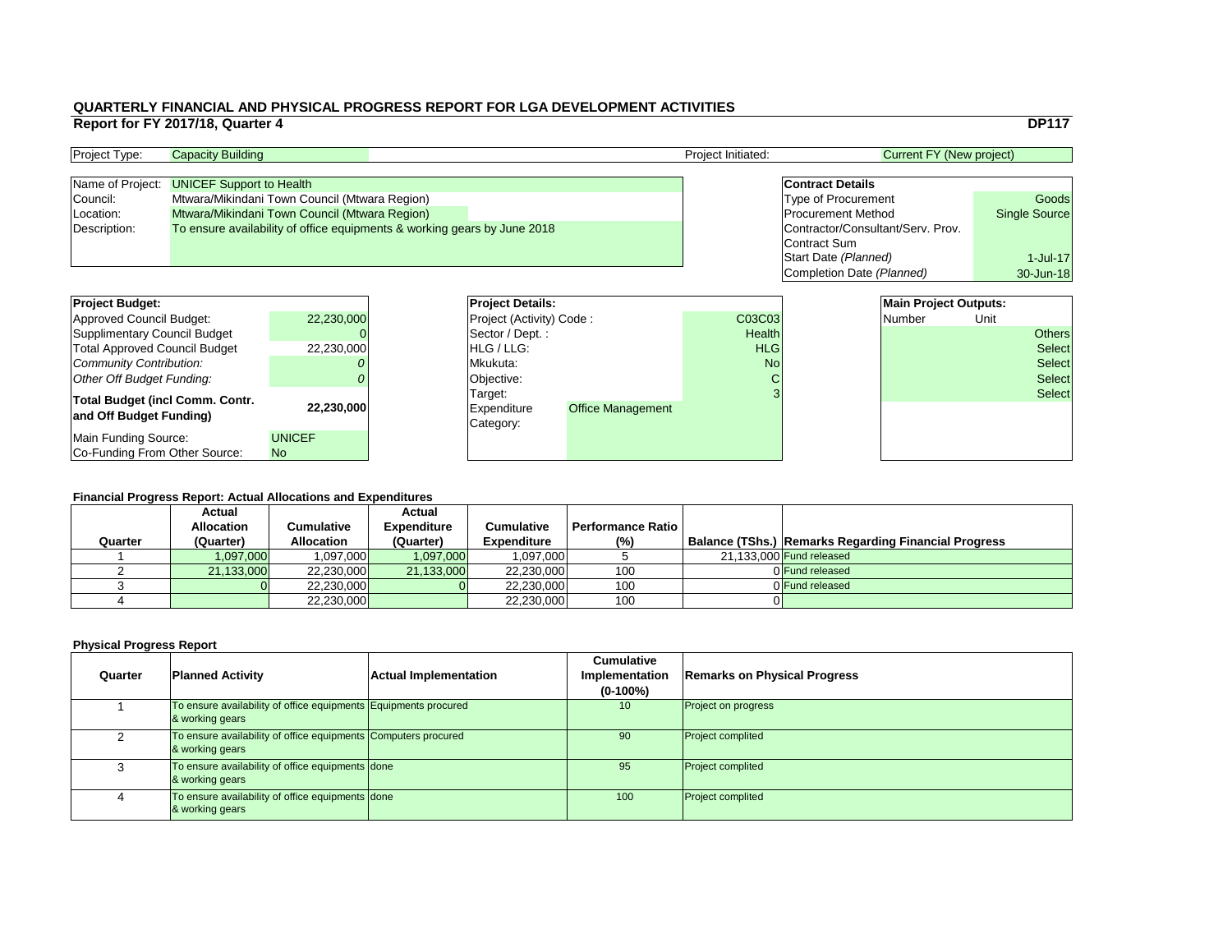|                |                                   | <b>DP118</b>        |
|----------------|-----------------------------------|---------------------|
|                | <b>Current FY (New project)</b>   |                     |
|                |                                   |                     |
|                | <b>Contract Details</b>           |                     |
|                | <b>Type of Procurement</b>        | <b>Works</b>        |
|                | <b>Procurement Method</b>         | <b>Local Fundi</b>  |
|                | Contractor/Consultant/Serv. Prov. |                     |
|                | <b>Contract Sum</b>               |                     |
|                | Start Date (Planned)              | $1$ -Jul-17         |
|                | Completion Date (Planned)         | 30-Jun-18           |
|                |                                   |                     |
|                | <b>Main Project Outputs:</b>      |                     |
| $\overline{1}$ | <b>Number</b>                     | Unit                |
|                |                                   | $\bigcap_{i=1}^{n}$ |

### **Financial Progress Report: Actual Allocations and Expenditures**

| <b>Project Budget:</b>                 |             | <b>Project Details:</b>         |                       |                | <b>Main Project Outputs:</b> |               |      |               |
|----------------------------------------|-------------|---------------------------------|-----------------------|----------------|------------------------------|---------------|------|---------------|
| <b>Approved Council Budget:</b>        | 36,529,000  | <b>Project (Activity) Code:</b> |                       | D02D01         |                              | <b>Number</b> | Unit |               |
| <b>Supplimentary Council Budget</b>    |             | Sector / Dept.:                 |                       | Administration |                              |               |      | <b>Others</b> |
| <b>Total Approved Council Budget</b>   | 36,529,000  | <b>HLG/LLG:</b>                 |                       | <b>LLG</b>     |                              |               |      | <b>Select</b> |
| <b>Community Contribution:</b>         |             | Mkukuta:                        |                       | Yes            |                              |               |      | <b>Select</b> |
| <b>Other Off Budget Funding:</b>       |             | Objective:                      |                       |                |                              |               |      | <b>Select</b> |
| <b>Total Budget (incl Comm. Contr.</b> |             | Target:                         |                       |                |                              |               |      | <b>Select</b> |
| and Off Budget Funding)                | 36,529,000  | Expenditure                     | Infrastructure/Invest |                |                              |               |      |               |
|                                        |             | Category:                       | ments                 |                |                              |               |      |               |
| <b>Main Funding Source:</b>            | <b>CDCF</b> |                                 |                       |                |                              |               |      |               |
| Co-Funding From Other Source:          | <b>No</b>   |                                 |                       |                |                              |               |      |               |

| <b>Project Type:</b> | Capital Infrastructure - New                                                        |  |  | <b>Project Initiated:</b> | Current FY (New project)          |                    |
|----------------------|-------------------------------------------------------------------------------------|--|--|---------------------------|-----------------------------------|--------------------|
|                      |                                                                                     |  |  |                           |                                   |                    |
|                      | Name of Project: Halmashauri ya Wilaya/Manispaa/Jiji                                |  |  |                           | <b>Contract Details</b>           |                    |
| Council:             | Mtwara/Mikindani Town Council (Mtwara Region)                                       |  |  |                           | <b>Type of Procurement</b>        | <b>Works</b>       |
| Location:            | Mtwara/Mikindani Town Council (Mtwara Region)                                       |  |  |                           | <b>Procurement Method</b>         | <b>Local Fundi</b> |
| Description:         | To use CDTF-Fund to support community development projects at 18 wards by June 2018 |  |  |                           | Contractor/Consultant/Serv. Prov. |                    |
|                      |                                                                                     |  |  |                           | Contract Sum                      |                    |

| <b>Project Budget:</b>                                            |             | <b>Project Deta</b>                 |
|-------------------------------------------------------------------|-------------|-------------------------------------|
| <b>Approved Council Budget:</b>                                   | 36,529,000  | Project (Activ                      |
| <b>Supplimentary Council Budget</b>                               |             | Sector / Dep                        |
| <b>Total Approved Council Budget</b>                              | 36,529,000  | HLG / LLG:                          |
| <b>Community Contribution:</b>                                    |             | Mkukuta:                            |
| <b>Other Off Budget Funding:</b>                                  |             | Objective:                          |
| <b>Total Budget (incl Comm. Contr.</b><br>and Off Budget Funding) | 36,529,000  | Target:<br>Expenditure<br>Category: |
| Main Funding Source:                                              | <b>CDCF</b> |                                     |
| Co-Funding From Other Source:                                     | <b>No</b>   |                                     |

|         | <b>Actual</b>     |                   | <b>Actual</b>      |                    |                          |                                                             |
|---------|-------------------|-------------------|--------------------|--------------------|--------------------------|-------------------------------------------------------------|
|         | <b>Allocation</b> | Cumulative        | <b>Expenditure</b> | <b>Cumulative</b>  | <b>Performance Ratio</b> |                                                             |
| Quarter | (Quarter)         | <b>Allocation</b> | (Quarter)          | <b>Expenditure</b> | $(\%)$                   | <b>Balance (TShs.) Remarks Regarding Financial Progress</b> |
|         | 18,264,500        | 18,264,500        |                    |                    |                          | 36,529,000 Fund released                                    |
|         | 18,264,500        | 36,529,000        | 350,000            | 350,000            |                          | 36,179,000 Fund released                                    |
|         |                   | 36,529,000        | 23,859,000         | 24,209,000         | 66                       | $12,320,000$ Fund released                                  |
|         |                   | 36,529,000        | 12,000,000         | 36,209,000         | 99                       | 320,000 Fund released                                       |

| Quarter | <b>Planned Activity</b>                                                                                             | <b>Actual Implementation</b> | <b>Cumulative</b><br>Implementation<br>$(0-100\%)$ | <b>Remarks on Physical Progress</b> |
|---------|---------------------------------------------------------------------------------------------------------------------|------------------------------|----------------------------------------------------|-------------------------------------|
|         | To use CDTF - Fund to support community Projects are in preparation stage<br>development projects at 18 wards       |                              |                                                    | <b>Project not yet started</b>      |
|         | To use CDTF - Fund to support community Meeting done<br>development projects at 18 wards                            |                              |                                                    | <b>Preparations in progress</b>     |
|         | To use CDTF -Fund to support community Projects implementation is at different<br>development projects at 18 wards  | <b>Stages</b>                | 70                                                 | Implementations on progress         |
|         | To use CDTF - Fund to support community Projects implementation is at different<br>development projects at 18 wards | <b>Stages</b>                | 80                                                 | Implementations on progress         |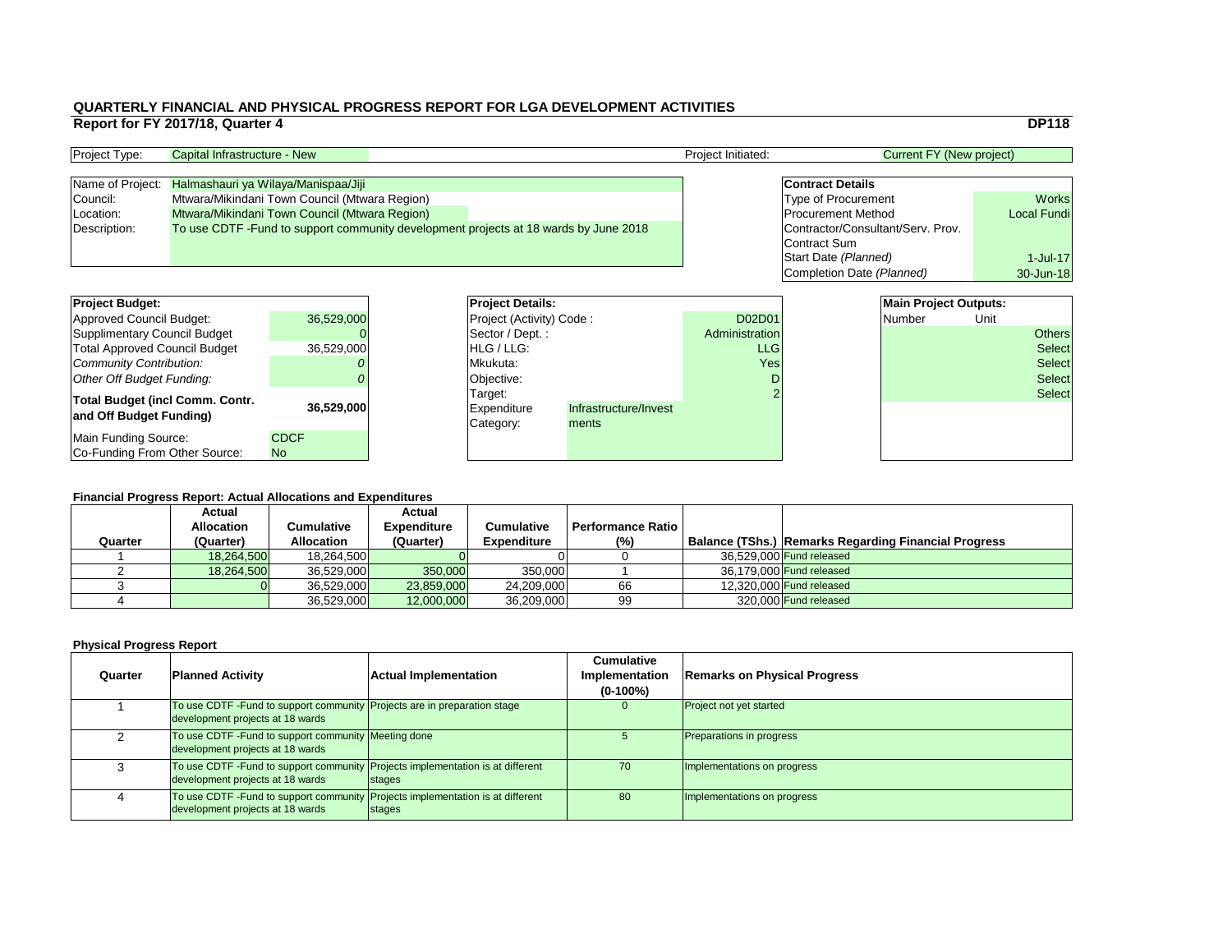|                                   | <b>DP119</b>         |
|-----------------------------------|----------------------|
| <b>Current FY (New project)</b>   |                      |
| <b>Contract Details</b>           |                      |
| <b>Type of Procurement</b>        | Goods                |
| <b>Procurement Method</b>         | <b>Single Source</b> |
| Contractor/Consultant/Serv. Prov. |                      |
| <b>Contract Sum</b>               |                      |
| Start Date (Planned)              | $1$ -Jul-17          |
| Completion Date (Planned)         | 30-Jun-18            |
|                                   |                      |
|                                   |                      |

| <b>Project Budget:</b>                 |             |                 | <b>Project Details:</b>           |               |               | <b>Main Project Outputs:</b> |               |               |
|----------------------------------------|-------------|-----------------|-----------------------------------|---------------|---------------|------------------------------|---------------|---------------|
| <b>Approved Council Budget:</b>        | 700,000     |                 | <b>Project (Activity) Code:</b>   |               | A01S01        | Number                       | Unit          |               |
| <b>Supplimentary Council Budget</b>    |             |                 | $\sqrt{\sqrt{2}}$ Sector / Dept.: |               | <b>Health</b> |                              |               | <b>Others</b> |
| <b>Total Approved Council Budget</b>   | 700,000     | <b>HLG/LLG:</b> |                                   | <b>HLG</b>    |               |                              | <b>Select</b> |               |
| <b>Community Contribution:</b>         |             | Mkukuta:        |                                   | <b>No</b>     |               |                              | <b>Select</b> |               |
| <b>Other Off Budget Funding:</b>       |             | Objective:      |                                   |               |               |                              | <b>Select</b> |               |
| <b>Total Budget (incl Comm. Contr.</b> | 700,000     |                 | Target:                           |               |               |                              |               | <b>Select</b> |
| and Off Budget Funding)                |             |                 | <b>Expenditure</b>                | <b>Others</b> |               |                              |               |               |
| <b>Main Funding Source:</b>            | <b>HSBF</b> |                 | Category:                         |               |               |                              |               |               |
| Co-Funding From Other Source:          | <b>No</b>   |                 |                                   |               |               |                              |               |               |

### **QUARTERLY FINANCIAL AND PHYSICAL PROGRESS REPORT FOR LGA DEVELOPMENT ACTIVITIES Report for FY 2017/18, Quarter 4** DP119

| <b>Project Type:</b> | <b>Capacity Building</b>                                                           |  | <b>Project Initiated:</b> | Current FY (New project)          |                      |
|----------------------|------------------------------------------------------------------------------------|--|---------------------------|-----------------------------------|----------------------|
|                      |                                                                                    |  |                           |                                   |                      |
|                      | Name of Project: Health Sector Basket Fund - HSBF                                  |  |                           | <b>Contract Details</b>           |                      |
| Council:             | Mtwara/Mikindani Town Council (Mtwara Region)                                      |  |                           | <b>Type of Procurement</b>        | Goods                |
| Location:            | Mtwara/Mikindani Town Council (Mtwara Region)                                      |  |                           | <b>Procurement Method</b>         | <b>Single Source</b> |
| Description:         | To conduct quarterly distinct TB/HIV coordinating committee meetings by June 2018. |  |                           | Contractor/Consultant/Serv. Prov. |                      |
|                      |                                                                                    |  |                           | Contract Sum                      |                      |

| <b>Project Budget:</b>                 |             | <b>Project Deta</b>   |
|----------------------------------------|-------------|-----------------------|
| <b>Approved Council Budget:</b>        | 700,000     | <b>Project (Activ</b> |
| <b>Supplimentary Council Budget</b>    |             | Sector / Dep          |
| <b>Total Approved Council Budget</b>   | 700,000     | HLG / LLG:            |
| Community Contribution:                |             | Mkukuta:              |
| Other Off Budget Funding:              |             | Objective:            |
| <b>Total Budget (incl Comm. Contr.</b> | 700,000     | Target:               |
| and Off Budget Funding)                |             | <b>Expenditure</b>    |
| Main Funding Source:                   | <b>HSBF</b> | Category:             |
| Co-Funding From Other Source:          | <b>No</b>   |                       |

| Quarter | <b>Actual</b><br><b>Allocation</b><br>(Quarter) | Cumulative<br><b>Allocation</b> | <b>Actual</b><br><b>Expenditure</b><br>(Quarter) | <b>Cumulative</b><br><b>Expenditure</b> | <b>Performance Ratio</b><br>(%) | <b>Balance (TShs.) Remarks Regarding Financial Progress</b> |
|---------|-------------------------------------------------|---------------------------------|--------------------------------------------------|-----------------------------------------|---------------------------------|-------------------------------------------------------------|
|         |                                                 |                                 |                                                  |                                         |                                 | 700.000 Fund not yet released                               |
|         |                                                 |                                 |                                                  |                                         |                                 | 700,000 Fund not yet released                               |
|         |                                                 |                                 |                                                  |                                         |                                 | 700,000 Fund not yet released                               |
|         |                                                 |                                 |                                                  |                                         |                                 | 700,000 Fund not yet released                               |

| Quarter | <b>Planned Activity</b>                                                 | <b>Actual Implementation</b> | <b>Cumulative</b><br><b>Implementation</b><br>$(0-100\%)$ | <b>Remarks on Physical Progress</b> |
|---------|-------------------------------------------------------------------------|------------------------------|-----------------------------------------------------------|-------------------------------------|
|         | To conduct quarterly distinct TB/HIV<br>coordinating committee meetings | Not done                     | $\overline{0}$                                            | <b>Project not started</b>          |
|         | To conduct quarterly distinct TB/HIV<br>coordinating committee meetings | Not done                     | U                                                         | <b>Project not started</b>          |
|         | To conduct quarterly distinct TB/HIV<br>coordinating committee meetings | Not done                     | 0                                                         | <b>Project not started</b>          |
|         | To conduct quarterly distinct TB/HIV<br>coordinating committee meetings | Not done                     | $\overline{0}$                                            | <b>Project not started</b>          |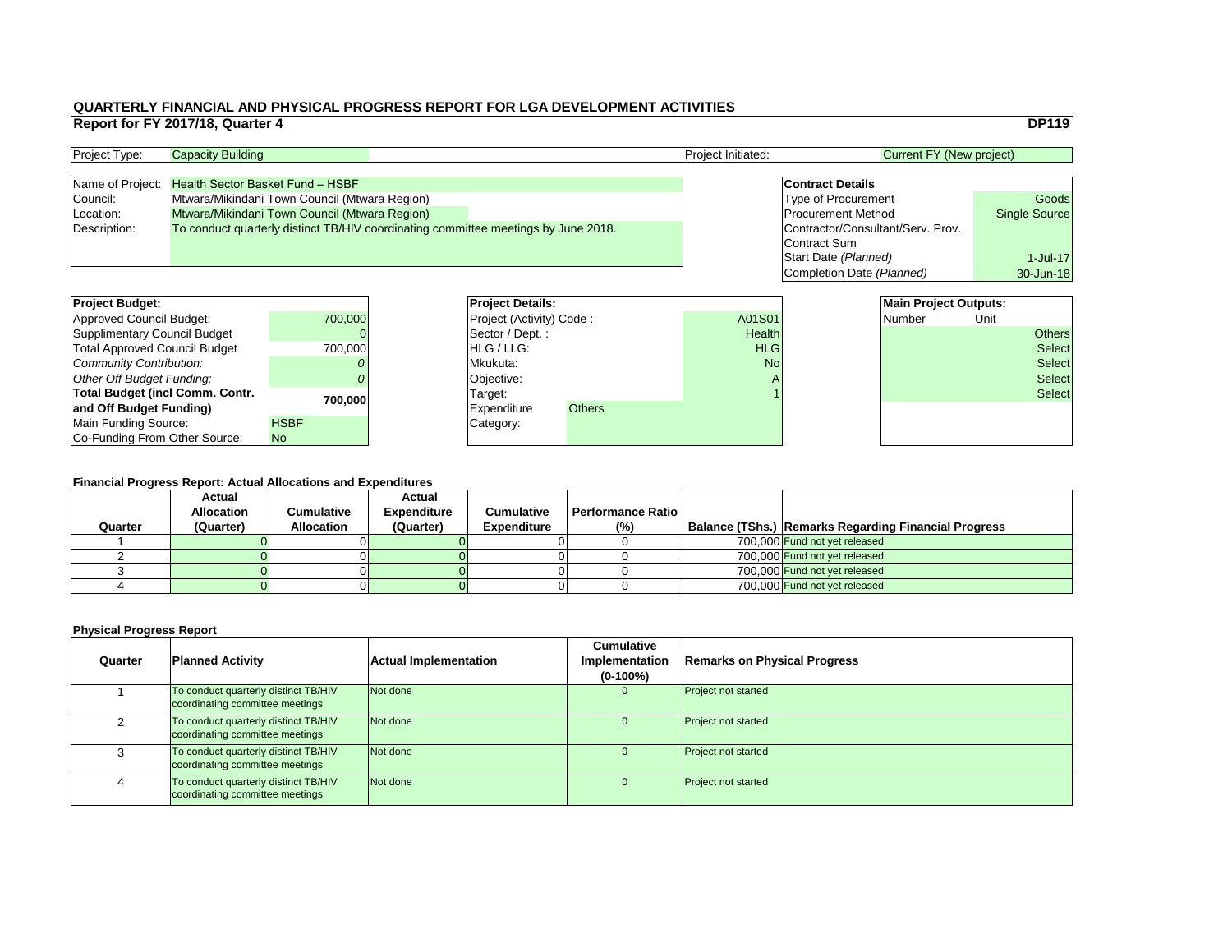|                |                                   | <b>DP120</b>  |
|----------------|-----------------------------------|---------------|
|                | <b>Current FY (New project)</b>   |               |
|                |                                   |               |
|                | <b>Contract Details</b>           |               |
|                | <b>Type of Procurement</b>        | Goods         |
|                | <b>Procurement Method</b>         | <b>Others</b> |
|                | Contractor/Consultant/Serv. Prov. |               |
|                | <b>Contract Sum</b>               |               |
|                | Start Date (Planned)              | $1$ -Jul-17   |
|                | Completion Date (Planned)         | 30-Jun-18     |
|                |                                   |               |
|                | <b>Main Project Outputs:</b>      |               |
| $\overline{1}$ | <b>Number</b>                     | Unit          |
| th             |                                   | ∩th∆re        |

### **Financial Progress Report: Actual Allocations and Expenditures**

| <b>Project Budget:</b>                                            |                          |          | <b>Project Details:</b>                    |                      |               | <b>Main Project Outputs:</b> |        |               |               |
|-------------------------------------------------------------------|--------------------------|----------|--------------------------------------------|----------------------|---------------|------------------------------|--------|---------------|---------------|
| <b>Approved Council Budget:</b>                                   | 9,501,905                |          | <b>Project (Activity) Code:</b>            |                      | C01S01        |                              | Number | Unit          |               |
| <b>Supplimentary Council Budget</b>                               |                          |          | Sector / Dept.:                            |                      | <b>Health</b> |                              |        |               | <b>Others</b> |
| <b>Total Approved Council Budget</b>                              | 9,501,905                |          | <b>HLG/LLG:</b>                            |                      | <b>HLG</b>    |                              |        |               | <b>Select</b> |
| <b>Community Contribution:</b>                                    |                          | Mkukuta: |                                            | <b>No</b>            |               |                              |        | <b>Select</b> |               |
| <b>Other Off Budget Funding:</b>                                  |                          |          | Objective:                                 |                      |               |                              |        |               | <b>Select</b> |
| <b>Total Budget (incl Comm. Contr.</b><br>and Off Budget Funding) | 9,501,905                |          | Target:<br><b>Expenditure</b><br>Category: | Supervision/Monitori |               |                              |        |               | <b>Select</b> |
| <b>Main Funding Source:</b><br>Co-Funding From Other Source:      | <b>HSBF</b><br><b>No</b> |          |                                            | ng                   |               |                              |        |               |               |

| <b>Project Type:</b> | <b>Project Planning / Implementation</b>                                                        |  | <b>Project Initiated:</b>         | Current FY (New project)   |               |
|----------------------|-------------------------------------------------------------------------------------------------|--|-----------------------------------|----------------------------|---------------|
|                      |                                                                                                 |  |                                   |                            |               |
| Name of Project:     | <b>Health Sector Basket Fund - HSBF</b>                                                         |  |                                   | <b>Contract Details</b>    |               |
| Council:             | Mtwara/Mikindani Town Council (Mtwara Region)                                                   |  |                                   | <b>Type of Procurement</b> | Goods         |
| Location:            | Mtwara/Mikindani Town Council (Mtwara Region)                                                   |  |                                   | <b>Procurement Method</b>  | <b>Others</b> |
| Description:         | To conduct supportive supervision for 4 days in 20 health facilities by 20 CHMTs by June, 2018. |  | Contractor/Consultant/Serv. Prov. |                            |               |
|                      |                                                                                                 |  |                                   | Contract Sum               |               |

| <b>Project Budget:</b>                                            |                          | <b>Project Deta</b>                        |
|-------------------------------------------------------------------|--------------------------|--------------------------------------------|
| <b>Approved Council Budget:</b>                                   | 9,501,905                | Project (Activ                             |
| <b>Supplimentary Council Budget</b>                               |                          | Sector / Dep                               |
| <b>Total Approved Council Budget</b>                              | 9,501,905                | HLG / LLG:                                 |
| <b>Community Contribution:</b>                                    |                          | Mkukuta:                                   |
| <b>Other Off Budget Funding:</b>                                  |                          | Objective:                                 |
| <b>Total Budget (incl Comm. Contr.</b><br>and Off Budget Funding) | 9,501,905                | Target:<br><b>Expenditure</b><br>Category: |
| Main Funding Source:<br>Co-Funding From Other Source:             | <b>HSBF</b><br><b>No</b> |                                            |

|         | <b>Actual</b><br><b>Allocation</b> | Cumulative        | <b>Actual</b><br><b>Expenditure</b> | <b>Cumulative</b>  | <b>Performance Ratio  </b> |                                                      |
|---------|------------------------------------|-------------------|-------------------------------------|--------------------|----------------------------|------------------------------------------------------|
| Quarter | (Quarter)                          | <b>Allocation</b> | (Quarter)                           | <b>Expenditure</b> | (% )                       | Balance (TShs.) Remarks Regarding Financial Progress |
|         |                                    |                   |                                     |                    |                            | 9,501,905 Fund not yet released                      |
|         |                                    |                   |                                     |                    |                            | 9,501,905 Fund not yet released                      |
|         | 5,250,000                          | 5,250,000         | 4,766,324                           | 4,766,324          | 50                         | 4.735.581 Fund released                              |
|         |                                    | 5,250,000         |                                     | 4,766,324          | 50                         | 4,735,581 <b>Fund released</b>                       |

| <b>Quarter</b> | <b>Planned Activity</b>                                                 | <b>Actual Implementation</b> | <b>Cumulative</b><br><b>Implementation</b><br>$(0-100\%)$ | <b>Remarks on Physical Progress</b> |
|----------------|-------------------------------------------------------------------------|------------------------------|-----------------------------------------------------------|-------------------------------------|
|                | To conduct supportive supervision for 4<br>days in 20 health facilities | Not done                     | $\mathbf{0}$                                              | <b>Project not started</b>          |
|                | To conduct supportive supervision for 4<br>days in 20 health facilities | Not done                     |                                                           | <b>Project not started</b>          |
| 3              | To conduct supportive supervision for 4<br>days in 20 health facilities | supervision done             | 70                                                        | <b>Projects started</b>             |
| 4              | To conduct supportive supervision for 4<br>days in 20 health facilities | supervision done             | 80                                                        | <b>Projects started</b>             |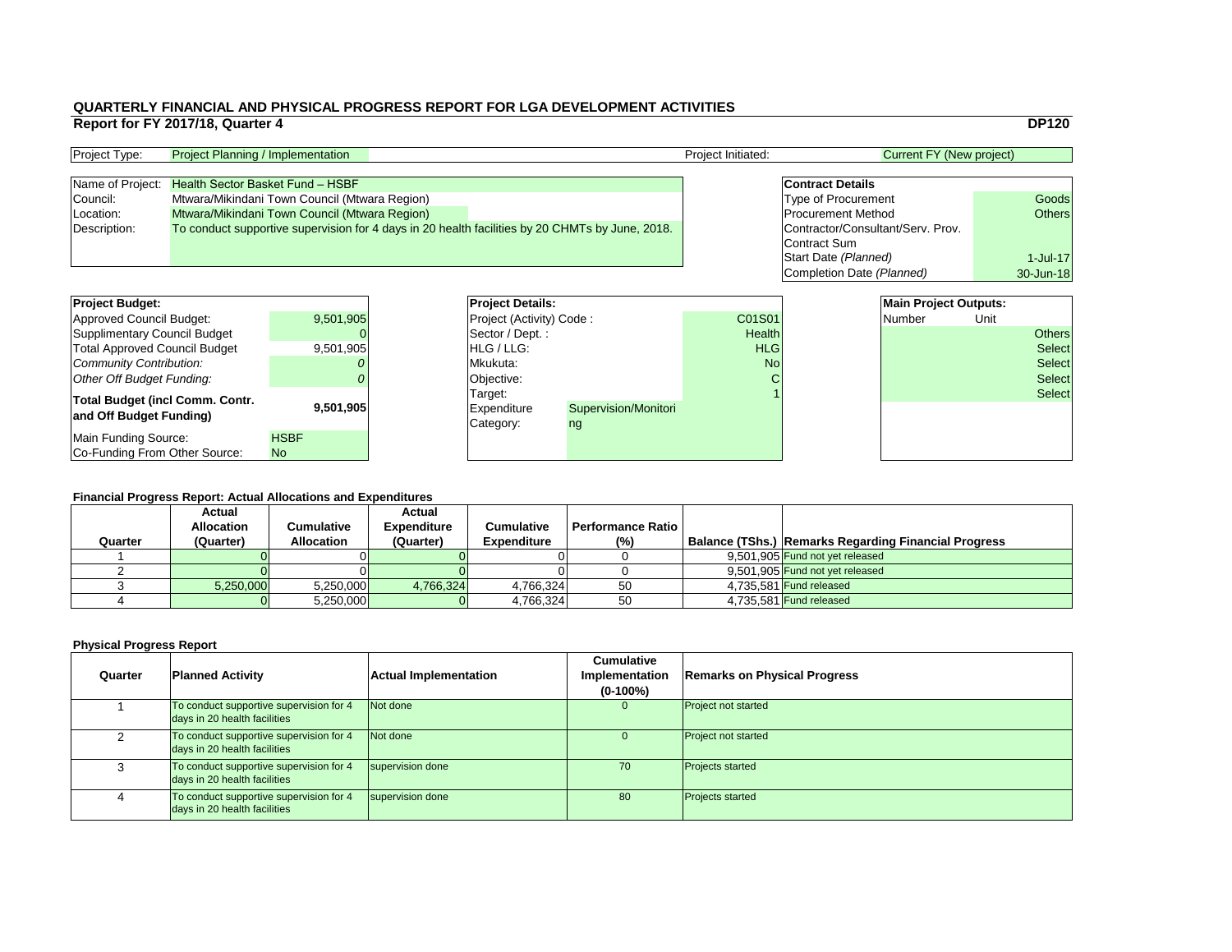|                                   | <b>DP121</b>           |
|-----------------------------------|------------------------|
|                                   |                        |
| <b>Current FY (New project)</b>   |                        |
|                                   |                        |
| <b>Contract Details</b>           |                        |
| <b>Type of Procurement</b>        | <b>Non Consultancy</b> |
| <b>Procurement Method</b>         | <b>Others</b>          |
| Contractor/Consultant/Serv. Prov. |                        |
| <b>Contract Sum</b>               |                        |
| Start Date (Planned)              | 1-Jul-17               |
| Completion Date (Planned)         | 30-Jun-18              |
|                                   |                        |
| <b>Main Project Outputs:</b>      |                        |
| Numhar                            | l Init                 |

| <b>Project Budget:</b>                 |             | <b>Project Details:</b>         |               |               | <b>Main Project Outputs:</b> |      |               |
|----------------------------------------|-------------|---------------------------------|---------------|---------------|------------------------------|------|---------------|
| <b>Approved Council Budget:</b>        | 3,842,800   | <b>Project (Activity) Code:</b> |               | C01S02        | Number                       | Unit |               |
| <b>Supplimentary Council Budget</b>    |             | Sector / Dept.:                 |               | <b>Health</b> |                              |      | <b>Others</b> |
| <b>Total Approved Council Budget</b>   | 3,842,800   | <b>HLG/LLG:</b>                 |               | <b>HLG</b>    |                              |      | <b>Select</b> |
| <b>Community Contribution:</b>         |             | Mkukuta:                        |               | <b>No</b>     |                              |      | <b>Select</b> |
| <b>Other Off Budget Funding:</b>       |             | Objective:                      |               |               |                              |      | <b>Select</b> |
| <b>Total Budget (incl Comm. Contr.</b> |             | Target:                         |               |               |                              |      | <b>Select</b> |
| and Off Budget Funding)                | 3,842,800   | <b>Expenditure</b>              | <b>Others</b> |               |                              |      |               |
| <b>Main Funding Source:</b>            | <b>HSBF</b> | Category:                       |               |               |                              |      |               |
| Co-Funding From Other Source:          | <b>No</b>   |                                 |               |               |                              |      |               |

### **QUARTERLY FINANCIAL AND PHYSICAL PROGRESS REPORT FOR LGA DEVELOPMENT ACTIVITIES Report for FY 2017/18, Quarter 4** DP121

| <b>Project Type:</b> | <b>Capacity Building</b>                                                              |  |  | <b>Project Initiated:</b> | Current FY (New project)          |                        |
|----------------------|---------------------------------------------------------------------------------------|--|--|---------------------------|-----------------------------------|------------------------|
|                      |                                                                                       |  |  |                           |                                   |                        |
|                      | Name of Project: Health Sector Basket Fund - HSBF                                     |  |  |                           | <b>Contract Details</b>           |                        |
| Council:             | Mtwara/Mikindani Town Council (Mtwara Region)                                         |  |  |                           | <b>Type of Procurement</b>        | <b>Non Consultancy</b> |
| Location:            | Mtwara/Mikindani Town Council (Mtwara Region)                                         |  |  |                           | <b>Procurement Method</b>         | Others                 |
| Description:         | To conduct 3 days on CCHP pre-planning meeting with all stake - holders by June, 2018 |  |  |                           | Contractor/Consultant/Serv. Prov. |                        |
|                      |                                                                                       |  |  |                           | Contract Sum                      |                        |

| <b>Project Budget:</b>               |             | <b>Project Deta</b>   |
|--------------------------------------|-------------|-----------------------|
| <b>Approved Council Budget:</b>      | 3,842,800   | <b>Project (Activ</b> |
| <b>Supplimentary Council Budget</b>  |             | Sector / Dep          |
| <b>Total Approved Council Budget</b> | 3,842,800   | HLG / LLG:            |
| Community Contribution:              |             | Mkukuta:              |
| Other Off Budget Funding:            |             | Objective:            |
| Total Budget (incl Comm. Contr.      | 3,842,800   | Target:               |
| and Off Budget Funding)              |             | <b>Expenditure</b>    |
| <b>Main Funding Source:</b>          | <b>HSBF</b> | Category:             |
| Co-Funding From Other Source:        | <b>No</b>   |                       |

|         | <b>Actual</b><br><b>Allocation</b> | Cumulative        | <b>Actual</b><br><b>Expenditure</b> | <b>Cumulative</b>  | <b>Performance Ratio</b> |                                                             |
|---------|------------------------------------|-------------------|-------------------------------------|--------------------|--------------------------|-------------------------------------------------------------|
| Quarter | (Quarter)                          | <b>Allocation</b> | (Quarter)                           | <b>Expenditure</b> | (%)                      | <b>Balance (TShs.) Remarks Regarding Financial Progress</b> |
|         |                                    |                   |                                     |                    |                          | 3,842,800 Fund not yet released                             |
|         |                                    |                   |                                     |                    |                          | 3,842,800 Fund not yet released                             |
|         | 1,760,000                          | ,760,000          | ,710,000                            | ,710,000           | 44                       | 2,132,800 Fund released                                     |
|         |                                    | ,760,000          |                                     | ,710,000           | 44                       | 2,132,800 Fund released                                     |

| Quarter | <b>Planned Activity</b>                                                                        | <b>Actual Implementation</b> | <b>Cumulative</b><br><b>Implementation</b><br>$(0-100\%)$ | <b>Remarks on Physical Progress</b> |
|---------|------------------------------------------------------------------------------------------------|------------------------------|-----------------------------------------------------------|-------------------------------------|
|         | To conduct 3 days on CCHP pre-planning Not done<br>meeting with all stake - holders            |                              | $\overline{0}$                                            | <b>Project not started</b>          |
|         | To conduct 3 days on CCHP pre-planning Not done<br>meeting with all stake - holders            |                              | $\Omega$                                                  | <b>Project not started</b>          |
|         | To conduct 3 days on CCHP pre-planning   Meeting conducted<br>meeting with all stake - holders |                              | 90                                                        | <b>Project done</b>                 |
|         | To conduct 3 days on CCHP pre-planning Meeting conducted<br>meeting with all stake - holders   |                              | 100                                                       | <b>Project done</b>                 |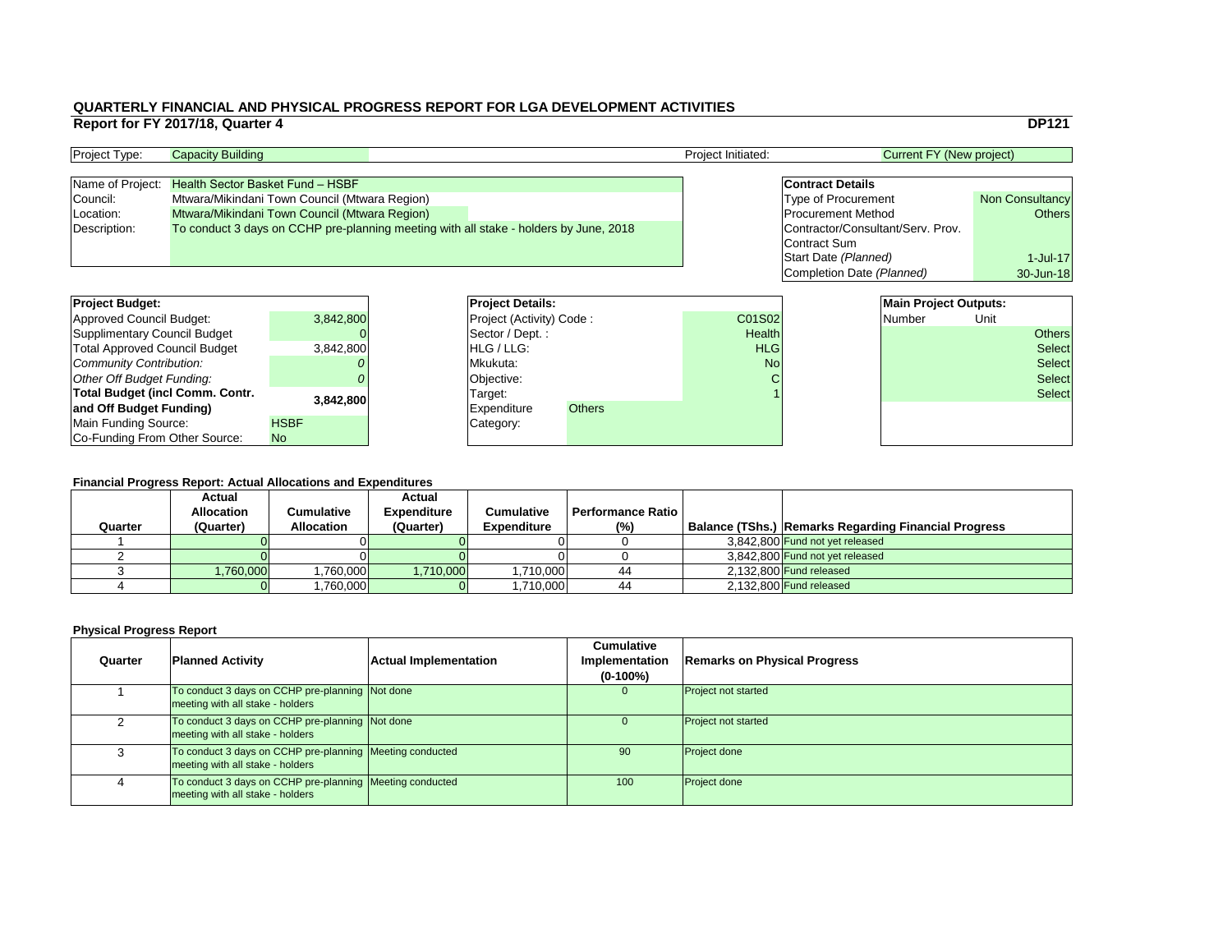|                                   | <b>DP122</b>           |
|-----------------------------------|------------------------|
| <b>Current FY (New project)</b>   |                        |
|                                   |                        |
| <b>Contract Details</b>           |                        |
| <b>Type of Procurement</b>        | <b>Non Consultancy</b> |
| <b>Procurement Method</b>         | <b>Others</b>          |
| Contractor/Consultant/Serv. Prov. |                        |
| <b>Contract Sum</b>               |                        |
| Start Date (Planned)              | $1$ -Jul-17            |
| <b>Completion Date (Planned)</b>  | 30-Jun-18              |
|                                   |                        |
| <b>Main Project Outputs:</b>      |                        |

| <b>Project Budget:</b>                 |             | <b>Project Details:</b>         |  |               |               | <b>Main Project Outputs:</b> |               |               |
|----------------------------------------|-------------|---------------------------------|--|---------------|---------------|------------------------------|---------------|---------------|
| <b>Approved Council Budget:</b>        | 2,840,000   | <b>Project (Activity) Code:</b> |  |               | C01S03        | Number                       | Unit          |               |
| <b>Supplimentary Council Budget</b>    |             | Sector / Dept.:                 |  |               | <b>Health</b> |                              |               | <b>Others</b> |
| <b>Total Approved Council Budget</b>   | 2,840,000   | <b>HLG/LLG:</b>                 |  |               | <b>HLG</b>    |                              |               | <b>Select</b> |
| <b>Community Contribution:</b>         |             | Mkukuta:                        |  | <b>No</b>     |               |                              | <b>Select</b> |               |
| <b>Other Off Budget Funding:</b>       |             | Objective:                      |  |               |               |                              |               | <b>Select</b> |
| <b>Total Budget (incl Comm. Contr.</b> | 2,840,000   | Target:                         |  |               |               |                              |               | <b>Select</b> |
| and Off Budget Funding)                |             | <b>Expenditure</b>              |  | <b>Others</b> |               |                              |               |               |
| <b>Main Funding Source:</b>            | <b>HSBF</b> | Category:                       |  |               |               |                              |               |               |
| Co-Funding From Other Source:          | <b>No</b>   |                                 |  |               |               |                              |               |               |

## **QUARTERLY FINANCIAL AND PHYSICAL PROGRESS REPORT FOR LGA DEVELOPMENT ACTIVITIES Report for FY 2017/18, Quarter 4** DP122

| <b>Project Type:</b> | <b>Project Planning / Implementation</b>                                                     |  | <b>Project Initiated:</b> | Current FY (New project)          |                        |
|----------------------|----------------------------------------------------------------------------------------------|--|---------------------------|-----------------------------------|------------------------|
|                      |                                                                                              |  |                           |                                   |                        |
| Name of Project:     | <b>Health Sector Basket Fund - HSBF</b>                                                      |  |                           | <b>Contract Details</b>           |                        |
| Council:             | Mtwara/Mikindani Town Council (Mtwara Region)                                                |  |                           | <b>Type of Procurement</b>        | <b>Non Consultancy</b> |
| Location:            | Mtwara/Mikindani Town Council (Mtwara Region)                                                |  |                           | <b>Procurement Method</b>         | Others                 |
| Description:         | To conduct 5 days preparation of quarterly CCHP implementation report by 20 CHMTs by June, 2 |  |                           | Contractor/Consultant/Serv. Prov. |                        |
|                      |                                                                                              |  |                           | Contract Sum                      |                        |

| <b>Project Budget:</b>                 |             | <b>Project Deta</b>   |
|----------------------------------------|-------------|-----------------------|
| <b>Approved Council Budget:</b>        | 2,840,000   | <b>Project (Activ</b> |
| <b>Supplimentary Council Budget</b>    |             | Sector / Dep          |
| <b>Total Approved Council Budget</b>   | 2,840,000   | HLG / LLG:            |
| Community Contribution:                |             | Mkukuta:              |
| Other Off Budget Funding:              |             | Objective:            |
| <b>Total Budget (incl Comm. Contr.</b> | 2,840,000   | Target:               |
| and Off Budget Funding)                |             | <b>Expenditure</b>    |
| <b>Main Funding Source:</b>            | <b>HSBF</b> | Category:             |
| Co-Funding From Other Source:          | <b>No</b>   |                       |

| Quarter | <b>Actual</b><br><b>Allocation</b><br>(Quarter) | Cumulative<br><b>Allocation</b> | <b>Actual</b><br><b>Expenditure</b><br>(Quarter) | <b>Cumulative</b><br><b>Expenditure</b> | <b>Performance Ratio</b><br>(%) | <b>Balance (TShs.) Remarks Regarding Financial Progress</b> |
|---------|-------------------------------------------------|---------------------------------|--------------------------------------------------|-----------------------------------------|---------------------------------|-------------------------------------------------------------|
|         |                                                 |                                 |                                                  |                                         |                                 | 2,840,000 Fund not yet released                             |
|         |                                                 |                                 |                                                  |                                         |                                 | 2,840,000 Fund not yet released                             |
|         | 1,310,000                                       | 1,310,000                       | ,192,500                                         | ,192,500                                | 42                              | 1.647.500 Fund released                                     |
|         |                                                 | ,310,000                        |                                                  | ,192,500                                | 42                              | 1.647.500 Fund released                                     |

| Quarter | <b>Planned Activity</b>                                                                        | <b>Actual Implementation</b> | <b>Cumulative</b><br><b>Implementation</b><br>$(0-100\%)$ | <b>Remarks on Physical Progress</b> |
|---------|------------------------------------------------------------------------------------------------|------------------------------|-----------------------------------------------------------|-------------------------------------|
|         | To conduct 5 days preparation of quarterly Not done<br><b>CCHP</b> implementation report by 20 |                              | $\Omega$                                                  | <b>Project not started</b>          |
|         | To conduct 5 days preparation of quarterly Not done<br><b>CCHP</b> implementation report by 20 |                              | U                                                         | <b>Project not started</b>          |
|         | To conduct 5 days preparation of quarterly Done<br>CCHP implementation report by 20            |                              | 75                                                        | <b>Project started</b>              |
|         | To conduct 5 days preparation of quarterly Done<br>CCHP implementation report by 20            |                              | 80                                                        | Implemented                         |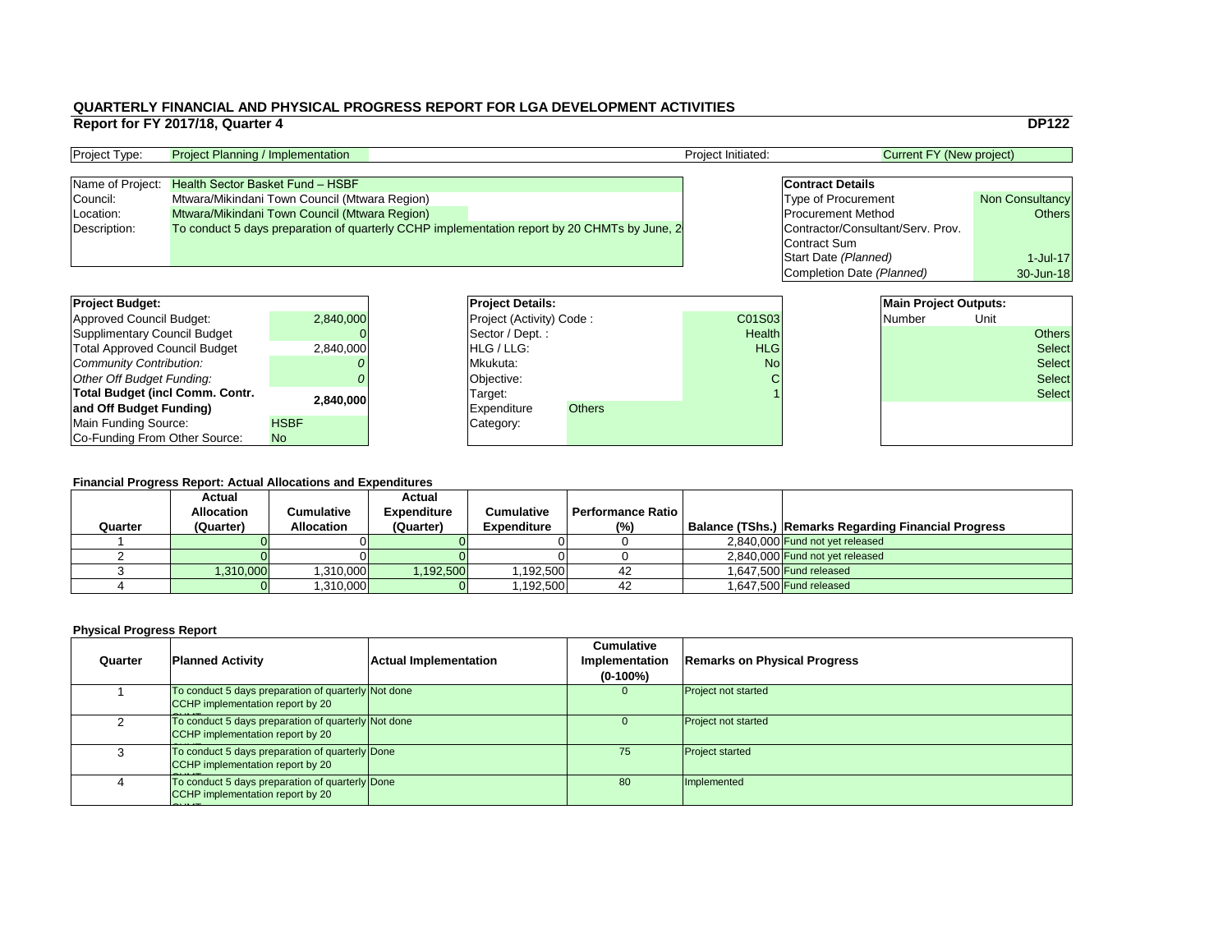|                                   | <b>DP123</b>           |
|-----------------------------------|------------------------|
| <b>Current FY (New project)</b>   |                        |
|                                   |                        |
| <b>Contract Details</b>           |                        |
| <b>Type of Procurement</b>        | <b>Non Consultancy</b> |
| <b>Procurement Method</b>         | <b>Others</b>          |
| Contractor/Consultant/Serv. Prov. |                        |
| <b>Contract Sum</b>               |                        |
| Start Date (Planned)              | $1$ -Jul-17            |
| <b>Completion Date (Planned)</b>  | 30-Jun-18              |
|                                   |                        |
| <b>Main Project Outputs:</b>      |                        |

| <b>Project Budget:</b>                 |             |                    | <b>Project Details:</b>         |               |               | <b>Main Project Outputs:</b> |               |               |
|----------------------------------------|-------------|--------------------|---------------------------------|---------------|---------------|------------------------------|---------------|---------------|
| <b>Approved Council Budget:</b>        | 12,275,000  |                    | <b>Project (Activity) Code:</b> |               | C01S04        | Number                       | Unit          |               |
| <b>Supplimentary Council Budget</b>    |             |                    | Sector / Dept.:                 |               | <b>Health</b> |                              |               | <b>Others</b> |
| <b>Total Approved Council Budget</b>   | 12,275,000  | <b>HLG/LLG:</b>    |                                 | <b>HLG</b>    |               |                              | <b>Select</b> |               |
| <b>Community Contribution:</b>         |             | Mkukuta:           |                                 | <b>No</b>     |               |                              | <b>Select</b> |               |
| <b>Other Off Budget Funding:</b>       |             | Objective:         |                                 |               |               |                              |               | <b>Select</b> |
| <b>Total Budget (incl Comm. Contr.</b> | 12,275,000  | Target:            |                                 |               |               |                              |               | <b>Select</b> |
| and Off Budget Funding)                |             | <b>Expenditure</b> |                                 | <b>Others</b> |               |                              |               |               |
| <b>Main Funding Source:</b>            | <b>HSBF</b> | Category:          |                                 |               |               |                              |               |               |
| Co-Funding From Other Source:          | <b>No</b>   |                    |                                 |               |               |                              |               |               |

### **Physical Progress Report**

### **QUARTERLY FINANCIAL AND PHYSICAL PROGRESS REPORT FOR LGA DEVELOPMENT ACTIVITIES Report for FY 2017/18, Quarter 4** DP123

| <b>Project Type:</b> | <b>Capacity Building</b>                                                                   |  | <b>Project Initiated:</b>         | <b>Current FY (New project)</b> |                        |
|----------------------|--------------------------------------------------------------------------------------------|--|-----------------------------------|---------------------------------|------------------------|
|                      |                                                                                            |  |                                   |                                 |                        |
|                      | Name of Project: Health Sector Basket Fund - HSBF                                          |  |                                   | <b>Contract Details</b>         |                        |
| Council:             | Mtwara/Mikindani Town Council (Mtwara Region)                                              |  |                                   | <b>Type of Procurement</b>      | <b>Non Consultancy</b> |
| Location:            | Mtwara/Mikindani Town Council (Mtwara Region)                                              |  |                                   | <b>Procurement Method</b>       | Others                 |
| Description:         | To conduct 7 days review of CCHP 2016/17 and preparation of FY CCHP 2018/19 by June, 2018. |  | Contractor/Consultant/Serv. Prov. |                                 |                        |
|                      |                                                                                            |  |                                   | Contract Sum                    |                        |

| <b>Project Budget:</b>                 |             | <b>Project Deta</b>   |
|----------------------------------------|-------------|-----------------------|
| <b>Approved Council Budget:</b>        | 12,275,000  | <b>Project (Activ</b> |
| <b>Supplimentary Council Budget</b>    |             | Sector / Dep          |
| <b>Total Approved Council Budget</b>   | 12,275,000  | HLG / LLG:            |
| Community Contribution:                |             | Mkukuta:              |
| Other Off Budget Funding:              |             | Objective:            |
| <b>Total Budget (incl Comm. Contr.</b> | 12,275,000  | Target:               |
| and Off Budget Funding)                |             | <b>Expenditure</b>    |
| Main Funding Source:                   | <b>HSBF</b> | Category:             |
| Co-Funding From Other Source:          | <b>No</b>   |                       |

| Quarter | <b>Actual</b><br><b>Allocation</b><br>(Quarter) | Cumulative<br><b>Allocation</b> | <b>Actual</b><br><b>Expenditure</b><br>(Quarter) | <b>Cumulative</b><br><b>Expenditure</b> | <b>Performance Ratio I</b><br>$(\%)$ | <b>Balance (TShs.) Remarks Regarding Financial Progress</b> |
|---------|-------------------------------------------------|---------------------------------|--------------------------------------------------|-----------------------------------------|--------------------------------------|-------------------------------------------------------------|
|         |                                                 |                                 |                                                  |                                         |                                      | 12,275,000 Fund not yet released                            |
|         |                                                 |                                 |                                                  |                                         |                                      | 12,275,000 Fund not yet released                            |
|         |                                                 |                                 |                                                  |                                         |                                      | 12,275,000 Fund not yet released                            |
|         |                                                 |                                 |                                                  |                                         |                                      | 12,275,000 Fund not yet released                            |

| Quarter | <b>Planned Activity</b>                                                | <b>Actual Implementation</b> | <b>Cumulative</b><br><b>Implementation</b><br>$(0-100\%)$ | <b>Remarks on Physical Progress</b> |
|---------|------------------------------------------------------------------------|------------------------------|-----------------------------------------------------------|-------------------------------------|
|         | To conduct 7 days review of CCHP<br>2016/17 and preparation of FY CCHP | Not done                     | $\cup$                                                    | <b>Project not started</b>          |
|         | To conduct 7 days review of CCHP<br>2016/17 and preparation of FY CCHP | Not done                     | O                                                         | <b>Project not started</b>          |
|         | To conduct 7 days review of CCHP<br>2016/17 and preparation of FY CCHP | Not done                     |                                                           | <b>Project not started</b>          |
|         | To conduct 7 days review of CCHP<br>2016/17 and preparation of FY CCHP | Not done                     | $\Omega$                                                  | <b>Project not started</b>          |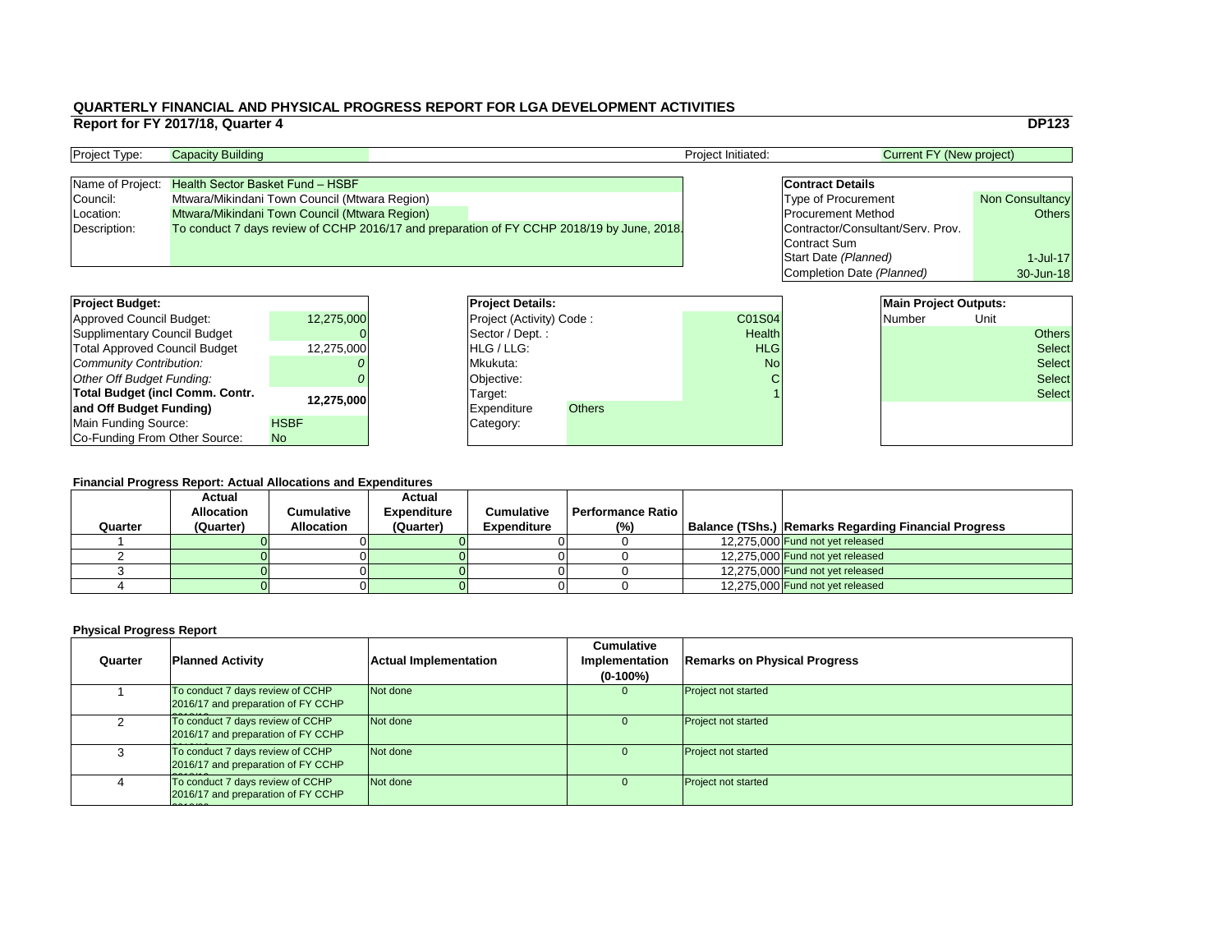|    |                                   | <b>DP124</b>           |
|----|-----------------------------------|------------------------|
|    | <b>Current FY (New project)</b>   |                        |
|    |                                   |                        |
|    | <b>Contract Details</b>           |                        |
|    | <b>Type of Procurement</b>        | <b>Non Consultancy</b> |
|    | <b>Procurement Method</b>         | <b>Others</b>          |
|    | Contractor/Consultant/Serv. Prov. |                        |
|    | <b>Contract Sum</b>               |                        |
|    | Start Date (Planned)              | $1 -$ Jul $-17$        |
|    | Completion Date (Planned)         | 30-Jun-18              |
|    |                                   |                        |
|    | <b>Main Project Outputs:</b>      |                        |
| 15 | <b>Number</b>                     | nit                    |

### **Financial Progress Report: Actual Allocations and Expenditures**

| <b>Project Budget:</b>                 |             |  | <b>Project Details:</b>                     |       |               | <b>Main Project Outputs:</b> |        |      |               |
|----------------------------------------|-------------|--|---------------------------------------------|-------|---------------|------------------------------|--------|------|---------------|
| <b>Approved Council Budget:</b>        | 5,280,000   |  | <b>Project (Activity) Code:</b>             |       | C01S05        |                              | Number | Unit |               |
| <b>Supplimentary Council Budget</b>    |             |  | $\sqrt{\text{Sector}/\text{Dept}}$ :        |       | <b>Health</b> |                              |        |      | <b>Others</b> |
| <b>Total Approved Council Budget</b>   | 5,280,000   |  | <b>HLG</b> / LLG:                           |       | <b>HLG</b>    |                              |        |      | Select        |
| <b>Community Contribution:</b>         |             |  | Mkukuta:                                    |       | <b>No</b>     |                              |        |      | <b>Select</b> |
| <b>Other Off Budget Funding:</b>       |             |  | Objective:                                  |       |               |                              |        |      | <b>Select</b> |
| <b>Total Budget (incl Comm. Contr.</b> |             |  | Target:                                     |       |               |                              |        |      | Select        |
|                                        | 5,280,000   |  | Infrastructure/Invest<br><b>Expenditure</b> |       |               |                              |        |      |               |
| and Off Budget Funding)                |             |  | Category:                                   | ments |               |                              |        |      |               |
| <b>Main Funding Source:</b>            | <b>HSBF</b> |  |                                             |       |               |                              |        |      |               |
| Co-Funding From Other Source:          | <b>No</b>   |  |                                             |       |               |                              |        |      |               |

| <b>Project Type:</b> | <b>Capacity Building</b>                                                                    |  | <b>Project Initiated:</b> | Current FY (New project)          |                        |
|----------------------|---------------------------------------------------------------------------------------------|--|---------------------------|-----------------------------------|------------------------|
|                      |                                                                                             |  |                           |                                   |                        |
| Name of Project:     | <b>Health Sector Basket Fund - HSBF</b>                                                     |  |                           | <b>Contract Details</b>           |                        |
| Council:             | Mtwara/Mikindani Town Council (Mtwara Region)                                               |  |                           | <b>Type of Procurement</b>        | <b>Non Consultancy</b> |
| Location:            | Mtwara/Mikindani Town Council (Mtwara Region)                                               |  |                           | <b>Procurement Method</b>         | Others                 |
| Description:         | To facilitate 3 CHMT members to submit FY CCHP 2018/2019 to Regional and National level Jun |  |                           | Contractor/Consultant/Serv. Prov. |                        |
|                      |                                                                                             |  |                           | Contract Sum                      |                        |

### **Physical Progress Report**

| <b>Project Budget:</b>                                            |                          | <b>Project Deta</b>                 |
|-------------------------------------------------------------------|--------------------------|-------------------------------------|
| Approved Council Budget:                                          | 5,280,000                | <b>Project (Activ</b>               |
| <b>Supplimentary Council Budget</b>                               |                          | Sector / Dep                        |
| <b>Total Approved Council Budget</b>                              | 5,280,000                | HLG / LLG:                          |
| <b>Community Contribution:</b>                                    |                          | Mkukuta:                            |
| <b>Other Off Budget Funding:</b>                                  |                          | Objective:                          |
| <b>Total Budget (incl Comm. Contr.</b><br>and Off Budget Funding) | 5,280,000                | Target:<br>Expenditure<br>Category: |
| <b>Main Funding Source:</b><br>Co-Funding From Other Source:      | <b>HSBF</b><br><b>No</b> |                                     |

|         | <b>Actual</b>     |                   | <b>Actual</b>      |                    |                          |                                                             |
|---------|-------------------|-------------------|--------------------|--------------------|--------------------------|-------------------------------------------------------------|
|         | <b>Allocation</b> | Cumulative        | <b>Expenditure</b> | <b>Cumulative</b>  | <b>Performance Ratio</b> |                                                             |
| Quarter | (Quarter)         | <b>Allocation</b> | (Quarter)          | <b>Expenditure</b> | (%)                      | <b>Balance (TShs.) Remarks Regarding Financial Progress</b> |
|         |                   |                   |                    |                    |                          | 5,280,000 Fund not yet released                             |
|         |                   |                   |                    |                    |                          | 5,280,000 Fund not yet released                             |
|         | 000,000           | 000,000           | ,800,000           | 800,000,           | 34                       | $3,480,000$ Fund released                                   |
|         |                   | 000,000           |                    | 800,000,           | 34                       | $3,480,000$ Fund released                                   |
|         |                   |                   |                    |                    |                          |                                                             |

| Quarter        | <b>Planned Activity</b>                                                     | <b>Actual Implementation</b> | <b>Cumulative</b><br>Implementation<br>$(0-100\%)$ | Remarks on Ph              |
|----------------|-----------------------------------------------------------------------------|------------------------------|----------------------------------------------------|----------------------------|
|                | To facilitate 3 CHMT members to submit<br>FY CCHP 2018/2019 to Regional and | Not done                     |                                                    | <b>Project not started</b> |
| $\overline{2}$ | To facilitate 3 CHMT members to submit<br>FY CCHP 2018/2019 to Regional and | Not done                     |                                                    | <b>Project not started</b> |
| 3              | To facilitate 3 CHMT members to submit<br>FY CCHP 2018/2019 to Regional and | <b>Facilitation done</b>     | 70                                                 | <b>Project started</b>     |
| 4              | To facilitate 3 CHMT members to submit<br>FY CCHP 2018/2019 to Regional and | <b>Facilitation done</b>     | 80                                                 | <b>Project started</b>     |

### **Planned Activity Remarks on Physical Progress**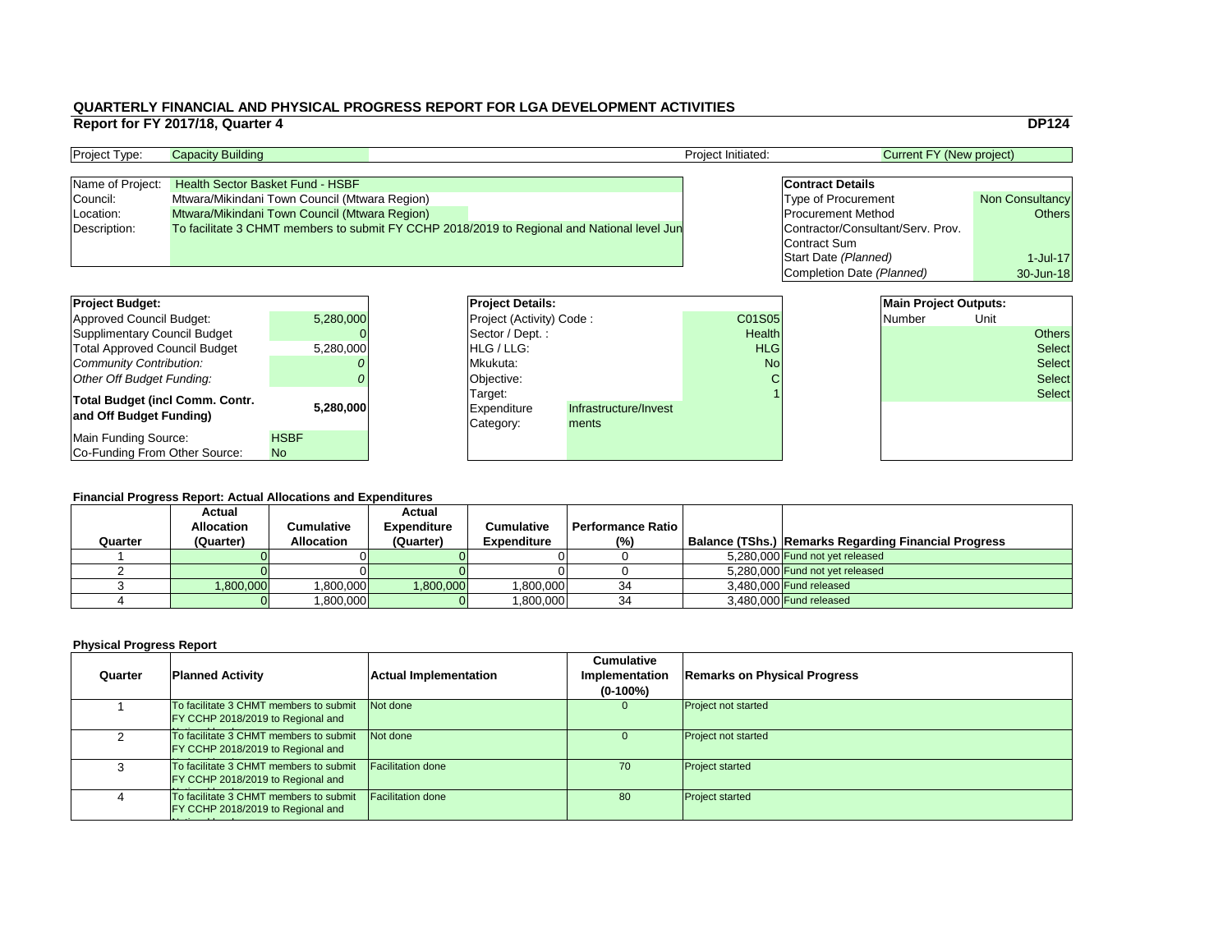|                                   | <b>DP125</b>           |
|-----------------------------------|------------------------|
|                                   |                        |
| <b>Select</b>                     |                        |
|                                   |                        |
| <b>Contract Details</b>           |                        |
| <b>Type of Procurement</b>        | <b>Non Consultancy</b> |
| <b>Procurement Method</b>         | Others                 |
| Contractor/Consultant/Serv. Prov. |                        |
| <b>Contract Sum</b>               |                        |
| Start Date (Planned)              | $1$ -Jul-17            |
| Completion Date (Planned)         | 30-Jun-18              |
|                                   |                        |

### **Financial Progress Report: Actual Allocations and Expenditures**

| <b>Project Budget:</b>                                            |             | <b>Project Details:</b> |                                            |                                   |               | <b>Main Project Outputs:</b> |        |        |               |
|-------------------------------------------------------------------|-------------|-------------------------|--------------------------------------------|-----------------------------------|---------------|------------------------------|--------|--------|---------------|
| <b>Approved Council Budget:</b>                                   | 9,000,019   |                         | <b>Project (Activity) Code:</b>            |                                   | <b>C01S06</b> |                              | Number | Unit   |               |
| <b>Supplimentary Council Budget</b>                               |             |                         | $\sqrt{\text{Sector}/\text{Dept}}$ :       |                                   | <b>Health</b> |                              |        |        | <b>Others</b> |
| <b>Total Approved Council Budget</b>                              | 9,000,019   |                         | <b>HLG/LLG:</b>                            |                                   | <b>HLG</b>    |                              |        |        | <b>Select</b> |
| <b>Community Contribution:</b>                                    |             | Mkukuta:                |                                            | <b>No</b>                         |               |                              |        | Select |               |
| <b>Other Off Budget Funding:</b>                                  |             |                         | Objective:                                 |                                   |               |                              |        |        | <b>Select</b> |
| <b>Total Budget (incl Comm. Contr.</b><br>and Off Budget Funding) | 9,000,019   |                         | Target:<br><b>Expenditure</b><br>Category: | <b>Supervision/Monitori</b><br>ng |               |                              |        |        | Select        |
| <b>Main Funding Source:</b>                                       | <b>HSBF</b> |                         |                                            |                                   |               |                              |        |        |               |
| Co-Funding From Other Source:                                     | <b>No</b>   |                         |                                            |                                   |               |                              |        |        |               |

| <b>Project Type:</b> | <b>Project Planning / Implementation</b>                                           |  | <b>Project Initiated:</b>         | <b>Select</b>              |                        |
|----------------------|------------------------------------------------------------------------------------|--|-----------------------------------|----------------------------|------------------------|
|                      |                                                                                    |  |                                   |                            |                        |
|                      | Name of Project: Health Sector Basket Fund - HSBF                                  |  |                                   | <b>Contract Details</b>    |                        |
| Council:             | Mtwara/Mikindani Town Council (Mtwara Region)                                      |  |                                   | <b>Type of Procurement</b> | <b>Non Consultancy</b> |
| Location:            | Mtwara/Mikindani Town Council (Mtwara Region)                                      |  |                                   | <b>Procurement Method</b>  | Others                 |
| Description:         | To conduct supervision and inspection of health development projects by June, 2018 |  | Contractor/Consultant/Serv. Prov. |                            |                        |
|                      |                                                                                    |  |                                   | Contract Sum               |                        |

| <b>Project Budget:</b>                                     |                          | <b>Project Deta</b>                 |
|------------------------------------------------------------|--------------------------|-------------------------------------|
| <b>Approved Council Budget:</b>                            | 9,000,019                | <b>Project (Activ</b>               |
| <b>Supplimentary Council Budget</b>                        |                          | Sector / Dep                        |
| <b>Total Approved Council Budget</b>                       | 9,000,019                | HLG / LLG:                          |
| <b>Community Contribution:</b>                             |                          | Mkukuta:                            |
| <b>Other Off Budget Funding:</b>                           |                          | Objective:                          |
| Total Budget (incl Comm. Contr.<br>and Off Budget Funding) | 9,000,019                | Target:<br>Expenditure<br>Category: |
| Main Funding Source:<br>Co-Funding From Other Source:      | <b>HSBF</b><br><b>No</b> |                                     |
|                                                            |                          |                                     |

| Quarter | <b>Actual</b><br><b>Allocation</b><br>(Quarter) | Cumulative<br><b>Allocation</b> | <b>Actual</b><br><b>Expenditure</b><br>(Quarter) | <b>Cumulative</b><br><b>Expenditure</b> | Performance Ratio<br>(% ) | <b>Balance (TShs.) Remarks Regarding Financial Progress</b> |
|---------|-------------------------------------------------|---------------------------------|--------------------------------------------------|-----------------------------------------|---------------------------|-------------------------------------------------------------|
|         |                                                 |                                 |                                                  |                                         |                           | 9,000,019 Fund not yet released                             |
|         |                                                 |                                 |                                                  |                                         |                           | 9,000,019 Fund not yet released                             |
|         |                                                 |                                 |                                                  |                                         |                           | 9,000,019 Fund not yet released                             |
|         |                                                 |                                 |                                                  |                                         |                           | 9,000,019 Fund not yet released                             |

| Quarter | <b>Planned Activity</b>                                                 | <b>Actual Implementation</b> | <b>Cumulative</b><br><b>Implementation</b><br>$(0-100\%)$ | <b>Remarks on Physical Progress</b> |
|---------|-------------------------------------------------------------------------|------------------------------|-----------------------------------------------------------|-------------------------------------|
|         | To conduct supervision and inspection of<br>health development projects | Not done                     | $\overline{0}$                                            | <b>Project not started</b>          |
| 2       | To conduct supervision and inspection of<br>health development projects | Not done                     |                                                           | <b>Project not started</b>          |
|         | To conduct supervision and inspection of<br>health development projects | Not done                     |                                                           | <b>Project not started</b>          |
| 4       | To conduct supervision and inspection of<br>health development projects | Not done                     | O                                                         | <b>Project not started</b>          |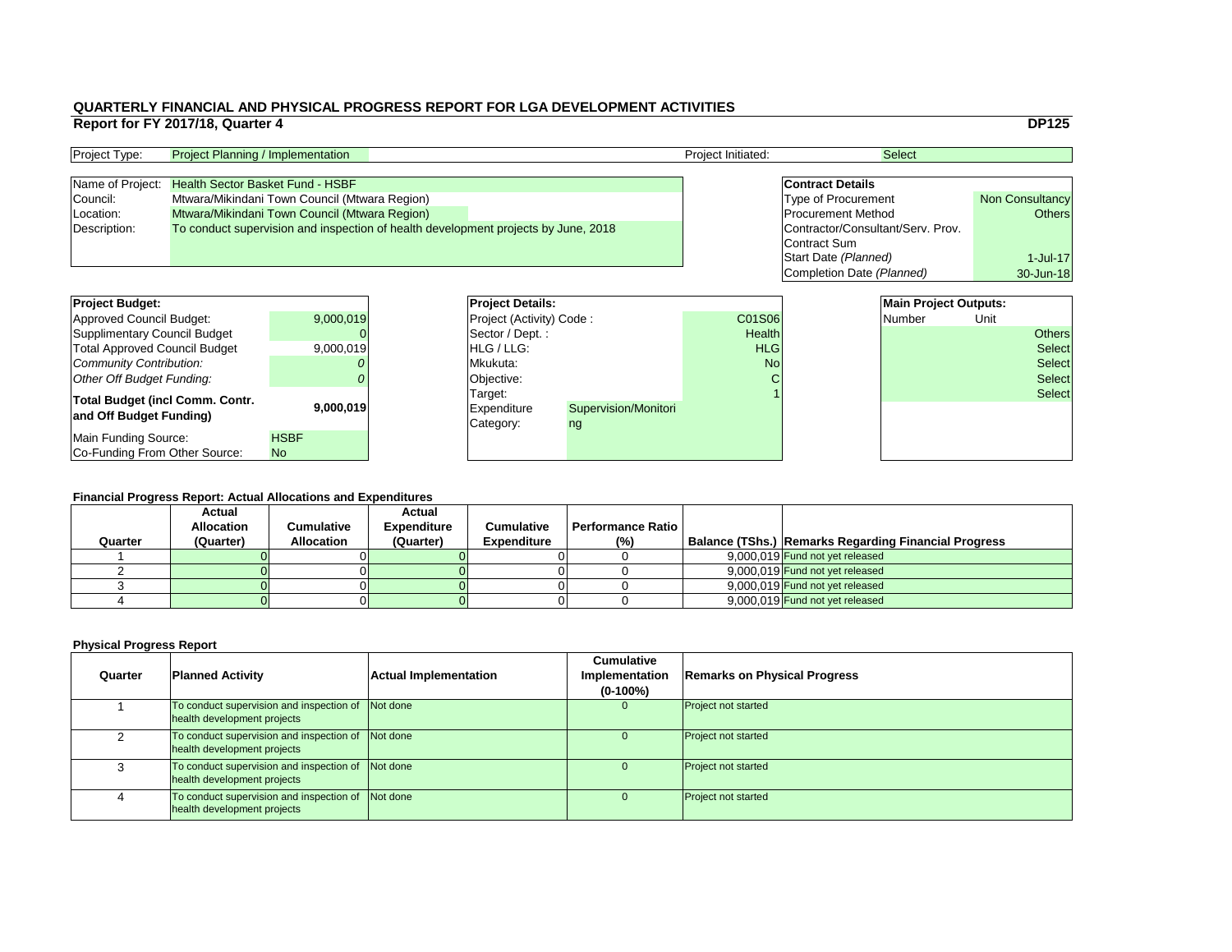|                                   | <b>DP126</b>           |
|-----------------------------------|------------------------|
| <b>Current FY (New project)</b>   |                        |
|                                   |                        |
| <b>Contract Details</b>           |                        |
| <b>Type of Procurement</b>        | <b>Non Consultancy</b> |
| <b>Procurement Method</b>         | <b>Others</b>          |
| Contractor/Consultant/Serv. Prov. |                        |
| <b>Contract Sum</b>               |                        |
| Start Date (Planned)              | $1$ -Jul-17            |
| Completion Date (Planned)         | 30-Jun-18              |
|                                   |                        |
| <b>Main Project Outputs:</b>      |                        |

| <b>Project Budget:</b>                 |             |                 | <b>Project Details:</b>           |               |               | <b>Main Project Outputs:</b> |               |               |
|----------------------------------------|-------------|-----------------|-----------------------------------|---------------|---------------|------------------------------|---------------|---------------|
| <b>Approved Council Budget:</b>        | 1,600,000   |                 | <b>Project (Activity) Code:</b>   |               | C01S07        | Number                       | Unit          |               |
| <b>Supplimentary Council Budget</b>    |             |                 | $\sqrt{\sqrt{2}}$ Sector / Dept.: |               | <b>Health</b> |                              |               | <b>Others</b> |
| <b>Total Approved Council Budget</b>   | 600,000,    | <b>HLG/LLG:</b> |                                   | <b>HLG</b>    |               |                              | <b>Select</b> |               |
| <b>Community Contribution:</b>         |             | Mkukuta:        |                                   | <b>No</b>     |               |                              | <b>Select</b> |               |
| <b>Other Off Budget Funding:</b>       |             |                 | Objective:                        |               |               |                              |               | <b>Select</b> |
| <b>Total Budget (incl Comm. Contr.</b> |             |                 | Target:                           |               |               |                              |               | <b>Select</b> |
| and Off Budget Funding)                | 1,600,000   |                 | <b>Expenditure</b>                | <b>Others</b> |               |                              |               |               |
| <b>Main Funding Source:</b>            | <b>HSBF</b> |                 | Category:                         |               |               |                              |               |               |
| Co-Funding From Other Source:          | <b>No</b>   |                 |                                   |               |               |                              |               |               |

### **QUARTERLY FINANCIAL AND PHYSICAL PROGRESS REPORT FOR LGA DEVELOPMENT ACTIVITIES Report for FY 2017/18, Quarter 4** DP126

| <b>Project Type:</b> | <b>Capacity Building</b>                                                              |  |  | <b>Project Initiated:</b> | Current FY (New project)          |                        |
|----------------------|---------------------------------------------------------------------------------------|--|--|---------------------------|-----------------------------------|------------------------|
|                      |                                                                                       |  |  |                           |                                   |                        |
|                      | Name of Project: Health Sector Basket Fund - HSBF                                     |  |  |                           | <b>Contract Details</b>           |                        |
| Council:             | Mtwara/Mikindani Town Council (Mtwara Region)                                         |  |  |                           | Type of Procurement               | <b>Non Consultancy</b> |
| Location:            | Mtwara/Mikindani Town Council (Mtwara Region)                                         |  |  |                           | <b>Procurement Method</b>         | Others                 |
| Description:         | To conduct 1 day meeting on feedback of approved health facility plans by June, 2018. |  |  |                           | Contractor/Consultant/Serv. Prov. |                        |
|                      |                                                                                       |  |  |                           | Contract Sum                      |                        |

| <b>Project Budget:</b>              |             | <b>Project Deta</b>   |
|-------------------------------------|-------------|-----------------------|
| <b>Approved Council Budget:</b>     | 1,600,000   | <b>Project (Activ</b> |
| <b>Supplimentary Council Budget</b> |             | Sector / Dep          |
| Total Approved Council Budget       | 1,600,000   | HLG / LLG:            |
| Community Contribution:             |             | Mkukuta:              |
| <b>Other Off Budget Funding:</b>    |             | Objective:            |
| Total Budget (incl Comm. Contr.     | 1,600,000   | Target:               |
| and Off Budget Funding)             |             | <b>Expenditure</b>    |
| Main Funding Source:                | <b>HSBF</b> | Category:             |
| Co-Funding From Other Source:       | <b>No</b>   |                       |

|         | <b>Actual</b>     |                   | <b>Actual</b>      |                    |                            |                                                      |
|---------|-------------------|-------------------|--------------------|--------------------|----------------------------|------------------------------------------------------|
|         | <b>Allocation</b> | Cumulative        | <b>Expenditure</b> | <b>Cumulative</b>  | <b>Performance Ratio</b> I |                                                      |
| Quarter | (Quarter)         | <b>Allocation</b> | (Quarter)          | <b>Expenditure</b> | (%)                        | Balance (TShs.) Remarks Regarding Financial Progress |
|         |                   |                   |                    |                    |                            | 1,600,000 Fund not yet released                      |
|         |                   |                   |                    |                    |                            | 1,600,000 Fund not yet released                      |
|         |                   |                   |                    |                    |                            | 1,600,000 Fund not yet released                      |
|         |                   |                   |                    |                    |                            | 1,600,000 Fund not yet released                      |

| Quarter | <b>Planned Activity</b>                                                            | <b>Actual Implementation</b> | <b>Cumulative</b><br><b>Implementation</b><br>$(0-100\%)$ | <b>Remarks on Physical Progress</b> |
|---------|------------------------------------------------------------------------------------|------------------------------|-----------------------------------------------------------|-------------------------------------|
|         | To conduct 1 day meeting on feedback of Not done<br>approved health facility plans |                              | $\overline{0}$                                            | <b>Project not started</b>          |
|         | To conduct 1 day meeting on feedback of Not done<br>approved health facility plans |                              | O                                                         | <b>Project not started</b>          |
|         | To conduct 1 day meeting on feedback of Not done<br>approved health facility plans |                              | $\Omega$                                                  | <b>Project not started</b>          |
|         | To conduct 1 day meeting on feedback of Not done<br>approved health facility plans |                              | O                                                         | <b>Project not started</b>          |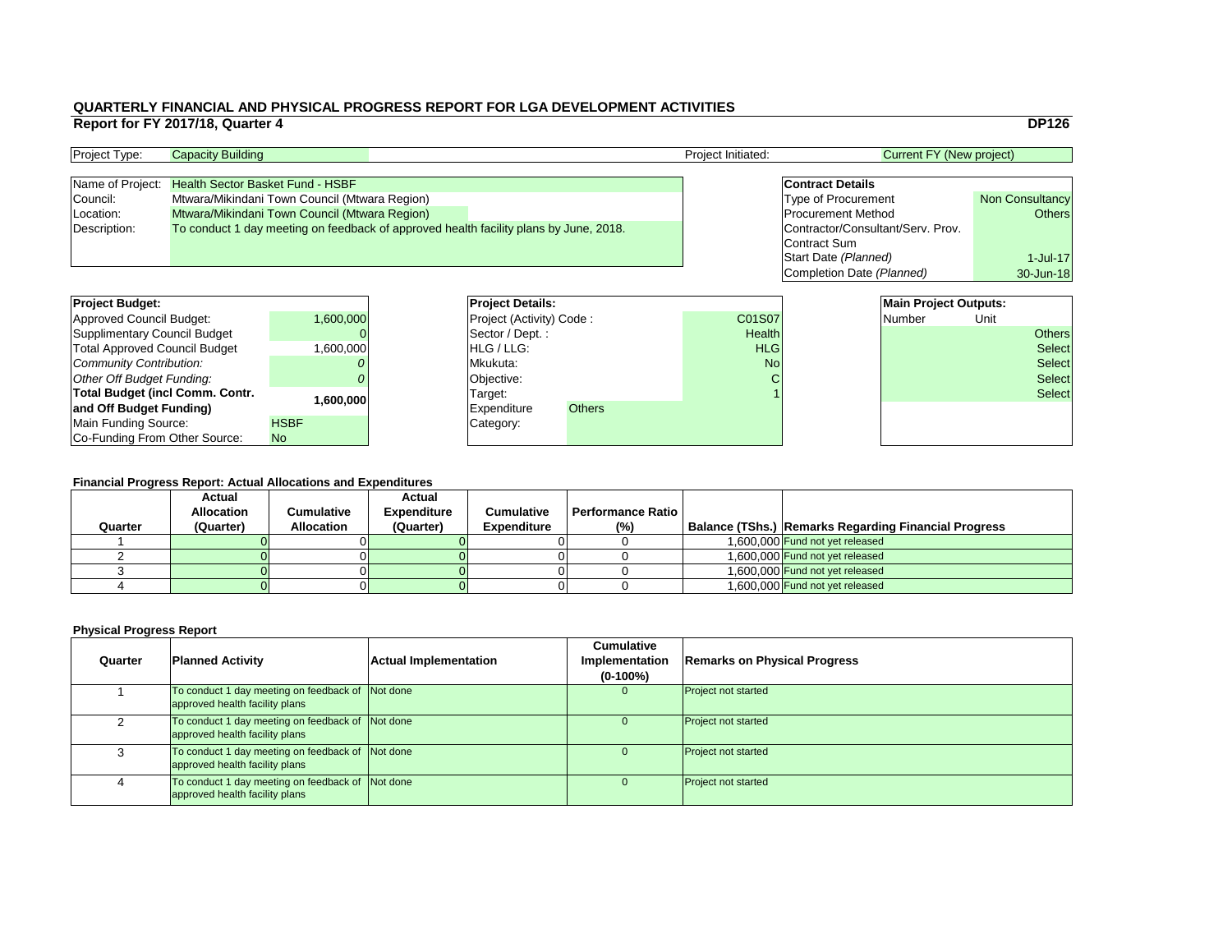|                                                                                                                                                                                                                                | <b>DP127</b>  |
|--------------------------------------------------------------------------------------------------------------------------------------------------------------------------------------------------------------------------------|---------------|
| <b>Current FY (New project)</b>                                                                                                                                                                                                |               |
|                                                                                                                                                                                                                                |               |
| <b>Contract Details</b>                                                                                                                                                                                                        |               |
| <b>Type of Procurement</b>                                                                                                                                                                                                     | <b>Select</b> |
| <b>Procurement Method</b>                                                                                                                                                                                                      | <b>Select</b> |
| Contractor/Consultant/Serv. Prov.                                                                                                                                                                                              |               |
| <b>Contract Sum</b>                                                                                                                                                                                                            |               |
| Start Date (Planned)                                                                                                                                                                                                           | $1$ -Jul-17   |
| Completion Date (Planned)                                                                                                                                                                                                      | 30-Jun-18     |
|                                                                                                                                                                                                                                |               |
| <b>Main Project Outputs:</b>                                                                                                                                                                                                   |               |
| Note and the contract of the contract of the book of the contract of the contract of the contract of the contract of the contract of the contract of the contract of the contract of the contract of the contract of the contr |               |

| <b>Project Budget:</b>                 |             | <b>Project Details:</b>           |  |               |               | <b>Main Project Outputs:</b> |               |               |
|----------------------------------------|-------------|-----------------------------------|--|---------------|---------------|------------------------------|---------------|---------------|
| <b>Approved Council Budget:</b>        | 6,800,000   | <b>Project (Activity) Code:</b>   |  |               | C01S11        | Number                       | Unit          |               |
| <b>Supplimentary Council Budget</b>    |             | $\sqrt{\sqrt{2}}$ Sector / Dept.: |  |               | <b>Health</b> |                              |               | <b>Others</b> |
| <b>Total Approved Council Budget</b>   | 6,800,000   | <b>HLG/LLG:</b>                   |  |               | <b>HLG</b>    |                              |               | <b>Select</b> |
| <b>Community Contribution:</b>         |             | Mkukuta:                          |  | <b>No</b>     |               |                              | <b>Select</b> |               |
| <b>Other Off Budget Funding:</b>       |             | Objective:                        |  |               |               |                              |               | <b>Select</b> |
| <b>Total Budget (incl Comm. Contr.</b> | 6,800,000   | Target:                           |  |               |               |                              |               | Select        |
| and Off Budget Funding)                |             | <b>Expenditure</b>                |  | <b>Others</b> |               |                              |               |               |
| <b>Main Funding Source:</b>            | <b>HSBF</b> | Category:                         |  |               |               |                              |               |               |
| Co-Funding From Other Source:          | <b>No</b>   |                                   |  |               |               |                              |               |               |

### **Physical Progress Report**

## **QUARTERLY FINANCIAL AND PHYSICAL PROGRESS REPORT FOR LGA DEVELOPMENT ACTIVITIES Report for FY 2017/18, Quarter 4**

| <b>Project Type:</b> | <b>Capacity Building</b>                                                                   | <b>Project Initiated:</b> | Current FY (New project)          |               |
|----------------------|--------------------------------------------------------------------------------------------|---------------------------|-----------------------------------|---------------|
|                      |                                                                                            |                           |                                   |               |
| Name of Project:     | <b>Health Sector Basket Fund - HSBF</b>                                                    |                           | <b>Contract Details</b>           |               |
| Council:             | Mtwara/Mikindani Town Council (Mtwara Region)                                              |                           | <b>Type of Procurement</b>        | <b>Select</b> |
| Location:            | Mtwara/Mikindani Town Council (Mtwara Region)                                              |                           | <b>Procurement Method</b>         | <b>Select</b> |
| Description:         | To conduct 1 day quarterly HIMS data review analysis meeting to CHMT members by June 2018. |                           | Contractor/Consultant/Serv. Prov. |               |
|                      |                                                                                            |                           | Contract Sum                      |               |

| <b>Project Budget:</b>               |             |           | <b>Project Deta</b>   |
|--------------------------------------|-------------|-----------|-----------------------|
| <b>Approved Council Budget:</b>      |             | 6,800,000 | <b>Project (Activ</b> |
| <b>Supplimentary Council Budget</b>  |             |           | Sector / Dep          |
| <b>Total Approved Council Budget</b> |             | 6,800,000 | HLG / LLG:            |
| Community Contribution:              |             |           | Mkukuta:              |
| Other Off Budget Funding:            |             |           | Objective:            |
| Total Budget (incl Comm. Contr.      |             | 6,800,000 | Target:               |
| and Off Budget Funding)              |             |           | <b>Expenditure</b>    |
| <b>Main Funding Source:</b>          | <b>HSBF</b> |           | Category:             |
| Co-Funding From Other Source:        | <b>No</b>   |           |                       |

|         | <b>Actual</b>     |                   | <b>Actual</b>      |                    |                            |                                                      |
|---------|-------------------|-------------------|--------------------|--------------------|----------------------------|------------------------------------------------------|
|         | <b>Allocation</b> | Cumulative        | <b>Expenditure</b> | <b>Cumulative</b>  | <b>Performance Ratio</b> I |                                                      |
| Quarter | (Quarter)         | <b>Allocation</b> | (Quarter)          | <b>Expenditure</b> | (%)                        | Balance (TShs.) Remarks Regarding Financial Progress |
|         |                   |                   |                    |                    |                            | 6,800,000 Fund not yet released                      |
|         |                   |                   |                    |                    |                            | 6,800,000 Fund not yet released                      |
|         |                   |                   |                    |                    |                            | 6,800,000 Fund not yet released                      |
|         |                   |                   |                    |                    |                            | 6,800,000 Fund not yet released                      |

| Quarter | <b>Planned Activity</b>                                                 | <b>Actual Implementation</b> | <b>Cumulative</b><br><b>Implementation</b><br>$(0-100\%)$ | <b>Remarks on Physical Progress</b> |
|---------|-------------------------------------------------------------------------|------------------------------|-----------------------------------------------------------|-------------------------------------|
|         | To conduct 1 day quarterly HIMS data<br>review analysis meeting to CHMT | Not done                     | 0                                                         | <b>Project not started</b>          |
|         | To conduct 1 day quarterly HIMS data<br>review analysis meeting to CHMT | Not done                     | O                                                         | <b>Project not started</b>          |
|         | To conduct 1 day quarterly HIMS data<br>review analysis meeting to CHMT | Not done                     |                                                           | <b>Project not started</b>          |
|         | To conduct 1 day quarterly HIMS data<br>review analysis meeting to CHMT | Not done                     | $\Omega$                                                  | <b>Project not started</b>          |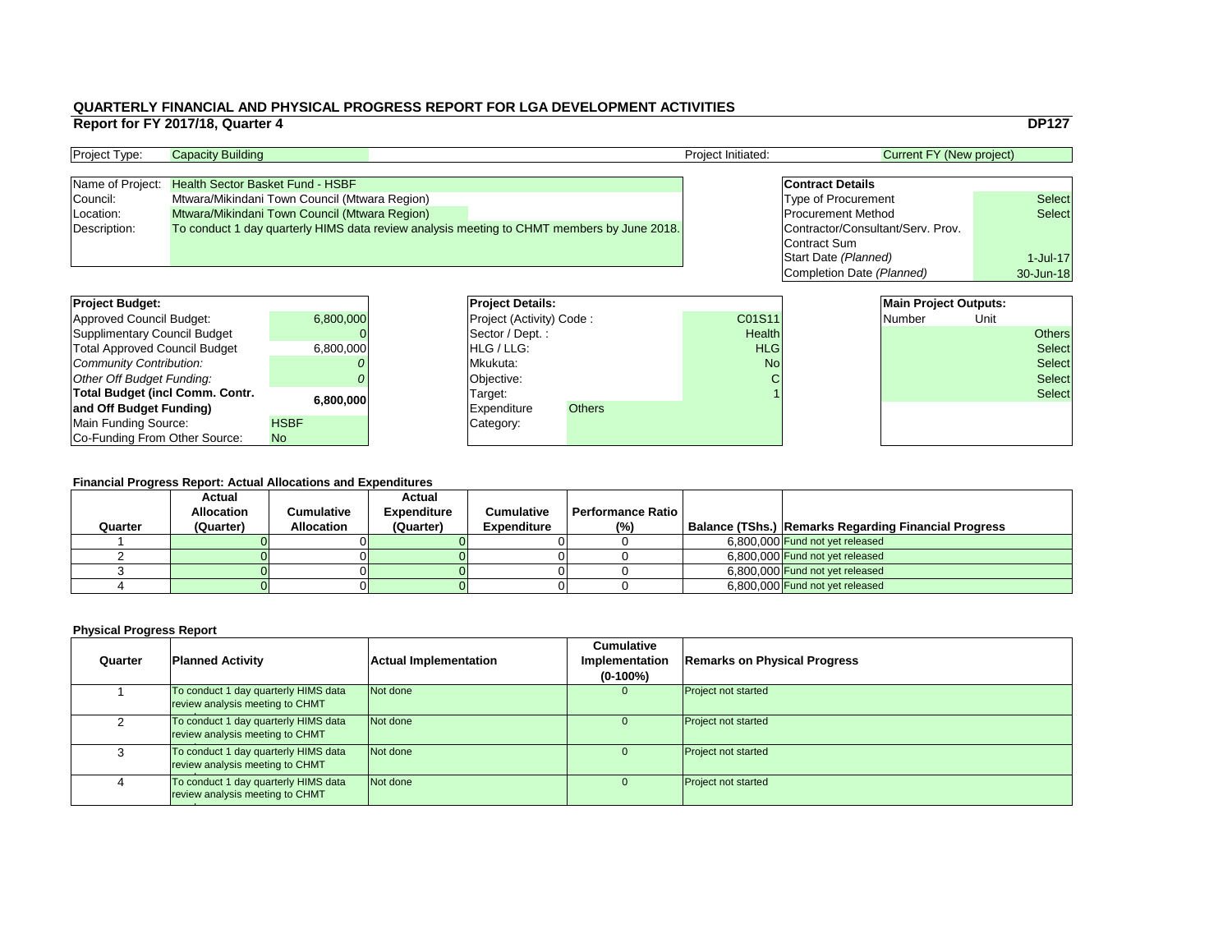|                                   | <b>DP128</b>           |
|-----------------------------------|------------------------|
| <b>Current FY (New project)</b>   |                        |
|                                   |                        |
| <b>Contract Details</b>           |                        |
| <b>Type of Procurement</b>        | <b>Non Consultancy</b> |
| <b>Procurement Method</b>         | <b>Others</b>          |
| Contractor/Consultant/Serv. Prov. |                        |
| <b>Contract Sum</b>               |                        |
| Start Date (Planned)              | $1$ -Jul-17            |
| Completion Date (Planned)         | 30-Jun-18              |
|                                   |                        |
| <b>Main Project Outputs:</b>      |                        |

| <b>Project Budget:</b>                 |             |          | <b>Project Details:</b>         |               |               |  |        | <b>Main Project Outputs:</b> |               |  |
|----------------------------------------|-------------|----------|---------------------------------|---------------|---------------|--|--------|------------------------------|---------------|--|
| <b>Approved Council Budget:</b>        | 1,775,000   |          | <b>Project (Activity) Code:</b> |               | C01S12        |  | Number | Unit                         |               |  |
| <b>Supplimentary Council Budget</b>    |             |          | Sector / Dept.:                 |               | <b>Health</b> |  |        |                              | <b>Others</b> |  |
| <b>Total Approved Council Budget</b>   | 1.775.0001  |          | <b>HLG</b> / LLG:               |               | <b>HLG</b>    |  |        |                              | <b>Select</b> |  |
| <b>Community Contribution:</b>         |             | Mkukuta: |                                 |               | <b>No</b>     |  |        |                              | <b>Select</b> |  |
| <b>Other Off Budget Funding:</b>       |             |          | Objective:                      |               |               |  |        |                              | <b>Select</b> |  |
| <b>Total Budget (incl Comm. Contr.</b> | 1,775,000   | Target:  |                                 |               |               |  |        |                              | <b>Select</b> |  |
| and Off Budget Funding)                |             |          | <b>IExpenditure</b>             | <b>Others</b> |               |  |        |                              |               |  |
| <b>Main Funding Source:</b>            | <b>HSBF</b> |          | Category:                       |               |               |  |        |                              |               |  |
| Co-Funding From Other Source:          | <b>No</b>   |          |                                 |               |               |  |        |                              |               |  |

### **QUARTERLY FINANCIAL AND PHYSICAL PROGRESS REPORT FOR LGA DEVELOPMENT ACTIVITIES Report for FY 2017/18, Quarter 4** DP128

| <b>Project Type:</b> | <b>Capacity Building</b>                                                         |  | <b>Project Initiated:</b> | Current FY (New project)          |                        |
|----------------------|----------------------------------------------------------------------------------|--|---------------------------|-----------------------------------|------------------------|
|                      |                                                                                  |  |                           |                                   |                        |
|                      | Name of Project: Health Sector Basket Fund - HSBF                                |  |                           | <b>Contract Details</b>           |                        |
| Council:             | Mtwara/Mikindani Town Council (Mtwara Region)                                    |  |                           | <b>Type of Procurement</b>        | <b>Non Consultancy</b> |
| Location:            | Mtwara/Mikindani Town Council (Mtwara Region)                                    |  |                           | <b>Procurement Method</b>         | <b>Others</b>          |
| Description:         | To conduct 1 day sensitization meeting with 50 stake holders on PPP by June 2018 |  |                           | Contractor/Consultant/Serv. Prov. |                        |
|                      |                                                                                  |  |                           | Contract Sum                      |                        |

| <b>Project Budget:</b>                 |             | <b>Project Deta</b>   |
|----------------------------------------|-------------|-----------------------|
| <b>Approved Council Budget:</b>        | 1,775,000   | <b>Project (Activ</b> |
| <b>Supplimentary Council Budget</b>    |             | Sector / Dep          |
| <b>Total Approved Council Budget</b>   | 1,775,000   | HLG / LLG:            |
| Community Contribution:                |             | Mkukuta:              |
| Other Off Budget Funding:              |             | Objective:            |
| <b>Total Budget (incl Comm. Contr.</b> | 1,775,000   | Target:               |
| and Off Budget Funding)                |             | <b>Expenditure</b>    |
| Main Funding Source:                   | <b>HSBF</b> | Category:             |
| Co-Funding From Other Source:          | <b>No</b>   |                       |

|         | <b>Actual</b>     |                   | <b>Actual</b>      |                    |                          |                                                      |
|---------|-------------------|-------------------|--------------------|--------------------|--------------------------|------------------------------------------------------|
|         | <b>Allocation</b> | Cumulative        | <b>Expenditure</b> | <b>Cumulative</b>  | <b>Performance Ratio</b> |                                                      |
| Quarter | (Quarter)         | <b>Allocation</b> | (Quarter)          | <b>Expenditure</b> | (%)                      | Balance (TShs.) Remarks Regarding Financial Progress |
|         |                   |                   |                    |                    |                          | 1.775.000 Fund not yet released                      |
|         |                   |                   |                    |                    |                          | 1.775.000 Fund not yet released                      |
|         |                   |                   |                    |                    |                          | 1.775.000 Fund not yet released                      |
|         |                   |                   |                    |                    |                          | 1.775.000 Fund not yet released                      |

| Quarter | <b>Planned Activity</b>                                                | <b>Actual Implementation</b> | <b>Cumulative</b><br><b>Implementation</b><br>$(0-100\%)$ | <b>Remarks on Physical Progress</b> |
|---------|------------------------------------------------------------------------|------------------------------|-----------------------------------------------------------|-------------------------------------|
|         | To conduct 1 day sensitization meeting<br>with 50 stake holders on PPP | Not done                     | $\overline{0}$                                            | <b>Project not started</b>          |
|         | To conduct 1 day sensitization meeting<br>with 50 stake holders on PPP | Not done                     | O                                                         | <b>Project not started</b>          |
|         | To conduct 1 day sensitization meeting<br>with 50 stake holders on PPP | Not done                     | $\cup$                                                    | <b>Project not started</b>          |
|         | To conduct 1 day sensitization meeting<br>with 50 stake holders on PPP | Not done                     | O                                                         | <b>Project not started</b>          |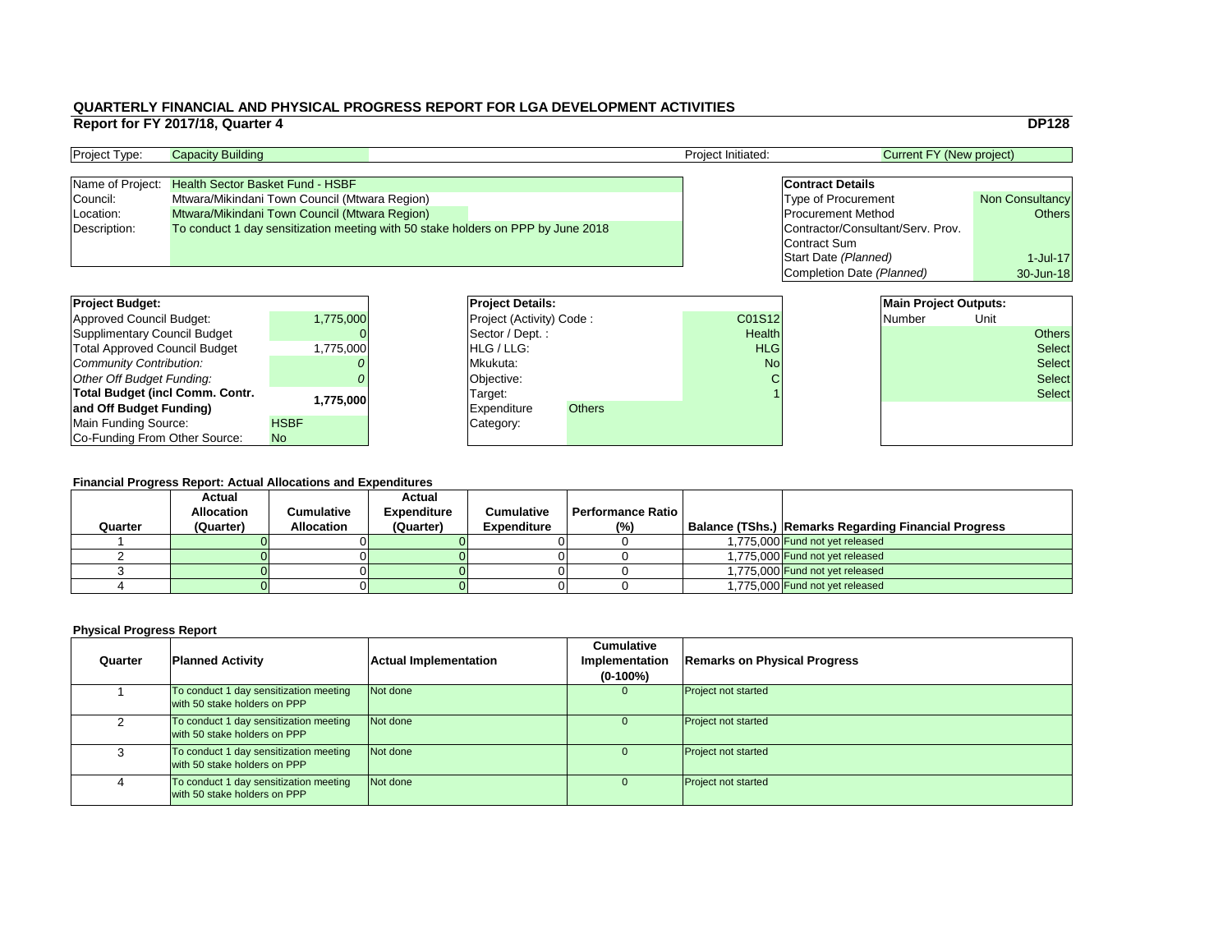|                                   | <b>DP129</b>           |
|-----------------------------------|------------------------|
| <b>Current FY (New project)</b>   |                        |
|                                   |                        |
| <b>Contract Details</b>           |                        |
| <b>Type of Procurement</b>        | <b>Non Consultancy</b> |
| <b>Procurement Method</b>         | <b>Others</b>          |
| Contractor/Consultant/Serv. Prov. |                        |
| <b>Contract Sum</b>               |                        |
| Start Date (Planned)              | $1 -$ Jul $-17$        |
| <b>Completion Date (Planned)</b>  | 30-Jun-18              |
|                                   |                        |
| <b>Main Project Outputs:</b>      |                        |
| <b>Number</b>                     | Unit                   |

| Malli Project Outputs. |                      |
|------------------------|----------------------|
| Number                 | Unit                 |
|                        | <b>WEO Office(s)</b> |
|                        | <b>Select</b>        |
|                        | <b>Select</b>        |
|                        | <b>Select</b>        |
|                        | <b>Select</b>        |
|                        |                      |
|                        |                      |
|                        |                      |

### **Financial Progress Report: Actual Allocations and Expenditures**

| <b>Project Budget:</b>                 |             | <b>Project Details:</b> |                                 |               | <b>Main Project Outputs:</b> |  |               |                      |
|----------------------------------------|-------------|-------------------------|---------------------------------|---------------|------------------------------|--|---------------|----------------------|
| <b>Approved Council Budget:</b>        | 1,840,000   |                         | <b>Project (Activity) Code:</b> |               | C02S01                       |  | Number        | Unit                 |
| <b>Supplimentary Council Budget</b>    |             |                         | Sector / Dept. :                |               | <b>Health</b>                |  |               | <b>WEO Office(s)</b> |
| <b>Total Approved Council Budget</b>   | 0.040,000   |                         | <b>HLG/LLG:</b>                 |               | <b>HLG</b>                   |  |               | <b>Select</b>        |
| <b>Community Contribution:</b>         |             |                         | Mkukuta:                        |               | <b>No</b>                    |  | <b>Select</b> |                      |
| <b>Other Off Budget Funding:</b>       |             |                         | <b>Objective:</b>               |               |                              |  |               | <b>Select</b>        |
| <b>Total Budget (incl Comm. Contr.</b> |             |                         | Target:                         |               |                              |  |               | <b>Select</b>        |
| and Off Budget Funding)                | 0.840, 000  |                         | <b>Expenditure</b>              | <b>Others</b> |                              |  |               |                      |
| <b>Main Funding Source:</b>            | <b>HSBF</b> |                         | Category:                       |               |                              |  |               |                      |
| Co-Funding From Other Source:          | No          |                         |                                 |               |                              |  |               |                      |

| <b>Project Type:</b> | <b>Capacity Building</b>                                                                          | <b>Project Initiated:</b> | <b>Current FY (New project)</b>   |                        |
|----------------------|---------------------------------------------------------------------------------------------------|---------------------------|-----------------------------------|------------------------|
|                      |                                                                                                   |                           |                                   |                        |
|                      | Name of Project: Health Sector Basket Fund - HSBF                                                 |                           | <b>Contract Details</b>           |                        |
| Council:             | Mtwara/Mikindani Town Council (Mtwara Region)                                                     |                           | <b>Type of Procurement</b>        | <b>Non Consultancy</b> |
| Location:            | Mtwara/Mikindani Town Council (Mtwara Region)                                                     |                           | <b>Procurement Method</b>         | Others                 |
| Description:         | To conduct 4 days sensitization meetings to 4 wards on proper use of ITN & eradication of Malaria |                           | Contractor/Consultant/Serv. Prov. |                        |
|                      |                                                                                                   |                           | Contract Sum                      |                        |

| <b>Project Budget:</b>                 |             | <b>Project Deta</b>   |
|----------------------------------------|-------------|-----------------------|
| <b>Approved Council Budget:</b>        | 1,840,000   | <b>Project (Activ</b> |
| <b>Supplimentary Council Budget</b>    |             | Sector / Dep          |
| <b>Total Approved Council Budget</b>   | 1,840,000   | HLG / LLG:            |
| Community Contribution:                |             | Mkukuta:              |
| Other Off Budget Funding:              |             | Objective:            |
| <b>Total Budget (incl Comm. Contr.</b> | 1,840,000   | Target:               |
| and Off Budget Funding)                |             | <b>Expenditure</b>    |
| Main Funding Source:                   | <b>HSBF</b> | Category:             |
| Co-Funding From Other Source:          | <b>No</b>   |                       |

|         | <b>Actual</b>     |                   | <b>Actual</b>      |                    |                          |                                                             |
|---------|-------------------|-------------------|--------------------|--------------------|--------------------------|-------------------------------------------------------------|
|         | <b>Allocation</b> | Cumulative        | <b>Expenditure</b> | <b>Cumulative</b>  | <b>Performance Ratio</b> |                                                             |
| Quarter | (Quarter)         | <b>Allocation</b> | (Quarter)          | <b>Expenditure</b> | (%)                      | <b>Balance (TShs.) Remarks Regarding Financial Progress</b> |
|         |                   |                   |                    |                    |                          | 1,840,000 Fund not yet released                             |
|         |                   |                   |                    |                    |                          | 1.840.000 Fund not yet released                             |
|         |                   |                   |                    |                    |                          | 1.840.000 Fund not yet released                             |
|         |                   |                   |                    |                    |                          | 1,840,000 Fund not yet released                             |

| Quarter | <b>Planned Activity</b>                                                                | <b>Actual Implementation</b> | <b>Cumulative</b><br><b>Implementation</b><br>$(0-100\%)$ | <b>Remarks on Physical Progress</b> |
|---------|----------------------------------------------------------------------------------------|------------------------------|-----------------------------------------------------------|-------------------------------------|
|         | To conduct 4 days sensitization meetings Not done<br>to 4 wards on proper use of ITN & |                              | $\Omega$                                                  | <b>Project not started</b>          |
|         | To conduct 4 days sensitization meetings Not done<br>to 4 wards on proper use of ITN & |                              | U                                                         | <b>Project not started</b>          |
|         | To conduct 4 days sensitization meetings Not done<br>to 4 wards on proper use of ITN & |                              |                                                           | <b>Project not started</b>          |
|         | To conduct 4 days sensitization meetings Not done<br>to 4 wards on proper use of ITN & |                              | $\Omega$                                                  | <b>Project not started</b>          |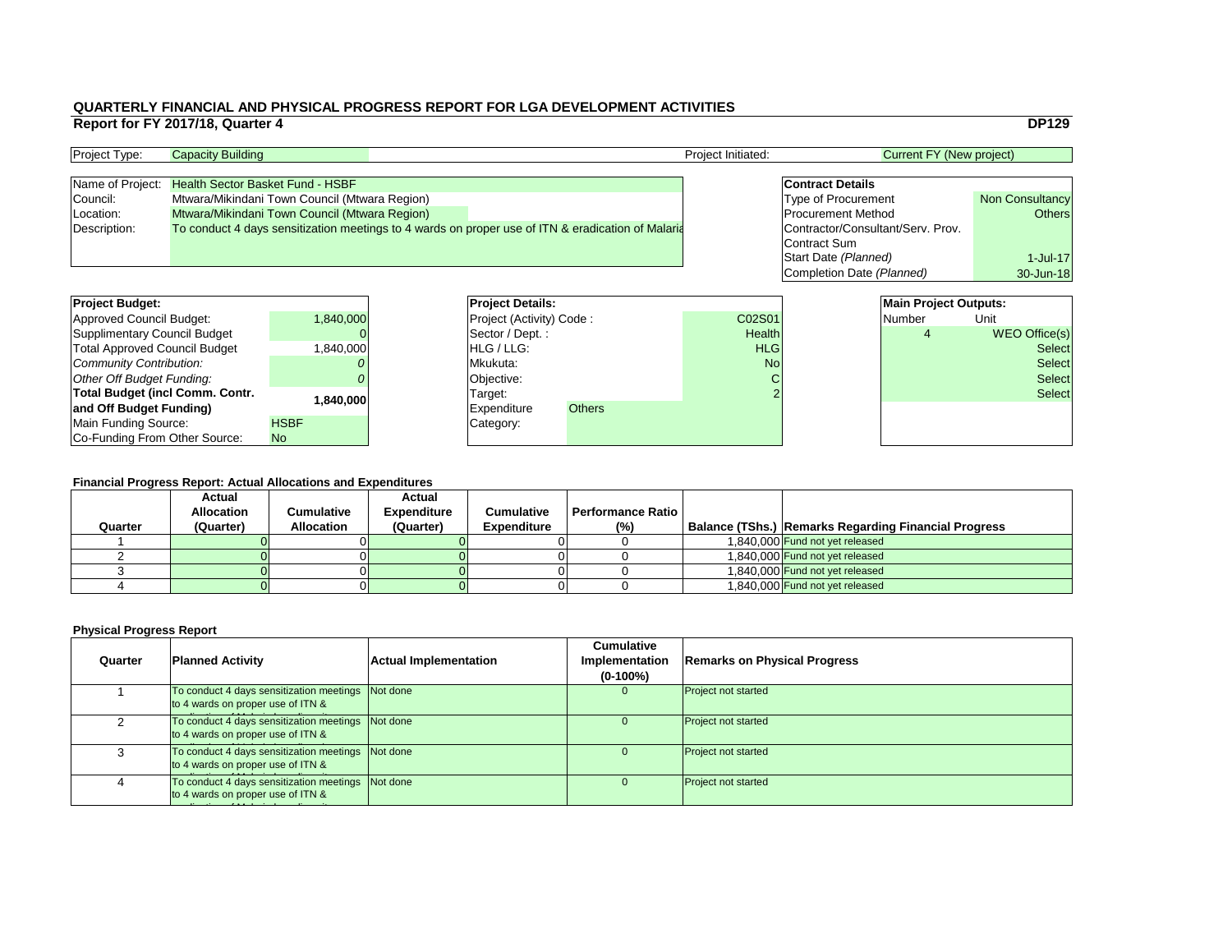|                                   | <b>DP130</b>           |  |  |  |  |  |  |  |  |
|-----------------------------------|------------------------|--|--|--|--|--|--|--|--|
| <b>Current FY (New project)</b>   |                        |  |  |  |  |  |  |  |  |
|                                   |                        |  |  |  |  |  |  |  |  |
| <b>Contract Details</b>           |                        |  |  |  |  |  |  |  |  |
| <b>Type of Procurement</b>        | <b>Non Consultancy</b> |  |  |  |  |  |  |  |  |
| <b>Procurement Method</b>         | <b>Others</b>          |  |  |  |  |  |  |  |  |
| Contractor/Consultant/Serv. Prov. |                        |  |  |  |  |  |  |  |  |
| <b>Contract Sum</b>               |                        |  |  |  |  |  |  |  |  |
| Start Date (Planned)              | $1$ -Jul-17            |  |  |  |  |  |  |  |  |
| Completion Date (Planned)         | 30-Jun-18              |  |  |  |  |  |  |  |  |
|                                   |                        |  |  |  |  |  |  |  |  |
| <b>Main Project Outputs:</b>      |                        |  |  |  |  |  |  |  |  |
| <b>Number</b>                     |                        |  |  |  |  |  |  |  |  |
|                                   |                        |  |  |  |  |  |  |  |  |

### **Financial Progress Report: Actual Allocations and Expenditures**

| <b>Project Budget:</b>                 |             | <b>Project Details:</b> |                                 |                             | <b>Main Project Outputs:</b> |  |        |      |               |
|----------------------------------------|-------------|-------------------------|---------------------------------|-----------------------------|------------------------------|--|--------|------|---------------|
| <b>Approved Council Budget:</b>        | 1,920,000   |                         | <b>Project (Activity) Code:</b> |                             | C04S01                       |  | Number | Unit |               |
| <b>Supplimentary Council Budget</b>    |             |                         | Sector / Dept.:                 |                             | Health                       |  |        |      | <b>Others</b> |
| <b>Total Approved Council Budget</b>   | 1,920,000   |                         | <b>HLG</b> / LLG:               |                             | <b>HLG</b>                   |  |        |      | <b>Select</b> |
| <b>Community Contribution:</b>         |             |                         | Mkukuta:                        |                             | <b>No</b>                    |  |        |      | <b>Select</b> |
| <b>Other Off Budget Funding:</b>       |             |                         | Objective:                      |                             |                              |  |        |      | <b>Select</b> |
| <b>Total Budget (incl Comm. Contr.</b> |             |                         | Target:                         |                             |                              |  |        |      | <b>Select</b> |
| and Off Budget Funding)                | ا000.020 1  |                         | <b>Expenditure</b><br>Category: | <b>Technical Assistance</b> |                              |  |        |      |               |
| <b>Main Funding Source:</b>            | <b>HSBF</b> |                         |                                 |                             |                              |  |        |      |               |
| Co-Funding From Other Source:          | <b>No</b>   |                         |                                 |                             |                              |  |        |      |               |

### **Physical Progress Report**

| <b>Project Type:</b> | <b>Capacity Building</b>                                                                      |  | <b>Project Initiated:</b> | Current FY (New project)          |                        |
|----------------------|-----------------------------------------------------------------------------------------------|--|---------------------------|-----------------------------------|------------------------|
|                      |                                                                                               |  |                           |                                   |                        |
|                      | Name of Project: Health Sector Basket Fund - HSBF                                             |  |                           | <b>Contract Details</b>           |                        |
| Council:             | Mtwara/Mikindani Town Council (Mtwara Region)                                                 |  |                           | <b>Type of Procurement</b>        | <b>Non Consultancy</b> |
| Location:            | Mtwara/Mikindani Town Council (Mtwara Region)                                                 |  |                           | <b>Procurement Method</b>         | Others                 |
| Description:         | To conduct quarterly FP mobile clinic to 9 villages & 8 health service providers by June 2018 |  |                           | Contractor/Consultant/Serv. Prov. |                        |
|                      |                                                                                               |  |                           | Contract Sum                      |                        |

| <b>Project Budget:</b>                                     |             | <b>Project Deta</b>                        |
|------------------------------------------------------------|-------------|--------------------------------------------|
| <b>Approved Council Budget:</b>                            | 1,920,000   | <b>Project (Activ</b>                      |
| <b>Supplimentary Council Budget</b>                        |             | Sector / Dep                               |
| <b>Total Approved Council Budget</b>                       | 1,920,000   | HLG / LLG:                                 |
| <b>Community Contribution:</b>                             |             | Mkukuta:                                   |
| <b>Other Off Budget Funding:</b>                           |             | Objective:                                 |
| Total Budget (incl Comm. Contr.<br>and Off Budget Funding) | 1,920,000   | Target:<br><b>Expenditure</b><br>Category: |
| Main Funding Source:                                       | <b>HSBF</b> |                                            |
| Co-Funding From Other Source:                              | <b>No</b>   |                                            |

| Quarter | <b>Actual</b><br><b>Allocation</b><br>(Quarter) | Cumulative<br><b>Allocation</b> | <b>Actual</b><br><b>Expenditure</b><br>(Quarter) | <b>Cumulative</b><br><b>Expenditure</b> | Performance Ratio I<br>(%) | <b>Balance (TShs.) Remarks Regarding Financial Progress</b> |
|---------|-------------------------------------------------|---------------------------------|--------------------------------------------------|-----------------------------------------|----------------------------|-------------------------------------------------------------|
|         |                                                 |                                 |                                                  |                                         |                            | 1,920,000 Fund not releasedd                                |
|         |                                                 |                                 |                                                  |                                         |                            | 1,920,000 Fund not releasedd                                |
|         |                                                 |                                 |                                                  |                                         |                            | 1,920,000 Fund not releasedd                                |
|         |                                                 |                                 |                                                  |                                         |                            | 1,920,000 Fund not releasedd                                |

| Quarter | <b>Planned Activity</b>                                                                        | <b>Actual Implementation</b> | <b>Cumulative</b><br>Implementation<br>$(0-100\%)$ | Remarks on Ph              |
|---------|------------------------------------------------------------------------------------------------|------------------------------|----------------------------------------------------|----------------------------|
|         | To conduct quarterly FP mobile clinic to 9 Not done<br>villages & 8 health service providers   |                              | 0                                                  | <b>Project not started</b> |
| ⌒       | To conduct quarterly FP mobile clinic to 9 Not done<br>villages & 8 health service providers   |                              |                                                    | <b>Project not started</b> |
| 3       | To conduct quarterly FP mobile clinic to $9$ Not done<br>villages & 8 health service providers |                              |                                                    | <b>Project not started</b> |
| 4       | To conduct quarterly FP mobile clinic to 9 Not done<br>villages & 8 health service providers   |                              | $\Omega$                                           | <b>Project not started</b> |

## **Planned Activity Remarks on Physical Progress**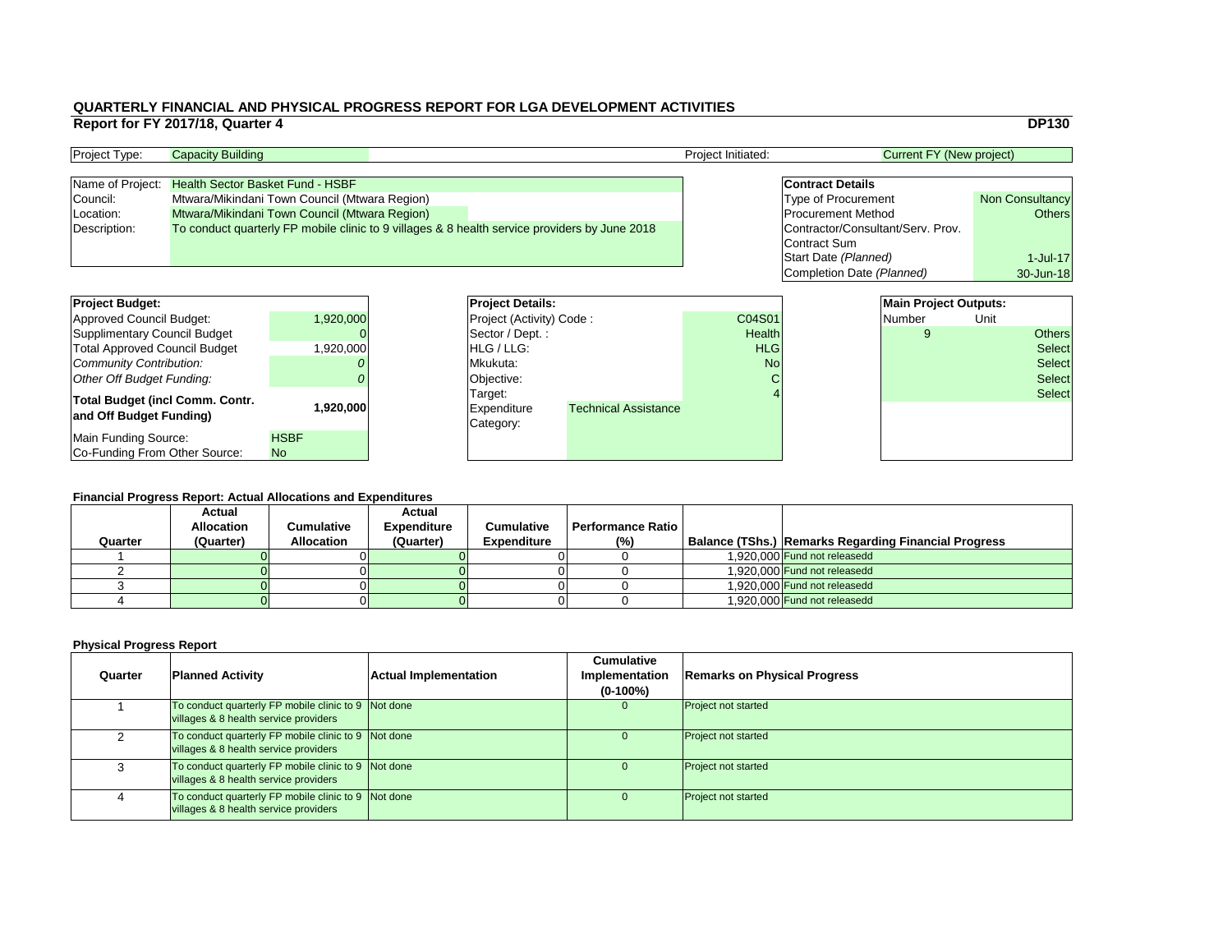### **Financial Progress Report: Actual Allocations and Expenditures**

|                                                                        | Report for FY 2017/18, Quarter 4 |                                               |                               |                                                                                                 |                      |                                   |                                 | <b>DP131</b>                    |
|------------------------------------------------------------------------|----------------------------------|-----------------------------------------------|-------------------------------|-------------------------------------------------------------------------------------------------|----------------------|-----------------------------------|---------------------------------|---------------------------------|
| Project Type:                                                          | <b>Capacity Building</b>         |                                               |                               |                                                                                                 | Project Initiated:   |                                   | <b>Current FY (New project)</b> |                                 |
| Name of Project:                                                       |                                  | <b>Health Sector Basket Fund - HSBF</b>       |                               |                                                                                                 |                      | <b>Contract Details</b>           |                                 |                                 |
| Council:                                                               |                                  | Mtwara/Mikindani Town Council (Mtwara Region) |                               |                                                                                                 |                      | <b>Type of Procurement</b>        |                                 | <b>Non Consultancy</b>          |
| Location:                                                              |                                  | Mtwara/Mikindani Town Council (Mtwara Region) |                               |                                                                                                 |                      | <b>Procurement Method</b>         |                                 | <b>Others</b>                   |
| Description:                                                           |                                  |                                               |                               | To conduct mentorship on the electronic logistic management information system (e-LMIS) to 21 h |                      | Contractor/Consultant/Serv. Prov. |                                 |                                 |
|                                                                        |                                  |                                               |                               |                                                                                                 |                      | Contract Sum                      |                                 |                                 |
|                                                                        |                                  |                                               |                               |                                                                                                 |                      | Start Date (Planned)              |                                 | $1$ -Jul-17                     |
|                                                                        |                                  |                                               |                               |                                                                                                 |                      | Completion Date (Planned)         |                                 | 30-Jun-18                       |
|                                                                        |                                  |                                               |                               |                                                                                                 |                      |                                   |                                 |                                 |
| <b>Project Budget:</b>                                                 |                                  |                                               | <b>Project Details:</b>       |                                                                                                 | C06S01               |                                   | <b>Main Project Outputs:</b>    | Unit                            |
| <b>Approved Council Budget:</b>                                        |                                  | 1,979,999                                     | Project (Activity) Code:      |                                                                                                 |                      |                                   | <b>Number</b>                   |                                 |
| <b>Supplimentary Council Budget</b>                                    |                                  |                                               | Sector / Dept.:<br>HLG / LLG: |                                                                                                 | Health<br><b>HLG</b> |                                   |                                 | Trainining (other )No of People |
| <b>Total Approved Council Budget</b><br><b>Community Contribution:</b> |                                  | 1,979,999                                     | Mkukuta:                      |                                                                                                 | <b>No</b>            |                                   |                                 | <b>Select</b><br><b>Select</b>  |
| <b>Other Off Budget Funding:</b>                                       |                                  |                                               |                               |                                                                                                 |                      |                                   |                                 | <b>Select</b>                   |
|                                                                        |                                  |                                               | Objective:                    |                                                                                                 |                      |                                   |                                 | <b>Select</b>                   |
| <b>Total Budget (incl Comm. Contr.</b>                                 |                                  | 1,979,999                                     | Target:<br><b>Expenditure</b> | <b>Skills Development</b>                                                                       |                      |                                   |                                 |                                 |
| and Off Budget Funding)                                                |                                  |                                               | Category:                     |                                                                                                 |                      |                                   |                                 |                                 |
| <b>Main Funding Source:</b>                                            |                                  | <b>HSBF</b>                                   |                               |                                                                                                 |                      |                                   |                                 |                                 |
| Co-Funding From Other Source:                                          |                                  | <b>No</b>                                     |                               |                                                                                                 |                      |                                   |                                 |                                 |

| <b>Project Type:</b> | <b>Capacity Building</b>                      |                                                                                                 | <b>Project Initiated:</b> | Current FY (New project)          |                        |
|----------------------|-----------------------------------------------|-------------------------------------------------------------------------------------------------|---------------------------|-----------------------------------|------------------------|
|                      |                                               |                                                                                                 |                           |                                   |                        |
| Name of Project:     | <b>Health Sector Basket Fund - HSBF</b>       |                                                                                                 |                           | <b>Contract Details</b>           |                        |
| Council:             | Mtwara/Mikindani Town Council (Mtwara Region) |                                                                                                 |                           | <b>Type of Procurement</b>        | <b>Non Consultancy</b> |
| Location:            | Mtwara/Mikindani Town Council (Mtwara Region) |                                                                                                 |                           | <b>Procurement Method</b>         | Others                 |
| Description:         |                                               | To conduct mentorship on the electronic logistic management information system (e-LMIS) to 21 h |                           | Contractor/Consultant/Serv. Prov. |                        |
|                      |                                               |                                                                                                 |                           | <b>Contract Sum</b>               |                        |

| <b>Project Budget:</b>                                            |                          | <b>Project Deta</b>                        |
|-------------------------------------------------------------------|--------------------------|--------------------------------------------|
| <b>Approved Council Budget:</b>                                   | 1,979,999                | <b>Project (Activ</b>                      |
| <b>Supplimentary Council Budget</b>                               |                          | Sector / Dep                               |
| <b>Total Approved Council Budget</b>                              | 1,979,999                | HLG / LLG:                                 |
| <b>Community Contribution:</b>                                    |                          | Mkukuta:                                   |
| <b>Other Off Budget Funding:</b>                                  |                          | Objective:                                 |
| <b>Total Budget (incl Comm. Contr.</b><br>and Off Budget Funding) | 1,979,999                | Target:<br><b>Expenditure</b><br>Category: |
| <b>Main Funding Source:</b><br>Co-Funding From Other Source:      | <b>HSBF</b><br><b>No</b> |                                            |

| Quarter | <b>Actual</b><br><b>Allocation</b><br>(Quarter) | Cumulative<br><b>Allocation</b> | <b>Actual</b><br><b>Expenditure</b><br>(Quarter) | <b>Cumulative</b><br><b>Expenditure</b> | <b>Performance Ratio</b><br>(%) | <b>Balance (TShs.) Remarks Regarding Financial Progress</b> |
|---------|-------------------------------------------------|---------------------------------|--------------------------------------------------|-----------------------------------------|---------------------------------|-------------------------------------------------------------|
|         |                                                 |                                 |                                                  |                                         |                                 | 1,979,999 Fund not yet released                             |
|         |                                                 |                                 |                                                  |                                         |                                 | 1,979,999 Fund not yet released                             |
|         |                                                 |                                 |                                                  |                                         |                                 | 1,979,999 Fund not yet released                             |
|         |                                                 |                                 |                                                  |                                         |                                 | 1,979,999 Fund not yet released                             |

| Quarter | <b>Planned Activity</b>                      | <b>Actual Implementation</b> | <b>Cumulative</b><br>Implementation<br>$(0-100\%)$ | <b>Remarks on Physical Progress</b> |
|---------|----------------------------------------------|------------------------------|----------------------------------------------------|-------------------------------------|
|         | To conduct mentorship on the electroNot done |                              |                                                    | <b>Project not started</b>          |
|         | To conduct mentorship on the electroNot done |                              |                                                    | <b>Project not started</b>          |
|         | To conduct mentorship on the electroNot done |                              |                                                    | <b>Project not started</b>          |
| 4       | To conduct mentorship on the electroNot done |                              |                                                    | <b>Project not started</b>          |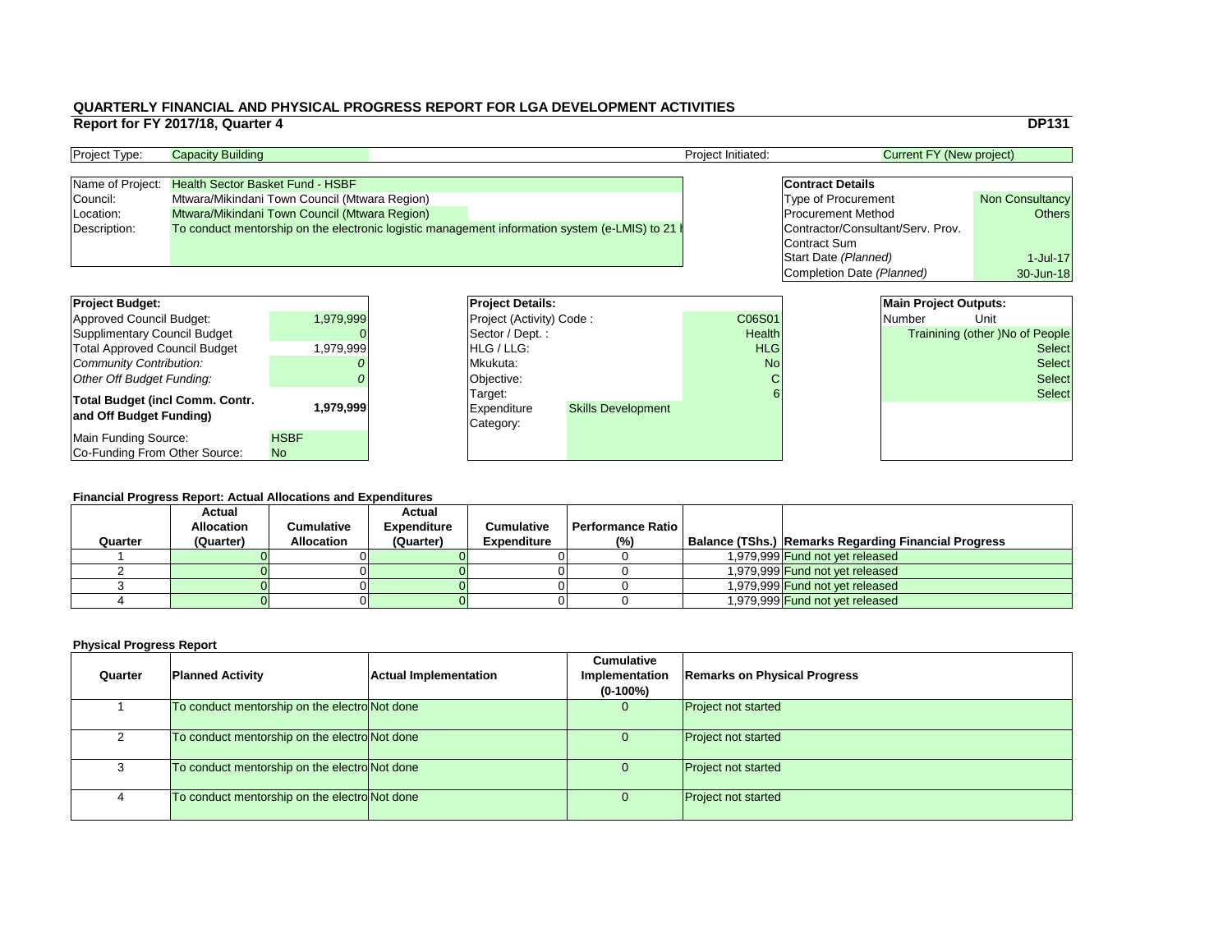|                                   | <b>DP132</b>           |
|-----------------------------------|------------------------|
| <b>Current FY (New project)</b>   |                        |
|                                   |                        |
| <b>Contract Details</b>           |                        |
| <b>Type of Procurement</b>        | <b>Non Consultancy</b> |
| <b>Procurement Method</b>         | <b>Others</b>          |
| Contractor/Consultant/Serv. Prov. |                        |
|                                   |                        |
| Start Date (Planned)              | $1$ -Jul-17            |
| Completion Date (Planned)         | 30-Jun-18              |
|                                   |                        |
| <b>Main Project Outputs:</b>      |                        |
| <b>Number</b>                     | Unit                   |
|                                   |                        |

### **Financial Progress Report: Actual Allocations and Expenditures**

| <b>Project Budget:</b>                 |             | <b>Project Details:</b>         |               |               | <b>Main Project Outputs:</b> |                    |
|----------------------------------------|-------------|---------------------------------|---------------|---------------|------------------------------|--------------------|
| <b>Approved Council Budget:</b>        | 600,000     | <b>Project (Activity) Code:</b> |               | C07S01        | <b>Number</b>                | Unit               |
| <b>Supplimentary Council Budget</b>    |             | Sector / Dept.:                 |               | <b>Health</b> | 50                           | ther )No of People |
| <b>Total Approved Council Budget</b>   | 600,000     | HLG / LLG:                      |               | <b>HLG</b>    |                              | <b>Select</b>      |
| <b>Community Contribution:</b>         |             | Mkukuta:                        |               | <b>No</b>     |                              | <b>Select</b>      |
| <b>Other Off Budget Funding:</b>       |             | Objective:                      |               |               |                              | <b>Select</b>      |
| <b>Total Budget (incl Comm. Contr.</b> |             | Target:                         |               |               |                              | <b>Select</b>      |
| and Off Budget Funding)                | 600,000     | <b>Expenditure</b>              | <b>Others</b> |               |                              |                    |
| <b>Main Funding Source:</b>            | <b>HSBF</b> | Category:                       |               |               |                              |                    |
| Co-Funding From Other Source:          | No          |                                 |               |               |                              |                    |

| <b>Project Type:</b> | <b>Capacity Building</b>                                      |  | <b>Project Initiated:</b> | Current FY (New project)          |                        |
|----------------------|---------------------------------------------------------------|--|---------------------------|-----------------------------------|------------------------|
|                      |                                                               |  |                           |                                   |                        |
| Name of Project:     | <b>Health Sector Basket Fund - HSBF</b>                       |  |                           | <b>Contract Details</b>           |                        |
| Council:             | Mtwara/Mikindani Town Council (Mtwara Region)                 |  |                           | <b>Type of Procurement</b>        | <b>Non Consultancy</b> |
| Location:            | Mtwara/Mikindani Town Council (Mtwara Region)                 |  |                           | <b>Procurement Method</b>         | Others                 |
| Description:         | To conduct quarterly meeting to 50 stake holders by June 2018 |  |                           | Contractor/Consultant/Serv. Prov. |                        |
|                      |                                                               |  |                           | Contract Sum                      |                        |

| <b>Project Budget:</b>               |             | <b>Project Deta</b>   |
|--------------------------------------|-------------|-----------------------|
| <b>Approved Council Budget:</b>      | 600,000     | <b>Project (Activ</b> |
| <b>Supplimentary Council Budget</b>  |             | Sector / Dep          |
| <b>Total Approved Council Budget</b> | 600,000     | HLG / LLG:            |
| Community Contribution:              |             | Mkukuta:              |
| Other Off Budget Funding:            |             | Objective:            |
| Total Budget (incl Comm. Contr.      | 600,000     | Target:               |
| and Off Budget Funding)              |             | <b>Expenditure</b>    |
| <b>Main Funding Source:</b>          | <b>HSBF</b> | Category:             |
| Co-Funding From Other Source:        | <b>No</b>   |                       |

| Quarter | <b>Actual</b><br><b>Allocation</b><br>(Quarter) | Cumulative<br><b>Allocation</b> | <b>Actual</b><br><b>Expenditure</b><br>(Quarter) | <b>Cumulative</b><br><b>Expenditure</b> | <b>Performance Ratio</b><br>(%) | Balance (TShs.) Remarks Regarding Financial Progress |
|---------|-------------------------------------------------|---------------------------------|--------------------------------------------------|-----------------------------------------|---------------------------------|------------------------------------------------------|
|         |                                                 |                                 |                                                  |                                         |                                 | 600,000 Fund not yet released                        |
|         |                                                 |                                 |                                                  |                                         |                                 | 600,000 Fund not yet released                        |
|         |                                                 |                                 |                                                  |                                         |                                 | 600,000 Fund not yet released                        |
|         |                                                 |                                 |                                                  |                                         |                                 | 600,000 Fund not yet released                        |

| Quarter | <b>Planned Activity</b>                        | <b>Actual Implementation</b> | <b>Cumulative</b><br>Implementation<br>$(0-100\%)$ | <b>Remarks on Physical Progress</b> |
|---------|------------------------------------------------|------------------------------|----------------------------------------------------|-------------------------------------|
|         | To conduct quarterly meeting to 50 st Not done |                              | 0                                                  | <b>Project not started</b>          |
|         | To conduct quarterly meeting to 50 st Not done |                              |                                                    | <b>Project not started</b>          |
|         | To conduct quarterly meeting to 50 st Not done |                              |                                                    | <b>Project not started</b>          |
|         | To conduct quarterly meeting to 50 st Not done |                              |                                                    | <b>Project not started</b>          |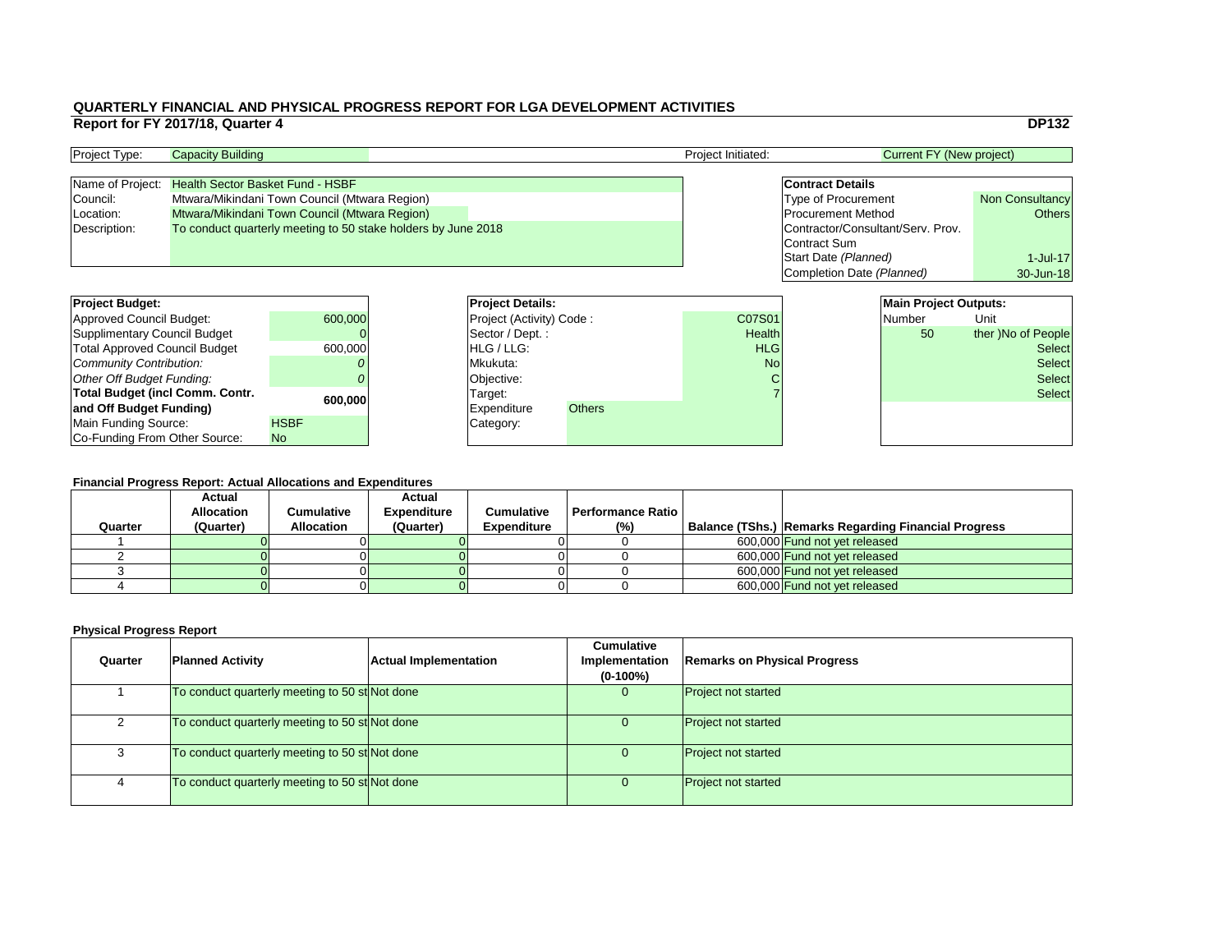|                |                                   |                                 | <b>DP133</b>                    |
|----------------|-----------------------------------|---------------------------------|---------------------------------|
|                |                                   | <b>Current FY (New project)</b> |                                 |
|                |                                   |                                 |                                 |
|                | <b>Contract Details</b>           |                                 |                                 |
|                | <b>Type of Procurement</b>        |                                 | <b>Non Consultancy</b>          |
|                | <b>Procurement Method</b>         |                                 | <b>Others</b>                   |
|                | Contractor/Consultant/Serv. Prov. |                                 |                                 |
|                | <b>Contract Sum</b>               |                                 |                                 |
|                | Start Date (Planned)              |                                 | $1$ -Jul-17                     |
|                | Completion Date (Planned)         |                                 | 30-Jun-18                       |
|                |                                   |                                 |                                 |
|                |                                   | <b>Main Project Outputs:</b>    |                                 |
| $\overline{1}$ |                                   | <b>Number</b>                   | Unit                            |
| th             |                                   |                                 | Trainining (other) No of People |
| G              |                                   |                                 | <b>Select</b>                   |
| Ιo             |                                   |                                 | Select                          |
|                |                                   |                                 |                                 |

### **Financial Progress Report: Actual Allocations and Expenditures**

| <b>Project Budget:</b>                 |             | <b>Project Details:</b>         |                    |               |               | <b>Main Project Outputs:</b> |               |                                        |
|----------------------------------------|-------------|---------------------------------|--------------------|---------------|---------------|------------------------------|---------------|----------------------------------------|
| <b>Approved Council Budget:</b>        | 6,357,000   | <b>Project (Activity) Code:</b> |                    |               | C01S01        |                              | Number        | Unit                                   |
| <b>Supplimentary Council Budget</b>    |             |                                 | Sector / Dept. :   |               | <b>Health</b> |                              |               | <b>Trainining (other )No of People</b> |
| <b>Total Approved Council Budget</b>   | 6,357,000   | <b>HLG/LLG:</b>                 |                    | <b>HLG</b>    |               |                              | <b>Select</b> |                                        |
| <b>Community Contribution:</b>         |             |                                 | Mkukuta:           |               | <b>No</b>     |                              |               | <b>Select</b>                          |
| <b>Other Off Budget Funding:</b>       |             |                                 | <b>Objective:</b>  |               |               |                              |               | <b>Select</b>                          |
| <b>Total Budget (incl Comm. Contr.</b> |             |                                 | Target:            |               |               |                              |               | <b>Select</b>                          |
| 6,357,000<br>and Off Budget Funding)   |             |                                 | <b>Expenditure</b> | <b>Others</b> |               |                              |               |                                        |
| <b>Main Funding Source:</b>            | <b>HSBF</b> |                                 | Category:          |               |               |                              |               |                                        |
| Co-Funding From Other Source:          | No          |                                 |                    |               |               |                              |               |                                        |

| <b>Project Type:</b> | <b>Project Planning / Implementation</b>                                              | <b>Project Initiated:</b> | Current FY (New project)          |                        |
|----------------------|---------------------------------------------------------------------------------------|---------------------------|-----------------------------------|------------------------|
|                      |                                                                                       |                           |                                   |                        |
|                      | Name of Project: Health Sector Basket Fund - HSBF                                     |                           | <b>Contract Details</b>           |                        |
| Council:             | Mtwara/Mikindani Town Council (Mtwara Region)                                         |                           | <b>Type of Procurement</b>        | <b>Non Consultancy</b> |
| Location:            | <b>Mtwara/Mikindani Town Council (Mtwara Region)</b>                                  |                           | <b>Procurement Method</b>         | Others                 |
| Description:         | To conduct 3 days health centre annual plan development for year 2018/19 by June2018. |                           | Contractor/Consultant/Serv. Prov. |                        |
|                      |                                                                                       |                           | Contract Sum                      |                        |

| <b>Project Budget:</b>                 |             | <b>Project Deta</b>   |
|----------------------------------------|-------------|-----------------------|
| <b>Approved Council Budget:</b>        | 6,357,000   | <b>Project (Activ</b> |
| <b>Supplimentary Council Budget</b>    |             | Sector / Dep          |
| <b>Total Approved Council Budget</b>   | 6,357,000   | HLG / LLG:            |
| Community Contribution:                |             | Mkukuta:              |
| <b>Other Off Budget Funding:</b>       |             | Objective:            |
| <b>Total Budget (incl Comm. Contr.</b> | 6,357,000   | Target:               |
| and Off Budget Funding)                |             | <b>Expenditure</b>    |
| Main Funding Source:                   | <b>HSBF</b> | Category:             |
| Co-Funding From Other Source:          | <b>No</b>   |                       |

| Quarter | <b>Planned Activity</b>                                         | <b>Actual Implementation</b> | <b>Cumulative</b><br>Implementation<br>$(0-100\%)$ | <b>Remarks on Physical Progress</b> |
|---------|-----------------------------------------------------------------|------------------------------|----------------------------------------------------|-------------------------------------|
|         | To conduct 3 days health centre annuNot done                    |                              |                                                    | <b>Project not started</b>          |
|         | To conduct 3 days health centre annunot done                    |                              | U                                                  | <b>Project not started</b>          |
|         | To conduct 3 days health centre anny Development pland prepared |                              | 90                                                 | <b>Project done</b>                 |
|         | To conduct 3 days health centre annuDevelopment pland prepared  |                              | 100                                                | <b>Project done</b>                 |

| <b>Financial Progress Report: Actual Allocations and Expenditures</b> |                   |                   |                    |                    |                          |  |                                                             |  |  |
|-----------------------------------------------------------------------|-------------------|-------------------|--------------------|--------------------|--------------------------|--|-------------------------------------------------------------|--|--|
|                                                                       | <b>Actual</b>     |                   | <b>Actual</b>      |                    |                          |  |                                                             |  |  |
|                                                                       | <b>Allocation</b> | <b>Cumulative</b> | <b>Expenditure</b> | <b>Cumulative</b>  | <b>Performance Ratio</b> |  |                                                             |  |  |
| Quarter                                                               | (Quarter)         | <b>Allocation</b> | (Quarter)          | <b>Expenditure</b> | (% )                     |  | <b>Balance (TShs.) Remarks Regarding Financial Progress</b> |  |  |
|                                                                       |                   |                   |                    |                    |                          |  | 6,357,000 Fund not yet released                             |  |  |
|                                                                       |                   |                   |                    |                    |                          |  | 6,357,000 Fund not yet released                             |  |  |
|                                                                       | 2,010,000         | 2,010,000         | 2,010,000          | 2,010,000          | 32                       |  | 4,347,000 Fund released                                     |  |  |
|                                                                       |                   | 2,010,000         |                    | 2,010,000          | 32                       |  | 4,347,000 <b>Fund released</b>                              |  |  |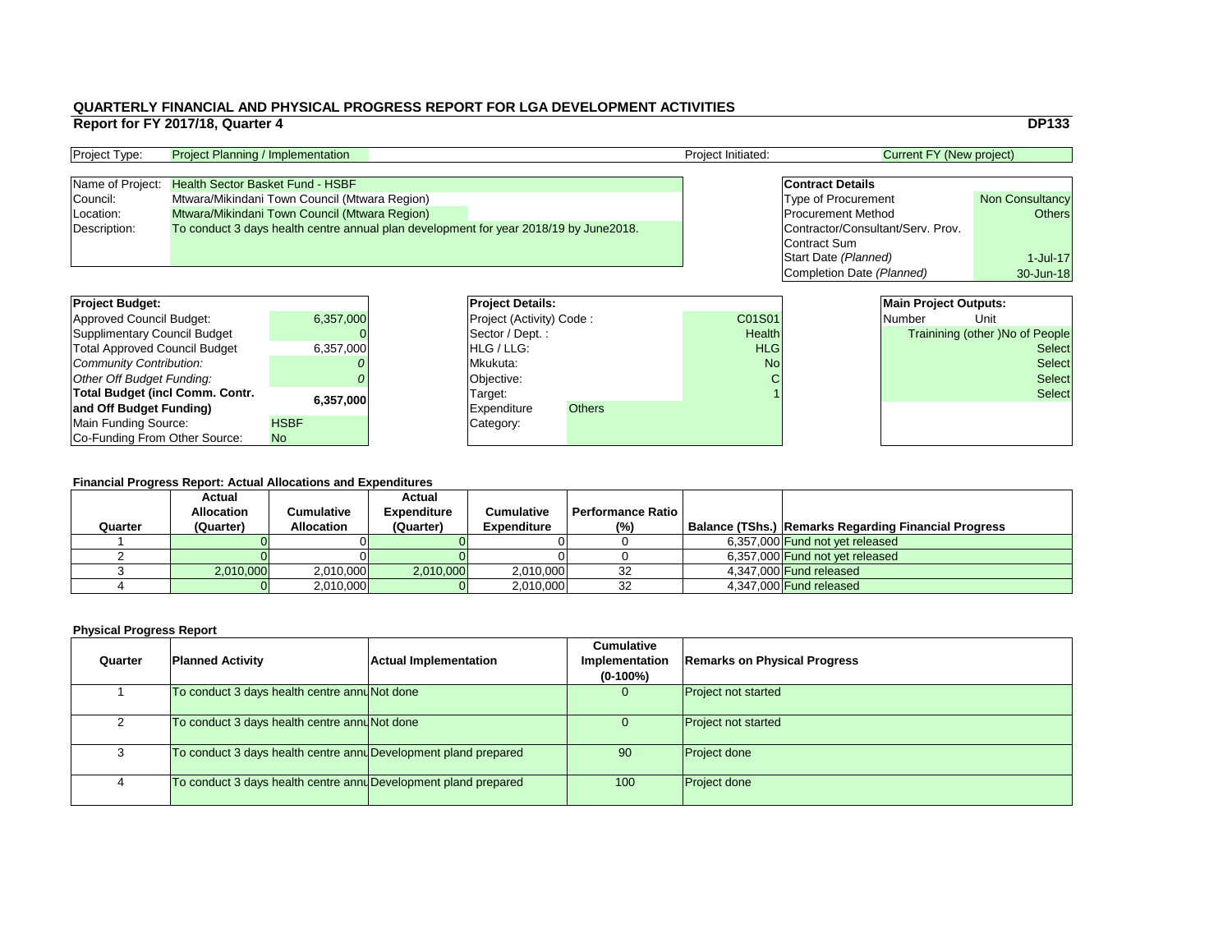#### **Financial Progress Report: Actual Allocations and Expenditures**

|                                        | Report for FY 2017/18, Quarter 4 |                                               |                          |                                                                                              |                    |                                            |                                 | <b>DP134</b>                    |
|----------------------------------------|----------------------------------|-----------------------------------------------|--------------------------|----------------------------------------------------------------------------------------------|--------------------|--------------------------------------------|---------------------------------|---------------------------------|
| Project Type:                          | <b>Capacity Building</b>         |                                               |                          |                                                                                              | Project Initiated: |                                            | <b>Current FY (New project)</b> |                                 |
| Name of Project:                       |                                  | <b>Health Sector Basket Fund - HSBF</b>       |                          |                                                                                              |                    | <b>Contract Details</b>                    |                                 |                                 |
| Council:                               |                                  | Mtwara/Mikindani Town Council (Mtwara Region) |                          |                                                                                              |                    | <b>Type of Procurement</b>                 |                                 | <b>Non Consultancy</b>          |
| Location:                              |                                  | Mtwara/Mikindani Town Council (Mtwara Region) |                          |                                                                                              |                    | <b>Procurement Method</b><br><b>Others</b> |                                 |                                 |
| Description:                           |                                  |                                               |                          | To conduct preventive maintenance (PPM) and repair of 2 Motor cycles from 2 HCs by June 2018 |                    | Contractor/Consultant/Serv. Prov.          |                                 |                                 |
|                                        |                                  |                                               |                          |                                                                                              |                    | Contract Sum                               |                                 |                                 |
|                                        |                                  |                                               |                          |                                                                                              |                    | Start Date (Planned)                       |                                 | $1$ -Jul-17                     |
|                                        |                                  |                                               |                          |                                                                                              |                    | Completion Date (Planned)                  |                                 | 30-Jun-18                       |
|                                        |                                  |                                               |                          |                                                                                              |                    |                                            |                                 |                                 |
| <b>Project Budget:</b>                 |                                  |                                               | <b>Project Details:</b>  |                                                                                              |                    |                                            | <b>Main Project Outputs:</b>    |                                 |
| <b>Approved Council Budget:</b>        |                                  | 800,000                                       | Project (Activity) Code: |                                                                                              | C01S05             |                                            | <b>Number</b>                   | Unit                            |
| <b>Supplimentary Council Budget</b>    |                                  |                                               | Sector / Dept.:          |                                                                                              | Health             |                                            |                                 | Trainining (other )No of People |
| <b>Total Approved Council Budget</b>   |                                  | 800,000                                       | HLG / LLG:               |                                                                                              | <b>HLG</b>         |                                            |                                 | <b>Select</b>                   |
| <b>Community Contribution:</b>         |                                  |                                               | Mkukuta:                 |                                                                                              | <b>No</b>          |                                            |                                 | <b>Select</b>                   |
| <b>Other Off Budget Funding:</b>       |                                  |                                               | Objective:               |                                                                                              |                    |                                            |                                 | <b>Select</b>                   |
| <b>Total Budget (incl Comm. Contr.</b> |                                  |                                               | Target:                  |                                                                                              |                    |                                            |                                 | <b>Select</b>                   |
| and Off Budget Funding)                |                                  | 800,000                                       | Expenditure              | <b>Office Management</b>                                                                     |                    |                                            |                                 |                                 |
|                                        |                                  |                                               | Category:                |                                                                                              |                    |                                            |                                 |                                 |
| <b>Main Funding Source:</b>            |                                  | <b>HSBF</b>                                   |                          |                                                                                              |                    |                                            |                                 |                                 |
| Co-Funding From Other Source:          |                                  | <b>No</b>                                     |                          |                                                                                              |                    |                                            |                                 |                                 |

| <b>Project Type:</b> | <b>Capacity Building</b>                          |                                                                                              | <b>Project Initiated:</b> | Current FY (New project)          |                        |
|----------------------|---------------------------------------------------|----------------------------------------------------------------------------------------------|---------------------------|-----------------------------------|------------------------|
|                      |                                                   |                                                                                              |                           |                                   |                        |
|                      | Name of Project: Health Sector Basket Fund - HSBF |                                                                                              |                           | <b>Contract Details</b>           |                        |
| Council:             | Mtwara/Mikindani Town Council (Mtwara Region)     |                                                                                              |                           | <b>Type of Procurement</b>        | <b>Non Consultancy</b> |
| Location:            | Mtwara/Mikindani Town Council (Mtwara Region)     |                                                                                              |                           | <b>Procurement Method</b>         | Others                 |
| Description:         |                                                   | To conduct preventive maintenance (PPM) and repair of 2 Motor cycles from 2 HCs by June 2018 |                           | Contractor/Consultant/Serv. Prov. |                        |
|                      |                                                   |                                                                                              |                           | Contract Sum                      |                        |

| <b>Project Budget:</b>                                            |             | <b>Project Deta</b>                 |
|-------------------------------------------------------------------|-------------|-------------------------------------|
| Approved Council Budget:                                          | 800,000     | <b>Project (Activ</b>               |
| <b>Supplimentary Council Budget</b>                               |             | Sector / Dep                        |
| <b>Total Approved Council Budget</b>                              | 800,000     | HLG / LLG:                          |
| <b>Community Contribution:</b>                                    |             | Mkukuta:                            |
| <b>Other Off Budget Funding:</b>                                  |             | Objective:                          |
| <b>Total Budget (incl Comm. Contr.</b><br>and Off Budget Funding) | 800,000     | Target:<br>Expenditure<br>Category: |
| Main Funding Source:                                              | <b>HSBF</b> |                                     |
| Co-Funding From Other Source:                                     | <b>No</b>   |                                     |

|         | T MANGULI TUYUGOO INGDULI. AGUUU ANUGUUUNO UNU LADGNURUUGO |                   |                    |                    |                          |                                                             |
|---------|------------------------------------------------------------|-------------------|--------------------|--------------------|--------------------------|-------------------------------------------------------------|
|         | <b>Actual</b>                                              |                   | <b>Actual</b>      |                    |                          |                                                             |
|         | <b>Allocation</b>                                          | Cumulative        | <b>Expenditure</b> | <b>Cumulative</b>  | <b>Performance Ratio</b> |                                                             |
| Quarter | (Quarter)                                                  | <b>Allocation</b> | (Quarter)          | <b>Expenditure</b> | (%)                      | <b>Balance (TShs.) Remarks Regarding Financial Progress</b> |
|         |                                                            |                   |                    |                    |                          | 800,000 Fund not yet started                                |
|         |                                                            |                   |                    |                    |                          | 800.000 Fund not yet started                                |
|         |                                                            |                   |                    |                    |                          | 800.000 Fund not released                                   |
|         |                                                            |                   |                    |                    |                          | 800,000 Fund not released                                   |

| Quarter | <b>Planned Activity</b>                     | <b>Actual Implementation</b> | <b>Cumulative</b><br>Implementation<br>$(0-100\%)$ | <b>Remarks on Physical Progress</b> |
|---------|---------------------------------------------|------------------------------|----------------------------------------------------|-------------------------------------|
|         | To conduct preventive maintenance (Not done |                              | 0                                                  | <b>Project not started</b>          |
|         | To conduct preventive maintenance (Not done |                              | O.                                                 | <b>Project not started</b>          |
|         | To conduct preventive maintenance (Not done |                              | 0                                                  | <b>Project not started</b>          |
| 4       | To conduct preventive maintenance (Not done |                              | O.                                                 | <b>Project not started</b>          |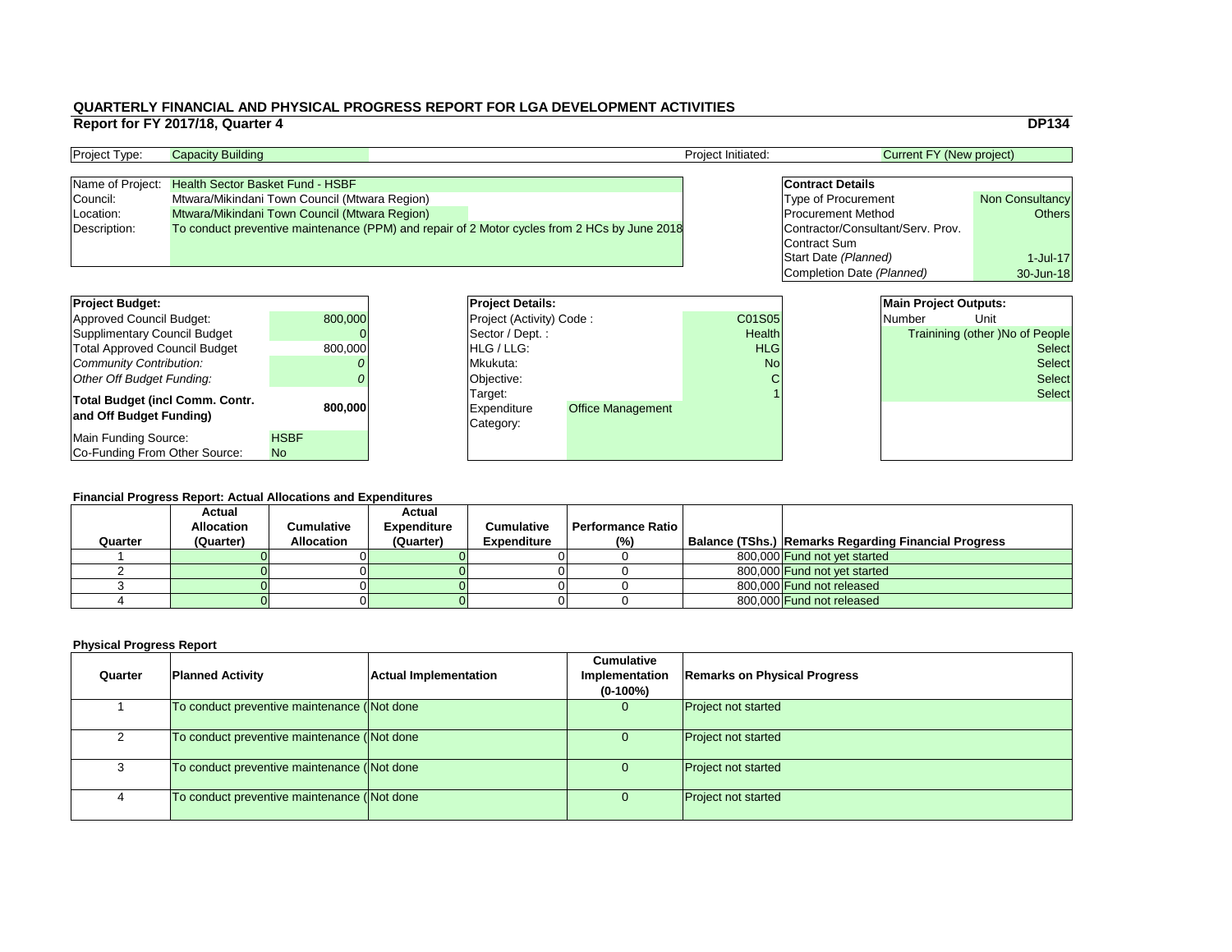#### **Financial Progress Report: Actual Allocations and Expenditures**

|                                        | Report for FY 2017/18, Quarter 4              |               |           |                                                                        |                          |                          |                    |                                            |                                 | <b>DP135</b>                    |
|----------------------------------------|-----------------------------------------------|---------------|-----------|------------------------------------------------------------------------|--------------------------|--------------------------|--------------------|--------------------------------------------|---------------------------------|---------------------------------|
| Project Type:                          | <b>Capacity Building</b>                      |               |           |                                                                        |                          |                          | Project Initiated: |                                            | <b>Current FY (New project)</b> |                                 |
| Name of Project:                       | <b>Health Sector Basket Fund - HSBF</b>       |               |           |                                                                        |                          |                          |                    | <b>Contract Details</b>                    |                                 |                                 |
| Council:                               | Mtwara/Mikindani Town Council (Mtwara Region) |               |           |                                                                        |                          |                          |                    | <b>Type of Procurement</b><br>Goods        |                                 |                                 |
| Location:                              | Mtwara/Mikindani Town Council (Mtwara Region) |               |           |                                                                        |                          |                          |                    | <b>Procurement Method</b><br><b>Others</b> |                                 |                                 |
| Description:                           |                                               |               |           | To provide cleaning supplies utilities and hand washing by June, 2018. |                          |                          |                    | Contractor/Consultant/Serv. Prov.          |                                 |                                 |
|                                        |                                               |               |           |                                                                        |                          |                          |                    | <b>Contract Sum</b>                        |                                 |                                 |
|                                        |                                               |               |           |                                                                        |                          |                          |                    | Start Date (Planned)                       |                                 | $1$ -Jul-17                     |
|                                        |                                               |               |           |                                                                        |                          |                          |                    | Completion Date (Planned)                  |                                 | 30-Jun-18                       |
|                                        |                                               |               |           |                                                                        |                          |                          |                    |                                            |                                 |                                 |
| <b>Project Budget:</b>                 |                                               |               |           |                                                                        | <b>Project Details:</b>  |                          |                    |                                            | <b>Main Project Outputs:</b>    |                                 |
| <b>Approved Council Budget:</b>        |                                               |               | 1,000,000 |                                                                        | Project (Activity) Code: |                          | C02S01             |                                            | <b>Number</b>                   | Unit                            |
| <b>Supplimentary Council Budget</b>    |                                               |               |           |                                                                        | Sector / Dept.:          |                          | Health             |                                            |                                 | Trainining (other )No of People |
| <b>Total Approved Council Budget</b>   |                                               |               | 1,000,000 |                                                                        | HLG / LLG:               |                          | <b>HLG</b>         |                                            |                                 | <b>Select</b>                   |
| <b>Community Contribution:</b>         |                                               |               |           |                                                                        | Mkukuta:                 |                          | <b>No</b>          |                                            |                                 | <b>Select</b>                   |
| <b>Other Off Budget Funding:</b>       |                                               |               |           |                                                                        | Objective:               |                          |                    |                                            |                                 | <b>Select</b>                   |
| <b>Total Budget (incl Comm. Contr.</b> |                                               |               |           |                                                                        | Target:                  |                          |                    |                                            |                                 | <b>Select</b>                   |
| and Off Budget Funding)                |                                               |               | 1,000,000 |                                                                        | <b>Expenditure</b>       | <b>Office Management</b> |                    |                                            |                                 |                                 |
|                                        |                                               |               |           |                                                                        | Category:                |                          |                    |                                            |                                 |                                 |
| <b>Main Funding Source:</b>            |                                               | <b>HSBF</b>   |           |                                                                        |                          |                          |                    |                                            |                                 |                                 |
| Co-Funding From Other Source:          |                                               | <b>Select</b> |           |                                                                        |                          |                          |                    |                                            |                                 |                                 |

| <b>Project Type:</b> | <b>Capacity Building</b>                                               |  | <b>Project Initiated:</b> | Current FY (New project)          |        |
|----------------------|------------------------------------------------------------------------|--|---------------------------|-----------------------------------|--------|
|                      |                                                                        |  |                           |                                   |        |
| Name of Project:     | <b>Health Sector Basket Fund - HSBF</b>                                |  |                           | <b>Contract Details</b>           |        |
| Council:             | Mtwara/Mikindani Town Council (Mtwara Region)                          |  |                           | <b>Type of Procurement</b>        | Goods  |
| Location:            | Mtwara/Mikindani Town Council (Mtwara Region)                          |  |                           | <b>Procurement Method</b>         | Others |
| Description:         | To provide cleaning supplies utilities and hand washing by June, 2018. |  |                           | Contractor/Consultant/Serv. Prov. |        |
|                      |                                                                        |  |                           | Contract Sum                      |        |

| <b>Project Budget:</b>                                            |               | <b>Project Deta</b>                        |
|-------------------------------------------------------------------|---------------|--------------------------------------------|
| <b>Approved Council Budget:</b>                                   | 1,000,000     | <b>Project (Activ</b>                      |
| <b>Supplimentary Council Budget</b>                               |               | Sector / Dep                               |
| <b>Total Approved Council Budget</b>                              | 1,000,000     | HLG / LLG:                                 |
| <b>Community Contribution:</b>                                    |               | Mkukuta:                                   |
| <b>Other Off Budget Funding:</b>                                  | U             | Objective:                                 |
| <b>Total Budget (incl Comm. Contr.</b><br>and Off Budget Funding) | 1,000,000     | Target:<br><b>Expenditure</b><br>Category: |
| <b>Main Funding Source:</b>                                       | <b>HSBF</b>   |                                            |
| Co-Funding From Other Source:                                     | <b>Select</b> |                                            |

| Quarter | <b>Actual</b><br><b>Allocation</b><br>(Quarter) | Cumulative<br><b>Allocation</b> | <b>Actual</b><br><b>Expenditure</b><br>(Quarter) | <b>Cumulative</b><br><b>Expenditure</b> | <b>Performance Ratio</b> I<br>(%) | Balance (TShs.) Remarks Regarding Financial Progress |
|---------|-------------------------------------------------|---------------------------------|--------------------------------------------------|-----------------------------------------|-----------------------------------|------------------------------------------------------|
|         |                                                 |                                 |                                                  |                                         |                                   | 1,000,000 Fund not yet released                      |
|         |                                                 |                                 |                                                  |                                         |                                   | 1,000,000 Fund not yet released                      |
|         |                                                 |                                 |                                                  |                                         |                                   | 1,000,000 Fund not yet released                      |
|         |                                                 |                                 |                                                  |                                         |                                   | 1,000,000 Fund not yet released                      |

| Quarter | <b>Planned Activity</b>                                  | <b>Actual Implementation</b> | <b>Cumulative</b><br>Implementation<br>$(0-100\%)$ | <b>Remarks on Physical Progress</b> |
|---------|----------------------------------------------------------|------------------------------|----------------------------------------------------|-------------------------------------|
|         | To provide cleaning supplies utilities <i>A</i> Not done |                              | 0                                                  | <b>Project not started</b>          |
|         | To provide cleaning supplies utilities <i>Not done</i>   |                              | U.                                                 | <b>Project not started</b>          |
|         | To provide cleaning supplies utilities <i>Not done</i>   |                              | 0                                                  | <b>Project not started</b>          |
| 4       | To provide cleaning supplies utilities <i>Not done</i>   |                              | U.                                                 | <b>Project not started</b>          |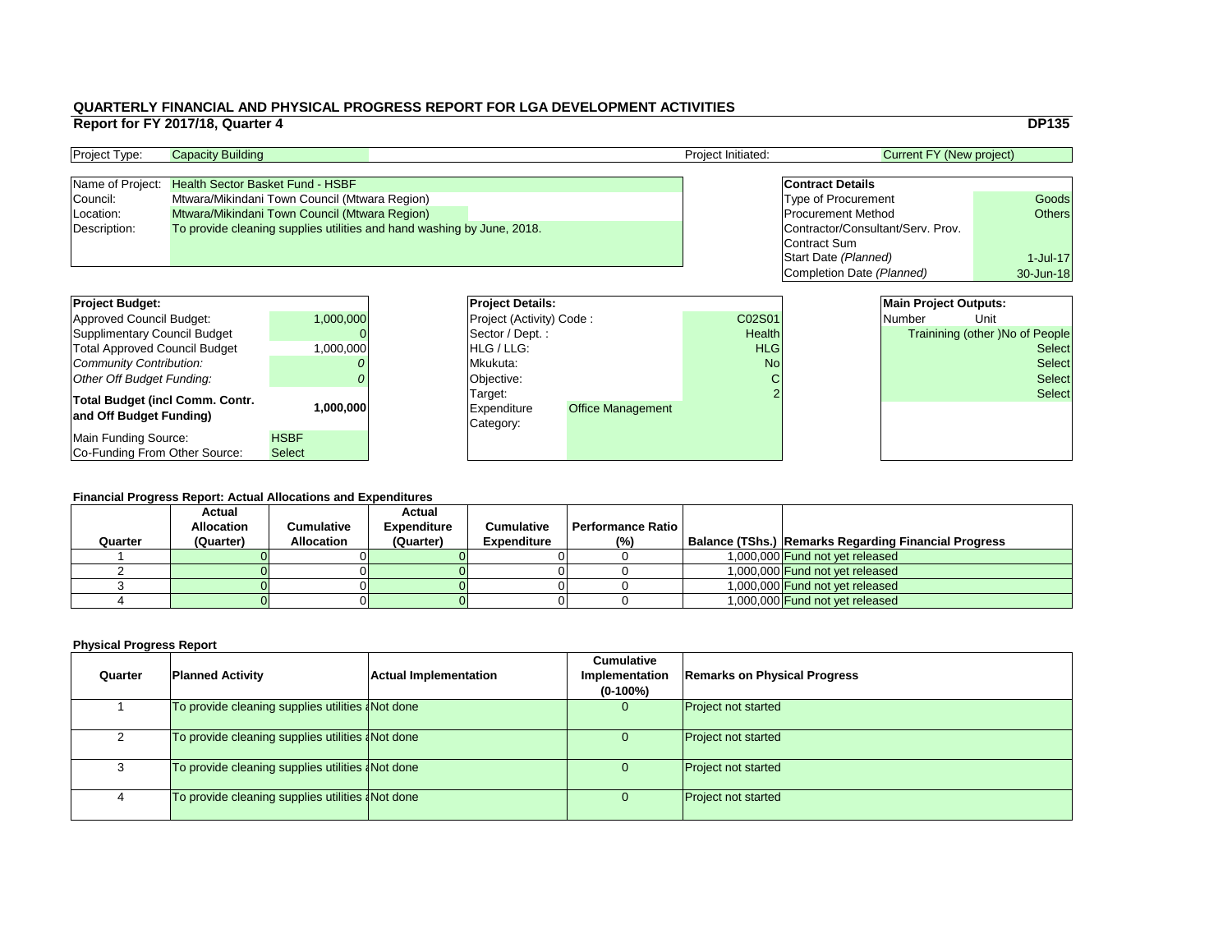#### **Financial Progress Report: Actual Allocations and Expenditures**

|                                        | Report for FY 2017/18, Quarter 4                                                  |                                               |                                               |                          |               |                                   |                              |                                 | <b>DP136</b>                           |
|----------------------------------------|-----------------------------------------------------------------------------------|-----------------------------------------------|-----------------------------------------------|--------------------------|---------------|-----------------------------------|------------------------------|---------------------------------|----------------------------------------|
| Project Type:                          | <b>Project Planning / Implementation</b>                                          |                                               |                                               |                          |               | Project Initiated:                |                              | <b>Current FY (New project)</b> |                                        |
| Name of Project:                       | <b>Health Sector Basket Fund - HSBF</b>                                           |                                               |                                               |                          |               |                                   | <b>Contract Details</b>      |                                 |                                        |
| Council:                               |                                                                                   |                                               | Mtwara/Mikindani Town Council (Mtwara Region) |                          |               |                                   | <b>Type of Procurement</b>   |                                 | <b>Non Consultancy</b>                 |
| Location:                              |                                                                                   | Mtwara/Mikindani Town Council (Mtwara Region) |                                               |                          |               |                                   | <b>Procurement Method</b>    |                                 | <b>Others</b>                          |
| Description:                           | To identify 200 most vulnerable elderly & children from 111 streets by June, 2018 |                                               |                                               |                          |               | Contractor/Consultant/Serv. Prov. |                              |                                 |                                        |
|                                        |                                                                                   |                                               |                                               |                          |               |                                   | Contract Sum                 |                                 |                                        |
|                                        |                                                                                   |                                               |                                               |                          |               |                                   | Start Date (Planned)         |                                 | 1-Jul-17                               |
|                                        |                                                                                   |                                               |                                               |                          |               |                                   | Completion Date (Planned)    |                                 | 30-Jun-18                              |
|                                        |                                                                                   |                                               |                                               |                          |               |                                   |                              |                                 |                                        |
| <b>Project Budget:</b>                 |                                                                                   |                                               |                                               | <b>Project Details:</b>  |               |                                   | <b>Main Project Outputs:</b> |                                 |                                        |
| <b>Approved Council Budget:</b>        |                                                                                   | 1,000,000                                     |                                               | Project (Activity) Code: |               | C05S01                            |                              | <b>Number</b>                   | Unit                                   |
| <b>Supplimentary Council Budget</b>    |                                                                                   |                                               |                                               | Sector / Dept.:          |               | <b>Health</b>                     |                              |                                 | <b>Trainining (other )No of People</b> |
| <b>Total Approved Council Budget</b>   |                                                                                   | 1,000,000                                     |                                               | HLG / LLG:               |               | <b>HLG</b>                        |                              |                                 | <b>Select</b>                          |
| <b>Community Contribution:</b>         |                                                                                   |                                               |                                               | Mkukuta:                 |               | <b>No</b>                         |                              |                                 | <b>Select</b>                          |
| <b>Other Off Budget Funding:</b>       |                                                                                   |                                               |                                               | Objective:               |               |                                   |                              |                                 | <b>Select</b>                          |
| <b>Total Budget (incl Comm. Contr.</b> |                                                                                   |                                               | Target:                                       |                          |               |                                   |                              | <b>Select</b>                   |                                        |
| and Off Budget Funding)                |                                                                                   | 1,000,000                                     |                                               | <b>Expenditure</b>       | <b>Others</b> |                                   |                              |                                 |                                        |
| <b>Main Funding Source:</b>            |                                                                                   | <b>HSBF</b>                                   |                                               | Category:                |               |                                   |                              |                                 |                                        |
| Co-Funding From Other Source:          |                                                                                   | No                                            |                                               |                          |               |                                   |                              |                                 |                                        |

| <b>Project Type:</b> | <b>Project Planning / Implementation</b>                                          | <b>Project Initiated:</b> | Current FY (New project)          |                        |
|----------------------|-----------------------------------------------------------------------------------|---------------------------|-----------------------------------|------------------------|
|                      |                                                                                   |                           |                                   |                        |
|                      | Name of Project: Health Sector Basket Fund - HSBF                                 |                           | <b>Contract Details</b>           |                        |
| Council:             | Mtwara/Mikindani Town Council (Mtwara Region)                                     |                           | <b>Type of Procurement</b>        | <b>Non Consultancy</b> |
| Location:            | Mtwara/Mikindani Town Council (Mtwara Region)                                     |                           | <b>Procurement Method</b>         | Others                 |
| Description:         | To identify 200 most vulnerable elderly & children from 111 streets by June, 2018 |                           | Contractor/Consultant/Serv. Prov. |                        |
|                      |                                                                                   |                           | Contract Sum                      |                        |

| <b>Project Budget:</b>                 |             | <b>Project Deta</b>   |
|----------------------------------------|-------------|-----------------------|
| <b>Approved Council Budget:</b>        | 1,000,000   | <b>Project (Activ</b> |
| <b>Supplimentary Council Budget</b>    |             | Sector / Dep          |
| <b>Total Approved Council Budget</b>   | 1,000,000   | HLG / LLG:            |
| Community Contribution:                |             | Mkukuta:              |
| Other Off Budget Funding:              |             | Objective:            |
| <b>Total Budget (incl Comm. Contr.</b> | 1,000,000   | Target:               |
| and Off Budget Funding)                |             | <b>Expenditure</b>    |
| Main Funding Source:                   | <b>HSBF</b> | Category:             |
| Co-Funding From Other Source:          | <b>No</b>   |                       |

| Quarter | <b>Planned Activity</b>                        | <b>Actual Implementation</b> | <b>Cumulative</b><br>Implementation<br>$(0-100\%)$ | <b>Remarks on Physical Progress</b> |
|---------|------------------------------------------------|------------------------------|----------------------------------------------------|-------------------------------------|
|         | To identify 200 most vulnerable elder Not done |                              |                                                    | <b>Project not started</b>          |
|         | To identify 200 most vulnerable elder Not done |                              |                                                    | <b>Project not started</b>          |
|         | To identify 200 most vulnerable elder done     |                              | 90                                                 | <b>Project started</b>              |
|         | To identify 200 most vulnerable elder done     |                              | 100                                                | <b>Project started</b>              |

| i mancial i Togless Report. Actual Allocations and Experientines |                   |                   |                    |                    |                   |  |                                                             |  |  |  |
|------------------------------------------------------------------|-------------------|-------------------|--------------------|--------------------|-------------------|--|-------------------------------------------------------------|--|--|--|
|                                                                  | <b>Actual</b>     |                   | <b>Actual</b>      |                    |                   |  |                                                             |  |  |  |
|                                                                  | <b>Allocation</b> | Cumulative        | <b>Expenditure</b> | <b>Cumulative</b>  | Performance Ratio |  |                                                             |  |  |  |
| Quarter                                                          | (Quarter)         | <b>Allocation</b> | (Quarter)          | <b>Expenditure</b> | $(\%)$            |  | <b>Balance (TShs.) Remarks Regarding Financial Progress</b> |  |  |  |
|                                                                  |                   |                   |                    |                    |                   |  | 1,000,000 Fund not yet released                             |  |  |  |
|                                                                  |                   |                   |                    |                    |                   |  | 1,000,000 Fund not yet released                             |  |  |  |
|                                                                  | 1,000,000         | 000,000           | 1,000,000          | 000,000,           | 100               |  | 0 Fund released                                             |  |  |  |
|                                                                  |                   | ,000,000          |                    | 000,000            | 100               |  | 0 Fund released                                             |  |  |  |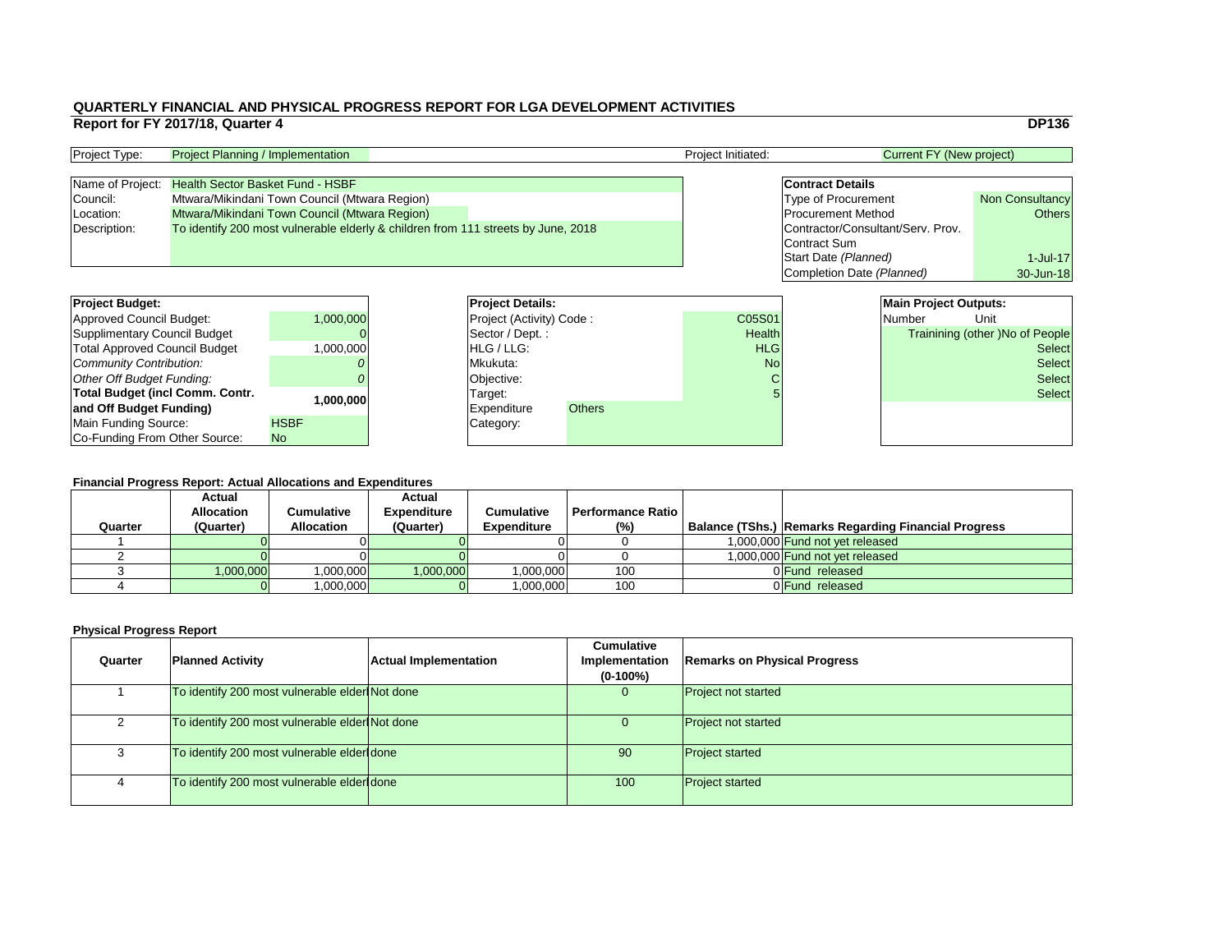| <b>Current FY (New project)</b>   |                        |  |  |  |  |  |  |  |
|-----------------------------------|------------------------|--|--|--|--|--|--|--|
| <b>Contract Details</b>           |                        |  |  |  |  |  |  |  |
| Type of Procurement               | <b>Non Consultancy</b> |  |  |  |  |  |  |  |
| <b>Procurement Method</b>         | <b>Others</b>          |  |  |  |  |  |  |  |
| Contractor/Consultant/Serv. Prov. |                        |  |  |  |  |  |  |  |
| <b>Contract Sum</b>               |                        |  |  |  |  |  |  |  |
| <b>Start Date (Planned)</b>       | $1 -$ Jul $-17$        |  |  |  |  |  |  |  |
| Completion Date (Planned)         | 30-Jun-18              |  |  |  |  |  |  |  |

# **Financial Progress Report: Actual Allocations and Expenditures**

| <b>Project Budget:</b>                 |             |          | <b>Project Details:</b>         |               |               |               | <b>Main Project Outputs:</b> |                                        |
|----------------------------------------|-------------|----------|---------------------------------|---------------|---------------|---------------|------------------------------|----------------------------------------|
| <b>Approved Council Budget:</b>        | 1,700,000   |          | <b>Project (Activity) Code:</b> |               | C06S01        |               | <b>Number</b>                | Unit                                   |
| <b>Supplimentary Council Budget</b>    |             |          | Sector / Dept. :                |               | <b>Health</b> |               |                              | <b>Trainining (other )No of People</b> |
| <b>Total Approved Council Budget</b>   | ,700,000    |          | <b>HLG</b> / LLG:               |               | <b>HLG</b>    |               |                              | <b>Select</b>                          |
| <b>Community Contribution:</b>         |             | Mkukuta: |                                 | <b>No</b>     |               | <b>Select</b> |                              |                                        |
| <b>Other Off Budget Funding:</b>       |             |          | Objective:                      |               |               |               |                              | <b>Select</b>                          |
| <b>Total Budget (incl Comm. Contr.</b> |             |          | Target:                         |               |               |               |                              | <b>Select</b>                          |
| and Off Budget Funding)                | ,700,000    |          | <b>Expenditure</b>              | <b>Others</b> |               |               |                              |                                        |
| <b>Main Funding Source:</b>            | <b>HSBF</b> |          | Category:                       |               |               |               |                              |                                        |
| Co-Funding From Other Source:          | No          |          |                                 |               |               |               |                              |                                        |

| <b>Project Type:</b> | <b>Capacity Building</b>                                                                       |  | <b>Project Initiated:</b>         | Current FY (New project)   |                        |  |
|----------------------|------------------------------------------------------------------------------------------------|--|-----------------------------------|----------------------------|------------------------|--|
|                      |                                                                                                |  |                                   |                            |                        |  |
|                      | Name of Project: Health Sector Basket Fund - HSBF                                              |  |                                   | <b>Contract Details</b>    |                        |  |
| Council:             | Mtwara/Mikindani Town Council (Mtwara Region)                                                  |  |                                   | <b>Type of Procurement</b> | <b>Non Consultancy</b> |  |
| Location:            | <b>Mtwara/Mikindani Town Council (Mtwara Region)</b>                                           |  |                                   | <b>Procurement Method</b>  | <b>Others</b>          |  |
| Description:         | To conduct 5 days school health education to 5 Secondary schools on mental disorders by June 2 |  | Contractor/Consultant/Serv. Prov. |                            |                        |  |
|                      |                                                                                                |  |                                   | Contract Sum               |                        |  |

| <b>Project Budget:</b>                 |             | <b>Project Deta</b> |
|----------------------------------------|-------------|---------------------|
| Approved Council Budget:               | 1,700,000   | Project (Activ      |
| <b>Supplimentary Council Budget</b>    |             | Sector / Dep        |
| <b>Total Approved Council Budget</b>   | 1,700,000   | HLG / LLG:          |
| Community Contribution:                |             | Mkukuta:            |
| Other Off Budget Funding:              |             | Objective:          |
| <b>Total Budget (incl Comm. Contr.</b> | 1,700,000   | Target:             |
| and Off Budget Funding)                |             | <b>Expenditure</b>  |
| Main Funding Source:                   | <b>HSBF</b> | Category:           |
| Co-Funding From Other Source:          | <b>No</b>   |                     |

| Quarter | <b>Actual</b><br><b>Allocation</b><br>(Quarter) | Cumulative<br><b>Allocation</b> | <b>Actual</b><br><b>Expenditure</b><br>(Quarter) | <b>Cumulative</b><br><b>Expenditure</b> | Performance Ratio  <br>(%) | <b>Balance (TShs.) Remarks Regarding Financial Progress</b> |
|---------|-------------------------------------------------|---------------------------------|--------------------------------------------------|-----------------------------------------|----------------------------|-------------------------------------------------------------|
|         |                                                 |                                 |                                                  |                                         |                            | 1,700,000 Fund not yet released                             |
|         |                                                 |                                 |                                                  |                                         |                            | 1,700,000 Fund not yet released                             |
|         |                                                 |                                 |                                                  |                                         |                            | 1,700,000 Fund not yet released                             |
|         |                                                 |                                 |                                                  |                                         |                            | 1,700,000 Fund not yet released                             |

| Quarter | <b>Planned Activity</b>                      | <b>Actual Implementation</b> | <b>Cumulative</b><br>Implementation<br>$(0-100\%)$ | <b>Remarks on Physical Progress</b> |
|---------|----------------------------------------------|------------------------------|----------------------------------------------------|-------------------------------------|
|         | To conduct 5 days school health edu Not done |                              | 0                                                  | <b>Project not started</b>          |
|         | To conduct 5 days school health edu Not done |                              |                                                    | <b>Project not started</b>          |
|         | To conduct 5 days school health edu Not done |                              |                                                    | <b>Project not started</b>          |
|         | To conduct 5 days school health edu Not done |                              |                                                    | <b>Project not started</b>          |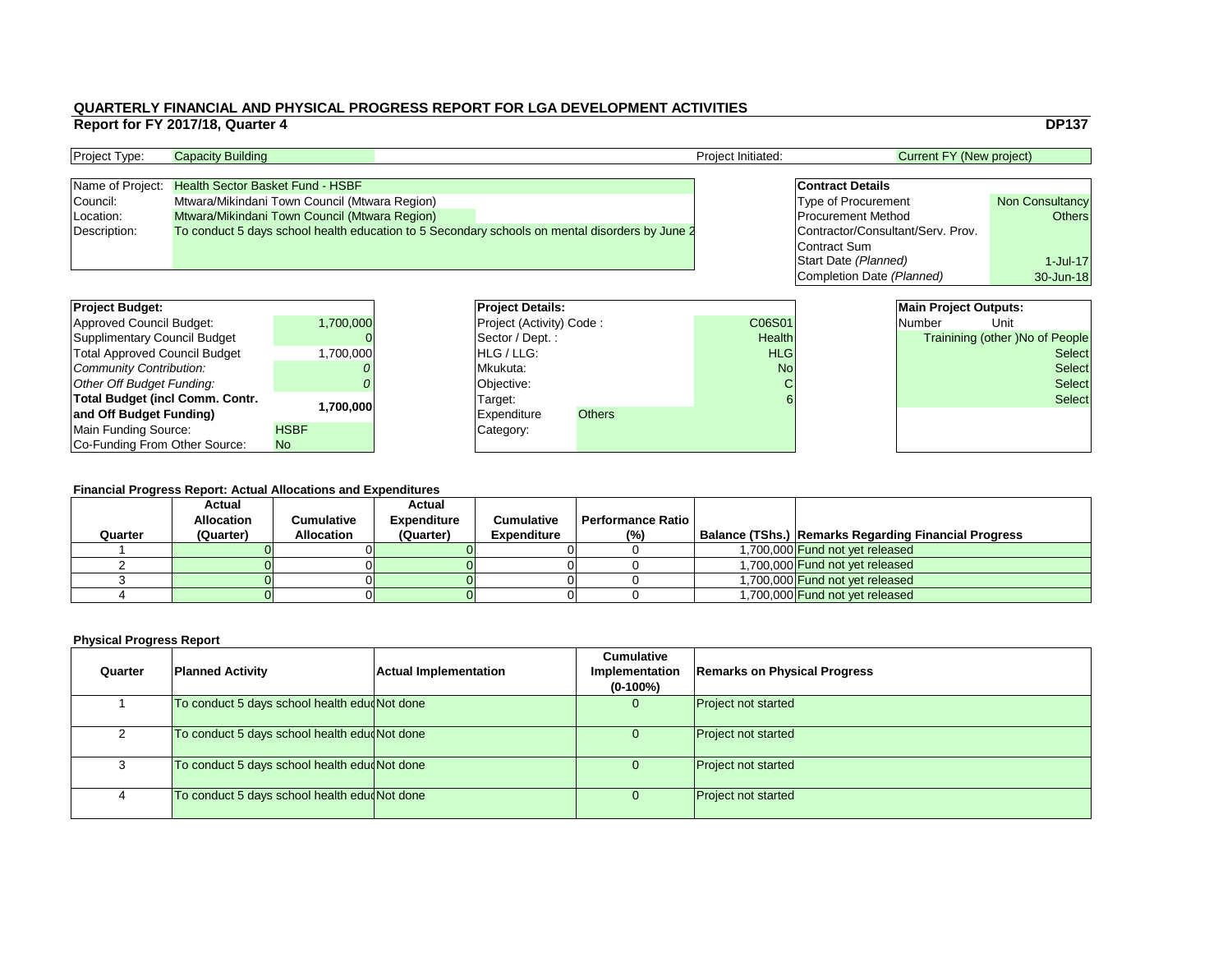|                |                                   |                                 | <b>DP138</b>                           |  |  |
|----------------|-----------------------------------|---------------------------------|----------------------------------------|--|--|
|                |                                   | <b>Current FY (New project)</b> |                                        |  |  |
|                |                                   |                                 |                                        |  |  |
|                | <b>Contract Details</b>           |                                 |                                        |  |  |
|                | <b>Type of Procurement</b>        |                                 | <b>Non Consultancy</b>                 |  |  |
|                | <b>Procurement Method</b>         |                                 | <b>Others</b>                          |  |  |
|                | Contractor/Consultant/Serv. Prov. |                                 |                                        |  |  |
|                | <b>Contract Sum</b>               |                                 |                                        |  |  |
|                | Start Date (Planned)              |                                 | 1-Jul-17                               |  |  |
|                | Completion Date (Planned)         |                                 | 30-Jun-18                              |  |  |
|                |                                   |                                 |                                        |  |  |
|                |                                   | <b>Main Project Outputs:</b>    |                                        |  |  |
| ີ)1            |                                   | <b>Number</b>                   | Unit                                   |  |  |
| Ith            |                                   |                                 | <b>Trainining (other) No of People</b> |  |  |
| $\overline{G}$ |                                   |                                 | <b>Select</b>                          |  |  |
| ۹o             |                                   |                                 | <b>Select</b>                          |  |  |
| $\mathsf{C}$   |                                   |                                 | <b>Select</b>                          |  |  |
| $\overline{7}$ |                                   |                                 | <b>Select</b>                          |  |  |
|                |                                   |                                 |                                        |  |  |
|                |                                   |                                 |                                        |  |  |

#### **Financial Progress Report: Actual Allocations and Expenditures**

| <b>Project Budget:</b>               |             | <b>Project Details:</b>         |                       |               | <b>Main Project Outputs:</b> |                                        |               |
|--------------------------------------|-------------|---------------------------------|-----------------------|---------------|------------------------------|----------------------------------------|---------------|
| Approved Council Budget:             | 14,000,000  | <b>Project (Activity) Code:</b> |                       | C07S01        | Number                       | Unit                                   |               |
| Supplimentary Council Budget         |             | Sector / Dept.:                 |                       | <b>Health</b> |                              | <b>Trainining (other )No of People</b> |               |
| <b>Total Approved Council Budget</b> | 14,000,000  | <b>HLG</b> / LLG:               |                       | <b>HLG</b>    |                              |                                        | <b>Select</b> |
| Community Contribution:              |             | Mkukuta:                        |                       | <b>No</b>     |                              |                                        | <b>Select</b> |
| Other Off Budget Funding:            |             | Objective:                      |                       |               |                              |                                        | <b>Select</b> |
| Total Budget (incl Comm. Contr.      |             | Target:                         |                       |               |                              |                                        | <b>Select</b> |
| and Off Budget Funding)              | 14,000,000  | Expenditure                     | Infrastructure/Invest |               |                              |                                        |               |
|                                      |             | Category:                       | ments                 |               |                              |                                        |               |
| Main Funding Source:                 | <b>HSBF</b> |                                 |                       |               |                              |                                        |               |
| Co-Funding From Other Source:        | <b>No</b>   |                                 |                       |               |                              |                                        |               |

| <b>Project Type:</b> | <b>Capacity Building</b>                                                   |  |                                   | <b>Project Initiated:</b> | Current FY (New project)   |                        |  |
|----------------------|----------------------------------------------------------------------------|--|-----------------------------------|---------------------------|----------------------------|------------------------|--|
|                      |                                                                            |  |                                   |                           |                            |                        |  |
|                      | Name of Project: Health Sector Basket Fund - HSBF                          |  |                                   |                           | <b>Contract Details</b>    |                        |  |
| Council:             | Mtwara/Mikindani Town Council (Mtwara Region)                              |  |                                   |                           | <b>Type of Procurement</b> | <b>Non Consultancy</b> |  |
| Location:            | Mtwara/Mikindani Town Council (Mtwara Region)                              |  |                                   |                           | <b>Procurement Method</b>  | Others                 |  |
| Description:         | To conduct surgical operation at Likombe health centre to 180 by June 2018 |  | Contractor/Consultant/Serv. Prov. |                           |                            |                        |  |
|                      |                                                                            |  |                                   |                           | Contract Sum               |                        |  |

| Quarter | <b>Actual</b><br><b>Allocation</b><br>(Quarter) | Cumulative<br><b>Allocation</b> | <b>Actual</b><br><b>Expenditure</b><br>(Quarter) | <b>Cumulative</b><br><b>Expenditure</b> | <b>Performance Ratio</b> I<br>(%) | Balance (TShs.) Remarks Regarding Financial Progress |
|---------|-------------------------------------------------|---------------------------------|--------------------------------------------------|-----------------------------------------|-----------------------------------|------------------------------------------------------|
|         |                                                 |                                 |                                                  |                                         |                                   | 14,000,000 Fund not yet released                     |
|         |                                                 |                                 |                                                  |                                         |                                   |                                                      |
|         |                                                 |                                 |                                                  |                                         |                                   | 14,000,000 Fund not yet released                     |
|         | 1,340,000                                       | 0.340,000                       | ,340,000                                         | ,340,000                                |                                   | 12,660,000 Fund released                             |
|         |                                                 | ,340,000                        |                                                  | ,340,000                                |                                   | 12,660,000 Fund released                             |

| Quarter | <b>Planned Activity</b>                        | <b>Actual Implementation</b>                                                | <b>Cumulative</b><br><b>Implementation</b><br>$(0-100\%)$ | <b>Remarks on Physical Progress</b> |
|---------|------------------------------------------------|-----------------------------------------------------------------------------|-----------------------------------------------------------|-------------------------------------|
|         | To conduct surgical operation at Liko Not done |                                                                             | $\overline{0}$                                            | <b>Project not started</b>          |
|         | To conduct surgical operation at Liko Not done |                                                                             |                                                           | <b>Project not started</b>          |
|         |                                                | To conduct surgical operation at Liko On call allowances paid to health wor | 50                                                        | <b>Project started</b>              |
|         |                                                | To conduct surgical operation at Liko On call allowances paid to health wor | 80                                                        | <b>Project started</b>              |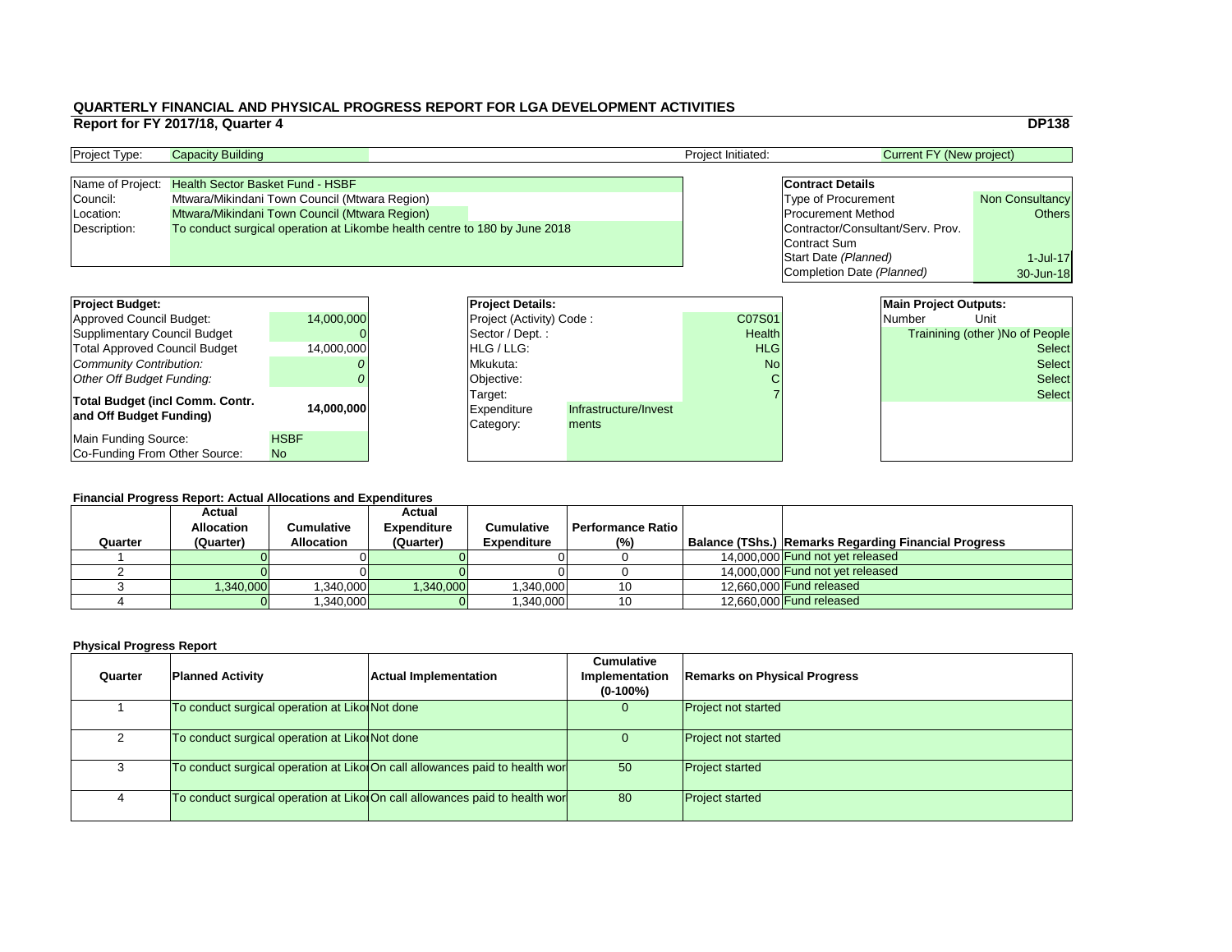|                 |                                   |                                 | <b>DP139</b>                           |
|-----------------|-----------------------------------|---------------------------------|----------------------------------------|
|                 |                                   | <b>Current FY (New project)</b> |                                        |
|                 |                                   |                                 |                                        |
|                 | <b>Contract Details</b>           |                                 |                                        |
|                 | <b>Type of Procurement</b>        |                                 | Goods                                  |
|                 | <b>Procurement Method</b>         |                                 | <b>Others</b>                          |
|                 | Contractor/Consultant/Serv. Prov. |                                 |                                        |
|                 | Contract Sum                      |                                 |                                        |
|                 | Start Date (Planned)              |                                 | $1-Jul-17$                             |
|                 | Completion Date (Planned)         |                                 | 30-Jun-18                              |
|                 |                                   |                                 |                                        |
|                 |                                   | <b>Main Project Outputs:</b>    |                                        |
| $\overline{)1}$ |                                   | <b>Number</b>                   | Unit                                   |
| th              |                                   |                                 | <b>Trainining (other) No of People</b> |
| G               |                                   |                                 | <b>Select</b>                          |
| ۹o              |                                   |                                 | <b>Select</b>                          |
| C               |                                   |                                 | Select                                 |
| $\mathsf{R}$    |                                   |                                 | اعمامی                                 |

#### **Financial Progress Report: Actual Allocations and Expenditures**

| <b>Project Budget:</b>               |             |                   | <b>Project Details:</b>             |               | <b>Main Project Outputs:</b>           |
|--------------------------------------|-------------|-------------------|-------------------------------------|---------------|----------------------------------------|
| Approved Council Budget:             | 20,663,950  |                   | <b>Project (Activity) Code:</b>     | C08S01        | Number<br>Unit                         |
| Supplimentary Council Budget         |             |                   | Sector / Dept.:                     | <b>Health</b> | <b>Trainining (other )No of People</b> |
| <b>Total Approved Council Budget</b> | 20,663,950  | <b>HLG</b> / LLG: |                                     | <b>HLG</b>    | <b>Select</b>                          |
| Community Contribution:              |             |                   | Mkukuta:                            | <b>No</b>     | <b>Select</b>                          |
| <b>Other Off Budget Funding:</b>     |             |                   | Objective:                          |               | <b>Select</b>                          |
| Total Budget (incl Comm. Contr.      | 20,663,950  |                   | Target:                             |               | <b>Select</b>                          |
| and Off Budget Funding)              |             |                   | <b>Others</b><br><b>Expenditure</b> |               |                                        |
| Main Funding Source:                 | <b>HSBF</b> |                   | Category:                           |               |                                        |
| Co-Funding From Other Source:        | <b>No</b>   |                   |                                     |               |                                        |

| <b>Project Type:</b> | <b>Capacity Building</b>                                                              |  | <b>Project Initiated:</b> | Current FY (New project)          |               |
|----------------------|---------------------------------------------------------------------------------------|--|---------------------------|-----------------------------------|---------------|
|                      |                                                                                       |  |                           |                                   |               |
|                      | Name of Project: Health Sector Basket Fund - HSBF                                     |  |                           | <b>Contract Details</b>           |               |
| Council:             | Mtwara/Mikindani Town Council (Mtwara Region)                                         |  |                           | <b>Type of Procurement</b>        | Goods         |
| Location:            | Mtwara/Mikindani Town Council (Mtwara Region)                                         |  |                           | <b>Procurement Method</b>         | <b>Others</b> |
| Description:         | To ensure availability of medical and Lab equipments & cleaning supplies by June 2018 |  |                           | Contractor/Consultant/Serv. Prov. |               |
|                      |                                                                                       |  |                           | Contract Sum                      |               |

|         | <b>Actual</b>     |                   | <b>Actual</b>      |                    |                          |  |                                                             |  |  |
|---------|-------------------|-------------------|--------------------|--------------------|--------------------------|--|-------------------------------------------------------------|--|--|
|         | <b>Allocation</b> | Cumulative        | <b>Expenditure</b> | <b>Cumulative</b>  | <b>Performance Ratio</b> |  |                                                             |  |  |
| Quarter | (Quarter)         | <b>Allocation</b> | (Quarter)          | <b>Expenditure</b> | (% )                     |  | <b>Balance (TShs.) Remarks Regarding Financial Progress</b> |  |  |
|         |                   |                   |                    |                    |                          |  | 20.663.950 Fund not yet released                            |  |  |
|         |                   |                   |                    |                    |                          |  | 20,663,950 Fund not yet released                            |  |  |
|         | 5,555,511         | 5,555,511         | 5,555,511          | 5,555,511          | ົ                        |  | 15.108.439 <b>Fund released</b>                             |  |  |
|         |                   | 5,555,511         |                    | 5,555,511          |                          |  | 15,108,439 <b>Fund released</b>                             |  |  |

| Quarter | <b>Planned Activity</b>                        | <b>Actual Implementation</b>                                             | <b>Cumulative</b><br>Implementation<br>$(0-100\%)$ | <b>Remarks on Physical Progress</b> |
|---------|------------------------------------------------|--------------------------------------------------------------------------|----------------------------------------------------|-------------------------------------|
|         | To ensure availability of medical and Not done |                                                                          |                                                    | <b>Project not started</b>          |
|         | To ensure availability of medical and Not done |                                                                          |                                                    | <b>Project not started</b>          |
|         |                                                | To ensure availability of medical and Medical and Lab equipments & clean | 70                                                 | <b>Project started</b>              |
|         |                                                | To ensure availability of medical and Medical and Lab equipments & clean | 80                                                 | <b>Project started</b>              |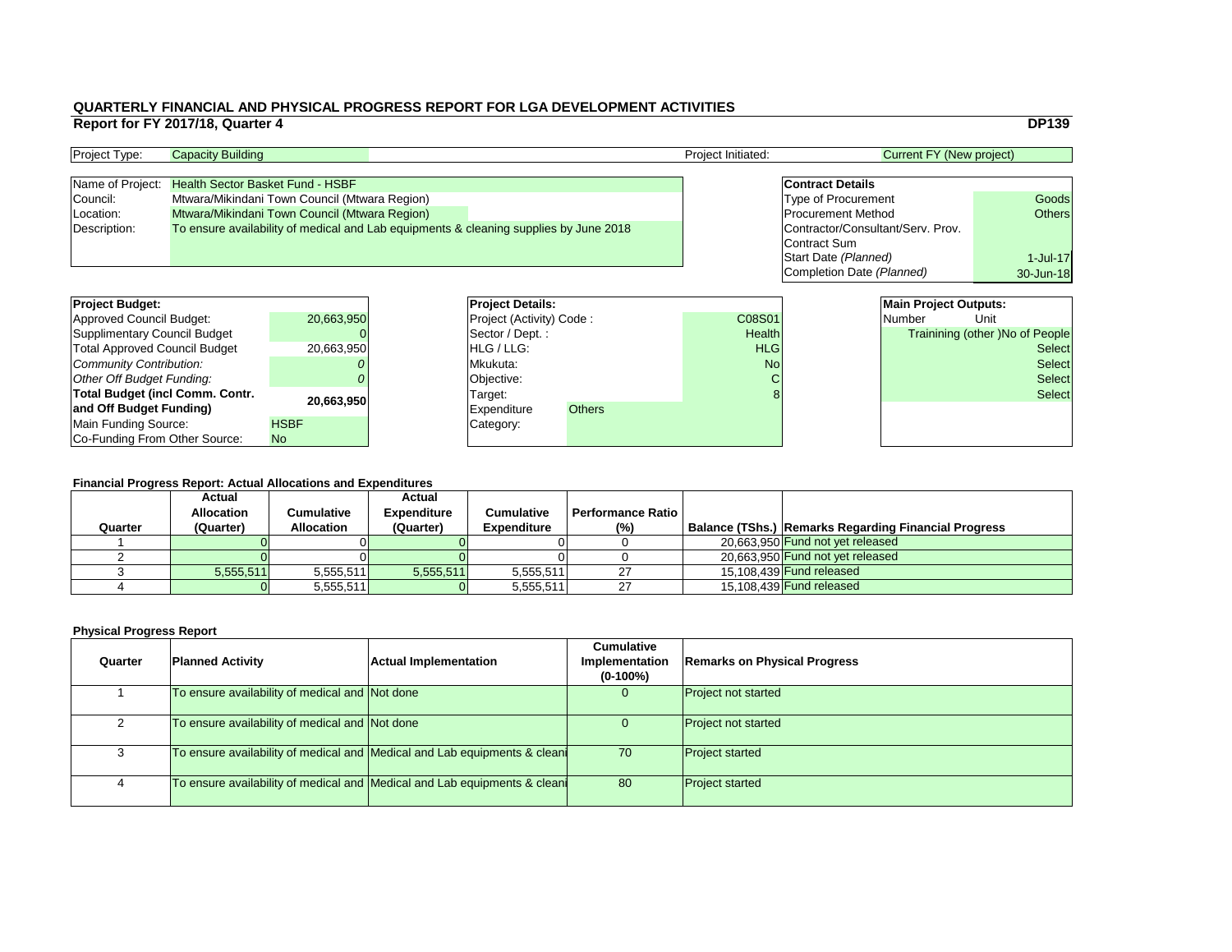|                |                                   | <b>DP140</b>                           |
|----------------|-----------------------------------|----------------------------------------|
|                |                                   | <b>Current FY (New project)</b>        |
|                |                                   |                                        |
|                | <b>Contract Details</b>           |                                        |
|                | <b>Type of Procurement</b>        | <b>Non Consultancy</b>                 |
|                | <b>Procurement Method</b>         | <b>Others</b>                          |
|                | Contractor/Consultant/Serv. Prov. |                                        |
|                | <b>Contract Sum</b>               |                                        |
|                | Start Date (Planned)              | $1$ -Jul-17                            |
|                | Completion Date (Planned)         | 30-Jun-18                              |
|                |                                   |                                        |
|                |                                   | <b>Main Project Outputs:</b>           |
| $\overline{1}$ | <b>Number</b>                     | Unit                                   |
| th             |                                   | <b>Trainining (other) No of People</b> |
| G              |                                   | Select                                 |
| $\overline{a}$ |                                   | اممامی                                 |

#### **Financial Progress Report: Actual Allocations and Expenditures**

| <b>Project Budget:</b>                 |             | <b>Project Details:</b>         |               |               | <b>Main Project Outputs:</b>          |               |
|----------------------------------------|-------------|---------------------------------|---------------|---------------|---------------------------------------|---------------|
|                                        |             |                                 |               |               |                                       |               |
| <b>Approved Council Budget:</b>        | 2,200,000   | <b>Project (Activity) Code:</b> |               | C09S01        | Number                                | Unit          |
| <b>Supplimentary Council Budget</b>    |             | Sector / Dept. :                |               | <b>Health</b> | <b>Trainining (other)No of People</b> |               |
| <b>Total Approved Council Budget</b>   | 2,200,000   | <b>HLG/LLG:</b>                 |               | <b>HLG</b>    | <b>Select</b>                         |               |
| <b>Community Contribution:</b>         |             | Mkukuta:                        |               | <b>No</b>     |                                       | <b>Select</b> |
| <b>Other Off Budget Funding:</b>       |             | Objective:                      |               |               |                                       | <b>Select</b> |
| <b>Total Budget (incl Comm. Contr.</b> | 2,200,000   | Target:                         |               |               |                                       | <b>Select</b> |
| and Off Budget Funding)                |             | Expenditure                     | <b>Others</b> |               |                                       |               |
| <b>Main Funding Source:</b>            | <b>HSBF</b> | Category:                       |               |               |                                       |               |
| Co-Funding From Other Source:          | No.         |                                 |               |               |                                       |               |

| <b>Project Type:</b> | <b>Capacity Building</b>                                                                         |  | <b>Project Initiated:</b>         | <b>Current FY (New project)</b> |                        |
|----------------------|--------------------------------------------------------------------------------------------------|--|-----------------------------------|---------------------------------|------------------------|
|                      |                                                                                                  |  |                                   |                                 |                        |
|                      | Name of Project: Health Sector Basket Fund - HSBF                                                |  |                                   | <b>Contract Details</b>         |                        |
| Council:             | Mtwara/Mikindani Town Council (Mtwara Region)                                                    |  |                                   | <b>Type of Procurement</b>      | <b>Non Consultancy</b> |
| Location:            | Mtwara/Mikindani Town Council (Mtwara Region)                                                    |  |                                   | <b>Procurement Method</b>       | Others                 |
| Description:         | To conduct quarterly mentorship on how to conduct systematic active screening to TB in HIV posit |  | Contractor/Consultant/Serv. Prov. |                                 |                        |
|                      |                                                                                                  |  |                                   | Contract Sum                    |                        |

| Quarter | <b>Planned Activity</b>                       | <b>Actual Implementation</b> | <b>Cumulative</b><br>Implementation<br>$(0-100\%)$ | <b>Remarks on Physical Progress</b> |
|---------|-----------------------------------------------|------------------------------|----------------------------------------------------|-------------------------------------|
|         | To conduct quarterly mentorship on h Not done |                              | $\overline{0}$                                     | <b>Project not started</b>          |
|         | To conduct quarterly mentorship on h Not done |                              | U                                                  | <b>Project not started</b>          |
| 3       | To conduct quarterly mentorship on h Not done |                              | $\overline{0}$                                     | <b>Project not started</b>          |
| 4       | To conduct quarterly mentorship on h Not done |                              | $\overline{0}$                                     | <b>Project not started</b>          |

| <b>Project Budget:</b>                 |             | <b>Project Deta</b>   |
|----------------------------------------|-------------|-----------------------|
| <b>Approved Council Budget:</b>        | 2,200,000   | <b>Project (Activ</b> |
| <b>Supplimentary Council Budget</b>    |             | Sector / Dep          |
| <b>Total Approved Council Budget</b>   | 2,200,000   | HLG / LLG:            |
| Community Contribution:                |             | Mkukuta:              |
| Other Off Budget Funding:              |             | Objective:            |
| <b>Total Budget (incl Comm. Contr.</b> | 2,200,000   | Target:               |
| and Off Budget Funding)                |             | <b>Expenditure</b>    |
| <b>Main Funding Source:</b>            | <b>HSBF</b> | Category:             |
| Co-Funding From Other Source:          | <b>No</b>   |                       |

|         | Financial Progress Report: Actual Allocations and Expenditures |                   |                    |                    |                          |  |                                                      |  |
|---------|----------------------------------------------------------------|-------------------|--------------------|--------------------|--------------------------|--|------------------------------------------------------|--|
|         | <b>Actual</b>                                                  |                   | <b>Actual</b>      |                    |                          |  |                                                      |  |
|         | <b>Allocation</b>                                              | Cumulative        | <b>Expenditure</b> | <b>Cumulative</b>  | <b>Performance Ratio</b> |  |                                                      |  |
| Quarter | (Quarter)                                                      | <b>Allocation</b> | (Quarter)          | <b>Expenditure</b> | $(\%)$                   |  | Balance (TShs.) Remarks Regarding Financial Progress |  |
|         |                                                                |                   |                    |                    |                          |  | 2,200,000 Fund not yet released                      |  |
|         |                                                                |                   |                    |                    |                          |  | 2,200,000 Fund not yet released                      |  |
|         |                                                                |                   |                    |                    |                          |  | 2,200,000 Fund not yet released                      |  |
|         |                                                                |                   |                    |                    |                          |  | 2,200,000 Fund not yet released                      |  |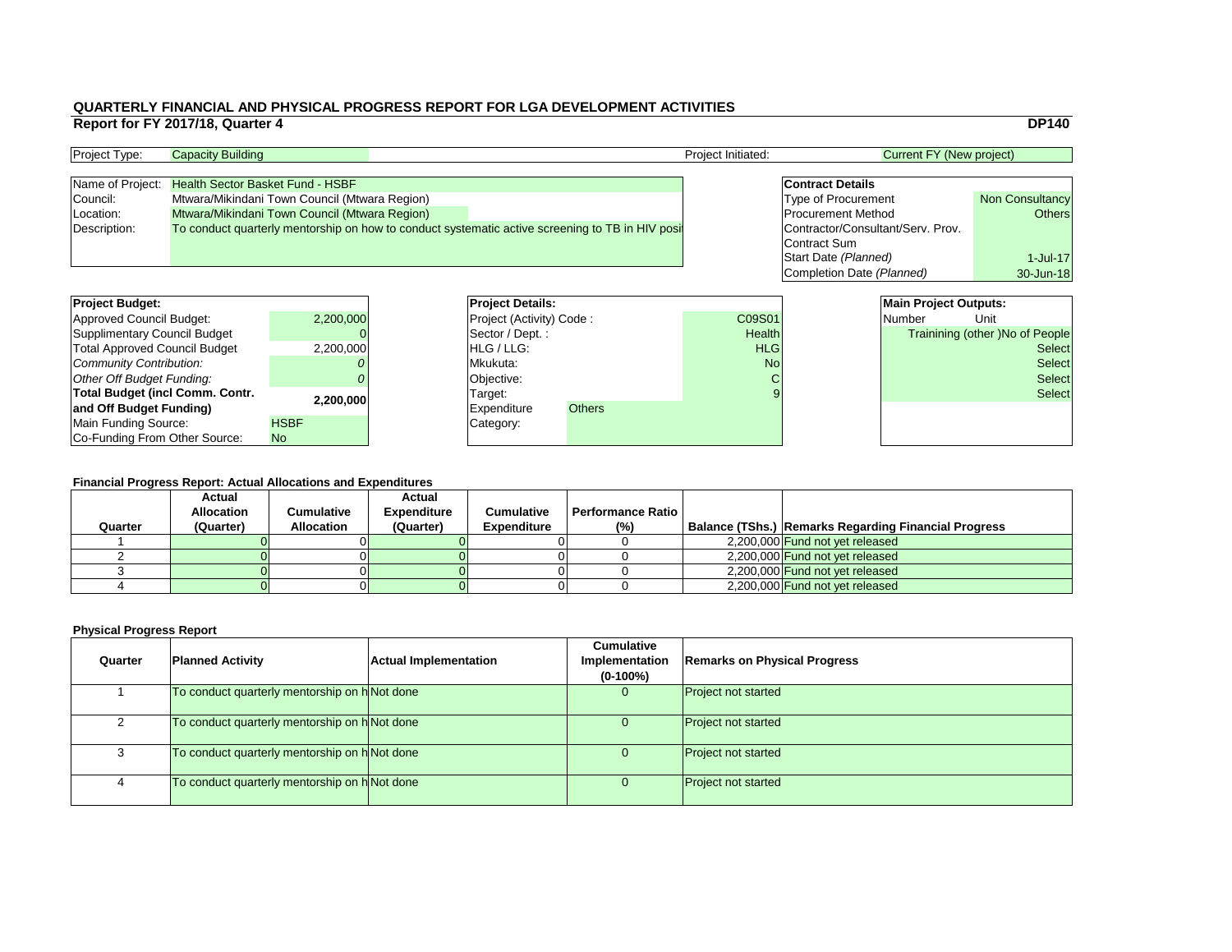#### **Financial Progress Report: Actual Allocations and Expenditures**

|                                        | Report for FY 2017/18, Quarter 4        |                                               |                          |                                                                                           |                    |                                   |                                 | <b>DP141</b>                    |
|----------------------------------------|-----------------------------------------|-----------------------------------------------|--------------------------|-------------------------------------------------------------------------------------------|--------------------|-----------------------------------|---------------------------------|---------------------------------|
| Project Type:                          | <b>Capacity Building</b>                |                                               |                          |                                                                                           | Project Initiated: |                                   | <b>Current FY (New project)</b> |                                 |
| Name of Project:                       | <b>Health Sector Basket Fund - HSBF</b> |                                               |                          |                                                                                           |                    | <b>Contract Details</b>           |                                 |                                 |
|                                        |                                         |                                               |                          |                                                                                           |                    |                                   |                                 |                                 |
| Council:                               |                                         | Mtwara/Mikindani Town Council (Mtwara Region) |                          |                                                                                           |                    | <b>Type of Procurement</b>        |                                 | <b>Non Consultancy</b>          |
| Location:                              |                                         | Mtwara/Mikindani Town Council (Mtwara Region) |                          |                                                                                           |                    | <b>Procurement Method</b>         |                                 | <b>Others</b>                   |
| Description:                           |                                         |                                               |                          | To conduct biannual vitamin A supplementation and deforming to 9000 children by June 2018 |                    | Contractor/Consultant/Serv. Prov. |                                 |                                 |
|                                        |                                         |                                               |                          |                                                                                           |                    | Contract Sum                      |                                 |                                 |
|                                        |                                         |                                               |                          |                                                                                           |                    | Start Date (Planned)              |                                 | 1-Jul-17                        |
|                                        |                                         |                                               |                          |                                                                                           |                    | Completion Date (Planned)         |                                 | 30-Jun-18                       |
| <b>Project Budget:</b>                 |                                         |                                               | <b>Project Details:</b>  |                                                                                           |                    |                                   | <b>Main Project Outputs:</b>    |                                 |
|                                        |                                         |                                               |                          |                                                                                           |                    |                                   |                                 |                                 |
| <b>Approved Council Budget:</b>        |                                         | 3,000,000                                     | Project (Activity) Code: |                                                                                           | C011S01            |                                   | <b>Number</b>                   | Unit                            |
| <b>Supplimentary Council Budget</b>    |                                         |                                               | Sector / Dept.:          |                                                                                           | Health             |                                   |                                 | Trainining (other )No of People |
| <b>Total Approved Council Budget</b>   |                                         | 3,000,000                                     | HLG / LLG:               |                                                                                           | <b>HLG</b>         |                                   |                                 | <b>Select</b>                   |
| <b>Community Contribution:</b>         |                                         |                                               | Mkukuta:                 |                                                                                           | <b>No</b>          |                                   |                                 | <b>Select</b>                   |
| <b>Other Off Budget Funding:</b>       |                                         |                                               | Objective:               |                                                                                           |                    |                                   |                                 | <b>Select</b>                   |
| <b>Total Budget (incl Comm. Contr.</b> |                                         |                                               | Target:                  |                                                                                           | 11                 |                                   |                                 | <b>Select</b>                   |
| and Off Budget Funding)                |                                         | 3,000,000                                     | <b>Expenditure</b>       | <b>Others</b>                                                                             |                    |                                   |                                 |                                 |
| <b>Main Funding Source:</b>            |                                         | <b>HSBF</b>                                   | Category:                |                                                                                           |                    |                                   |                                 |                                 |
| Co-Funding From Other Source:          |                                         | No.                                           |                          |                                                                                           |                    |                                   |                                 |                                 |

| <b>Project Type:</b> | <b>Capacity Building</b>                                                                  | <b>Project Initiated:</b> | <b>Current FY (New project)</b>   |                        |
|----------------------|-------------------------------------------------------------------------------------------|---------------------------|-----------------------------------|------------------------|
|                      |                                                                                           |                           |                                   |                        |
|                      | Name of Project: Health Sector Basket Fund - HSBF                                         |                           | <b>Contract Details</b>           |                        |
| Council:             | Mtwara/Mikindani Town Council (Mtwara Region)                                             |                           | <b>Type of Procurement</b>        | <b>Non Consultancy</b> |
| Location:            | Mtwara/Mikindani Town Council (Mtwara Region)                                             |                           | <b>Procurement Method</b>         | <b>Others</b>          |
| Description:         | To conduct biannual vitamin A supplementation and deforming to 9000 children by June 2018 |                           | Contractor/Consultant/Serv. Prov. |                        |
|                      |                                                                                           |                           | Contract Sum                      |                        |

| <b>Project Budget:</b>                 |             | <b>Project Deta</b>   |
|----------------------------------------|-------------|-----------------------|
| <b>Approved Council Budget:</b>        | 3,000,000   | <b>Project (Activ</b> |
| <b>Supplimentary Council Budget</b>    |             | Sector / Dep          |
| <b>Total Approved Council Budget</b>   | 3,000,000   | HLG / LLG:            |
| Community Contribution:                |             | Mkukuta:              |
| Other Off Budget Funding:              |             | Objective:            |
| <b>Total Budget (incl Comm. Contr.</b> | 3,000,000   | Target:               |
| and Off Budget Funding)                |             | <b>Expenditure</b>    |
| Main Funding Source:                   | <b>HSBF</b> | Category:             |
| Co-Funding From Other Source:          | <b>No</b>   |                       |

|         | <b>Actual</b><br><b>Allocation</b> | Cumulative        | <b>Actual</b><br><b>Expenditure</b> | <b>Cumulative</b>  | <b>' Performance Ratio I</b> |                                                             |
|---------|------------------------------------|-------------------|-------------------------------------|--------------------|------------------------------|-------------------------------------------------------------|
| Quarter | (Quarter)                          | <b>Allocation</b> | (Quarter)                           | <b>Expenditure</b> | (% )                         | <b>Balance (TShs.) Remarks Regarding Financial Progress</b> |
|         |                                    |                   |                                     |                    |                              | 3,000,000 Fund not yet released                             |
|         |                                    |                   |                                     |                    |                              | 3,000,000 Fund not yet released                             |
|         | 245,000                            | 245,000           | 245,000                             | 245,000            |                              | 2,755,000 Fund released                                     |
|         |                                    | 245,000           |                                     | 245,000            |                              | $2,755,000$ Fund released                                   |

| Quarter | <b>Planned Activity</b>                       | <b>Actual Implementation</b> | <b>Cumulative</b><br>Implementation<br>$(0-100\%)$ | <b>Remarks on Physical Progress</b> |
|---------|-----------------------------------------------|------------------------------|----------------------------------------------------|-------------------------------------|
|         | To conduct biannual vitamin A supple Not done |                              | O                                                  | <b>Project not started</b>          |
|         | To conduct biannual vitamin A supple Not done |                              |                                                    | <b>Project not started</b>          |
|         | To conduct biannual vitamin A supple Done     |                              | 50                                                 | <b>Project started</b>              |
|         | To conduct biannual vitamin A suppleDone      |                              | 60                                                 | <b>Project started</b>              |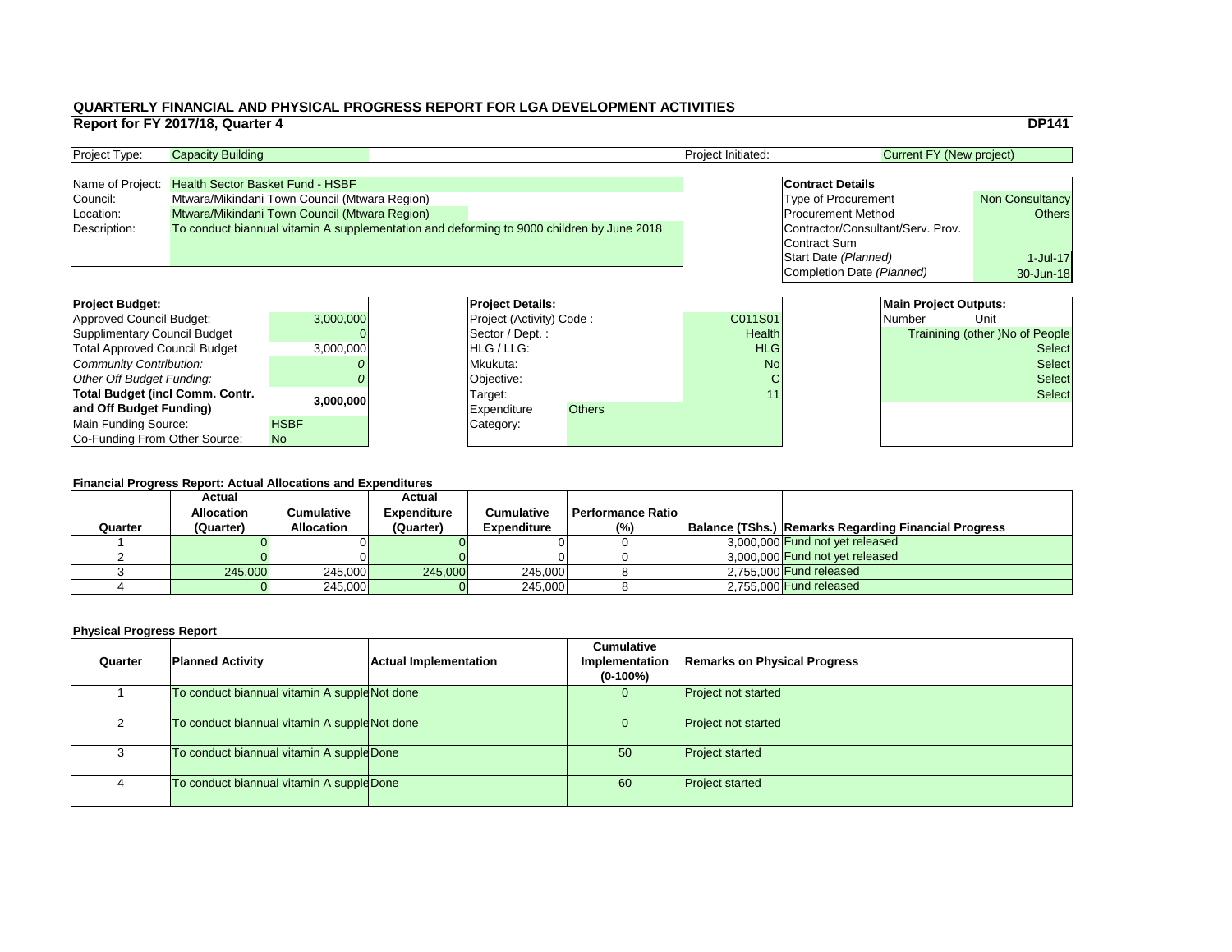#### **Financial Progress Report: Actual Allocations and Expenditures**

|                                        | Report for FY 2017/18, Quarter 4 |                                                                                          |                          | WUNNIENEI I INNNUNE AND I III UIUNE I NUUNEUU NEI UNI I UN EUN DEVEEUI MENI AVIIVIIIEU |                    |                                   |                                 | <b>DP142</b>                    |
|----------------------------------------|----------------------------------|------------------------------------------------------------------------------------------|--------------------------|----------------------------------------------------------------------------------------|--------------------|-----------------------------------|---------------------------------|---------------------------------|
|                                        |                                  |                                                                                          |                          |                                                                                        |                    |                                   |                                 |                                 |
| Project Type:                          |                                  |                                                                                          |                          |                                                                                        | Project Initiated: |                                   | <b>Current FY (New project)</b> |                                 |
| Name of Project:                       |                                  | <b>Health Sector Basket Fund - HSBF</b>                                                  |                          |                                                                                        |                    | <b>Contract Details</b>           |                                 |                                 |
| Council:                               |                                  | Mtwara/Mikindani Town Council (Mtwara Region)                                            |                          |                                                                                        |                    | <b>Type of Procurement</b>        |                                 | Goods                           |
| Location:                              |                                  | Mtwara/Mikindani Town Council (Mtwara Region)                                            |                          |                                                                                        |                    | <b>Procurement Method</b>         |                                 | <b>Others</b>                   |
| Description:                           |                                  | To provide vaccination to 4500 <1 children during National vaccination week by June 2018 |                          |                                                                                        |                    | Contractor/Consultant/Serv. Prov. |                                 |                                 |
|                                        |                                  |                                                                                          |                          |                                                                                        |                    | Contract Sum                      |                                 |                                 |
|                                        |                                  |                                                                                          |                          |                                                                                        |                    | Start Date (Planned)              |                                 | $1$ -Jul-17                     |
|                                        |                                  |                                                                                          |                          |                                                                                        |                    | Completion Date (Planned)         |                                 | 30-Jun-18                       |
|                                        |                                  |                                                                                          |                          |                                                                                        |                    |                                   |                                 |                                 |
| <b>Project Budget:</b>                 |                                  |                                                                                          | <b>Project Details:</b>  |                                                                                        |                    |                                   | <b>Main Project Outputs:</b>    |                                 |
| <b>Approved Council Budget:</b>        |                                  | 2,000,000                                                                                | Project (Activity) Code: |                                                                                        | C011S01            |                                   | <b>Number</b>                   | Unit                            |
| <b>Supplimentary Council Budget</b>    |                                  |                                                                                          | Sector / Dept.:          |                                                                                        | Health             |                                   |                                 | Trainining (other )No of People |
| <b>Total Approved Council Budget</b>   |                                  | 2,000,000                                                                                | HLG / LLG:               |                                                                                        | <b>HLG</b>         |                                   |                                 | <b>Select</b>                   |
| <b>Community Contribution:</b>         |                                  |                                                                                          | Mkukuta:                 |                                                                                        | <b>No</b>          |                                   |                                 | <b>Select</b>                   |
| <b>Other Off Budget Funding:</b>       |                                  |                                                                                          | Objective:               |                                                                                        |                    |                                   |                                 | <b>Select</b>                   |
| <b>Total Budget (incl Comm. Contr.</b> |                                  |                                                                                          | Target:                  |                                                                                        | 11                 |                                   |                                 | <b>Select</b>                   |
| and Off Budget Funding)                |                                  | 2,000,000                                                                                | <b>Expenditure</b>       | <b>Others</b>                                                                          |                    |                                   |                                 |                                 |
| <b>Main Funding Source:</b>            |                                  | <b>HSBF</b>                                                                              | Category:                |                                                                                        |                    |                                   |                                 |                                 |
| Co-Funding From Other Source:          |                                  | No.                                                                                      |                          |                                                                                        |                    |                                   |                                 |                                 |

| <b>Project Type:</b> |                                                                                          | <b>Project Initiated:</b> | <b>Current FY (New project)</b>   |               |
|----------------------|------------------------------------------------------------------------------------------|---------------------------|-----------------------------------|---------------|
| Name of Project:     | <b>Health Sector Basket Fund - HSBF</b>                                                  |                           | <b>Contract Details</b>           |               |
| Council:             | Mtwara/Mikindani Town Council (Mtwara Region)                                            |                           | Type of Procurement               | Goods         |
| Location:            | Mtwara/Mikindani Town Council (Mtwara Region)                                            |                           | <b>Procurement Method</b>         | <b>Others</b> |
| Description:         | To provide vaccination to 4500 <1 children during National vaccination week by June 2018 |                           | Contractor/Consultant/Serv. Prov. |               |
|                      |                                                                                          |                           | Contract Sum                      |               |

| <b>Project Budget:</b>                 |             | <b>Project Deta</b>   |
|----------------------------------------|-------------|-----------------------|
| <b>Approved Council Budget:</b>        | 2,000,000   | <b>Project (Activ</b> |
| <b>Supplimentary Council Budget</b>    |             | Sector / Dep          |
| <b>Total Approved Council Budget</b>   | 2,000,000   | HLG / LLG:            |
| Community Contribution:                |             | Mkukuta:              |
| Other Off Budget Funding:              |             | Objective:            |
| <b>Total Budget (incl Comm. Contr.</b> | 2,000,000   | Target:               |
| and Off Budget Funding)                |             | <b>Expenditure</b>    |
| Main Funding Source:                   | <b>HSBF</b> | Category:             |
| Co-Funding From Other Source:          | <b>No</b>   |                       |

|         | ו וועווטומו ו וטקוטסט ולטטור. הטגעמו הווטטמוטווט מווט באטטווטונטו ט |                   |                    |                    |                          |  |                                                      |
|---------|---------------------------------------------------------------------|-------------------|--------------------|--------------------|--------------------------|--|------------------------------------------------------|
|         | <b>Actual</b>                                                       |                   | <b>Actual</b>      |                    |                          |  |                                                      |
|         | <b>Allocation</b>                                                   | Cumulative        | <b>Expenditure</b> | <b>Cumulative</b>  | <b>Performance Ratio</b> |  |                                                      |
| Quarter | (Quarter)                                                           | <b>Allocation</b> | (Quarter)          | <b>Expenditure</b> | (%)                      |  | Balance (TShs.) Remarks Regarding Financial Progress |
|         |                                                                     |                   |                    |                    |                          |  | 2,000,000 Fund not yet released                      |
|         |                                                                     |                   |                    |                    |                          |  | 2,000,000 Fund not yet released                      |
|         |                                                                     |                   |                    |                    |                          |  | 2,000,000 Fund not yet released                      |
|         |                                                                     |                   |                    |                    |                          |  | 2,000,000 Fund not yet released                      |

| Quarter | <b>Planned Activity</b>                       | <b>Actual Implementation</b> | <b>Cumulative</b><br><b>Implementation</b><br>$(0-100\%)$ | <b>Remarks on Physical Progress</b> |
|---------|-----------------------------------------------|------------------------------|-----------------------------------------------------------|-------------------------------------|
|         | To provide vaccination to 4500 <1 chiNot done |                              | 0                                                         | <b>Project not started</b>          |
|         | To provide vaccination to 4500 <1 chiNot done |                              |                                                           | <b>Project not started</b>          |
|         | To provide vaccination to 4500 <1 chiNot done |                              |                                                           | <b>Project not started</b>          |
|         | To provide vaccination to 4500 <1 chiNot done |                              |                                                           | <b>Project not started</b>          |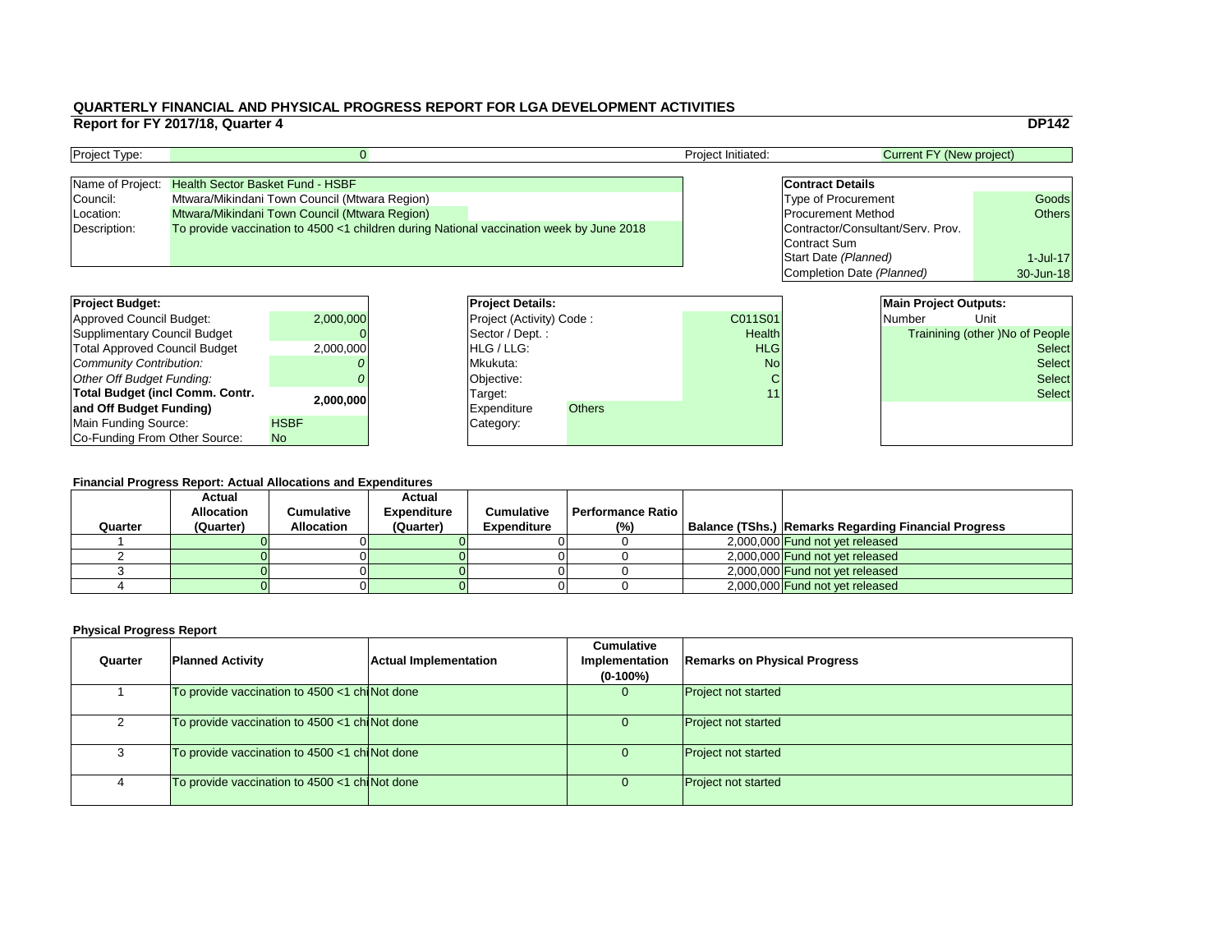|                |                                   |                                 | <b>DP143</b>                    |
|----------------|-----------------------------------|---------------------------------|---------------------------------|
|                |                                   | <b>Current FY (New project)</b> |                                 |
|                |                                   |                                 |                                 |
|                | <b>Contract Details</b>           |                                 |                                 |
|                | <b>Type of Procurement</b>        |                                 | <b>Non Consultancy</b>          |
|                | <b>Procurement Method</b>         |                                 | <b>Others</b>                   |
|                | Contractor/Consultant/Serv. Prov. |                                 |                                 |
|                | <b>Contract Sum</b>               |                                 |                                 |
|                | Start Date (Planned)              |                                 | $1-Jul-17$                      |
|                | Completion Date (Planned)         |                                 | 30-Jun-18                       |
|                |                                   |                                 |                                 |
|                |                                   | <b>Main Project Outputs:</b>    |                                 |
| $\overline{1}$ |                                   | Number                          | Unit                            |
| th             |                                   |                                 | Trainining (other) No of People |
| G              |                                   |                                 | <b>Select</b>                   |
| lo             |                                   |                                 | Select                          |

#### **Financial Progress Report: Actual Allocations and Expenditures**

| <b>Project Budget:</b>                 |             | <b>Project Details:</b>         |               |               | <b>Main Project Outputs:</b> |                                 |               |
|----------------------------------------|-------------|---------------------------------|---------------|---------------|------------------------------|---------------------------------|---------------|
| <b>Approved Council Budget:</b>        | 2,300,000   | <b>Project (Activity) Code:</b> |               | C12S01        |                              | <b>Number</b>                   | Unit          |
| <b>Supplimentary Council Budget</b>    |             | Sector / Dept. :                |               | <b>Health</b> |                              | Trainining (other )No of People |               |
| <b>Total Approved Council Budget</b>   | 2,300,000   | <b>HLG/LLG:</b>                 |               | <b>HLG</b>    |                              |                                 | <b>Select</b> |
| <b>Community Contribution:</b>         |             | Mkukuta:                        |               | <b>No</b>     |                              | <b>Select</b>                   |               |
| <b>Other Off Budget Funding:</b>       |             | Objective:                      |               |               |                              |                                 | <b>Select</b> |
| <b>Total Budget (incl Comm. Contr.</b> |             | Target:                         |               | 12            |                              |                                 | <b>Select</b> |
| and Off Budget Funding)                | 2,300,000   | <b>Expenditure</b>              | <b>Others</b> |               |                              |                                 |               |
| <b>Main Funding Source:</b>            | <b>HSBF</b> | Category:                       |               |               |                              |                                 |               |
| Co-Funding From Other Source:          | No.         |                                 |               |               |                              |                                 |               |

#### **Physical Progress Report**

# **QUARTERLY FINANCIAL AND PHYSICAL PROGRESS REPORT FOR LGA DEVELOPMENT ACTIVITIES Report for FY 2017/18, Quarter 4** DP143

| <b>Project Type:</b> | <b>Capacity Building</b><br><b>Project Initiated:</b>                                           |  |  | <b>Current FY (New project)</b>   |                        |
|----------------------|-------------------------------------------------------------------------------------------------|--|--|-----------------------------------|------------------------|
|                      |                                                                                                 |  |  |                                   |                        |
|                      | Name of Project: Health Sector Basket Fund - HSBF                                               |  |  | <b>Contract Details</b>           |                        |
| Council:             | Mtwara/Mikindani Town Council (Mtwara Region)                                                   |  |  | <b>Type of Procurement</b>        | <b>Non Consultancy</b> |
| Location:            | <b>Mtwara/Mikindani Town Council (Mtwara Region)</b>                                            |  |  | <b>Procurement Method</b>         | Others                 |
| Description:         | To conduct mass campaign for screening of 2000 anemia and nutritional disorders clients by June |  |  | Contractor/Consultant/Serv. Prov. |                        |
|                      |                                                                                                 |  |  | Contract Sum                      |                        |

| Quarter | <b>Planned Activity</b>                     | <b>Actual Implementation</b> | <b>Cumulative</b><br>Implementation<br>$(0-100\%)$ | <b>Remarks on Physical Progress</b> |
|---------|---------------------------------------------|------------------------------|----------------------------------------------------|-------------------------------------|
|         | To conduct mass campaign for scree Not done |                              |                                                    | <b>Project not started</b>          |
|         | To conduct mass campaign for scree Not done |                              | U                                                  | <b>Project not started</b>          |
|         | To conduct mass campaign for scree Not done |                              |                                                    | <b>Project not started</b>          |
|         | To conduct mass campaign for scree Not done |                              | Ü                                                  | <b>Project not started</b>          |

| <b>Project Budget:</b>                 |             | <b>Project Deta</b>   |
|----------------------------------------|-------------|-----------------------|
| <b>Approved Council Budget:</b>        | 2,300,000   | <b>Project (Activ</b> |
| <b>Supplimentary Council Budget</b>    |             | Sector / Dep          |
| <b>Total Approved Council Budget</b>   | 2,300,000   | HLG / LLG:            |
| Community Contribution:                |             | Mkukuta:              |
| Other Off Budget Funding:              |             | Objective:            |
| <b>Total Budget (incl Comm. Contr.</b> | 2,300,000   | Target:               |
| and Off Budget Funding)                |             | <b>Expenditure</b>    |
| <b>Main Funding Source:</b>            | <b>HSBF</b> | Category:             |
| Co-Funding From Other Source:          | <b>No</b>   |                       |

|         | <b>Financial Progress Report: Actual Allocations and Expenditures</b> |                   |                    |                    |                          |  |                                                             |  |  |  |
|---------|-----------------------------------------------------------------------|-------------------|--------------------|--------------------|--------------------------|--|-------------------------------------------------------------|--|--|--|
|         | <b>Actual</b>                                                         |                   | <b>Actual</b>      |                    |                          |  |                                                             |  |  |  |
|         | <b>Allocation</b>                                                     | Cumulative        | <b>Expenditure</b> | <b>Cumulative</b>  | <b>Performance Ratio</b> |  |                                                             |  |  |  |
| Quarter | (Quarter)                                                             | <b>Allocation</b> | (Quarter)          | <b>Expenditure</b> | $(\%)$                   |  | <b>Balance (TShs.) Remarks Regarding Financial Progress</b> |  |  |  |
|         |                                                                       |                   |                    |                    |                          |  | 2,300,000 Fund not yet released                             |  |  |  |
|         |                                                                       |                   |                    |                    |                          |  | 2,300,000 Fund not yet released                             |  |  |  |
|         |                                                                       |                   |                    |                    |                          |  | 2,300,000 Fund not yet released                             |  |  |  |
|         |                                                                       |                   |                    |                    |                          |  | 2,300,000 Fund not yet released                             |  |  |  |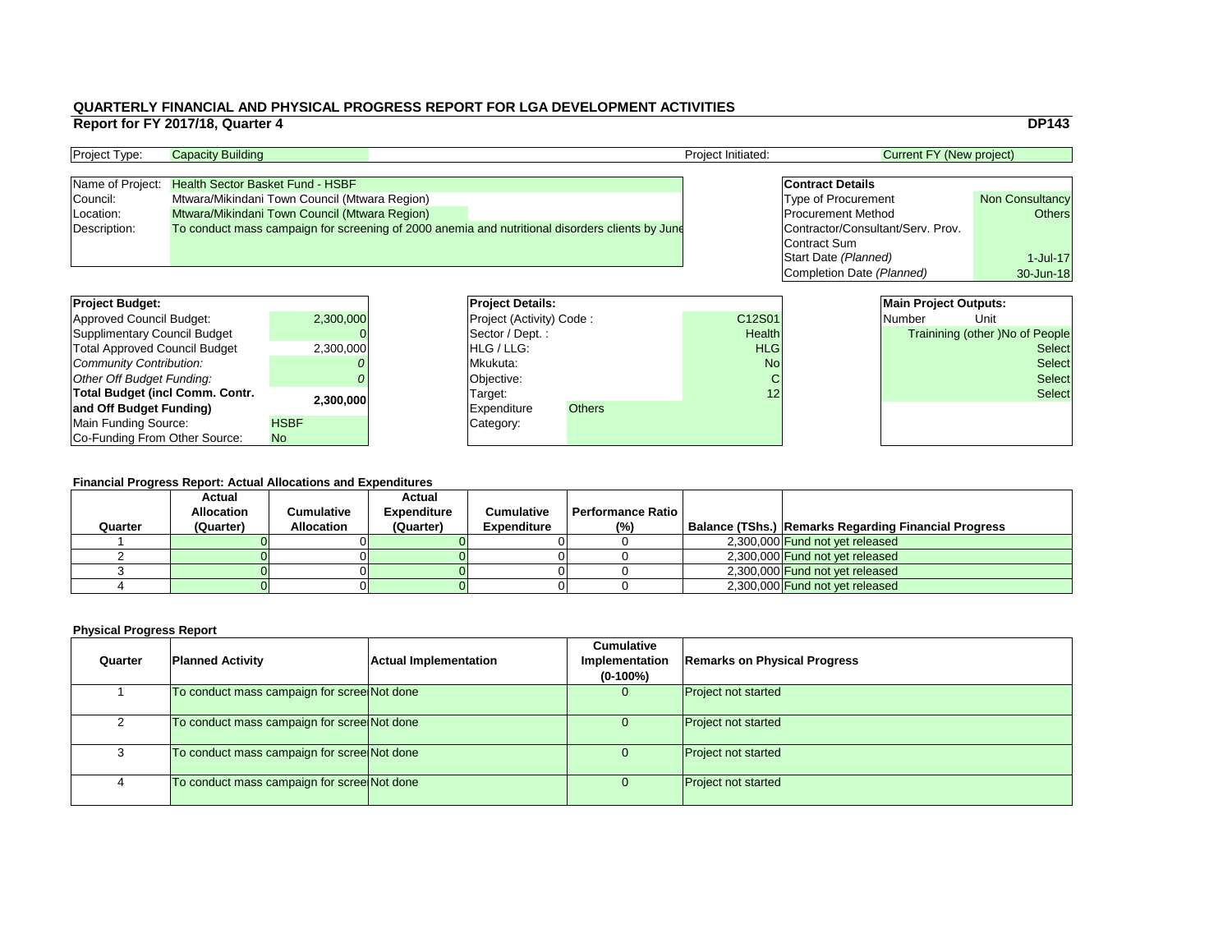#### **Financial Progress Report: Actual Allocations and Expenditures**

|                                                                                                                                                                                      | Report for FY 2017/18, Quarter 4 |                                                                                                                                           |                                                                                     |                                                                                             |                                   |                                                                                                                                                |                                               | <b>DP144</b>                                                                       |
|--------------------------------------------------------------------------------------------------------------------------------------------------------------------------------------|----------------------------------|-------------------------------------------------------------------------------------------------------------------------------------------|-------------------------------------------------------------------------------------|---------------------------------------------------------------------------------------------|-----------------------------------|------------------------------------------------------------------------------------------------------------------------------------------------|-----------------------------------------------|------------------------------------------------------------------------------------|
| Project Type:                                                                                                                                                                        | <b>Capacity Building</b>         |                                                                                                                                           |                                                                                     |                                                                                             | Project Initiated:                |                                                                                                                                                | <b>Current FY (New project)</b>               |                                                                                    |
| Name of Project:<br>Council:<br>Location:<br>Description:                                                                                                                            |                                  | <b>Health Sector Basket Fund - HSBF</b><br>Mtwara/Mikindani Town Council (Mtwara Region)<br>Mtwara/Mikindani Town Council (Mtwara Region) |                                                                                     | To conduct preventive maintenance and repair to 25 medical equipments for 2 HCWs by June 20 |                                   | <b>Contract Details</b><br><b>Type of Procurement</b><br><b>Procurement Method</b><br>Contractor/Consultant/Serv. Prov.<br><b>Contract Sum</b> |                                               | <b>Non Consultancy</b><br><b>Local Fundi</b>                                       |
|                                                                                                                                                                                      |                                  |                                                                                                                                           |                                                                                     |                                                                                             |                                   | Start Date (Planned)<br>Completion Date (Planned)                                                                                              |                                               | $1$ -Jul-17<br>30-Jun-18                                                           |
| <b>Project Budget:</b>                                                                                                                                                               |                                  |                                                                                                                                           | <b>Project Details:</b>                                                             |                                                                                             | C14S01                            |                                                                                                                                                | <b>Main Project Outputs:</b><br><b>Number</b> | Unit                                                                               |
| <b>Approved Council Budget:</b><br><b>Supplimentary Council Budget</b><br><b>Total Approved Council Budget</b><br><b>Community Contribution:</b><br><b>Other Off Budget Funding:</b> |                                  | 3,200,000<br>3,200,000                                                                                                                    | Project (Activity) Code:<br>Sector / Dept.:<br>HLG / LLG:<br>Mkukuta:<br>Objective: |                                                                                             | Health<br><b>HLG</b><br><b>No</b> |                                                                                                                                                |                                               | Trainining (other )No of People<br><b>Select</b><br><b>Select</b><br><b>Select</b> |
| <b>Total Budget (incl Comm. Contr.</b><br>and Off Budget Funding)<br><b>Main Funding Source:</b>                                                                                     |                                  | 3,200,000<br><b>HSBF</b>                                                                                                                  | Target:<br>Expenditure<br>Category:                                                 | <b>Office Management</b>                                                                    | 14                                |                                                                                                                                                |                                               | <b>Select</b>                                                                      |
| Co-Funding From Other Source:                                                                                                                                                        |                                  | No                                                                                                                                        |                                                                                     |                                                                                             |                                   |                                                                                                                                                |                                               |                                                                                    |

| <b>Project Type:</b> | <b>Capacity Building</b>                      |  | <b>Project Initiated:</b>                                                                   | Current FY (New project) |                                   |                        |
|----------------------|-----------------------------------------------|--|---------------------------------------------------------------------------------------------|--------------------------|-----------------------------------|------------------------|
|                      |                                               |  |                                                                                             |                          |                                   |                        |
| Name of Project:     | <b>Health Sector Basket Fund - HSBF</b>       |  |                                                                                             |                          | <b>Contract Details</b>           |                        |
| Council:             | Mtwara/Mikindani Town Council (Mtwara Region) |  |                                                                                             |                          | <b>Type of Procurement</b>        | <b>Non Consultancy</b> |
| Location:            | Mtwara/Mikindani Town Council (Mtwara Region) |  |                                                                                             |                          | <b>Procurement Method</b>         | <b>Local Fundi</b>     |
| Description:         |                                               |  | To conduct preventive maintenance and repair to 25 medical equipments for 2 HCWs by June 20 |                          | Contractor/Consultant/Serv. Prov. |                        |
|                      |                                               |  |                                                                                             |                          | Contract Sum                      |                        |

| <b>Project Budget:</b>                                     |             | <b>Project Deta</b>                        |
|------------------------------------------------------------|-------------|--------------------------------------------|
| <b>Approved Council Budget:</b>                            | 3,200,000   | <b>Project (Activ</b>                      |
| <b>Supplimentary Council Budget</b>                        |             | Sector / Dep                               |
| <b>Total Approved Council Budget</b>                       | 3,200,000   | HLG / LLG:                                 |
| <b>Community Contribution:</b>                             |             | Mkukuta:                                   |
| <b>Other Off Budget Funding:</b>                           |             | Objective:                                 |
| Total Budget (incl Comm. Contr.<br>and Off Budget Funding) | 3,200,000   | Target:<br><b>Expenditure</b><br>Category: |
| Main Funding Source:                                       | <b>HSBF</b> |                                            |
| Co-Funding From Other Source:                              | <b>No</b>   |                                            |

| Quarter | <b>Actual</b><br><b>Allocation</b><br>(Quarter) | Cumulative<br><b>Allocation</b> | <b>Actual</b><br><b>Expenditure</b><br>(Quarter) | <b>Cumulative</b><br><b>Expenditure</b> | <b>Performance Ratio I</b><br>(%) | Balance (TShs.) Remarks Regarding Financial Progress |
|---------|-------------------------------------------------|---------------------------------|--------------------------------------------------|-----------------------------------------|-----------------------------------|------------------------------------------------------|
|         |                                                 |                                 |                                                  |                                         |                                   | 3,200,000 Fund not yet released                      |
|         |                                                 |                                 |                                                  |                                         |                                   | 3,200,000 Fund not yet released                      |
|         | 1,200,000                                       | ,200,000                        | 1,200,000                                        | 1,200,000                               | 38                                | 2,000,000 Fund released                              |
|         |                                                 | ,200,000                        |                                                  | 200,000,                                | 38                                | 2,000,000 Fund released                              |

| Quarter | <b>Planned Activity</b>                             | <b>Actual Implementation</b> | <b>Cumulative</b><br>Implementation<br>$(0-100\%)$ | <b>Remarks on Physical Progress</b> |
|---------|-----------------------------------------------------|------------------------------|----------------------------------------------------|-------------------------------------|
|         | To conduct preventive maintenance aNot done         |                              | $\overline{0}$                                     | <b>Project not started</b>          |
|         | To conduct preventive maintenance aNot done         |                              |                                                    | <b>Project not started</b>          |
|         | To conduct preventive maintenance dMaintanance done |                              | 50                                                 | <b>Project started</b>              |
|         | To conduct preventive maintenance dMaintanance done |                              | 60                                                 | <b>Project started</b>              |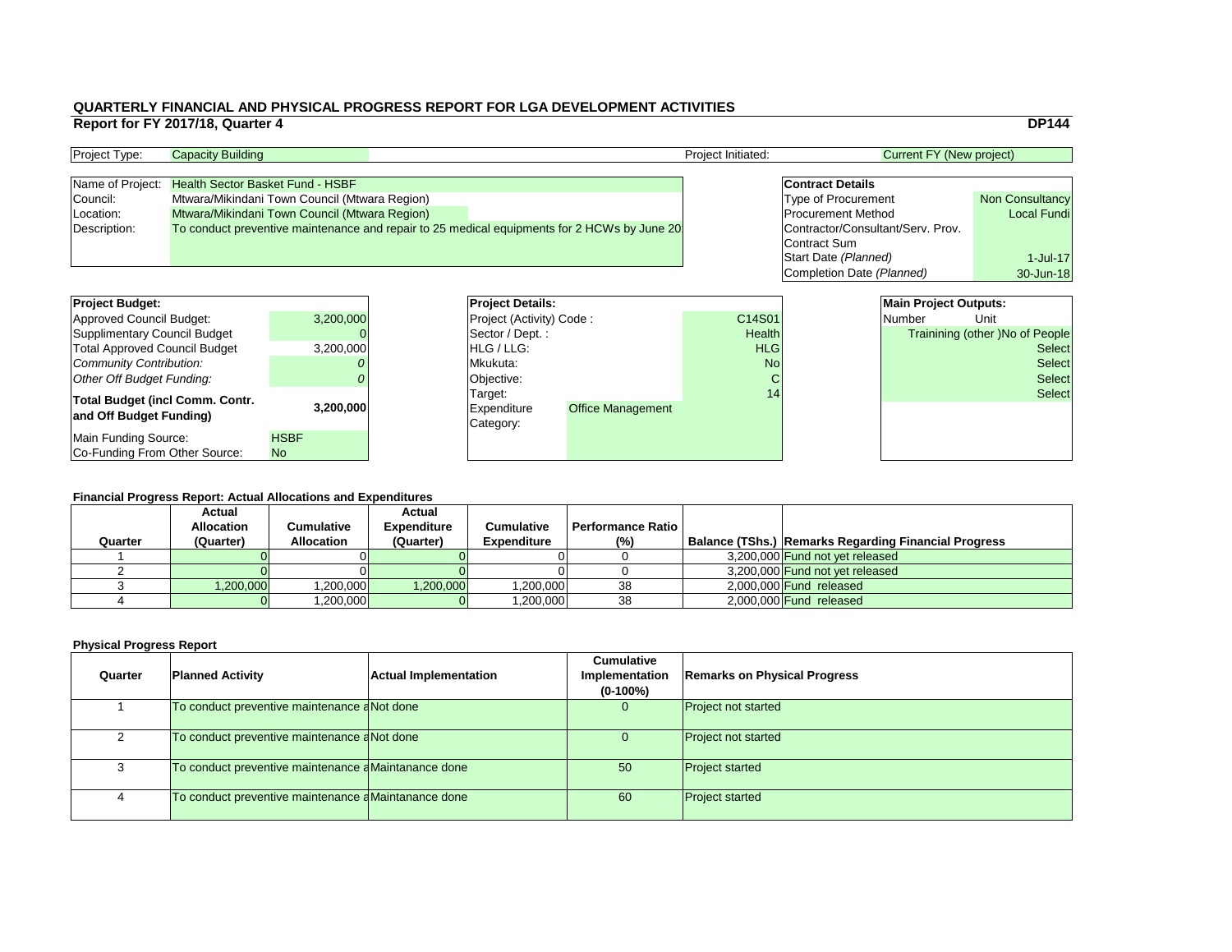|                 |                                   |                                 | <b>DP145</b>           |
|-----------------|-----------------------------------|---------------------------------|------------------------|
|                 |                                   | <b>Current FY (New project)</b> |                        |
|                 |                                   |                                 |                        |
|                 | <b>Contract Details</b>           |                                 |                        |
|                 | <b>Type of Procurement</b>        |                                 | <b>Non Consultancy</b> |
|                 | <b>Procurement Method</b>         |                                 | <b>Others</b>          |
|                 | Contractor/Consultant/Serv. Prov. |                                 |                        |
|                 | <b>Contract Sum</b>               |                                 |                        |
|                 | Start Date (Planned)              |                                 | $1$ -Jul-17            |
|                 | Completion Date (Planned)         |                                 | 30-Jun-18              |
|                 |                                   |                                 |                        |
|                 |                                   | <b>Main Project Outputs:</b>    |                        |
| $\overline{)1}$ |                                   | <b>Number</b>                   | Unit                   |
| th              |                                   | 45                              | ther )No of People     |
| G               |                                   |                                 | <b>Select</b>          |
| п.              |                                   |                                 | $\sim$ -1 - -1         |

#### **Financial Progress Report: Actual Allocations and Expenditures**

| <b>Project Budget:</b>                                            |                    | <b>Project Details:</b>                    | <b>Main Project Outputs:</b> |               |  |               |                    |
|-------------------------------------------------------------------|--------------------|--------------------------------------------|------------------------------|---------------|--|---------------|--------------------|
| <b>Approved Council Budget:</b>                                   | 2,260,000          |                                            | Project (Activity) Code:     |               |  | <b>Number</b> | Unit               |
| <b>Supplimentary Council Budget</b>                               |                    | Sector / Dept.:                            |                              | <b>Health</b> |  | 45            | ther )No of People |
| <b>Total Approved Council Budget</b>                              | 2,260,000          | HLG / LLG:                                 |                              | <b>HLG</b>    |  |               | <b>Select</b>      |
| <b>Community Contribution:</b>                                    |                    | lMkukuta:                                  |                              | <b>No</b>     |  | <b>Select</b> |                    |
| <b>Other Off Budget Funding:</b>                                  |                    | Objective:                                 |                              |               |  |               | <b>Select</b>      |
| <b>Total Budget (incl Comm. Contr.</b><br>and Off Budget Funding) | 2,260,000          | Target:<br><b>Expenditure</b><br>Category: | <b>Skills Development</b>    | 15            |  |               | <b>Select</b>      |
| <b>Main Funding Source:</b><br>Co-Funding From Other Source:      | <b>HSBF</b><br>No. |                                            |                              |               |  |               |                    |

| <b>Project Type:</b> | <b>Capacity Building</b>                                                                                   | <b>Project Initiated:</b> | <b>Current FY (New project)</b>   |                        |
|----------------------|------------------------------------------------------------------------------------------------------------|---------------------------|-----------------------------------|------------------------|
|                      |                                                                                                            |                           |                                   |                        |
| Name of Project:     | <b>Health Sector Basket Fund - HSBF</b>                                                                    |                           | <b>Contract Details</b>           |                        |
| Council:             | Mtwara/Mikindani Town Council (Mtwara Region)                                                              |                           | <b>Type of Procurement</b>        | <b>Non Consultancy</b> |
| (Location:           | Mtwara/Mikindani Town Council (Mtwara Region)                                                              |                           | <b>Procurement Method</b>         | Others                 |
| Description:         | To conduct five days mentorship on forcas antenatal care (FANC) to 45 service providers from 2 $\parallel$ |                           | Contractor/Consultant/Serv. Prov. |                        |
|                      |                                                                                                            |                           | Contract Sum                      |                        |

| <b>Project Budget:</b>                                            |             | <b>Project Deta</b>                        |
|-------------------------------------------------------------------|-------------|--------------------------------------------|
| <b>Approved Council Budget:</b>                                   | 2,260,000   | <b>Project (Activ</b>                      |
| <b>Supplimentary Council Budget</b>                               |             | Sector / Dep                               |
| <b>Total Approved Council Budget</b>                              | 2,260,000   | HLG / LLG:                                 |
| <b>Community Contribution:</b>                                    |             | Mkukuta:                                   |
| <b>Other Off Budget Funding:</b>                                  |             | Objective:                                 |
| <b>Total Budget (incl Comm. Contr.</b><br>and Off Budget Funding) | 2,260,000   | Target:<br><b>Expenditure</b><br>Category: |
| <b>Main Funding Source:</b>                                       | <b>HSBF</b> |                                            |
| Co-Funding From Other Source:                                     | <b>No</b>   |                                            |

|         | <b>Financial Progress Report: Actual Allocations and Expenditures</b> |                   |                    |                    |                          |  |                                                             |  |  |  |  |
|---------|-----------------------------------------------------------------------|-------------------|--------------------|--------------------|--------------------------|--|-------------------------------------------------------------|--|--|--|--|
|         | <b>Actual</b>                                                         |                   | <b>Actual</b>      |                    |                          |  |                                                             |  |  |  |  |
|         | <b>Allocation</b>                                                     | Cumulative        | <b>Expenditure</b> | <b>Cumulative</b>  | <b>Performance Ratio</b> |  |                                                             |  |  |  |  |
| Quarter | (Quarter)                                                             | <b>Allocation</b> | (Quarter)          | <b>Expenditure</b> | (%)                      |  | <b>Balance (TShs.) Remarks Regarding Financial Progress</b> |  |  |  |  |
|         |                                                                       |                   |                    |                    |                          |  | 2,260,000 Fund not yet released                             |  |  |  |  |
|         |                                                                       |                   |                    |                    |                          |  | 2,260,000 Fund not yet released                             |  |  |  |  |
|         |                                                                       |                   |                    |                    |                          |  | 2,260,000 Fund not yet released                             |  |  |  |  |
|         |                                                                       |                   |                    |                    |                          |  | 2,260,000 Fund not yet released                             |  |  |  |  |

| Quarter | <b>Planned Activity</b>                        | <b>Actual Implementation</b> | <b>Cumulative</b><br>Implementation<br>$(0-100\%)$ | <b>Remarks on Physical Progress</b> |
|---------|------------------------------------------------|------------------------------|----------------------------------------------------|-------------------------------------|
|         | To conduct five days mentorship on follot done |                              | 0                                                  | <b>Project not started</b>          |
|         | To conduct five days mentorship on foNot done  |                              | U.                                                 | <b>Project not started</b>          |
|         | To conduct five days mentorship on foNot done  |                              | 0                                                  | <b>Project not started</b>          |
| 4       | To conduct five days mentorship on follot done |                              | 0                                                  | <b>Project not started</b>          |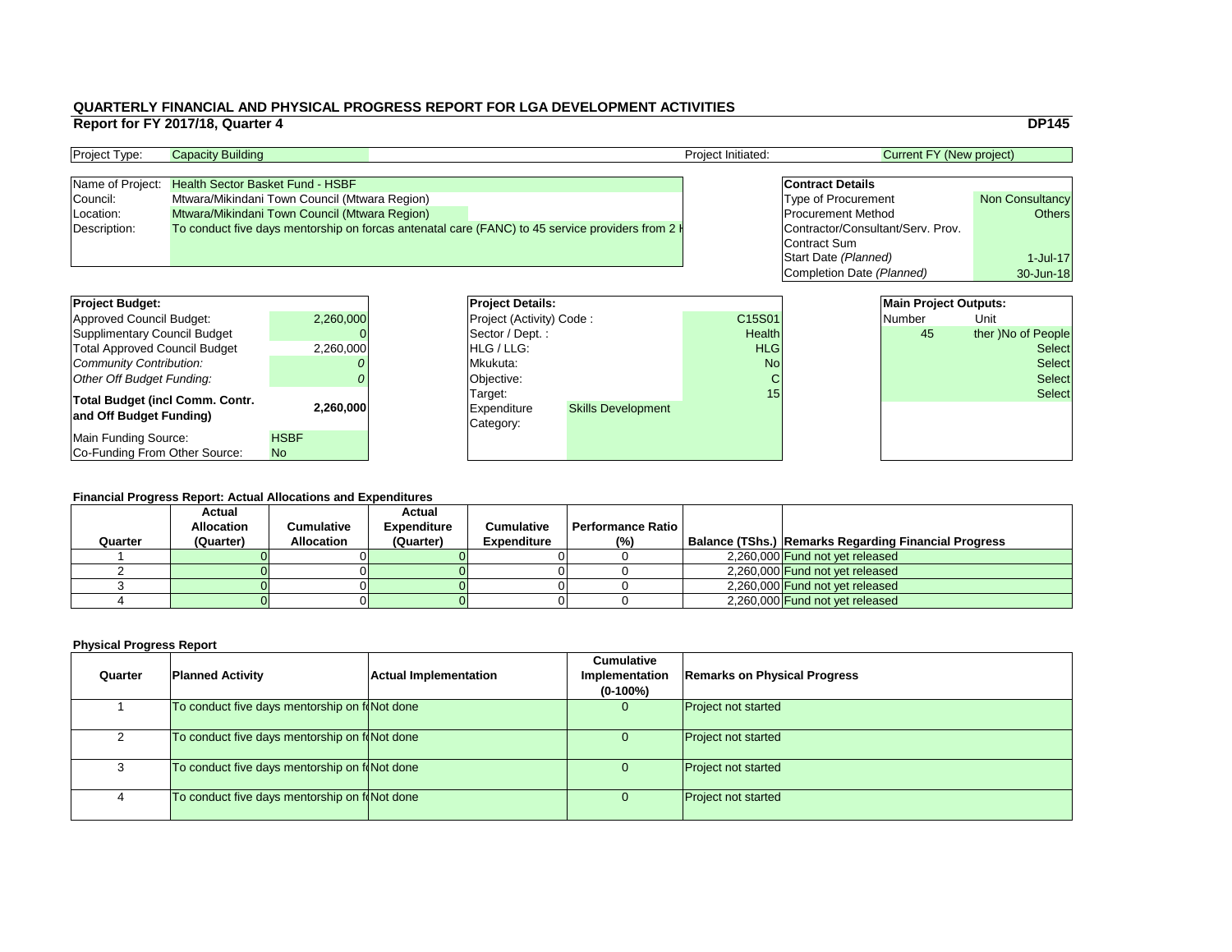|                |                                   |                                 | <b>DP146</b>                           |
|----------------|-----------------------------------|---------------------------------|----------------------------------------|
|                |                                   | <b>Current FY (New project)</b> |                                        |
|                |                                   |                                 |                                        |
|                | <b>Contract Details</b>           |                                 |                                        |
|                | <b>Type of Procurement</b>        |                                 | <b>Non Consultancy</b>                 |
|                | <b>Procurement Method</b>         |                                 | <b>Others</b>                          |
|                | Contractor/Consultant/Serv. Prov. |                                 |                                        |
|                | <b>Contract Sum</b>               |                                 |                                        |
|                | Start Date (Planned)              |                                 | $1$ -Jul-17                            |
|                | Completion Date (Planned)         |                                 | 30-Jun-18                              |
|                |                                   |                                 |                                        |
|                |                                   | <b>Main Project Outputs:</b>    |                                        |
| 13             |                                   | <b>Number</b>                   | Unit                                   |
| th             |                                   |                                 | <b>Trainining (other) No of People</b> |
| G              |                                   |                                 | <b>Select</b>                          |
| $\overline{a}$ |                                   |                                 | Select                                 |

#### **Financial Progress Report: Actual Allocations and Expenditures**

| <b>Project Budget:</b>                 |             | <b>Project Details:</b>         |               |               | <b>Main Project Outputs:</b> |                                        |               |
|----------------------------------------|-------------|---------------------------------|---------------|---------------|------------------------------|----------------------------------------|---------------|
| <b>Approved Council Budget:</b>        | 3,625,000   | <b>Project (Activity) Code:</b> |               | <b>C01S03</b> |                              | <b>Number</b>                          | Unit          |
| <b>Supplimentary Council Budget</b>    |             | Sector / Dept. :                |               | <b>Health</b> |                              | <b>Trainining (other )No of People</b> |               |
| <b>Total Approved Council Budget</b>   | 3,625,000   | <b>HLG/LLG:</b>                 |               | <b>HLG</b>    |                              |                                        | <b>Select</b> |
| <b>Community Contribution:</b>         |             | Mkukuta:                        |               | <b>No</b>     |                              | <b>Select</b>                          |               |
| <b>Other Off Budget Funding:</b>       |             | Objective:                      |               |               |                              |                                        | <b>Select</b> |
| <b>Total Budget (incl Comm. Contr.</b> |             | Target:                         |               |               |                              |                                        | <b>Select</b> |
| and Off Budget Funding)                | 3,625,000   | <b>Expenditure</b>              | <b>Others</b> |               |                              |                                        |               |
| <b>Main Funding Source:</b>            | <b>HSBF</b> | Category:                       |               |               |                              |                                        |               |
| Co-Funding From Other Source:          | No.         |                                 |               |               |                              |                                        |               |

| <b>Project Type:</b> | <b>Capacity Building</b>                                                                       | <b>Project Initiated:</b> | <b>Current FY (New project)</b>   |                        |
|----------------------|------------------------------------------------------------------------------------------------|---------------------------|-----------------------------------|------------------------|
|                      |                                                                                                |                           |                                   |                        |
|                      | Name of Project: Health Sector Basket Fund - HSBF                                              |                           | <b>Contract Details</b>           |                        |
| Council:             | Mtwara/Mikindani Town Council (Mtwara Region)                                                  |                           | <b>Type of Procurement</b>        | <b>Non Consultancy</b> |
| Location:            | Mtwara/Mikindani Town Council (Mtwara Region)                                                  |                           | <b>Procurement Method</b>         | Others                 |
| Description:         | To conduct 3 days development of annual dispensaries plans training for FY 2018/2019 by June 2 |                           | Contractor/Consultant/Serv. Prov. |                        |
|                      |                                                                                                |                           | Contract Sum                      |                        |

| <b>Project Budget:</b>               |             |            | <b>Project Deta</b>   |
|--------------------------------------|-------------|------------|-----------------------|
| <b>Approved Council Budget:</b>      | 3,625,000   |            | <b>Project (Activ</b> |
| <b>Supplimentary Council Budget</b>  |             |            | Sector / Dep          |
| <b>Total Approved Council Budget</b> | 3,625,000   |            | HLG / LLG:            |
| Community Contribution:              |             | Mkukuta:   |                       |
| Other Off Budget Funding:            |             | Objective: |                       |
| Total Budget (incl Comm. Contr.      | 3,625,000   | Target:    |                       |
| and Off Budget Funding)              |             |            | <b>Expenditure</b>    |
| <b>Main Funding Source:</b>          | <b>HSBF</b> | Category:  |                       |
| Co-Funding From Other Source:        | <b>No</b>   |            |                       |

| <b>Quarter</b> | <b>Planned Activity</b>                            | <b>Actual Implementation</b> | <b>Cumulative</b><br>Implementation<br>$(0-100\%)$ | <b>Remarks on Physical Progress</b> |
|----------------|----------------------------------------------------|------------------------------|----------------------------------------------------|-------------------------------------|
|                | To conduct 3 days development of an Not done       |                              |                                                    | <b>Project not started</b>          |
|                | To conduct 3 days development of $\alpha$ Not done |                              |                                                    | <b>Project not started</b>          |
|                | To conduct 3 days development of an Done           |                              | 90 <sup>°</sup>                                    | <b>Project done</b>                 |
|                | To conduct 3 days development of an Done           |                              | 100                                                | <b>Project done</b>                 |

|         | <b>Financial Progress Report: Actual Allocations and Expenditures</b> |                   |                    |                    |                          |  |                                                             |  |  |  |  |
|---------|-----------------------------------------------------------------------|-------------------|--------------------|--------------------|--------------------------|--|-------------------------------------------------------------|--|--|--|--|
|         | <b>Actual</b>                                                         |                   | <b>Actual</b>      |                    |                          |  |                                                             |  |  |  |  |
|         | <b>Allocation</b>                                                     | <b>Cumulative</b> | <b>Expenditure</b> | <b>Cumulative</b>  | <b>Performance Ratio</b> |  |                                                             |  |  |  |  |
| Quarter | (Quarter)                                                             | <b>Allocation</b> | (Quarter)          | <b>Expenditure</b> | (%)                      |  | <b>Balance (TShs.) Remarks Regarding Financial Progress</b> |  |  |  |  |
|         |                                                                       |                   |                    |                    |                          |  | 3,625,000 Fund not yet released                             |  |  |  |  |
|         |                                                                       |                   |                    |                    |                          |  | 3,625,000 Fund not yet released                             |  |  |  |  |
|         | ,455,000                                                              | ,455,000          | 1,455,000          | 1,455,000          | 40                       |  | $2,170,000$ Fund released                                   |  |  |  |  |
|         |                                                                       | ,455,000          |                    | ,455,000           | 40                       |  | 2,170,000 Fund released                                     |  |  |  |  |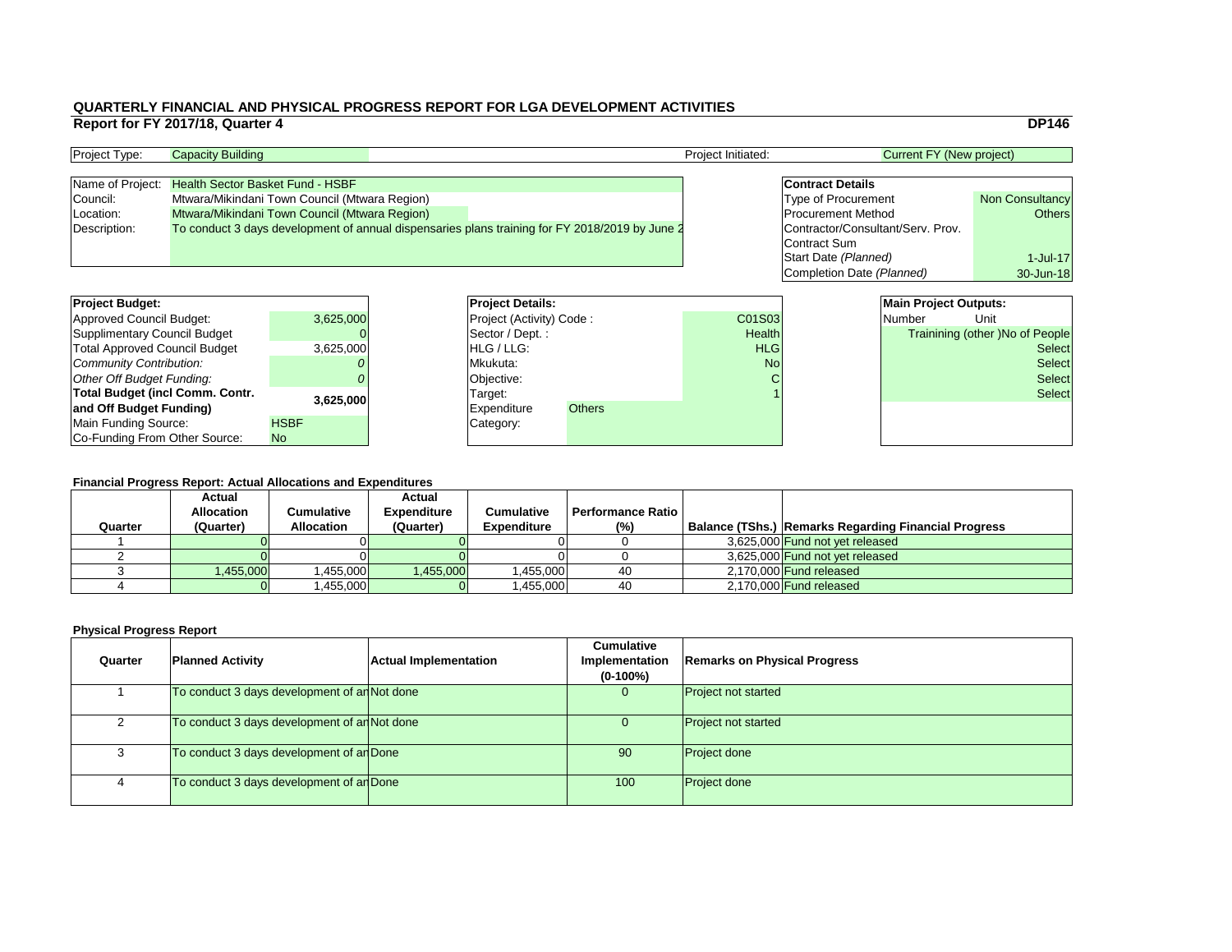|      |                                   |                                 | <b>DP147</b>                           |
|------|-----------------------------------|---------------------------------|----------------------------------------|
|      |                                   | <b>Current FY (New project)</b> |                                        |
|      |                                   |                                 |                                        |
|      | <b>Contract Details</b>           |                                 |                                        |
|      | <b>Type of Procurement</b>        |                                 | <b>Non Consultancy</b>                 |
|      | <b>Procurement Method</b>         |                                 | <b>Others</b>                          |
|      | Contractor/Consultant/Serv. Prov. |                                 |                                        |
|      | <b>Contract Sum</b>               |                                 |                                        |
|      | Start Date (Planned)              |                                 | $1$ -Jul-17                            |
|      | Completion Date (Planned)         |                                 | 30-Jun-18                              |
|      |                                   |                                 |                                        |
|      |                                   | <b>Main Project Outputs:</b>    |                                        |
| .07  |                                   | <b>Number</b>                   | Unit                                   |
| alth |                                   |                                 | <b>Trainining (other) No of People</b> |
| LG   |                                   |                                 | <b>Select</b>                          |
| No   |                                   |                                 | Select                                 |
|      |                                   |                                 |                                        |

#### **Financial Progress Report: Actual Allocations and Expenditures**

| <b>Project Budget:</b>                 |             | <b>Project Details:</b>         |               |               | <b>Main Project Outputs:</b> |                                        |               |
|----------------------------------------|-------------|---------------------------------|---------------|---------------|------------------------------|----------------------------------------|---------------|
| <b>Approved Council Budget:</b>        | 2,000,000   | <b>Project (Activity) Code:</b> |               | <b>C01S07</b> |                              | Number                                 | Unit          |
| <b>Supplimentary Council Budget</b>    |             | Sector / Dept. :                |               | <b>Health</b> |                              | <b>Trainining (other )No of People</b> |               |
| <b>Total Approved Council Budget</b>   | 2,000,000   | HLG / LLG:                      |               | <b>HLG</b>    |                              |                                        | <b>Select</b> |
| <b>Community Contribution:</b>         |             | Mkukuta:                        |               | <b>No</b>     |                              |                                        | <b>Select</b> |
| <b>Other Off Budget Funding:</b>       |             | Objective:                      |               |               |                              |                                        | <b>Select</b> |
| <b>Total Budget (incl Comm. Contr.</b> |             | Target:                         |               |               |                              |                                        | <b>Select</b> |
| and Off Budget Funding)                | 2,000,000   | <b>Expenditure</b>              | <b>Others</b> |               |                              |                                        |               |
| <b>Main Funding Source:</b>            | <b>HSBF</b> | Category:                       |               |               |                              |                                        |               |
| Co-Funding From Other Source:          | No.         |                                 |               |               |                              |                                        |               |

# **QUARTERLY FINANCIAL AND PHYSICAL PROGRESS REPORT FOR LGA DEVELOPMENT ACTIVITIES Report for FY 2017/18, Quarter 4** DP147

| <b>Project Type:</b> | <b>Project Planning / Implementation</b>                            |  | <b>Project Initiated:</b> |                                   | Current FY (New project) |  |
|----------------------|---------------------------------------------------------------------|--|---------------------------|-----------------------------------|--------------------------|--|
|                      |                                                                     |  |                           |                                   |                          |  |
|                      | Name of Project: Health Sector Basket Fund - HSBF                   |  |                           | <b>Contract Details</b>           |                          |  |
| Council:             | Mtwara/Mikindani Town Council (Mtwara Region)                       |  |                           | <b>Type of Procurement</b>        | <b>Non Consultancy</b>   |  |
| Location:            | Mtwara/Mikindani Town Council (Mtwara Region)                       |  |                           | <b>Procurement Method</b>         | Others                   |  |
| Description:         | To prepare and submitting HMIS books reports to 20 HFs by June 2018 |  |                           | Contractor/Consultant/Serv. Prov. |                          |  |
|                      |                                                                     |  |                           | Contract Sum                      |                          |  |

| <b>Project Budget:</b>               |             | <b>Project Deta</b>   |
|--------------------------------------|-------------|-----------------------|
| <b>Approved Council Budget:</b>      | 2,000,000   | <b>Project (Activ</b> |
| <b>Supplimentary Council Budget</b>  |             | Sector / Dep          |
| <b>Total Approved Council Budget</b> | 2,000,000   | HLG / LLG:            |
| Community Contribution:              |             | Mkukuta:              |
| Other Off Budget Funding:            |             | Objective:            |
| Total Budget (incl Comm. Contr.      | 2,000,000   | Target:               |
| and Off Budget Funding)              |             | Expenditure           |
| Main Funding Source:                 | <b>HSBF</b> | Category:             |
| Co-Funding From Other Source:        | <b>No</b>   |                       |

| Quarter | <b>Planned Activity</b>                      | <b>Actual Implementation</b> | <b>Cumulative</b><br>Implementation<br>$(0-100\%)$ | <b>Remarks on Physical Progress</b> |
|---------|----------------------------------------------|------------------------------|----------------------------------------------------|-------------------------------------|
|         | To prepare and submitting HMIS bool Not done |                              | O.                                                 | <b>Project not started</b>          |
|         | To prepare and submitting HMIS bool Not done |                              |                                                    | <b>Project not started</b>          |
|         | To prepare and submitting HMIS bool Not done |                              | U                                                  | <b>Project not started</b>          |
|         | To prepare and submitting HMIS bool Not done |                              | U                                                  | <b>Project not started</b>          |

|         | <b>Financial Progress Report: Actual Allocations and Expenditures</b> |                   |                    |                    |                          |  |                                                             |  |  |  |  |
|---------|-----------------------------------------------------------------------|-------------------|--------------------|--------------------|--------------------------|--|-------------------------------------------------------------|--|--|--|--|
|         | <b>Actual</b>                                                         |                   | <b>Actual</b>      |                    |                          |  |                                                             |  |  |  |  |
|         | <b>Allocation</b>                                                     | Cumulative        | <b>Expenditure</b> | <b>Cumulative</b>  | <b>Performance Ratio</b> |  |                                                             |  |  |  |  |
| Quarter | (Quarter)                                                             | <b>Allocation</b> | (Quarter)          | <b>Expenditure</b> | (% )                     |  | <b>Balance (TShs.) Remarks Regarding Financial Progress</b> |  |  |  |  |
|         |                                                                       |                   |                    |                    |                          |  | 2,000,000 Fund not yet started                              |  |  |  |  |
|         |                                                                       |                   |                    |                    |                          |  | 2,000,000 Fund not yet started                              |  |  |  |  |
|         |                                                                       |                   |                    |                    |                          |  | 2,000,000 Fund not yet started                              |  |  |  |  |
|         |                                                                       |                   |                    |                    |                          |  | 2,000,000 Fund not yet started                              |  |  |  |  |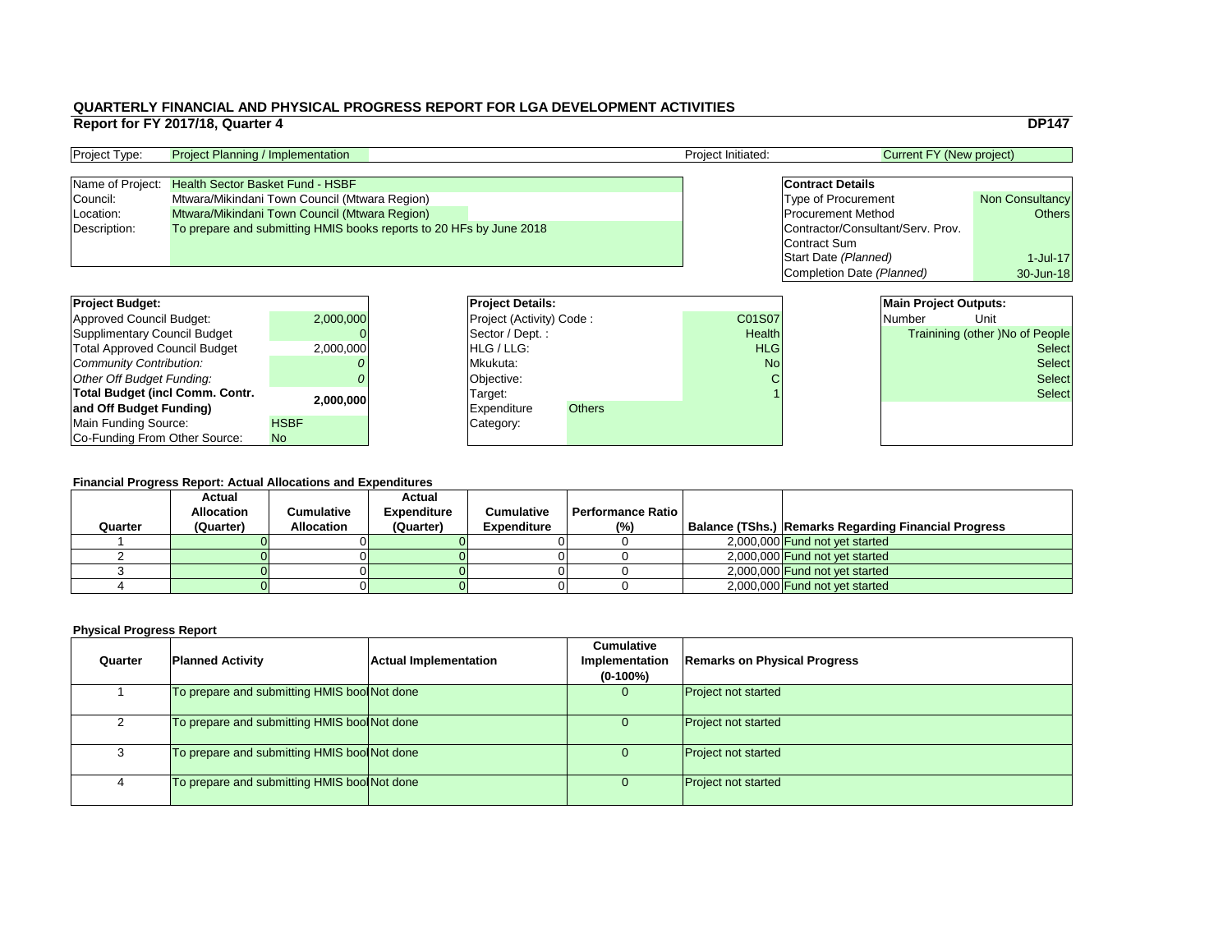|                                   |                                 | <b>DP148</b>                    |  |  |
|-----------------------------------|---------------------------------|---------------------------------|--|--|
|                                   | <b>Current FY (New project)</b> |                                 |  |  |
|                                   |                                 |                                 |  |  |
| <b>Contract Details</b>           |                                 |                                 |  |  |
| <b>Type of Procurement</b>        |                                 | <b>Non Consultancy</b>          |  |  |
|                                   | <b>Procurement Method</b>       |                                 |  |  |
| Contractor/Consultant/Serv. Prov. |                                 |                                 |  |  |
| <b>Contract Sum</b>               |                                 |                                 |  |  |
| Start Date (Planned)              |                                 | $1$ -Jul-17                     |  |  |
| Completion Date (Planned)         |                                 | 30-Jun-18                       |  |  |
|                                   |                                 |                                 |  |  |
|                                   | <b>Main Project Outputs:</b>    |                                 |  |  |
| $\overline{8}$                    | <b>Number</b>                   | Unit                            |  |  |
| :h                                |                                 | Trainining (other) No of People |  |  |
|                                   |                                 |                                 |  |  |

#### **Financial Progress Report: Actual Allocations and Expenditures**

| <b>Project Budget:</b>                 |             | <b>Project Details:</b>         |               |               | <b>Main Project Outputs:</b> |                                        |               |
|----------------------------------------|-------------|---------------------------------|---------------|---------------|------------------------------|----------------------------------------|---------------|
| <b>Approved Council Budget:</b>        | 3,781,272   | <b>Project (Activity) Code:</b> |               | <b>C01S08</b> |                              | Number                                 | Unit          |
| <b>Supplimentary Council Budget</b>    |             | Sector / Dept. :                |               | <b>Health</b> |                              | <b>Trainining (other )No of People</b> |               |
| <b>Total Approved Council Budget</b>   | 3,781,272   | <b>HLG</b> / LLG:               |               | <b>HLG</b>    |                              |                                        | <b>Select</b> |
| <b>Community Contribution:</b>         |             | Mkukuta:                        |               | <b>No</b>     |                              | <b>Select</b>                          |               |
| <b>Other Off Budget Funding:</b>       |             | Objective:                      |               |               |                              |                                        | <b>Select</b> |
| <b>Total Budget (incl Comm. Contr.</b> |             | Target:                         |               |               |                              |                                        | <b>Select</b> |
| and Off Budget Funding)                | 3,781,272   | <b>Expenditure</b>              | <b>Others</b> |               |                              |                                        |               |
| <b>Main Funding Source:</b>            | <b>HSBF</b> | Category:                       |               |               |                              |                                        |               |
| Co-Funding From Other Source:          | No.         |                                 |               |               |                              |                                        |               |

| <b>Project Type:</b> | <b>Project Initiated:</b><br><b>Capacity Building</b>                                            |  |  |                                   | <b>Current FY (New project)</b> |  |
|----------------------|--------------------------------------------------------------------------------------------------|--|--|-----------------------------------|---------------------------------|--|
|                      |                                                                                                  |  |  |                                   |                                 |  |
|                      | Name of Project: Health Sector Basket Fund - HSBF                                                |  |  | <b>Contract Details</b>           |                                 |  |
| Council:             | Mtwara/Mikindani Town Council (Mtwara Region)                                                    |  |  | <b>Type of Procurement</b>        | <b>Non Consultancy</b>          |  |
| Location:            | Mtwara/Mikindani Town Council (Mtwara Region)                                                    |  |  | <b>Procurement Method</b>         | Others                          |  |
| Description:         | To perform quarterly plan preventive maintenance (PPM) and repair of 1 vaccination vehicle by Ju |  |  | Contractor/Consultant/Serv. Prov. |                                 |  |
|                      |                                                                                                  |  |  | Contract Sum                      |                                 |  |

| Quarter | <b>Planned Activity</b>                       | <b>Actual Implementation</b> | <b>Cumulative</b><br>Implementation<br>$(0-100\%)$ | <b>Remarks on Physical Progress</b> |
|---------|-----------------------------------------------|------------------------------|----------------------------------------------------|-------------------------------------|
|         | To perform quarterly plan preventive Not done |                              | O                                                  | <b>Project not started</b>          |
|         | To perform quarterly plan preventive Not done |                              | $\overline{0}$                                     | <b>Project not started</b>          |
| 3       | To perform quarterly plan preventive Not done |                              | $\overline{0}$                                     | <b>Project not started</b>          |
|         | To perform quarterly plan preventive Not done |                              | U                                                  | <b>Project not started</b>          |

| <b>Project Budget:</b>                 |             | <b>Project Deta</b>   |
|----------------------------------------|-------------|-----------------------|
| <b>Approved Council Budget:</b>        | 3,781,272   | <b>Project (Activ</b> |
| <b>Supplimentary Council Budget</b>    |             | Sector / Dep          |
| <b>Total Approved Council Budget</b>   | 3,781,272   | HLG / LLG:            |
| Community Contribution:                |             | Mkukuta:              |
| Other Off Budget Funding:              |             | Objective:            |
| <b>Total Budget (incl Comm. Contr.</b> | 3,781,272   | Target:               |
| and Off Budget Funding)                |             | Expenditure           |
| Main Funding Source:                   | <b>HSBF</b> | Category:             |
| Co-Funding From Other Source:          | <b>No</b>   |                       |

| <b>Financial Progress Report: Actual Allocations and Expenditures</b> |                                    |                   |                                     |                    |                            |  |                                                             |  |  |
|-----------------------------------------------------------------------|------------------------------------|-------------------|-------------------------------------|--------------------|----------------------------|--|-------------------------------------------------------------|--|--|
|                                                                       | <b>Actual</b><br><b>Allocation</b> | <b>Cumulative</b> | <b>Actual</b><br><b>Expenditure</b> | <b>Cumulative</b>  | <b>Performance Ratio I</b> |  |                                                             |  |  |
| Quarter                                                               | (Quarter)                          | <b>Allocation</b> | (Quarter)                           | <b>Expenditure</b> | $(\%)$                     |  | <b>Balance (TShs.) Remarks Regarding Financial Progress</b> |  |  |
|                                                                       |                                    |                   |                                     |                    |                            |  | 3,781,272 Fund not yet released                             |  |  |
|                                                                       |                                    |                   |                                     |                    |                            |  | 3,781,272 Fund not yet released                             |  |  |
|                                                                       |                                    |                   |                                     |                    |                            |  | 3,781,272 Fund not yet released                             |  |  |
|                                                                       |                                    |                   |                                     |                    |                            |  | 3,781,272 Fund not yet released                             |  |  |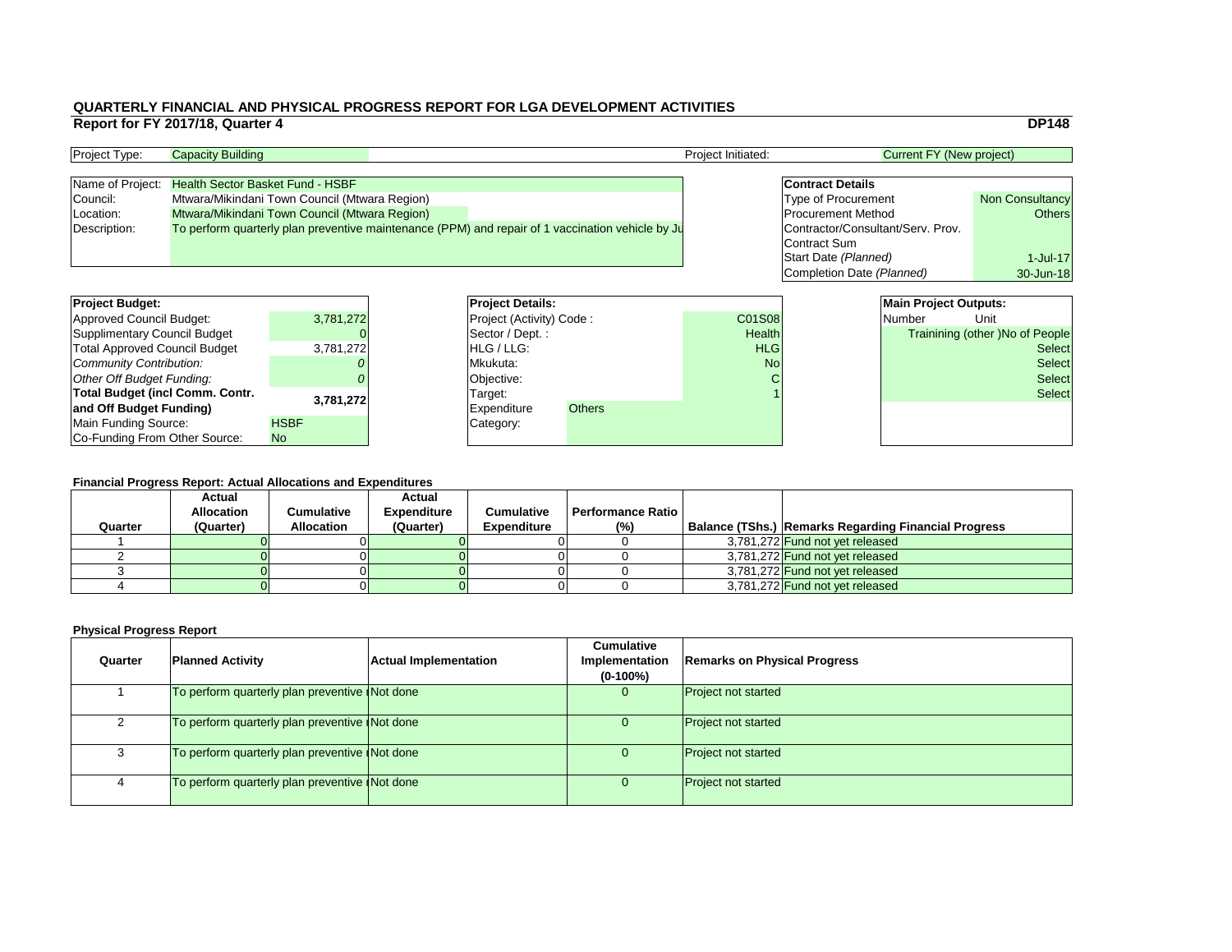|    |                                   |                                 | <b>DP149</b>           |
|----|-----------------------------------|---------------------------------|------------------------|
|    |                                   | <b>Current FY (New project)</b> |                        |
|    |                                   |                                 |                        |
|    | <b>Contract Details</b>           |                                 |                        |
|    | <b>Type of Procurement</b>        |                                 | <b>Non Consultancy</b> |
|    | <b>Procurement Method</b>         | <b>Others</b>                   |                        |
|    | Contractor/Consultant/Serv. Prov. |                                 |                        |
|    | <b>Contract Sum</b>               |                                 |                        |
|    | Start Date (Planned)              |                                 | $1$ -Jul-17            |
|    | Completion Date (Planned)         |                                 | 30-Jun-18              |
|    |                                   |                                 |                        |
|    |                                   | <b>Main Project Outputs:</b>    |                        |
| )1 |                                   | <b>Number</b>                   | Unit                   |
| th |                                   | 5                               | ther )No of People     |
| G  |                                   |                                 | Selectl                |

#### **Financial Progress Report: Actual Allocations and Expenditures**

| <b>Project Budget:</b>                 |               | <b>Project Details:</b>  | <b>Main Project Outputs:</b> |               |  |               |                    |
|----------------------------------------|---------------|--------------------------|------------------------------|---------------|--|---------------|--------------------|
| <b>Approved Council Budget:</b>        | 2,500,000     | Project (Activity) Code: |                              | C03S01        |  | <b>Number</b> | Unit               |
| <b>Supplimentary Council Budget</b>    |               | Sector / Dept.:          |                              | <b>Health</b> |  | 5             | ther )No of People |
| <b>Total Approved Council Budget</b>   | 2,500,000     | HLG / LLG:               |                              | <b>HLG</b>    |  |               | <b>Select</b>      |
| <b>Community Contribution:</b>         |               | Mkukuta:                 |                              |               |  |               | <b>Select</b>      |
| <b>Other Off Budget Funding:</b>       |               | Objective:               |                              |               |  |               | <b>Select</b>      |
| <b>Total Budget (incl Comm. Contr.</b> |               | Target:                  |                              |               |  |               | <b>Select</b>      |
| and Off Budget Funding)                | 2,500,000     | <b>Expenditure</b>       | <b>Skills Development</b>    |               |  |               |                    |
|                                        |               | Category:                |                              |               |  |               |                    |
| <b>Main Funding Source:</b>            | <b>HSBF</b>   |                          |                              |               |  |               |                    |
| Co-Funding From Other Source:          | <b>Select</b> |                          |                              |               |  |               |                    |

| <b>Project Type:</b> | <b>Capacity Building</b>                                                         |  | <b>Project Initiated:</b> | Current FY (New project)          |                        |
|----------------------|----------------------------------------------------------------------------------|--|---------------------------|-----------------------------------|------------------------|
|                      |                                                                                  |  |                           |                                   |                        |
|                      | Name of Project: Health Sector Basket Fund - HSBF                                |  |                           | <b>Contract Details</b>           |                        |
| Council:             | Mtwara/Mikindani Town Council (Mtwara Region)                                    |  |                           | <b>Type of Procurement</b>        | <b>Non Consultancy</b> |
| Location:            | Mtwara/Mikindani Town Council (Mtwara Region)                                    |  |                           | <b>Procurement Method</b>         | Others                 |
| Description:         | To conduct training to 5 health care providers from 5 dispensaries by June 2018. |  |                           | Contractor/Consultant/Serv. Prov. |                        |
|                      |                                                                                  |  |                           | Contract Sum                      |                        |

| <b>Project Budget:</b><br><b>Approved Council Budget:</b><br><b>Supplimentary Council Budget</b><br><b>Total Approved Council Budget</b> | 2,500,000<br>2,500,000       | <b>Project Deta</b><br><b>Project (Activ</b><br>Sector / Dep<br>HLG / LLG: |
|------------------------------------------------------------------------------------------------------------------------------------------|------------------------------|----------------------------------------------------------------------------|
| <b>Community Contribution:</b><br><b>Other Off Budget Funding:</b><br><b>Total Budget (incl Comm. Contr.</b>                             | 2,500,000                    | Mkukuta:<br>Objective:<br>Target:<br><b>Expenditure</b>                    |
| and Off Budget Funding)<br>Main Funding Source:<br>Co-Funding From Other Source:                                                         | <b>HSBF</b><br><b>Select</b> | Category:                                                                  |

| <b>Financial Progress Report: Actual Allocations and Expenditures</b> |                                    |                   |                                     |                    |                   |  |                                                        |  |  |
|-----------------------------------------------------------------------|------------------------------------|-------------------|-------------------------------------|--------------------|-------------------|--|--------------------------------------------------------|--|--|
|                                                                       | <b>Actual</b><br><b>Allocation</b> | <b>Cumulative</b> | <b>Actual</b><br><b>Expenditure</b> | <b>Cumulative</b>  | Performance Ratio |  |                                                        |  |  |
| Quarter                                                               | (Quarter)                          | <b>Allocation</b> | (Quarter)                           | <b>Expenditure</b> | (%)               |  | Balance (TShs.)   Remarks Regarding Financial Progress |  |  |
|                                                                       |                                    |                   |                                     |                    |                   |  | 2,500,000 Fund not yet released                        |  |  |
|                                                                       |                                    |                   |                                     |                    |                   |  | 2,500,000 Fund not yet released                        |  |  |
|                                                                       |                                    |                   |                                     |                    |                   |  | 2,500,000 Fund not yet released                        |  |  |
|                                                                       |                                    |                   |                                     |                    |                   |  | 2,500,000 Fund not yet released                        |  |  |

| Quarter | <b>Planned Activity</b>                        | <b>Actual Implementation</b> | <b>Cumulative</b><br>Implementation<br>$(0-100\%)$ | <b>Remarks on Physical Progress</b> |
|---------|------------------------------------------------|------------------------------|----------------------------------------------------|-------------------------------------|
|         | To conduct training to 5 health care pNot done |                              | U                                                  | <b>Project not started</b>          |
|         | To conduct training to 5 health care pNot done |                              | U                                                  | <b>Project not started</b>          |
|         | To conduct training to 5 health care pNot done |                              |                                                    | <b>Project not started</b>          |
| 4       | To conduct training to 5 health care pNot done |                              | U                                                  | <b>Project not started</b>          |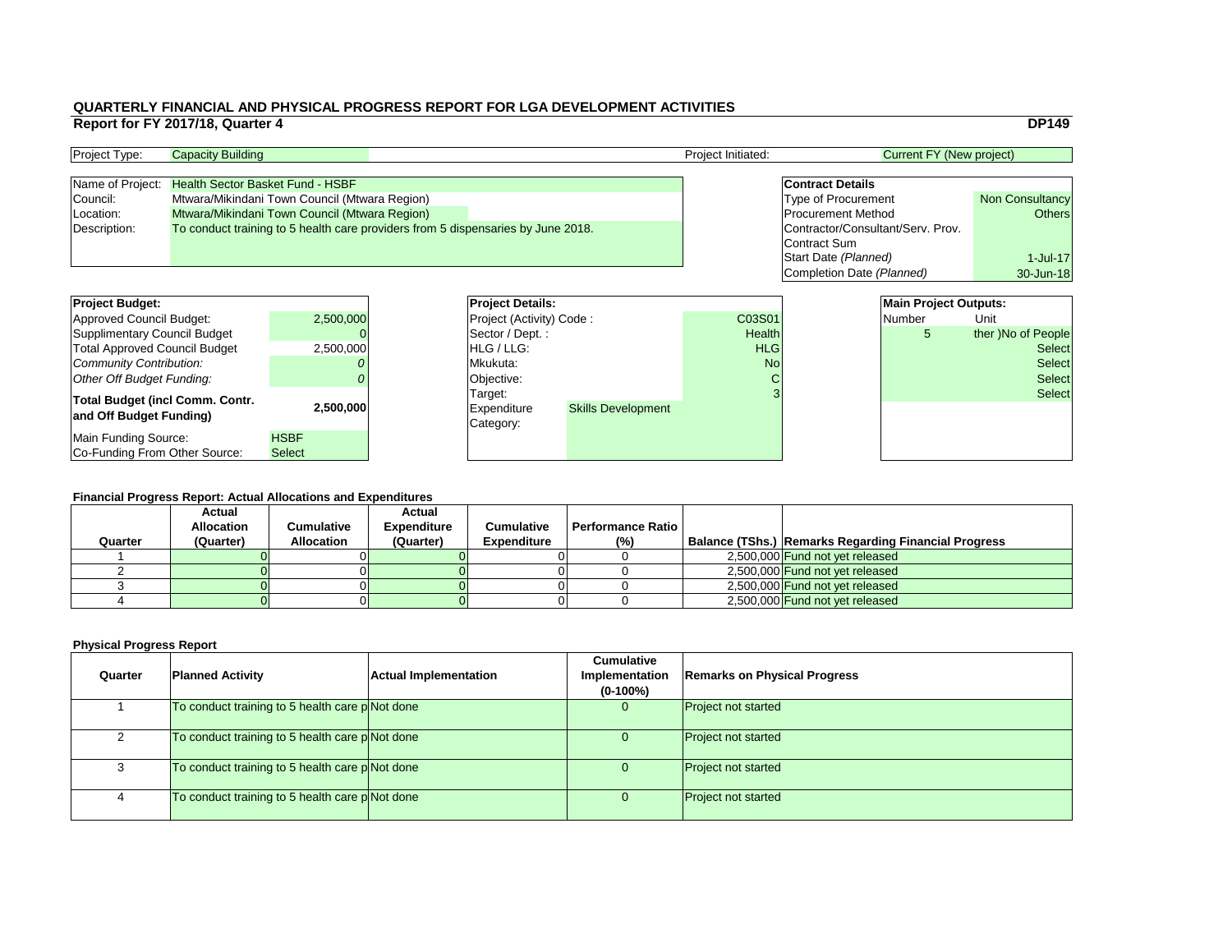#### **Financial Progress Report: Actual Allocations and Expenditures**

|                                        | Report for FY 2017/18, Quarter 4        |                                                                         |                          |               |                    |                                   |                                 | <b>DP150</b>                           |
|----------------------------------------|-----------------------------------------|-------------------------------------------------------------------------|--------------------------|---------------|--------------------|-----------------------------------|---------------------------------|----------------------------------------|
| Project Type:                          | <b>Capacity Building</b>                |                                                                         |                          |               | Project Initiated: |                                   | <b>Current FY (New project)</b> |                                        |
| Name of Project:                       | <b>Health Sector Basket Fund - HSBF</b> |                                                                         |                          |               |                    | <b>Contract Details</b>           |                                 |                                        |
| Council:                               |                                         | Mtwara/Mikindani Town Council (Mtwara Region)                           |                          |               |                    | <b>Type of Procurement</b>        |                                 | Goods                                  |
| Location:                              |                                         | Mtwara/Mikindani Town Council (Mtwara Region)                           |                          |               |                    | <b>Procurement Method</b>         |                                 | <b>Single Source</b>                   |
| Description:                           |                                         | To supply cleaning utilities garbage collection facilities by June 2018 |                          |               |                    | Contractor/Consultant/Serv. Prov. |                                 |                                        |
|                                        |                                         |                                                                         |                          |               |                    | Contract Sum                      |                                 |                                        |
|                                        |                                         |                                                                         |                          |               |                    | Start Date (Planned)              |                                 | 1-Jul-17                               |
|                                        |                                         |                                                                         |                          |               |                    | Completion Date (Planned)         |                                 | 30-Jun-18                              |
|                                        |                                         |                                                                         |                          |               |                    |                                   |                                 |                                        |
| <b>Project Budget:</b>                 |                                         |                                                                         | <b>Project Details:</b>  |               |                    |                                   | <b>Main Project Outputs:</b>    |                                        |
| <b>Approved Council Budget:</b>        |                                         | 955,292                                                                 | Project (Activity) Code: |               | C04S02             |                                   | <b>Number</b>                   | Unit                                   |
| <b>Supplimentary Council Budget</b>    |                                         |                                                                         | Sector / Dept.:          |               | <b>Health</b>      |                                   |                                 | <b>Trainining (other )No of People</b> |
| <b>Total Approved Council Budget</b>   |                                         | 955,292                                                                 | HLG / LLG:               |               | <b>HLG</b>         |                                   |                                 | <b>Select</b>                          |
| <b>Community Contribution:</b>         |                                         |                                                                         | Mkukuta:                 |               | <b>No</b>          |                                   |                                 | <b>Select</b>                          |
| <b>Other Off Budget Funding:</b>       |                                         |                                                                         | Objective:               |               |                    |                                   |                                 | <b>Select</b>                          |
| <b>Total Budget (incl Comm. Contr.</b> |                                         |                                                                         | Target:                  |               |                    |                                   |                                 | <b>Select</b>                          |
| and Off Budget Funding)                |                                         | 955,292                                                                 | <b>Expenditure</b>       | <b>Others</b> |                    |                                   |                                 |                                        |
| <b>Main Funding Source:</b>            |                                         | <b>HSBF</b>                                                             | Category:                |               |                    |                                   |                                 |                                        |
| Co-Funding From Other Source:          |                                         | No.                                                                     |                          |               |                    |                                   |                                 |                                        |

| <b>Project Type:</b> | <b>Capacity Building</b>                                                |  | <b>Project Initiated:</b> | Current FY (New project)          |                      |  |
|----------------------|-------------------------------------------------------------------------|--|---------------------------|-----------------------------------|----------------------|--|
|                      |                                                                         |  |                           |                                   |                      |  |
|                      | Name of Project: Health Sector Basket Fund - HSBF                       |  |                           | <b>Contract Details</b>           |                      |  |
| Council:             | Mtwara/Mikindani Town Council (Mtwara Region)                           |  |                           | <b>Type of Procurement</b>        | Goods                |  |
| Location:            | Mtwara/Mikindani Town Council (Mtwara Region)                           |  |                           | <b>Procurement Method</b>         | <b>Single Source</b> |  |
| Description:         | To supply cleaning utilities garbage collection facilities by June 2018 |  |                           | Contractor/Consultant/Serv. Prov. |                      |  |
|                      |                                                                         |  |                           | Contract Sum                      |                      |  |

| Quarter | <b>Planned Activity</b>                         | <b>Actual Implementation</b> | <b>Cumulative</b><br>Implementation<br>$(0-100\%)$ | <b>Remarks on Physical Progress</b> |
|---------|-------------------------------------------------|------------------------------|----------------------------------------------------|-------------------------------------|
|         | To supply cleaning utilities garbage c(Not done |                              | U                                                  | <b>Project not started</b>          |
|         | To supply cleaning utilities garbage coNot done |                              | $\overline{0}$                                     | <b>Project not started</b>          |
| 3       | To supply cleaning utilities garbage coNot done |                              | U                                                  | <b>Project not started</b>          |
|         | To supply cleaning utilities garbage coNot done |                              |                                                    | <b>Project not started</b>          |

| <b>Project Budget:</b>                 |             | <b>Project Deta</b>   |
|----------------------------------------|-------------|-----------------------|
| <b>Approved Council Budget:</b>        | 955,292     | <b>Project (Activ</b> |
| <b>Supplimentary Council Budget</b>    |             | Sector / Dep          |
| <b>Total Approved Council Budget</b>   | 955,292     | HLG / LLG:            |
| Community Contribution:                |             | Mkukuta:              |
| Other Off Budget Funding:              |             | Objective:            |
| <b>Total Budget (incl Comm. Contr.</b> | 955,292     | Target:               |
| and Off Budget Funding)                |             | <b>Expenditure</b>    |
| <b>Main Funding Source:</b>            | <b>HSBF</b> | Category:             |
| Co-Funding From Other Source:          | <b>No</b>   |                       |

|         | Financial Progress Report: Actual Allocations and Expenditures |                   |                    |                    |                          |  |                                                             |  |  |  |  |
|---------|----------------------------------------------------------------|-------------------|--------------------|--------------------|--------------------------|--|-------------------------------------------------------------|--|--|--|--|
|         | <b>Actual</b>                                                  |                   | <b>Actual</b>      |                    |                          |  |                                                             |  |  |  |  |
|         | <b>Allocation</b>                                              | Cumulative        | <b>Expenditure</b> | <b>Cumulative</b>  | <b>Performance Ratio</b> |  |                                                             |  |  |  |  |
| Quarter | (Quarter)                                                      | <b>Allocation</b> | (Quarter)          | <b>Expenditure</b> | (%)                      |  | <b>Balance (TShs.) Remarks Regarding Financial Progress</b> |  |  |  |  |
|         |                                                                |                   |                    |                    |                          |  | 955,292 Fund not yet released                               |  |  |  |  |
|         |                                                                |                   |                    |                    |                          |  | 955,292 Fund not yet released                               |  |  |  |  |
|         |                                                                |                   |                    |                    |                          |  | 955,292 Fund not yet released                               |  |  |  |  |
|         |                                                                |                   |                    |                    |                          |  | 955,292 Fund not yet released                               |  |  |  |  |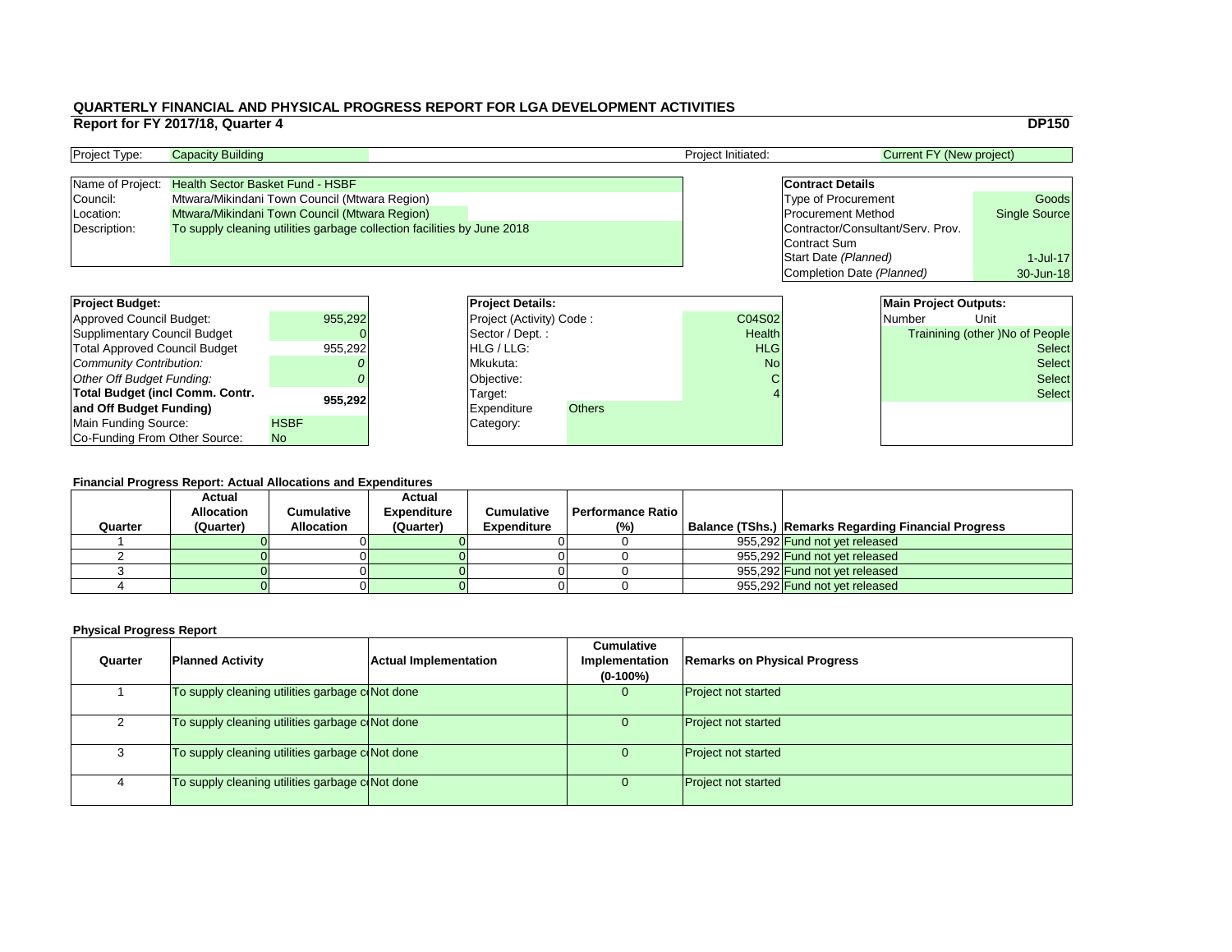|                |                                   |                                 | <b>DP151</b>  |
|----------------|-----------------------------------|---------------------------------|---------------|
|                |                                   | <b>Current FY (New project)</b> |               |
|                |                                   |                                 |               |
|                | <b>Contract Details</b>           |                                 |               |
|                | <b>Type of Procurement</b>        |                                 | Consultancy   |
|                | <b>Procurement Method</b>         |                                 | <b>Others</b> |
|                | Contractor/Consultant/Serv. Prov. |                                 |               |
|                | <b>Contract Sum</b>               |                                 |               |
|                | Start Date (Planned)              |                                 | $1$ -Jul-17   |
|                | Completion Date (Planned)         |                                 | 30-Jun-18     |
|                |                                   |                                 |               |
|                |                                   | <b>Main Project Outputs:</b>    |               |
| $\overline{2}$ |                                   | <b>Number</b>                   | Unit          |
| th             |                                   | 8000                            | Others        |
| G              |                                   |                                 | Select        |

# **Financial Progress Report: Actual Allocations and Expenditures**

| <b>Project Budget:</b>                                                |             | <b>Project Details:</b>         |             |                 | <b>Main Project Outputs:</b> |               |      |               |
|-----------------------------------------------------------------------|-------------|---------------------------------|-------------|-----------------|------------------------------|---------------|------|---------------|
| <b>Approved Council Budget:</b>                                       | 4,300,000   | <b>Project (Activity) Code:</b> |             | <b>C06S02</b>   |                              | <b>Number</b> | Unit |               |
| <b>Supplimentary Council Budget</b>                                   |             | Sector / Dept.:                 |             | <b>Health</b>   |                              | 8000          |      | <b>Others</b> |
| <b>Total Approved Council Budget</b>                                  | 4,300,000   | <b>IHLG/LLG:</b>                |             | <b>HLG</b>      |                              |               |      | <b>Select</b> |
| <b>Community Contribution:</b>                                        |             | Mkukuta:                        |             | No <sub>l</sub> |                              |               |      | <b>Select</b> |
| <b>Other Off Budget Funding:</b>                                      |             | Objective:                      |             |                 |                              |               |      | <b>Select</b> |
| <b>Total Budget (incl Comm. Contr.</b>                                |             | Target:                         |             |                 |                              |               |      | <b>Select</b> |
| and Off Budget Funding)                                               | 4,300,000   | <b>Expenditure</b>              | Consultancy |                 |                              |               |      |               |
| <b>Main Funding Source:</b>                                           | <b>HSBF</b> | Category:                       |             |                 |                              |               |      |               |
| Co-Funding From Other Source:                                         | <b>No</b>   |                                 |             |                 |                              |               |      |               |
|                                                                       |             |                                 |             |                 |                              |               |      |               |
|                                                                       |             |                                 |             |                 |                              |               |      |               |
| <b>Financial Progress Report: Actual Allocations and Expenditures</b> |             |                                 |             |                 |                              |               |      |               |

| <b>Project Type:</b> | <b>Capacity Building</b>                                                                  | <b>Project Initiated:</b> | <b>Current FY (New project)</b>   |               |
|----------------------|-------------------------------------------------------------------------------------------|---------------------------|-----------------------------------|---------------|
|                      |                                                                                           |                           |                                   |               |
| Name of Project:     | <b>Health Sector Basket Fund - HSBF</b>                                                   |                           | <b>Contract Details</b>           |               |
| Council:             | Mtwara/Mikindani Town Council (Mtwara Region)                                             |                           | <b>Type of Procurement</b>        | Consultancy   |
| Location:            | Mtwara/Mikindani Town Council (Mtwara Region)                                             |                           | <b>Procurement Method</b>         | <b>Others</b> |
| Description:         | To conduct biannual Vitamin A supplementation and deforming to 8000 children by June 2018 |                           | Contractor/Consultant/Serv. Prov. |               |
|                      |                                                                                           |                           | Contract Sum                      |               |

| <b>Project Budget:</b>                 |             | <b>Project Deta</b>   |
|----------------------------------------|-------------|-----------------------|
| <b>Approved Council Budget:</b>        | 4,300,000   | <b>Project (Activ</b> |
| <b>Supplimentary Council Budget</b>    |             | Sector / Dep          |
| <b>Total Approved Council Budget</b>   | 4,300,000   | HLG / LLG:            |
| <b>Community Contribution:</b>         |             | Mkukuta:              |
| Other Off Budget Funding:              |             | Objective:            |
| <b>Total Budget (incl Comm. Contr.</b> | 4,300,000   | Target:               |
| and Off Budget Funding)                |             | <b>Expenditure</b>    |
| Main Funding Source:                   | <b>HSBF</b> | Category:             |
| Co-Funding From Other Source:          | <b>No</b>   |                       |

|         | <b>Actual</b>     |                   | <b>Actual</b>      |                    |                            |                                                             |
|---------|-------------------|-------------------|--------------------|--------------------|----------------------------|-------------------------------------------------------------|
|         | <b>Allocation</b> | Cumulative        | <b>Expenditure</b> | <b>Cumulative</b>  | <b>Performance Ratio I</b> |                                                             |
| Quarter | (Quarter)         | <b>Allocation</b> | (Quarter)          | <b>Expenditure</b> | (%)                        | <b>Balance (TShs.) Remarks Regarding Financial Progress</b> |
|         |                   |                   |                    |                    |                            | 4,300,000 Fund not yet released                             |
|         |                   |                   |                    |                    |                            | 4.300.000 Fund not yet released                             |
|         | 858,000           | 858,000           | 858,000            | 858,000            | 20                         | $3,442,000$ Fund released                                   |
|         |                   | 858,000           |                    | 858,000            | 20                         | $3,442,000$ Fund released                                   |

| Quarter | <b>Planned Activity</b>                                             | <b>Actual Implementation</b> | <b>Cumulative</b><br>Implementation<br>$(0-100\%)$ | <b>Remarks on Physical Progress</b> |
|---------|---------------------------------------------------------------------|------------------------------|----------------------------------------------------|-------------------------------------|
|         | To conduct biannual Vitamin A supple Not done                       |                              | 0                                                  | <b>Project not yet started</b>      |
|         | To conduct biannual Vitamin A supple Not done                       |                              | U.                                                 | <b>Project not yet started</b>      |
|         | To conduct biannual Vitamin A supple Vitamin A sumplementation done |                              | 50                                                 | <b>Project started</b>              |
|         | To conduct biannual Vitamin A supple Vitamin A sumplementation done |                              | 60                                                 | <b>Project started</b>              |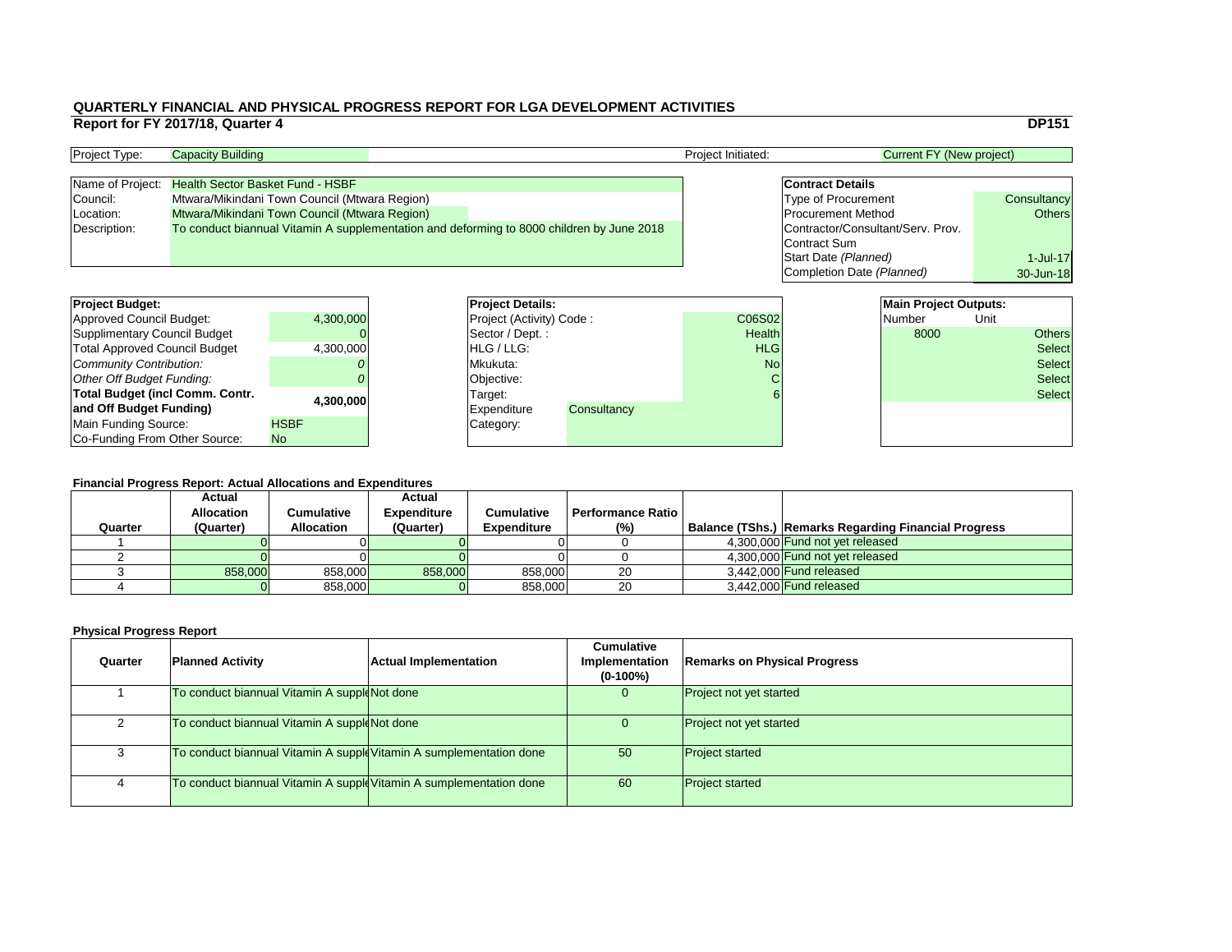|     |                                   |                                 | <b>DP152</b>           |
|-----|-----------------------------------|---------------------------------|------------------------|
|     |                                   | <b>Current FY (New project)</b> |                        |
|     |                                   |                                 |                        |
|     | <b>Contract Details</b>           |                                 |                        |
|     | <b>Type of Procurement</b>        |                                 | <b>Non Consultancy</b> |
|     | <b>Procurement Method</b>         |                                 | <b>Others</b>          |
|     | Contractor/Consultant/Serv. Prov. |                                 |                        |
|     | <b>Contract Sum</b>               |                                 |                        |
|     | Start Date (Planned)              |                                 | 1-Jul-17               |
|     | Completion Date (Planned)         | 30-Jun-18                       |                        |
|     |                                   |                                 |                        |
|     |                                   | <b>Main Project Outputs:</b>    |                        |
| )3  |                                   | Number                          | Unit                   |
| ٤L. |                                   | ⌒⊿                              | thor \No of Doople     |

# **Financial Progress Report: Actual Allocations and Expenditures**

| <b>Project Budget:</b>                 |             | <b>Project Details:</b>         |               |               |  | <b>Main Project Outputs:</b> |                    |
|----------------------------------------|-------------|---------------------------------|---------------|---------------|--|------------------------------|--------------------|
| <b>Approved Council Budget:</b>        | 717,600     | <b>Project (Activity) Code:</b> |               | C06S03        |  | <b>Number</b>                | Unit               |
| <b>Supplimentary Council Budget</b>    |             | Sector / Dept.:                 |               | <b>Health</b> |  | 24                           | ther )No of People |
| <b>Total Approved Council Budget</b>   | 717,600     | HLG / LLG:                      |               | <b>HLG</b>    |  |                              | <b>Select</b>      |
| <b>Community Contribution:</b>         |             | Mkukuta:                        |               | <b>No</b>     |  | <b>Select</b>                |                    |
| <b>Other Off Budget Funding:</b>       |             | Objective:                      |               | C             |  |                              | <b>Select</b>      |
| <b>Total Budget (incl Comm. Contr.</b> |             | Target:                         |               |               |  |                              | <b>Select</b>      |
| and Off Budget Funding)                | 717,600     | <b>Expenditure</b>              | <b>Others</b> |               |  |                              |                    |
| <b>Main Funding Source:</b>            | <b>HSBF</b> | Category:                       |               |               |  |                              |                    |
| Co-Funding From Other Source:          | <b>No</b>   |                                 |               |               |  |                              |                    |

# **QUARTERLY FINANCIAL AND PHYSICAL PROGRESS REPORT FOR LGA DEVELOPMENT ACTIVITIES Report for FY 2017/18, Quarter 4** DP152

| <b>Project Type:</b> | <b>Capacity Building</b>                                                                      | <b>Project Initiated:</b> | <b>Current FY (New project)</b>   |                        |
|----------------------|-----------------------------------------------------------------------------------------------|---------------------------|-----------------------------------|------------------------|
|                      |                                                                                               |                           |                                   |                        |
| Name of Project:     | <b>Health Sector Basket Fund - HSBF</b>                                                       |                           | <b>Contract Details</b>           |                        |
| Council:             | Mtwara/Mikindani Town Council (Mtwara Region)                                                 |                           | <b>Type of Procurement</b>        | <b>Non Consultancy</b> |
| Location:            | <b>Mtwara/Mikindani Town Council (Mtwara Region)</b>                                          |                           | <b>Procurement Method</b>         | Others                 |
| Description:         | To conduct 2 days mentorship to 24 Health workers on IMCI to 7 health facilities by June 2018 |                           | Contractor/Consultant/Serv. Prov. |                        |
|                      |                                                                                               |                           | Contract Sum                      |                        |

| <b>Project Budget:</b>                 |             | <b>Project Deta</b>   |  |
|----------------------------------------|-------------|-----------------------|--|
| Approved Council Budget:               | 717,600     | <b>Project (Activ</b> |  |
| <b>Supplimentary Council Budget</b>    |             | Sector / Dep          |  |
| <b>Total Approved Council Budget</b>   | 717,600     | HLG / LLG:            |  |
| <b>Community Contribution:</b>         |             | Mkukuta:              |  |
| Other Off Budget Funding:              |             | Objective:            |  |
| <b>Total Budget (incl Comm. Contr.</b> | 717,600     | Target:               |  |
| and Off Budget Funding)                |             | Expenditure           |  |
| Main Funding Source:                   | <b>HSBF</b> | Category:             |  |
| Co-Funding From Other Source:          | <b>No</b>   |                       |  |

| Quarter | <b>Actual</b><br><b>Allocation</b><br>(Quarter) | <b>Cumulative</b><br><b>Allocation</b> | <b>Actual</b><br><b>Expenditure</b><br>(Quarter) | <b>Cumulative</b><br><b>Expenditure</b> | <b>Performance Ratio</b><br>(%) | <b>Balance (TShs.) Remarks Regarding Financial Progress</b> |
|---------|-------------------------------------------------|----------------------------------------|--------------------------------------------------|-----------------------------------------|---------------------------------|-------------------------------------------------------------|
|         |                                                 |                                        |                                                  |                                         |                                 | 717,600 Fund not yet released                               |
|         |                                                 |                                        |                                                  |                                         |                                 | 717,600 Fund not yet released                               |
|         |                                                 |                                        |                                                  |                                         |                                 | 717,600 Fund not yet released                               |
|         |                                                 |                                        |                                                  |                                         |                                 | 717,600 Fund not yet released                               |

| Quarter | <b>Planned Activity</b>                         | <b>Actual Implementation</b> | <b>Cumulative</b><br>Implementation<br>$(0-100\%)$ | <b>Remarks on Physical Progress</b> |
|---------|-------------------------------------------------|------------------------------|----------------------------------------------------|-------------------------------------|
|         | To conduct 2 days mentorship to 24 $H$ Not done |                              | 0                                                  | <b>Project not started</b>          |
|         | To conduct 2 days mentorship to 24 HNot done    |                              | U.                                                 | <b>Project not started</b>          |
|         | To conduct 2 days mentorship to 24 $H$ Not done |                              | 0                                                  | <b>Project not started</b>          |
|         | To conduct 2 days mentorship to 24 HNot done    |                              | 0                                                  | <b>Project not started</b>          |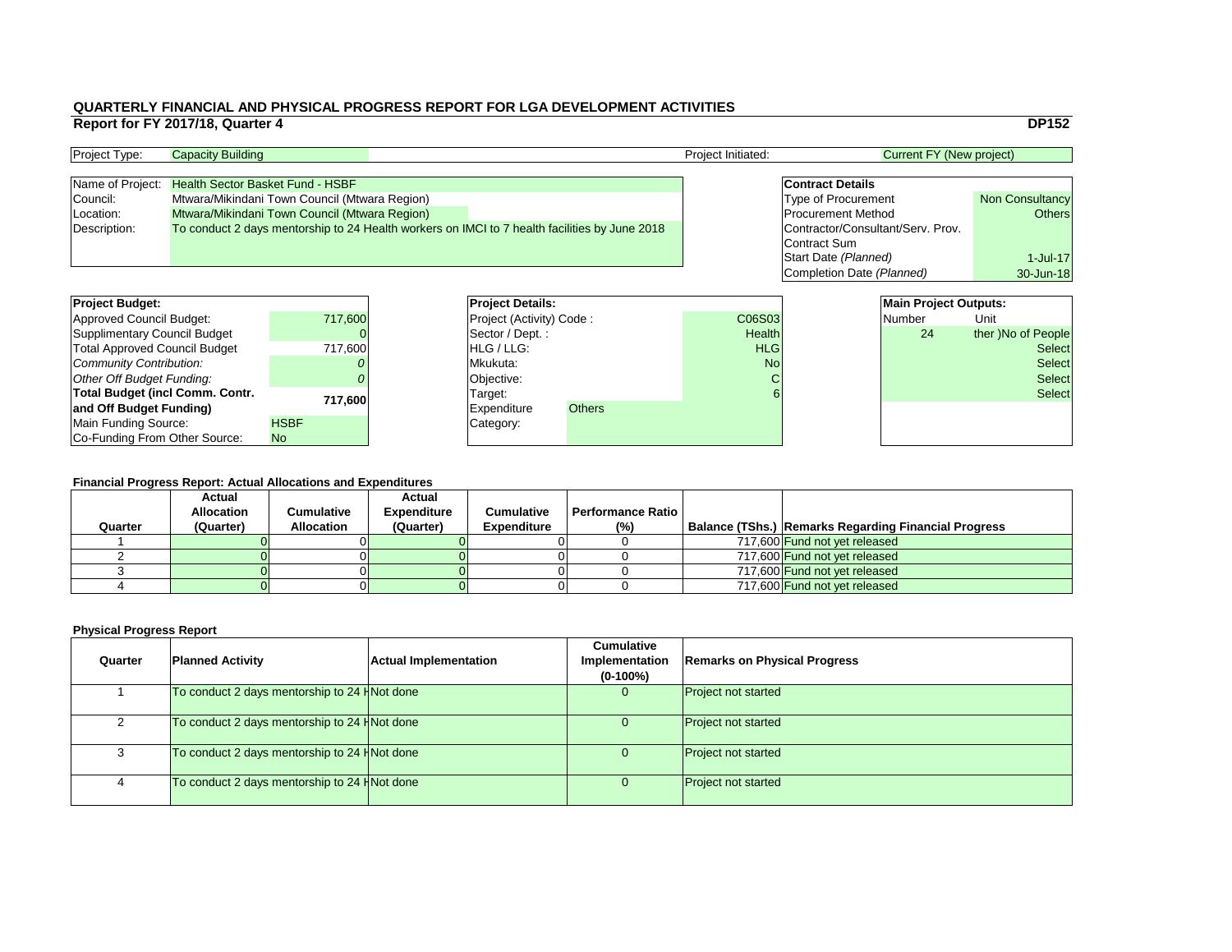|                                   | <b>DP153</b>           |  |  |  |  |  |  |  |  |
|-----------------------------------|------------------------|--|--|--|--|--|--|--|--|
| <b>Current FY (New project)</b>   |                        |  |  |  |  |  |  |  |  |
|                                   |                        |  |  |  |  |  |  |  |  |
| <b>Contract Details</b>           |                        |  |  |  |  |  |  |  |  |
| <b>Type of Procurement</b>        | <b>Non Consultancy</b> |  |  |  |  |  |  |  |  |
| <b>Procurement Method</b>         | <b>Others</b>          |  |  |  |  |  |  |  |  |
| Contractor/Consultant/Serv. Prov. |                        |  |  |  |  |  |  |  |  |
| <b>Contract Sum</b>               |                        |  |  |  |  |  |  |  |  |
| Start Date (Planned)              | $1$ -Jul-17            |  |  |  |  |  |  |  |  |
| Completion Date (Planned)         | 30-Jun-18              |  |  |  |  |  |  |  |  |
|                                   |                        |  |  |  |  |  |  |  |  |
| <b>Main Project Outputs:</b>      |                        |  |  |  |  |  |  |  |  |
| <b>Number</b>                     | Unit                   |  |  |  |  |  |  |  |  |
|                                   |                        |  |  |  |  |  |  |  |  |

#### **Financial Progress Report: Actual Allocations and Expenditures**

| <b>Project Budget:</b>                 |             |          | <b>Project Details:</b>         | <b>Main Project Outputs:</b> |               |               |               |                    |
|----------------------------------------|-------------|----------|---------------------------------|------------------------------|---------------|---------------|---------------|--------------------|
| <b>Approved Council Budget:</b>        | 2,370,000   |          | <b>Project (Activity) Code:</b> |                              | C14S01        |               | <b>Number</b> | Unit               |
| <b>Supplimentary Council Budget</b>    |             |          | Sector / Dept.:                 |                              | <b>Health</b> |               | 15            | ther )No of People |
| <b>Total Approved Council Budget</b>   | 2,370,000   |          | <b>HLG/LLG:</b>                 |                              | <b>HLG</b>    |               |               | <b>Select</b>      |
| <b>Community Contribution:</b>         |             | Mkukuta: |                                 | <b>No</b>                    |               | <b>Select</b> |               |                    |
| <b>Other Off Budget Funding:</b>       |             |          | Objective:                      |                              | C             |               |               | <b>Select</b>      |
| <b>Total Budget (incl Comm. Contr.</b> |             |          | Target:                         |                              | 14            |               |               | <b>Select</b>      |
| and Off Budget Funding)                | 2,370,000   |          | <b>Expenditure</b>              | <b>Others</b>                |               |               |               |                    |
| <b>Main Funding Source:</b>            | <b>HSBF</b> |          | Category:                       |                              |               |               |               |                    |
| Co-Funding From Other Source:          | No          |          |                                 |                              |               |               |               |                    |

| <b>Project Type:</b> | <b>Capacity Building</b>                                                     |  | <b>Project Initiated:</b> | Current FY (New project)          |                        |
|----------------------|------------------------------------------------------------------------------|--|---------------------------|-----------------------------------|------------------------|
|                      |                                                                              |  |                           |                                   |                        |
|                      | Name of Project: Health Sector Basket Fund - HSBF                            |  |                           | <b>Contract Details</b>           |                        |
| Council:             | Mtwara/Mikindani Town Council (Mtwara Region)                                |  |                           | <b>Type of Procurement</b>        | <b>Non Consultancy</b> |
| Location:            | Mtwara/Mikindani Town Council (Mtwara Region)                                |  |                           | <b>Procurement Method</b>         | <b>Others</b>          |
| Description:         | To identify register and mentor 15 fosters parents for OVC/MVC/ by June 2018 |  |                           | Contractor/Consultant/Serv. Prov. |                        |
|                      |                                                                              |  |                           | Contract Sum                      |                        |

| <b>Quarter</b> | <b>Planned Activity</b>                         | <b>Actual Implementation</b> | <b>Cumulative</b><br>Implementation<br>$(0-100\%)$ | <b>Remarks on Physical Progress</b> |
|----------------|-------------------------------------------------|------------------------------|----------------------------------------------------|-------------------------------------|
|                | To identify register and mentor 15 fos Not done |                              |                                                    | <b>Project not started</b>          |
|                | To identify register and mentor 15 fos Not done |                              | U                                                  | <b>Project not started</b>          |
| 3              | To identify register and mentor 15 fos Not done |                              | U                                                  | <b>Project not started</b>          |
|                | To identify register and mentor 15 fos Not done |                              |                                                    | <b>Project not started</b>          |

| <b>Project Budget:</b>                 |             | <b>Project Deta</b>   |
|----------------------------------------|-------------|-----------------------|
| <b>Approved Council Budget:</b>        | 2,370,000   | <b>Project (Activ</b> |
| <b>Supplimentary Council Budget</b>    |             | Sector / Dep          |
| <b>Total Approved Council Budget</b>   | 2,370,000   | HLG / LLG:            |
| Community Contribution:                |             | Mkukuta:              |
| Other Off Budget Funding:              |             | Objective:            |
| <b>Total Budget (incl Comm. Contr.</b> | 2,370,000   | Target:               |
| and Off Budget Funding)                |             | <b>Expenditure</b>    |
| Main Funding Source:                   | <b>HSBF</b> | Category:             |
| Co-Funding From Other Source:          | <b>No</b>   |                       |

| Quarter | <b>Actual</b><br><b>Allocation</b><br>(Quarter) | Cumulative<br><b>Allocation</b> | <b>Actual</b><br><b>Expenditure</b><br>(Quarter) | <b>Cumulative</b><br><b>Expenditure</b> | <b>Performance Ratio</b><br>$(\%)$ | <b>Balance (TShs.) Remarks Regarding Financial Progress</b> |
|---------|-------------------------------------------------|---------------------------------|--------------------------------------------------|-----------------------------------------|------------------------------------|-------------------------------------------------------------|
|         |                                                 |                                 |                                                  |                                         |                                    | 2,370,000 Fund not yet released                             |
|         |                                                 |                                 |                                                  |                                         |                                    | 2,370,000 Fund not yet released                             |
|         |                                                 |                                 |                                                  |                                         |                                    | 2,370,000 Fund not yet released                             |
|         |                                                 |                                 |                                                  |                                         |                                    | 2,370,000 Fund not yet released                             |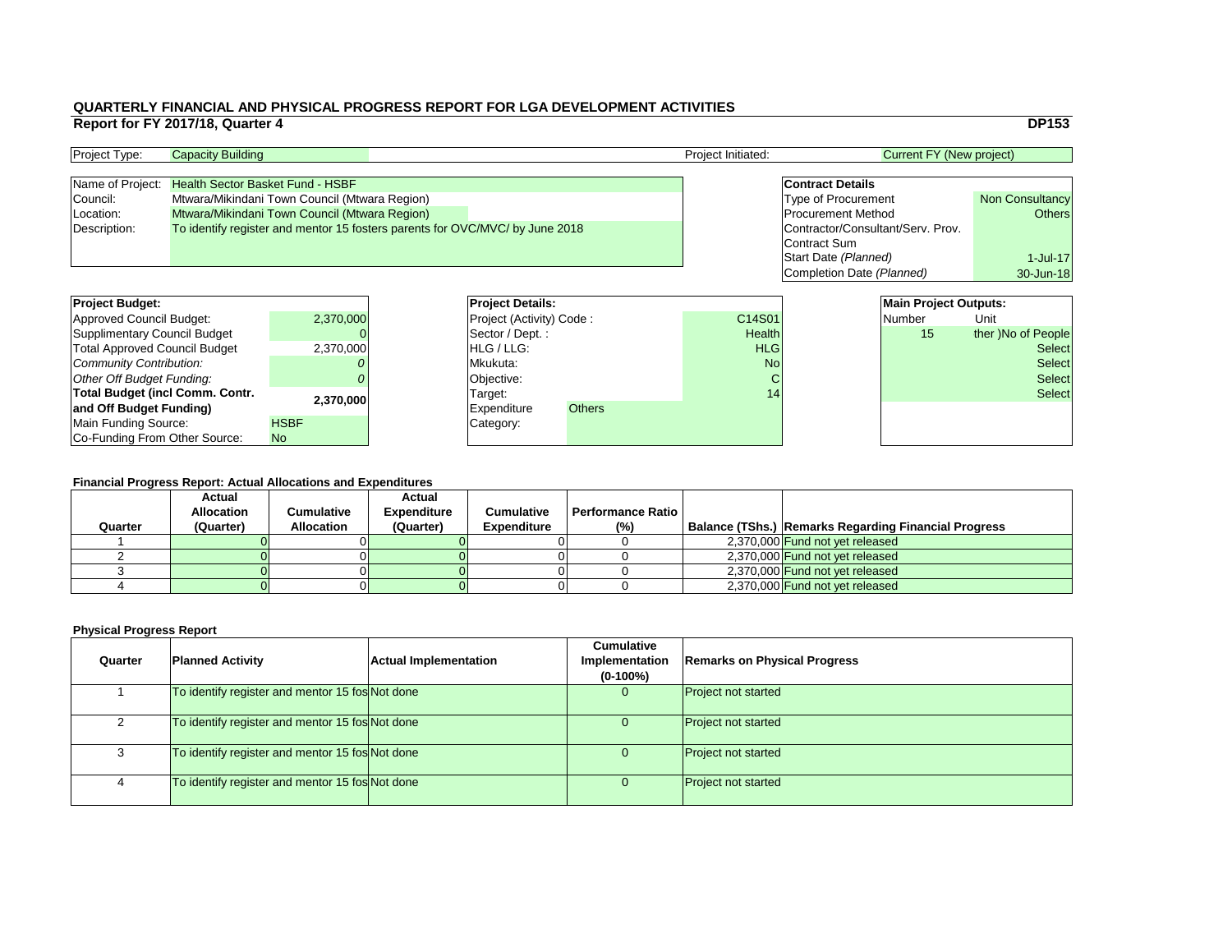|                         |                                   | <b>DP154</b>           |
|-------------------------|-----------------------------------|------------------------|
|                         | <b>Current FY (New project)</b>   |                        |
|                         |                                   |                        |
| <b>Contract Details</b> |                                   |                        |
|                         | <b>Type of Procurement</b>        | <b>Non Consultancy</b> |
|                         | <b>Procurement Method</b>         | <b>Others</b>          |
|                         | Contractor/Consultant/Serv. Prov. |                        |
| <b>Contract Sum</b>     |                                   |                        |
|                         | Start Date (Planned)              | $1$ -Jul-17            |
|                         | Completion Date (Planned)         | 30-Jun-18              |
|                         |                                   |                        |
|                         | <b>Main Project Outputs:</b>      |                        |
|                         | <b>Number</b>                     | Unit                   |

## **Financial Progress Report: Actual Allocations and Expenditures**

| <b>Project Budget:</b>                 |             | <b>Project Details:</b>              |               |               | <b>Main Project Outputs:</b> |      |               |
|----------------------------------------|-------------|--------------------------------------|---------------|---------------|------------------------------|------|---------------|
| <b>Approved Council Budget:</b>        | 2,810,000   | <b>Project (Activity) Code:</b>      |               | C17S01        | Number                       | Unit |               |
| <b>Supplimentary Council Budget</b>    |             | $\sqrt{\text{Sector}/\text{Dept}}$ : |               | <b>Health</b> | 232                          |      | <b>Others</b> |
| <b>Total Approved Council Budget</b>   | 2,810,000   | <b>HLG/LLG:</b>                      |               | <b>HLG</b>    |                              |      | <b>Select</b> |
| <b>Community Contribution:</b>         |             | Mkukuta:                             |               | <b>No</b>     |                              |      | <b>Select</b> |
| <b>Other Off Budget Funding:</b>       |             | Objective:                           |               |               |                              |      | <b>Select</b> |
| <b>Total Budget (incl Comm. Contr.</b> |             | Target:                              |               | 17            |                              |      | <b>Select</b> |
| and Off Budget Funding)                | 2,810,000   | <b>Expenditure</b>                   | <b>Others</b> |               |                              |      |               |
| <b>Main Funding Source:</b>            | <b>HSBF</b> | Category:                            |               |               |                              |      |               |
| Co-Funding From Other Source:          | <b>No</b>   |                                      |               |               |                              |      |               |

| <b>Project Type:</b> | <b>Project Planning / Implementation</b>                                                        | <b>Project Initiated:</b> | Current FY (New project)          |                        |
|----------------------|-------------------------------------------------------------------------------------------------|---------------------------|-----------------------------------|------------------------|
|                      |                                                                                                 |                           |                                   |                        |
| Name of Project:     | <b>Health Sector Basket Fund - HSBF</b>                                                         |                           | <b>Contract Details</b>           |                        |
| Council:             | Mtwara/Mikindani Town Council (Mtwara Region)                                                   |                           | <b>Type of Procurement</b>        | <b>Non Consultancy</b> |
| Location:            | Mtwara/Mikindani Town Council (Mtwara Region)                                                   |                           | <b>Procurement Method</b>         | <b>Others</b>          |
| Description:         | To collect 232 blood units quarterly from voluntary none remunerated blood donors (VNBD) by Jul |                           | Contractor/Consultant/Serv. Prov. |                        |
|                      |                                                                                                 |                           | Contract Sum                      |                        |

| Quarter | <b>Planned Activity</b>                          | <b>Actual Implementation</b> | <b>Cumulative</b><br>Implementation<br>$(0-100\%)$ | <b>Remarks on Physical Progress</b> |
|---------|--------------------------------------------------|------------------------------|----------------------------------------------------|-------------------------------------|
|         | To collect 232 blood units quarterly froNot done |                              | U                                                  | <b>Project not started</b>          |
|         | To collect 232 blood units quarterly froNot done |                              | $\overline{0}$                                     | <b>Project not started</b>          |
|         | To collect 232 blood units quarterly froDone     |                              | 50                                                 | <b>Project started</b>              |
|         | To collect 232 blood units quarterly froDone     |                              | 60                                                 | <b>Project started</b>              |

| <b>Project Budget:</b>                 |             | <b>Project Deta</b>   |
|----------------------------------------|-------------|-----------------------|
| <b>Approved Council Budget:</b>        | 2,810,000   | <b>Project (Activ</b> |
| <b>Supplimentary Council Budget</b>    |             | Sector / Dep          |
| <b>Total Approved Council Budget</b>   | 2,810,000   | HLG / LLG:            |
| Community Contribution:                |             | Mkukuta:              |
| Other Off Budget Funding:              |             | Objective:            |
| <b>Total Budget (incl Comm. Contr.</b> | 2,810,000   | Target:               |
| and Off Budget Funding)                |             | <b>Expenditure</b>    |
| <b>Main Funding Source:</b>            | <b>HSBF</b> | Category:             |
| Co-Funding From Other Source:          | <b>No</b>   |                       |

| Quarter | <b>Actual</b><br><b>Allocation</b><br>(Quarter) | Cumulative<br><b>Allocation</b> | <b>Actual</b><br><b>Expenditure</b><br>(Quarter) | <b>Cumulative</b><br><b>Expenditure</b> | <b>Performance Ratio</b> I<br>(% ) | Balance (TShs.) Remarks Regarding Financial Progress |
|---------|-------------------------------------------------|---------------------------------|--------------------------------------------------|-----------------------------------------|------------------------------------|------------------------------------------------------|
|         |                                                 |                                 |                                                  |                                         |                                    | 2,810,000 Fund not yet released                      |
|         |                                                 |                                 |                                                  |                                         |                                    | 2,810,000 Fund not yet released                      |
|         | 1,200,000                                       | ,200,000                        | ,200,000                                         | ,200,000                                | 43                                 | 1,610,000 Fund released                              |
|         |                                                 | ,200,000                        |                                                  | ,200,000                                | 43                                 | 1,610,000 <b>Fund released</b>                       |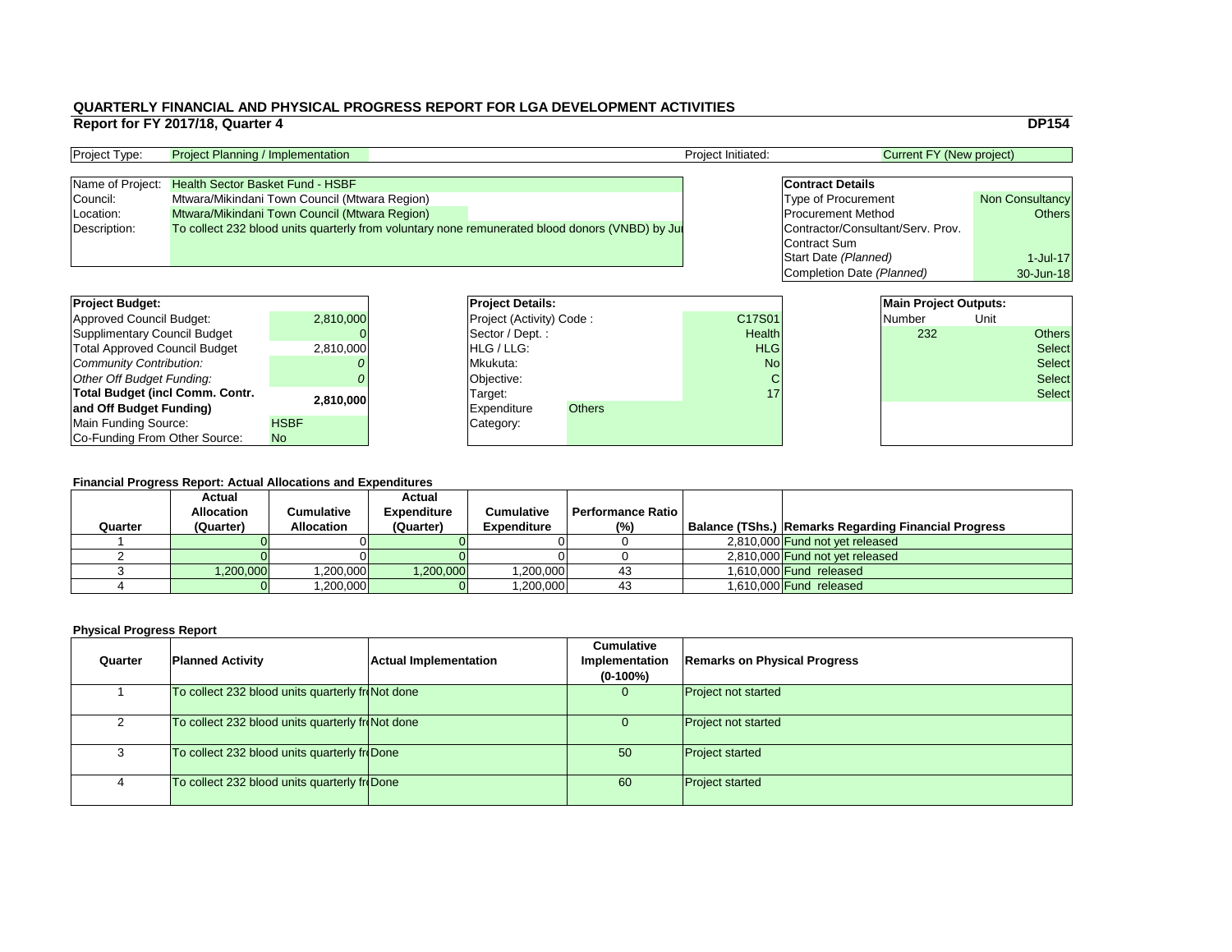#### **Financial Progress Report: Actual Allocations and Expenditures**

|                                        | Report for FY 2017/18, Quarter 4        |                                               |                          |                                                                                                    |                    |                                   |                                 | <b>DP155</b>                           |
|----------------------------------------|-----------------------------------------|-----------------------------------------------|--------------------------|----------------------------------------------------------------------------------------------------|--------------------|-----------------------------------|---------------------------------|----------------------------------------|
| Project Type:                          | <b>Capacity Building</b>                |                                               |                          |                                                                                                    | Project Initiated: |                                   | <b>Current FY (New project)</b> |                                        |
| Name of Project:                       | <b>Health Sector Basket Fund - HSBF</b> |                                               |                          |                                                                                                    |                    | <b>Contract Details</b>           |                                 |                                        |
| Council:                               |                                         | Mtwara/Mikindani Town Council (Mtwara Region) |                          |                                                                                                    |                    | <b>Type of Procurement</b>        |                                 | Consultancy                            |
| Location:                              |                                         | Mtwara/Mikindani Town Council (Mtwara Region) |                          |                                                                                                    |                    | <b>Procurement Method</b>         |                                 | <b>Others</b>                          |
| Description:                           |                                         |                                               |                          | To conduct 2 days mentorship to 25 clinician, lab technician on the appropriate use of blood produ |                    | Contractor/Consultant/Serv. Prov. |                                 |                                        |
|                                        |                                         |                                               |                          |                                                                                                    |                    | <b>IContract Sum</b>              |                                 |                                        |
|                                        |                                         |                                               |                          |                                                                                                    |                    | Start Date (Planned)              |                                 | $1$ -Jul-17                            |
|                                        |                                         |                                               |                          |                                                                                                    |                    | Completion Date (Planned)         |                                 | 30-Jun-18                              |
|                                        |                                         |                                               |                          |                                                                                                    |                    |                                   |                                 |                                        |
| <b>Project Budget:</b>                 |                                         |                                               | <b>Project Details:</b>  |                                                                                                    |                    |                                   | <b>Main Project Outputs:</b>    |                                        |
| <b>Approved Council Budget:</b>        |                                         | 1,810,000                                     | Project (Activity) Code: |                                                                                                    | C17S02             |                                   | <b>Number</b>                   | Unit                                   |
| <b>Supplimentary Council Budget</b>    |                                         |                                               | Sector / Dept.:          |                                                                                                    | Health             |                                   |                                 | <b>Trainining (other )No of People</b> |
| <b>Total Approved Council Budget</b>   |                                         | 1,810,000                                     | HLG / LLG:               |                                                                                                    | <b>HLG</b>         |                                   |                                 | <b>Select</b>                          |
| <b>Community Contribution:</b>         |                                         |                                               | Mkukuta:                 |                                                                                                    | Yes                |                                   |                                 | <b>Select</b>                          |
| <b>Other Off Budget Funding:</b>       |                                         |                                               | Objective:               |                                                                                                    |                    |                                   |                                 | <b>Select</b>                          |
| <b>Total Budget (incl Comm. Contr.</b> |                                         | 1,810,000                                     | Target:                  |                                                                                                    | 17                 |                                   |                                 | <b>Select</b>                          |
| and Off Budget Funding)                |                                         |                                               | <b>Expenditure</b>       | <b>Others</b>                                                                                      |                    |                                   |                                 |                                        |
| <b>Main Funding Source:</b>            |                                         | <b>HSBF</b>                                   | Category:                |                                                                                                    |                    |                                   |                                 |                                        |
| Co-Funding From Other Source:          |                                         | No                                            |                          |                                                                                                    |                    |                                   |                                 |                                        |

| <b>Project Type:</b> | <b>Capacity Building</b>                                                                           |  | Project Initiated: | <b>Current FY (New project)</b>   |               |
|----------------------|----------------------------------------------------------------------------------------------------|--|--------------------|-----------------------------------|---------------|
|                      |                                                                                                    |  |                    |                                   |               |
| Name of Project:     | <b>Health Sector Basket Fund - HSBF</b>                                                            |  |                    | <b>Contract Details</b>           |               |
| Council:             | Mtwara/Mikindani Town Council (Mtwara Region)                                                      |  |                    | <b>Type of Procurement</b>        | Consultancy   |
| Location:            | <b>Mtwara/Mikindani Town Council (Mtwara Region)</b>                                               |  |                    | <b>Procurement Method</b>         | <b>Others</b> |
| Description:         | To conduct 2 days mentorship to 25 clinician, lab technician on the appropriate use of blood produ |  |                    | Contractor/Consultant/Serv. Prov. |               |
|                      |                                                                                                    |  |                    | Contract Sum                      |               |

| <b>Project Budget:</b>                 |             | <b>Project Deta</b>   |
|----------------------------------------|-------------|-----------------------|
| <b>Approved Council Budget:</b>        | 1,810,000   | <b>Project (Activ</b> |
| <b>Supplimentary Council Budget</b>    |             | Sector / Dep          |
| <b>Total Approved Council Budget</b>   | 1,810,000   | HLG / LLG:            |
| Community Contribution:                |             | Mkukuta:              |
| Other Off Budget Funding:              |             | Objective:            |
| <b>Total Budget (incl Comm. Contr.</b> | 1,810,000   | Target:               |
| and Off Budget Funding)                |             | Expenditure           |
| Main Funding Source:                   | <b>HSBF</b> | Category:             |
| Co-Funding From Other Source:          | <b>No</b>   |                       |

| Quarter | <b>Actual</b><br><b>Allocation</b><br>(Quarter) | Cumulative<br><b>Allocation</b> | <b>Actual</b><br><b>Expenditure</b><br>(Quarter) | <b>Cumulative</b><br><b>Expenditure</b> | <b>Performance Ratio I</b><br>(%) | <b>Balance (TShs.) Remarks Regarding Financial Progress</b> |
|---------|-------------------------------------------------|---------------------------------|--------------------------------------------------|-----------------------------------------|-----------------------------------|-------------------------------------------------------------|
|         |                                                 |                                 |                                                  |                                         |                                   | 1,810,000 Fund not yet released                             |
|         |                                                 |                                 |                                                  |                                         |                                   | 1,810,000 Fund not yet released                             |
|         |                                                 |                                 |                                                  |                                         |                                   | 1,810,000 Fund not yet released                             |
|         |                                                 |                                 |                                                  |                                         |                                   | 1,810,000 Fund not yet released                             |

| Quarter | <b>Planned Activity</b>                      | <b>Actual Implementation</b> | <b>Cumulative</b><br>Implementation<br>$(0-100\%)$ | <b>Remarks on Physical Progress</b> |
|---------|----------------------------------------------|------------------------------|----------------------------------------------------|-------------------------------------|
|         | To conduct 2 days mentorship to 25 dNot done |                              |                                                    | <b>Project not started</b>          |
|         | To conduct 2 days mentorship to 25 dNot done |                              |                                                    | <b>Project not started</b>          |
|         | To conduct 2 days mentorship to 25 dNot done |                              |                                                    | <b>Project not started</b>          |
|         | To conduct 2 days mentorship to 25 dNot done |                              |                                                    | <b>Project not started</b>          |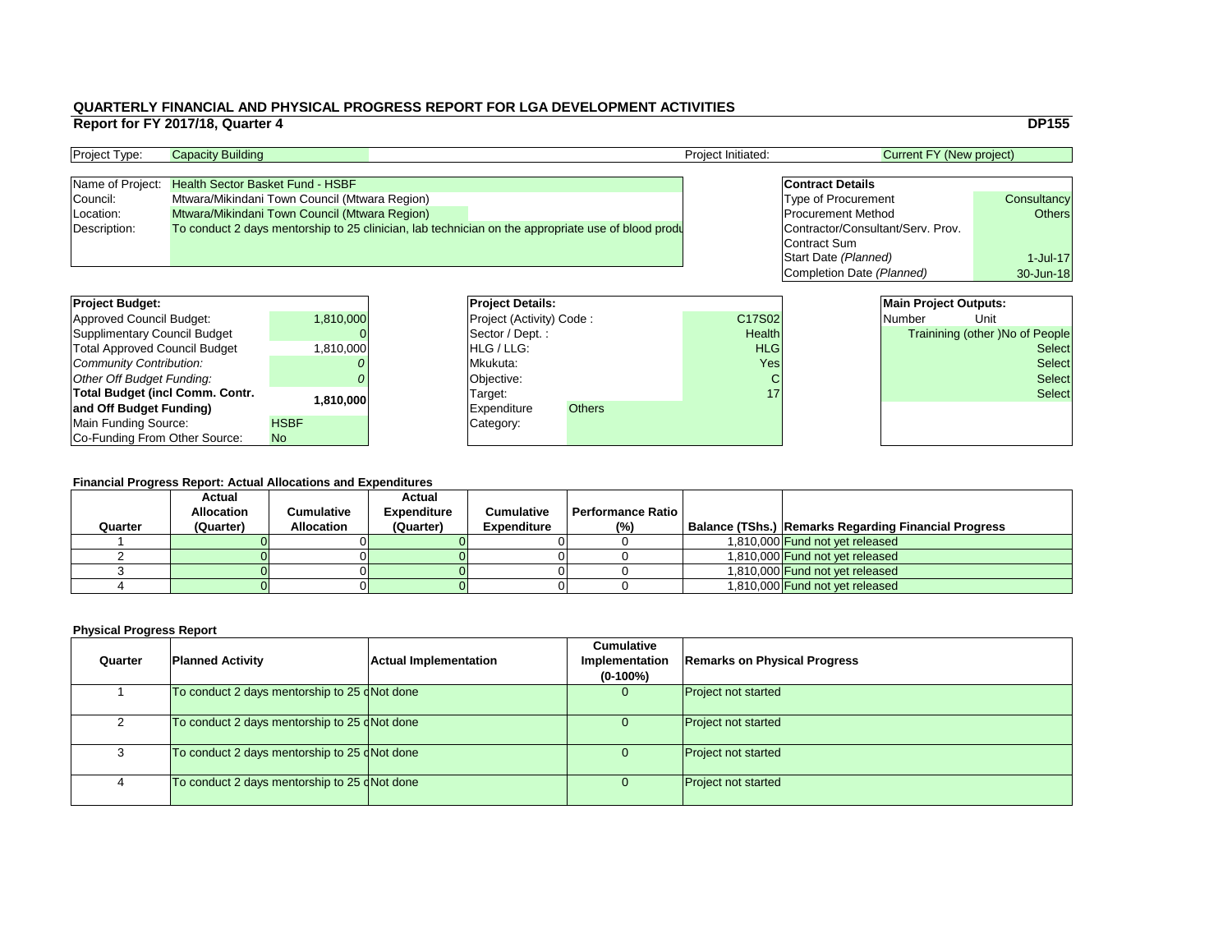#### **Financial Progress Report: Actual Allocations and Expenditures**

|                                        | Report for FY 2017/18, Quarter 4        |                                               |                          |                                                                                                    |                    |                                   |                                 | <b>DP156</b>                           |
|----------------------------------------|-----------------------------------------|-----------------------------------------------|--------------------------|----------------------------------------------------------------------------------------------------|--------------------|-----------------------------------|---------------------------------|----------------------------------------|
| Project Type:                          | <b>Capacity Building</b>                |                                               |                          |                                                                                                    | Project Initiated: |                                   | <b>Current FY (New project)</b> |                                        |
| Name of Project:                       | <b>Health Sector Basket Fund - HSBF</b> |                                               |                          |                                                                                                    |                    | <b>Contract Details</b>           |                                 |                                        |
| Council:                               |                                         | Mtwara/Mikindani Town Council (Mtwara Region) |                          |                                                                                                    |                    | <b>Type of Procurement</b>        |                                 | <b>Non Consultancy</b>                 |
| Location:                              |                                         | Mtwara/Mikindani Town Council (Mtwara Region) |                          |                                                                                                    |                    | <b>Procurement Method</b>         |                                 | <b>Others</b>                          |
| Description:                           |                                         |                                               |                          | To conduct maternal and peri- natal death auditing review meeting at the District level by June 20 |                    | Contractor/Consultant/Serv. Prov. |                                 |                                        |
|                                        |                                         |                                               |                          |                                                                                                    |                    | Contract Sum                      |                                 |                                        |
|                                        |                                         |                                               |                          |                                                                                                    |                    | Start Date (Planned)              |                                 | $1$ -Jul-17                            |
|                                        |                                         |                                               |                          |                                                                                                    |                    | Completion Date (Planned)         |                                 | 30-Jun-18                              |
|                                        |                                         |                                               |                          |                                                                                                    |                    |                                   |                                 |                                        |
| <b>Project Budget:</b>                 |                                         |                                               | <b>Project Details:</b>  |                                                                                                    |                    |                                   | <b>Main Project Outputs:</b>    |                                        |
| <b>Approved Council Budget:</b>        |                                         | 2,359,994                                     | Project (Activity) Code: |                                                                                                    | C17S03             |                                   | <b>Number</b>                   | Unit                                   |
| <b>Supplimentary Council Budget</b>    |                                         |                                               | Sector / Dept.:          |                                                                                                    | Health             |                                   |                                 | <b>Trainining (other )No of People</b> |
| <b>Total Approved Council Budget</b>   |                                         | 2,359,994                                     | HLG / LLG:               |                                                                                                    | <b>HLG</b>         |                                   |                                 | <b>Select</b>                          |
| <b>Community Contribution:</b>         |                                         |                                               | Mkukuta:                 |                                                                                                    | <b>No</b>          |                                   |                                 | <b>Select</b>                          |
| <b>Other Off Budget Funding:</b>       |                                         |                                               | Objective:               |                                                                                                    |                    |                                   |                                 | <b>Select</b>                          |
| <b>Total Budget (incl Comm. Contr.</b> |                                         |                                               | Target:                  |                                                                                                    | 17                 |                                   |                                 | <b>Select</b>                          |
| and Off Budget Funding)                |                                         | 2,359,994                                     | <b>Expenditure</b>       | <b>Others</b>                                                                                      |                    |                                   |                                 |                                        |
| <b>Main Funding Source:</b>            |                                         | <b>HSBF</b>                                   | Category:                |                                                                                                    |                    |                                   |                                 |                                        |
| Co-Funding From Other Source:          |                                         | No                                            |                          |                                                                                                    |                    |                                   |                                 |                                        |

| <b>Project Type:</b> | <b>Capacity Building</b>                                                                           | <b>Project Initiated:</b> | <b>Current FY (New project)</b>   |                        |
|----------------------|----------------------------------------------------------------------------------------------------|---------------------------|-----------------------------------|------------------------|
|                      |                                                                                                    |                           |                                   |                        |
|                      | Name of Project: Health Sector Basket Fund - HSBF                                                  |                           | <b>Contract Details</b>           |                        |
| Council:             | Mtwara/Mikindani Town Council (Mtwara Region)                                                      |                           | <b>Type of Procurement</b>        | <b>Non Consultancy</b> |
| Location:            | Mtwara/Mikindani Town Council (Mtwara Region)                                                      |                           | <b>Procurement Method</b>         | Others                 |
| Description:         | To conduct maternal and peri- natal death auditing review meeting at the District level by June 20 |                           | Contractor/Consultant/Serv. Prov. |                        |
|                      |                                                                                                    |                           | Contract Sum                      |                        |

| Quarter | <b>Planned Activity</b>                       | <b>Actual Implementation</b> | <b>Cumulative</b><br>Implementation<br>$(0-100\%)$ | <b>Remarks on Physical Progress</b> |
|---------|-----------------------------------------------|------------------------------|----------------------------------------------------|-------------------------------------|
|         | To conduct maternal and peri- natal dNot done |                              |                                                    | <b>Project not started</b>          |
|         | To conduct maternal and peri- natal dNot done |                              |                                                    | <b>Project not started</b>          |
|         | To conduct maternal and peri- natal dNot done |                              |                                                    | <b>Project not started</b>          |
|         | To conduct maternal and peri- natal dNot done |                              |                                                    | <b>Project not started</b>          |

| <b>Project Budget:</b>                 |             | <b>Project Deta</b>   |
|----------------------------------------|-------------|-----------------------|
| <b>Approved Council Budget:</b>        | 2,359,994   | <b>Project (Activ</b> |
| <b>Supplimentary Council Budget</b>    |             | Sector / Dep          |
| <b>Total Approved Council Budget</b>   | 2,359,994   | HLG / LLG:            |
| Community Contribution:                |             | Mkukuta:              |
| Other Off Budget Funding:              |             | Objective:            |
| <b>Total Budget (incl Comm. Contr.</b> | 2,359,994   | Target:               |
| and Off Budget Funding)                |             | <b>Expenditure</b>    |
| <b>Main Funding Source:</b>            | <b>HSBF</b> | Category:             |
| Co-Funding From Other Source:          | <b>No</b>   |                       |

|         | T Mancial TTOGLESS REPORT. ACLUAT ANOCALIONS AND LAPENDIUM EST |                   |                    |                    |                            |  |                                                             |  |  |  |
|---------|----------------------------------------------------------------|-------------------|--------------------|--------------------|----------------------------|--|-------------------------------------------------------------|--|--|--|
|         | <b>Actual</b>                                                  |                   | <b>Actual</b>      |                    |                            |  |                                                             |  |  |  |
|         | <b>Allocation</b>                                              | Cumulative        | <b>Expenditure</b> | <b>Cumulative</b>  | <b>Performance Ratio I</b> |  |                                                             |  |  |  |
| Quarter | (Quarter)                                                      | <b>Allocation</b> | (Quarter)          | <b>Expenditure</b> | (% )                       |  | <b>Balance (TShs.) Remarks Regarding Financial Progress</b> |  |  |  |
|         |                                                                |                   |                    |                    |                            |  | 2,359,994 Fund not yet released                             |  |  |  |
|         |                                                                |                   |                    |                    |                            |  | 2,359,994 Fund not yet released                             |  |  |  |
|         |                                                                |                   |                    |                    |                            |  | 2,359,994 Fund not yet released                             |  |  |  |
|         |                                                                |                   |                    |                    |                            |  | 2,359,994 Fund not yet released                             |  |  |  |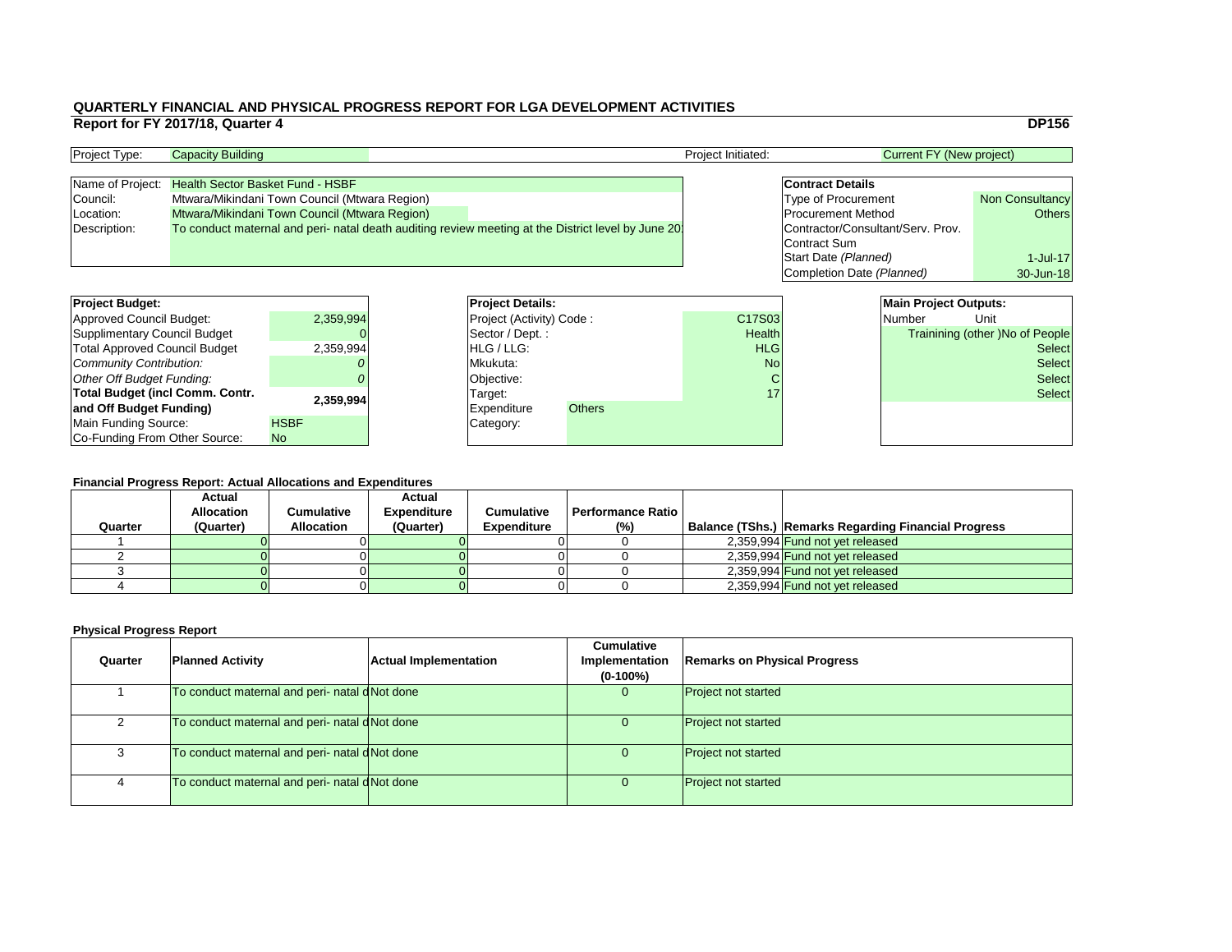#### **Financial Progress Report: Actual Allocations and Expenditures**

|                                        | Report for FY 2017/18, Quarter 4        |                                               |                          |                                                                                                 |                    |                                   |                                 | <b>DP157</b>                    |
|----------------------------------------|-----------------------------------------|-----------------------------------------------|--------------------------|-------------------------------------------------------------------------------------------------|--------------------|-----------------------------------|---------------------------------|---------------------------------|
| Project Type:                          | <b>Capacity Building</b>                |                                               |                          |                                                                                                 | Project Initiated: |                                   | <b>Current FY (New project)</b> |                                 |
| Name of Project:                       | <b>Health Sector Basket Fund - HSBF</b> |                                               |                          |                                                                                                 |                    | <b>Contract Details</b>           |                                 |                                 |
| Council:                               |                                         | Mtwara/Mikindani Town Council (Mtwara Region) |                          |                                                                                                 |                    | <b>Type of Procurement</b>        |                                 | Goods                           |
| Location:                              |                                         | Mtwara/Mikindani Town Council (Mtwara Region) |                          |                                                                                                 |                    | <b>Procurement Method</b>         |                                 | <b>Single Source</b>            |
| Description:                           |                                         |                                               |                          | To supply 2 kits of buffer stocks and medical suppliers for emergency preparedness and response |                    | Contractor/Consultant/Serv. Prov. |                                 |                                 |
|                                        |                                         |                                               |                          |                                                                                                 |                    | <b>Contract Sum</b>               |                                 |                                 |
|                                        |                                         |                                               |                          |                                                                                                 |                    | Start Date (Planned)              |                                 | $1$ -Jul-17                     |
|                                        |                                         |                                               |                          |                                                                                                 |                    | Completion Date (Planned)         |                                 | 30-Jun-18                       |
|                                        |                                         |                                               |                          |                                                                                                 |                    |                                   |                                 |                                 |
| <b>Project Budget:</b>                 |                                         |                                               | <b>Project Details:</b>  |                                                                                                 |                    |                                   | <b>Main Project Outputs:</b>    |                                 |
| <b>Approved Council Budget:</b>        |                                         | 33,809,169                                    | Project (Activity) Code: |                                                                                                 | <b>I01S01</b>      |                                   | <b>Number</b>                   | Unit                            |
| <b>Supplimentary Council Budget</b>    |                                         |                                               | Sector / Dept.:          |                                                                                                 | Health             |                                   |                                 | Trainining (other )No of People |
| <b>Total Approved Council Budget</b>   |                                         | 33,809,169                                    | HLG / LLG:               |                                                                                                 | <b>HLG</b>         |                                   |                                 | <b>Select</b>                   |
| <b>Community Contribution:</b>         |                                         |                                               | Mkukuta:                 |                                                                                                 | <b>No</b>          |                                   |                                 | <b>Select</b>                   |
| <b>Other Off Budget Funding:</b>       |                                         |                                               | Objective:               |                                                                                                 |                    |                                   |                                 | <b>Select</b>                   |
| <b>Total Budget (incl Comm. Contr.</b> |                                         |                                               | Target:                  |                                                                                                 |                    |                                   |                                 | <b>Select</b>                   |
| and Off Budget Funding)                |                                         | 33,809,169                                    | <b>Expenditure</b>       | <b>Others</b>                                                                                   |                    |                                   |                                 |                                 |
| <b>Main Funding Source:</b>            |                                         | <b>HSBF</b>                                   | Category:                |                                                                                                 |                    |                                   |                                 |                                 |
| Co-Funding From Other Source:          |                                         | No.                                           |                          |                                                                                                 |                    |                                   |                                 |                                 |

| <b>Project Type:</b> | <b>Capacity Building</b>                                                                        | <b>Project Initiated:</b> | Current FY (New project)          |                      |
|----------------------|-------------------------------------------------------------------------------------------------|---------------------------|-----------------------------------|----------------------|
|                      |                                                                                                 |                           |                                   |                      |
| Name of Project:     | <b>Health Sector Basket Fund - HSBF</b>                                                         |                           | <b>Contract Details</b>           |                      |
| Council:             | Mtwara/Mikindani Town Council (Mtwara Region)                                                   |                           | <b>Type of Procurement</b>        | Goods                |
| (Location:           | Mtwara/Mikindani Town Council (Mtwara Region)                                                   |                           | <b>Procurement Method</b>         | <b>Single Source</b> |
| Description:         | To supply 2 kits of buffer stocks and medical suppliers for emergency preparedness and response |                           | Contractor/Consultant/Serv. Prov. |                      |
|                      |                                                                                                 |                           | Contract Sum                      |                      |

| Quarter | <b>Planned Activity</b>                                      | <b>Actual Implementation</b> | <b>Cumulative</b><br>Implementation<br>$(0-100\%)$ | <b>Remarks on Physical Progress</b> |
|---------|--------------------------------------------------------------|------------------------------|----------------------------------------------------|-------------------------------------|
|         | To supply 2 kits of buffer stocks and $\frac{1}{1}$ Not done |                              |                                                    | <b>Project not started</b>          |
|         | To supply 2 kits of buffer stocks and r Not done             |                              |                                                    | <b>Project not started</b>          |
|         | To supply 2 kits of buffer stocks and rMedics procured       |                              | 50                                                 | <b>Project started</b>              |
| 4       | To supply 2 kits of buffer stocks and rMedics procured       |                              | 60                                                 | <b>Project implemented</b>          |

| <b>Project Budget:</b>                 |             | <b>Project Deta</b>   |
|----------------------------------------|-------------|-----------------------|
| <b>Approved Council Budget:</b>        | 33,809,169  | <b>Project (Activ</b> |
| <b>Supplimentary Council Budget</b>    |             | Sector / Dep          |
| <b>Total Approved Council Budget</b>   | 33,809,169  | HLG / LLG:            |
| Community Contribution:                |             | Mkukuta:              |
| Other Off Budget Funding:              |             | Objective:            |
| <b>Total Budget (incl Comm. Contr.</b> | 33,809,169  | Target:               |
| and Off Budget Funding)                |             | <b>Expenditure</b>    |
| Main Funding Source:                   | <b>HSBF</b> | Category:             |
| Co-Funding From Other Source:          | <b>No</b>   |                       |

| i mandai i Togress Report. Aduar Anodatons and Expenditures |                   |                   |                    |                    |                   |  |                                                             |  |
|-------------------------------------------------------------|-------------------|-------------------|--------------------|--------------------|-------------------|--|-------------------------------------------------------------|--|
|                                                             | <b>Actual</b>     |                   | <b>Actual</b>      |                    |                   |  |                                                             |  |
|                                                             | <b>Allocation</b> | Cumulative        | <b>Expenditure</b> | <b>Cumulative</b>  | Performance Ratio |  |                                                             |  |
| Quarter                                                     | (Quarter)         | <b>Allocation</b> | (Quarter)          | <b>Expenditure</b> | (% )              |  | <b>Balance (TShs.) Remarks Regarding Financial Progress</b> |  |
|                                                             |                   |                   |                    |                    |                   |  | 33,809,169 Fund not yet released                            |  |
|                                                             |                   |                   |                    |                    |                   |  | 33,809,169 Fund not yet released                            |  |
|                                                             | 8,980,400         | 8,980,400         | 8,980,400          | 8,980,400          | ົດ                |  | 24,828,769 <b>Fund released</b>                             |  |
|                                                             |                   | 8,980,400         |                    | 8,980,400          | רח                |  | 24,828,769 Fund released                                    |  |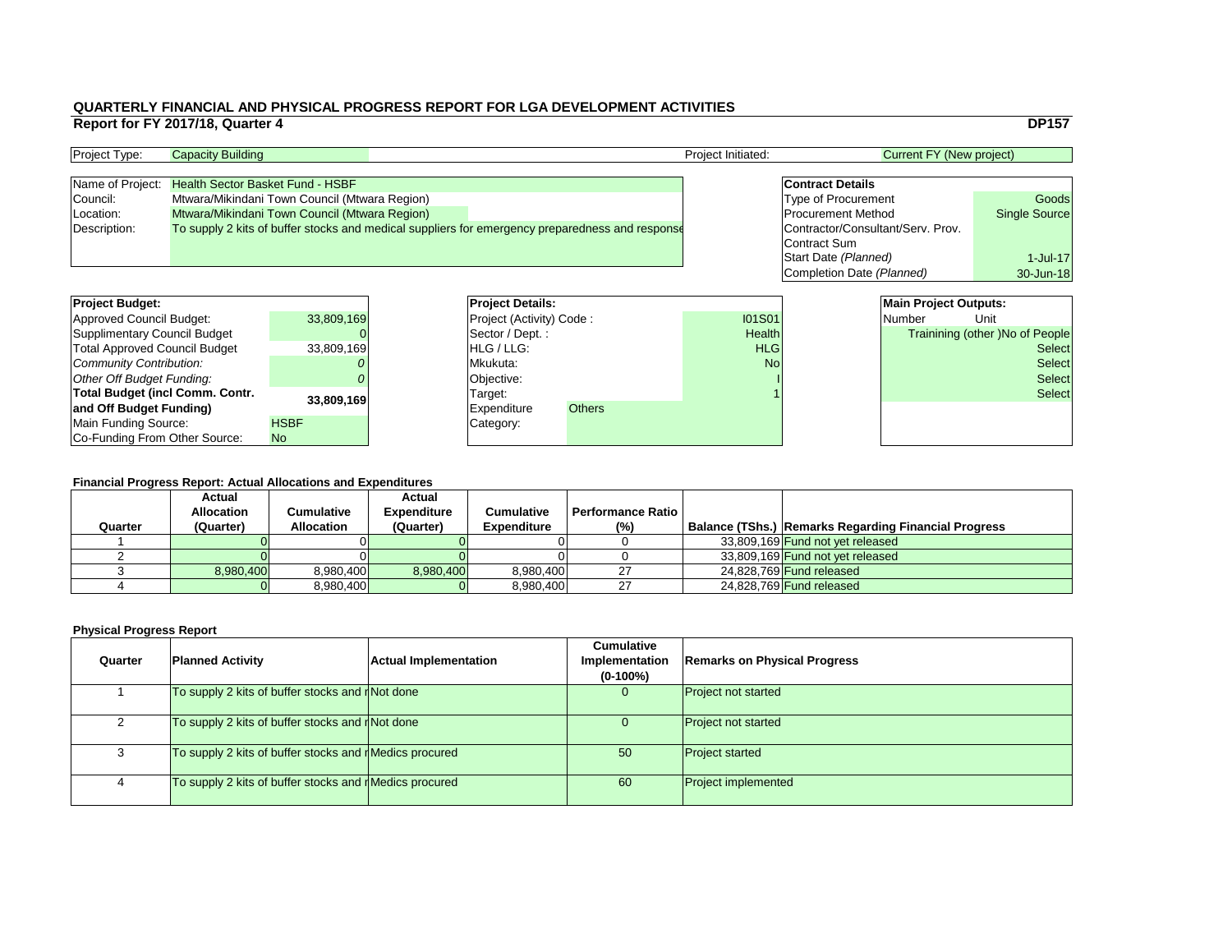| <b>Project Details:</b>  |                       |                       | <b>Main Project Outputs:</b> |               |
|--------------------------|-----------------------|-----------------------|------------------------------|---------------|
| Project (Activity) Code: |                       |                       | Number                       | Unit          |
| Sector / Dept.:          |                       | <b>Administration</b> | 1                            | WEO Office(s) |
| HLG / LLG:               |                       | <b>LLG</b>            |                              | <b>Select</b> |
| Mkukuta:                 |                       | Yes                   |                              | <b>Select</b> |
| Objective:               |                       |                       |                              | <b>Select</b> |
| Target:                  |                       |                       |                              | <b>Select</b> |
| <b>Expenditure</b>       | Infrastructure/Invest |                       |                              |               |
| Category:                | ments                 |                       |                              |               |
|                          |                       |                       |                              |               |
|                          |                       |                       |                              |               |

#### **Financial Progress Report: Actual Allocations and Expenditures**

| <b>Project Budget:</b>                 |                     | <b>Project Details:</b>         |                       |                | <b>Main Project Outputs:</b> |        |                      |
|----------------------------------------|---------------------|---------------------------------|-----------------------|----------------|------------------------------|--------|----------------------|
| Approved Council Budget:               | 24,500,000          | <b>Project (Activity) Code:</b> |                       |                |                              | Number | Unit                 |
| Supplimentary Council Budget           |                     | Sector / Dept.:                 |                       | Administration |                              |        | <b>WEO Office(s)</b> |
| <b>Total Approved Council Budget</b>   | 24,500,000          | <b>HLG</b> / LLG:               |                       | <b>LLG</b>     |                              |        | <b>Select</b>        |
| Community Contribution:                |                     | Mkukuta:                        |                       | Yes            |                              |        | <b>Select</b>        |
| Other Off Budget Funding:              |                     | Objective:                      |                       |                |                              |        | <b>Select</b>        |
| <b>Total Budget (incl Comm. Contr.</b> |                     | Target:                         |                       |                |                              |        | <b>Select</b>        |
| and Off Budget Funding)                | 24,500,000          | <b>Expenditure</b>              | Infrastructure/Invest |                |                              |        |                      |
|                                        |                     | Category:                       | ments                 |                |                              |        |                      |
| Main Funding Source:                   | <b>Own Revenues</b> |                                 |                       |                |                              |        |                      |
| Co-Funding From Other Source:          | <b>No</b>           |                                 |                       |                |                              |        |                      |

| <b>Project Type:</b> | Capital Infrastructure - Rehab.                                | <b>Project Initiated:</b> | <b>Project initiated before current FY</b> |                    |  |
|----------------------|----------------------------------------------------------------|---------------------------|--------------------------------------------|--------------------|--|
|                      | Name of Project: District Development Projects                 |                           | <b>Contract Details</b>                    |                    |  |
| Council:             | Mtwara/Mikindani Town Council (Mtwara Region)                  |                           | <b>Type of Procurement</b>                 | <b>Works</b>       |  |
| Location:            | Mtwara/Mikindani Town Council (Mtwara Region)                  |                           | <b>Procurement Method</b>                  | <b>Local Fundi</b> |  |
| Description:         | To complete ward office construction at Jangwani by June, 2018 |                           | Contractor/Consultant/Serv. Prov.          |                    |  |
|                      |                                                                |                           | Contract Sum                               |                    |  |
|                      |                                                                |                           | Start Date (Planned)                       | 1-Jul-17           |  |
|                      |                                                                |                           | Completion Date (Planned)                  | 30-Jun-18          |  |

|         | <b>Actual</b>     |                   | <b>Actual</b>      |                    |                          |                                                             |
|---------|-------------------|-------------------|--------------------|--------------------|--------------------------|-------------------------------------------------------------|
|         | <b>Allocation</b> | Cumulative        | <b>Expenditure</b> | <b>Cumulative</b>  | <b>Performance Ratio</b> |                                                             |
| Quarter | (Quarter)         | <b>Allocation</b> | (Quarter)          | <b>Expenditure</b> | (%)                      | <b>Balance (TShs.) Remarks Regarding Financial Progress</b> |
|         | 24,500,000        | 24,500,000        | 24,500,000         | 24,500,000         | 100                      | 0 Fund released                                             |
|         |                   | 24,500,000        |                    | 24,500,000         | 100                      | 0 Fund released                                             |
|         |                   | 24,500,000        |                    | 24,500,000         | 100                      | 0 Fund released                                             |
|         |                   | 24,500,000        |                    | 24,500,000         | 100                      | 0 Fund released                                             |

| Quarter | <b>Planned Activity</b>                   | <b>Actual Implementation</b> | <b>Cumulative</b><br>Implementation<br>$(0-100\%)$ | <b>Remarks on Physical Progress</b> |
|---------|-------------------------------------------|------------------------------|----------------------------------------------------|-------------------------------------|
|         | To complete ward office construction Done |                              | 50                                                 | <b>Project complited</b>            |
|         | To complete ward office construction Done |                              | 60                                                 | <b>Project complited</b>            |
| 3       | To complete ward office construction Done |                              | 70                                                 | <b>Project complited</b>            |
| 4       | To complete ward office construction Done |                              | 100                                                | <b>Project complited</b>            |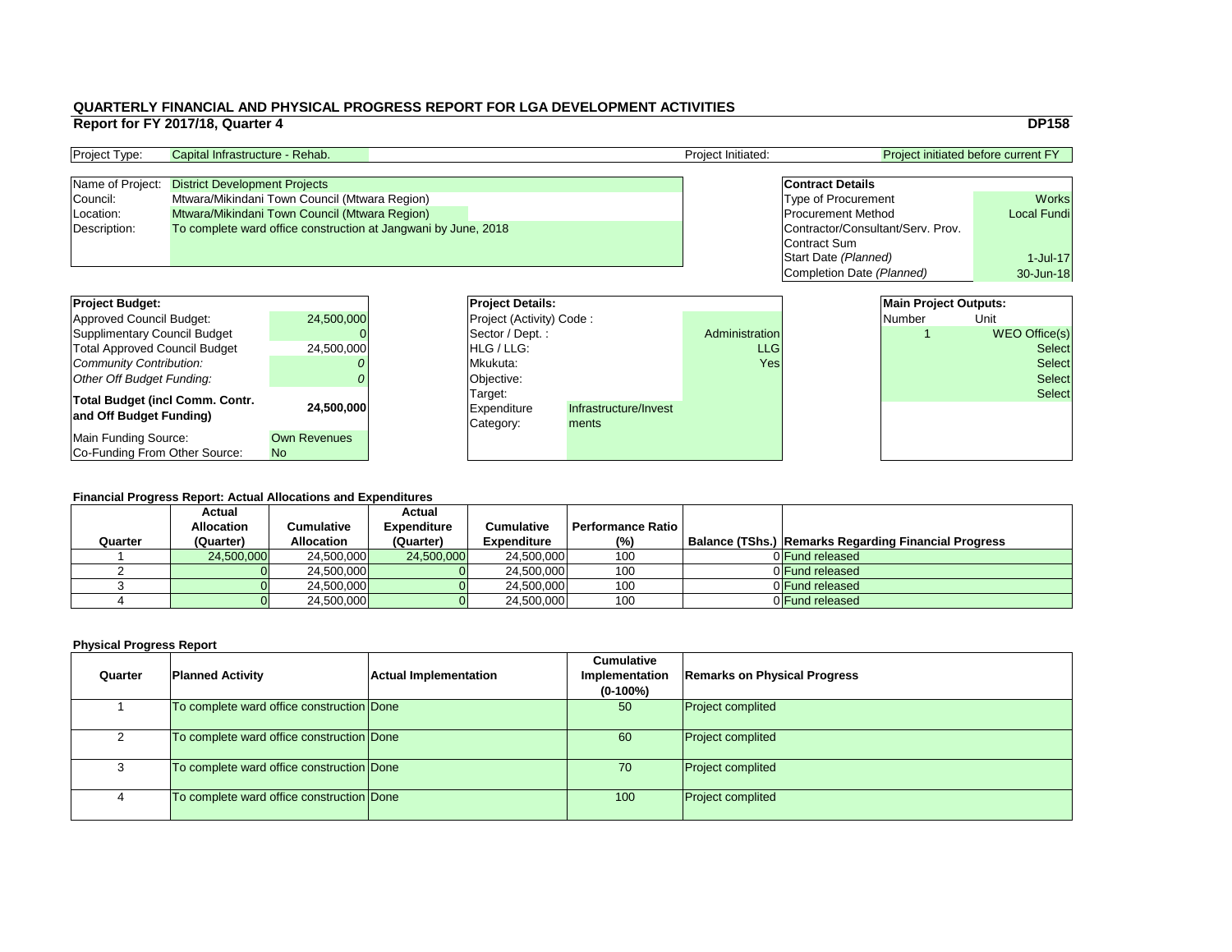| Project Type:    | Capital Infrastructure - Rehab.                               | <b>Project Initiated:</b> | <b>Project initiated before current FY</b> |                    |  |
|------------------|---------------------------------------------------------------|---------------------------|--------------------------------------------|--------------------|--|
| Name of Project: | District development projects                                 |                           | <b>Contract Details</b>                    |                    |  |
| Council:         | Mtwara/Mikindani Town Council (Mtwara Region)                 |                           | <b>Type of Procurement</b>                 | <b>Works</b>       |  |
| Location:        | Mtwara/Mikindani Town Council (Mtwara Region)                 |                           | <b>Procurement Method</b>                  | <b>Local Fundi</b> |  |
| Description:     | To complete ward office construction at Ufukoni by June, 2018 |                           | Contractor/Consultant/Serv. Prov.          |                    |  |
|                  |                                                               |                           | Contract Sum                               |                    |  |
|                  |                                                               |                           | Start Date (Planned)                       | $1$ -Jul-17        |  |
|                  |                                                               |                           | Completion Date (Planned)                  | 30-Jun-18          |  |

# **Financial Progress Report: Actual Allocations and Expenditures**

| <b>Project Budget:</b>                 |                     |  | <b>Project Details:</b>         |                       |                | <b>Main Project Outputs:</b> |               |
|----------------------------------------|---------------------|--|---------------------------------|-----------------------|----------------|------------------------------|---------------|
| <b>Approved Council Budget:</b>        | 5,000,000           |  | <b>Project (Activity) Code:</b> |                       |                | Number                       | Unit          |
| <b>Supplimentary Council Budget</b>    |                     |  | Sector / Dept.:                 |                       | Administration |                              | WEO Office(s) |
| <b>Total Approved Council Budget</b>   | 5,000,000           |  | <b>HLG</b> / LLG:               |                       | <b>LLG</b>     |                              | Select        |
| <b>Community Contribution:</b>         |                     |  | Mkukuta:                        |                       | Yes            |                              | Select        |
| <b>Other Off Budget Funding:</b>       |                     |  | Objective:                      |                       |                |                              | <b>Select</b> |
| <b>Total Budget (incl Comm. Contr.</b> |                     |  | Target:                         |                       |                |                              | <b>Select</b> |
| and Off Budget Funding)                | 5,000,000           |  | Expenditure                     | Infrastructure/Invest |                |                              |               |
|                                        |                     |  | Category:                       | ments                 |                |                              |               |
| <b>Main Funding Source:</b>            | <b>Own Revenues</b> |  |                                 |                       |                |                              |               |
| Co-Funding From Other Source:          | N <sub>o</sub>      |  |                                 |                       |                |                              |               |

| <b>Project Budget:</b>                                     |                     | <b>Project Deta</b>                        |
|------------------------------------------------------------|---------------------|--------------------------------------------|
| <b>Approved Council Budget:</b>                            | 5,000,000           | <b>Project (Activ</b>                      |
| <b>Supplimentary Council Budget</b>                        |                     | Sector / Dep                               |
| <b>Total Approved Council Budget</b>                       | 5,000,000           | HLG / LLG:                                 |
| Community Contribution:                                    |                     | Mkukuta:                                   |
| <b>Other Off Budget Funding:</b>                           |                     | Objective:                                 |
| Total Budget (incl Comm. Contr.<br>and Off Budget Funding) | 5,000,000           | Target:<br><b>Expenditure</b><br>Category: |
| <b>Main Funding Source:</b>                                | <b>Own Revenues</b> |                                            |
| Co-Funding From Other Source:                              | <b>No</b>           |                                            |

|         | <b>Actual</b><br><b>Allocation</b> | Cumulative        | <b>Actual</b><br><b>Expenditure</b> | <b>Cumulative</b>  | <b>Performance Ratio</b> |                                                             |
|---------|------------------------------------|-------------------|-------------------------------------|--------------------|--------------------------|-------------------------------------------------------------|
| Quarter | (Quarter)                          | <b>Allocation</b> | (Quarter)                           | <b>Expenditure</b> | (%)                      | <b>Balance (TShs.) Remarks Regarding Financial Progress</b> |
|         |                                    |                   |                                     |                    |                          | 5,000,000 Fund not released                                 |
|         |                                    |                   |                                     |                    |                          | 5,000,000 Fund not released                                 |
|         | 5,000,000                          | 5,000,000         |                                     |                    |                          | 5,000,000 Fund released                                     |
|         |                                    | 5,000,000         | 5,000,000                           | 5,000,000          | 100                      | 0 Fund released                                             |

| Quarter | <b>Planned Activity</b>                                  | <b>Actual Implementation</b> | <b>Cumulative</b><br>Implementation<br>$(0-100\%)$ | <b>Remarks on Physical Progress</b> |
|---------|----------------------------------------------------------|------------------------------|----------------------------------------------------|-------------------------------------|
|         | To complete ward office construction Not done            |                              | $\mathbf{0}$                                       | <b>Project not started yet</b>      |
|         | To complete ward office construction Not done            |                              |                                                    | <b>Project not started yet</b>      |
|         | To complete ward office construction Preparation started |                              | U                                                  | <b>Projetc started</b>              |
|         | To complete ward office construction Done                |                              | 100                                                | Implemented                         |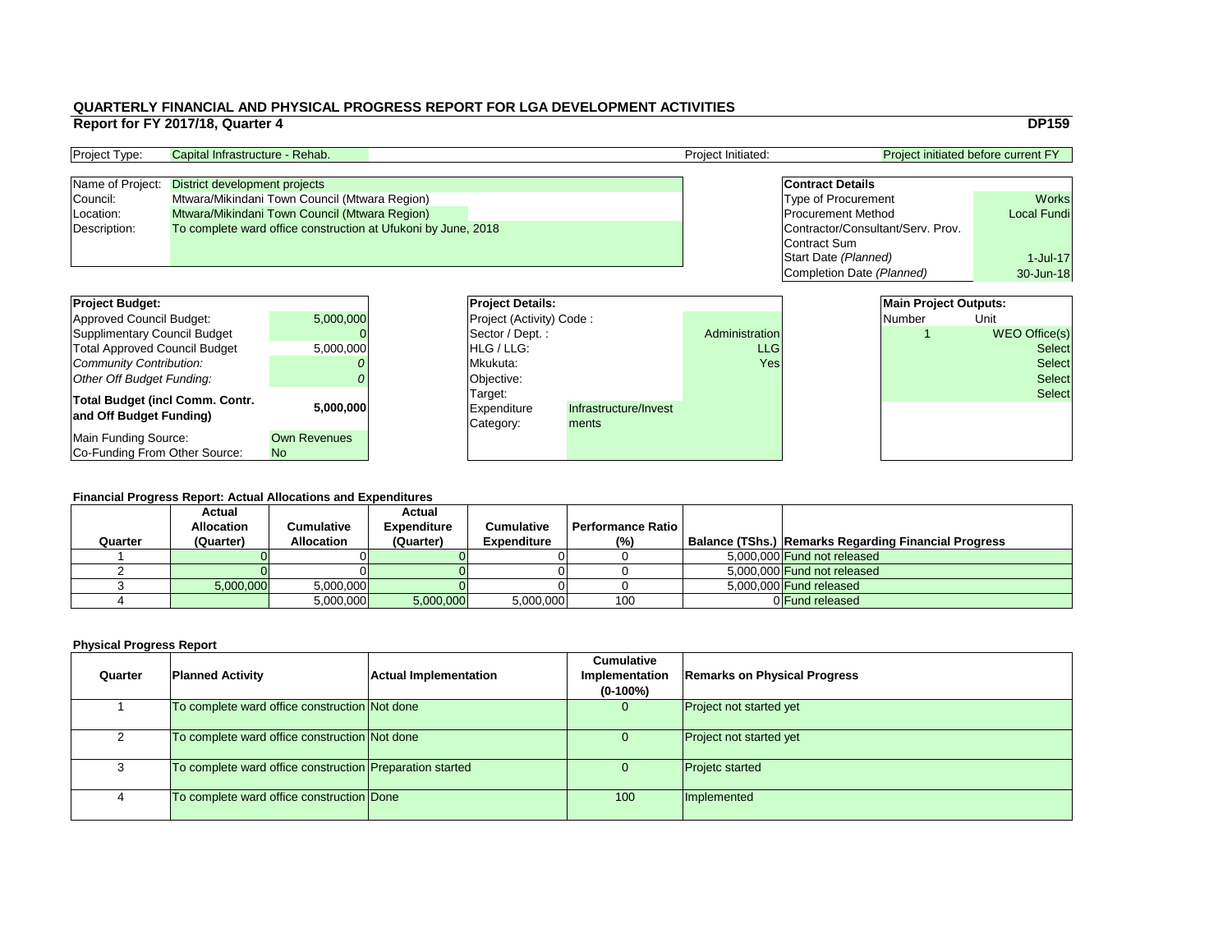| <b>Project initiated before current FY</b> |                    |  |  |  |  |  |  |
|--------------------------------------------|--------------------|--|--|--|--|--|--|
|                                            |                    |  |  |  |  |  |  |
| <b>Contract Details</b>                    |                    |  |  |  |  |  |  |
| <b>Type of Procurement</b>                 | <b>Works</b>       |  |  |  |  |  |  |
| <b>Procurement Method</b>                  | <b>Local Fundi</b> |  |  |  |  |  |  |
| Contractor/Consultant/Serv. Prov.          |                    |  |  |  |  |  |  |
| <b>Contract Sum</b>                        |                    |  |  |  |  |  |  |
| Start Date (Planned)                       | $1$ -Jul-17        |  |  |  |  |  |  |
| Completion Date (Planned)                  | 30-Jun-18          |  |  |  |  |  |  |

#### **Financial Progress Report: Actual Allocations and Expenditures**

| <b>Project Budget:</b>                 |                     | <b>Project Details:</b>         |                       |                |  | <b>Main Project Outputs:</b> |               |
|----------------------------------------|---------------------|---------------------------------|-----------------------|----------------|--|------------------------------|---------------|
| <b>Approved Council Budget:</b>        | 17,244,148          | <b>Project (Activity) Code:</b> |                       |                |  | <b>Number</b>                | Unit          |
| <b>Supplimentary Council Budget</b>    |                     | Sector / Dept.:                 |                       | Administration |  |                              | Admin. Block  |
| <b>Total Approved Council Budget</b>   | 17,244,148          | <b>HLG</b> / LLG:               |                       | <b>HLG</b>     |  |                              | <b>Select</b> |
| <b>Community Contribution:</b>         |                     | Mkukuta:                        |                       | <b>No</b>      |  |                              | <b>Select</b> |
| <b>Other Off Budget Funding:</b>       |                     | Objective:                      |                       |                |  |                              | <b>Select</b> |
| <b>Total Budget (incl Comm. Contr.</b> |                     | Target:                         |                       |                |  |                              | <b>Select</b> |
| and Off Budget Funding)                | 17,244,148          | <b>Expenditure</b>              | Infrastructure/Invest |                |  |                              |               |
|                                        |                     | Category:                       | ments                 |                |  |                              |               |
| <b>Main Funding Source:</b>            | <b>Own Revenues</b> |                                 |                       |                |  |                              |               |
| Co-Funding From Other Source:          | N <sub>o</sub>      |                                 |                       |                |  |                              |               |

| <b>Project Type:</b> | Capital Infrastructure - Rehab.                |  |                                                                                           | <b>Project Initiated:</b> |                                   | <b>Project initiated before current FY</b> |  |
|----------------------|------------------------------------------------|--|-------------------------------------------------------------------------------------------|---------------------------|-----------------------------------|--------------------------------------------|--|
|                      |                                                |  |                                                                                           |                           |                                   |                                            |  |
|                      | Name of Project: District development projects |  |                                                                                           |                           | <b>Contract Details</b>           |                                            |  |
| Council:             | Mtwara/Mikindani Town Council (Mtwara Region)  |  |                                                                                           |                           | <b>Type of Procurement</b>        | <b>Works</b>                               |  |
| Location:            | Mtwara/Mikindani Town Council (Mtwara Region)  |  |                                                                                           |                           | <b>Procurement Method</b>         | <b>Local Fundi</b>                         |  |
| Description:         |                                                |  | To rehabilitate revenue electronic systems such as LGRCIS, HCMIS and EPICOR by June, 2018 |                           | Contractor/Consultant/Serv. Prov. |                                            |  |
|                      |                                                |  |                                                                                           |                           | Contract Sum                      |                                            |  |

| <b>Project Budget:</b>                                            |                                  | <b>Project Deta</b>                 |
|-------------------------------------------------------------------|----------------------------------|-------------------------------------|
| <b>Approved Council Budget:</b>                                   | 17,244,148                       | <b>Project (Activ</b>               |
| <b>Supplimentary Council Budget</b>                               |                                  | Sector / Dep                        |
| <b>Total Approved Council Budget</b>                              | 17,244,148                       | HLG / LLG:                          |
| <b>Community Contribution:</b>                                    |                                  | Mkukuta:                            |
| <b>Other Off Budget Funding:</b>                                  |                                  | Objective:                          |
| <b>Total Budget (incl Comm. Contr.</b><br>and Off Budget Funding) | 17,244,148                       | Target:<br>Expenditure<br>Category: |
| <b>Main Funding Source:</b><br>Co-Funding From Other Source:      | <b>Own Revenues</b><br><b>No</b> |                                     |

|         | <b>Actual</b><br><b>Allocation</b> | <b>Cumulative</b> | <b>Actual</b><br><b>Expenditure</b> | <b>Cumulative</b>  | <b>Performance Ratio</b> I |                                                             |
|---------|------------------------------------|-------------------|-------------------------------------|--------------------|----------------------------|-------------------------------------------------------------|
| Quarter | (Quarter)                          | <b>Allocation</b> | (Quarter)                           | <b>Expenditure</b> | $(\%)$                     | <b>Balance (TShs.) Remarks Regarding Financial Progress</b> |
|         |                                    |                   |                                     |                    |                            | 17,244,148 Fund not released                                |
|         | 3,374,000                          | 3,374,000         | 3,374,000                           | 3,374,000          | 20                         | 13,870,148 <b>Fund released</b>                             |
|         |                                    | 3,374,000         |                                     | 3,374,000          | 20                         | 13,870,148 Fund released                                    |
|         |                                    | 3,374,000         |                                     | 3,374,000          | 20                         | 13,870,148 <b>Fund released</b>                             |

| Quarter | <b>Planned Activity</b>                         | <b>Actual Implementation</b> | <b>Cumulative</b><br><b>Implementation</b><br>$(0-100\%)$ | <b>Remarks on Physical Progress</b> |
|---------|-------------------------------------------------|------------------------------|-----------------------------------------------------------|-------------------------------------|
|         | To rehabilitate revenue electronic sys Not done |                              | $\overline{0}$                                            | <b>Project not started</b>          |
|         | To rehabilitate revenue electronic sys Done     |                              | 90                                                        | <b>Project done</b>                 |
|         | To rehabilitate revenue electronic sys Done     |                              | 95                                                        | <b>Project done</b>                 |
|         | To rehabilitate revenue electronic sys Done     |                              | 100                                                       | Implemented                         |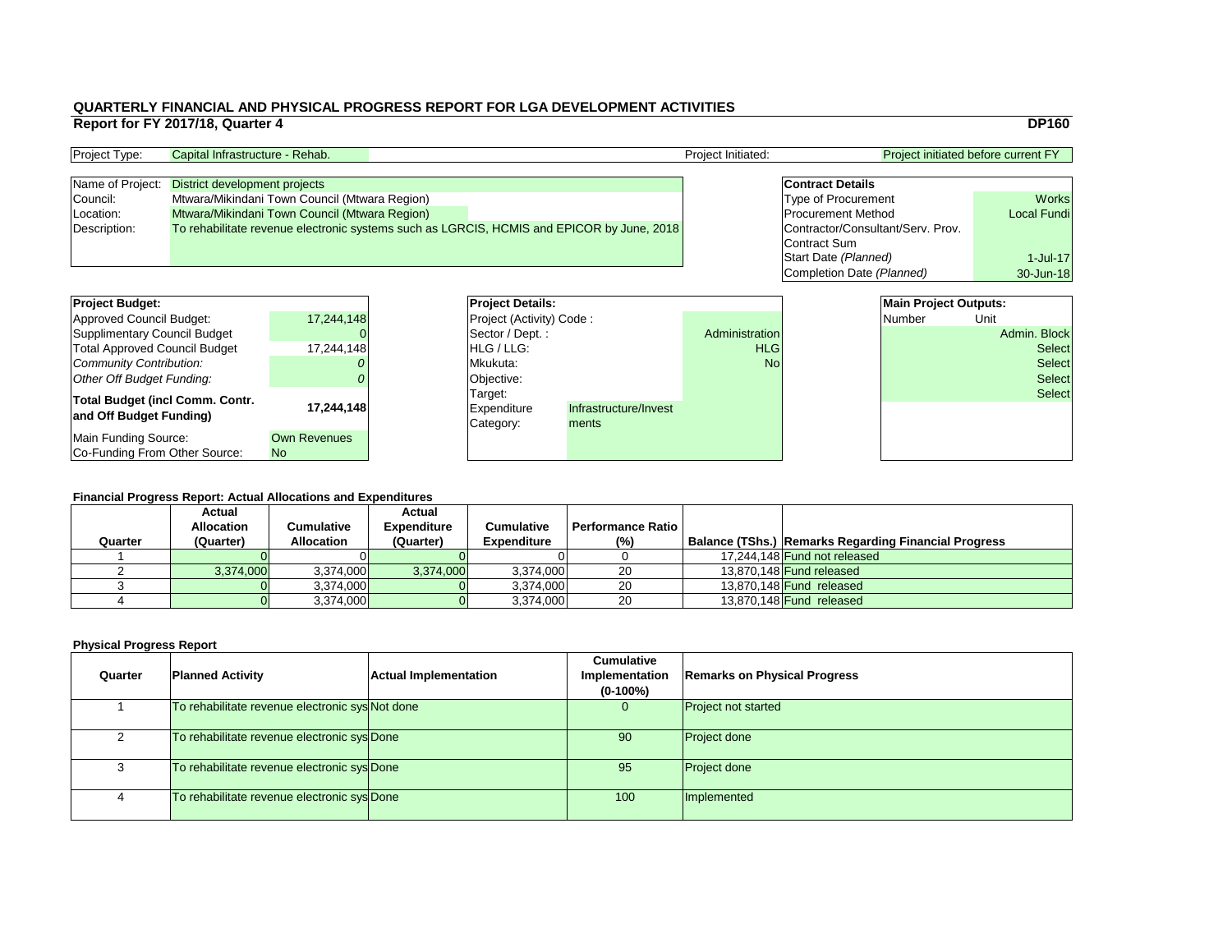|                                        | Report for FY 2017/18, Quarter 4    |                                                                          |                          |                       |                          |                                   |                                 | <b>DP161</b>          |
|----------------------------------------|-------------------------------------|--------------------------------------------------------------------------|--------------------------|-----------------------|--------------------------|-----------------------------------|---------------------------------|-----------------------|
| Project Type:                          | <b>Capital Infrastructure - New</b> |                                                                          |                          |                       | Project Initiated:       |                                   | <b>Current FY (New project)</b> |                       |
| Name of Project:                       | District development projects       |                                                                          |                          |                       |                          | <b>Contract Details</b>           |                                 |                       |
| Council:                               |                                     | Mtwara/Mikindani Town Council (Mtwara Region)                            |                          |                       |                          | <b>Type of Procurement</b>        |                                 | <b>Works</b>          |
| Location:                              |                                     | Mtwara/Mikindani Town Council (Mtwara Region)                            |                          |                       |                          | <b>Procurement Method</b>         |                                 | <b>Local Fundi</b>    |
| Description:                           |                                     | To construct one teacher's house at Singino Primary school by June, 2018 |                          |                       |                          | Contractor/Consultant/Serv. Prov. |                                 |                       |
|                                        |                                     |                                                                          |                          |                       |                          | <b>Contract Sum</b>               |                                 |                       |
|                                        |                                     |                                                                          |                          |                       |                          | Start Date (Planned)              |                                 | $1$ -Jul-17           |
|                                        |                                     |                                                                          |                          |                       |                          | Completion Date (Planned)         |                                 | 30-Jun-18             |
|                                        |                                     |                                                                          |                          |                       |                          |                                   |                                 |                       |
| <b>Project Budget:</b>                 |                                     |                                                                          | <b>Project Details:</b>  |                       |                          |                                   | <b>Main Project Outputs:</b>    |                       |
| <b>Approved Council Budget:</b>        |                                     | 25,000,000                                                               | Project (Activity) Code: |                       |                          |                                   | <b>Number</b>                   | Unit                  |
| <b>Supplimentary Council Budget</b>    |                                     |                                                                          | Sector / Dept.:          |                       | <b>Primary Education</b> |                                   |                                 | <b>Staff House(s)</b> |
| <b>Total Approved Council Budget</b>   |                                     | 25,000,000                                                               | HLG / LLG:               |                       | <b>LLG</b>               |                                   |                                 | <b>Select</b>         |
| <b>Community Contribution:</b>         |                                     |                                                                          | Mkukuta:                 |                       | <b>No</b>                |                                   |                                 | <b>Select</b>         |
| <b>Other Off Budget Funding:</b>       |                                     | Objective:                                                               |                          |                       |                          |                                   | <b>Select</b>                   |                       |
| <b>Total Budget (incl Comm. Contr.</b> |                                     |                                                                          | Target:                  |                       |                          |                                   |                                 | <b>Select</b>         |
| and Off Budget Funding)                |                                     | 25,000,000                                                               | <b>Expenditure</b>       | Infrastructure/Invest |                          |                                   |                                 |                       |
|                                        |                                     |                                                                          | Category:                | ments                 |                          |                                   |                                 |                       |
| <b>Main Funding Source:</b>            |                                     | <b>Own Revenues</b>                                                      |                          |                       |                          |                                   |                                 |                       |
| Co-Funding From Other Source:          |                                     | No                                                                       |                          |                       |                          |                                   |                                 |                       |

#### **Financial Progress Report: Actual Allocations and Expenditures**

| <b>Project Type:</b> | Capital Infrastructure - New                                             |  | <b>Project Initiated:</b> | Current FY (New project)          |                    |
|----------------------|--------------------------------------------------------------------------|--|---------------------------|-----------------------------------|--------------------|
|                      |                                                                          |  |                           |                                   |                    |
| Name of Project:     | District development projects                                            |  |                           | <b>Contract Details</b>           |                    |
| Council:             | Mtwara/Mikindani Town Council (Mtwara Region)                            |  |                           | <b>Type of Procurement</b>        | <b>Works</b>       |
| Location:            | Mtwara/Mikindani Town Council (Mtwara Region)                            |  |                           | <b>Procurement Method</b>         | <b>Local Fundi</b> |
| Description:         | To construct one teacher's house at Singino Primary school by June, 2018 |  |                           | Contractor/Consultant/Serv. Prov. |                    |
|                      |                                                                          |  |                           | Contract Sum                      |                    |

| <b>Project Budget:</b>                                     |                     | <b>Project Deta</b>                        |
|------------------------------------------------------------|---------------------|--------------------------------------------|
| Approved Council Budget:                                   | 25,000,000          | <b>Project (Activ</b>                      |
| <b>Supplimentary Council Budget</b>                        |                     | Sector / Dep                               |
| <b>Total Approved Council Budget</b>                       | 25,000,000          | HLG / LLG:                                 |
| <b>Community Contribution:</b>                             |                     | Mkukuta:                                   |
| <b>Other Off Budget Funding:</b>                           |                     | Objective:                                 |
| Total Budget (incl Comm. Contr.<br>and Off Budget Funding) | 25,000,000          | Target:<br><b>Expenditure</b><br>Category: |
| Main Funding Source:                                       | <b>Own Revenues</b> |                                            |
| Co-Funding From Other Source:                              | <b>No</b>           |                                            |

|         | <u>i manoiai i rogress rieport. Autau Aliovations and Experientin es</u> |                   |                    |                    |                          |  |                                                             |  |  |  |
|---------|--------------------------------------------------------------------------|-------------------|--------------------|--------------------|--------------------------|--|-------------------------------------------------------------|--|--|--|
|         | <b>Actual</b>                                                            |                   | <b>Actual</b>      |                    |                          |  |                                                             |  |  |  |
|         | <b>Allocation</b>                                                        | Cumulative        | <b>Expenditure</b> | <b>Cumulative</b>  | <b>Performance Ratio</b> |  |                                                             |  |  |  |
| Quarter | (Quarter)                                                                | <b>Allocation</b> | (Quarter)          | <b>Expenditure</b> | $(\%)$                   |  | <b>Balance (TShs.) Remarks Regarding Financial Progress</b> |  |  |  |
|         |                                                                          |                   |                    |                    |                          |  | 25,000,000 Fund not released                                |  |  |  |
|         | 25,000,000                                                               | 25,000,000        |                    |                    |                          |  | 25,000,000 Fund released                                    |  |  |  |
|         |                                                                          | 25,000,000        | 10,000,000         | 10,000,000         | 40                       |  | 15,000,000 Fund released                                    |  |  |  |
|         |                                                                          | 25,000,000        | 15,000,000         | 25,000,000         | 100                      |  | 0 Fund released                                             |  |  |  |

| Quarter | <b>Planned Activity</b>                                                  | <b>Actual Implementation</b> | <b>Cumulative</b><br><b>Implementation</b><br>$(0-100\%)$ | <b>Remarks on Physical Progress</b> |
|---------|--------------------------------------------------------------------------|------------------------------|-----------------------------------------------------------|-------------------------------------|
|         | To construct one teacher's house at SNot done                            |                              | $\overline{0}$                                            | <b>Project not started</b>          |
|         | To construct one teacher's house at §Construction is at foundation stage |                              | 25                                                        | <b>Project started</b>              |
|         | To construct one teacher's house at §Construction on progress            |                              | 50                                                        | <b>Project started</b>              |
|         | To construct one teacher's house at §Construction on progress            |                              | 60                                                        | Implementation continues            |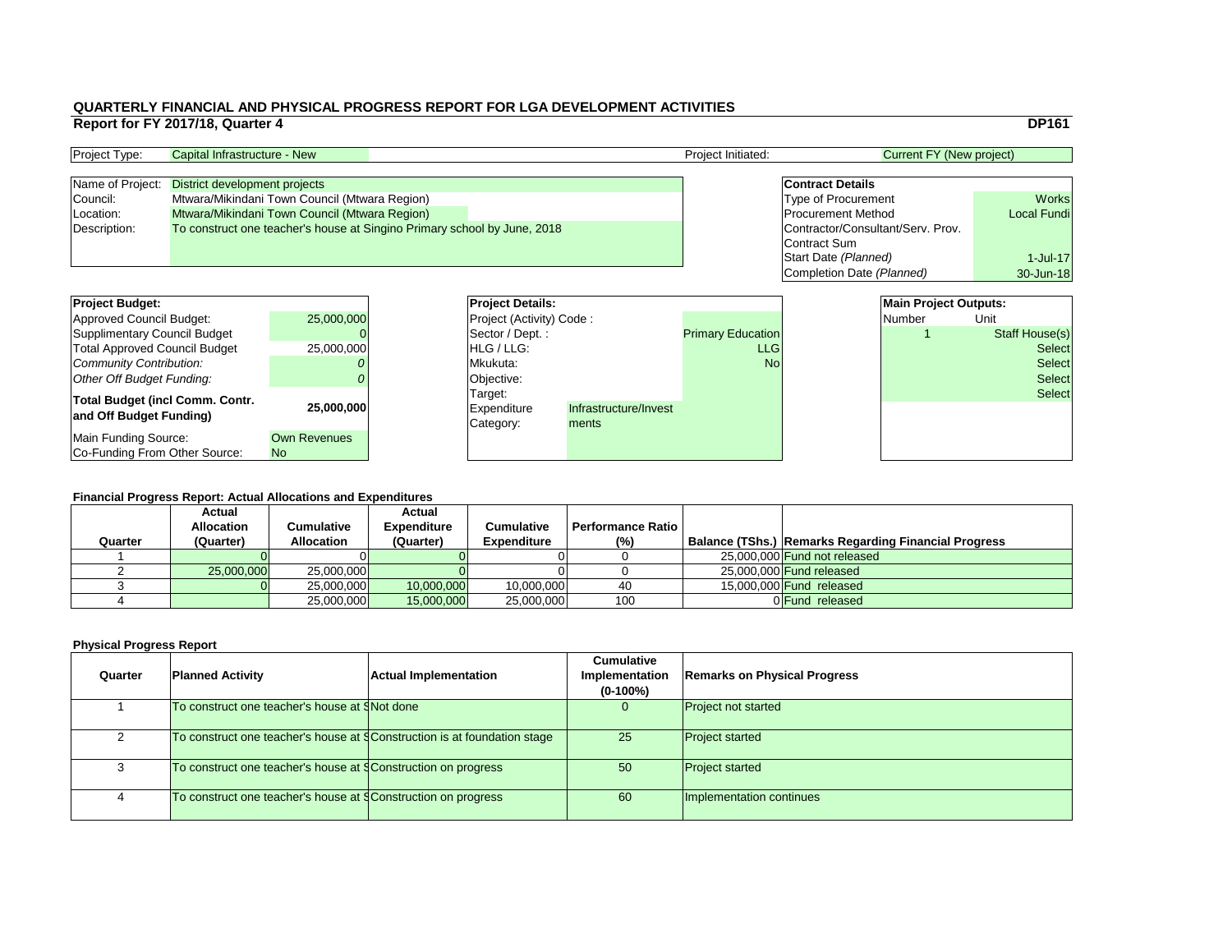|    |                                   |                                 | <b>DP162</b>       |
|----|-----------------------------------|---------------------------------|--------------------|
|    |                                   | <b>Current FY (New project)</b> |                    |
|    |                                   |                                 |                    |
|    | <b>Contract Details</b>           |                                 |                    |
|    | <b>Type of Procurement</b>        |                                 | <b>Works</b>       |
|    | <b>Procurement Method</b>         |                                 | <b>Local Fundi</b> |
|    | Contractor/Consultant/Serv. Prov. |                                 |                    |
|    | Contract Sum                      |                                 |                    |
|    | Start Date (Planned)              |                                 | 1-Jul-17           |
|    | Completion Date (Planned)         |                                 | 30-Jun-18          |
|    |                                   |                                 |                    |
|    |                                   | <b>Main Project Outputs:</b>    |                    |
|    |                                   | <b>Number</b>                   | Unit               |
| ρn |                                   | 2                               | Classroom(s)       |
| G  |                                   |                                 | <b>Select</b>      |
| ١o |                                   |                                 | Select             |

#### **Financial Progress Report: Actual Allocations and Expenditures**

| <b>Project Budget:</b>                 | <b>Project Details:</b> |                                 |                       | <b>Main Project Outputs:</b> |        |               |
|----------------------------------------|-------------------------|---------------------------------|-----------------------|------------------------------|--------|---------------|
| Approved Council Budget:               | 15,000,000              | <b>Project (Activity) Code:</b> |                       |                              | Number | Unit          |
| Supplimentary Council Budget           |                         | Sector / Dept.:                 |                       | <b>Primary Education</b>     |        | Classroom(s)  |
| <b>Total Approved Council Budget</b>   | 15,000,000              | HLG / LLG:                      |                       | <b>LLG</b>                   |        | <b>Select</b> |
| Community Contribution:                |                         | Mkukuta:                        |                       | <b>No</b>                    |        | <b>Select</b> |
| Other Off Budget Funding:              |                         | Objective:                      |                       |                              |        | <b>Select</b> |
| <b>Total Budget (incl Comm. Contr.</b> |                         | Target:                         |                       |                              |        | <b>Select</b> |
| and Off Budget Funding)                | 15,000,000              | <b>Expenditure</b>              | Infrastructure/Invest |                              |        |               |
|                                        |                         | Category:                       | ments                 |                              |        |               |
| Main Funding Source:                   | <b>Own Revenues</b>     |                                 |                       |                              |        |               |
| Co-Funding From Other Source:          | <b>No</b>               |                                 |                       |                              |        |               |

| <b>Project Type:</b> | Capital Infrastructure - New                                       | <b>Project Initiated:</b> | Current FY (New project)          |                    |
|----------------------|--------------------------------------------------------------------|---------------------------|-----------------------------------|--------------------|
|                      |                                                                    |                           |                                   |                    |
|                      | Name of Project: District development projects                     |                           | <b>Contract Details</b>           |                    |
| Council:             | Mtwara/Mikindani Town Council (Mtwara Region)                      |                           | <b>Type of Procurement</b>        | <b>Works</b>       |
| Location:            | <b>Mtwara/Mikindani Town Council (Mtwara Region)</b>               |                           | <b>Procurement Method</b>         | <b>Local Fundi</b> |
| Description:         | To construct 2 class rooms at Lilungu Primary school by June, 2018 |                           | Contractor/Consultant/Serv. Prov. |                    |
|                      |                                                                    |                           | Contract Sum                      |                    |

| <b>Project Details:</b>  |                       |                          | <b>Main Project Outputs:</b> |               |
|--------------------------|-----------------------|--------------------------|------------------------------|---------------|
| Project (Activity) Code: |                       |                          | Number                       | Unit          |
| Sector / Dept.:          |                       | <b>Primary Education</b> | 2                            | Classroom(s)  |
| HLG/LLG:                 |                       | <b>LLG</b>               |                              | <b>Select</b> |
| Mkukuta:                 |                       | No <sub>1</sub>          |                              | <b>Select</b> |
| Objective:               |                       |                          |                              | <b>Select</b> |
| Target:                  |                       |                          |                              | <b>Select</b> |
| Expenditure              | Infrastructure/Invest |                          |                              |               |
| Category:                | ments                 |                          |                              |               |
|                          |                       |                          |                              |               |
|                          |                       |                          |                              |               |

| <b>Financial Progress Report: Actual Allocations and Expenditures</b> |                                    |                   |                                     |                    |                          |  |                                                             |
|-----------------------------------------------------------------------|------------------------------------|-------------------|-------------------------------------|--------------------|--------------------------|--|-------------------------------------------------------------|
|                                                                       | <b>Actual</b><br><b>Allocation</b> | Cumulative        | <b>Actual</b><br><b>Expenditure</b> | <b>Cumulative</b>  | <b>Performance Ratio</b> |  |                                                             |
| Quarter                                                               | (Quarter)                          | <b>Allocation</b> | (Quarter)                           | <b>Expenditure</b> | (%)                      |  | <b>Balance (TShs.) Remarks Regarding Financial Progress</b> |
|                                                                       |                                    |                   |                                     |                    |                          |  |                                                             |
|                                                                       |                                    |                   |                                     |                    |                          |  | 15,000,000 Fund not released                                |
|                                                                       | 15,000,000                         | 15,000,000        |                                     |                    |                          |  | 15,000,000 <b>Fund released</b>                             |
|                                                                       |                                    | 15,000,000        | 13,300,000                          | 13,300,000         | 89                       |  | 1,700,000 Fund not released                                 |
|                                                                       |                                    | 15,000,000        | <b>1,700,000</b>                    | 15,000,000         | 100                      |  | 0 <b>Fund</b> released                                      |

| Quarter | <b>Planned Activity</b>                                              | <b>Actual Implementation</b> | <b>Cumulative</b><br><b>Implementation</b><br>$(0-100\%)$ | <b>Remarks on Physical Progress</b> |
|---------|----------------------------------------------------------------------|------------------------------|-----------------------------------------------------------|-------------------------------------|
|         | To construct 2 class rooms at Lilungu Not done                       |                              | $\overline{0}$                                            | <b>Project not started</b>          |
|         | To construct 2 class rooms at Lilungu Construction is at Linta stage |                              | 65                                                        | <b>Project started</b>              |
|         | To construct 2 class rooms at Lilungu Construction is at Linta stage |                              | 65                                                        | <b>Project started</b>              |
| 4       | To construct 2 class rooms at Lilungu Construction is at final stage |                              | 80                                                        | Implementation is at end stage      |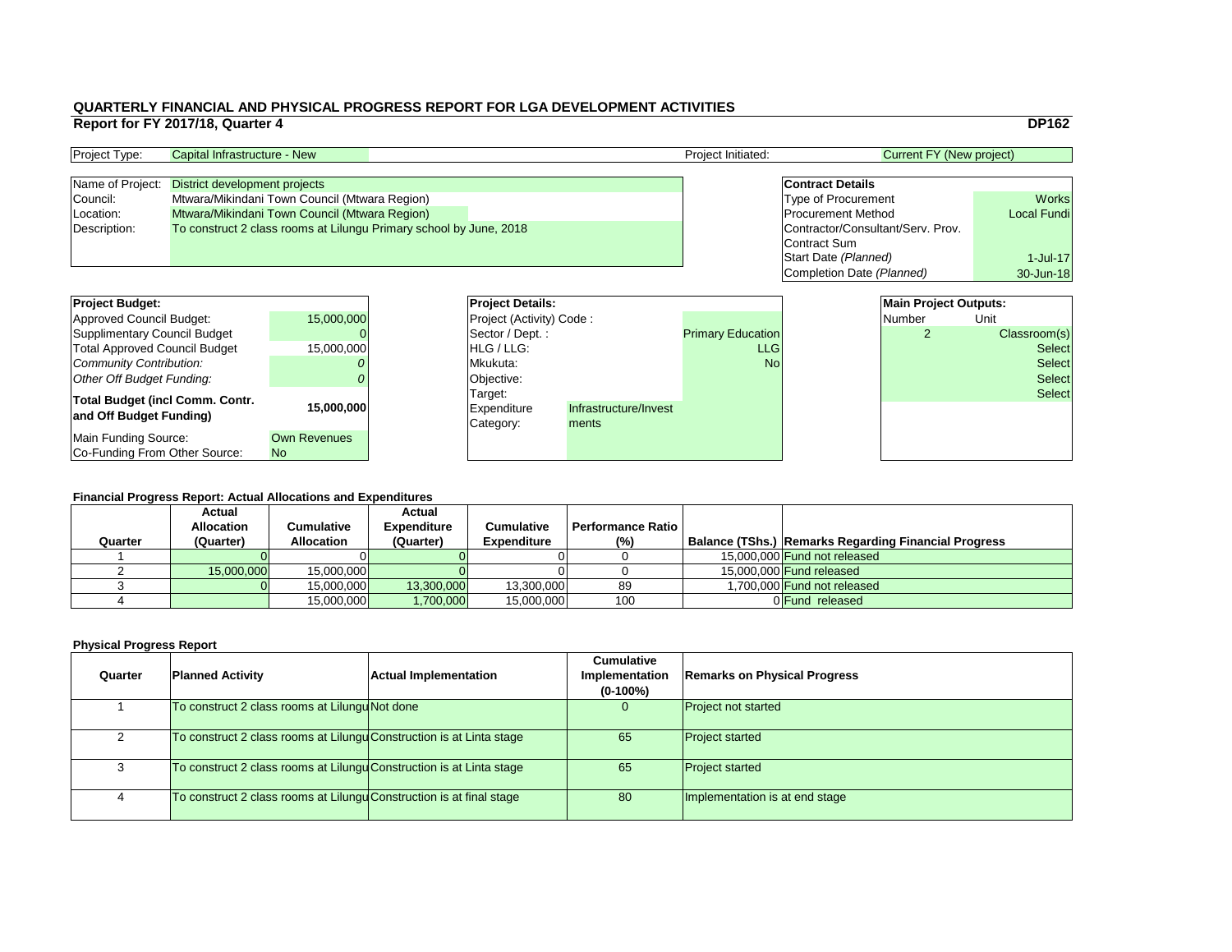|                                            | <b>DP163</b>       |
|--------------------------------------------|--------------------|
| <b>Project initiated before current FY</b> |                    |
|                                            |                    |
| <b>Contract Details</b>                    |                    |
| Type of Procurement                        | <b>Works</b>       |
| <b>Procurement Method</b>                  | <b>Local Fundi</b> |
| Contractor/Consultant/Serv. Prov.          |                    |
| Contract Sum                               |                    |
| Start Date (Planned)                       | $1$ -Jul-17        |
| Completion Date (Planned)                  | 30-Jun-18          |
|                                            |                    |
| Main Draiget Quinuite                      |                    |

| <b>Main Project Outputs:</b> |               |
|------------------------------|---------------|
| <b>Number</b>                | Unit          |
|                              | Classroom(s)  |
|                              | <b>Select</b> |
|                              | <b>Select</b> |
|                              | Select        |
|                              | <b>Select</b> |
|                              |               |
|                              |               |
|                              |               |
|                              |               |

#### **Financial Progress Report: Actual Allocations and Expenditures**

| <b>Project Budget:</b>                                            |                                       | <b>Project Details:</b>             |                                |                          | <b>Main Project Outputs:</b> |               |
|-------------------------------------------------------------------|---------------------------------------|-------------------------------------|--------------------------------|--------------------------|------------------------------|---------------|
| Approved Council Budget:                                          | 5,000,000                             | <b>Project (Activity) Code:</b>     |                                |                          | Number                       | Unit          |
| Supplimentary Council Budget                                      |                                       | Sector / Dept. :                    |                                | <b>Primary Education</b> |                              | Classroom(s)  |
| Total Approved Council Budget                                     | 5,000,000                             | HLG / LLG:                          |                                | <b>LLG</b>               |                              | <b>Select</b> |
| Community Contribution:                                           |                                       | Mkukuta:                            |                                | <b>No</b>                |                              | <b>Select</b> |
| Other Off Budget Funding:                                         |                                       | Objective:                          |                                |                          |                              | <b>Select</b> |
| <b>Total Budget (incl Comm. Contr.</b><br>and Off Budget Funding) | 5,000,000                             | Target:<br>Expenditure<br>Category: | Infrastructure/Invest<br>ments |                          |                              | <b>Select</b> |
| Main Funding Source:<br>Co-Funding From Other Source:             | <b>Own Revenues</b><br>N <sub>o</sub> |                                     |                                |                          |                              |               |

| <b>Project Type:</b> | Capital Infrastructure - Rehab.                                              |  | <b>Project Initiated:</b> | <b>Project initiated before current FY</b> |                    |
|----------------------|------------------------------------------------------------------------------|--|---------------------------|--------------------------------------------|--------------------|
|                      |                                                                              |  |                           |                                            |                    |
|                      | Name of Project: District development projects                               |  |                           | <b>Contract Details</b>                    |                    |
| Council:             | Mtwara/Mikindani Town Council (Mtwara Region)                                |  |                           | <b>Type of Procurement</b>                 | <b>Works</b>       |
| Location:            | Mtwara/Mikindani Town Council (Mtwara Region)                                |  |                           | <b>Procurement Method</b>                  | <b>Local Fundi</b> |
| Description:         | To complete construction of toilet at Maendeleo Primary school by June, 2018 |  |                           | Contractor/Consultant/Serv. Prov.          |                    |
|                      |                                                                              |  |                           | Contract Sum                               |                    |

| <b>Project Details:</b>  |                       |                          |
|--------------------------|-----------------------|--------------------------|
| Project (Activity) Code: |                       |                          |
| Sector / Dept.:          |                       | <b>Primary Education</b> |
| HLG / LLG:               |                       | <b>LLG</b>               |
| Mkukuta:                 |                       | No <sub>l</sub>          |
| Objective:               |                       |                          |
| Target:                  |                       |                          |
| Expenditure              | Infrastructure/Invest |                          |
| Category:                | ments                 |                          |
|                          |                       |                          |

|         | <b>Actual</b><br><b>Allocation</b> | Cumulative        | <b>Actual</b><br><b>Expenditure</b> | <b>Cumulative</b>  | <b>Performance Ratio I</b> |                                                      |
|---------|------------------------------------|-------------------|-------------------------------------|--------------------|----------------------------|------------------------------------------------------|
| Quarter | (Quarter)                          | <b>Allocation</b> | (Quarter)                           | <b>Expenditure</b> | $(\% )$                    | Balance (TShs.) Remarks Regarding Financial Progress |
|         |                                    |                   |                                     |                    |                            | 5,000,000 Fund not released                          |
|         | 5,000,000                          | 5,000,000         |                                     |                    |                            | 5,000,000 Fund released                              |
|         |                                    | 5,000,000         | 5,000,000                           | 5,000,000          | 100                        | 0 Fund released                                      |
|         |                                    | 5,000,000         |                                     | 5,000,000          | 100                        | 0 Fund released                                      |

| Quarter | <b>Planned Activity</b>                        | <b>Actual Implementation</b> | <b>Cumulative</b><br><b>Implementation</b><br>$(0-100\%)$ | <b>Remarks on Physical Progress</b> |
|---------|------------------------------------------------|------------------------------|-----------------------------------------------------------|-------------------------------------|
|         | To complete construction of 1 classro Not done |                              |                                                           | <b>Project not started yet</b>      |
|         | To complete construction of 1 classro Not done |                              |                                                           | <b>Project not started yet</b>      |
|         | To complete construction of 1 classro Not done |                              |                                                           | <b>Project not started yet</b>      |
|         | To complete construction of 1 classro Done     |                              | 100                                                       | <b>Completed</b>                    |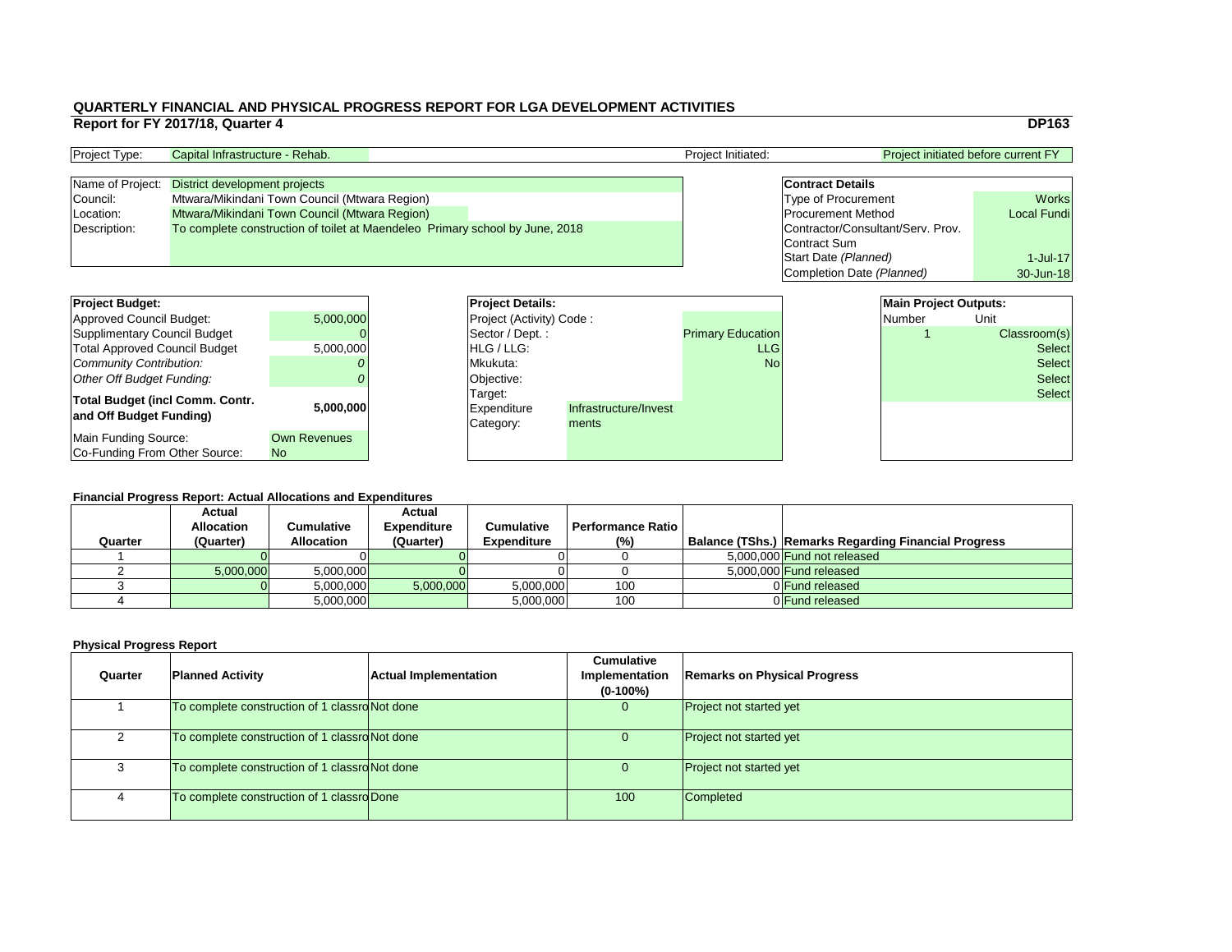|    |                                   |                                 | <b>DP164</b>         |
|----|-----------------------------------|---------------------------------|----------------------|
|    |                                   | <b>Current FY (New project)</b> |                      |
|    |                                   |                                 |                      |
|    | <b>Contract Details</b>           |                                 |                      |
|    | <b>Type of Procurement</b>        |                                 | <b>Works</b>         |
|    | <b>Procurement Method</b>         |                                 | <b>Local Fundi</b>   |
|    | Contractor/Consultant/Serv. Prov. |                                 |                      |
|    | <b>Contract Sum</b>               |                                 |                      |
|    | Start Date (Planned)              |                                 | $1$ -Jul-17          |
|    | Completion Date (Planned)         |                                 | 30-Jun-18            |
|    |                                   |                                 |                      |
|    |                                   | <b>Main Project Outputs:</b>    |                      |
|    |                                   | <b>Number</b>                   | Unit                 |
| າກ |                                   |                                 | Latrine(s)/Toilet(s) |
| G  |                                   |                                 | Select               |
|    |                                   |                                 | <b>. .</b> .         |

#### **Financial Progress Report: Actual Allocations and Expenditures**

| <b>Project Budget:</b>                 |                     |          | <b>Project Details:</b>         |                       |                          | <b>Main Project Outputs:</b> |               |                      |
|----------------------------------------|---------------------|----------|---------------------------------|-----------------------|--------------------------|------------------------------|---------------|----------------------|
| Approved Council Budget:               | 10,000,000          |          | <b>Project (Activity) Code:</b> |                       |                          |                              | Number        | Unit                 |
| Supplimentary Council Budget           |                     |          | Sector / Dept.:                 |                       | <b>Primary Education</b> |                              |               | Latrine(s)/Toilet(s) |
| <b>Total Approved Council Budget</b>   | 10,000,000          |          | <b>IHLG/LLG:</b>                |                       | <b>LLG</b>               |                              |               | <b>Select</b>        |
| Community Contribution:                |                     | Mkukuta: |                                 | <b>No</b>             |                          |                              | <b>Select</b> |                      |
| Other Off Budget Funding:              |                     |          | Objective:                      |                       |                          |                              |               | <b>Select</b>        |
| <b>Total Budget (incl Comm. Contr.</b> |                     |          | Target:                         |                       |                          |                              |               | <b>Select</b>        |
| and Off Budget Funding)                | 10,000,000          |          | Expenditure                     | Infrastructure/Invest |                          |                              |               |                      |
|                                        |                     |          | Category:                       | ments                 |                          |                              |               |                      |
| Main Funding Source:                   | <b>Own Revenues</b> |          |                                 |                       |                          |                              |               |                      |
| Co-Funding From Other Source:          | <b>No</b>           |          |                                 |                       |                          |                              |               |                      |

| <b>Project Type:</b> | Capital Infrastructure - New                                                  |  | <b>Project Initiated:</b> | Current FY (New project)          |                    |  |
|----------------------|-------------------------------------------------------------------------------|--|---------------------------|-----------------------------------|--------------------|--|
|                      |                                                                               |  |                           |                                   |                    |  |
| Name of Project:     | District development projects                                                 |  |                           | <b>Contract Details</b>           |                    |  |
| Council:             | Mtwara/Mikindani Town Council (Mtwara Region)                                 |  |                           | <b>Type of Procurement</b>        | <b>Works</b>       |  |
| Location:            | Mtwara/Mikindani Town Council (Mtwara Region)                                 |  |                           | <b>Procurement Method</b>         | <b>Local Fundi</b> |  |
| Description:         | To construct special pupils classroom at Rahaleo Primary School by June, 2018 |  |                           | Contractor/Consultant/Serv. Prov. |                    |  |
|                      |                                                                               |  |                           | Contract Sum                      |                    |  |

| <b>Project Details:</b>         |                       |                          | <b>Main Project Outputs:</b> |                      |
|---------------------------------|-----------------------|--------------------------|------------------------------|----------------------|
| <b>Project (Activity) Code:</b> |                       |                          | Number                       | Unit                 |
| Sector / Dept.:                 |                       | <b>Primary Education</b> |                              | Latrine(s)/Toilet(s) |
| <b>HLG</b> / LLG:               |                       | <b>LLG</b>               |                              | <b>Select</b>        |
| Mkukuta:                        |                       | <b>No</b>                |                              | <b>Select</b>        |
| Objective:                      |                       |                          |                              | <b>Select</b>        |
| Target:                         |                       |                          |                              | <b>Select</b>        |
| Expenditure                     | Infrastructure/Invest |                          |                              |                      |
| Category:                       | ments                 |                          |                              |                      |
|                                 |                       |                          |                              |                      |
|                                 |                       |                          |                              |                      |

|         | Financial Progress Report: Actual Allocations and Expenditures |                   |                    |                    |                            |  |                                                             |  |  |  |  |
|---------|----------------------------------------------------------------|-------------------|--------------------|--------------------|----------------------------|--|-------------------------------------------------------------|--|--|--|--|
|         | <b>Actual</b>                                                  |                   | <b>Actual</b>      |                    |                            |  |                                                             |  |  |  |  |
|         | <b>Allocation</b>                                              | Cumulative        | <b>Expenditure</b> | <b>Cumulative</b>  | <b>Performance Ratio I</b> |  |                                                             |  |  |  |  |
| Quarter | (Quarter)                                                      | <b>Allocation</b> | (Quarter)          | <b>Expenditure</b> | $(\%)$                     |  | <b>Balance (TShs.) Remarks Regarding Financial Progress</b> |  |  |  |  |
|         |                                                                |                   |                    |                    |                            |  | 10,000,000 Fund not released                                |  |  |  |  |
|         |                                                                |                   |                    |                    |                            |  | 10,000,000 Fund not released                                |  |  |  |  |
|         |                                                                |                   |                    |                    |                            |  | 10,000,000 Fund not released                                |  |  |  |  |
|         |                                                                |                   |                    |                    |                            |  | 10,000,000 Fund not released                                |  |  |  |  |

| Quarter | <b>Planned Activity</b>                        | <b>Actual Implementation</b> | <b>Cumulative</b><br>Implementation<br>$(0-100\%)$ | <b>Remarks on Physical Progress</b> |
|---------|------------------------------------------------|------------------------------|----------------------------------------------------|-------------------------------------|
|         | To construct special pupils classroom Not done |                              | 0                                                  | <b>Project not started yet</b>      |
|         | To construct special pupils classroom Not done |                              | 0                                                  | <b>Project not started yet</b>      |
|         | To construct special pupils classroom Not done |                              | Ő                                                  | <b>Project not started yet</b>      |
| 4       | To construct special pupils classroom Not done |                              | U.                                                 | <b>Project not started yet</b>      |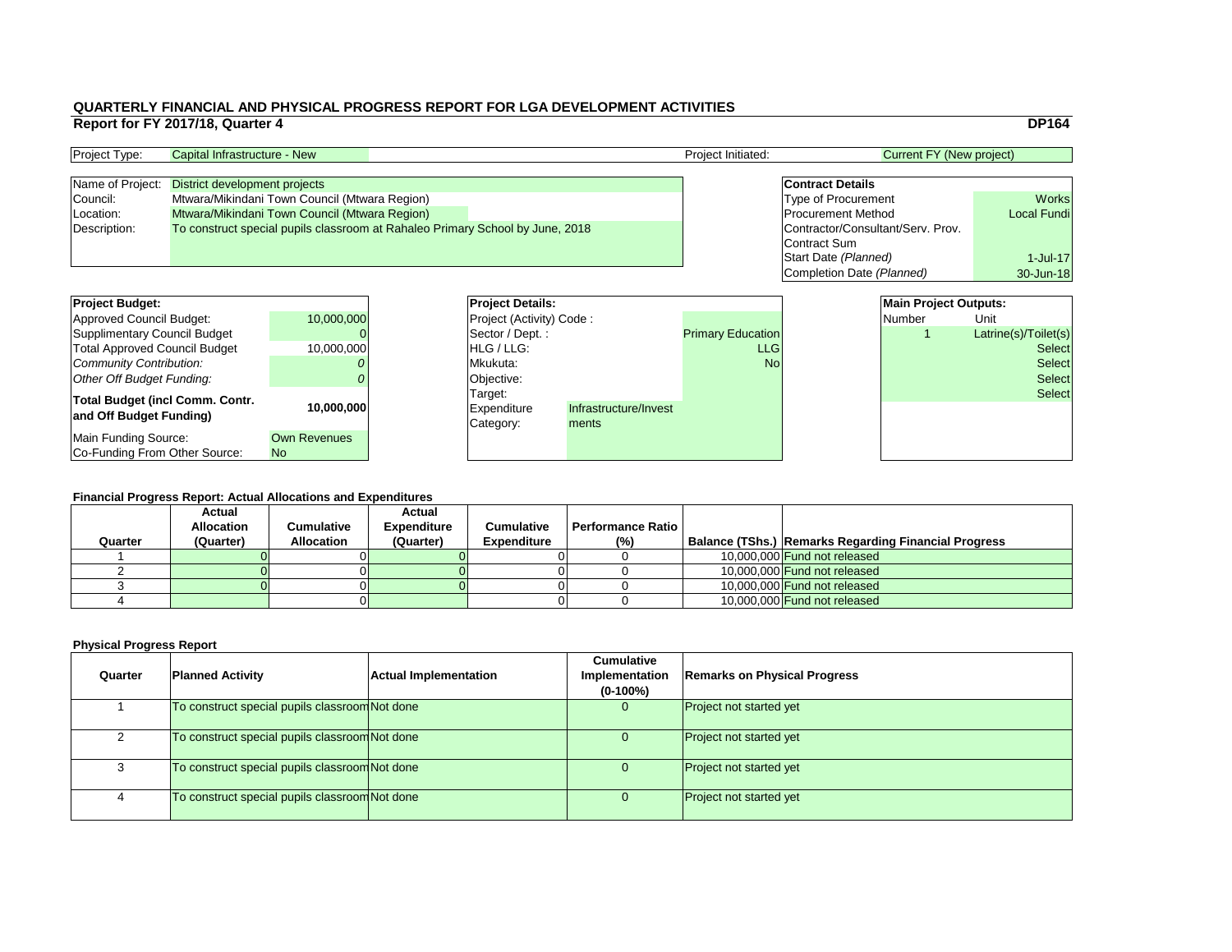|     |                                   |                                 | <b>DP165</b>       |
|-----|-----------------------------------|---------------------------------|--------------------|
|     |                                   | <b>Current FY (New project)</b> |                    |
|     |                                   |                                 |                    |
|     | <b>Contract Details</b>           |                                 |                    |
|     | <b>Type of Procurement</b>        |                                 | <b>Works</b>       |
|     | <b>Procurement Method</b>         |                                 | <b>Local Fundi</b> |
|     | Contractor/Consultant/Serv. Prov. |                                 |                    |
|     | <b>Contract Sum</b>               |                                 |                    |
|     | Start Date (Planned)              |                                 | 1-Jul-17           |
|     | Completion Date (Planned)         |                                 | 30-Jun-18          |
|     |                                   |                                 |                    |
|     |                                   | <b>Main Project Outputs:</b>    |                    |
|     |                                   | <b>Number</b>                   | Unit               |
| ion |                                   | 2                               | Classroom(s)       |
| LG  |                                   |                                 | Select             |
|     |                                   |                                 |                    |

#### **Financial Progress Report: Actual Allocations and Expenditures**

| <b>Project Budget:</b>                                            |                                       | <b>Project Details:</b> |                                            |                                | <b>Main Project Outputs:</b> |        |               |
|-------------------------------------------------------------------|---------------------------------------|-------------------------|--------------------------------------------|--------------------------------|------------------------------|--------|---------------|
| Approved Council Budget:                                          | 15,000,000                            |                         | <b>Project (Activity) Code:</b>            |                                |                              | Number | Unit          |
| Supplimentary Council Budget                                      |                                       |                         | Sector / Dept.:                            |                                | <b>Secondary Education</b>   |        | Classroom(s)  |
| <b>Total Approved Council Budget</b>                              | 15,000,000                            |                         | <b>IHLG/LLG:</b>                           |                                | <b>LLG</b>                   |        | <b>Select</b> |
| Community Contribution:                                           |                                       |                         | Mkukuta:                                   |                                | <b>No</b>                    |        | <b>Select</b> |
| Other Off Budget Funding:                                         |                                       |                         | Objective:                                 |                                |                              |        | <b>Select</b> |
| <b>Total Budget (incl Comm. Contr.</b><br>and Off Budget Funding) | 15,000,000                            |                         | Target:<br><b>Expenditure</b><br>Category: | Infrastructure/Invest<br>ments |                              |        | <b>Select</b> |
| Main Funding Source:<br>Co-Funding From Other Source:             | <b>Own Revenues</b><br>N <sub>o</sub> |                         |                                            |                                |                              |        |               |

| <b>Project Type:</b> | Capital Infrastructure - Rehab.                                         |  | <b>Project Initiated:</b> | Current FY (New project) |                                   |                    |
|----------------------|-------------------------------------------------------------------------|--|---------------------------|--------------------------|-----------------------------------|--------------------|
|                      |                                                                         |  |                           |                          |                                   |                    |
|                      | Name of Project: District development projects                          |  |                           |                          | <b>Contract Details</b>           |                    |
| Council:             | Mtwara/Mikindani Town Council (Mtwara Region)                           |  |                           |                          | <b>Type of Procurement</b>        | <b>Works</b>       |
| Location:            | Mtwara/Mikindani Town Council (Mtwara Region)                           |  |                           |                          | <b>Procurement Method</b>         | <b>Local Fundi</b> |
| Description:         | To rehabilitate classrooms at Naliendele Secondary school by June, 2018 |  |                           |                          | Contractor/Consultant/Serv. Prov. |                    |
|                      |                                                                         |  |                           |                          | Contract Sum                      |                    |

| <b>Project Details:</b>         |                       |                            | <b>Main Project Outputs:</b> |               |
|---------------------------------|-----------------------|----------------------------|------------------------------|---------------|
| <b>Project (Activity) Code:</b> |                       |                            | Number                       | Unit          |
| Sector / Dept.:                 |                       | <b>Secondary Education</b> | $\overline{2}$               | Classroom(s)  |
| <b>HLG</b> / LLG:               |                       | <b>LLG</b>                 |                              | <b>Select</b> |
| Mkukuta:                        |                       | <b>No</b>                  |                              | <b>Select</b> |
| Objective:                      |                       |                            |                              | <b>Select</b> |
| Target:                         |                       |                            |                              | <b>Select</b> |
| Expenditure                     | Infrastructure/Invest |                            |                              |               |
| Category:                       | ments                 |                            |                              |               |
|                                 |                       |                            |                              |               |
|                                 |                       |                            |                              |               |

|         | <b>Financial Progress Report: Actual Allocations and Expenditures</b> |                   |                    |                    |                          |  |                                                             |  |  |  |
|---------|-----------------------------------------------------------------------|-------------------|--------------------|--------------------|--------------------------|--|-------------------------------------------------------------|--|--|--|
|         | <b>Actual</b>                                                         |                   | <b>Actual</b>      |                    |                          |  |                                                             |  |  |  |
|         | <b>Allocation</b>                                                     | Cumulative        | <b>Expenditure</b> | <b>Cumulative</b>  | <b>Performance Ratio</b> |  |                                                             |  |  |  |
| Quarter | (Quarter)                                                             | <b>Allocation</b> | (Quarter)          | <b>Expenditure</b> | (%)                      |  | <b>Balance (TShs.) Remarks Regarding Financial Progress</b> |  |  |  |
|         |                                                                       |                   |                    |                    |                          |  | 15,000,000 Fund not released                                |  |  |  |
|         | 15,000,000                                                            | 15,000,000        |                    |                    |                          |  | 15,000,000 Fund released                                    |  |  |  |
|         |                                                                       | 15,000,000        | 15,000,000         | 15,000,000         | 100                      |  | OF Und not released                                         |  |  |  |
|         |                                                                       | 15,000,000        |                    | 15,000,000         | 100                      |  | 0 Fund not released                                         |  |  |  |

| Quarter | <b>Planned Activity</b>                        | <b>Actual Implementation</b>                                                | <b>Cumulative</b><br><b>Implementation</b><br>$(0-100\%)$ | <b>Remarks on Physical Progress</b> |
|---------|------------------------------------------------|-----------------------------------------------------------------------------|-----------------------------------------------------------|-------------------------------------|
|         | To rehabilitate classrooms at Naliend Not done |                                                                             | 0                                                         | <b>Project not started</b>          |
|         | To rehabilitate classrooms at Naliend Not done |                                                                             | U                                                         | <b>Project not started</b>          |
|         |                                                | To rehabilitate classrooms at Naliend Rehabilitation done to 2 classrooms a | 90                                                        | <b>Project completed</b>            |
|         |                                                | To rehabilitate classrooms at Naliend Rehabilitation done to 2 classrooms a | 100                                                       | <b>Project completed</b>            |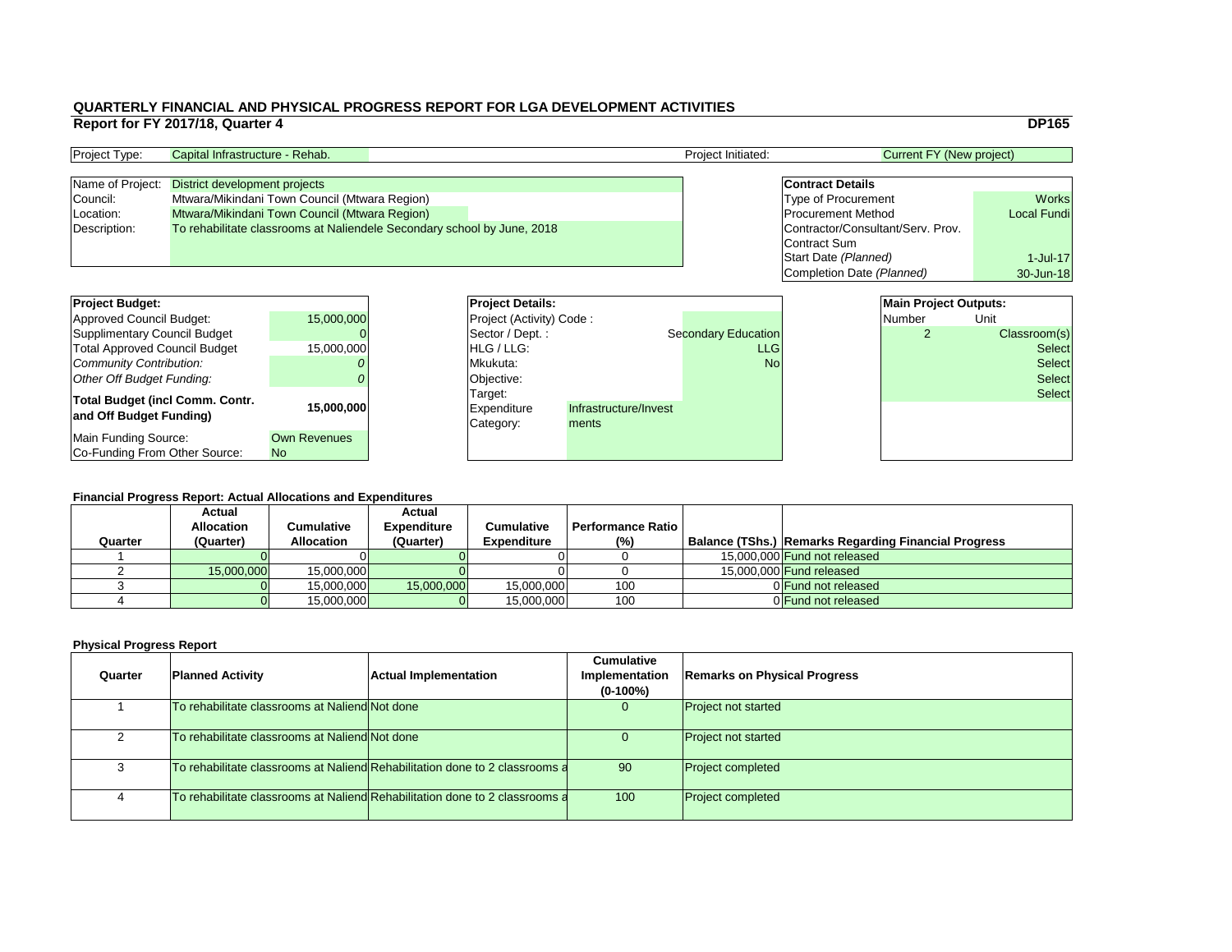|   |                                   | <b>DP166</b>       |
|---|-----------------------------------|--------------------|
|   | <b>Current FY (New project)</b>   |                    |
|   |                                   |                    |
|   | <b>Contract Details</b>           |                    |
|   | <b>Type of Procurement</b>        | <b>Works</b>       |
|   | <b>Procurement Method</b>         | <b>Local Fundi</b> |
|   | Contractor/Consultant/Serv. Prov. |                    |
|   | <b>Contract Sum</b>               |                    |
|   | Start Date (Planned)              | $1$ -Jul-17        |
|   | Completion Date (Planned)         | 30-Jun-18          |
|   |                                   |                    |
|   | <b>Main Project Outputs:</b>      |                    |
|   | <b>Number</b>                     | Unit               |
| m |                                   | esks               |

| <b>Number</b> | UNIt |               |
|---------------|------|---------------|
|               |      | <b>Desks</b>  |
|               |      | <b>Select</b> |
|               |      | <b>Select</b> |
|               |      | <b>Select</b> |
|               |      | <b>Select</b> |
|               |      |               |
|               |      |               |
|               |      |               |
|               |      |               |
|               |      |               |

#### **Financial Progress Report: Actual Allocations and Expenditures**

| <b>Project Budget:</b>                                            |                                  | <b>Project Details:</b>                    |                                | <b>Main Project Outputs:</b> |        |      |               |
|-------------------------------------------------------------------|----------------------------------|--------------------------------------------|--------------------------------|------------------------------|--------|------|---------------|
| Approved Council Budget:                                          | 6,500,000                        | <b>Project (Activity) Code:</b>            |                                |                              | Number | Unit |               |
| Supplimentary Council Budget                                      |                                  | Sector / Dept.:                            |                                | <b>Secondary Education</b>   |        |      | <b>Desks</b>  |
| <b>Total Approved Council Budget</b>                              | 6,500,000                        | <b>IHLG/LLG:</b>                           |                                | <b>LLG</b>                   |        |      | <b>Select</b> |
| Community Contribution:                                           |                                  | Mkukuta:                                   |                                | Yes                          |        |      | <b>Select</b> |
| Other Off Budget Funding:                                         |                                  | Objective:                                 |                                |                              |        |      | <b>Select</b> |
| <b>Total Budget (incl Comm. Contr.</b><br>and Off Budget Funding) | 6,500,000                        | Target:<br><b>Expenditure</b><br>Category: | Infrastructure/Invest<br>ments |                              |        |      | <b>Select</b> |
| Main Funding Source:<br>Co-Funding From Other Source:             | <b>Own Revenues</b><br><b>No</b> |                                            |                                |                              |        |      |               |

| <b>Project Type:</b> | Capital Infrastructure - New                             | <b>Project Initiated:</b> | Current FY (New project)          |                    |  |
|----------------------|----------------------------------------------------------|---------------------------|-----------------------------------|--------------------|--|
|                      |                                                          |                           |                                   |                    |  |
|                      | Name of Project: District development projects           |                           | <b>Contract Details</b>           |                    |  |
| Council:             | Mtwara/Mikindani Town Council (Mtwara Region)            |                           | <b>Type of Procurement</b>        | <b>Works</b>       |  |
| Location:            | Mtwara/Mikindani Town Council (Mtwara Region)            |                           | <b>Procurement Method</b>         | <b>Local Fundi</b> |  |
| Description:         | To acquire new desks for Secondary schools by June, 2018 |                           | Contractor/Consultant/Serv. Prov. |                    |  |
|                      |                                                          |                           | Contract Sum                      |                    |  |

| <b>Project Details:</b>  |                       |                            |
|--------------------------|-----------------------|----------------------------|
| Project (Activity) Code: |                       |                            |
| Sector / Dept.:          |                       | <b>Secondary Education</b> |
| HLG / LLG:               |                       | <b>LLG</b>                 |
| Mkukuta:                 |                       | Yesl                       |
| Objective:               |                       |                            |
| Target:                  |                       |                            |
| <b>Expenditure</b>       | Infrastructure/Invest |                            |
| Category:                | ments                 |                            |
|                          |                       |                            |
|                          |                       |                            |

|         | <b>Actual</b>     |                   | <b>Actual</b>      |                    |                          |                                                             |
|---------|-------------------|-------------------|--------------------|--------------------|--------------------------|-------------------------------------------------------------|
|         | <b>Allocation</b> | Cumulative        | <b>Expenditure</b> | <b>Cumulative</b>  | <b>Performance Ratio</b> |                                                             |
| Quarter | (Quarter)         | <b>Allocation</b> | (Quarter)          | <b>Expenditure</b> | (%)                      | <b>Balance (TShs.) Remarks Regarding Financial Progress</b> |
|         | 6,500,000         | 6,500,000         |                    |                    |                          | 6,500,000 <b>Fund released</b>                              |
|         |                   | 6,500,000         | 6,500,000          | 6,500,000          | 100                      | 0 Fund not released                                         |
|         |                   | 6,500,000         |                    | 6,500,000          | 100                      | 0 Fund not released                                         |
|         |                   | 6,500,000         |                    | 6,500,000          | 100                      | 0 Fund not released                                         |
|         |                   |                   |                    |                    |                          |                                                             |

| Quarter | <b>Planned Activity</b>                              | <b>Actual Implementation</b> | <b>Cumulative</b><br><b>Implementation</b><br>$(0-100\%)$ | <b>Remarks on Physical Progress</b> |
|---------|------------------------------------------------------|------------------------------|-----------------------------------------------------------|-------------------------------------|
|         | To acquire new desks for Secondary Not done          |                              | $\overline{0}$                                            | <b>Project not started</b>          |
|         | To acquire new desks for Secondary 81 desks acquired |                              | 90                                                        | <b>Project started</b>              |
|         | To acquire new desks for Secondary Done              |                              | 95                                                        | <b>Project done</b>                 |
|         | To acquire new desks for Secondary Done              |                              | 100                                                       | <b>Project done</b>                 |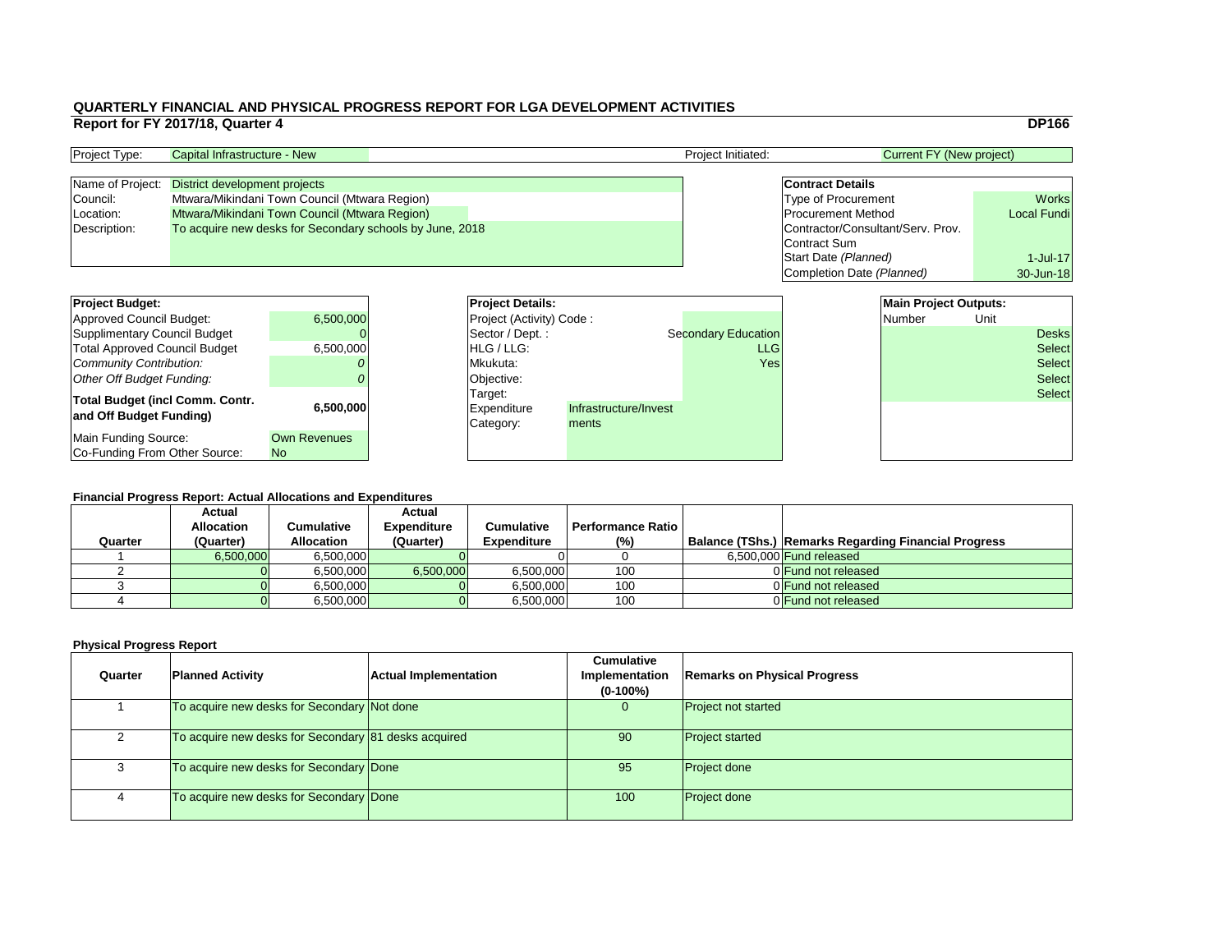|    |                                   |                                 |      | <b>DP167</b>       |
|----|-----------------------------------|---------------------------------|------|--------------------|
|    |                                   | <b>Current FY (New project)</b> |      |                    |
|    |                                   |                                 |      |                    |
|    | <b>Contract Details</b>           |                                 |      |                    |
|    | <b>Type of Procurement</b>        |                                 |      | <b>Works</b>       |
|    | <b>Procurement Method</b>         |                                 |      | <b>Local Fundi</b> |
|    | Contractor/Consultant/Serv. Prov. |                                 |      |                    |
|    | <b>Contract Sum</b>               |                                 |      |                    |
|    | Start Date (Planned)              |                                 |      | 1-Jul-17           |
|    | Completion Date (Planned)         |                                 |      | 30-Jun-18          |
|    |                                   |                                 |      |                    |
|    |                                   | <b>Main Project Outputs:</b>    |      |                    |
|    |                                   | <b>Number</b>                   | Unit |                    |
| łe |                                   |                                 |      | Market (s)         |
| G  |                                   |                                 |      | <b>Select</b>      |
|    |                                   |                                 |      |                    |

#### **Financial Progress Report: Actual Allocations and Expenditures**

| <b>Project Budget:</b>                                     |                     | <b>Project Details:</b> |                                                                       |  |              |  | <b>Main Project Outputs:</b> |      |               |
|------------------------------------------------------------|---------------------|-------------------------|-----------------------------------------------------------------------|--|--------------|--|------------------------------|------|---------------|
| Approved Council Budget:                                   | 5,000,000           |                         | <b>Project (Activity) Code:</b>                                       |  |              |  | Number                       | Unit |               |
| Supplimentary Council Budget                               |                     |                         | Sector / Dept.:                                                       |  | <b>Trade</b> |  |                              |      | Market (s)    |
| <b>Total Approved Council Budget</b>                       | 5,000,000           |                         | <b>IHLG/LLG:</b>                                                      |  | <b>HLG</b>   |  |                              |      | <b>Select</b> |
| <b>Community Contribution:</b>                             |                     |                         | Mkukuta:                                                              |  | Yes          |  |                              |      | <b>Select</b> |
| <b>Other Off Budget Funding:</b>                           |                     |                         | Objective:                                                            |  |              |  |                              |      | <b>Select</b> |
| Total Budget (incl Comm. Contr.<br>and Off Budget Funding) | 5,000,000           |                         | Target:<br>Infrastructure/Invest<br>Expenditure<br>Category:<br>ments |  |              |  |                              |      | <b>Select</b> |
| Main Funding Source:                                       | <b>Own Revenues</b> |                         |                                                                       |  |              |  |                              |      |               |
| <b>Co-Funding From Other Source:</b>                       | <b>No</b>           |                         |                                                                       |  |              |  |                              |      |               |

| <b>Project Type:</b> | <b>Project Initiated:</b><br>Capital Infrastructure - Rehab. |  | Current FY (New project)          |                    |
|----------------------|--------------------------------------------------------------|--|-----------------------------------|--------------------|
|                      |                                                              |  |                                   |                    |
|                      | Name of Project: District development projects               |  | <b>Contract Details</b>           |                    |
| Council:             | Mtwara/Mikindani Town Council (Mtwara Region)                |  | <b>Type of Procurement</b>        | <b>Works</b>       |
| Location:            | Mtwara/Mikindani Town Council (Mtwara Region)                |  | <b>Procurement Method</b>         | <b>Local Fundi</b> |
| Description:         | To rehabilitate Kisutu Central Market by june, 2018          |  | Contractor/Consultant/Serv. Prov. |                    |
|                      |                                                              |  | Contract Sum                      |                    |
|                      |                                                              |  |                                   |                    |

| <b>Project Details:</b>  |                       |            | <b>Main Project Outputs:</b> |      |               |
|--------------------------|-----------------------|------------|------------------------------|------|---------------|
| Project (Activity) Code: |                       |            | Number                       | Unit |               |
| Sector / Dept.:          |                       | Trade      | $\blacksquare$               |      | Market (s)    |
| HLG / LLG:               |                       | <b>HLG</b> |                              |      | <b>Select</b> |
| Mkukuta:                 |                       | Yes        |                              |      | <b>Select</b> |
| Objective:               |                       |            |                              |      | <b>Select</b> |
| Target:                  |                       |            |                              |      | <b>Select</b> |
| <b>Expenditure</b>       | Infrastructure/Invest |            |                              |      |               |
| Category:                | ments                 |            |                              |      |               |
|                          |                       |            |                              |      |               |
|                          |                       |            |                              |      |               |

|         | <b>Financial Progress Report: Actual Allocations and Expenditures</b> |                   |                    |                    |                          |  |                                                      |  |  |
|---------|-----------------------------------------------------------------------|-------------------|--------------------|--------------------|--------------------------|--|------------------------------------------------------|--|--|
|         | <b>Actual</b>                                                         |                   | <b>Actual</b>      |                    |                          |  |                                                      |  |  |
|         | <b>Allocation</b>                                                     | Cumulative        | <b>Expenditure</b> | <b>Cumulative</b>  | <b>Performance Ratio</b> |  |                                                      |  |  |
| Quarter | (Quarter)                                                             | <b>Allocation</b> | (Quarter)          | <b>Expenditure</b> | (%)                      |  | Balance (TShs.) Remarks Regarding Financial Progress |  |  |
|         |                                                                       |                   |                    |                    |                          |  | 5,000,000 Fund not released                          |  |  |
|         |                                                                       |                   |                    |                    |                          |  | 5,000,000 Fund not released                          |  |  |
|         |                                                                       |                   |                    |                    |                          |  | 5,000,000 <b>Fund released</b>                       |  |  |
|         |                                                                       |                   |                    |                    |                          |  | 5,000,000 Fund released                              |  |  |

| Quarter | <b>Planned Activity</b>                                               | <b>Actual Implementation</b> | <b>Cumulative</b><br><b>Implementation</b><br>$(0-100\%)$ | <b>Remarks on Physical Progress</b> |
|---------|-----------------------------------------------------------------------|------------------------------|-----------------------------------------------------------|-------------------------------------|
|         | To rehabilitate Kisutu Central Market Not done                        |                              | 0                                                         | <b>Project not yet started</b>      |
|         | To rehabilitate Kisutu Central Market Not done                        |                              | 0                                                         | <b>Project not yet started</b>      |
|         | To rehabilitate Kisutu Central Market Procurement process on progress |                              |                                                           | <b>Project not yet started</b>      |
|         | To rehabilitate Kisutu Central Market Procurement process on progress |                              | 0                                                         | <b>Project not yet started</b>      |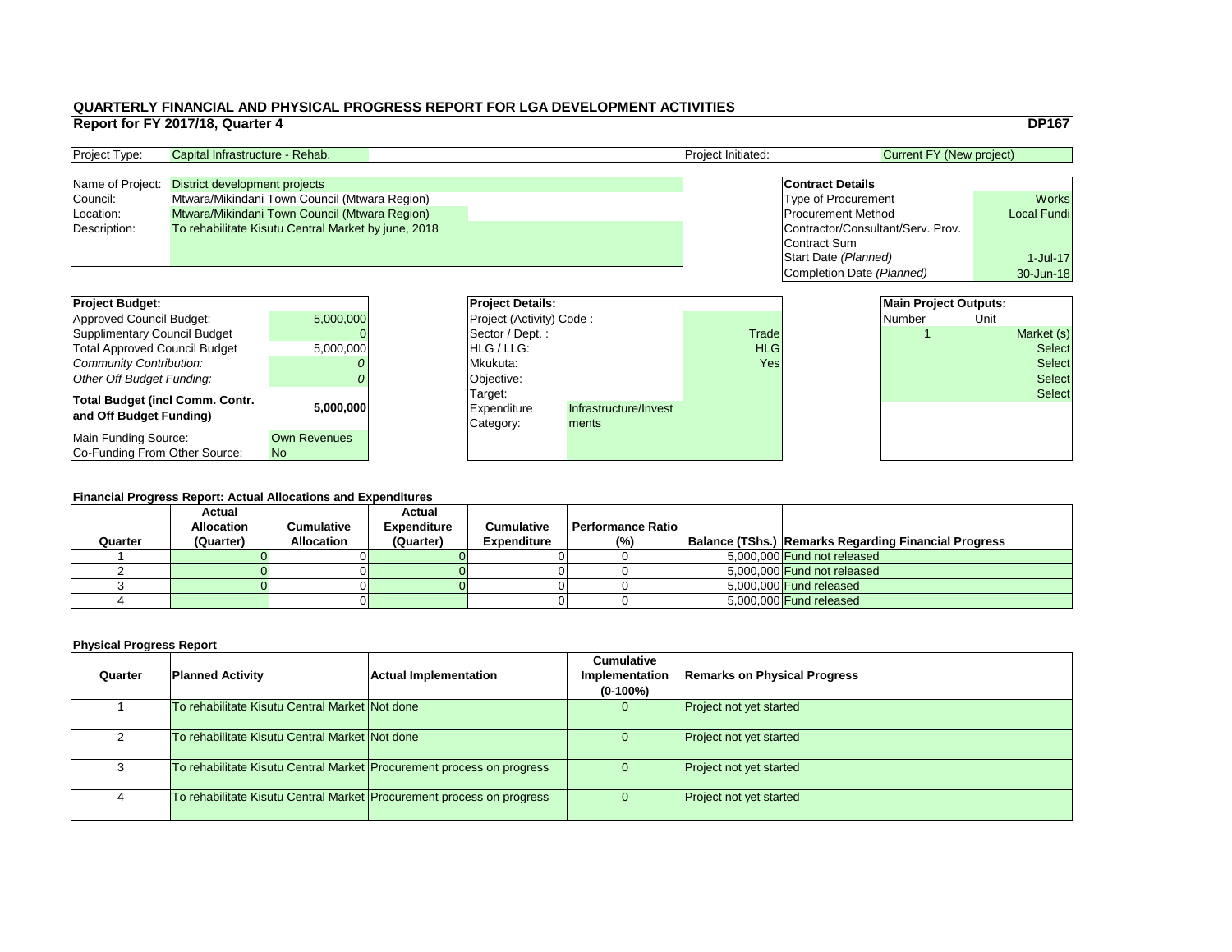|    |                                   | <b>DP168</b>         |
|----|-----------------------------------|----------------------|
|    | <b>Current FY (New project)</b>   |                      |
|    |                                   |                      |
|    | <b>Contract Details</b>           |                      |
|    | <b>Type of Procurement</b>        | <b>Works</b>         |
|    | <b>Procurement Method</b>         | <b>Local Fundi</b>   |
|    | Contractor/Consultant/Serv. Prov. |                      |
|    | Contract Sum                      |                      |
|    | Start Date (Planned)              | 1-Jul-17             |
|    | Completion Date (Planned)         | 30-Jun-18            |
|    |                                   |                      |
|    | <b>Main Project Outputs:</b>      |                      |
|    | <b>Number</b>                     | Unit                 |
| de |                                   | Latrine(s)/Toilet(s) |
| G  |                                   | <b>Select</b>        |

#### **Financial Progress Report: Actual Allocations and Expenditures**

| <b>Project Budget:</b>                                            |                                  | <b>Project Details:</b>                    |                                |              | <b>Main Project Outputs:</b> |               |                      |
|-------------------------------------------------------------------|----------------------------------|--------------------------------------------|--------------------------------|--------------|------------------------------|---------------|----------------------|
| Approved Council Budget:                                          | 15,000,000                       | Project (Activity) Code:                   |                                |              |                              | <b>Number</b> | Unit                 |
| Supplimentary Council Budget                                      |                                  | Sector / Dept.:                            |                                | <b>Trade</b> |                              |               | Latrine(s)/Toilet(s) |
| <b>Total Approved Council Budget</b>                              | 15,000,000                       | HLG / LLG:                                 |                                | <b>LLG</b>   |                              |               | <b>Select</b>        |
| Community Contribution:                                           |                                  | Mkukuta:                                   |                                | Yes          |                              | <b>Select</b> |                      |
| Other Off Budget Funding:                                         |                                  | Objective:                                 |                                |              |                              |               | <b>Select</b>        |
| <b>Total Budget (incl Comm. Contr.</b><br>and Off Budget Funding) | 15,000,000                       | Target:<br><b>Expenditure</b><br>Category: | Infrastructure/Invest<br>ments |              |                              |               | <b>Select</b>        |
| Main Funding Source:<br>Co-Funding From Other Source:             | <b>Own Revenues</b><br><b>No</b> |                                            |                                |              |                              |               |                      |

| <b>Project Type:</b> | Capital Infrastructure - New                        | <b>Project Initiated:</b> | Current FY (New project)          |                    |
|----------------------|-----------------------------------------------------|---------------------------|-----------------------------------|--------------------|
|                      |                                                     |                           |                                   |                    |
| Name of Project:     | District development projects                       |                           | <b>Contract Details</b>           |                    |
| Council:             | Mtwara/Mikindani Town Council (Mtwara Region)       |                           | <b>Type of Procurement</b>        | <b>Works</b>       |
| Location:            | Mtwara/Mikindani Town Council (Mtwara Region)       |                           | <b>Procurement Method</b>         | <b>Local Fundi</b> |
| Description:         | To construct toilet at Kiyangu Market by June, 2018 |                           | Contractor/Consultant/Serv. Prov. |                    |
|                      |                                                     |                           | Contract Sum                      |                    |
|                      |                                                     |                           |                                   |                    |

| <b>Financial Progress Report: Actual Allocations and Expenditures</b> |                                    |                   |                    |                    |                          |  |                                                             |  |  |
|-----------------------------------------------------------------------|------------------------------------|-------------------|--------------------|--------------------|--------------------------|--|-------------------------------------------------------------|--|--|
|                                                                       | <b>Actual</b><br><b>Allocation</b> |                   | <b>Actual</b>      | <b>Cumulative</b>  | <b>Performance Ratio</b> |  |                                                             |  |  |
|                                                                       |                                    | Cumulative        | <b>Expenditure</b> |                    |                          |  |                                                             |  |  |
| Quarter                                                               | (Quarter)                          | <b>Allocation</b> | (Quarter)          | <b>Expenditure</b> | (%)                      |  | <b>Balance (TShs.) Remarks Regarding Financial Progress</b> |  |  |
|                                                                       |                                    |                   |                    |                    |                          |  | 15,000,000 Fund not released                                |  |  |
|                                                                       | 15,000,000                         | 15,000,000        |                    |                    |                          |  | 15,000,000 <b>Fund released</b>                             |  |  |
|                                                                       |                                    | 15,000,000        | 15,000,000         | 15,000,000         | 100                      |  | 0 Fund not released                                         |  |  |
|                                                                       |                                    | 15,000,000        |                    | 15,000,000         | 100                      |  | 0 Fund not released                                         |  |  |

| Quarter | <b>Planned Activity</b>                        | <b>Actual Implementation</b> | <b>Cumulative</b><br>Implementation<br>$(0-100\%)$ | <b>Remarks on Physical Progress</b> |
|---------|------------------------------------------------|------------------------------|----------------------------------------------------|-------------------------------------|
|         | To construct toilet at Kiyangu Market Not done |                              | $\overline{0}$                                     | <b>Project not started</b>          |
|         | To construct toilet at Kiyangu Market Done     |                              | 90                                                 | <b>Project started</b>              |
|         | To construct toilet at Kiyangu Market Done     |                              | 90                                                 | <b>Project started</b>              |
|         | To construct toilet at Kiyangu Market Done     |                              | 95                                                 | Implementation done                 |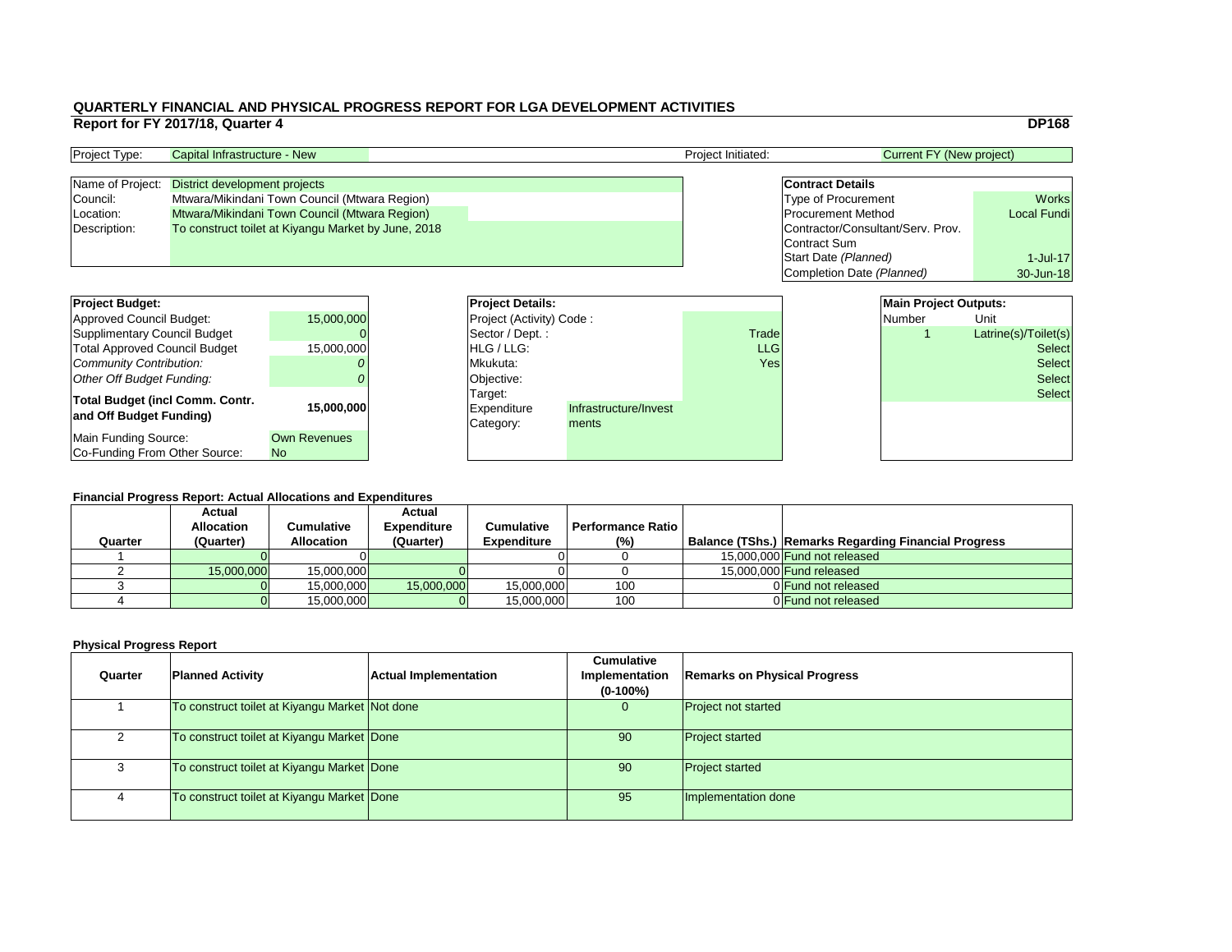|    |                                   | <b>DP169</b> |
|----|-----------------------------------|--------------|
|    | <b>Current FY (New project)</b>   |              |
|    |                                   |              |
|    | <b>Contract Details</b>           |              |
|    | <b>Type of Procurement</b>        | <b>Works</b> |
|    | <b>Procurement Method</b>         | <b>QCBS</b>  |
|    | Contractor/Consultant/Serv. Prov. |              |
|    | <b>Contract Sum</b>               |              |
|    | Start Date (Planned)              | $1$ -Jul-17  |
|    | Completion Date (Planned)         | 30-Jun-18    |
|    |                                   |              |
|    | <b>Main Project Outputs:</b>      |              |
|    | <b>Number</b>                     | Unit         |
| s) |                                   | ers          |
|    |                                   |              |

#### **Financial Progress Report: Actual Allocations and Expenditures**

| <b>Project Budget:</b>                                            |                                  | <b>Project Details:</b>                    |                                |                     | <b>Main Project Outputs:</b> |        |      |               |
|-------------------------------------------------------------------|----------------------------------|--------------------------------------------|--------------------------------|---------------------|------------------------------|--------|------|---------------|
| Approved Council Budget:                                          | 15,000,000                       | <b>Project (Activity) Code:</b>            |                                |                     |                              | Number | Unit |               |
| Supplimentary Council Budget                                      |                                  | Sector / Dept.:                            |                                | Works (incl. Roads) |                              |        |      | <b>Others</b> |
| <b>Total Approved Council Budget</b>                              | 15,000,000                       | <b>HLG</b> / LLG:                          |                                | <b>HLG</b>          |                              |        |      | <b>Select</b> |
| <b>Community Contribution:</b>                                    |                                  | Mkukuta:                                   |                                | <b>No</b>           |                              |        |      | <b>Select</b> |
| <b>Other Off Budget Funding:</b>                                  |                                  | Objective:                                 |                                |                     |                              |        |      | <b>Select</b> |
| <b>Total Budget (incl Comm. Contr.</b><br>and Off Budget Funding) | 15,000,000                       | Target:<br><b>Expenditure</b><br>Category: | Infrastructure/Invest<br>ments |                     |                              |        |      | <b>Select</b> |
| Main Funding Source:<br>Co-Funding From Other Source:             | <b>Own Revenues</b><br><b>No</b> |                                            |                                |                     |                              |        |      |               |

| <b>Project Type:</b> | Capital Infrastructure - New                       | <b>Project Initiated:</b> | <b>Current FY (New project)</b>   |              |  |
|----------------------|----------------------------------------------------|---------------------------|-----------------------------------|--------------|--|
|                      |                                                    |                           |                                   |              |  |
|                      | Name of Project: District development projects     |                           | <b>Contract Details</b>           |              |  |
| Council:             | Mtwara/Mikindani Town Council (Mtwara Region)      |                           | <b>Type of Procurement</b>        | <b>Works</b> |  |
| Location:            | Mtwara/Mikindani Town Council (Mtwara Region)      |                           | <b>Procurement Method</b>         | <b>QCBS</b>  |  |
| Description:         | To construct culvert at Miseti-Chuno by June, 2018 |                           | Contractor/Consultant/Serv. Prov. |              |  |
|                      |                                                    |                           | Contract Sum                      |              |  |
|                      |                                                    |                           |                                   |              |  |

# **Physical Progress Report**

| <b>Financial Progress Report: Actual Allocations and Expenditures</b><br><b>Actual</b><br><b>Actual</b> |                   |                   |                    |                    |                          |  |                                                             |  |  |  |
|---------------------------------------------------------------------------------------------------------|-------------------|-------------------|--------------------|--------------------|--------------------------|--|-------------------------------------------------------------|--|--|--|
|                                                                                                         | <b>Allocation</b> | Cumulative        | <b>Expenditure</b> | <b>Cumulative</b>  | <b>Performance Ratio</b> |  |                                                             |  |  |  |
|                                                                                                         |                   |                   |                    |                    |                          |  |                                                             |  |  |  |
| Quarter                                                                                                 | (Quarter)         | <b>Allocation</b> | (Quarter)          | <b>Expenditure</b> | $(\%)$                   |  | <b>Balance (TShs.) Remarks Regarding Financial Progress</b> |  |  |  |
|                                                                                                         | 15,000,000        | 15,000,000        |                    |                    |                          |  | 15,000,000 <b>Fund released</b>                             |  |  |  |
|                                                                                                         |                   | 15,000,000        | 15,000,000         | 15,000,000         | 100                      |  | 0 Fund not released                                         |  |  |  |
|                                                                                                         |                   | 15,000,000        |                    | 15,000,000         | 100                      |  | 0 Fund not released                                         |  |  |  |

| Quarter        | <b>Planned Activity</b>                                         | <b>Actual Implementation</b> | <b>Cumulative</b><br>Implementation<br>$(0-100\%)$ | <b>Remarks on Phys</b>     |
|----------------|-----------------------------------------------------------------|------------------------------|----------------------------------------------------|----------------------------|
|                | To construct culvert at Miseti-Chuno <i>ANot done</i>           |                              | U                                                  | <b>Project not started</b> |
| 2              | To construct culvert at Miseti-Chuno <b>f</b> Construction done |                              | 90                                                 | <b>Project started</b>     |
| 3              | To construct culvert at Miseti-Chuno <b>#Construction done</b>  |                              | 95                                                 | <b>Project done</b>        |
| $\overline{4}$ | To construct culvert at Miseti-Chuno <b>#Construction done</b>  |                              | 100                                                | <b>Project done</b>        |

# **Planned Activity Remarks on Physical Progress**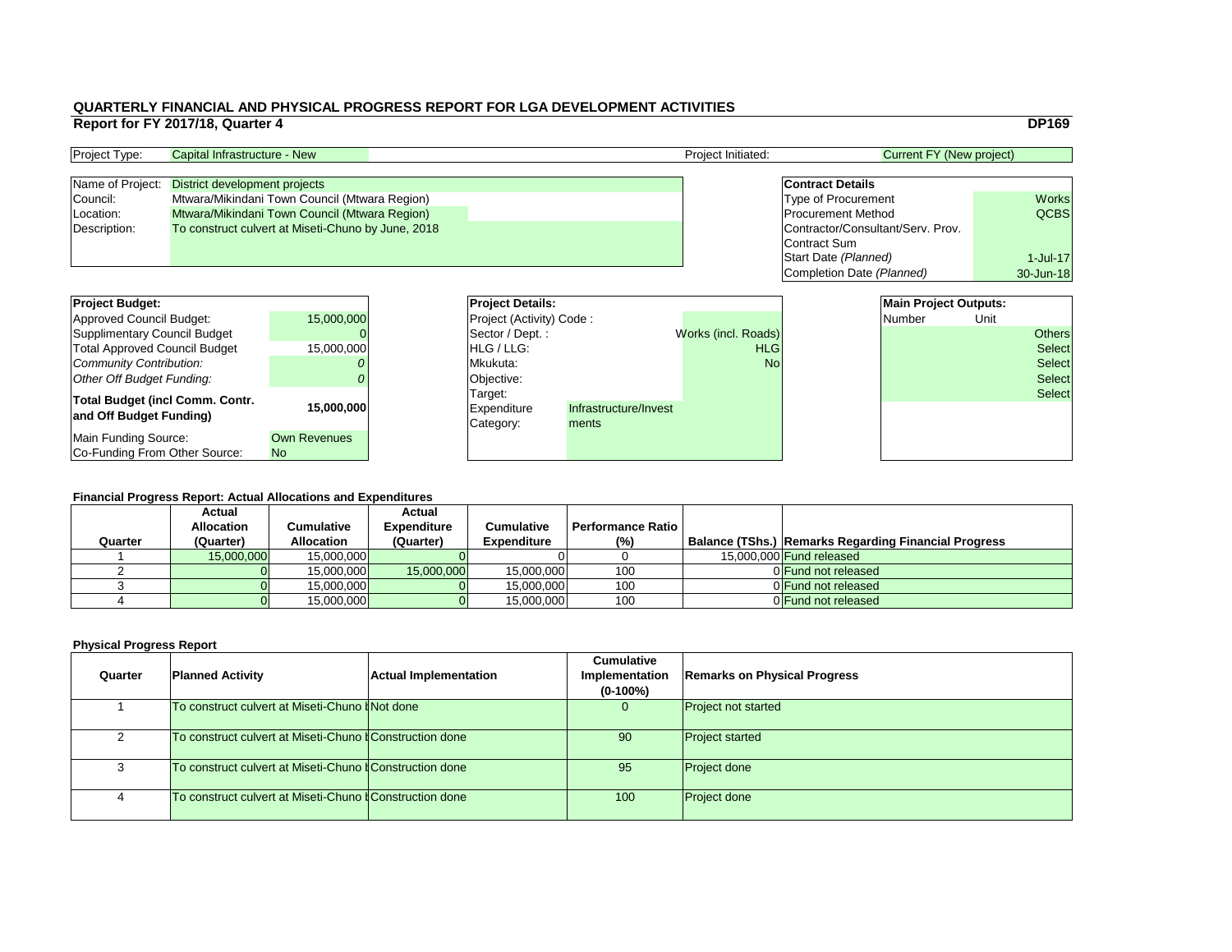|                                   | <b>DP170</b>       |
|-----------------------------------|--------------------|
| <b>Current FY (New project)</b>   |                    |
|                                   |                    |
| <b>Contract Details</b>           |                    |
| <b>Type of Procurement</b>        | <b>Works</b>       |
| <b>Procurement Method</b>         | <b>Local Fundi</b> |
| Contractor/Consultant/Serv. Prov. |                    |
| <b>Contract Sum</b>               |                    |
| Start Date (Planned)              | $1$ -Jul-17        |
| Completion Date (Planned)         | 30-Jun-18          |
|                                   |                    |
| <b>Main Project Outputs:</b>      |                    |
| Number                            | Jnit               |

#### **Financial Progress Report: Actual Allocations and Expenditures**

| <b>Project Budget:</b>                 |                     | <b>Project Details:</b>         |                       |                     | <b>Main Project Outputs:</b> |        |      |               |
|----------------------------------------|---------------------|---------------------------------|-----------------------|---------------------|------------------------------|--------|------|---------------|
| <b>Approved Council Budget:</b>        | 11,000,000          | <b>Project (Activity) Code:</b> |                       |                     |                              | Number | Unit |               |
| <b>Supplimentary Council Budget</b>    |                     | Sector / Dept. :                |                       | Works (incl. Roads) |                              |        |      | <b>Others</b> |
| <b>Total Approved Council Budget</b>   | 11,000,000          | <b>HLG/LLG:</b>                 |                       | <b>LLG</b>          |                              |        |      | Select        |
| <b>Community Contribution:</b>         |                     | Mkukuta:                        |                       | Yes                 |                              |        |      | <b>Select</b> |
| <b>Other Off Budget Funding:</b>       |                     | Objective:                      |                       |                     |                              |        |      | Select        |
| <b>Total Budget (incl Comm. Contr.</b> |                     | Target:                         |                       |                     |                              |        |      | Select        |
| and Off Budget Funding)                | 11,000,000          | Expenditure                     | Infrastructure/Invest |                     |                              |        |      |               |
|                                        |                     | Category:                       | ments                 |                     |                              |        |      |               |
| <b>Main Funding Source:</b>            | <b>Own Revenues</b> |                                 |                       |                     |                              |        |      |               |
| Co-Funding From Other Source:          | N <sub>o</sub>      |                                 |                       |                     |                              |        |      |               |

| <b>Project Type:</b> | Capital Infrastructure - New                   |  |                                                                                            | <b>Project Initiated:</b> | Current FY (New project)          |                    |  |
|----------------------|------------------------------------------------|--|--------------------------------------------------------------------------------------------|---------------------------|-----------------------------------|--------------------|--|
|                      |                                                |  |                                                                                            |                           |                                   |                    |  |
|                      | Name of Project: District development projects |  |                                                                                            |                           | <b>Contract Details</b>           |                    |  |
| Council:             | Mtwara/Mikindani Town Council (Mtwara Region)  |  |                                                                                            |                           | <b>Type of Procurement</b>        | <b>Works</b>       |  |
| Location:            | Mtwara/Mikindani Town Council (Mtwara Region)  |  |                                                                                            |                           | <b>Procurement Method</b>         | <b>Local Fundi</b> |  |
| Description:         |                                                |  | To construct fence around Mitengo penhouse & constructions of chains at Bima by June, 2018 |                           | Contractor/Consultant/Serv. Prov. |                    |  |
|                      |                                                |  |                                                                                            |                           | Contract Sum                      |                    |  |

# **Physical Progress Report**

| <b>Project Budget:</b><br><b>Approved Council Budget:</b>  | 11,000,000          | <b>Project Deta</b><br><b>Project (Activ</b> |
|------------------------------------------------------------|---------------------|----------------------------------------------|
| <b>Supplimentary Council Budget</b>                        |                     | Sector / Dep                                 |
| <b>Total Approved Council Budget</b>                       | 11,000,000          | HLG / LLG:                                   |
| <b>Community Contribution:</b>                             |                     | Mkukuta:                                     |
| Other Off Budget Funding:                                  |                     | Objective:                                   |
| Total Budget (incl Comm. Contr.<br>and Off Budget Funding) | 11,000,000          | Target:<br><b>Expenditure</b><br>Category:   |
| Main Funding Source:                                       | <b>Own Revenues</b> |                                              |
| Co-Funding From Other Source:                              | <b>No</b>           |                                              |

|         | <b>Actual</b>     |                   | <b>Actual</b>      |                    |                          |                                                             |
|---------|-------------------|-------------------|--------------------|--------------------|--------------------------|-------------------------------------------------------------|
|         | <b>Allocation</b> | Cumulative        | <b>Expenditure</b> | <b>Cumulative</b>  | <b>Performance Ratio</b> |                                                             |
| Quarter | (Quarter)         | <b>Allocation</b> | (Quarter)          | <b>Expenditure</b> | $(\%)$                   | <b>Balance (TShs.) Remarks Regarding Financial Progress</b> |
|         | 2,500,000         | 2,500,000         | 2,500,000          | 2,500,000          | 23                       | 8,500,000 <b>Fund released</b>                              |
|         | 8,500,000         | 11,000,000        | 8,500,000          | 11,000,000         | 100                      | 0 Fund released                                             |
|         |                   | 11,000,000        |                    | 11,000,000         | 100                      | 0 Fund not released                                         |
|         |                   | 11,000,000        |                    | 11,000,000         | 100                      | 0 Fund not released                                         |
|         |                   |                   |                    |                    |                          |                                                             |

| Quarter        | <b>Planned Activity</b>                                         | <b>Actual Implementation</b> | <b>Cumulative</b><br>Implementation<br>$(0-100\%)$ | <b>Remarks on Ph</b>   |
|----------------|-----------------------------------------------------------------|------------------------------|----------------------------------------------------|------------------------|
|                | To construct fence around Mitengo poFence constructe at Mitengo |                              | 50                                                 | <b>Project started</b> |
| $\overline{2}$ | To construct fence around Mitengo poChains contructed at Bima   |                              | 70                                                 | <b>Project started</b> |
| 3              | To construct fence around Mitengo poDone                        |                              | 80                                                 | <b>Project done</b>    |
| 4              | To construct fence around Mitengo poDone                        |                              | 100                                                | <b>Project done</b>    |

## **Planned Activity Remarks on Physical Progress**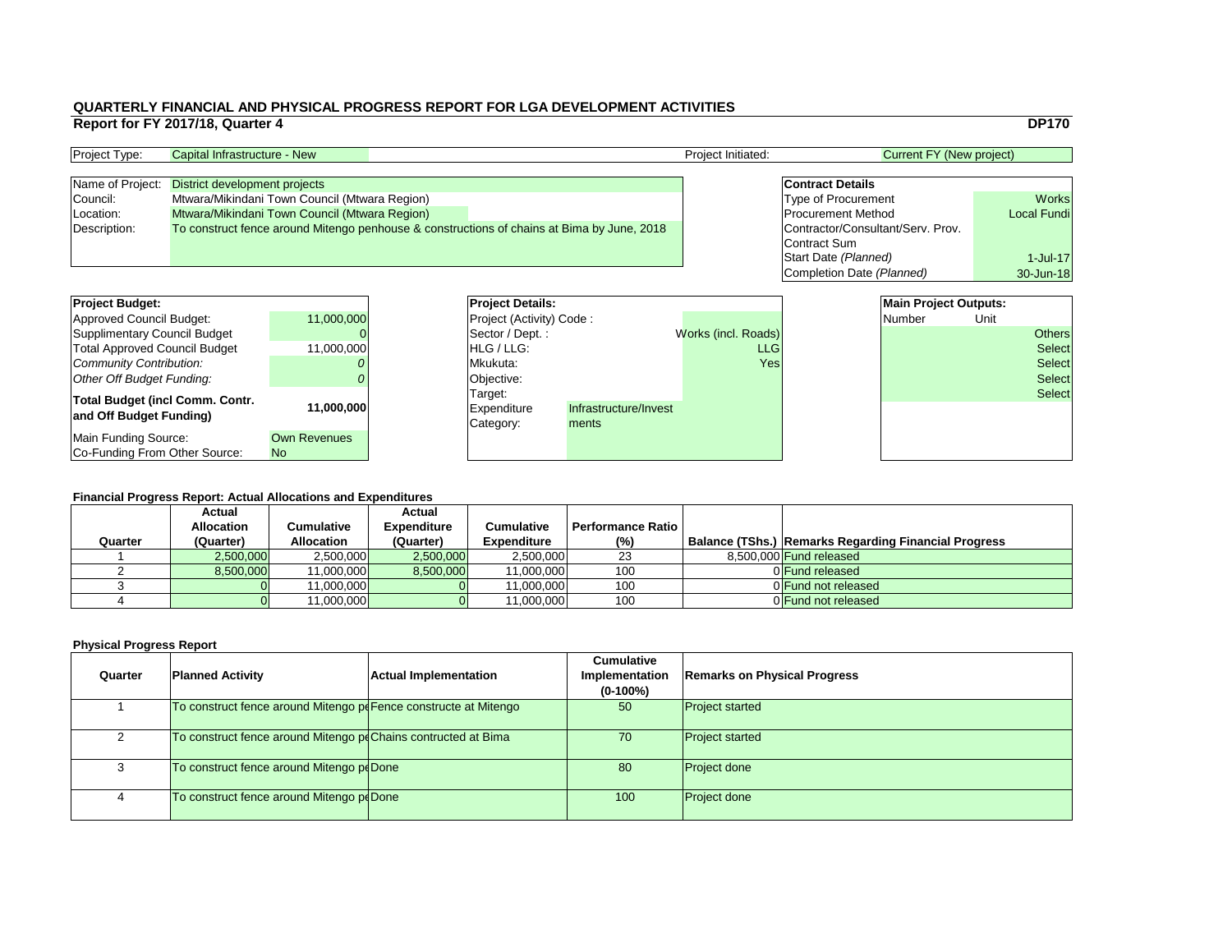|    |                                   | <b>DP171</b>       |
|----|-----------------------------------|--------------------|
|    | <b>Current FY (New project)</b>   |                    |
|    |                                   |                    |
|    | <b>Contract Details</b>           |                    |
|    | <b>Type of Procurement</b>        | <b>Works</b>       |
|    | <b>Procurement Method</b>         | <b>Local Fundi</b> |
|    | Contractor/Consultant/Serv. Prov. |                    |
|    | <b>Contract Sum</b>               |                    |
|    | Start Date (Planned)              | $1$ -Jul-17        |
|    | Completion Date (Planned)         | 30-Jun-18          |
|    |                                   |                    |
|    | <b>Main Project Outputs:</b>      |                    |
|    | <b>Number</b>                     | Unit               |
| re |                                   | Others             |
| G  |                                   | Select             |

#### **Financial Progress Report: Actual Allocations and Expenditures**

| <b>Project Budget:</b>                                            |                                  | <b>Project Details:</b> |                                                                       |  | <b>Main Project Outputs:</b> |        |      |               |
|-------------------------------------------------------------------|----------------------------------|-------------------------|-----------------------------------------------------------------------|--|------------------------------|--------|------|---------------|
| Approved Council Budget:                                          | 3,320,000                        |                         | <b>Project (Activity) Code:</b>                                       |  |                              | Number | Unit |               |
| Supplimentary Council Budget                                      |                                  |                         | Sector / Dept. :                                                      |  | Agriculture                  |        |      | <b>Others</b> |
| <b>Total Approved Council Budget</b>                              | 3,320,000                        |                         | <b>HLG/LLG:</b>                                                       |  | <b>HLG</b>                   |        |      | <b>Select</b> |
| Community Contribution:                                           |                                  |                         | Mkukuta:                                                              |  | <b>No</b>                    |        |      | <b>Select</b> |
| <b>Other Off Budget Funding:</b>                                  |                                  |                         | Objective:                                                            |  |                              |        |      | <b>Select</b> |
| <b>Total Budget (incl Comm. Contr.</b><br>and Off Budget Funding) | 3,320,000                        |                         | Target:<br>Infrastructure/Invest<br>Expenditure<br>Category:<br>ments |  |                              |        |      | <b>Select</b> |
| Main Funding Source:<br>Co-Funding From Other Source:             | <b>Own Revenues</b><br><b>No</b> |                         |                                                                       |  |                              |        |      |               |

| <b>Project Type:</b> | Capital Infrastructure - New                                      |  | <b>Project Initiated:</b> | Current FY (New project)          |                    |  |
|----------------------|-------------------------------------------------------------------|--|---------------------------|-----------------------------------|--------------------|--|
|                      |                                                                   |  |                           |                                   |                    |  |
| Name of Project:     | District development projects                                     |  |                           | <b>Contract Details</b>           |                    |  |
| Council:             | Mtwara/Mikindani Town Council (Mtwara Region)                     |  |                           | <b>Type of Procurement</b>        | <b>Works</b>       |  |
| Location:            | Mtwara/Mikindani Town Council (Mtwara Region)                     |  |                           | <b>Procurement Method</b>         | <b>Local Fundi</b> |  |
| Description:         | To establish new garden at Mashujaa roundabout area by June, 2018 |  |                           | Contractor/Consultant/Serv. Prov. |                    |  |
|                      |                                                                   |  |                           | Contract Sum                      |                    |  |

| <b>Project Details:</b>         |                       |                    | <b>Main Project Outputs:</b> |      |               |
|---------------------------------|-----------------------|--------------------|------------------------------|------|---------------|
| <b>Project (Activity) Code:</b> |                       |                    | Number                       | Unit |               |
| Sector / Dept.:                 |                       | <b>Agriculture</b> |                              |      | <b>Others</b> |
| <b>HLG</b> / LLG:               |                       | <b>HLG</b>         |                              |      | <b>Select</b> |
| Mkukuta:                        |                       | N <sub>O</sub>     |                              |      | <b>Select</b> |
| Objective:                      |                       |                    |                              |      | <b>Select</b> |
| Target:                         |                       |                    |                              |      | <b>Select</b> |
| Expenditure                     | Infrastructure/Invest |                    |                              |      |               |
| Category:                       | ments                 |                    |                              |      |               |
|                                 |                       |                    |                              |      |               |
|                                 |                       |                    |                              |      |               |

|         |                   | <b>Financial Progress Report: Actual Allocations and Expenditures</b> |                    |                    |                          |                                                             |
|---------|-------------------|-----------------------------------------------------------------------|--------------------|--------------------|--------------------------|-------------------------------------------------------------|
|         | <b>Actual</b>     |                                                                       | <b>Actual</b>      |                    |                          |                                                             |
|         | <b>Allocation</b> | Cumulative                                                            | <b>Expenditure</b> | <b>Cumulative</b>  | <b>Performance Ratio</b> |                                                             |
| Quarter | (Quarter)         | <b>Allocation</b>                                                     | (Quarter)          | <b>Expenditure</b> | (%)                      | <b>Balance (TShs.) Remarks Regarding Financial Progress</b> |
|         |                   |                                                                       |                    |                    |                          | 3,320,000 Fund not released                                 |
|         | 3,320,000         |                                                                       |                    |                    | 100                      | 0 Fund released                                             |
|         |                   | 3,320,000                                                             | 3,320,000          | 3,320,000          |                          |                                                             |
|         |                   | 3,320,000                                                             |                    | 3,320,000          | 100                      | 0 Fund not released                                         |

| Quarter | <b>Planned Activity</b>                                   | <b>Actual Implementation</b> | <b>Cumulative</b><br><b>Implementation</b><br>$(0-100\%)$ | <b>Remarks on Physical Progress</b> |
|---------|-----------------------------------------------------------|------------------------------|-----------------------------------------------------------|-------------------------------------|
|         | To establish new garden at Mashujaa Not done              |                              | $\overline{0}$                                            | <b>Project not started</b>          |
|         | To establish new garden at Mashujaa Gardening on progress |                              | 50                                                        | <b>Project started</b>              |
|         | To establish new garden at Mashujaa Gardening on progress |                              | 80                                                        | <b>Project started</b>              |
| 4       | To establish new garden at Mashujaa Gardening on progress |                              | 85                                                        | <b>Project continues</b>            |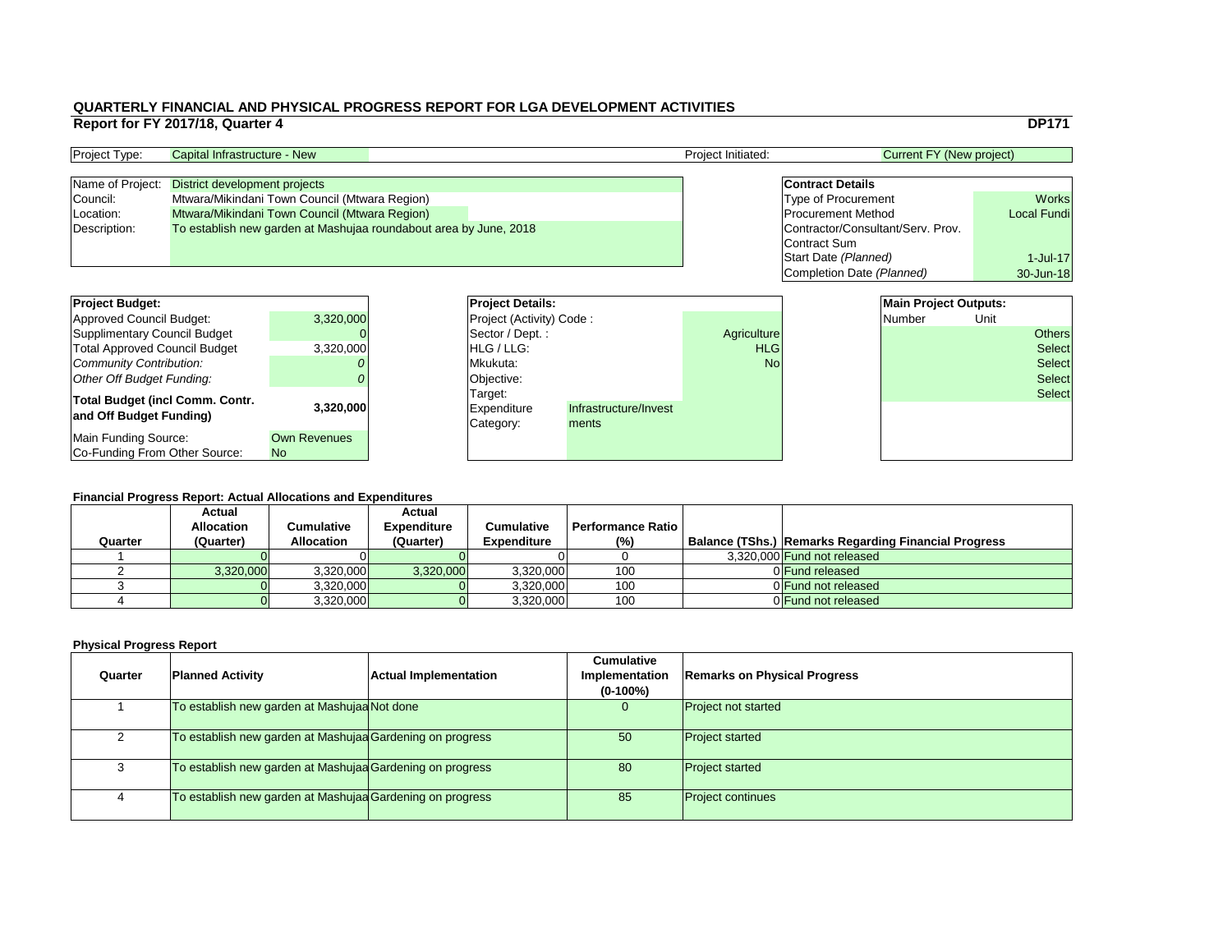|     |                                   |                              | <b>DP172</b>                           |
|-----|-----------------------------------|------------------------------|----------------------------------------|
|     |                                   | <b>Select</b>                |                                        |
|     |                                   |                              |                                        |
|     | <b>Contract Details</b>           |                              |                                        |
|     | <b>Type of Procurement</b>        |                              | <b>Select</b>                          |
|     | <b>Procurement Method</b>         |                              | <b>Select</b>                          |
|     | Contractor/Consultant/Serv. Prov. |                              |                                        |
|     | Contract Sum                      |                              |                                        |
|     | Start Date (Planned)              |                              | mm/dd/yyyy                             |
|     | Completion Date (Planned)         |                              | mm/dd/yyyy                             |
|     |                                   |                              |                                        |
|     |                                   | <b>Main Project Outputs:</b> |                                        |
|     |                                   | <b>Number</b>                | Unit                                   |
|     |                                   |                              |                                        |
| :ct |                                   |                              | <b>Trainining (other) No of People</b> |
| ct: |                                   |                              | <b>Select</b>                          |
| ct: |                                   |                              | <b>Select</b>                          |
|     |                                   |                              | <b>Select</b>                          |
|     |                                   |                              | <b>Select</b>                          |
|     |                                   |                              |                                        |
|     |                                   |                              |                                        |
|     |                                   |                              |                                        |

| <b>Project Budget:</b>                 |               | <b>Project Details:</b>         |                       |               | <b>Main Project Outputs:</b> |                                 |
|----------------------------------------|---------------|---------------------------------|-----------------------|---------------|------------------------------|---------------------------------|
| Approved Council Budget:               |               | <b>Project (Activity) Code:</b> |                       |               | <b>Number</b>                | Unit                            |
| Supplimentary Council Budget           |               | Sector / Dept. :                |                       | <b>Select</b> |                              | Trainining (other )No of People |
| <b>Total Approved Council Budget</b>   |               | <b>IHLG/LLG:</b>                |                       | <b>Select</b> |                              | <b>Select</b>                   |
| Community Contribution:                |               | Mkukuta:                        |                       | <b>Select</b> |                              | <b>Select</b>                   |
| Other Off Budget Funding:              |               | Objective:                      |                       |               |                              | <b>Select</b>                   |
| <b>Total Budget (incl Comm. Contr.</b> |               | Target:                         |                       |               |                              | <b>Select</b>                   |
| and Off Budget Funding)                |               | <b>Expenditure</b>              | Infrastructure/Invest |               |                              |                                 |
|                                        |               | Category:                       | ments                 |               |                              |                                 |
| Main Funding Source:                   | <b>Select</b> |                                 |                       |               |                              |                                 |
| Co-Funding From Other Source:          | <b>Select</b> |                                 |                       |               |                              |                                 |

| <b>Project Type:</b> | <b>Select</b>                                 | <b>Project Initiated:</b> | <b>Select</b>                     |               |
|----------------------|-----------------------------------------------|---------------------------|-----------------------------------|---------------|
| Name of Project:     |                                               |                           | <b>Contract Details</b>           |               |
| Council:             | Mtwara/Mikindani Town Council (Mtwara Region) |                           | Type of Procurement               | <b>Select</b> |
| Location:            |                                               |                           | <b>Procurement Method</b>         | <b>Select</b> |
| Description:         |                                               |                           | Contractor/Consultant/Serv. Prov. |               |
|                      |                                               |                           | Contract Sum                      |               |
|                      |                                               |                           | Start Date (Planned)              | mm/dd/ww      |

#### **Financial Progress Report: Actual Allocations and Expenditures**

| Quarter | <b>Actual</b><br><b>Allocation</b><br>(Quarter) | <b>Cumulative</b><br><b>Allocation</b> | <b>Actual</b><br><b>Expenditure</b><br>(Quarter) | <b>Cumulative</b><br><b>Expenditure</b> | <b>Performance Ratio</b><br>(%) | Balance (TShs.) Remarks Regarding Financial Progress |
|---------|-------------------------------------------------|----------------------------------------|--------------------------------------------------|-----------------------------------------|---------------------------------|------------------------------------------------------|
|         |                                                 |                                        |                                                  |                                         |                                 |                                                      |
|         |                                                 |                                        |                                                  |                                         |                                 |                                                      |
|         |                                                 |                                        |                                                  |                                         |                                 |                                                      |
|         |                                                 |                                        |                                                  |                                         |                                 |                                                      |
|         |                                                 |                                        |                                                  |                                         |                                 |                                                      |

| Quarter | <b>Planned Activity</b> | <b>Actual Implementation</b> | <b>Cumulative</b><br>Implementation<br>$(0-100%)$ | <b>Remarks on Physical Progress</b> |
|---------|-------------------------|------------------------------|---------------------------------------------------|-------------------------------------|
|         |                         |                              |                                                   |                                     |
|         |                         |                              |                                                   |                                     |
|         |                         |                              |                                                   |                                     |
|         |                         |                              |                                                   |                                     |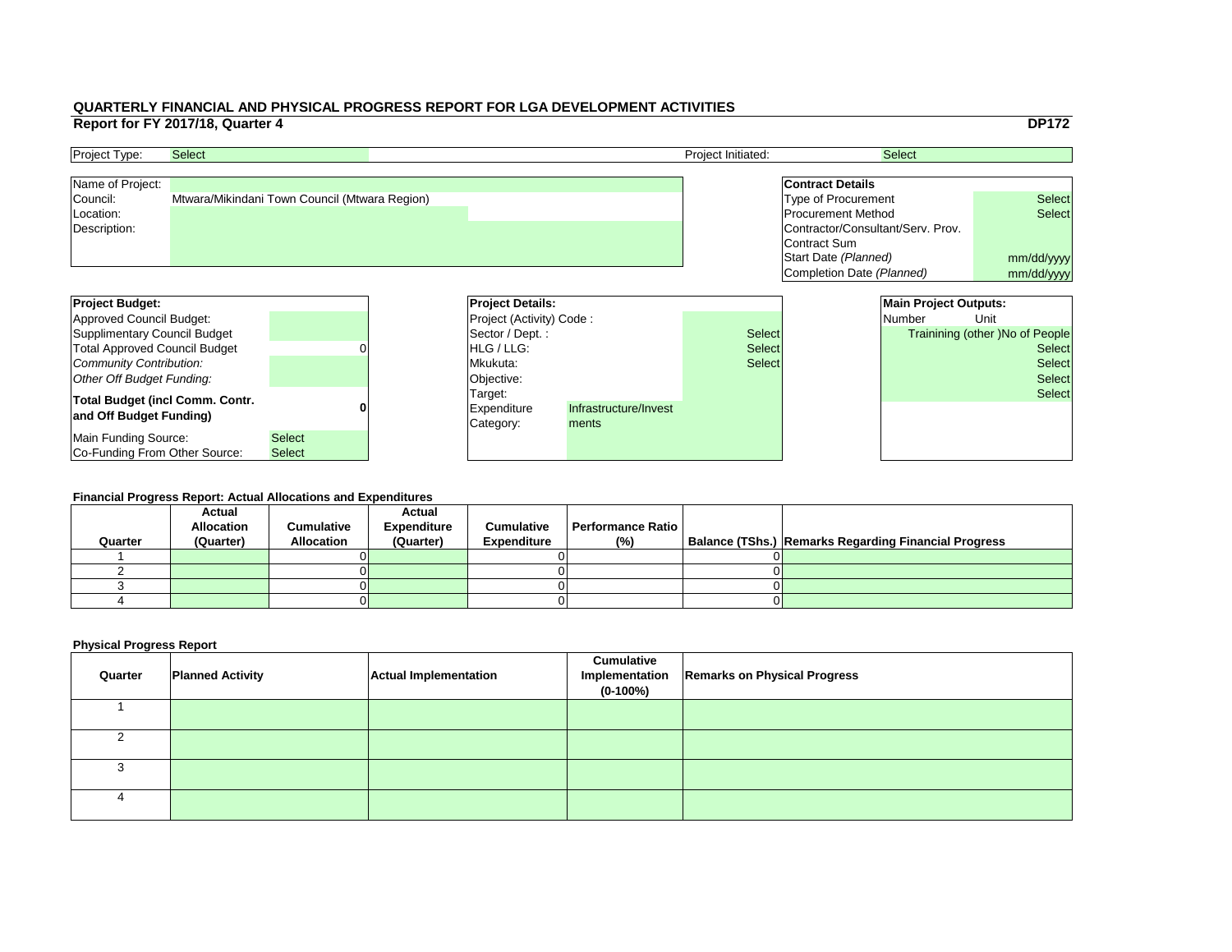|     |                                   |                              | <b>DP173</b>                           |
|-----|-----------------------------------|------------------------------|----------------------------------------|
|     |                                   | <b>Select</b>                |                                        |
|     |                                   |                              |                                        |
|     | <b>Contract Details</b>           |                              |                                        |
|     | <b>Type of Procurement</b>        |                              | <b>Select</b>                          |
|     | <b>Procurement Method</b>         |                              | <b>Select</b>                          |
|     | Contractor/Consultant/Serv. Prov. |                              |                                        |
|     | Contract Sum                      |                              |                                        |
|     | Start Date (Planned)              |                              | mm/dd/yyyy                             |
|     | Completion Date (Planned)         |                              | mm/dd/yyyy                             |
|     |                                   |                              |                                        |
|     |                                   | <b>Main Project Outputs:</b> |                                        |
|     |                                   | <b>Number</b>                | Unit                                   |
| ct: |                                   |                              | <b>Trainining (other) No of People</b> |
| ct: |                                   |                              | <b>Select</b>                          |
| ct: |                                   |                              | <b>Select</b>                          |
|     |                                   |                              | <b>Select</b>                          |
|     |                                   |                              | <b>Select</b>                          |
|     |                                   |                              |                                        |
|     |                                   |                              |                                        |
|     |                                   |                              |                                        |
|     |                                   |                              |                                        |
|     |                                   |                              |                                        |

| <b>Project Type:</b> | <b>Select</b>                                 | <b>Project Initiated:</b> | <b>Select</b>                     |               |
|----------------------|-----------------------------------------------|---------------------------|-----------------------------------|---------------|
| Name of Project:     |                                               |                           | <b>Contract Details</b>           |               |
| Council:             | Mtwara/Mikindani Town Council (Mtwara Region) |                           | Type of Procurement               | <b>Select</b> |
| Location:            |                                               |                           | <b>Procurement Method</b>         | <b>Select</b> |
| Description:         |                                               |                           | Contractor/Consultant/Serv. Prov. |               |
|                      |                                               |                           | Contract Sum                      |               |
|                      |                                               |                           | Start Date (Planned)              | mm/dd/ww      |

| <b>Project Budget:</b>                 |               | <b>Project Details:</b>         |                       |               | <b>Main Project Outputs:</b> |                                 |
|----------------------------------------|---------------|---------------------------------|-----------------------|---------------|------------------------------|---------------------------------|
| Approved Council Budget:               |               | <b>Project (Activity) Code:</b> |                       |               | <b>Number</b>                | Unit                            |
| Supplimentary Council Budget           |               | Sector / Dept. :                |                       | <b>Select</b> |                              | Trainining (other )No of People |
| <b>Total Approved Council Budget</b>   |               | <b>IHLG/LLG:</b>                |                       | <b>Select</b> |                              | <b>Select</b>                   |
| Community Contribution:                |               | Mkukuta:                        |                       | <b>Select</b> |                              | <b>Select</b>                   |
| Other Off Budget Funding:              |               | Objective:                      |                       |               |                              | <b>Select</b>                   |
| <b>Total Budget (incl Comm. Contr.</b> |               | Target:                         |                       |               |                              | <b>Select</b>                   |
| and Off Budget Funding)                |               | <b>Expenditure</b>              | Infrastructure/Invest |               |                              |                                 |
|                                        |               | Category:                       | ments                 |               |                              |                                 |
| Main Funding Source:                   | <b>Select</b> |                                 |                       |               |                              |                                 |
| Co-Funding From Other Source:          | <b>Select</b> |                                 |                       |               |                              |                                 |

#### **Financial Progress Report: Actual Allocations and Expenditures**

| Quarter | <b>Actual</b><br><b>Allocation</b><br>(Quarter) | <b>Cumulative</b><br><b>Allocation</b> | <b>Actual</b><br><b>Expenditure</b><br>(Quarter) | <b>Cumulative</b><br><b>Expenditure</b> | <b>Performance Ratio</b><br>(%) | Balance (TShs.) Remarks Regarding Financial Progress |
|---------|-------------------------------------------------|----------------------------------------|--------------------------------------------------|-----------------------------------------|---------------------------------|------------------------------------------------------|
|         |                                                 |                                        |                                                  |                                         |                                 |                                                      |
|         |                                                 |                                        |                                                  |                                         |                                 |                                                      |
|         |                                                 |                                        |                                                  |                                         |                                 |                                                      |
|         |                                                 |                                        |                                                  |                                         |                                 |                                                      |
|         |                                                 |                                        |                                                  |                                         |                                 |                                                      |

| Quarter | <b>Planned Activity</b> | <b>Actual Implementation</b> | <b>Cumulative</b><br>$(0-100%)$ | Implementation   Remarks on Physical Progress |
|---------|-------------------------|------------------------------|---------------------------------|-----------------------------------------------|
|         |                         |                              |                                 |                                               |
|         |                         |                              |                                 |                                               |
|         |                         |                              |                                 |                                               |
|         |                         |                              |                                 |                                               |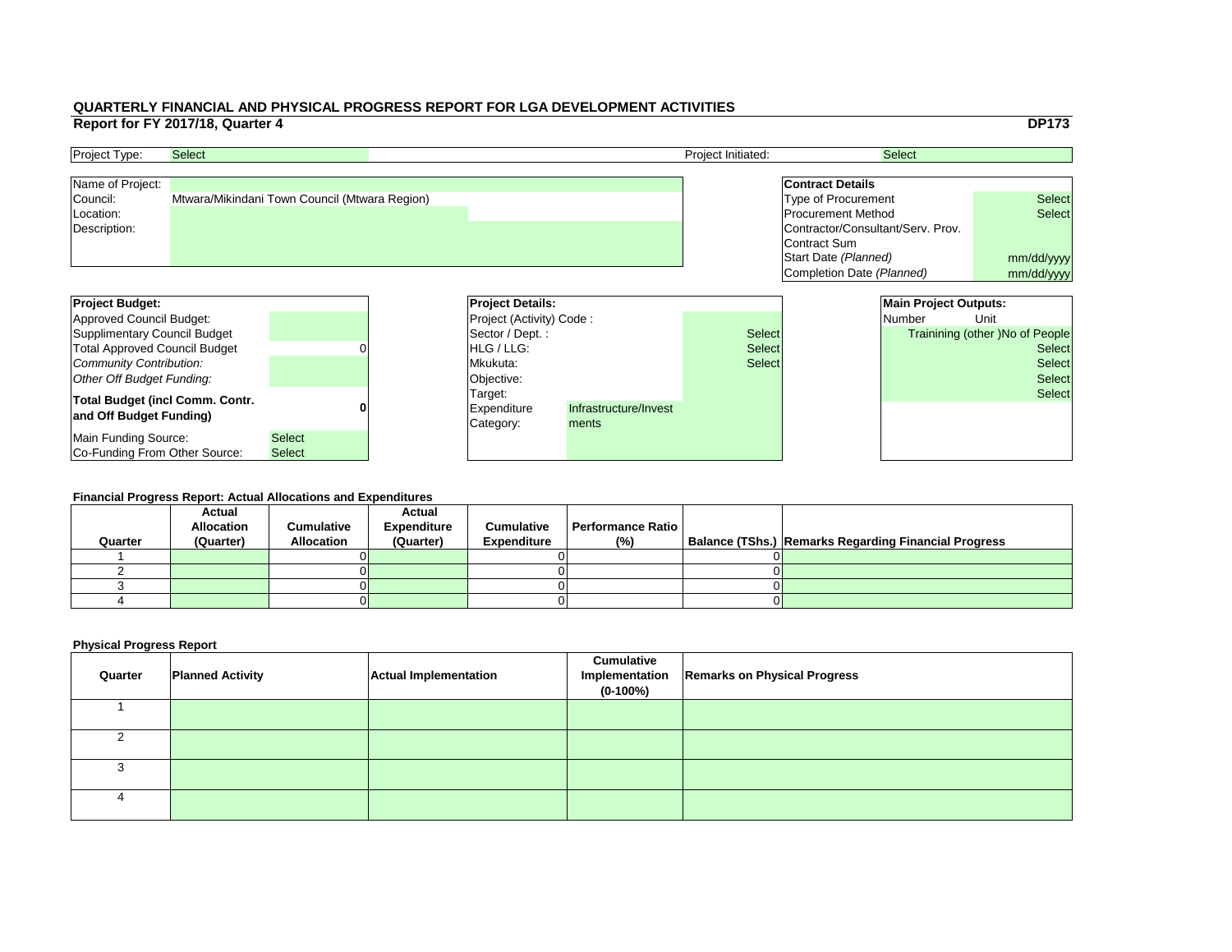|     |                                   |                              | <b>DP174</b>                           |
|-----|-----------------------------------|------------------------------|----------------------------------------|
|     |                                   | <b>Select</b>                |                                        |
|     |                                   |                              |                                        |
|     | <b>Contract Details</b>           |                              |                                        |
|     | <b>Type of Procurement</b>        |                              | <b>Select</b>                          |
|     | <b>Procurement Method</b>         |                              | <b>Select</b>                          |
|     | Contractor/Consultant/Serv. Prov. |                              |                                        |
|     | <b>Contract Sum</b>               |                              |                                        |
|     | Start Date (Planned)              |                              | mm/dd/yyyy                             |
|     | Completion Date (Planned)         |                              | mm/dd/yyyy                             |
|     |                                   |                              |                                        |
|     |                                   | <b>Main Project Outputs:</b> |                                        |
|     |                                   | <b>Number</b>                | Unit                                   |
| ct: |                                   |                              | <b>Trainining (other) No of People</b> |
| ct: |                                   |                              | <b>Select</b>                          |
| ct: |                                   |                              | <b>Select</b>                          |
|     |                                   |                              | <b>Select</b>                          |
|     |                                   |                              | <b>Select</b>                          |
|     |                                   |                              |                                        |
|     |                                   |                              |                                        |
|     |                                   |                              |                                        |
|     |                                   |                              |                                        |

| <b>Project Type:</b> | <b>Select</b>                                 | <b>Project Initiated:</b> | <b>Select</b>                     |               |
|----------------------|-----------------------------------------------|---------------------------|-----------------------------------|---------------|
| Name of Project:     |                                               |                           | <b>Contract Details</b>           |               |
| Council:             | Mtwara/Mikindani Town Council (Mtwara Region) |                           | Type of Procurement               | <b>Select</b> |
| Location:            |                                               |                           | <b>Procurement Method</b>         | <b>Select</b> |
| Description:         |                                               |                           | Contractor/Consultant/Serv. Prov. |               |
|                      |                                               |                           | Contract Sum                      |               |
|                      |                                               |                           | Start Date (Planned)              | mm/dd/ww      |

| <b>Project Budget:</b>                 |               | <b>Project Details:</b>         |                       |               | <b>Main Project Outputs:</b> |                                 |
|----------------------------------------|---------------|---------------------------------|-----------------------|---------------|------------------------------|---------------------------------|
| Approved Council Budget:               |               | <b>Project (Activity) Code:</b> |                       |               | <b>Number</b>                | Unit                            |
| Supplimentary Council Budget           |               | Sector / Dept. :                |                       | <b>Select</b> |                              | Trainining (other )No of People |
| <b>Total Approved Council Budget</b>   |               | <b>IHLG/LLG:</b>                |                       | <b>Select</b> |                              | <b>Select</b>                   |
| Community Contribution:                |               | Mkukuta:                        |                       | <b>Select</b> |                              | <b>Select</b>                   |
| Other Off Budget Funding:              |               | Objective:                      |                       |               |                              | <b>Select</b>                   |
| <b>Total Budget (incl Comm. Contr.</b> |               | Target:                         |                       |               |                              | <b>Select</b>                   |
| and Off Budget Funding)                |               | <b>Expenditure</b>              | Infrastructure/Invest |               |                              |                                 |
|                                        |               | Category:                       | ments                 |               |                              |                                 |
| Main Funding Source:                   | <b>Select</b> |                                 |                       |               |                              |                                 |
| Co-Funding From Other Source:          | <b>Select</b> |                                 |                       |               |                              |                                 |

#### **Financial Progress Report: Actual Allocations and Expenditures**

|         | <b>Actual</b><br><b>Allocation</b> | <b>Cumulative</b> | <b>Actual</b><br><b>Expenditure</b> | <b>Cumulative</b>  | Performance Ratio I |                                                             |
|---------|------------------------------------|-------------------|-------------------------------------|--------------------|---------------------|-------------------------------------------------------------|
| Quarter | (Quarter)                          | <b>Allocation</b> | (Quarter)                           | <b>Expenditure</b> | $(\% )$             | <b>Balance (TShs.) Remarks Regarding Financial Progress</b> |
|         |                                    |                   |                                     |                    |                     |                                                             |
|         |                                    |                   |                                     |                    |                     |                                                             |
|         |                                    |                   |                                     |                    |                     |                                                             |
|         |                                    |                   |                                     |                    |                     |                                                             |
|         |                                    |                   |                                     |                    |                     |                                                             |

| Quarter | <b>Planned Activity</b> | <b>Actual Implementation</b> | <b>Cumulative</b><br>$(0-100\%)$ | Implementation   Remarks on Physical Progress |
|---------|-------------------------|------------------------------|----------------------------------|-----------------------------------------------|
|         |                         |                              |                                  |                                               |
|         |                         |                              |                                  |                                               |
|         |                         |                              |                                  |                                               |
|         |                         |                              |                                  |                                               |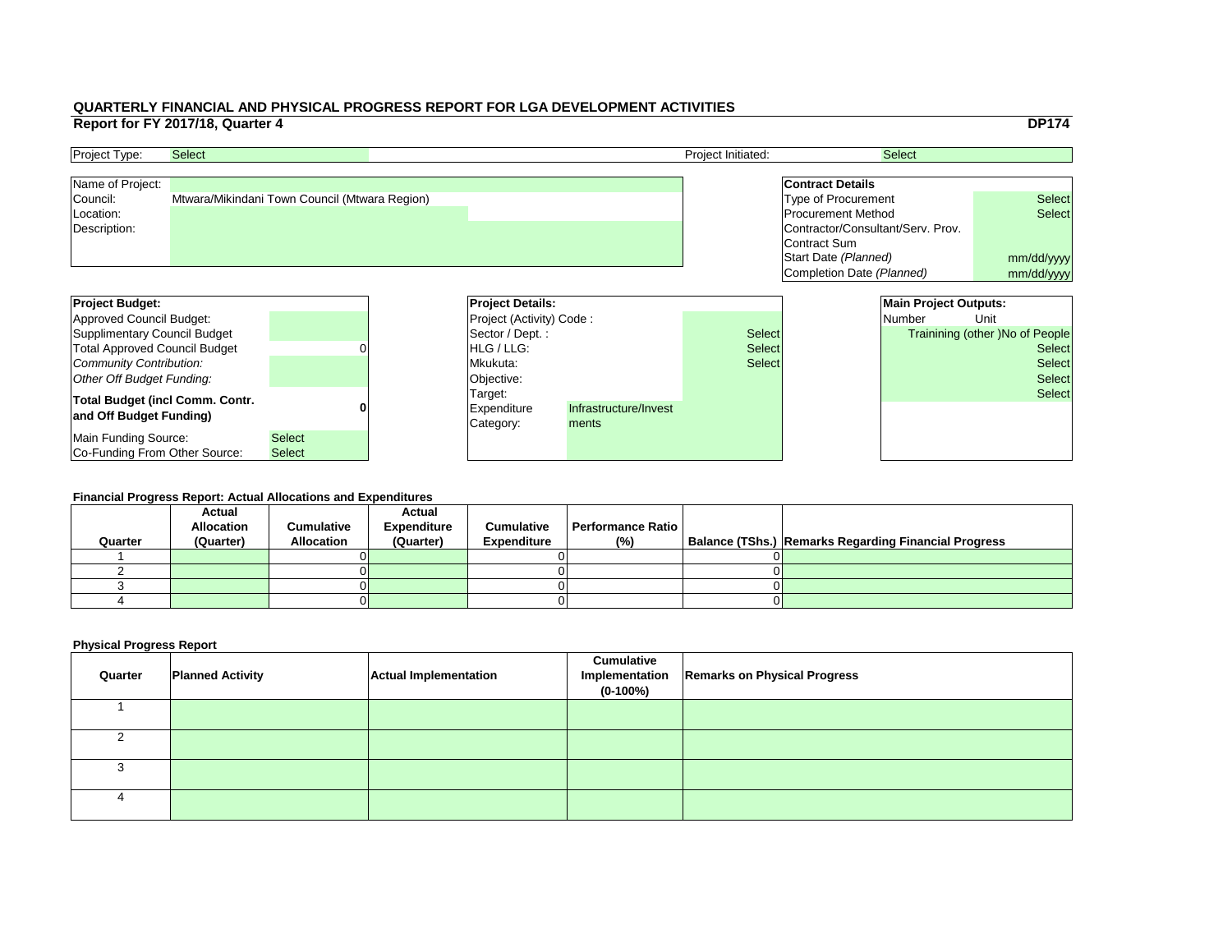|     |                                   |                              | <b>DP175</b>                           |
|-----|-----------------------------------|------------------------------|----------------------------------------|
|     |                                   | <b>Select</b>                |                                        |
|     |                                   |                              |                                        |
|     | <b>Contract Details</b>           |                              |                                        |
|     | <b>Type of Procurement</b>        |                              | <b>Select</b>                          |
|     | <b>Procurement Method</b>         |                              | <b>Select</b>                          |
|     | Contractor/Consultant/Serv. Prov. |                              |                                        |
|     | <b>Contract Sum</b>               |                              |                                        |
|     | Start Date (Planned)              | mm/dd/yyyy                   |                                        |
|     | <b>Completion Date (Planned)</b>  | mm/dd/yyyy                   |                                        |
|     |                                   |                              |                                        |
|     |                                   | <b>Main Project Outputs:</b> |                                        |
|     |                                   | Number                       | Unit                                   |
| ct: |                                   |                              | <b>Trainining (other) No of People</b> |
|     |                                   |                              | <b>Select</b>                          |
| ct: |                                   |                              |                                        |
| ct: |                                   |                              | <b>Select</b>                          |
|     |                                   |                              | <b>Select</b>                          |
|     |                                   |                              | <b>Select</b>                          |
|     |                                   |                              |                                        |
|     |                                   |                              |                                        |
|     |                                   |                              |                                        |

| <b>Project Budget:</b>                 |               | <b>Project Details:</b>         |                       |               | <b>Main Project Outputs:</b> |                                        |
|----------------------------------------|---------------|---------------------------------|-----------------------|---------------|------------------------------|----------------------------------------|
| Approved Council Budget:               |               | <b>Project (Activity) Code:</b> |                       |               | <b>Number</b>                | Unit                                   |
| Supplimentary Council Budget           |               | Sector / Dept. :                |                       | <b>Select</b> |                              | <b>Trainining (other )No of People</b> |
| <b>Total Approved Council Budget</b>   |               | <b>IHLG/LLG:</b>                |                       | <b>Select</b> |                              | <b>Select</b>                          |
| Community Contribution:                |               | Mkukuta:                        |                       | <b>Select</b> |                              | <b>Select</b>                          |
| Other Off Budget Funding:              |               | Objective:                      |                       |               |                              | <b>Select</b>                          |
| <b>Total Budget (incl Comm. Contr.</b> |               | Target:                         |                       |               |                              | <b>Select</b>                          |
| and Off Budget Funding)                |               | <b>Expenditure</b>              | Infrastructure/Invest |               |                              |                                        |
|                                        |               | Category:                       | ments                 |               |                              |                                        |
| Main Funding Source:                   | <b>Select</b> |                                 |                       |               |                              |                                        |
| <b>Co-Funding From Other Source:</b>   | <b>Select</b> |                                 |                       |               |                              |                                        |

| <b>Project Type:</b> | <b>Select</b>                                 | <b>Project Initiated:</b> | <b>Select</b>                     |               |
|----------------------|-----------------------------------------------|---------------------------|-----------------------------------|---------------|
| Name of Project:     |                                               |                           | <b>Contract Details</b>           |               |
| Council:             | Mtwara/Mikindani Town Council (Mtwara Region) |                           | Type of Procurement               | <b>Select</b> |
| Location:            |                                               |                           | <b>Procurement Method</b>         | <b>Select</b> |
| Description:         |                                               |                           | Contractor/Consultant/Serv. Prov. |               |
|                      |                                               |                           | Contract Sum                      |               |
|                      |                                               |                           | Start Date (Planned)              | mm/dd/ww      |

#### **Financial Progress Report: Actual Allocations and Expenditures**

| Quarter | <b>Actual</b><br><b>Allocation</b><br>(Quarter) | <b>Cumulative</b><br><b>Allocation</b> | <b>Actual</b><br><b>Expenditure</b><br>(Quarter) | <b>Cumulative</b><br><b>Expenditure</b> | <b>Performance Ratio</b><br>(%) | Balance (TShs.) Remarks Regarding Financial Progress |
|---------|-------------------------------------------------|----------------------------------------|--------------------------------------------------|-----------------------------------------|---------------------------------|------------------------------------------------------|
|         |                                                 |                                        |                                                  |                                         |                                 |                                                      |
|         |                                                 |                                        |                                                  |                                         |                                 |                                                      |
|         |                                                 |                                        |                                                  |                                         |                                 |                                                      |
|         |                                                 |                                        |                                                  |                                         |                                 |                                                      |
|         |                                                 |                                        |                                                  |                                         |                                 |                                                      |

| Quarter | <b>Planned Activity</b> | <b>Actual Implementation</b> | <b>Cumulative</b><br>$(0-100\%)$ | Implementation   Remarks on Physical Progress |
|---------|-------------------------|------------------------------|----------------------------------|-----------------------------------------------|
|         |                         |                              |                                  |                                               |
|         |                         |                              |                                  |                                               |
|         |                         |                              |                                  |                                               |
|         |                         |                              |                                  |                                               |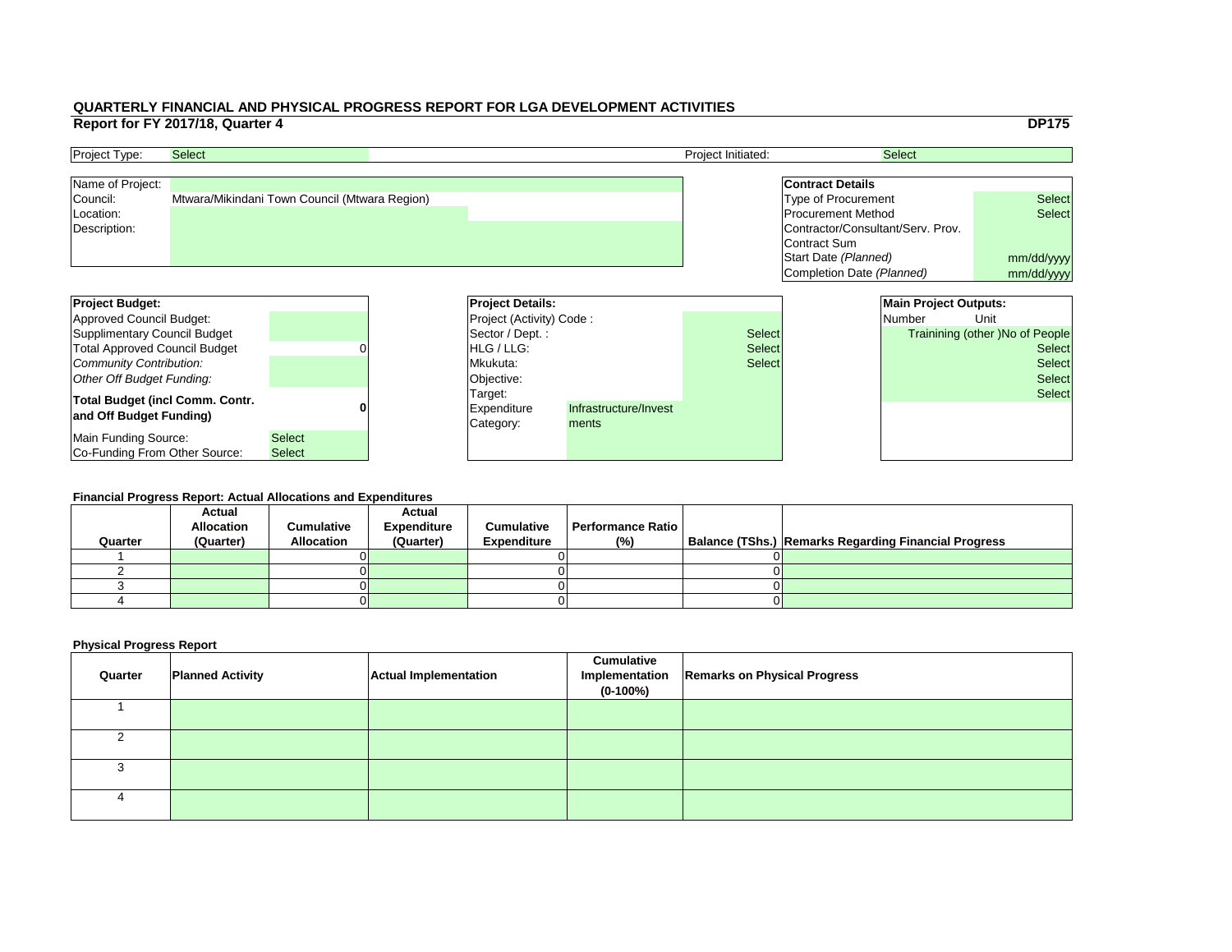|     |                                   |                              | <b>DP176</b>                           |  |
|-----|-----------------------------------|------------------------------|----------------------------------------|--|
|     |                                   | <b>Select</b>                |                                        |  |
|     |                                   |                              |                                        |  |
|     | <b>Contract Details</b>           |                              |                                        |  |
|     | <b>Type of Procurement</b>        |                              | <b>Select</b>                          |  |
|     | <b>Procurement Method</b>         |                              | <b>Select</b>                          |  |
|     | Contractor/Consultant/Serv. Prov. |                              |                                        |  |
|     | Contract Sum                      |                              |                                        |  |
|     | Start Date (Planned)              | mm/dd/yyyy                   |                                        |  |
|     | Completion Date (Planned)         |                              | mm/dd/yyyy                             |  |
|     |                                   |                              |                                        |  |
|     |                                   | <b>Main Project Outputs:</b> |                                        |  |
|     |                                   | Number                       | Unit                                   |  |
|     |                                   |                              |                                        |  |
| :ct |                                   |                              | <b>Trainining (other) No of People</b> |  |
| ct: |                                   |                              | <b>Select</b>                          |  |
| ct: |                                   |                              | <b>Select</b>                          |  |
|     |                                   |                              | <b>Select</b>                          |  |
|     |                                   |                              | <b>Select</b>                          |  |
|     |                                   |                              |                                        |  |
|     |                                   |                              |                                        |  |
|     |                                   |                              |                                        |  |

| <b>Project Budget:</b>                 |               | <b>Project Details:</b>         |                       |               | <b>Main Project Outputs:</b> |                                        |
|----------------------------------------|---------------|---------------------------------|-----------------------|---------------|------------------------------|----------------------------------------|
| Approved Council Budget:               |               | <b>Project (Activity) Code:</b> |                       |               | <b>Number</b>                | Unit                                   |
| Supplimentary Council Budget           |               | Sector / Dept. :                |                       | <b>Select</b> |                              | <b>Trainining (other )No of People</b> |
| <b>Total Approved Council Budget</b>   |               | <b>IHLG/LLG:</b>                |                       | <b>Select</b> |                              | <b>Select</b>                          |
| Community Contribution:                |               | Mkukuta:                        |                       | <b>Select</b> |                              | <b>Select</b>                          |
| Other Off Budget Funding:              |               | Objective:                      |                       |               |                              | <b>Select</b>                          |
| <b>Total Budget (incl Comm. Contr.</b> |               | Target:                         |                       |               |                              | <b>Select</b>                          |
| and Off Budget Funding)                |               | <b>Expenditure</b>              | Infrastructure/Invest |               |                              |                                        |
|                                        |               | Category:                       | ments                 |               |                              |                                        |
| Main Funding Source:                   | <b>Select</b> |                                 |                       |               |                              |                                        |
| <b>Co-Funding From Other Source:</b>   | <b>Select</b> |                                 |                       |               |                              |                                        |

| <b>Project Type:</b> | <b>Select</b>                                 | <b>Project Initiated:</b> | <b>Select</b>                     |               |
|----------------------|-----------------------------------------------|---------------------------|-----------------------------------|---------------|
| Name of Project:     |                                               |                           | <b>Contract Details</b>           |               |
| Council:             | Mtwara/Mikindani Town Council (Mtwara Region) |                           | Type of Procurement               | <b>Select</b> |
| Location:            |                                               |                           | <b>Procurement Method</b>         | <b>Select</b> |
| Description:         |                                               |                           | Contractor/Consultant/Serv. Prov. |               |
|                      |                                               |                           | Contract Sum                      |               |
|                      |                                               |                           | Start Date (Planned)              | mm/dd/ww      |

#### **Financial Progress Report: Actual Allocations and Expenditures**

| Quarter | <b>Actual</b><br><b>Allocation</b><br>(Quarter) | <b>Cumulative</b><br><b>Allocation</b> | <b>Actual</b><br><b>Expenditure</b><br>(Quarter) | <b>Cumulative</b><br><b>Expenditure</b> | <b>Performance Ratio</b><br>(%) | Balance (TShs.) Remarks Regarding Financial Progress |
|---------|-------------------------------------------------|----------------------------------------|--------------------------------------------------|-----------------------------------------|---------------------------------|------------------------------------------------------|
|         |                                                 |                                        |                                                  |                                         |                                 |                                                      |
|         |                                                 |                                        |                                                  |                                         |                                 |                                                      |
|         |                                                 |                                        |                                                  |                                         |                                 |                                                      |
|         |                                                 |                                        |                                                  |                                         |                                 |                                                      |
|         |                                                 |                                        |                                                  |                                         |                                 |                                                      |

| Quarter | <b>Planned Activity</b> | <b>Actual Implementation</b> | <b>Cumulative</b><br>Implementation<br>$(0-100\%)$ | <b>Remarks on Physical Progress</b> |
|---------|-------------------------|------------------------------|----------------------------------------------------|-------------------------------------|
|         |                         |                              |                                                    |                                     |
|         |                         |                              |                                                    |                                     |
|         |                         |                              |                                                    |                                     |
| 4       |                         |                              |                                                    |                                     |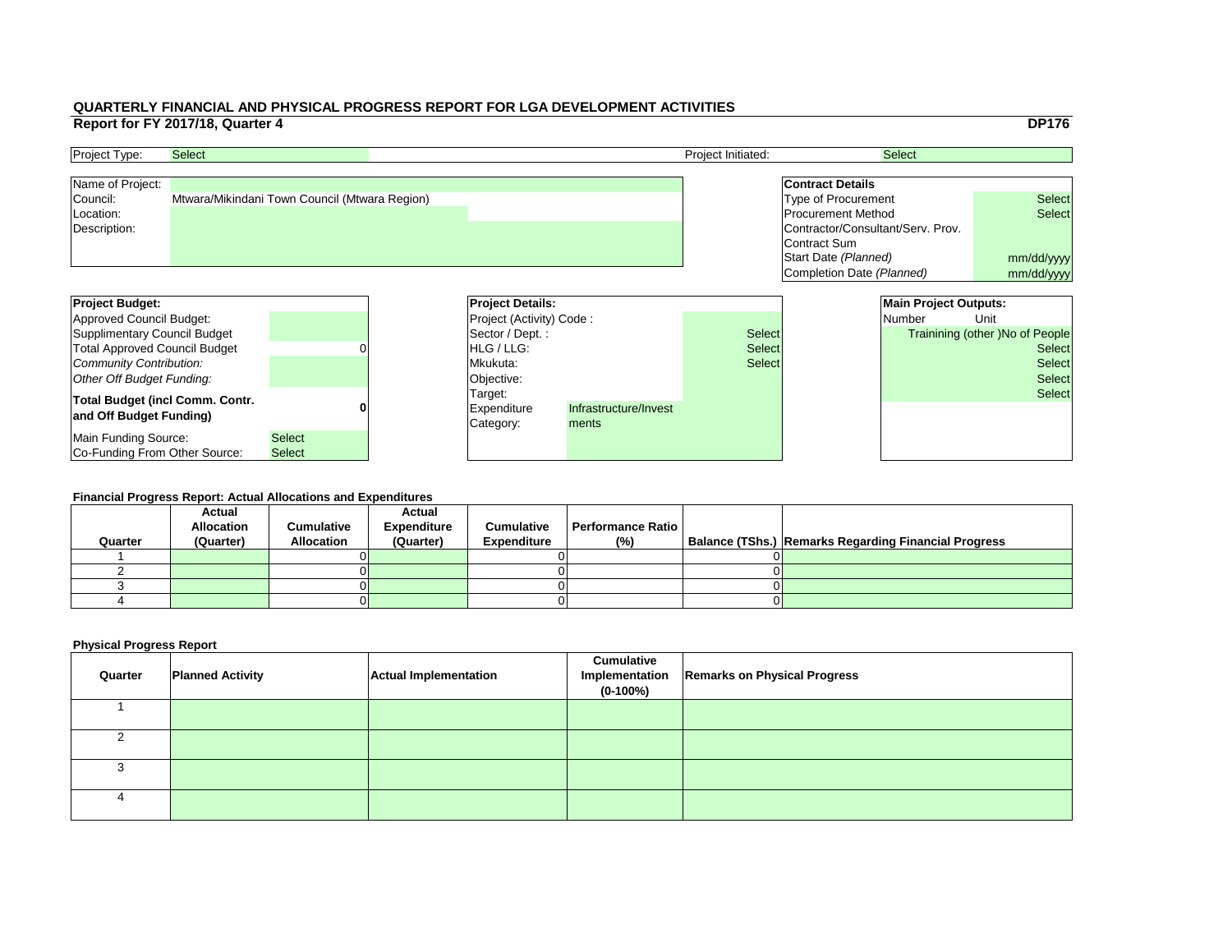|     |                                   |                              | <b>DP177</b>                           |
|-----|-----------------------------------|------------------------------|----------------------------------------|
|     | <b>Select</b>                     |                              |                                        |
|     |                                   |                              |                                        |
|     | <b>Contract Details</b>           |                              |                                        |
|     | Type of Procurement               |                              | <b>Select</b>                          |
|     | <b>Procurement Method</b>         |                              | <b>Select</b>                          |
|     | Contractor/Consultant/Serv. Prov. |                              |                                        |
|     | <b>Contract Sum</b>               |                              |                                        |
|     | Start Date (Planned)              |                              | mm/dd/yyyy                             |
|     | Completion Date (Planned)         |                              | mm/dd/yyyy                             |
|     |                                   |                              |                                        |
|     |                                   | <b>Main Project Outputs:</b> |                                        |
|     | <b>Number</b>                     |                              | Unit                                   |
|     |                                   |                              |                                        |
| ct: |                                   |                              | <b>Trainining (other) No of People</b> |
| ct: |                                   |                              | <b>Select</b>                          |
| :ct |                                   |                              | <b>Select</b>                          |
|     |                                   |                              | <b>Select</b>                          |
|     |                                   |                              | <b>Select</b>                          |
|     |                                   |                              |                                        |
|     |                                   |                              |                                        |
|     |                                   |                              |                                        |

| <b>Project Budget:</b>                 |               |  | <b>Project Details:</b>         |                       |               | <b>Main Project Outputs:</b> |                                        |
|----------------------------------------|---------------|--|---------------------------------|-----------------------|---------------|------------------------------|----------------------------------------|
| Approved Council Budget:               |               |  | <b>Project (Activity) Code:</b> |                       |               | <b>Number</b>                | Unit                                   |
| Supplimentary Council Budget           |               |  | Sector / Dept. :                |                       | <b>Select</b> |                              | <b>Trainining (other )No of People</b> |
| <b>Total Approved Council Budget</b>   |               |  | <b>IHLG/LLG:</b>                |                       | <b>Select</b> |                              | <b>Select</b>                          |
| Community Contribution:                |               |  | Mkukuta:                        |                       | <b>Select</b> |                              | <b>Select</b>                          |
| Other Off Budget Funding:              |               |  | Objective:                      |                       |               |                              | <b>Select</b>                          |
| <b>Total Budget (incl Comm. Contr.</b> |               |  | Target:                         |                       |               |                              | <b>Select</b>                          |
| and Off Budget Funding)                |               |  | <b>Expenditure</b>              | Infrastructure/Invest |               |                              |                                        |
|                                        |               |  | Category:                       | ments                 |               |                              |                                        |
| Main Funding Source:                   | <b>Select</b> |  |                                 |                       |               |                              |                                        |
| <b>Co-Funding From Other Source:</b>   | <b>Select</b> |  |                                 |                       |               |                              |                                        |

| <b>Project Type:</b> | <b>Select</b>                                 | <b>Project Initiated:</b> | <b>Select</b>                     |               |
|----------------------|-----------------------------------------------|---------------------------|-----------------------------------|---------------|
| Name of Project:     |                                               |                           | <b>Contract Details</b>           |               |
| Council:             | Mtwara/Mikindani Town Council (Mtwara Region) |                           | Type of Procurement               | <b>Select</b> |
| Location:            |                                               |                           | <b>Procurement Method</b>         | <b>Select</b> |
| Description:         |                                               |                           | Contractor/Consultant/Serv. Prov. |               |
|                      |                                               |                           | Contract Sum                      |               |
|                      |                                               |                           | Start Date (Planned)              | mm/dd/ww      |

#### **Financial Progress Report: Actual Allocations and Expenditures**

|         | <b>Actual</b><br><b>Allocation</b> | <b>Cumulative</b> | <b>Actual</b><br><b>Expenditure</b> | <b>Cumulative</b>  | Performance Ratio |  |                                                             |  |  |  |  |
|---------|------------------------------------|-------------------|-------------------------------------|--------------------|-------------------|--|-------------------------------------------------------------|--|--|--|--|
| Quarter | (Quarter)                          | <b>Allocation</b> | (Quarter)                           | <b>Expenditure</b> | (%)               |  | <b>Balance (TShs.) Remarks Regarding Financial Progress</b> |  |  |  |  |
|         |                                    |                   |                                     |                    |                   |  |                                                             |  |  |  |  |
|         |                                    |                   |                                     |                    |                   |  |                                                             |  |  |  |  |
|         |                                    |                   |                                     |                    |                   |  |                                                             |  |  |  |  |
|         |                                    |                   |                                     |                    |                   |  |                                                             |  |  |  |  |
|         |                                    |                   |                                     |                    |                   |  |                                                             |  |  |  |  |

| Quarter | <b>Planned Activity</b> | <b>Actual Implementation</b> | <b>Cumulative</b><br>Implementation<br>$(0-100%)$ | <b>Remarks on Physical Progress</b> |
|---------|-------------------------|------------------------------|---------------------------------------------------|-------------------------------------|
|         |                         |                              |                                                   |                                     |
|         |                         |                              |                                                   |                                     |
|         |                         |                              |                                                   |                                     |
|         |                         |                              |                                                   |                                     |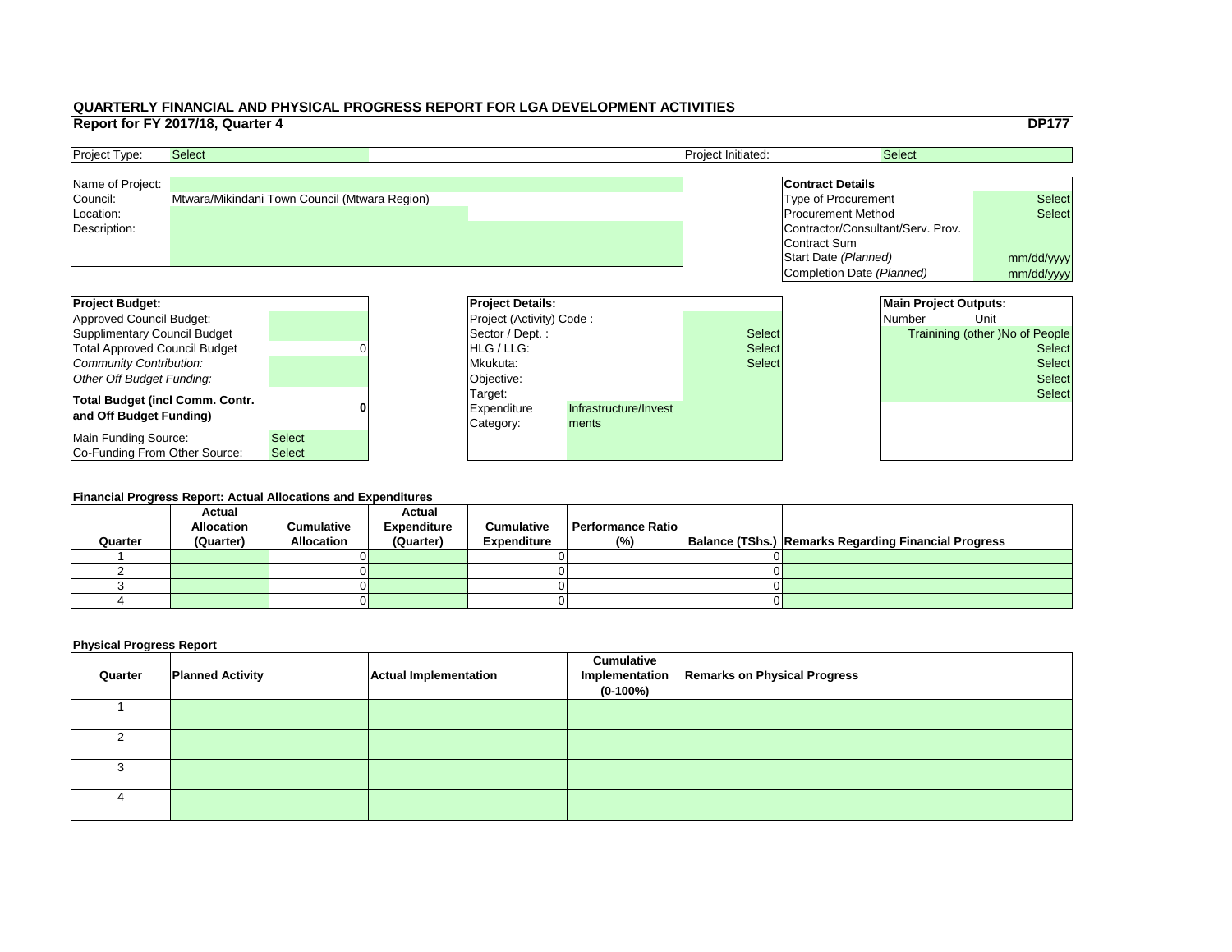|     |                                   |                              | <b>DP178</b>                           |
|-----|-----------------------------------|------------------------------|----------------------------------------|
|     |                                   | <b>Select</b>                |                                        |
|     |                                   |                              |                                        |
|     | <b>Contract Details</b>           |                              |                                        |
|     | <b>Type of Procurement</b>        |                              | <b>Select</b>                          |
|     | <b>Procurement Method</b>         |                              | <b>Select</b>                          |
|     | Contractor/Consultant/Serv. Prov. |                              |                                        |
|     | Contract Sum                      |                              |                                        |
|     | Start Date (Planned)              |                              | mm/dd/yyyy                             |
|     | Completion Date (Planned)         |                              | mm/dd/yyyy                             |
|     |                                   |                              |                                        |
|     |                                   | <b>Main Project Outputs:</b> |                                        |
|     |                                   | <b>Number</b>                | Unit                                   |
| :ct |                                   |                              | <b>Trainining (other) No of People</b> |
|     |                                   |                              | <b>Select</b>                          |
| ct: |                                   |                              |                                        |
| ct: |                                   |                              | <b>Select</b>                          |
|     |                                   |                              | <b>Select</b>                          |
|     |                                   |                              | <b>Select</b>                          |
|     |                                   |                              |                                        |
|     |                                   |                              |                                        |
|     |                                   |                              |                                        |

| <b>Project Budget:</b>                 |               |  | <b>Project Details:</b>         |                       |               | <b>Main Project Outputs:</b> |                                        |
|----------------------------------------|---------------|--|---------------------------------|-----------------------|---------------|------------------------------|----------------------------------------|
| Approved Council Budget:               |               |  | <b>Project (Activity) Code:</b> |                       |               | <b>Number</b>                | Unit                                   |
| Supplimentary Council Budget           |               |  | Sector / Dept. :                |                       | <b>Select</b> |                              | <b>Trainining (other )No of People</b> |
| <b>Total Approved Council Budget</b>   |               |  | <b>IHLG/LLG:</b>                |                       | <b>Select</b> |                              | <b>Select</b>                          |
| Community Contribution:                |               |  | Mkukuta:                        |                       | <b>Select</b> |                              | <b>Select</b>                          |
| Other Off Budget Funding:              |               |  | Objective:                      |                       |               |                              | <b>Select</b>                          |
| <b>Total Budget (incl Comm. Contr.</b> |               |  | Target:                         |                       |               |                              | <b>Select</b>                          |
| and Off Budget Funding)                |               |  | <b>Expenditure</b>              | Infrastructure/Invest |               |                              |                                        |
|                                        |               |  | Category:                       | ments                 |               |                              |                                        |
| Main Funding Source:                   | <b>Select</b> |  |                                 |                       |               |                              |                                        |
| <b>Co-Funding From Other Source:</b>   | <b>Select</b> |  |                                 |                       |               |                              |                                        |

| <b>Project Type:</b> | <b>Select</b>                                 | <b>Project Initiated:</b> | <b>Select</b>                     |               |
|----------------------|-----------------------------------------------|---------------------------|-----------------------------------|---------------|
| Name of Project:     |                                               |                           | <b>Contract Details</b>           |               |
| Council:             | Mtwara/Mikindani Town Council (Mtwara Region) |                           | Type of Procurement               | <b>Select</b> |
| Location:            |                                               |                           | <b>Procurement Method</b>         | <b>Select</b> |
| Description:         |                                               |                           | Contractor/Consultant/Serv. Prov. |               |
|                      |                                               |                           | Contract Sum                      |               |
|                      |                                               |                           | Start Date (Planned)              | mm/dd/ww      |

#### **Financial Progress Report: Actual Allocations and Expenditures**

| Quarter | <b>Actual</b><br><b>Allocation</b><br>(Quarter) | <b>Cumulative</b><br><b>Allocation</b> | <b>Actual</b><br><b>Expenditure</b><br>(Quarter) | <b>Cumulative</b><br><b>Expenditure</b> | <b>Performance Ratio</b><br>(%) | Balance (TShs.) Remarks Regarding Financial Progress |
|---------|-------------------------------------------------|----------------------------------------|--------------------------------------------------|-----------------------------------------|---------------------------------|------------------------------------------------------|
|         |                                                 |                                        |                                                  |                                         |                                 |                                                      |
|         |                                                 |                                        |                                                  |                                         |                                 |                                                      |
|         |                                                 |                                        |                                                  |                                         |                                 |                                                      |
|         |                                                 |                                        |                                                  |                                         |                                 |                                                      |
|         |                                                 |                                        |                                                  |                                         |                                 |                                                      |

| Quarter | <b>Planned Activity</b> | <b>Actual Implementation</b> | <b>Cumulative</b><br>Implementation<br>$(0-100%)$ | <b>Remarks on Physical Progress</b> |
|---------|-------------------------|------------------------------|---------------------------------------------------|-------------------------------------|
|         |                         |                              |                                                   |                                     |
|         |                         |                              |                                                   |                                     |
|         |                         |                              |                                                   |                                     |
|         |                         |                              |                                                   |                                     |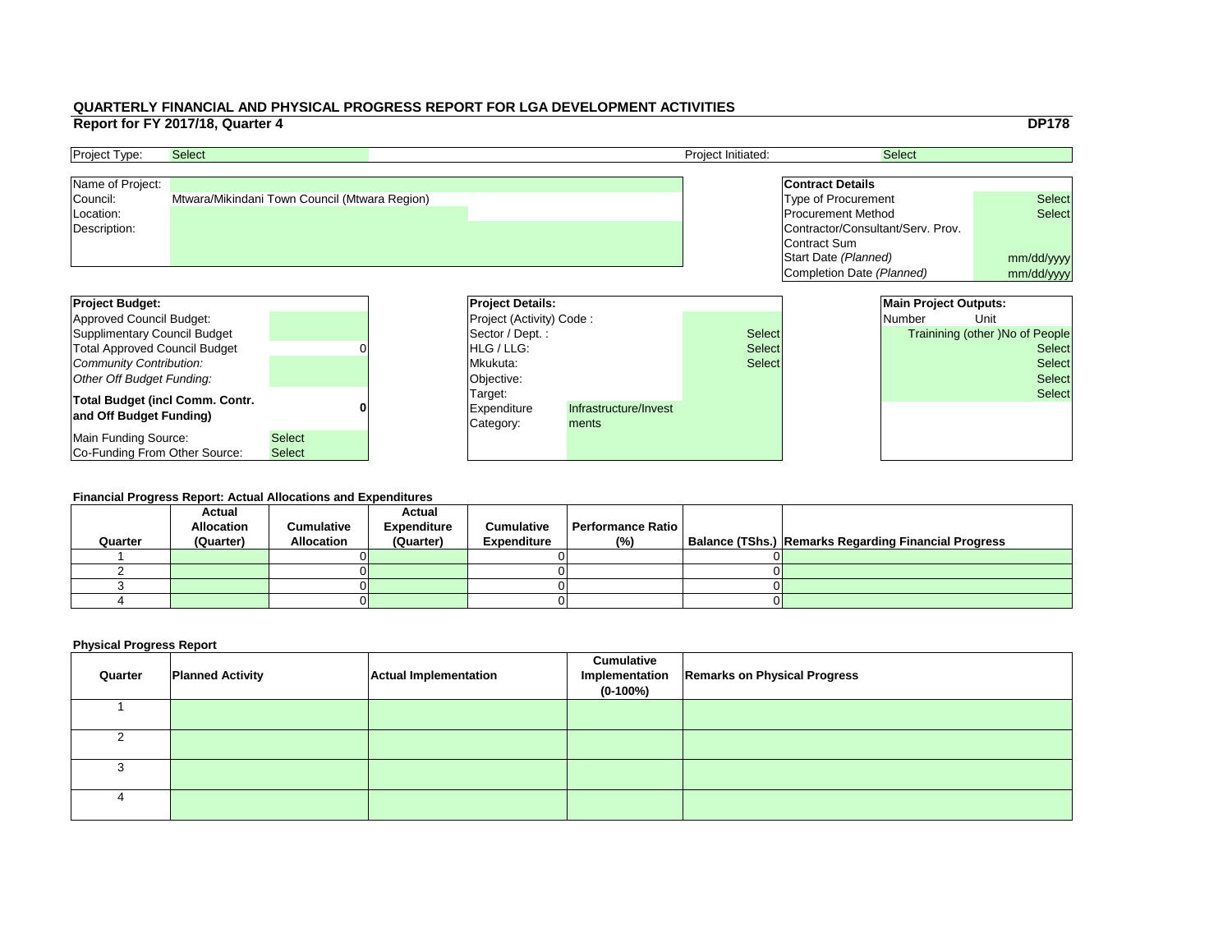|     |                                   |                              | <b>DP179</b>                          |
|-----|-----------------------------------|------------------------------|---------------------------------------|
|     |                                   | <b>Select</b>                |                                       |
|     |                                   |                              |                                       |
|     | <b>Contract Details</b>           |                              |                                       |
|     | <b>Type of Procurement</b>        |                              | <b>Select</b>                         |
|     | <b>Procurement Method</b>         |                              | <b>Select</b>                         |
|     | Contractor/Consultant/Serv. Prov. |                              |                                       |
|     | <b>Contract Sum</b>               |                              |                                       |
|     | Start Date (Planned)              |                              | mm/dd/yyyy                            |
|     | Completion Date (Planned)         |                              | mm/dd/yyyy                            |
|     |                                   |                              |                                       |
|     |                                   | <b>Main Project Outputs:</b> |                                       |
|     |                                   | <b>Number</b>                | Unit                                  |
|     |                                   |                              |                                       |
| ct: |                                   |                              | <b>Trainining (other)No of People</b> |
| ct: |                                   |                              | <b>Select</b>                         |
| ct: |                                   |                              | <b>Select</b>                         |
|     |                                   |                              | <b>Select</b>                         |
|     |                                   |                              | <b>Select</b>                         |
|     |                                   |                              |                                       |
|     |                                   |                              |                                       |
|     |                                   |                              |                                       |

| <b>Project Budget:</b>                 |               | <b>Project Details:</b>         |                       |               | <b>Main Project Outputs:</b> |               |                                        |
|----------------------------------------|---------------|---------------------------------|-----------------------|---------------|------------------------------|---------------|----------------------------------------|
| Approved Council Budget:               |               | <b>Project (Activity) Code:</b> |                       |               |                              | <b>Number</b> | Unit                                   |
| Supplimentary Council Budget           |               | Sector / Dept. :                |                       | <b>Select</b> |                              |               | <b>Trainining (other )No of People</b> |
| <b>Total Approved Council Budget</b>   |               | <b>IHLG/LLG:</b>                |                       | <b>Select</b> |                              |               | <b>Select</b>                          |
| Community Contribution:                |               | Mkukuta:                        |                       | <b>Select</b> |                              |               | <b>Select</b>                          |
| Other Off Budget Funding:              |               | Objective:                      |                       |               |                              |               | <b>Select</b>                          |
| <b>Total Budget (incl Comm. Contr.</b> |               | Target:                         |                       |               |                              |               | <b>Select</b>                          |
| and Off Budget Funding)                |               | <b>Expenditure</b>              | Infrastructure/Invest |               |                              |               |                                        |
|                                        |               | Category:                       | ments                 |               |                              |               |                                        |
| Main Funding Source:                   | <b>Select</b> |                                 |                       |               |                              |               |                                        |
| <b>Co-Funding From Other Source:</b>   | <b>Select</b> |                                 |                       |               |                              |               |                                        |

| <b>Project Type:</b> | <b>Select</b>                                 | <b>Project Initiated:</b> | <b>Select</b>                     |               |
|----------------------|-----------------------------------------------|---------------------------|-----------------------------------|---------------|
| Name of Project:     |                                               |                           | <b>Contract Details</b>           |               |
| Council:             | Mtwara/Mikindani Town Council (Mtwara Region) |                           | Type of Procurement               | <b>Select</b> |
| Location:            |                                               |                           | <b>Procurement Method</b>         | <b>Select</b> |
| Description:         |                                               |                           | Contractor/Consultant/Serv. Prov. |               |
|                      |                                               |                           | Contract Sum                      |               |
|                      |                                               |                           | Start Date (Planned)              | mm/dd/ww      |

#### **Financial Progress Report: Actual Allocations and Expenditures**

| Quarter | <b>Actual</b><br><b>Allocation</b><br>(Quarter) | <b>Cumulative</b><br><b>Allocation</b> | <b>Actual</b><br><b>Expenditure</b><br>(Quarter) | <b>Cumulative</b><br><b>Expenditure</b> | <b>Performance Ratio</b><br>(%) | Balance (TShs.) Remarks Regarding Financial Progress |
|---------|-------------------------------------------------|----------------------------------------|--------------------------------------------------|-----------------------------------------|---------------------------------|------------------------------------------------------|
|         |                                                 |                                        |                                                  |                                         |                                 |                                                      |
|         |                                                 |                                        |                                                  |                                         |                                 |                                                      |
|         |                                                 |                                        |                                                  |                                         |                                 |                                                      |
|         |                                                 |                                        |                                                  |                                         |                                 |                                                      |
|         |                                                 |                                        |                                                  |                                         |                                 |                                                      |

| Quarter  | <b>Planned Activity</b> | <b>Actual Implementation</b> | <b>Cumulative</b><br>Implementation<br>$(0-100\%)$ | <b>Remarks on Physical Progress</b> |
|----------|-------------------------|------------------------------|----------------------------------------------------|-------------------------------------|
|          |                         |                              |                                                    |                                     |
|          |                         |                              |                                                    |                                     |
|          |                         |                              |                                                    |                                     |
| $\Delta$ |                         |                              |                                                    |                                     |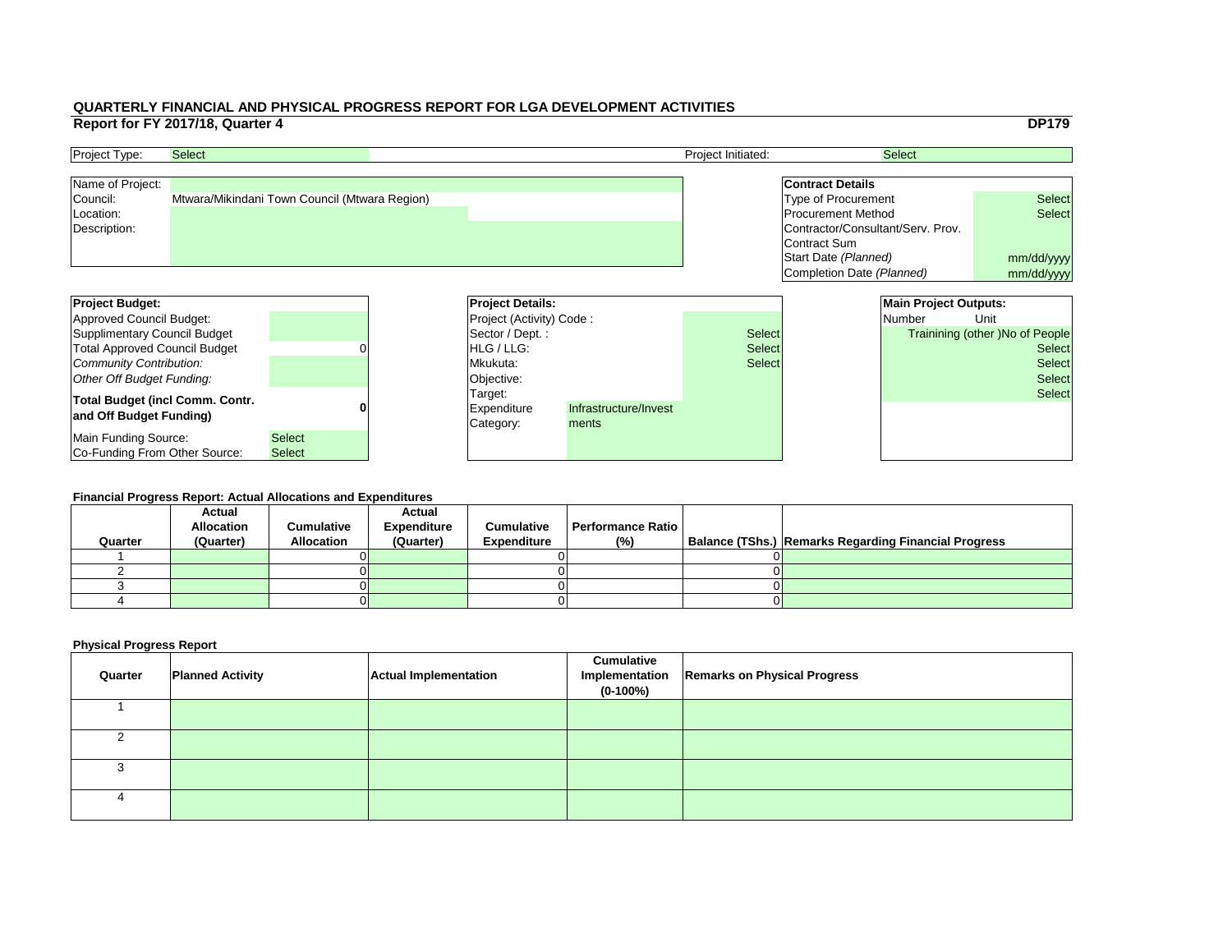|     |                                   |                              | <b>DP180</b>                           |
|-----|-----------------------------------|------------------------------|----------------------------------------|
|     |                                   | <b>Select</b>                |                                        |
|     |                                   |                              |                                        |
|     | <b>Contract Details</b>           |                              |                                        |
|     | <b>Type of Procurement</b>        |                              | <b>Select</b>                          |
|     | <b>Procurement Method</b>         |                              | <b>Select</b>                          |
|     | Contractor/Consultant/Serv. Prov. |                              |                                        |
|     | <b>Contract Sum</b>               |                              |                                        |
|     | Start Date (Planned)              |                              | mm/dd/yyyy                             |
|     | Completion Date (Planned)         |                              | mm/dd/yyyy                             |
|     |                                   |                              |                                        |
|     |                                   | <b>Main Project Outputs:</b> |                                        |
|     |                                   | <b>Number</b>                | Unit                                   |
| ct: |                                   |                              | <b>Trainining (other) No of People</b> |
| ct: |                                   |                              | <b>Select</b>                          |
|     |                                   |                              |                                        |
| ct: |                                   |                              | <b>Select</b>                          |
|     |                                   |                              | <b>Select</b>                          |
|     |                                   |                              | <b>Select</b>                          |
|     |                                   |                              |                                        |
|     |                                   |                              |                                        |
|     |                                   |                              |                                        |

| <b>Project Budget:</b>                                            |                                | <b>Project Details:</b>                    |                                |               | <b>Main Project Outputs:</b> |                                        |
|-------------------------------------------------------------------|--------------------------------|--------------------------------------------|--------------------------------|---------------|------------------------------|----------------------------------------|
| Approved Council Budget:                                          |                                | <b>Project (Activity) Code:</b>            |                                |               | Number                       | Unit                                   |
| Supplimentary Council Budget                                      |                                | Sector / Dept.:                            |                                | <b>Select</b> |                              | <b>Trainining (other )No of People</b> |
| <b>Total Approved Council Budget</b>                              |                                | <b>HLG</b> / LLG:                          |                                | <b>Select</b> |                              | <b>Select</b>                          |
| Community Contribution:                                           |                                | Mkukuta:                                   |                                | <b>Select</b> |                              | <b>Select</b>                          |
| Other Off Budget Funding:                                         |                                | Objective:                                 |                                |               |                              | <b>Select</b>                          |
| <b>Total Budget (incl Comm. Contr.</b><br>and Off Budget Funding) |                                | Target:<br><b>Expenditure</b><br>Category: | Infrastructure/Invest<br>ments |               |                              | <b>Select</b>                          |
| Main Funding Source:<br>Co-Funding From Other Source:             | <b>Select</b><br><b>Select</b> |                                            |                                |               |                              |                                        |

| <b>Project Type:</b> | <b>Select</b>                                 | <b>Project Initiated:</b> | <b>Select</b>                     |               |
|----------------------|-----------------------------------------------|---------------------------|-----------------------------------|---------------|
| Name of Project:     |                                               |                           | <b>Contract Details</b>           |               |
| Council:             | Mtwara/Mikindani Town Council (Mtwara Region) |                           | Type of Procurement               | <b>Select</b> |
| Location:            |                                               |                           | <b>Procurement Method</b>         | <b>Select</b> |
| Description:         |                                               |                           | Contractor/Consultant/Serv. Prov. |               |
|                      |                                               |                           | Contract Sum                      |               |
|                      |                                               |                           | Start Date (Planned)              | mm/dd/ww      |

#### **Financial Progress Report: Actual Allocations and Expenditures**

|         | <b>Actual</b>     |                   | <b>Actual</b>      |                    |                          |                                                             |
|---------|-------------------|-------------------|--------------------|--------------------|--------------------------|-------------------------------------------------------------|
|         | <b>Allocation</b> | <b>Cumulative</b> | <b>Expenditure</b> | <b>Cumulative</b>  | <b>Performance Ratio</b> |                                                             |
| Quarter | (Quarter)         | <b>Allocation</b> | (Quarter)          | <b>Expenditure</b> | (%)                      | <b>Balance (TShs.) Remarks Regarding Financial Progress</b> |
|         |                   |                   |                    |                    |                          |                                                             |
|         |                   |                   |                    |                    |                          |                                                             |
|         |                   |                   |                    |                    |                          |                                                             |
|         |                   |                   |                    |                    |                          |                                                             |
|         |                   |                   |                    |                    |                          |                                                             |

| Quarter | <b>Planned Activity</b> | <b>Actual Implementation</b> | <b>Cumulative</b><br>Implementation<br>$(0-100\%)$ | <b>Remarks on Physical Progress</b> |
|---------|-------------------------|------------------------------|----------------------------------------------------|-------------------------------------|
|         |                         |                              |                                                    |                                     |
|         |                         |                              |                                                    |                                     |
|         |                         |                              |                                                    |                                     |
|         |                         |                              |                                                    |                                     |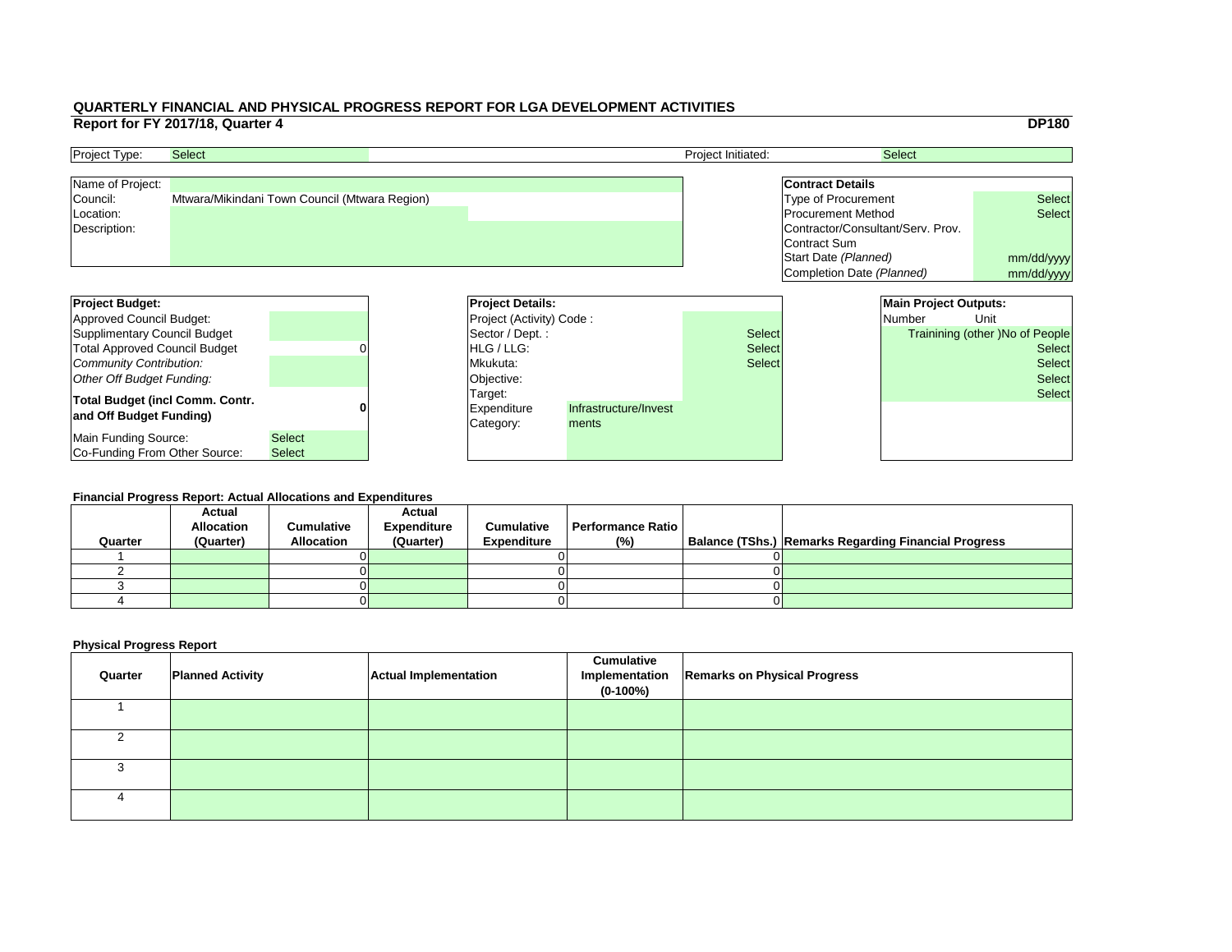|     |                                   |                              | <b>DP181</b>                    |
|-----|-----------------------------------|------------------------------|---------------------------------|
|     |                                   | <b>Select</b>                |                                 |
|     |                                   |                              |                                 |
|     | <b>Contract Details</b>           |                              |                                 |
|     | <b>Type of Procurement</b>        |                              | <b>Select</b>                   |
|     | <b>Procurement Method</b>         |                              | <b>Select</b>                   |
|     | Contractor/Consultant/Serv. Prov. |                              |                                 |
|     | Contract Sum                      |                              |                                 |
|     | Start Date (Planned)              |                              | mm/dd/yyyy                      |
|     | Completion Date (Planned)         |                              | mm/dd/yyyy                      |
|     |                                   |                              |                                 |
|     |                                   | <b>Main Project Outputs:</b> |                                 |
|     |                                   |                              |                                 |
|     |                                   | <b>Number</b>                | Unit                            |
| :ct |                                   |                              | Trainining (other) No of People |
| ct: |                                   |                              | <b>Select</b>                   |
| ct: |                                   |                              | <b>Select</b>                   |
|     |                                   |                              | <b>Select</b>                   |
|     |                                   |                              | <b>Select</b>                   |
|     |                                   |                              |                                 |
|     |                                   |                              |                                 |
|     |                                   |                              |                                 |

| <b>Project Budget:</b>                 |               | <b>Project Details:</b>         |                       |               | <b>Main Project Outputs:</b> |               |                                        |
|----------------------------------------|---------------|---------------------------------|-----------------------|---------------|------------------------------|---------------|----------------------------------------|
| Approved Council Budget:               |               | <b>Project (Activity) Code:</b> |                       |               |                              | <b>Number</b> | Unit                                   |
| Supplimentary Council Budget           |               | Sector / Dept. :                |                       | <b>Select</b> |                              |               | <b>Trainining (other )No of People</b> |
| <b>Total Approved Council Budget</b>   |               | <b>IHLG/LLG:</b>                |                       | <b>Select</b> |                              |               | <b>Select</b>                          |
| Community Contribution:                |               | Mkukuta:                        |                       | <b>Select</b> |                              |               | <b>Select</b>                          |
| Other Off Budget Funding:              |               | Objective:                      |                       |               |                              |               | <b>Select</b>                          |
| <b>Total Budget (incl Comm. Contr.</b> |               | Target:                         |                       |               |                              |               | <b>Select</b>                          |
| and Off Budget Funding)                |               | <b>Expenditure</b>              | Infrastructure/Invest |               |                              |               |                                        |
|                                        |               | Category:                       | ments                 |               |                              |               |                                        |
| Main Funding Source:                   | <b>Select</b> |                                 |                       |               |                              |               |                                        |
| <b>Co-Funding From Other Source:</b>   | <b>Select</b> |                                 |                       |               |                              |               |                                        |

| <b>Project Type:</b> | <b>Select</b>                                 | <b>Project Initiated:</b> | <b>Select</b>                     |               |
|----------------------|-----------------------------------------------|---------------------------|-----------------------------------|---------------|
| Name of Project:     |                                               |                           | <b>Contract Details</b>           |               |
| Council:             | Mtwara/Mikindani Town Council (Mtwara Region) |                           | Type of Procurement               | <b>Select</b> |
| Location:            |                                               |                           | <b>Procurement Method</b>         | <b>Select</b> |
| Description:         |                                               |                           | Contractor/Consultant/Serv. Prov. |               |
|                      |                                               |                           | Contract Sum                      |               |
|                      |                                               |                           | Start Date (Planned)              | mm/dd/ww      |

#### **Financial Progress Report: Actual Allocations and Expenditures**

|         | <b>Actual</b><br><b>Allocation</b> | <b>Cumulative</b> | <b>Actual</b><br><b>Expenditure</b> | <b>Cumulative</b>  | Performance Ratio I |                                                             |
|---------|------------------------------------|-------------------|-------------------------------------|--------------------|---------------------|-------------------------------------------------------------|
| Quarter | (Quarter)                          | <b>Allocation</b> | (Quarter)                           | <b>Expenditure</b> | $(\% )$             | <b>Balance (TShs.) Remarks Regarding Financial Progress</b> |
|         |                                    |                   |                                     |                    |                     |                                                             |
|         |                                    |                   |                                     |                    |                     |                                                             |
|         |                                    |                   |                                     |                    |                     |                                                             |
|         |                                    |                   |                                     |                    |                     |                                                             |
|         |                                    |                   |                                     |                    |                     |                                                             |

| Quarter | <b>Planned Activity</b> | <b>Actual Implementation</b> | <b>Cumulative</b><br>$(0-100\%)$ | Implementation   Remarks on Physical Progress |
|---------|-------------------------|------------------------------|----------------------------------|-----------------------------------------------|
|         |                         |                              |                                  |                                               |
|         |                         |                              |                                  |                                               |
|         |                         |                              |                                  |                                               |
|         |                         |                              |                                  |                                               |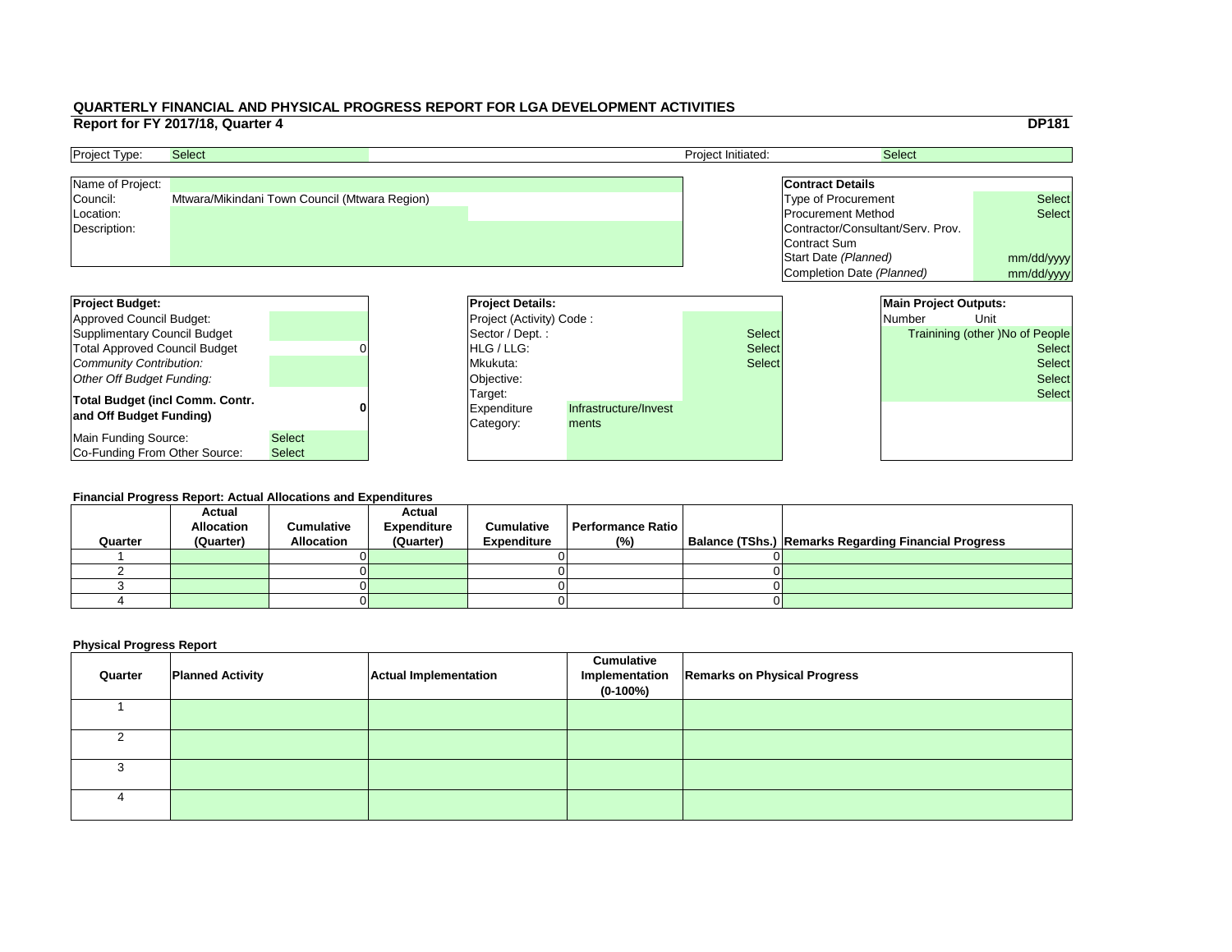|     |                                   |                              | <b>DP182</b>                           |
|-----|-----------------------------------|------------------------------|----------------------------------------|
|     |                                   |                              |                                        |
|     |                                   | <b>Select</b>                |                                        |
|     | <b>Contract Details</b>           |                              |                                        |
|     | <b>Type of Procurement</b>        |                              | <b>Select</b>                          |
|     | <b>Procurement Method</b>         |                              | <b>Select</b>                          |
|     | Contractor/Consultant/Serv. Prov. |                              |                                        |
|     | <b>Contract Sum</b>               |                              |                                        |
|     | Start Date (Planned)              |                              | mm/dd/yyyy                             |
|     | Completion Date (Planned)         |                              | mm/dd/yyyy                             |
|     |                                   |                              |                                        |
|     |                                   | <b>Main Project Outputs:</b> |                                        |
|     |                                   | <b>Number</b>                | Unit                                   |
| ct: |                                   |                              | <b>Trainining (other) No of People</b> |
| ct: |                                   |                              | <b>Select</b>                          |
| ct: |                                   |                              | <b>Select</b>                          |
|     |                                   |                              | <b>Select</b>                          |
|     |                                   |                              | <b>Select</b>                          |
|     |                                   |                              |                                        |
|     |                                   |                              |                                        |
|     |                                   |                              |                                        |
|     |                                   |                              |                                        |

| <b>Project Type:</b> | <b>Select</b>                                 | <b>Project Initiated:</b> | <b>Select</b>                     |               |
|----------------------|-----------------------------------------------|---------------------------|-----------------------------------|---------------|
| Name of Project:     |                                               |                           | <b>Contract Details</b>           |               |
| Council:             | Mtwara/Mikindani Town Council (Mtwara Region) |                           | Type of Procurement               | <b>Select</b> |
| Location:            |                                               |                           | <b>Procurement Method</b>         | <b>Select</b> |
| Description:         |                                               |                           | Contractor/Consultant/Serv. Prov. |               |
|                      |                                               |                           | Contract Sum                      |               |
|                      |                                               |                           | Start Date (Planned)              | mm/dd/ww      |

| <b>Project Budget:</b>                 |               |  | <b>Project Details:</b>         |                       |               | <b>Main Project Outputs:</b> |                                 |
|----------------------------------------|---------------|--|---------------------------------|-----------------------|---------------|------------------------------|---------------------------------|
| Approved Council Budget:               |               |  | <b>Project (Activity) Code:</b> |                       |               | <b>Number</b>                | Unit                            |
| Supplimentary Council Budget           |               |  | Sector / Dept. :                |                       | <b>Select</b> |                              | Trainining (other )No of People |
| <b>Total Approved Council Budget</b>   |               |  | <b>IHLG/LLG:</b>                |                       | <b>Select</b> |                              | <b>Select</b>                   |
| Community Contribution:                |               |  | Mkukuta:                        |                       | <b>Select</b> |                              | <b>Select</b>                   |
| Other Off Budget Funding:              |               |  | Objective:                      |                       |               |                              | <b>Select</b>                   |
| <b>Total Budget (incl Comm. Contr.</b> |               |  | Target:                         |                       |               |                              | <b>Select</b>                   |
| and Off Budget Funding)                |               |  | <b>Expenditure</b>              | Infrastructure/Invest |               |                              |                                 |
|                                        |               |  | Category:                       | ments                 |               |                              |                                 |
| Main Funding Source:                   | <b>Select</b> |  |                                 |                       |               |                              |                                 |
| Co-Funding From Other Source:          | <b>Select</b> |  |                                 |                       |               |                              |                                 |

#### **Financial Progress Report: Actual Allocations and Expenditures**

| Quarter | <b>Actual</b><br><b>Allocation</b><br>(Quarter) | <b>Cumulative</b><br><b>Allocation</b> | <b>Actual</b><br><b>Expenditure</b><br>(Quarter) | <b>Cumulative</b><br><b>Expenditure</b> | <b>Performance Ratio</b><br>(%) | Balance (TShs.) Remarks Regarding Financial Progress |
|---------|-------------------------------------------------|----------------------------------------|--------------------------------------------------|-----------------------------------------|---------------------------------|------------------------------------------------------|
|         |                                                 |                                        |                                                  |                                         |                                 |                                                      |
|         |                                                 |                                        |                                                  |                                         |                                 |                                                      |
|         |                                                 |                                        |                                                  |                                         |                                 |                                                      |
|         |                                                 |                                        |                                                  |                                         |                                 |                                                      |
|         |                                                 |                                        |                                                  |                                         |                                 |                                                      |

| Quarter | <b>Planned Activity</b> | <b>Actual Implementation</b> | <b>Cumulative</b><br>$(0-100\%)$ | Implementation   Remarks on Physical Progress |
|---------|-------------------------|------------------------------|----------------------------------|-----------------------------------------------|
|         |                         |                              |                                  |                                               |
|         |                         |                              |                                  |                                               |
|         |                         |                              |                                  |                                               |
|         |                         |                              |                                  |                                               |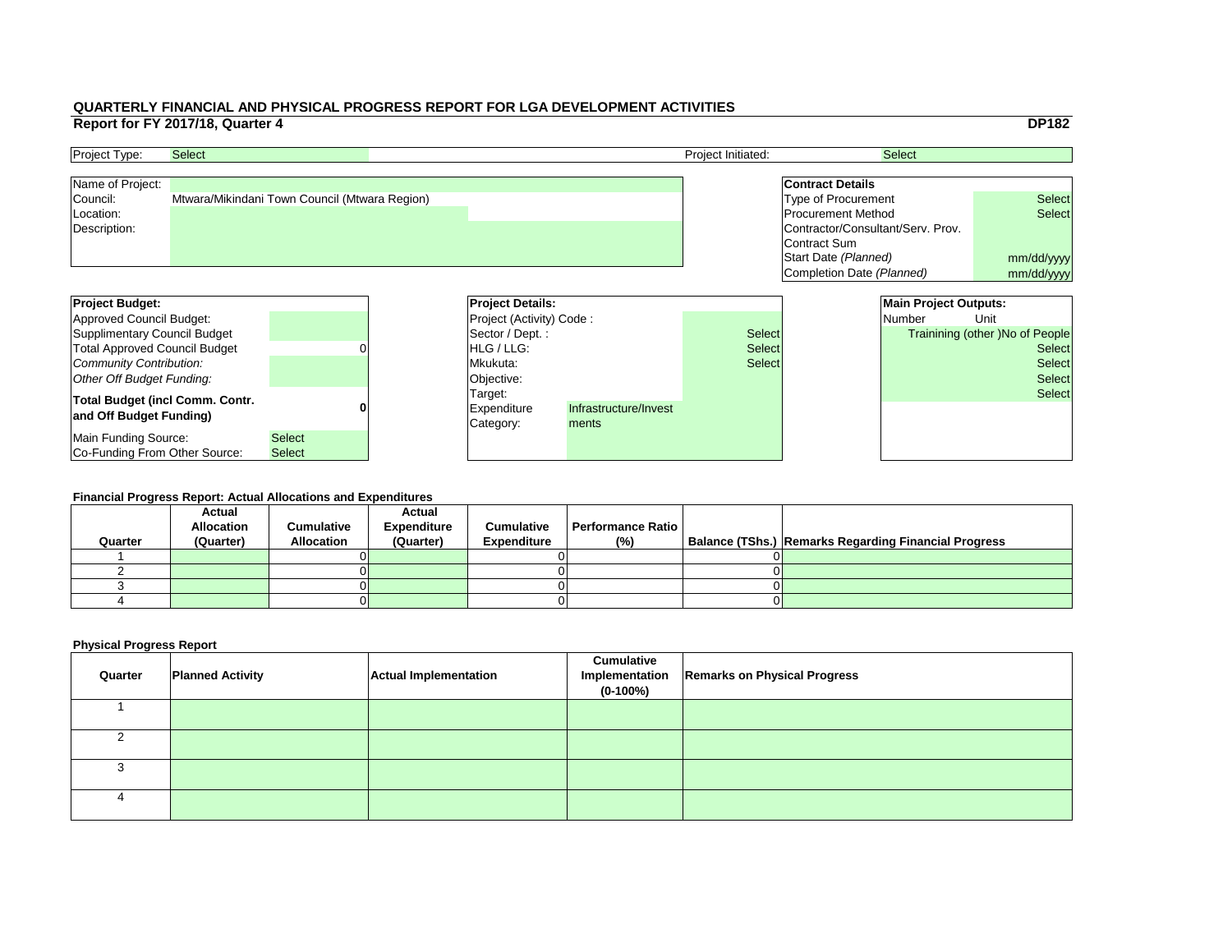|     |                                   |                              | <b>DP183</b>                           |
|-----|-----------------------------------|------------------------------|----------------------------------------|
|     |                                   | <b>Select</b>                |                                        |
|     |                                   |                              |                                        |
|     | <b>Contract Details</b>           |                              |                                        |
|     | <b>Type of Procurement</b>        |                              | <b>Select</b>                          |
|     | <b>Procurement Method</b>         |                              | <b>Select</b>                          |
|     | Contractor/Consultant/Serv. Prov. |                              |                                        |
|     | <b>Contract Sum</b>               |                              |                                        |
|     | Start Date (Planned)              |                              | mm/dd/yyyy                             |
|     | Completion Date (Planned)         |                              | mm/dd/yyyy                             |
|     |                                   |                              |                                        |
|     |                                   | <b>Main Project Outputs:</b> |                                        |
|     |                                   | <b>Number</b>                | Unit                                   |
| ct: |                                   |                              | <b>Trainining (other) No of People</b> |
| ct: |                                   |                              | <b>Select</b>                          |
| ct: |                                   |                              | <b>Select</b>                          |
|     |                                   |                              | <b>Select</b>                          |
|     |                                   |                              | <b>Select</b>                          |
|     |                                   |                              |                                        |
|     |                                   |                              |                                        |
|     |                                   |                              |                                        |
|     |                                   |                              |                                        |

| <b>Project Type:</b> | <b>Select</b>                                 | <b>Project Initiated:</b> | <b>Select</b>                     |               |
|----------------------|-----------------------------------------------|---------------------------|-----------------------------------|---------------|
| Name of Project:     |                                               |                           | <b>Contract Details</b>           |               |
| Council:             | Mtwara/Mikindani Town Council (Mtwara Region) |                           | Type of Procurement               | <b>Select</b> |
| Location:            |                                               |                           | <b>Procurement Method</b>         | <b>Select</b> |
| Description:         |                                               |                           | Contractor/Consultant/Serv. Prov. |               |
|                      |                                               |                           | Contract Sum                      |               |
|                      |                                               |                           | Start Date (Planned)              | mm/dd/ww      |

| <b>Project Budget:</b>                 |               |  | <b>Project Details:</b>         |                       |               | <b>Main Project Outputs:</b> |                                 |
|----------------------------------------|---------------|--|---------------------------------|-----------------------|---------------|------------------------------|---------------------------------|
| Approved Council Budget:               |               |  | <b>Project (Activity) Code:</b> |                       |               | <b>Number</b>                | Unit                            |
| Supplimentary Council Budget           |               |  | Sector / Dept. :                |                       | <b>Select</b> |                              | Trainining (other )No of People |
| <b>Total Approved Council Budget</b>   |               |  | <b>IHLG/LLG:</b>                |                       | <b>Select</b> |                              | <b>Select</b>                   |
| Community Contribution:                |               |  | Mkukuta:                        |                       | <b>Select</b> |                              | <b>Select</b>                   |
| Other Off Budget Funding:              |               |  | Objective:                      |                       |               |                              | <b>Select</b>                   |
| <b>Total Budget (incl Comm. Contr.</b> |               |  | Target:                         |                       |               |                              | <b>Select</b>                   |
| and Off Budget Funding)                |               |  | <b>Expenditure</b>              | Infrastructure/Invest |               |                              |                                 |
|                                        |               |  | Category:                       | ments                 |               |                              |                                 |
| Main Funding Source:                   | <b>Select</b> |  |                                 |                       |               |                              |                                 |
| Co-Funding From Other Source:          | <b>Select</b> |  |                                 |                       |               |                              |                                 |

#### **Financial Progress Report: Actual Allocations and Expenditures**

| Quarter | <b>Actual</b><br><b>Allocation</b><br>(Quarter) | <b>Cumulative</b><br><b>Allocation</b> | <b>Actual</b><br><b>Expenditure</b><br>(Quarter) | <b>Cumulative</b><br><b>Expenditure</b> | <b>Performance Ratio</b><br>(%) | Balance (TShs.) Remarks Regarding Financial Progress |
|---------|-------------------------------------------------|----------------------------------------|--------------------------------------------------|-----------------------------------------|---------------------------------|------------------------------------------------------|
|         |                                                 |                                        |                                                  |                                         |                                 |                                                      |
|         |                                                 |                                        |                                                  |                                         |                                 |                                                      |
|         |                                                 |                                        |                                                  |                                         |                                 |                                                      |
|         |                                                 |                                        |                                                  |                                         |                                 |                                                      |
|         |                                                 |                                        |                                                  |                                         |                                 |                                                      |

| Quarter | <b>Planned Activity</b> | <b>Actual Implementation</b> | <b>Cumulative</b><br>$(0-100%)$ | Implementation   Remarks on Physical Progress |
|---------|-------------------------|------------------------------|---------------------------------|-----------------------------------------------|
|         |                         |                              |                                 |                                               |
|         |                         |                              |                                 |                                               |
|         |                         |                              |                                 |                                               |
|         |                         |                              |                                 |                                               |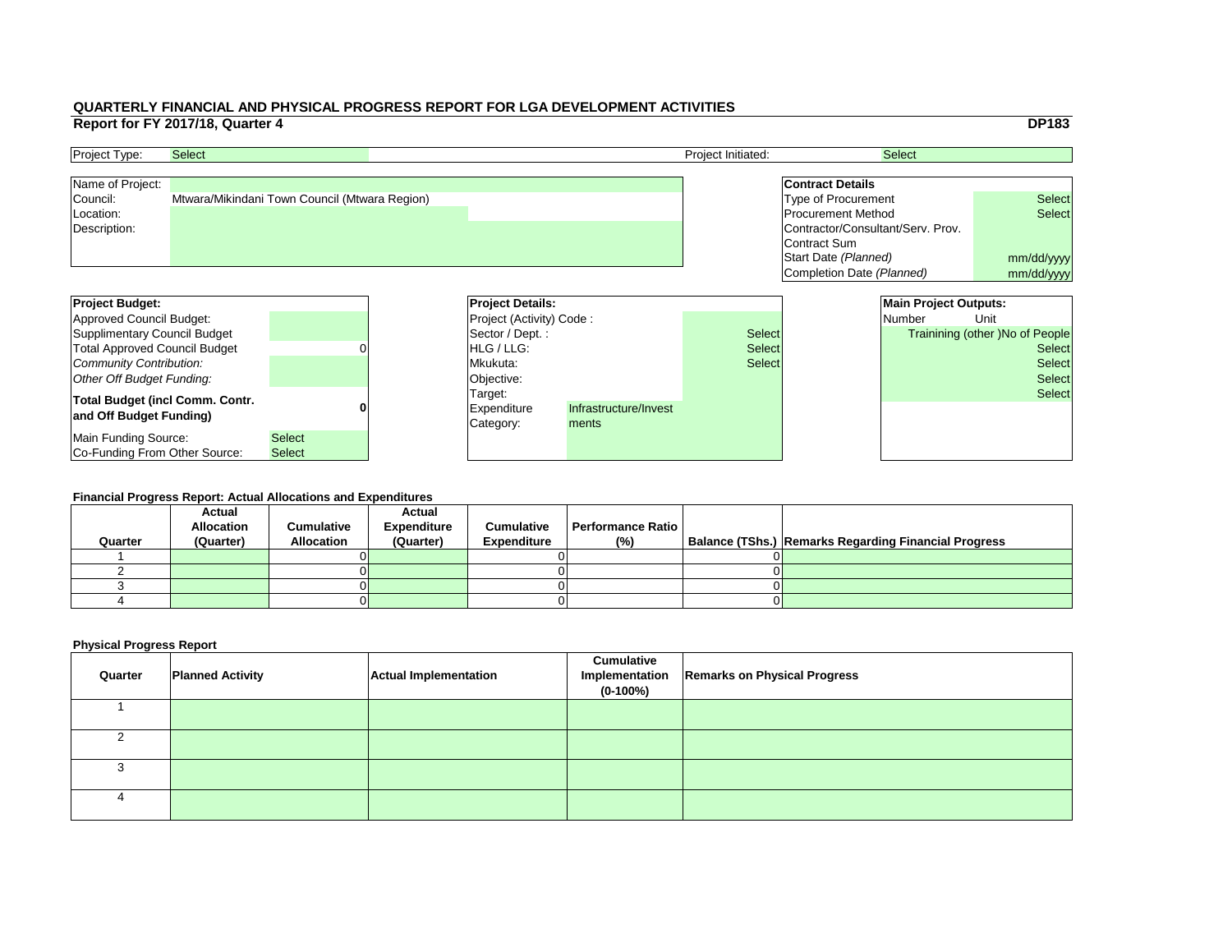|     |                                   |                              | <b>DP184</b>                           |  |  |
|-----|-----------------------------------|------------------------------|----------------------------------------|--|--|
|     |                                   | <b>Select</b>                |                                        |  |  |
|     |                                   |                              |                                        |  |  |
|     | <b>Contract Details</b>           |                              |                                        |  |  |
|     | <b>Type of Procurement</b>        |                              | <b>Select</b>                          |  |  |
|     | <b>Procurement Method</b>         |                              | <b>Select</b>                          |  |  |
|     | Contractor/Consultant/Serv. Prov. |                              |                                        |  |  |
|     | Contract Sum                      |                              |                                        |  |  |
|     | Start Date (Planned)              |                              | mm/dd/yyyy                             |  |  |
|     | Completion Date (Planned)         |                              | mm/dd/yyyy                             |  |  |
|     |                                   |                              |                                        |  |  |
|     |                                   | <b>Main Project Outputs:</b> |                                        |  |  |
|     |                                   | <b>Number</b>                | Unit                                   |  |  |
|     |                                   |                              |                                        |  |  |
| :ct |                                   |                              | <b>Trainining (other) No of People</b> |  |  |
| ct: |                                   |                              | <b>Select</b>                          |  |  |
| ct: |                                   |                              | <b>Select</b>                          |  |  |
|     |                                   |                              | <b>Select</b>                          |  |  |
|     |                                   |                              | <b>Select</b>                          |  |  |
|     |                                   |                              |                                        |  |  |
|     |                                   |                              |                                        |  |  |
|     |                                   |                              |                                        |  |  |

| <b>Project Budget:</b>                 |               | <b>Project Details:</b>         |                       |               |  | <b>Main Project Outputs:</b> |                                        |
|----------------------------------------|---------------|---------------------------------|-----------------------|---------------|--|------------------------------|----------------------------------------|
| Approved Council Budget:               |               | <b>Project (Activity) Code:</b> |                       |               |  | <b>Number</b>                | Unit                                   |
| Supplimentary Council Budget           |               | Sector / Dept. :                |                       | <b>Select</b> |  |                              | <b>Trainining (other )No of People</b> |
| <b>Total Approved Council Budget</b>   |               | <b>IHLG/LLG:</b>                |                       | <b>Select</b> |  |                              | <b>Select</b>                          |
| Community Contribution:                |               | Mkukuta:                        |                       | <b>Select</b> |  |                              | <b>Select</b>                          |
| Other Off Budget Funding:              |               | Objective:                      |                       |               |  |                              | <b>Select</b>                          |
| <b>Total Budget (incl Comm. Contr.</b> |               | Target:                         |                       |               |  |                              | <b>Select</b>                          |
| and Off Budget Funding)                |               | <b>Expenditure</b>              | Infrastructure/Invest |               |  |                              |                                        |
|                                        |               | Category:                       | ments                 |               |  |                              |                                        |
| Main Funding Source:                   | <b>Select</b> |                                 |                       |               |  |                              |                                        |
| <b>Co-Funding From Other Source:</b>   | <b>Select</b> |                                 |                       |               |  |                              |                                        |

| <b>Project Type:</b> | <b>Select</b>                                 | <b>Project Initiated:</b> | <b>Select</b>                     |               |
|----------------------|-----------------------------------------------|---------------------------|-----------------------------------|---------------|
| Name of Project:     |                                               |                           | <b>Contract Details</b>           |               |
| Council:             | Mtwara/Mikindani Town Council (Mtwara Region) |                           | Type of Procurement               | <b>Select</b> |
| Location:            |                                               |                           | <b>Procurement Method</b>         | <b>Select</b> |
| Description:         |                                               |                           | Contractor/Consultant/Serv. Prov. |               |
|                      |                                               |                           | Contract Sum                      |               |
|                      |                                               |                           | Start Date (Planned)              | mm/dd/ww      |

#### **Financial Progress Report: Actual Allocations and Expenditures**

| Quarter | <b>Actual</b><br><b>Allocation</b><br>(Quarter) | <b>Cumulative</b><br><b>Allocation</b> | <b>Actual</b><br><b>Expenditure</b><br>(Quarter) | <b>Cumulative</b><br><b>Expenditure</b> | <b>Performance Ratio</b><br>(%) | Balance (TShs.) Remarks Regarding Financial Progress |
|---------|-------------------------------------------------|----------------------------------------|--------------------------------------------------|-----------------------------------------|---------------------------------|------------------------------------------------------|
|         |                                                 |                                        |                                                  |                                         |                                 |                                                      |
|         |                                                 |                                        |                                                  |                                         |                                 |                                                      |
|         |                                                 |                                        |                                                  |                                         |                                 |                                                      |
|         |                                                 |                                        |                                                  |                                         |                                 |                                                      |
|         |                                                 |                                        |                                                  |                                         |                                 |                                                      |

| Quarter | <b>Planned Activity</b> | <b>Actual Implementation</b> | <b>Cumulative</b><br>$(0-100%)$ | Implementation   Remarks on Physical Progress |
|---------|-------------------------|------------------------------|---------------------------------|-----------------------------------------------|
|         |                         |                              |                                 |                                               |
|         |                         |                              |                                 |                                               |
|         |                         |                              |                                 |                                               |
|         |                         |                              |                                 |                                               |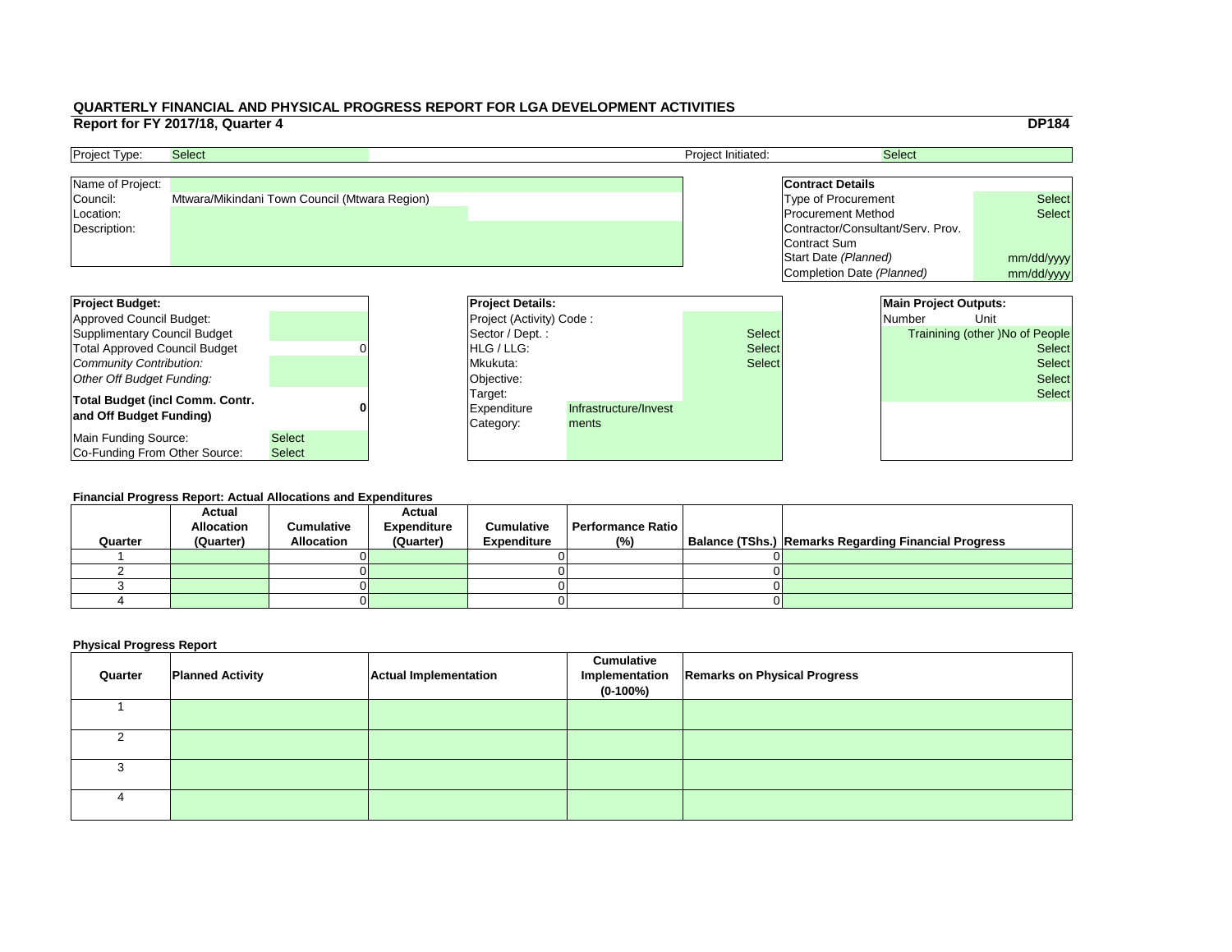|     |                                   |                              | <b>DP185</b>                           |  |
|-----|-----------------------------------|------------------------------|----------------------------------------|--|
|     |                                   | <b>Select</b>                |                                        |  |
|     |                                   |                              |                                        |  |
|     | <b>Contract Details</b>           |                              |                                        |  |
|     | <b>Type of Procurement</b>        |                              | <b>Select</b>                          |  |
|     | <b>Procurement Method</b>         |                              | <b>Select</b>                          |  |
|     | Contractor/Consultant/Serv. Prov. |                              |                                        |  |
|     | <b>Contract Sum</b>               |                              |                                        |  |
|     | Start Date (Planned)              |                              | mm/dd/yyyy                             |  |
|     | Completion Date (Planned)         |                              | mm/dd/yyyy                             |  |
|     |                                   |                              |                                        |  |
|     |                                   | <b>Main Project Outputs:</b> |                                        |  |
|     |                                   | <b>Number</b>                | Unit                                   |  |
| ct: |                                   |                              | <b>Trainining (other )No of People</b> |  |
| ct: |                                   |                              | <b>Select</b>                          |  |
| ct: |                                   |                              | <b>Select</b>                          |  |
|     |                                   |                              | <b>Select</b>                          |  |
|     |                                   |                              |                                        |  |
|     |                                   |                              | <b>Select</b>                          |  |
|     |                                   |                              |                                        |  |
|     |                                   |                              |                                        |  |
|     |                                   |                              |                                        |  |

| <b>Project Budget:</b>                                            |               | <b>Project Details:</b>                                               |  |               |  | <b>Main Project Outputs:</b> |                                        |
|-------------------------------------------------------------------|---------------|-----------------------------------------------------------------------|--|---------------|--|------------------------------|----------------------------------------|
| Approved Council Budget:                                          |               | <b>Project (Activity) Code:</b>                                       |  |               |  | <b>Number</b>                | Unit                                   |
| Supplimentary Council Budget                                      |               | Sector / Dept.:                                                       |  | <b>Select</b> |  |                              | <b>Trainining (other )No of People</b> |
| <b>Total Approved Council Budget</b>                              |               | <b>HLG</b> / LLG:                                                     |  | <b>Select</b> |  |                              | <b>Select</b>                          |
| Community Contribution:                                           |               | Mkukuta:                                                              |  | <b>Select</b> |  |                              | <b>Select</b>                          |
| Other Off Budget Funding:                                         |               | Objective:                                                            |  |               |  |                              | <b>Select</b>                          |
| <b>Total Budget (incl Comm. Contr.</b><br>and Off Budget Funding) |               | Target:<br>Infrastructure/Invest<br>Expenditure<br>Category:<br>ments |  |               |  |                              | <b>Select</b>                          |
| Main Funding Source:                                              | <b>Select</b> |                                                                       |  |               |  |                              |                                        |
| Co-Funding From Other Source:                                     | <b>Select</b> |                                                                       |  |               |  |                              |                                        |

| <b>Project Type:</b> | <b>Select</b>                                 | <b>Project Initiated:</b> | <b>Select</b>                     |               |
|----------------------|-----------------------------------------------|---------------------------|-----------------------------------|---------------|
| Name of Project:     |                                               |                           | <b>Contract Details</b>           |               |
| Council:             | Mtwara/Mikindani Town Council (Mtwara Region) |                           | Type of Procurement               | <b>Select</b> |
| Location:            |                                               |                           | <b>Procurement Method</b>         | <b>Select</b> |
| Description:         |                                               |                           | Contractor/Consultant/Serv. Prov. |               |
|                      |                                               |                           | Contract Sum                      |               |
|                      |                                               |                           | Start Date (Planned)              | mm/dd/ww      |

#### **Financial Progress Report: Actual Allocations and Expenditures**

| Quarter | <b>Actual</b><br><b>Allocation</b><br>(Quarter) | <b>Cumulative</b><br><b>Allocation</b> | <b>Actual</b><br><b>Expenditure</b><br>(Quarter) | <b>Cumulative</b><br><b>Expenditure</b> | <b>Performance Ratio</b><br>(%) | Balance (TShs.) Remarks Regarding Financial Progress |
|---------|-------------------------------------------------|----------------------------------------|--------------------------------------------------|-----------------------------------------|---------------------------------|------------------------------------------------------|
|         |                                                 |                                        |                                                  |                                         |                                 |                                                      |
|         |                                                 |                                        |                                                  |                                         |                                 |                                                      |
|         |                                                 |                                        |                                                  |                                         |                                 |                                                      |
|         |                                                 |                                        |                                                  |                                         |                                 |                                                      |
|         |                                                 |                                        |                                                  |                                         |                                 |                                                      |

| Quarter | <b>Planned Activity</b> | <b>Actual Implementation</b> | <b>Cumulative</b><br>$(0-100%)$ | Implementation   Remarks on Physical Progress |
|---------|-------------------------|------------------------------|---------------------------------|-----------------------------------------------|
|         |                         |                              |                                 |                                               |
|         |                         |                              |                                 |                                               |
|         |                         |                              |                                 |                                               |
|         |                         |                              |                                 |                                               |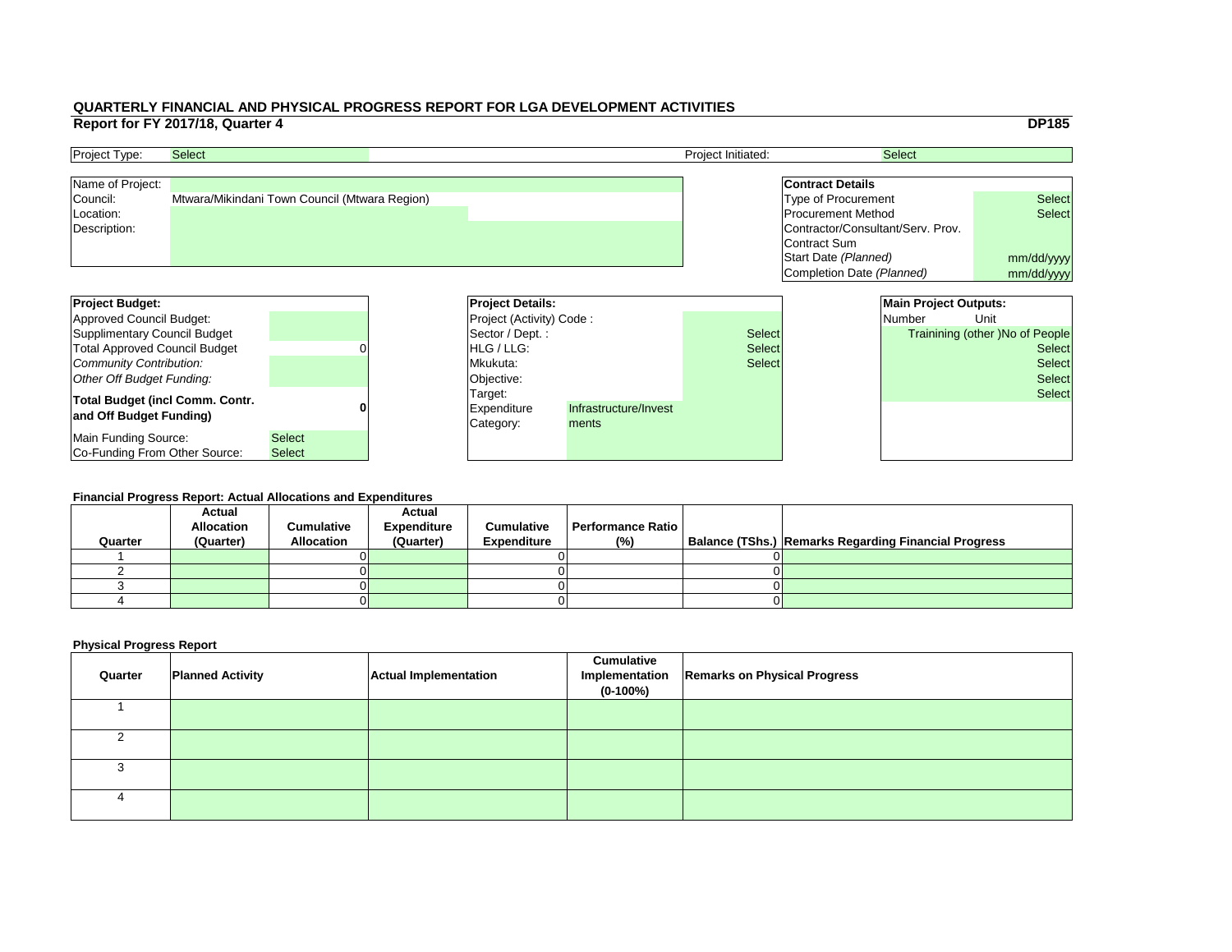|     |                                   |                              | <b>DP186</b>                    |
|-----|-----------------------------------|------------------------------|---------------------------------|
|     |                                   | <b>Select</b>                |                                 |
|     |                                   |                              |                                 |
|     | <b>Contract Details</b>           |                              |                                 |
|     | <b>Type of Procurement</b>        |                              | <b>Select</b>                   |
|     | <b>Procurement Method</b>         |                              | <b>Select</b>                   |
|     | Contractor/Consultant/Serv. Prov. |                              |                                 |
|     | <b>Contract Sum</b>               |                              |                                 |
|     | Start Date (Planned)              |                              | mm/dd/yyyy                      |
|     | Completion Date (Planned)         |                              | mm/dd/yyyy                      |
|     |                                   |                              |                                 |
|     |                                   | <b>Main Project Outputs:</b> |                                 |
|     |                                   | <b>Number</b>                | Unit                            |
| ct: |                                   |                              | Trainining (other) No of People |
|     |                                   |                              | <b>Select</b>                   |
| ct: |                                   |                              |                                 |
| :ct |                                   |                              | <b>Select</b>                   |
|     |                                   |                              | <b>Select</b>                   |
|     |                                   |                              | <b>Select</b>                   |
|     |                                   |                              |                                 |
|     |                                   |                              |                                 |
|     |                                   |                              |                                 |

| <b>Project Budget:</b>                                            |                                | <b>Project Details:</b>                                                      |  |               |  | <b>Main Project Outputs:</b> |                                        |  |
|-------------------------------------------------------------------|--------------------------------|------------------------------------------------------------------------------|--|---------------|--|------------------------------|----------------------------------------|--|
| Approved Council Budget:                                          |                                | <b>Project (Activity) Code:</b>                                              |  |               |  | Number                       | Unit                                   |  |
| Supplimentary Council Budget                                      |                                | Sector / Dept.:                                                              |  | <b>Select</b> |  |                              | <b>Trainining (other )No of People</b> |  |
| <b>Total Approved Council Budget</b>                              |                                | <b>HLG</b> / LLG:                                                            |  | <b>Select</b> |  | <b>Select</b>                |                                        |  |
| Community Contribution:                                           |                                | Mkukuta:                                                                     |  | <b>Select</b> |  |                              | <b>Select</b>                          |  |
| Other Off Budget Funding:                                         |                                | Objective:                                                                   |  |               |  |                              | <b>Select</b>                          |  |
| <b>Total Budget (incl Comm. Contr.</b><br>and Off Budget Funding) |                                | Target:<br>Infrastructure/Invest<br><b>Expenditure</b><br>Category:<br>ments |  |               |  |                              | <b>Select</b>                          |  |
| Main Funding Source:<br>Co-Funding From Other Source:             | <b>Select</b><br><b>Select</b> |                                                                              |  |               |  |                              |                                        |  |

| <b>Project Type:</b> | <b>Select</b>                                 | <b>Project Initiated:</b> | <b>Select</b>                     |               |
|----------------------|-----------------------------------------------|---------------------------|-----------------------------------|---------------|
| Name of Project:     |                                               |                           | <b>Contract Details</b>           |               |
| Council:             | Mtwara/Mikindani Town Council (Mtwara Region) |                           | Type of Procurement               | <b>Select</b> |
| Location:            |                                               |                           | <b>Procurement Method</b>         | <b>Select</b> |
| Description:         |                                               |                           | Contractor/Consultant/Serv. Prov. |               |
|                      |                                               |                           | Contract Sum                      |               |
|                      |                                               |                           | Start Date (Planned)              | mm/dd/ww      |

#### **Financial Progress Report: Actual Allocations and Expenditures**

|         | <b>Actual</b>     |                   | <b>Actual</b>      |                    |                          |                                                             |
|---------|-------------------|-------------------|--------------------|--------------------|--------------------------|-------------------------------------------------------------|
|         | <b>Allocation</b> | <b>Cumulative</b> | <b>Expenditure</b> | <b>Cumulative</b>  | <b>Performance Ratio</b> |                                                             |
| Quarter | (Quarter)         | <b>Allocation</b> | (Quarter)          | <b>Expenditure</b> | (%)                      | <b>Balance (TShs.) Remarks Regarding Financial Progress</b> |
|         |                   |                   |                    |                    |                          |                                                             |
|         |                   |                   |                    |                    |                          |                                                             |
|         |                   |                   |                    |                    |                          |                                                             |
|         |                   |                   |                    |                    |                          |                                                             |
|         |                   |                   |                    |                    |                          |                                                             |

| Quarter | <b>Planned Activity</b> | <b>Actual Implementation</b> | <b>Cumulative</b><br>$(0-100%)$ | Implementation   Remarks on Physical Progress |
|---------|-------------------------|------------------------------|---------------------------------|-----------------------------------------------|
|         |                         |                              |                                 |                                               |
|         |                         |                              |                                 |                                               |
|         |                         |                              |                                 |                                               |
|         |                         |                              |                                 |                                               |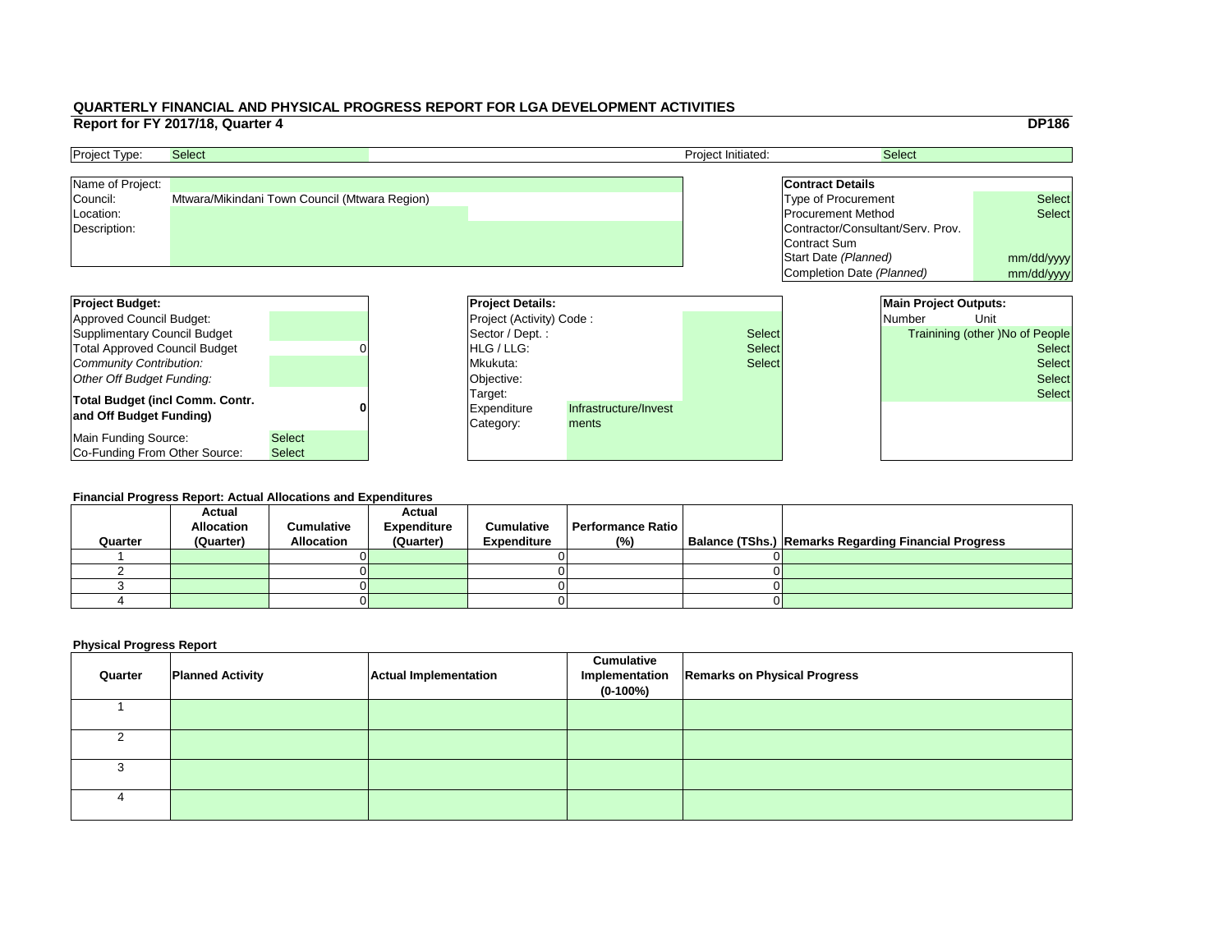|     |                                   |                              | <b>DP187</b>                           |
|-----|-----------------------------------|------------------------------|----------------------------------------|
|     |                                   | <b>Select</b>                |                                        |
|     |                                   |                              |                                        |
|     | <b>Contract Details</b>           |                              |                                        |
|     | <b>Type of Procurement</b>        |                              | <b>Select</b>                          |
|     | <b>Procurement Method</b>         |                              | <b>Select</b>                          |
|     | Contractor/Consultant/Serv. Prov. |                              |                                        |
|     | <b>Contract Sum</b>               |                              |                                        |
|     | Start Date (Planned)              |                              | mm/dd/yyyy                             |
|     | Completion Date (Planned)         |                              | mm/dd/yyyy                             |
|     |                                   |                              |                                        |
|     |                                   | <b>Main Project Outputs:</b> |                                        |
|     |                                   | <b>Number</b>                | Unit                                   |
| :ct |                                   |                              | <b>Trainining (other) No of People</b> |
| ct: |                                   |                              | <b>Select</b>                          |
|     |                                   |                              | <b>Select</b>                          |
| ct: |                                   |                              |                                        |
|     |                                   |                              | <b>Select</b>                          |
|     |                                   |                              | <b>Select</b>                          |
|     |                                   |                              |                                        |
|     |                                   |                              |                                        |
|     |                                   |                              |                                        |

| <b>Project Budget:</b>                 |               |  | <b>Project Details:</b>         |                       |               | <b>Main Project Outputs:</b> |                                        |
|----------------------------------------|---------------|--|---------------------------------|-----------------------|---------------|------------------------------|----------------------------------------|
| Approved Council Budget:               |               |  | <b>Project (Activity) Code:</b> |                       |               | <b>Number</b>                | Unit                                   |
| Supplimentary Council Budget           |               |  | Sector / Dept. :                |                       | <b>Select</b> |                              | <b>Trainining (other )No of People</b> |
| <b>Total Approved Council Budget</b>   |               |  | <b>IHLG/LLG:</b>                |                       | <b>Select</b> |                              | <b>Select</b>                          |
| Community Contribution:                |               |  | Mkukuta:                        |                       | <b>Select</b> |                              | <b>Select</b>                          |
| Other Off Budget Funding:              |               |  | Objective:                      |                       |               |                              | <b>Select</b>                          |
| <b>Total Budget (incl Comm. Contr.</b> |               |  | Target:                         |                       |               |                              | <b>Select</b>                          |
| and Off Budget Funding)                |               |  | <b>Expenditure</b>              | Infrastructure/Invest |               |                              |                                        |
|                                        |               |  | Category:                       | ments                 |               |                              |                                        |
| Main Funding Source:                   | <b>Select</b> |  |                                 |                       |               |                              |                                        |
| <b>Co-Funding From Other Source:</b>   | <b>Select</b> |  |                                 |                       |               |                              |                                        |

| <b>Project Type:</b> | <b>Select</b>                                 | <b>Project Initiated:</b> | <b>Select</b>                     |               |
|----------------------|-----------------------------------------------|---------------------------|-----------------------------------|---------------|
| Name of Project:     |                                               |                           | <b>Contract Details</b>           |               |
| Council:             | Mtwara/Mikindani Town Council (Mtwara Region) |                           | Type of Procurement               | <b>Select</b> |
| Location:            |                                               |                           | <b>Procurement Method</b>         | <b>Select</b> |
| Description:         |                                               |                           | Contractor/Consultant/Serv. Prov. |               |
|                      |                                               |                           | Contract Sum                      |               |
|                      |                                               |                           | Start Date (Planned)              | mm/dd/ww      |

#### **Financial Progress Report: Actual Allocations and Expenditures**

| Quarter | <b>Actual</b><br><b>Allocation</b><br>(Quarter) | <b>Cumulative</b><br><b>Allocation</b> | <b>Actual</b><br><b>Expenditure</b><br>(Quarter) | <b>Cumulative</b><br><b>Expenditure</b> | <b>Performance Ratio</b><br>(%) | Balance (TShs.) Remarks Regarding Financial Progress |
|---------|-------------------------------------------------|----------------------------------------|--------------------------------------------------|-----------------------------------------|---------------------------------|------------------------------------------------------|
|         |                                                 |                                        |                                                  |                                         |                                 |                                                      |
|         |                                                 |                                        |                                                  |                                         |                                 |                                                      |
|         |                                                 |                                        |                                                  |                                         |                                 |                                                      |
|         |                                                 |                                        |                                                  |                                         |                                 |                                                      |
|         |                                                 |                                        |                                                  |                                         |                                 |                                                      |

| Quarter | <b>Planned Activity</b> | <b>Actual Implementation</b> | <b>Cumulative</b><br>$(0-100%)$ | Implementation   Remarks on Physical Progress |
|---------|-------------------------|------------------------------|---------------------------------|-----------------------------------------------|
|         |                         |                              |                                 |                                               |
|         |                         |                              |                                 |                                               |
|         |                         |                              |                                 |                                               |
|         |                         |                              |                                 |                                               |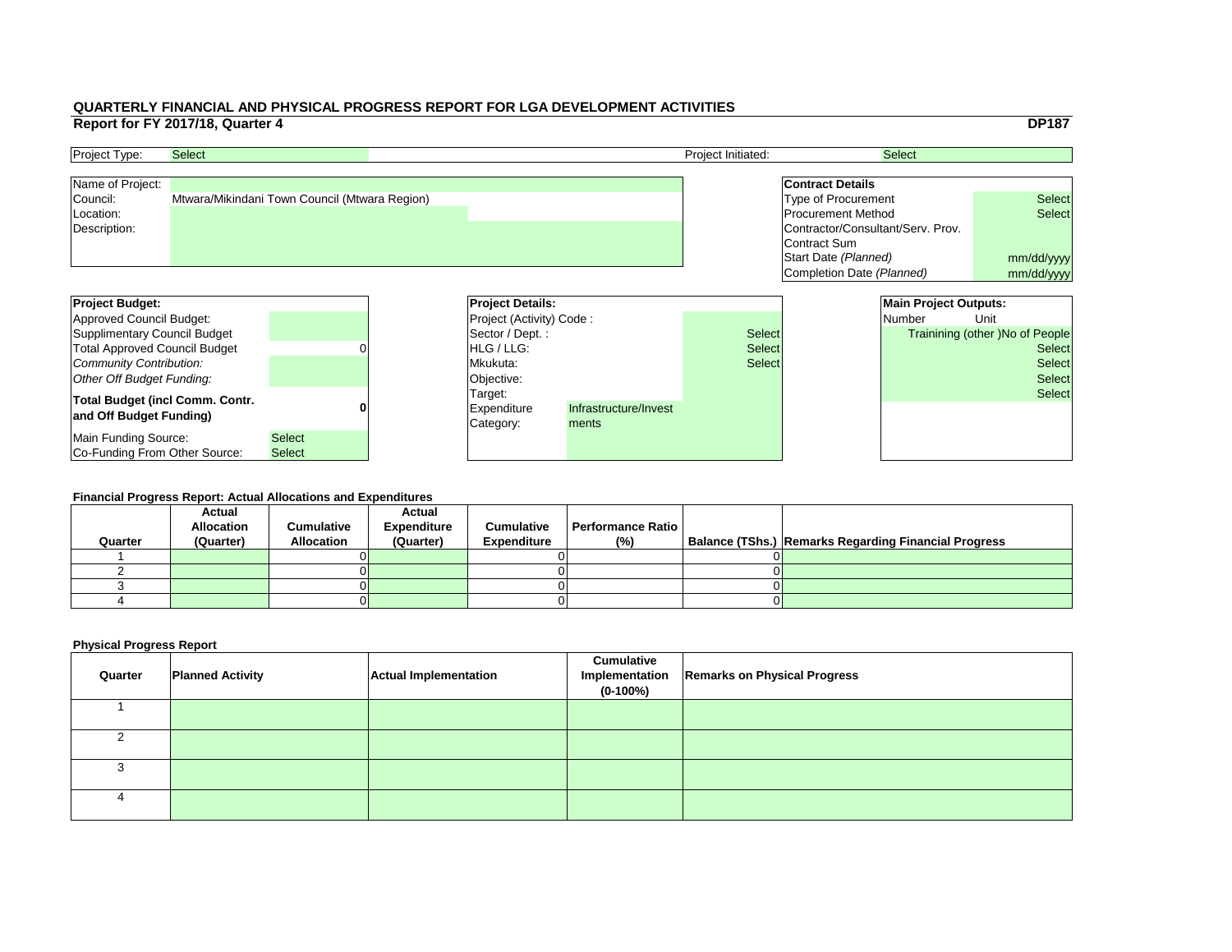|     |                                   |                              | <b>DP188</b>                    |
|-----|-----------------------------------|------------------------------|---------------------------------|
|     |                                   | <b>Select</b>                |                                 |
|     |                                   |                              |                                 |
|     | <b>Contract Details</b>           |                              |                                 |
|     | <b>Type of Procurement</b>        |                              | <b>Select</b>                   |
|     | <b>Procurement Method</b>         |                              | <b>Select</b>                   |
|     | Contractor/Consultant/Serv. Prov. |                              |                                 |
|     | <b>Contract Sum</b>               |                              |                                 |
|     | Start Date (Planned)              |                              | mm/dd/yyyy                      |
|     | Completion Date (Planned)         |                              | mm/dd/yyyy                      |
|     |                                   |                              |                                 |
|     |                                   |                              |                                 |
|     |                                   | <b>Main Project Outputs:</b> |                                 |
|     |                                   | <b>Number</b>                | Unit                            |
| ct: |                                   |                              | Trainining (other) No of People |
| ct: |                                   |                              | <b>Select</b>                   |
| :ct |                                   |                              | <b>Select</b>                   |
|     |                                   |                              | <b>Select</b>                   |
|     |                                   |                              | <b>Select</b>                   |
|     |                                   |                              |                                 |
|     |                                   |                              |                                 |
|     |                                   |                              |                                 |
|     |                                   |                              |                                 |

| <b>Project Budget:</b>                                            | <b>Project Details:</b> |  |                                     |                                |               | <b>Main Project Outputs:</b> |                                        |
|-------------------------------------------------------------------|-------------------------|--|-------------------------------------|--------------------------------|---------------|------------------------------|----------------------------------------|
| Approved Council Budget:                                          |                         |  | <b>Project (Activity) Code:</b>     |                                |               | <b>Number</b>                | Unit                                   |
| Supplimentary Council Budget                                      |                         |  | Sector / Dept.:                     |                                | <b>Select</b> |                              | <b>Trainining (other )No of People</b> |
| <b>Total Approved Council Budget</b>                              |                         |  | <b>HLG</b> / LLG:                   |                                | <b>Select</b> |                              | <b>Select</b>                          |
| Community Contribution:                                           |                         |  | Mkukuta:                            |                                | <b>Select</b> |                              | <b>Select</b>                          |
| Other Off Budget Funding:                                         |                         |  | Objective:                          |                                |               |                              | <b>Select</b>                          |
| <b>Total Budget (incl Comm. Contr.</b><br>and Off Budget Funding) |                         |  | Target:<br>Expenditure<br>Category: | Infrastructure/Invest<br>ments |               |                              | <b>Select</b>                          |
| Main Funding Source:                                              | <b>Select</b>           |  |                                     |                                |               |                              |                                        |
| Co-Funding From Other Source:                                     | <b>Select</b>           |  |                                     |                                |               |                              |                                        |

| <b>Project Type:</b> | <b>Select</b>                                 | <b>Project Initiated:</b> | <b>Select</b>                     |               |
|----------------------|-----------------------------------------------|---------------------------|-----------------------------------|---------------|
| Name of Project:     |                                               |                           | <b>Contract Details</b>           |               |
| Council:             | Mtwara/Mikindani Town Council (Mtwara Region) |                           | Type of Procurement               | <b>Select</b> |
| Location:            |                                               |                           | <b>Procurement Method</b>         | <b>Select</b> |
| Description:         |                                               |                           | Contractor/Consultant/Serv. Prov. |               |
|                      |                                               |                           | Contract Sum                      |               |
|                      |                                               |                           | Start Date (Planned)              | mm/dd/ww      |

#### **Financial Progress Report: Actual Allocations and Expenditures**

|         | <b>Actual</b>     |                   | <b>Actual</b>      |                    |                          |                                                             |
|---------|-------------------|-------------------|--------------------|--------------------|--------------------------|-------------------------------------------------------------|
|         | <b>Allocation</b> | <b>Cumulative</b> | <b>Expenditure</b> | <b>Cumulative</b>  | <b>Performance Ratio</b> |                                                             |
| Quarter | (Quarter)         | <b>Allocation</b> | (Quarter)          | <b>Expenditure</b> | (%)                      | <b>Balance (TShs.) Remarks Regarding Financial Progress</b> |
|         |                   |                   |                    |                    |                          |                                                             |
|         |                   |                   |                    |                    |                          |                                                             |
|         |                   |                   |                    |                    |                          |                                                             |
|         |                   |                   |                    |                    |                          |                                                             |
|         |                   |                   |                    |                    |                          |                                                             |

| Quarter | <b>Planned Activity</b> | <b>Actual Implementation</b> | <b>Cumulative</b><br>Implementation<br>$(0-100%)$ | <b>Remarks on Physical Progress</b> |
|---------|-------------------------|------------------------------|---------------------------------------------------|-------------------------------------|
|         |                         |                              |                                                   |                                     |
|         |                         |                              |                                                   |                                     |
|         |                         |                              |                                                   |                                     |
|         |                         |                              |                                                   |                                     |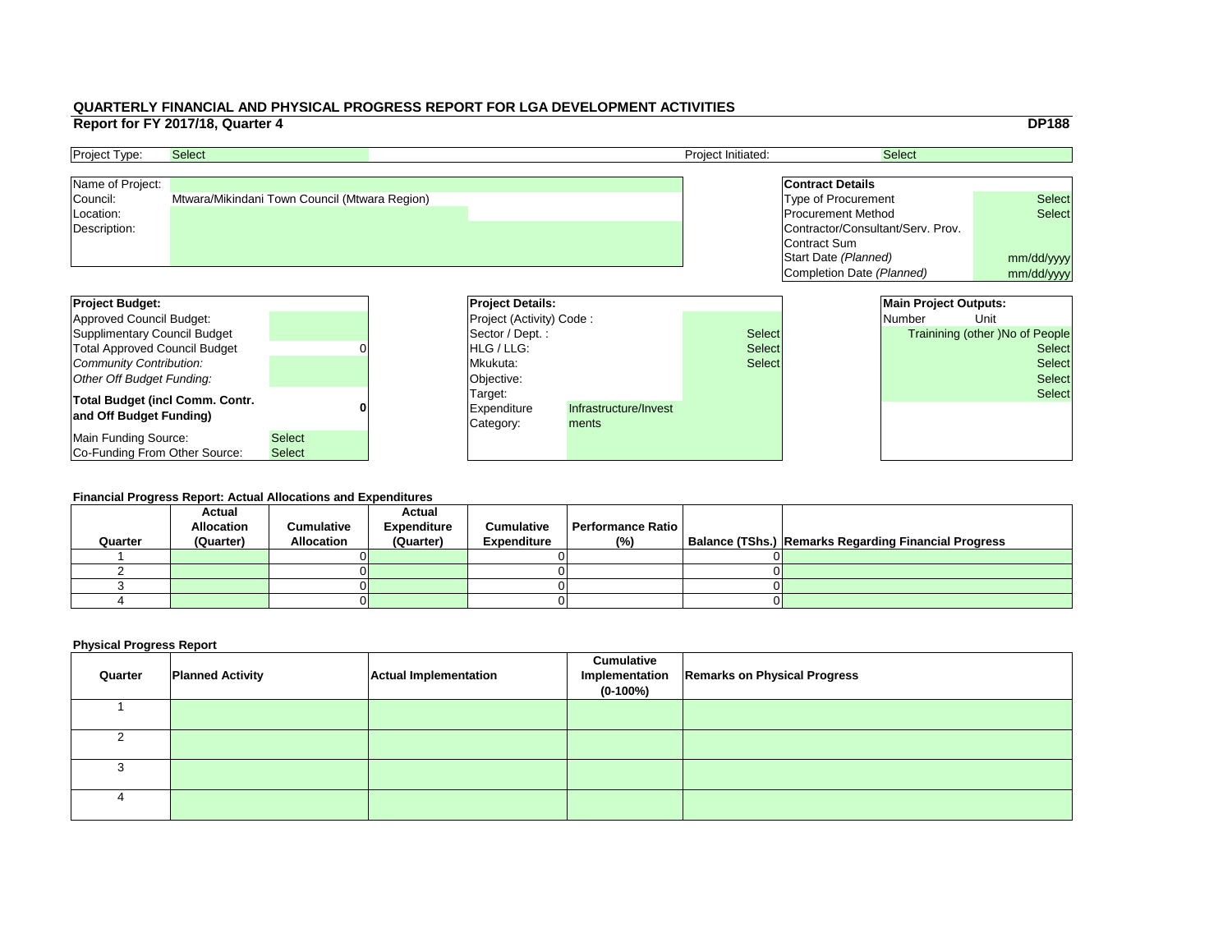|                         |                     | <b>DP189</b>                                                                                                                                                                                       |
|-------------------------|---------------------|----------------------------------------------------------------------------------------------------------------------------------------------------------------------------------------------------|
|                         | <b>Select</b>       |                                                                                                                                                                                                    |
|                         |                     |                                                                                                                                                                                                    |
| <b>Contract Details</b> |                     |                                                                                                                                                                                                    |
|                         |                     | <b>Select</b>                                                                                                                                                                                      |
|                         |                     | <b>Select</b>                                                                                                                                                                                      |
|                         |                     |                                                                                                                                                                                                    |
|                         |                     |                                                                                                                                                                                                    |
|                         |                     | mm/dd/yyyy                                                                                                                                                                                         |
|                         |                     | mm/dd/yyyy                                                                                                                                                                                         |
|                         |                     |                                                                                                                                                                                                    |
|                         |                     |                                                                                                                                                                                                    |
|                         |                     |                                                                                                                                                                                                    |
|                         |                     | Unit                                                                                                                                                                                               |
|                         |                     | Trainining (other) No of People                                                                                                                                                                    |
|                         |                     | <b>Select</b>                                                                                                                                                                                      |
|                         |                     | <b>Select</b>                                                                                                                                                                                      |
|                         |                     | <b>Select</b>                                                                                                                                                                                      |
|                         |                     | <b>Select</b>                                                                                                                                                                                      |
|                         |                     |                                                                                                                                                                                                    |
|                         |                     |                                                                                                                                                                                                    |
|                         |                     |                                                                                                                                                                                                    |
|                         | <b>Contract Sum</b> | <b>Type of Procurement</b><br><b>Procurement Method</b><br>Contractor/Consultant/Serv. Prov.<br>Start Date (Planned)<br>Completion Date (Planned)<br><b>Main Project Outputs:</b><br><b>Number</b> |

| <b>Project Budget:</b>                                            |               |  | <b>Project Details:</b>             |                                |               | <b>Main Project Outputs:</b> |                                        |
|-------------------------------------------------------------------|---------------|--|-------------------------------------|--------------------------------|---------------|------------------------------|----------------------------------------|
| Approved Council Budget:                                          |               |  | <b>Project (Activity) Code:</b>     |                                |               | <b>Number</b>                | Unit                                   |
| Supplimentary Council Budget                                      |               |  | Sector / Dept.:                     |                                | <b>Select</b> |                              | <b>Trainining (other )No of People</b> |
| <b>Total Approved Council Budget</b>                              |               |  | <b>HLG</b> / LLG:                   |                                | <b>Select</b> |                              | <b>Select</b>                          |
| Community Contribution:                                           |               |  | Mkukuta:                            |                                | <b>Select</b> |                              | <b>Select</b>                          |
| Other Off Budget Funding:                                         |               |  | Objective:                          |                                |               |                              | <b>Select</b>                          |
| <b>Total Budget (incl Comm. Contr.</b><br>and Off Budget Funding) |               |  | Target:<br>Expenditure<br>Category: | Infrastructure/Invest<br>ments |               |                              | <b>Select</b>                          |
| Main Funding Source:                                              | <b>Select</b> |  |                                     |                                |               |                              |                                        |
| Co-Funding From Other Source:                                     | <b>Select</b> |  |                                     |                                |               |                              |                                        |

| <b>Project Type:</b> | <b>Select</b>                                 | <b>Project Initiated:</b> | <b>Select</b>                     |               |
|----------------------|-----------------------------------------------|---------------------------|-----------------------------------|---------------|
| Name of Project:     |                                               |                           | <b>Contract Details</b>           |               |
| Council:             | Mtwara/Mikindani Town Council (Mtwara Region) |                           | Type of Procurement               | <b>Select</b> |
| Location:            |                                               |                           | <b>Procurement Method</b>         | <b>Select</b> |
| Description:         |                                               |                           | Contractor/Consultant/Serv. Prov. |               |
|                      |                                               |                           | Contract Sum                      |               |
|                      |                                               |                           | Start Date (Planned)              | mm/dd/ww      |

#### **Financial Progress Report: Actual Allocations and Expenditures**

|         | <b>Actual</b>     |                   | <b>Actual</b>      |                    |                          |                                                             |
|---------|-------------------|-------------------|--------------------|--------------------|--------------------------|-------------------------------------------------------------|
|         | <b>Allocation</b> | <b>Cumulative</b> | <b>Expenditure</b> | <b>Cumulative</b>  | <b>Performance Ratio</b> |                                                             |
| Quarter | (Quarter)         | <b>Allocation</b> | (Quarter)          | <b>Expenditure</b> | (%)                      | <b>Balance (TShs.) Remarks Regarding Financial Progress</b> |
|         |                   |                   |                    |                    |                          |                                                             |
|         |                   |                   |                    |                    |                          |                                                             |
|         |                   |                   |                    |                    |                          |                                                             |
|         |                   |                   |                    |                    |                          |                                                             |
|         |                   |                   |                    |                    |                          |                                                             |

| Quarter | <b>Planned Activity</b> | <b>Actual Implementation</b> | <b>Cumulative</b><br>Implementation<br>$(0-100%)$ | <b>Remarks on Physical Progress</b> |
|---------|-------------------------|------------------------------|---------------------------------------------------|-------------------------------------|
|         |                         |                              |                                                   |                                     |
|         |                         |                              |                                                   |                                     |
|         |                         |                              |                                                   |                                     |
|         |                         |                              |                                                   |                                     |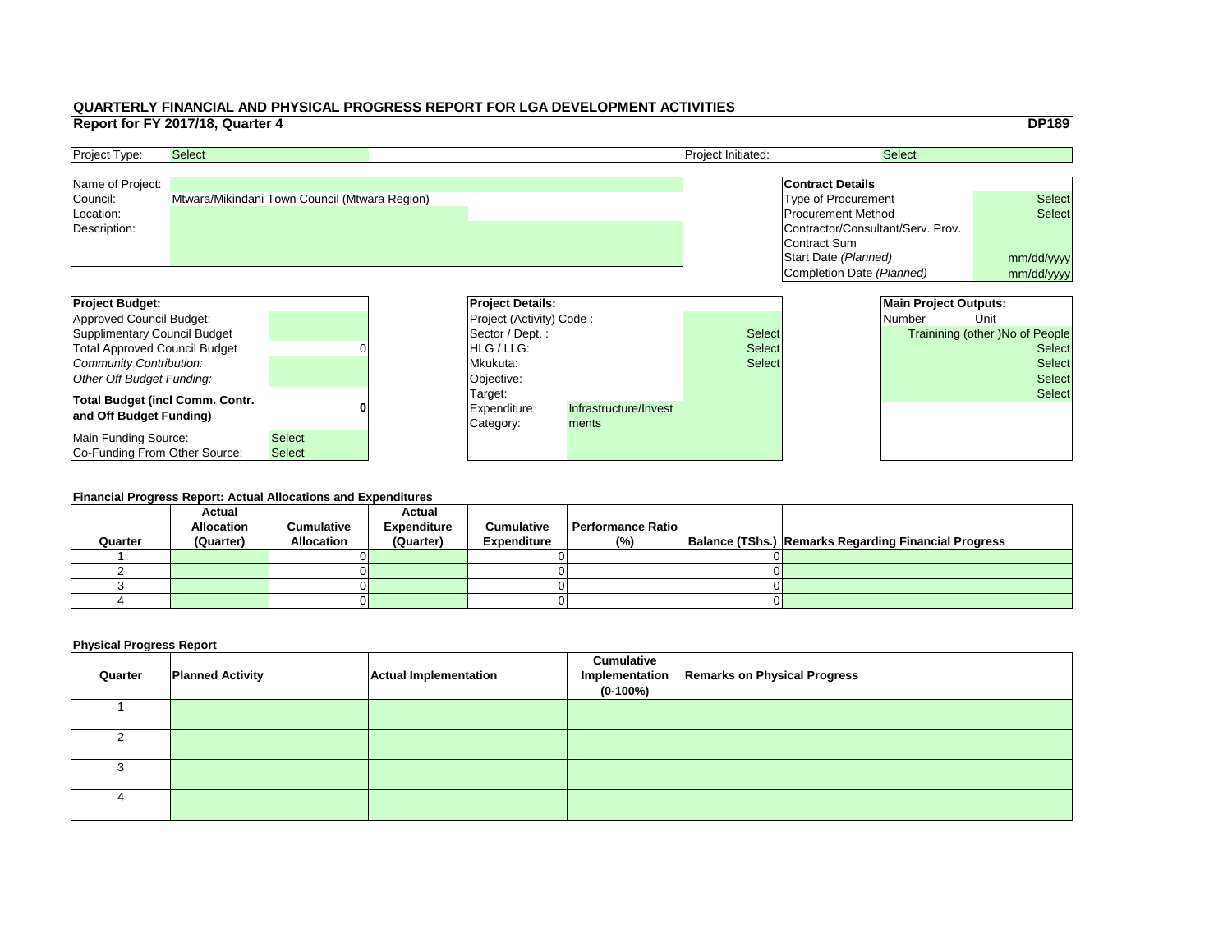|     |                                   | <b>DP190</b>                    |  |
|-----|-----------------------------------|---------------------------------|--|
|     | <b>Select</b>                     |                                 |  |
|     |                                   |                                 |  |
|     | <b>Contract Details</b>           |                                 |  |
|     | <b>Type of Procurement</b>        | <b>Select</b>                   |  |
|     | <b>Procurement Method</b>         | <b>Select</b>                   |  |
|     | Contractor/Consultant/Serv. Prov. |                                 |  |
|     | <b>Contract Sum</b>               |                                 |  |
|     | Start Date (Planned)              | mm/dd/yyyy                      |  |
|     | Completion Date (Planned)         | mm/dd/yyyy                      |  |
|     |                                   |                                 |  |
|     | <b>Main Project Outputs:</b>      |                                 |  |
|     | <b>Number</b>                     | Unit                            |  |
| ct: |                                   | Trainining (other) No of People |  |
| ct: |                                   | <b>Select</b>                   |  |
| :ct |                                   | <b>Select</b>                   |  |
|     |                                   | <b>Select</b>                   |  |
|     |                                   |                                 |  |
|     |                                   | <b>Select</b>                   |  |
|     |                                   |                                 |  |
|     |                                   |                                 |  |
|     |                                   |                                 |  |

| <b>Project Budget:</b>                                            |                                |          | <b>Project Details:</b>                    |                                |               | <b>Main Project Outputs:</b> |                                        |
|-------------------------------------------------------------------|--------------------------------|----------|--------------------------------------------|--------------------------------|---------------|------------------------------|----------------------------------------|
| Approved Council Budget:                                          |                                |          | <b>Project (Activity) Code:</b>            |                                |               | Number                       | Unit                                   |
| Supplimentary Council Budget                                      |                                |          | Sector / Dept.:                            |                                | <b>Select</b> |                              | <b>Trainining (other )No of People</b> |
| <b>Total Approved Council Budget</b>                              |                                |          | <b>HLG</b> / LLG:                          |                                | <b>Select</b> |                              | <b>Select</b>                          |
| Community Contribution:                                           |                                | Mkukuta: |                                            | <b>Select</b>                  |               | <b>Select</b>                |                                        |
| Other Off Budget Funding:                                         |                                |          | Objective:                                 |                                |               |                              | <b>Select</b>                          |
| <b>Total Budget (incl Comm. Contr.</b><br>and Off Budget Funding) |                                |          | Target:<br><b>Expenditure</b><br>Category: | Infrastructure/Invest<br>ments |               |                              | <b>Select</b>                          |
| Main Funding Source:<br>Co-Funding From Other Source:             | <b>Select</b><br><b>Select</b> |          |                                            |                                |               |                              |                                        |

| <b>Project Type:</b> | <b>Select</b>                                 | <b>Project Initiated:</b> | <b>Select</b>                     |               |
|----------------------|-----------------------------------------------|---------------------------|-----------------------------------|---------------|
| Name of Project:     |                                               |                           | <b>Contract Details</b>           |               |
| Council:             | Mtwara/Mikindani Town Council (Mtwara Region) |                           | Type of Procurement               | <b>Select</b> |
| Location:            |                                               |                           | <b>Procurement Method</b>         | <b>Select</b> |
| Description:         |                                               |                           | Contractor/Consultant/Serv. Prov. |               |
|                      |                                               |                           | Contract Sum                      |               |
|                      |                                               |                           | Start Date (Planned)              | mm/dd/ww      |

#### **Financial Progress Report: Actual Allocations and Expenditures**

|         | <b>Actual</b>     |                   | <b>Actual</b>      |                    |                   |  |                                                             |  |  |
|---------|-------------------|-------------------|--------------------|--------------------|-------------------|--|-------------------------------------------------------------|--|--|
|         | <b>Allocation</b> | <b>Cumulative</b> | <b>Expenditure</b> | <b>Cumulative</b>  | Performance Ratio |  |                                                             |  |  |
| Quarter | (Quarter)         | <b>Allocation</b> | (Quarter)          | <b>Expenditure</b> | (%)               |  | <b>Balance (TShs.) Remarks Regarding Financial Progress</b> |  |  |
|         |                   |                   |                    |                    |                   |  |                                                             |  |  |
|         |                   |                   |                    |                    |                   |  |                                                             |  |  |
|         |                   |                   |                    |                    |                   |  |                                                             |  |  |
|         |                   |                   |                    |                    |                   |  |                                                             |  |  |
|         |                   |                   |                    |                    |                   |  |                                                             |  |  |

| Quarter | <b>Planned Activity</b> | <b>Actual Implementation</b> | <b>Cumulative</b><br>$(0-100%)$ | Implementation   Remarks on Physical Progress |
|---------|-------------------------|------------------------------|---------------------------------|-----------------------------------------------|
|         |                         |                              |                                 |                                               |
|         |                         |                              |                                 |                                               |
|         |                         |                              |                                 |                                               |
|         |                         |                              |                                 |                                               |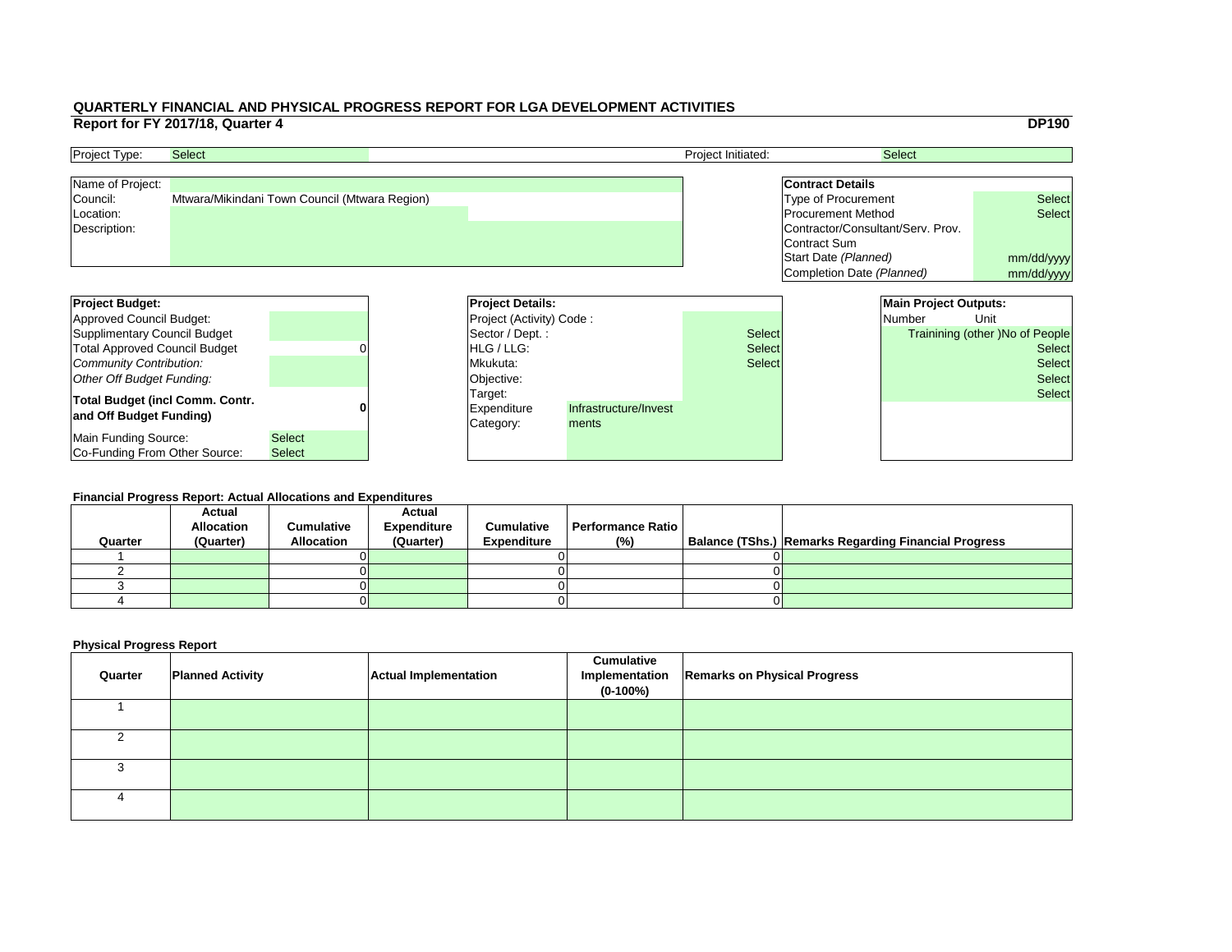|     |                                   |                              | <b>DP191</b>                           |
|-----|-----------------------------------|------------------------------|----------------------------------------|
|     |                                   | <b>Select</b>                |                                        |
|     |                                   |                              |                                        |
|     | <b>Contract Details</b>           |                              |                                        |
|     | <b>Type of Procurement</b>        |                              | <b>Select</b>                          |
|     | <b>Procurement Method</b>         |                              | <b>Select</b>                          |
|     | Contractor/Consultant/Serv. Prov. |                              |                                        |
|     | Contract Sum                      |                              |                                        |
|     | Start Date (Planned)              |                              | mm/dd/yyyy                             |
|     | Completion Date (Planned)         |                              | mm/dd/yyyy                             |
|     |                                   |                              |                                        |
|     |                                   | <b>Main Project Outputs:</b> |                                        |
|     |                                   |                              |                                        |
|     |                                   | <b>Number</b>                | Unit                                   |
| :ct |                                   |                              | <b>Trainining (other) No of People</b> |
| ct: |                                   |                              | <b>Select</b>                          |
| ct: |                                   |                              | <b>Select</b>                          |
|     |                                   |                              | <b>Select</b>                          |
|     |                                   |                              | <b>Select</b>                          |
|     |                                   |                              |                                        |
|     |                                   |                              |                                        |
|     |                                   |                              |                                        |

| <b>Project Budget:</b>                                            |               | <b>Project Details:</b>             |                                |               |  | <b>Main Project Outputs:</b> |                                        |
|-------------------------------------------------------------------|---------------|-------------------------------------|--------------------------------|---------------|--|------------------------------|----------------------------------------|
| Approved Council Budget:                                          |               | <b>Project (Activity) Code:</b>     |                                |               |  | <b>Number</b>                | Unit                                   |
| Supplimentary Council Budget                                      |               | Sector / Dept.:                     |                                | <b>Select</b> |  |                              | <b>Trainining (other )No of People</b> |
| <b>Total Approved Council Budget</b>                              |               | <b>HLG</b> / LLG:                   |                                | <b>Select</b> |  |                              | <b>Select</b>                          |
| Community Contribution:                                           |               | Mkukuta:                            |                                | <b>Select</b> |  |                              | <b>Select</b>                          |
| Other Off Budget Funding:                                         |               | Objective:                          |                                |               |  |                              | <b>Select</b>                          |
| <b>Total Budget (incl Comm. Contr.</b><br>and Off Budget Funding) |               | Target:<br>Expenditure<br>Category: | Infrastructure/Invest<br>ments |               |  |                              | <b>Select</b>                          |
| Main Funding Source:                                              | <b>Select</b> |                                     |                                |               |  |                              |                                        |
| Co-Funding From Other Source:                                     | <b>Select</b> |                                     |                                |               |  |                              |                                        |

| <b>Project Type:</b> | <b>Select</b>                                 | <b>Project Initiated:</b> | <b>Select</b>                     |               |
|----------------------|-----------------------------------------------|---------------------------|-----------------------------------|---------------|
| Name of Project:     |                                               |                           | <b>Contract Details</b>           |               |
| Council:             | Mtwara/Mikindani Town Council (Mtwara Region) |                           | Type of Procurement               | <b>Select</b> |
| Location:            |                                               |                           | <b>Procurement Method</b>         | <b>Select</b> |
| Description:         |                                               |                           | Contractor/Consultant/Serv. Prov. |               |
|                      |                                               |                           | Contract Sum                      |               |
|                      |                                               |                           | Start Date (Planned)              | mm/dd/ww      |

#### **Financial Progress Report: Actual Allocations and Expenditures**

| Quarter | <b>Actual</b><br><b>Allocation</b><br>(Quarter) | <b>Cumulative</b><br><b>Allocation</b> | <b>Actual</b><br><b>Expenditure</b><br>(Quarter) | <b>Cumulative</b><br><b>Expenditure</b> | <b>Performance Ratio</b><br>(%) | Balance (TShs.) Remarks Regarding Financial Progress |
|---------|-------------------------------------------------|----------------------------------------|--------------------------------------------------|-----------------------------------------|---------------------------------|------------------------------------------------------|
|         |                                                 |                                        |                                                  |                                         |                                 |                                                      |
|         |                                                 |                                        |                                                  |                                         |                                 |                                                      |
|         |                                                 |                                        |                                                  |                                         |                                 |                                                      |
|         |                                                 |                                        |                                                  |                                         |                                 |                                                      |
|         |                                                 |                                        |                                                  |                                         |                                 |                                                      |

| Quarter | <b>Planned Activity</b> | <b>Actual Implementation</b> | <b>Cumulative</b><br>$(0-100%)$ | Implementation   Remarks on Physical Progress |
|---------|-------------------------|------------------------------|---------------------------------|-----------------------------------------------|
|         |                         |                              |                                 |                                               |
|         |                         |                              |                                 |                                               |
|         |                         |                              |                                 |                                               |
|         |                         |                              |                                 |                                               |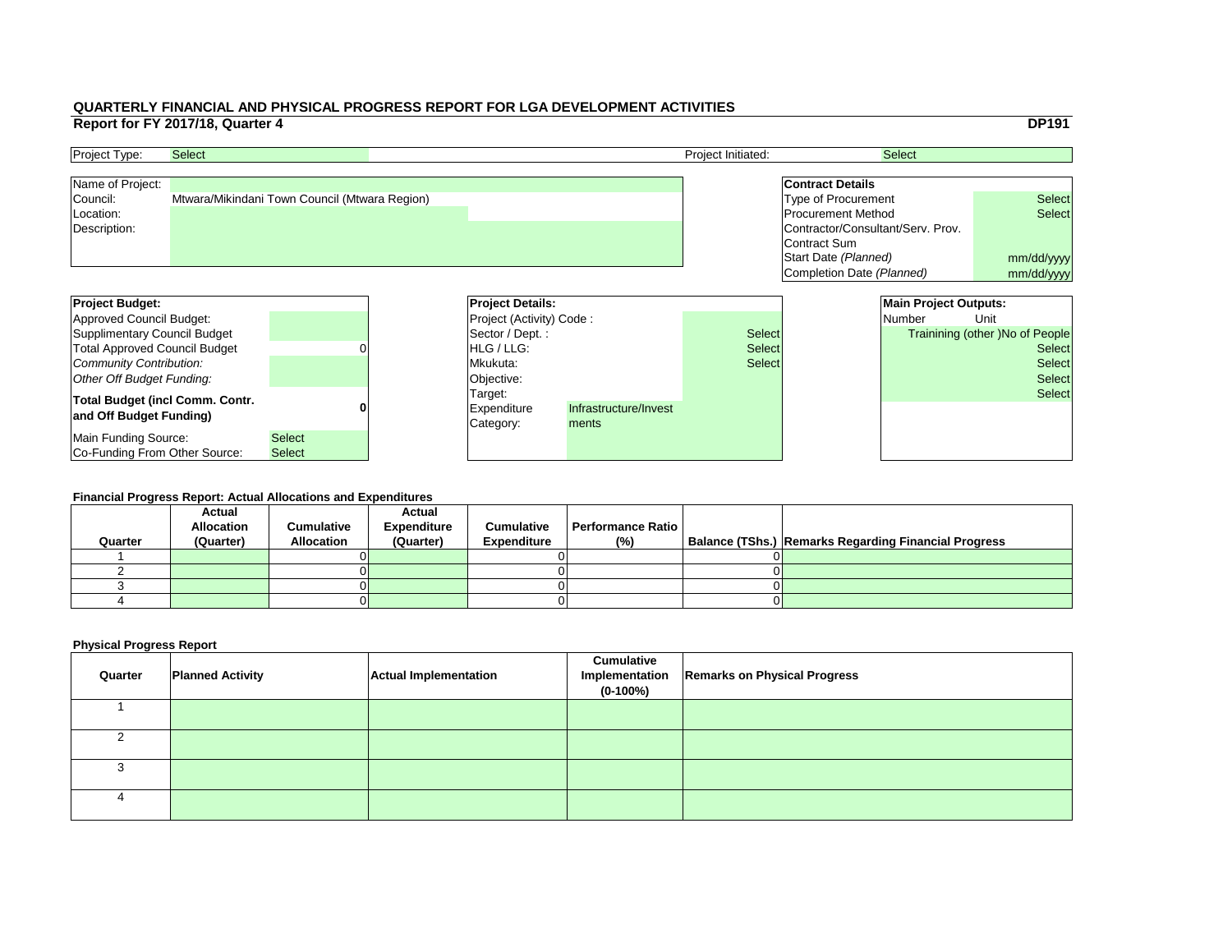|     |                                   |                              | <b>DP192</b>                           |  |
|-----|-----------------------------------|------------------------------|----------------------------------------|--|
|     |                                   | <b>Select</b>                |                                        |  |
|     |                                   |                              |                                        |  |
|     | <b>Contract Details</b>           |                              |                                        |  |
|     | <b>Type of Procurement</b>        |                              | <b>Select</b>                          |  |
|     | <b>Procurement Method</b>         |                              | <b>Select</b>                          |  |
|     | Contractor/Consultant/Serv. Prov. |                              |                                        |  |
|     | <b>Contract Sum</b>               |                              |                                        |  |
|     | Start Date (Planned)              | mm/dd/yyyy                   |                                        |  |
|     | Completion Date (Planned)         |                              | mm/dd/yyyy                             |  |
|     |                                   |                              |                                        |  |
|     |                                   | <b>Main Project Outputs:</b> |                                        |  |
|     |                                   | <b>Number</b>                | Unit                                   |  |
| :ct |                                   |                              | <b>Trainining (other) No of People</b> |  |
| ct: |                                   |                              | <b>Select</b>                          |  |
| ct: |                                   |                              | <b>Select</b>                          |  |
|     |                                   |                              |                                        |  |
|     |                                   |                              | <b>Select</b>                          |  |
|     |                                   |                              | <b>Select</b>                          |  |
|     |                                   |                              |                                        |  |
|     |                                   |                              |                                        |  |
|     |                                   |                              |                                        |  |

| <b>Project Budget:</b>                 |               | <b>Project Details:</b>         |                       |               |  | <b>Main Project Outputs:</b> |                                        |
|----------------------------------------|---------------|---------------------------------|-----------------------|---------------|--|------------------------------|----------------------------------------|
| Approved Council Budget:               |               | <b>Project (Activity) Code:</b> |                       |               |  | <b>Number</b>                | Unit                                   |
| Supplimentary Council Budget           |               | Sector / Dept. :                |                       | <b>Select</b> |  |                              | <b>Trainining (other )No of People</b> |
| <b>Total Approved Council Budget</b>   |               | <b>IHLG/LLG:</b>                |                       | <b>Select</b> |  |                              | <b>Select</b>                          |
| Community Contribution:                |               | Mkukuta:                        |                       | <b>Select</b> |  |                              | <b>Select</b>                          |
| Other Off Budget Funding:              |               | Objective:                      |                       |               |  |                              | <b>Select</b>                          |
| <b>Total Budget (incl Comm. Contr.</b> |               | Target:                         |                       |               |  |                              | <b>Select</b>                          |
| and Off Budget Funding)                |               | <b>Expenditure</b>              | Infrastructure/Invest |               |  |                              |                                        |
|                                        |               | Category:                       | ments                 |               |  |                              |                                        |
| Main Funding Source:                   | <b>Select</b> |                                 |                       |               |  |                              |                                        |
| <b>Co-Funding From Other Source:</b>   | <b>Select</b> |                                 |                       |               |  |                              |                                        |

| <b>Project Type:</b> | <b>Select</b>                                 | <b>Project Initiated:</b> | <b>Select</b>                     |               |
|----------------------|-----------------------------------------------|---------------------------|-----------------------------------|---------------|
| Name of Project:     |                                               |                           | <b>Contract Details</b>           |               |
| Council:             | Mtwara/Mikindani Town Council (Mtwara Region) |                           | Type of Procurement               | <b>Select</b> |
| Location:            |                                               |                           | <b>Procurement Method</b>         | <b>Select</b> |
| Description:         |                                               |                           | Contractor/Consultant/Serv. Prov. |               |
|                      |                                               |                           | Contract Sum                      |               |
|                      |                                               |                           | Start Date (Planned)              | mm/dd/ww      |

#### **Financial Progress Report: Actual Allocations and Expenditures**

| Quarter | <b>Actual</b><br><b>Allocation</b><br>(Quarter) | <b>Cumulative</b><br><b>Allocation</b> | <b>Actual</b><br><b>Expenditure</b><br>(Quarter) | <b>Cumulative</b><br><b>Expenditure</b> | <b>Performance Ratio</b><br>(%) | Balance (TShs.) Remarks Regarding Financial Progress |
|---------|-------------------------------------------------|----------------------------------------|--------------------------------------------------|-----------------------------------------|---------------------------------|------------------------------------------------------|
|         |                                                 |                                        |                                                  |                                         |                                 |                                                      |
|         |                                                 |                                        |                                                  |                                         |                                 |                                                      |
|         |                                                 |                                        |                                                  |                                         |                                 |                                                      |
|         |                                                 |                                        |                                                  |                                         |                                 |                                                      |
|         |                                                 |                                        |                                                  |                                         |                                 |                                                      |

| Quarter | <b>Planned Activity</b> | <b>Actual Implementation</b> | <b>Cumulative</b><br>$(0-100\%)$ | Implementation   Remarks on Physical Progress |
|---------|-------------------------|------------------------------|----------------------------------|-----------------------------------------------|
|         |                         |                              |                                  |                                               |
|         |                         |                              |                                  |                                               |
|         |                         |                              |                                  |                                               |
|         |                         |                              |                                  |                                               |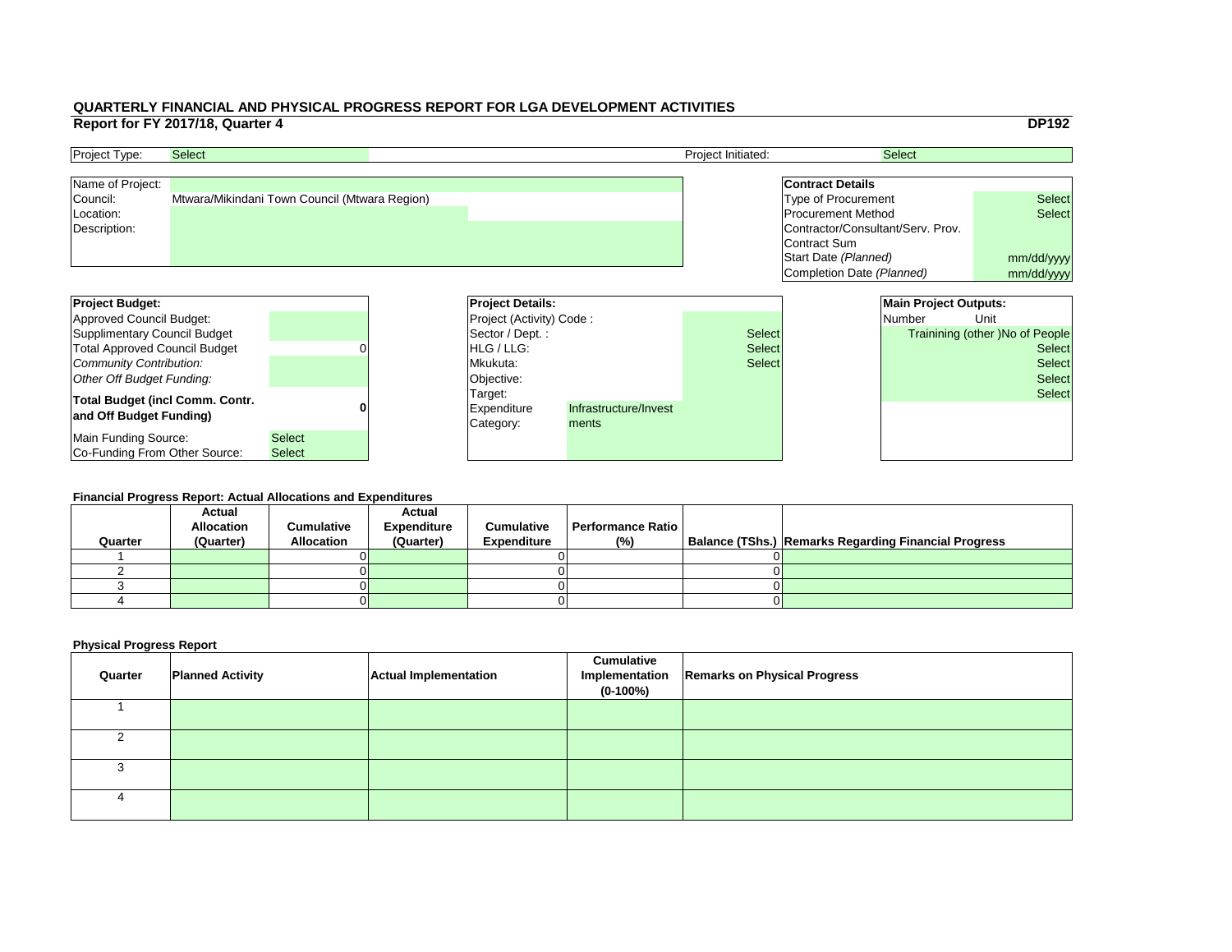|                     |                         | <b>DP193</b>                                                                                                                                                                                       |
|---------------------|-------------------------|----------------------------------------------------------------------------------------------------------------------------------------------------------------------------------------------------|
|                     |                         |                                                                                                                                                                                                    |
|                     |                         |                                                                                                                                                                                                    |
|                     |                         |                                                                                                                                                                                                    |
|                     |                         |                                                                                                                                                                                                    |
|                     |                         | <b>Select</b>                                                                                                                                                                                      |
|                     |                         | <b>Select</b>                                                                                                                                                                                      |
|                     |                         |                                                                                                                                                                                                    |
| <b>Contract Sum</b> |                         |                                                                                                                                                                                                    |
|                     |                         | mm/dd/yyyy                                                                                                                                                                                         |
|                     |                         | mm/dd/yyyy                                                                                                                                                                                         |
|                     |                         |                                                                                                                                                                                                    |
|                     |                         |                                                                                                                                                                                                    |
|                     | <b>Number</b>           | Unit                                                                                                                                                                                               |
|                     |                         | <b>Trainining (other) No of People</b>                                                                                                                                                             |
|                     |                         | <b>Select</b>                                                                                                                                                                                      |
|                     |                         | <b>Select</b>                                                                                                                                                                                      |
|                     |                         | <b>Select</b>                                                                                                                                                                                      |
|                     |                         |                                                                                                                                                                                                    |
|                     |                         | <b>Select</b>                                                                                                                                                                                      |
|                     |                         |                                                                                                                                                                                                    |
|                     |                         |                                                                                                                                                                                                    |
|                     |                         |                                                                                                                                                                                                    |
|                     |                         |                                                                                                                                                                                                    |
|                     | <b>Contract Details</b> | <b>Select</b><br><b>Type of Procurement</b><br><b>Procurement Method</b><br>Contractor/Consultant/Serv. Prov.<br>Start Date (Planned)<br>Completion Date (Planned)<br><b>Main Project Outputs:</b> |

| <b>Project Type:</b> | <b>Select</b>                                 | <b>Project Initiated:</b> | <b>Select</b>                     |               |
|----------------------|-----------------------------------------------|---------------------------|-----------------------------------|---------------|
| Name of Project:     |                                               |                           | <b>Contract Details</b>           |               |
| Council:             | Mtwara/Mikindani Town Council (Mtwara Region) |                           | Type of Procurement               | <b>Select</b> |
| Location:            |                                               |                           | <b>Procurement Method</b>         | <b>Select</b> |
| Description:         |                                               |                           | Contractor/Consultant/Serv. Prov. |               |
|                      |                                               |                           | Contract Sum                      |               |
|                      |                                               |                           | Start Date (Planned)              | mm/dd/ww      |

| <b>Project Budget:</b>                 |               | <b>Project Details:</b>         |                       |               |  | <b>Main Project Outputs:</b> |                                 |
|----------------------------------------|---------------|---------------------------------|-----------------------|---------------|--|------------------------------|---------------------------------|
| Approved Council Budget:               |               | <b>Project (Activity) Code:</b> |                       |               |  | <b>Number</b>                | Unit                            |
| Supplimentary Council Budget           |               | Sector / Dept. :                |                       | <b>Select</b> |  |                              | Trainining (other )No of People |
| <b>Total Approved Council Budget</b>   |               | <b>IHLG/LLG:</b>                |                       | <b>Select</b> |  |                              | <b>Select</b>                   |
| Community Contribution:                |               | Mkukuta:                        |                       | <b>Select</b> |  |                              | <b>Select</b>                   |
| Other Off Budget Funding:              |               | Objective:                      |                       |               |  |                              | <b>Select</b>                   |
| <b>Total Budget (incl Comm. Contr.</b> |               | Target:                         |                       |               |  |                              | <b>Select</b>                   |
| and Off Budget Funding)                |               | <b>Expenditure</b>              | Infrastructure/Invest |               |  |                              |                                 |
|                                        |               | Category:                       | ments                 |               |  |                              |                                 |
| Main Funding Source:                   | <b>Select</b> |                                 |                       |               |  |                              |                                 |
| Co-Funding From Other Source:          | <b>Select</b> |                                 |                       |               |  |                              |                                 |

#### **Financial Progress Report: Actual Allocations and Expenditures**

| Quarter | <b>Actual</b><br><b>Allocation</b><br>(Quarter) | <b>Cumulative</b><br><b>Allocation</b> | <b>Actual</b><br><b>Expenditure</b><br>(Quarter) | <b>Cumulative</b><br><b>Expenditure</b> | <b>Performance Ratio</b><br>(%) | Balance (TShs.) Remarks Regarding Financial Progress |
|---------|-------------------------------------------------|----------------------------------------|--------------------------------------------------|-----------------------------------------|---------------------------------|------------------------------------------------------|
|         |                                                 |                                        |                                                  |                                         |                                 |                                                      |
|         |                                                 |                                        |                                                  |                                         |                                 |                                                      |
|         |                                                 |                                        |                                                  |                                         |                                 |                                                      |
|         |                                                 |                                        |                                                  |                                         |                                 |                                                      |
|         |                                                 |                                        |                                                  |                                         |                                 |                                                      |

| Quarter | <b>Planned Activity</b> | <b>Actual Implementation</b> | <b>Cumulative</b><br>$(0-100\%)$ | Implementation   Remarks on Physical Progress |
|---------|-------------------------|------------------------------|----------------------------------|-----------------------------------------------|
|         |                         |                              |                                  |                                               |
|         |                         |                              |                                  |                                               |
|         |                         |                              |                                  |                                               |
|         |                         |                              |                                  |                                               |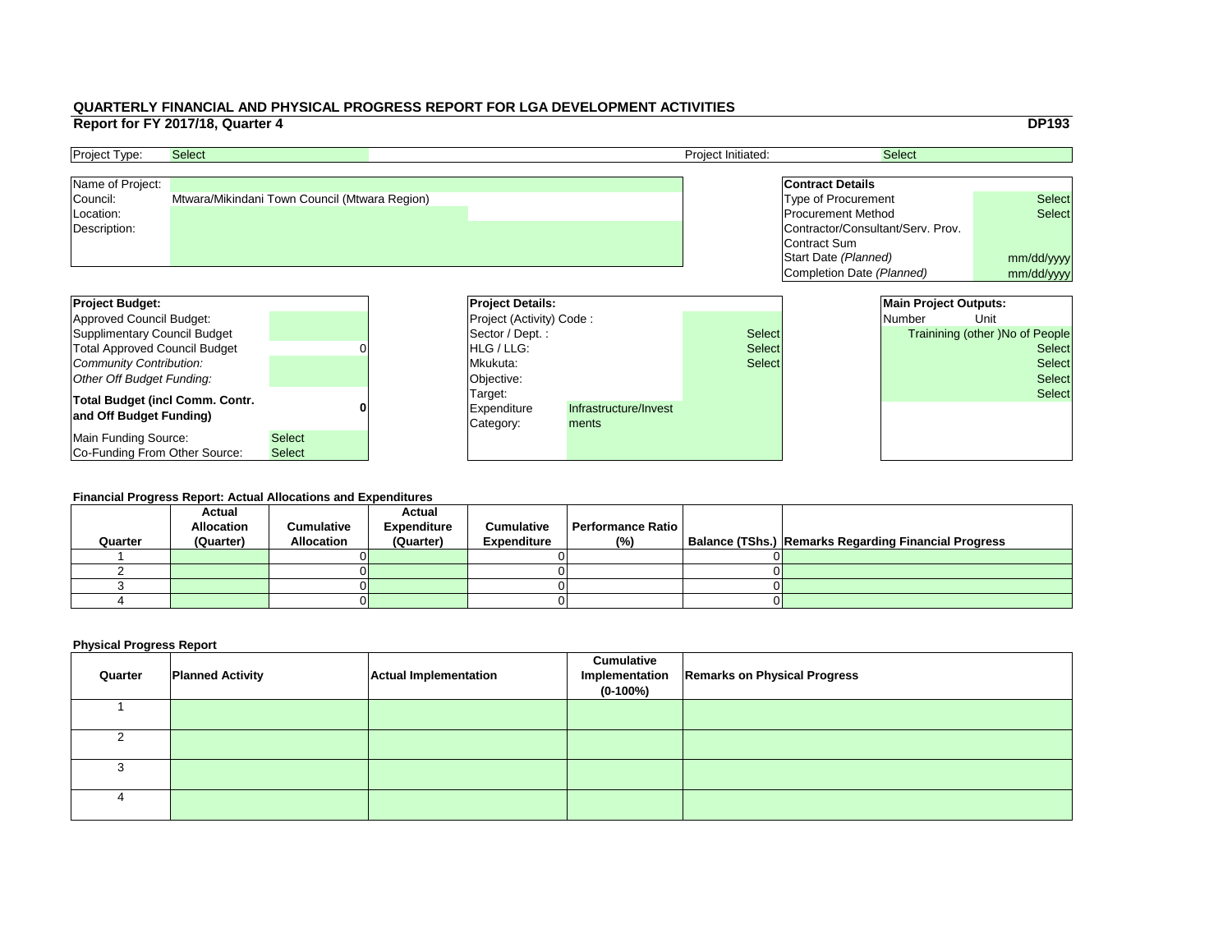|     |                                   |                              | <b>DP194</b>                           |
|-----|-----------------------------------|------------------------------|----------------------------------------|
|     |                                   | <b>Select</b>                |                                        |
|     |                                   |                              |                                        |
|     | <b>Contract Details</b>           |                              |                                        |
|     | <b>Type of Procurement</b>        |                              | <b>Select</b>                          |
|     | <b>Procurement Method</b>         |                              | <b>Select</b>                          |
|     | Contractor/Consultant/Serv. Prov. |                              |                                        |
|     | Contract Sum                      |                              |                                        |
|     | Start Date (Planned)              |                              | mm/dd/yyyy                             |
|     | Completion Date (Planned)         |                              | mm/dd/yyyy                             |
|     |                                   |                              |                                        |
|     |                                   | <b>Main Project Outputs:</b> |                                        |
|     |                                   | Number                       | Unit                                   |
|     |                                   |                              |                                        |
| :ct |                                   |                              | <b>Trainining (other) No of People</b> |
| ct: |                                   |                              | <b>Select</b>                          |
| ct: |                                   |                              | <b>Select</b>                          |
|     |                                   |                              | <b>Select</b>                          |
|     |                                   |                              | <b>Select</b>                          |
|     |                                   |                              |                                        |
|     |                                   |                              |                                        |
|     |                                   |                              |                                        |

| <b>Project Budget:</b>                 |               | <b>Project Details:</b>         |                       |               | <b>Main Project Outputs:</b> |                                        |
|----------------------------------------|---------------|---------------------------------|-----------------------|---------------|------------------------------|----------------------------------------|
| Approved Council Budget:               |               | <b>Project (Activity) Code:</b> |                       |               | <b>Number</b>                | Unit                                   |
| Supplimentary Council Budget           |               | Sector / Dept. :                |                       | <b>Select</b> |                              | <b>Trainining (other )No of People</b> |
| <b>Total Approved Council Budget</b>   |               | <b>IHLG/LLG:</b>                |                       | <b>Select</b> |                              | <b>Select</b>                          |
| Community Contribution:                |               | Mkukuta:                        |                       | <b>Select</b> |                              | <b>Select</b>                          |
| Other Off Budget Funding:              |               | Objective:                      |                       |               |                              | <b>Select</b>                          |
| <b>Total Budget (incl Comm. Contr.</b> |               | Target:                         |                       |               |                              | <b>Select</b>                          |
| and Off Budget Funding)                |               | <b>Expenditure</b>              | Infrastructure/Invest |               |                              |                                        |
|                                        |               | Category:                       | ments                 |               |                              |                                        |
| Main Funding Source:                   | <b>Select</b> |                                 |                       |               |                              |                                        |
| <b>Co-Funding From Other Source:</b>   | <b>Select</b> |                                 |                       |               |                              |                                        |

| <b>Project Type:</b> | <b>Select</b>                                 | <b>Project Initiated:</b> | <b>Select</b>                     |               |
|----------------------|-----------------------------------------------|---------------------------|-----------------------------------|---------------|
| Name of Project:     |                                               |                           | <b>Contract Details</b>           |               |
| Council:             | Mtwara/Mikindani Town Council (Mtwara Region) |                           | Type of Procurement               | <b>Select</b> |
| Location:            |                                               |                           | <b>Procurement Method</b>         | <b>Select</b> |
| Description:         |                                               |                           | Contractor/Consultant/Serv. Prov. |               |
|                      |                                               |                           | Contract Sum                      |               |
|                      |                                               |                           | Start Date (Planned)              | mm/dd/ww      |

#### **Financial Progress Report: Actual Allocations and Expenditures**

| Quarter | <b>Actual</b><br><b>Allocation</b><br>(Quarter) | <b>Cumulative</b><br><b>Allocation</b> | <b>Actual</b><br><b>Expenditure</b><br>(Quarter) | <b>Cumulative</b><br><b>Expenditure</b> | <b>Performance Ratio</b><br>(%) | Balance (TShs.) Remarks Regarding Financial Progress |
|---------|-------------------------------------------------|----------------------------------------|--------------------------------------------------|-----------------------------------------|---------------------------------|------------------------------------------------------|
|         |                                                 |                                        |                                                  |                                         |                                 |                                                      |
|         |                                                 |                                        |                                                  |                                         |                                 |                                                      |
|         |                                                 |                                        |                                                  |                                         |                                 |                                                      |
|         |                                                 |                                        |                                                  |                                         |                                 |                                                      |
|         |                                                 |                                        |                                                  |                                         |                                 |                                                      |

| Quarter | <b>Planned Activity</b> | <b>Actual Implementation</b> | <b>Cumulative</b><br>Implementation<br>$(0-100%)$ | <b>Remarks on Physical Progress</b> |
|---------|-------------------------|------------------------------|---------------------------------------------------|-------------------------------------|
|         |                         |                              |                                                   |                                     |
|         |                         |                              |                                                   |                                     |
|         |                         |                              |                                                   |                                     |
|         |                         |                              |                                                   |                                     |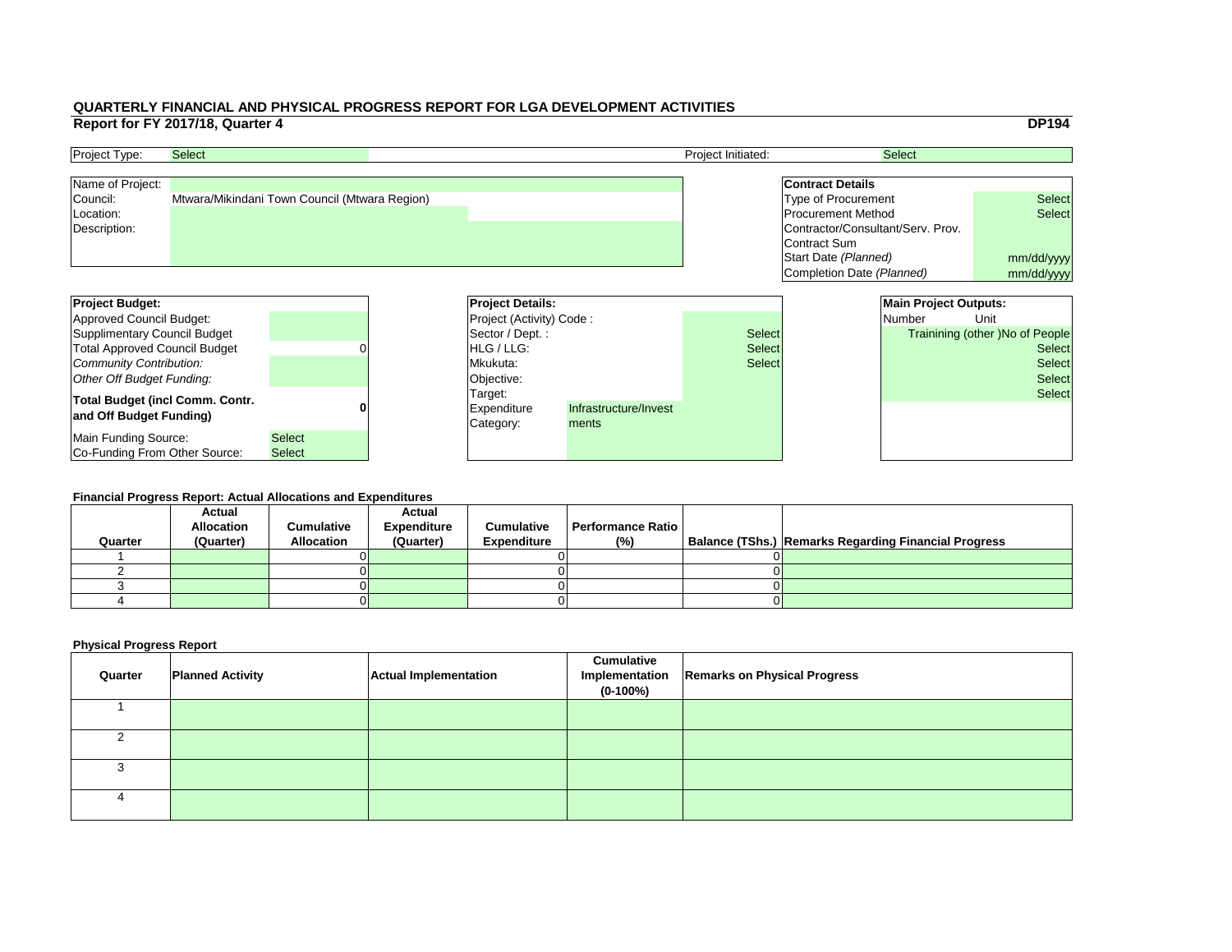|     |                                   |                              | <b>DP195</b>                    |
|-----|-----------------------------------|------------------------------|---------------------------------|
|     |                                   | <b>Select</b>                |                                 |
|     |                                   |                              |                                 |
|     | <b>Contract Details</b>           |                              |                                 |
|     | <b>Type of Procurement</b>        |                              | <b>Select</b>                   |
|     | <b>Procurement Method</b>         |                              | <b>Select</b>                   |
|     | Contractor/Consultant/Serv. Prov. |                              |                                 |
|     | <b>Contract Sum</b>               |                              |                                 |
|     | Start Date (Planned)              |                              | mm/dd/yyyy                      |
|     | Completion Date (Planned)         |                              | mm/dd/yyyy                      |
|     |                                   |                              |                                 |
|     |                                   | <b>Main Project Outputs:</b> |                                 |
|     |                                   | <b>Number</b>                | Unit                            |
|     |                                   |                              |                                 |
| :ct |                                   |                              | Trainining (other) No of People |
| ct: |                                   |                              | <b>Select</b>                   |
| ct: |                                   |                              | <b>Select</b>                   |
|     |                                   |                              | <b>Select</b>                   |
|     |                                   |                              | <b>Select</b>                   |
|     |                                   |                              |                                 |
|     |                                   |                              |                                 |
|     |                                   |                              |                                 |

| <b>Project Budget:</b>                                            |               |  | <b>Project Details:</b>             |                                |               | <b>Main Project Outputs:</b> |                                        |
|-------------------------------------------------------------------|---------------|--|-------------------------------------|--------------------------------|---------------|------------------------------|----------------------------------------|
| Approved Council Budget:                                          |               |  | <b>Project (Activity) Code:</b>     |                                |               | <b>Number</b>                | Unit                                   |
| Supplimentary Council Budget                                      |               |  | Sector / Dept.:                     |                                | <b>Select</b> |                              | <b>Trainining (other )No of People</b> |
| <b>Total Approved Council Budget</b>                              |               |  | <b>HLG</b> / LLG:                   |                                | <b>Select</b> |                              | <b>Select</b>                          |
| Community Contribution:                                           |               |  | Mkukuta:                            |                                | <b>Select</b> |                              | <b>Select</b>                          |
| Other Off Budget Funding:                                         |               |  | Objective:                          |                                |               |                              | <b>Select</b>                          |
| <b>Total Budget (incl Comm. Contr.</b><br>and Off Budget Funding) |               |  | Target:<br>Expenditure<br>Category: | Infrastructure/Invest<br>ments |               |                              | <b>Select</b>                          |
| Main Funding Source:                                              | <b>Select</b> |  |                                     |                                |               |                              |                                        |
| Co-Funding From Other Source:                                     | <b>Select</b> |  |                                     |                                |               |                              |                                        |

| <b>Project Type:</b> | <b>Select</b>                                 | <b>Project Initiated:</b> | <b>Select</b>                     |               |
|----------------------|-----------------------------------------------|---------------------------|-----------------------------------|---------------|
| Name of Project:     |                                               |                           | <b>Contract Details</b>           |               |
| Council:             | Mtwara/Mikindani Town Council (Mtwara Region) |                           | Type of Procurement               | <b>Select</b> |
| Location:            |                                               |                           | <b>Procurement Method</b>         | <b>Select</b> |
| Description:         |                                               |                           | Contractor/Consultant/Serv. Prov. |               |
|                      |                                               |                           | Contract Sum                      |               |
|                      |                                               |                           | Start Date (Planned)              | mm/dd/ww      |

#### **Financial Progress Report: Actual Allocations and Expenditures**

|         | <b>Actual</b>     |                   | <b>Actual</b>      |                    |                          |                                                             |
|---------|-------------------|-------------------|--------------------|--------------------|--------------------------|-------------------------------------------------------------|
|         | <b>Allocation</b> | <b>Cumulative</b> | <b>Expenditure</b> | <b>Cumulative</b>  | <b>Performance Ratio</b> |                                                             |
| Quarter | (Quarter)         | <b>Allocation</b> | (Quarter)          | <b>Expenditure</b> | (%)                      | <b>Balance (TShs.) Remarks Regarding Financial Progress</b> |
|         |                   |                   |                    |                    |                          |                                                             |
|         |                   |                   |                    |                    |                          |                                                             |
|         |                   |                   |                    |                    |                          |                                                             |
|         |                   |                   |                    |                    |                          |                                                             |
|         |                   |                   |                    |                    |                          |                                                             |

| Quarter | <b>Planned Activity</b> | <b>Actual Implementation</b> | <b>Cumulative</b><br>$(0-100%)$ | Implementation   Remarks on Physical Progress |
|---------|-------------------------|------------------------------|---------------------------------|-----------------------------------------------|
|         |                         |                              |                                 |                                               |
|         |                         |                              |                                 |                                               |
|         |                         |                              |                                 |                                               |
|         |                         |                              |                                 |                                               |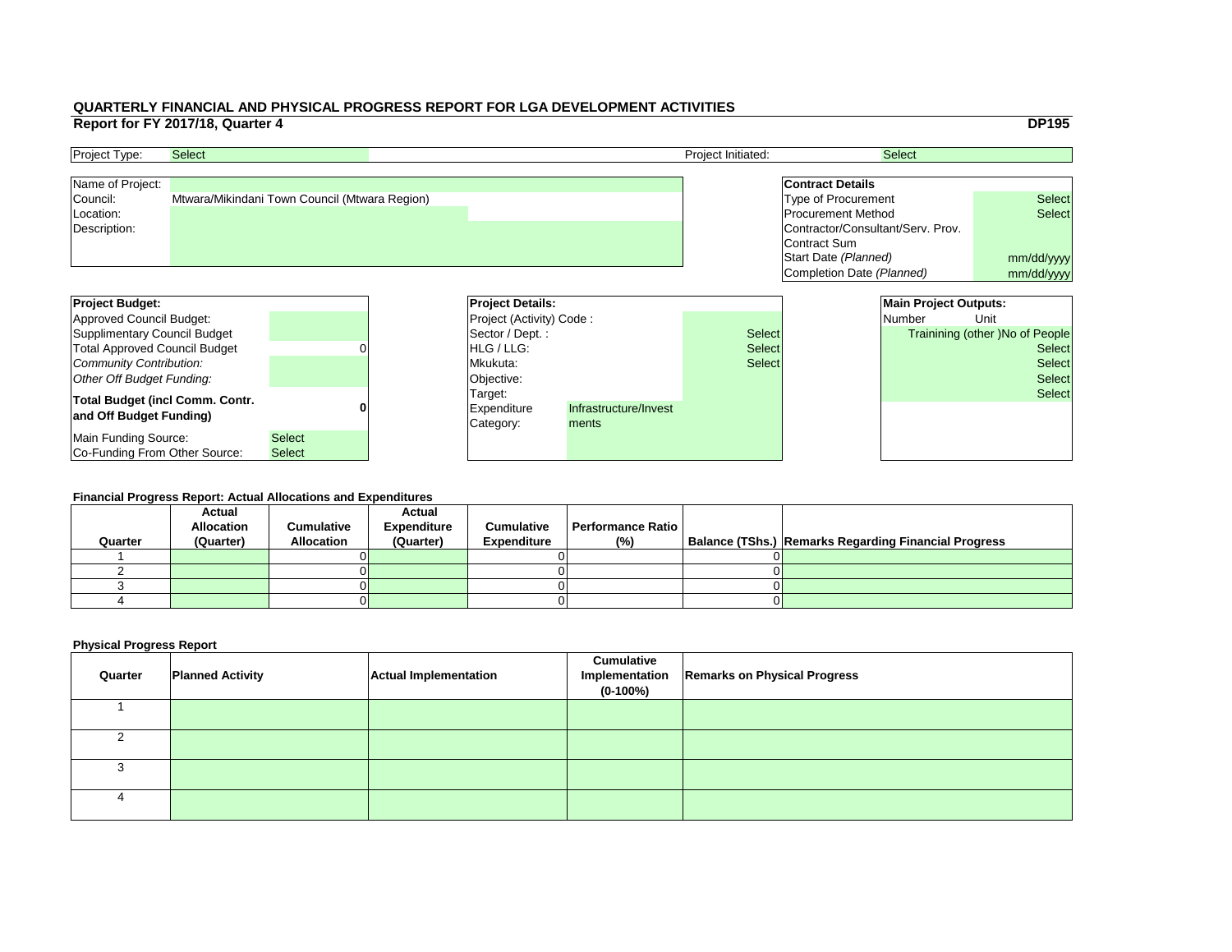|     |                                   |                              | <b>DP196</b>                    |  |  |
|-----|-----------------------------------|------------------------------|---------------------------------|--|--|
|     |                                   | <b>Select</b>                |                                 |  |  |
|     |                                   |                              |                                 |  |  |
|     | <b>Contract Details</b>           |                              |                                 |  |  |
|     | <b>Type of Procurement</b>        |                              | <b>Select</b>                   |  |  |
|     | <b>Procurement Method</b>         |                              | <b>Select</b>                   |  |  |
|     | Contractor/Consultant/Serv. Prov. |                              |                                 |  |  |
|     | <b>Contract Sum</b>               |                              |                                 |  |  |
|     | Start Date (Planned)              |                              | mm/dd/yyyy                      |  |  |
|     | Completion Date (Planned)         |                              | mm/dd/yyyy                      |  |  |
|     |                                   |                              |                                 |  |  |
|     |                                   | <b>Main Project Outputs:</b> |                                 |  |  |
|     |                                   | <b>Number</b>                | Unit                            |  |  |
|     |                                   |                              | Trainining (other) No of People |  |  |
| ct: |                                   |                              |                                 |  |  |
| ct: |                                   |                              | <b>Select</b>                   |  |  |
| :ct |                                   |                              | <b>Select</b>                   |  |  |
|     |                                   |                              | <b>Select</b>                   |  |  |
|     |                                   |                              | <b>Select</b>                   |  |  |
|     |                                   |                              |                                 |  |  |
|     |                                   |                              |                                 |  |  |
|     |                                   |                              |                                 |  |  |

| <b>Project Budget:</b>                                            |               | <b>Project Details:</b>             |                                |               | <b>Main Project Outputs:</b> |                                        |
|-------------------------------------------------------------------|---------------|-------------------------------------|--------------------------------|---------------|------------------------------|----------------------------------------|
| Approved Council Budget:                                          |               | <b>Project (Activity) Code:</b>     |                                |               | <b>Number</b>                | Unit                                   |
| Supplimentary Council Budget                                      |               | Sector / Dept.:                     |                                | <b>Select</b> |                              | <b>Trainining (other )No of People</b> |
| <b>Total Approved Council Budget</b>                              |               | <b>HLG</b> / LLG:                   |                                | <b>Select</b> | <b>Select</b>                |                                        |
| Community Contribution:                                           |               | Mkukuta:                            |                                | <b>Select</b> |                              | <b>Select</b>                          |
| Other Off Budget Funding:                                         |               | Objective:                          |                                |               |                              | <b>Select</b>                          |
| <b>Total Budget (incl Comm. Contr.</b><br>and Off Budget Funding) |               | Target:<br>Expenditure<br>Category: | Infrastructure/Invest<br>ments |               |                              | <b>Select</b>                          |
| Main Funding Source:                                              | <b>Select</b> |                                     |                                |               |                              |                                        |
| Co-Funding From Other Source:                                     | <b>Select</b> |                                     |                                |               |                              |                                        |

| <b>Project Type:</b> | <b>Select</b>                                 | <b>Project Initiated:</b> | <b>Select</b>                     |               |
|----------------------|-----------------------------------------------|---------------------------|-----------------------------------|---------------|
| Name of Project:     |                                               |                           | <b>Contract Details</b>           |               |
| Council:             | Mtwara/Mikindani Town Council (Mtwara Region) |                           | Type of Procurement               | <b>Select</b> |
| Location:            |                                               |                           | <b>Procurement Method</b>         | <b>Select</b> |
| Description:         |                                               |                           | Contractor/Consultant/Serv. Prov. |               |
|                      |                                               |                           | Contract Sum                      |               |
|                      |                                               |                           | Start Date (Planned)              | mm/dd/ww      |

#### **Financial Progress Report: Actual Allocations and Expenditures**

|         | <b>Actual</b>     |                   | <b>Actual</b>      |                    |                          |                                                             |
|---------|-------------------|-------------------|--------------------|--------------------|--------------------------|-------------------------------------------------------------|
|         | <b>Allocation</b> | <b>Cumulative</b> | <b>Expenditure</b> | <b>Cumulative</b>  | <b>Performance Ratio</b> |                                                             |
| Quarter | (Quarter)         | <b>Allocation</b> | (Quarter)          | <b>Expenditure</b> | (%)                      | <b>Balance (TShs.) Remarks Regarding Financial Progress</b> |
|         |                   |                   |                    |                    |                          |                                                             |
|         |                   |                   |                    |                    |                          |                                                             |
|         |                   |                   |                    |                    |                          |                                                             |
|         |                   |                   |                    |                    |                          |                                                             |
|         |                   |                   |                    |                    |                          |                                                             |

| Quarter | <b>Planned Activity</b> | <b>Actual Implementation</b> | <b>Cumulative</b><br>$(0-100%)$ | Implementation   Remarks on Physical Progress |
|---------|-------------------------|------------------------------|---------------------------------|-----------------------------------------------|
|         |                         |                              |                                 |                                               |
|         |                         |                              |                                 |                                               |
|         |                         |                              |                                 |                                               |
|         |                         |                              |                                 |                                               |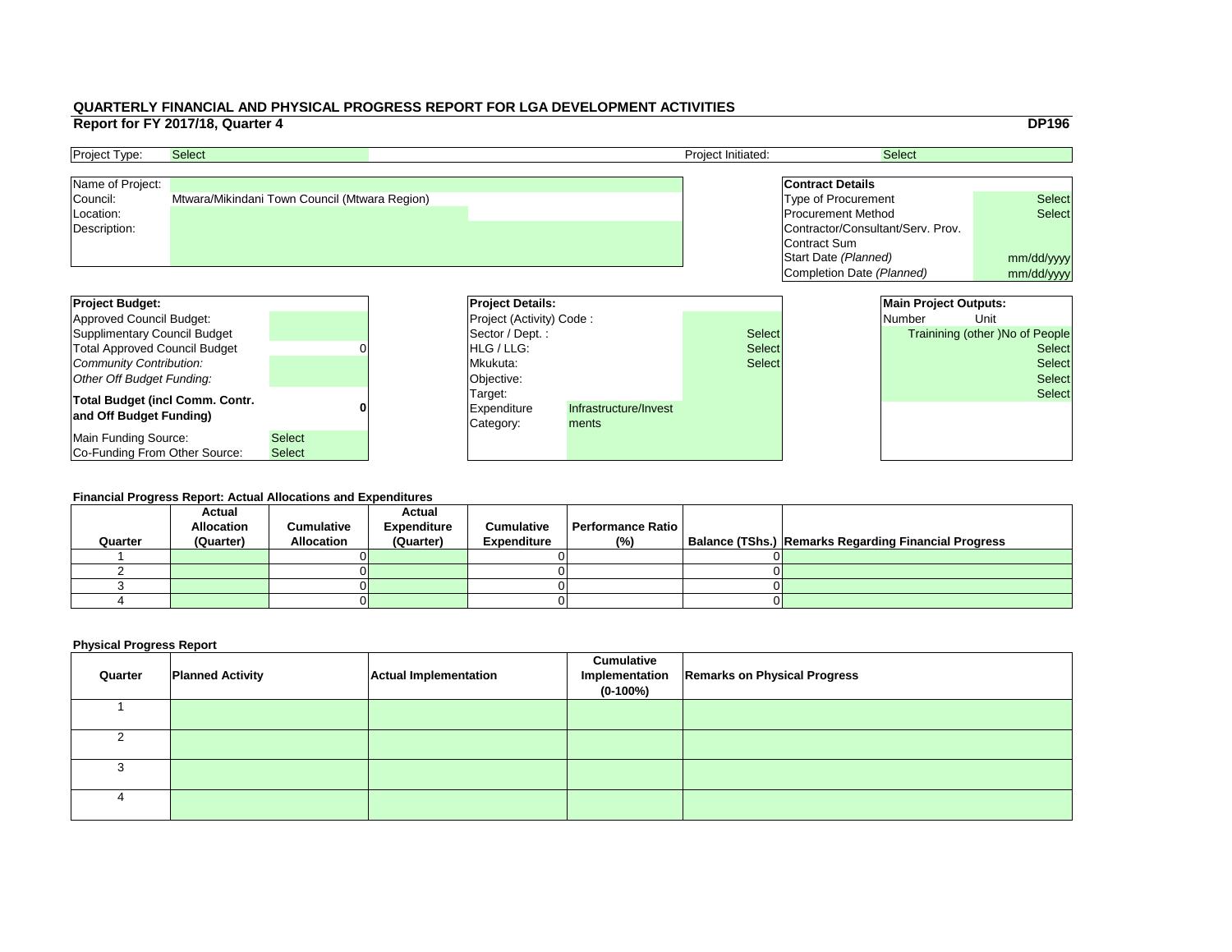|     |                                   |                              | <b>DP197</b>                           |  |  |
|-----|-----------------------------------|------------------------------|----------------------------------------|--|--|
|     |                                   | <b>Select</b>                |                                        |  |  |
|     |                                   |                              |                                        |  |  |
|     | <b>Contract Details</b>           |                              |                                        |  |  |
|     | <b>Type of Procurement</b>        |                              | <b>Select</b>                          |  |  |
|     | <b>Procurement Method</b>         |                              | <b>Select</b>                          |  |  |
|     | Contractor/Consultant/Serv. Prov. |                              |                                        |  |  |
|     | Contract Sum                      |                              |                                        |  |  |
|     | Start Date (Planned)              |                              | mm/dd/yyyy                             |  |  |
|     | Completion Date (Planned)         |                              | mm/dd/yyyy                             |  |  |
|     |                                   |                              |                                        |  |  |
|     |                                   | <b>Main Project Outputs:</b> |                                        |  |  |
|     |                                   | <b>Number</b>                | Unit                                   |  |  |
|     |                                   |                              |                                        |  |  |
| :ct |                                   |                              | <b>Trainining (other) No of People</b> |  |  |
| ct: |                                   |                              | <b>Select</b>                          |  |  |
| :ct |                                   |                              | <b>Select</b>                          |  |  |
|     |                                   |                              | <b>Select</b>                          |  |  |
|     |                                   |                              | <b>Select</b>                          |  |  |
|     |                                   |                              |                                        |  |  |
|     |                                   |                              |                                        |  |  |
|     |                                   |                              |                                        |  |  |

| <b>Project Budget:</b>                 |               | <b>Project Details:</b>         |                       |               |  | <b>Main Project Outputs:</b> |                                        |
|----------------------------------------|---------------|---------------------------------|-----------------------|---------------|--|------------------------------|----------------------------------------|
| Approved Council Budget:               |               | <b>Project (Activity) Code:</b> |                       |               |  | <b>Number</b>                | Unit                                   |
| Supplimentary Council Budget           |               | Sector / Dept. :                |                       | <b>Select</b> |  |                              | <b>Trainining (other )No of People</b> |
| <b>Total Approved Council Budget</b>   |               | <b>IHLG/LLG:</b>                |                       | <b>Select</b> |  | <b>Select</b>                |                                        |
| Community Contribution:                |               | Mkukuta:                        |                       | <b>Select</b> |  |                              | <b>Select</b>                          |
| Other Off Budget Funding:              |               | Objective:                      |                       |               |  |                              | <b>Select</b>                          |
| <b>Total Budget (incl Comm. Contr.</b> |               | Target:                         |                       |               |  |                              | <b>Select</b>                          |
| and Off Budget Funding)                |               | <b>Expenditure</b>              | Infrastructure/Invest |               |  |                              |                                        |
|                                        |               | Category:                       | ments                 |               |  |                              |                                        |
| Main Funding Source:                   | <b>Select</b> |                                 |                       |               |  |                              |                                        |
| <b>Co-Funding From Other Source:</b>   | <b>Select</b> |                                 |                       |               |  |                              |                                        |

| <b>Project Type:</b> | <b>Select</b>                                 | <b>Project Initiated:</b> | <b>Select</b>                     |               |
|----------------------|-----------------------------------------------|---------------------------|-----------------------------------|---------------|
| Name of Project:     |                                               |                           | <b>Contract Details</b>           |               |
| Council:             | Mtwara/Mikindani Town Council (Mtwara Region) |                           | Type of Procurement               | <b>Select</b> |
| Location:            |                                               |                           | <b>Procurement Method</b>         | <b>Select</b> |
| Description:         |                                               |                           | Contractor/Consultant/Serv. Prov. |               |
|                      |                                               |                           | Contract Sum                      |               |
|                      |                                               |                           | Start Date (Planned)              | mm/dd/ww      |

#### **Financial Progress Report: Actual Allocations and Expenditures**

| Quarter | <b>Actual</b><br><b>Allocation</b><br>(Quarter) | <b>Cumulative</b><br><b>Allocation</b> | <b>Actual</b><br><b>Expenditure</b><br>(Quarter) | <b>Cumulative</b><br><b>Expenditure</b> | <b>Performance Ratio</b><br>(%) | Balance (TShs.) Remarks Regarding Financial Progress |
|---------|-------------------------------------------------|----------------------------------------|--------------------------------------------------|-----------------------------------------|---------------------------------|------------------------------------------------------|
|         |                                                 |                                        |                                                  |                                         |                                 |                                                      |
|         |                                                 |                                        |                                                  |                                         |                                 |                                                      |
|         |                                                 |                                        |                                                  |                                         |                                 |                                                      |
|         |                                                 |                                        |                                                  |                                         |                                 |                                                      |
|         |                                                 |                                        |                                                  |                                         |                                 |                                                      |

| Quarter | <b>Planned Activity</b> | <b>Actual Implementation</b> | <b>Cumulative</b><br>Implementation<br>$(0-100\%)$ | <b>Remarks on Physical Progress</b> |
|---------|-------------------------|------------------------------|----------------------------------------------------|-------------------------------------|
|         |                         |                              |                                                    |                                     |
|         |                         |                              |                                                    |                                     |
|         |                         |                              |                                                    |                                     |
| 4       |                         |                              |                                                    |                                     |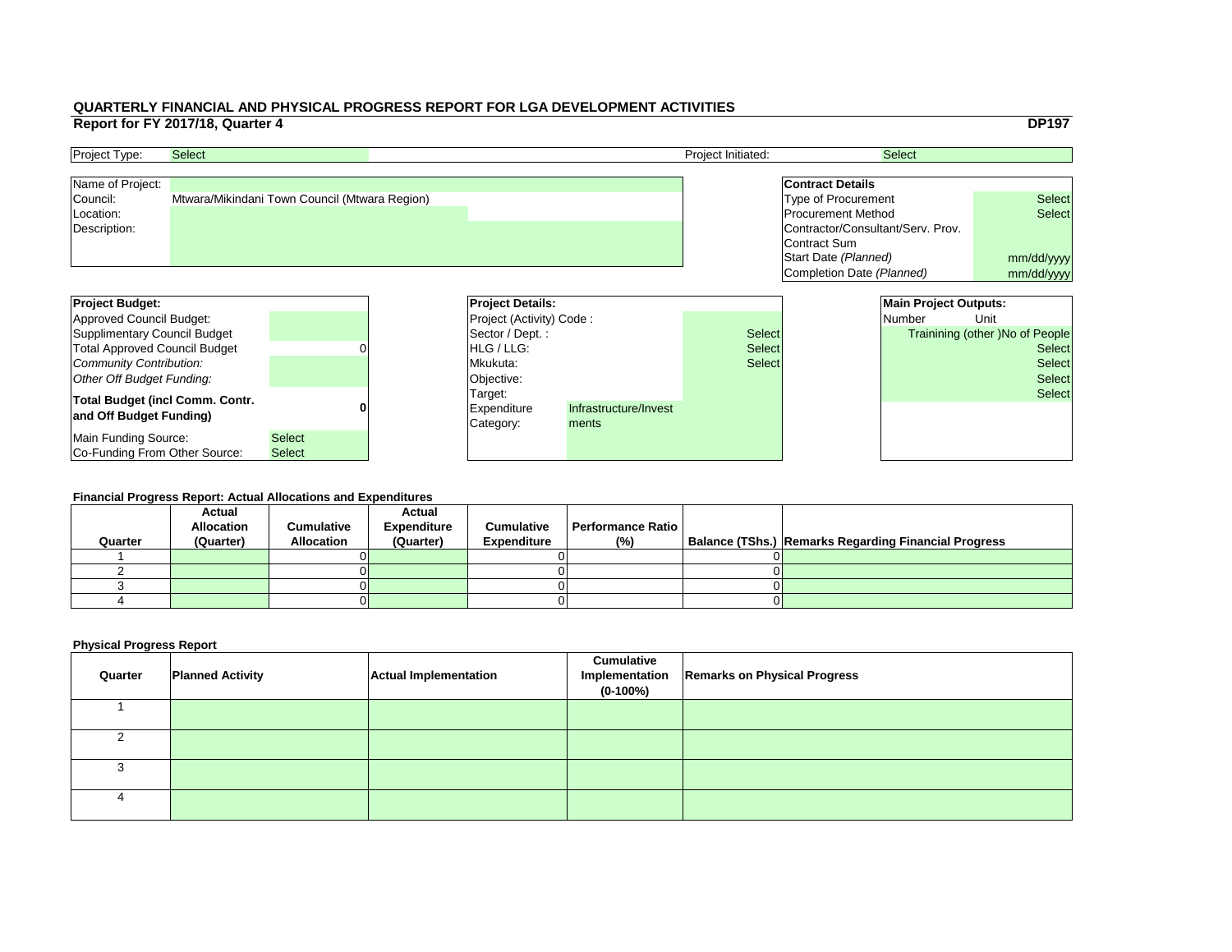|     |                                   |                              | <b>DP198</b>                           |  |  |
|-----|-----------------------------------|------------------------------|----------------------------------------|--|--|
|     |                                   | <b>Select</b>                |                                        |  |  |
|     |                                   |                              |                                        |  |  |
|     | <b>Contract Details</b>           |                              |                                        |  |  |
|     | <b>Type of Procurement</b>        |                              | <b>Select</b>                          |  |  |
|     | <b>Procurement Method</b>         |                              | <b>Select</b>                          |  |  |
|     | Contractor/Consultant/Serv. Prov. |                              |                                        |  |  |
|     | <b>Contract Sum</b>               |                              |                                        |  |  |
|     | Start Date (Planned)              |                              | mm/dd/yyyy                             |  |  |
|     | Completion Date (Planned)         |                              | mm/dd/yyyy                             |  |  |
|     |                                   |                              |                                        |  |  |
|     |                                   | <b>Main Project Outputs:</b> |                                        |  |  |
|     |                                   | <b>Number</b>                | Unit                                   |  |  |
| ct: |                                   |                              | <b>Trainining (other )No of People</b> |  |  |
| ct: |                                   |                              | <b>Select</b>                          |  |  |
| ct: |                                   |                              | <b>Select</b>                          |  |  |
|     |                                   |                              |                                        |  |  |
|     |                                   |                              | <b>Select</b>                          |  |  |
|     |                                   |                              | <b>Select</b>                          |  |  |
|     |                                   |                              |                                        |  |  |
|     |                                   |                              |                                        |  |  |
|     |                                   |                              |                                        |  |  |

| <b>Project Budget:</b>                                            |               | <b>Project Details:</b>             |                                |               | <b>Main Project Outputs:</b> |                                        |
|-------------------------------------------------------------------|---------------|-------------------------------------|--------------------------------|---------------|------------------------------|----------------------------------------|
| Approved Council Budget:                                          |               | <b>Project (Activity) Code:</b>     |                                |               | <b>Number</b>                | Unit                                   |
| Supplimentary Council Budget                                      |               | Sector / Dept.:                     |                                | <b>Select</b> |                              | <b>Trainining (other )No of People</b> |
| <b>Total Approved Council Budget</b>                              |               | <b>HLG</b> / LLG:                   |                                | <b>Select</b> | <b>Select</b>                |                                        |
| Community Contribution:                                           |               | Mkukuta:                            |                                | <b>Select</b> |                              | <b>Select</b>                          |
| Other Off Budget Funding:                                         |               | Objective:                          |                                |               |                              | <b>Select</b>                          |
| <b>Total Budget (incl Comm. Contr.</b><br>and Off Budget Funding) |               | Target:<br>Expenditure<br>Category: | Infrastructure/Invest<br>ments |               |                              | <b>Select</b>                          |
| Main Funding Source:                                              | <b>Select</b> |                                     |                                |               |                              |                                        |
| Co-Funding From Other Source:                                     | <b>Select</b> |                                     |                                |               |                              |                                        |

| <b>Project Type:</b> | <b>Select</b>                                 | <b>Project Initiated:</b> | <b>Select</b>                     |               |
|----------------------|-----------------------------------------------|---------------------------|-----------------------------------|---------------|
| Name of Project:     |                                               |                           | <b>Contract Details</b>           |               |
| Council:             | Mtwara/Mikindani Town Council (Mtwara Region) |                           | Type of Procurement               | <b>Select</b> |
| Location:            |                                               |                           | <b>Procurement Method</b>         | <b>Select</b> |
| Description:         |                                               |                           | Contractor/Consultant/Serv. Prov. |               |
|                      |                                               |                           | Contract Sum                      |               |
|                      |                                               |                           | Start Date (Planned)              | mm/dd/ww      |

#### **Financial Progress Report: Actual Allocations and Expenditures**

|         | <b>Actual</b>     |                   | <b>Actual</b>      |                    |                          |                                                             |
|---------|-------------------|-------------------|--------------------|--------------------|--------------------------|-------------------------------------------------------------|
|         | <b>Allocation</b> | <b>Cumulative</b> | <b>Expenditure</b> | <b>Cumulative</b>  | <b>Performance Ratio</b> |                                                             |
| Quarter | (Quarter)         | <b>Allocation</b> | (Quarter)          | <b>Expenditure</b> | (%)                      | <b>Balance (TShs.) Remarks Regarding Financial Progress</b> |
|         |                   |                   |                    |                    |                          |                                                             |
|         |                   |                   |                    |                    |                          |                                                             |
|         |                   |                   |                    |                    |                          |                                                             |
|         |                   |                   |                    |                    |                          |                                                             |
|         |                   |                   |                    |                    |                          |                                                             |

| Quarter | <b>Planned Activity</b> | <b>Actual Implementation</b> | <b>Cumulative</b><br>Implementation<br>$(0-100%)$ | <b>Remarks on Physical Progress</b> |
|---------|-------------------------|------------------------------|---------------------------------------------------|-------------------------------------|
|         |                         |                              |                                                   |                                     |
|         |                         |                              |                                                   |                                     |
|         |                         |                              |                                                   |                                     |
|         |                         |                              |                                                   |                                     |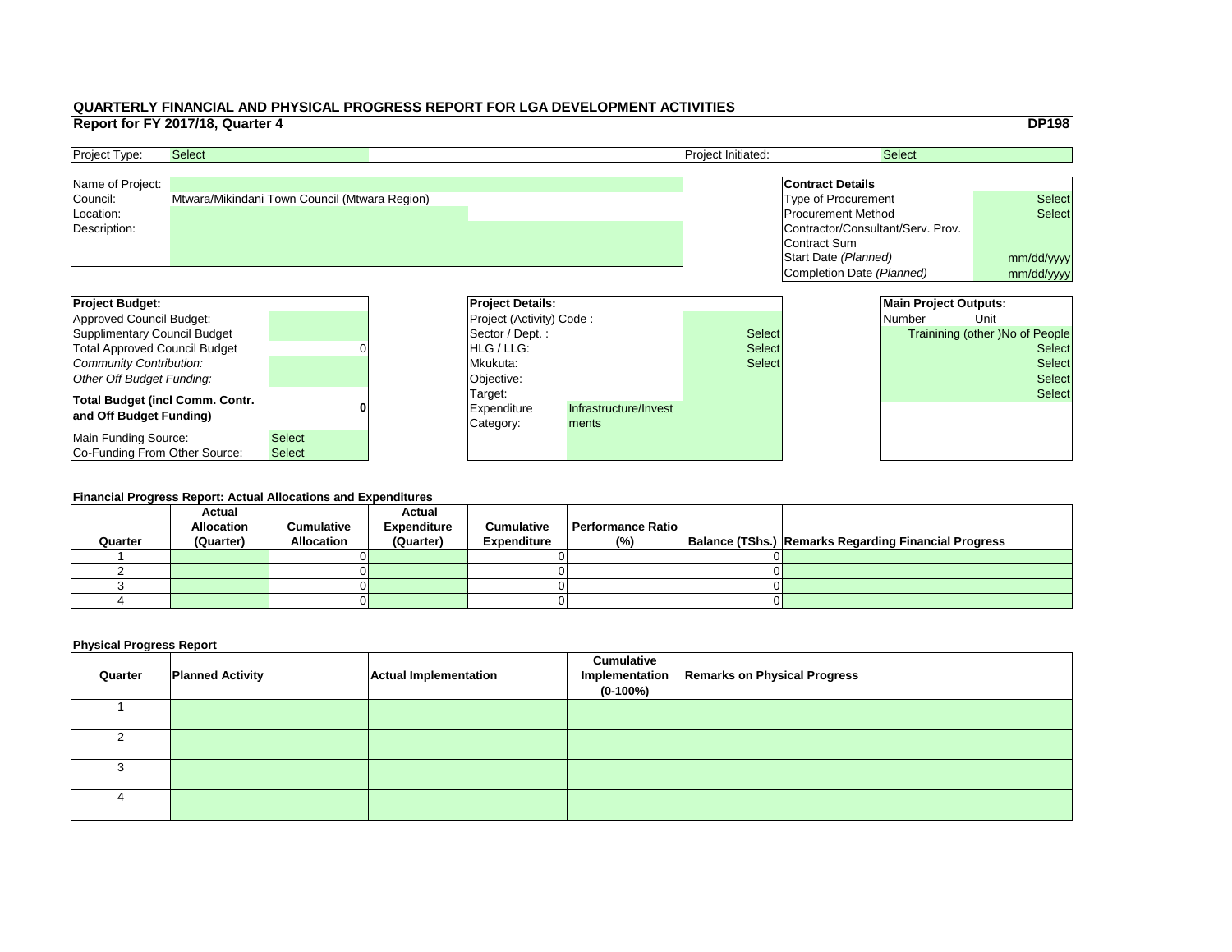|     |                                   |                              | <b>DP199</b>                           |
|-----|-----------------------------------|------------------------------|----------------------------------------|
|     |                                   | <b>Select</b>                |                                        |
|     |                                   |                              |                                        |
|     | <b>Contract Details</b>           |                              |                                        |
|     | <b>Type of Procurement</b>        |                              | <b>Select</b>                          |
|     | <b>Procurement Method</b>         |                              | <b>Select</b>                          |
|     | Contractor/Consultant/Serv. Prov. |                              |                                        |
|     | <b>Contract Sum</b>               |                              |                                        |
|     | Start Date (Planned)              | mm/dd/yyyy                   |                                        |
|     | Completion Date (Planned)         |                              | mm/dd/yyyy                             |
|     |                                   |                              |                                        |
|     |                                   | <b>Main Project Outputs:</b> |                                        |
|     |                                   | <b>Number</b>                | Unit                                   |
| ct: |                                   |                              | <b>Trainining (other) No of People</b> |
| ct: |                                   |                              | <b>Select</b>                          |
| ct: |                                   |                              | <b>Select</b>                          |
|     |                                   |                              | <b>Select</b>                          |
|     |                                   |                              | <b>Select</b>                          |
|     |                                   |                              |                                        |
|     |                                   |                              |                                        |
|     |                                   |                              |                                        |
|     |                                   |                              |                                        |

| <b>Project Budget:</b>                                            |                                | <b>Project Details:</b>                    |                                |               | <b>Main Project Outputs:</b> |                                        |
|-------------------------------------------------------------------|--------------------------------|--------------------------------------------|--------------------------------|---------------|------------------------------|----------------------------------------|
| Approved Council Budget:                                          |                                | <b>Project (Activity) Code:</b>            |                                |               | Number                       | Unit                                   |
| Supplimentary Council Budget                                      |                                | Sector / Dept.:                            |                                | <b>Select</b> |                              | <b>Trainining (other )No of People</b> |
| <b>Total Approved Council Budget</b>                              |                                | <b>HLG</b> / LLG:                          |                                | <b>Select</b> |                              | <b>Select</b>                          |
| Community Contribution:                                           |                                | Mkukuta:                                   |                                | <b>Select</b> |                              | <b>Select</b>                          |
| Other Off Budget Funding:                                         |                                | Objective:                                 |                                |               |                              | <b>Select</b>                          |
| <b>Total Budget (incl Comm. Contr.</b><br>and Off Budget Funding) |                                | Target:<br><b>Expenditure</b><br>Category: | Infrastructure/Invest<br>ments |               |                              | <b>Select</b>                          |
| Main Funding Source:<br>Co-Funding From Other Source:             | <b>Select</b><br><b>Select</b> |                                            |                                |               |                              |                                        |

| <b>Project Type:</b> | <b>Select</b>                                 | <b>Project Initiated:</b> | <b>Select</b>                     |               |
|----------------------|-----------------------------------------------|---------------------------|-----------------------------------|---------------|
| Name of Project:     |                                               |                           | <b>Contract Details</b>           |               |
| Council:             | Mtwara/Mikindani Town Council (Mtwara Region) |                           | Type of Procurement               | <b>Select</b> |
| Location:            |                                               |                           | <b>Procurement Method</b>         | <b>Select</b> |
| Description:         |                                               |                           | Contractor/Consultant/Serv. Prov. |               |
|                      |                                               |                           | Contract Sum                      |               |
|                      |                                               |                           | Start Date (Planned)              | mm/dd/ww      |

#### **Financial Progress Report: Actual Allocations and Expenditures**

|         | <b>Actual</b>     |                   | <b>Actual</b>      |                    |                   |                                                             |
|---------|-------------------|-------------------|--------------------|--------------------|-------------------|-------------------------------------------------------------|
|         | <b>Allocation</b> | <b>Cumulative</b> | <b>Expenditure</b> | <b>Cumulative</b>  | Performance Ratio |                                                             |
| Quarter | (Quarter)         | <b>Allocation</b> | (Quarter)          | <b>Expenditure</b> | (%)               | <b>Balance (TShs.) Remarks Regarding Financial Progress</b> |
|         |                   |                   |                    |                    |                   |                                                             |
|         |                   |                   |                    |                    |                   |                                                             |
|         |                   |                   |                    |                    |                   |                                                             |
|         |                   |                   |                    |                    |                   |                                                             |
|         |                   |                   |                    |                    |                   |                                                             |

| Quarter | <b>Planned Activity</b> | <b>Actual Implementation</b> | <b>Cumulative</b><br>$(0-100%)$ | Implementation   Remarks on Physical Progress |
|---------|-------------------------|------------------------------|---------------------------------|-----------------------------------------------|
|         |                         |                              |                                 |                                               |
|         |                         |                              |                                 |                                               |
|         |                         |                              |                                 |                                               |
|         |                         |                              |                                 |                                               |